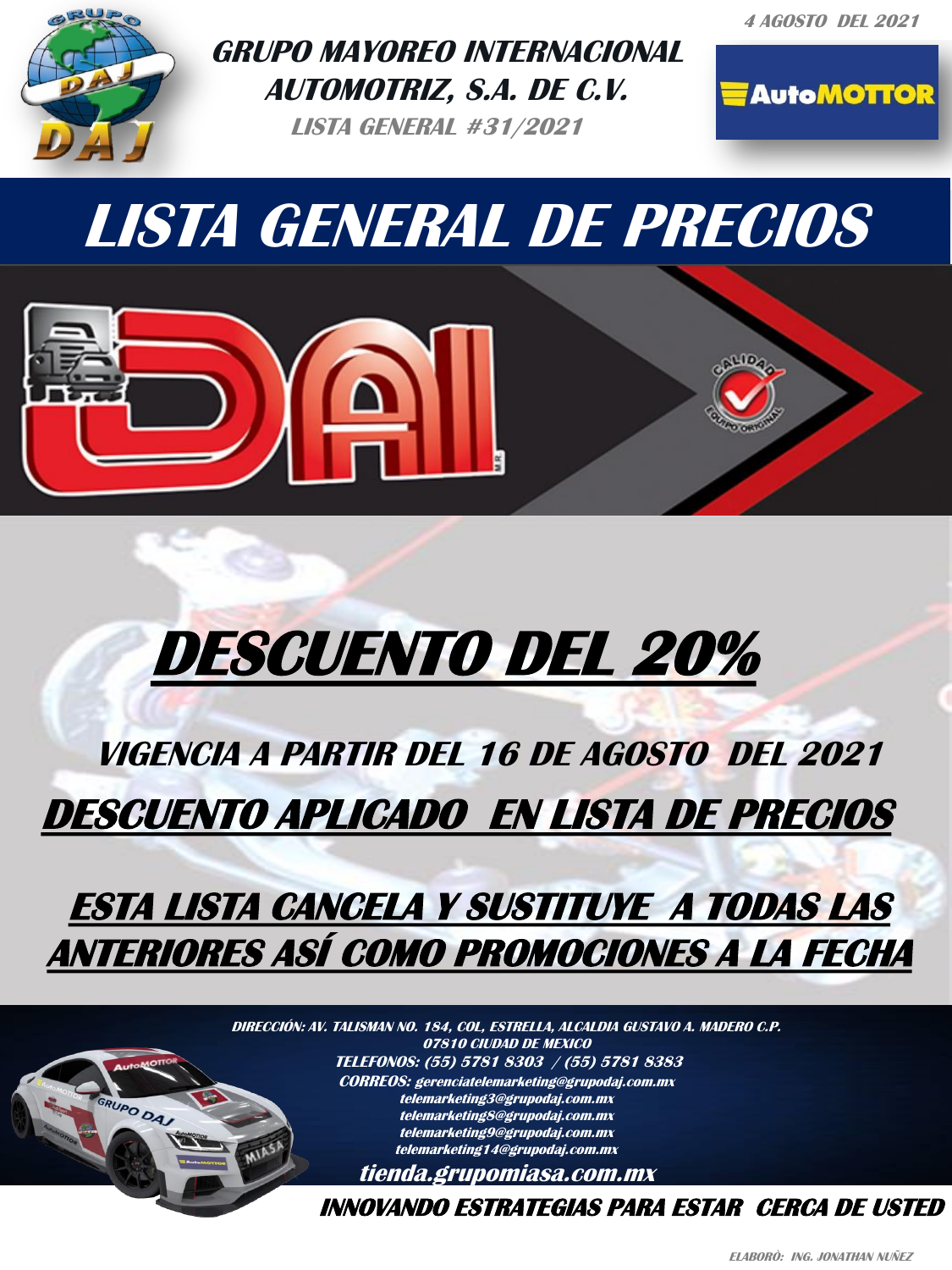

 $\mathbf{A}$ 

### **GRUPO MAYOREO INTERNACIONAL AUTOMOTRIZ, S.A. DE C.V.**

#### **LISTA GENERAL DE PRECIOS**



**AutoMOTTOR** 



| No.              | <b>CODIGO</b>       | <b>DESCRIPCION</b>                                                                                 | <b>PRECIO LISTA ACTUAL</b> | <b>DESCUENTO</b><br><b>PROMOCIÓN -20%</b> |
|------------------|---------------------|----------------------------------------------------------------------------------------------------|----------------------------|-------------------------------------------|
|                  |                     | AMORTIGUADOR DE TORSION GM CAVALIER 95-00                                                          |                            |                                           |
| 1                | 6853                |                                                                                                    | \$<br>417.61               | \$<br>334.09                              |
|                  |                     | AUMENTO RESORTE FORD TOPAZ 84-85                                                                   |                            |                                           |
| $\boldsymbol{2}$ | 73                  |                                                                                                    | \$<br>79.22                | $\boldsymbol{\mathsf{S}}$<br>63.37        |
|                  |                     | <b>AUMENTO RESORTE UNIVERSAL</b>                                                                   |                            |                                           |
| 3                | 407                 |                                                                                                    | \$<br>46.19                | \$<br>36.95                               |
|                  |                     | AUMENTO RESORTE UNIVERSAL ALTURA 19.1 MM                                                           |                            |                                           |
| 4                | 408                 |                                                                                                    | \$<br>38.17                | \$<br>30.54                               |
|                  |                     | AUMENTO RESORTE UNIVERSAL TIPO VAM ALTURA 25 MM                                                    |                            |                                           |
| 5                | 6030                |                                                                                                    | \$<br>38.59                | \$<br>30.87                               |
|                  |                     | <b>AUMENTO RESORTE VW GOLF JETTA 87-90</b>                                                         |                            |                                           |
| 6                | <i><b>409</b></i>   |                                                                                                    | \$<br>85.23                | \$<br>68.19                               |
|                  |                     | <b>BALERO BASE AMORTIGUADOR 6636 SIN BALERO</b>                                                    |                            |                                           |
| 7                | <i><b>6140</b></i>  | <b>CHRYSLER STANDAR AUTOMATICO SHADOW SPIRIT 86-94</b>                                             | \$<br>115.73               | \$<br>92.59                               |
|                  |                     |                                                                                                    |                            |                                           |
| 8                | 6142                | <b>BALERO BASE AMORTIGUADOR DELANTERA NO 6717 TSURU</b><br>Ш                                       | \$<br>167.23               | \$<br>133.78                              |
|                  |                     |                                                                                                    |                            |                                           |
| 9                | 6137                | <b>BALERO BASE AMORTIGUADOR DELANTERO 1808 CHRYSLER</b><br>STANDAR AUTOMATICO DART VOLARE K 82-83  | \$<br>104.65               | \$<br>83.72                               |
|                  |                     |                                                                                                    |                            |                                           |
|                  |                     | <b>BALERO BASE AMORTIGUADOR DELANTERO 1816 SIN</b>                                                 |                            |                                           |
| <i><b>10</b></i> | 6119                | BALERO STANDAR AUTOMATICO VW GOLF JETTA A3 92-99                                                   | \$<br>124.50               | $\boldsymbol{\mathsf{S}}$<br>99.60        |
|                  |                     | <b>BALERO BASE AMORTIGUADOR DELANTERO 1855 FORD</b>                                                |                            |                                           |
| 11               | 6138                | STANDAR AUTOMATICO TOPAZ GHIA 85-95                                                                | \$<br>274.60               | \$<br>219.68                              |
|                  |                     | <b>BALERO BASE AMORTIGUADOR DELANTERO 6641 CHRYSLER</b>                                            |                            |                                           |
| 12               | 6141                | STANDAR AUTOMATICO NEW YORKER LE BARON K 84-85                                                     | \$<br>334.45               | \$<br>267.56                              |
|                  |                     | <b>BALERO PARA BASE DE AMORTIGUADOR FRONTAL</b>                                                    |                            |                                           |
| 13               | 6139                | IZQUIERDO Y DERECHO (7427) HYUNDAI I10 11-15                                                       | \$<br>100.91               | \$<br>80.73                               |
|                  |                     | <b>BALERO PARA BASE DE AMORTIGUADOR FRONTAL</b>                                                    |                            |                                           |
| 14               | 6146                | IZQUIERDO Y DERECHO 1829 FORD CONTOUR 95-05                                                        | \$<br>123.91               | \$<br>99.13                               |
|                  |                     | <b>COURIER 00-12 F</b><br><b>BALERO PARA BASE DE AMORTIGUADOR FRONTAL</b>                          |                            |                                           |
| 15               | 6147                | IZQUIERDO Y DERECHO 7017 NISSAN PLATINA 02-10 APRIO                                                | $\mathsf{S}$<br>112.18     | \$<br>89.75                               |
|                  |                     | 07-11 R<br><b>BALERO PARA BASE DE AMORTIGUADOR FRONTAL</b>                                         |                            |                                           |
| 16               | 6149                | IZQUIERDO Y DERECHO 7357 7394 7410-KIT Y 7411-KIT                                                  | \$<br>341.31               | \$<br>273.05                              |
|                  |                     | NISSAN SF                                                                                          |                            |                                           |
| 17               | 6145                | <b>BALERO PARA BASE DE AMORTIGUADOR FRONTAL</b><br>IZQUIERDO Y DERECHO AUDI A3 04-12 TT 07-14 SEAT | \$<br>385.95               | \$<br>308.76                              |
|                  |                     | ALTEA LEON                                                                                         |                            |                                           |
| 18               | 6148                | <b>BALERO PARA BASE DE AMORTIGUADOR IZQUIERDO Y</b><br>DERECHO 7029 FORD ESCORT ZX2 91-02 MERCURY  | \$<br>123.91               | \$<br>99.13                               |
|                  |                     | <b>TRACER 91-97</b>                                                                                |                            |                                           |
| 19               | <i><b>88508</b></i> | <b>BALERO SOPORTE 219 CARDAN SIN TAPAS</b>                                                         | \$<br>180.89               | \$<br>144.71                              |
|                  |                     |                                                                                                    |                            |                                           |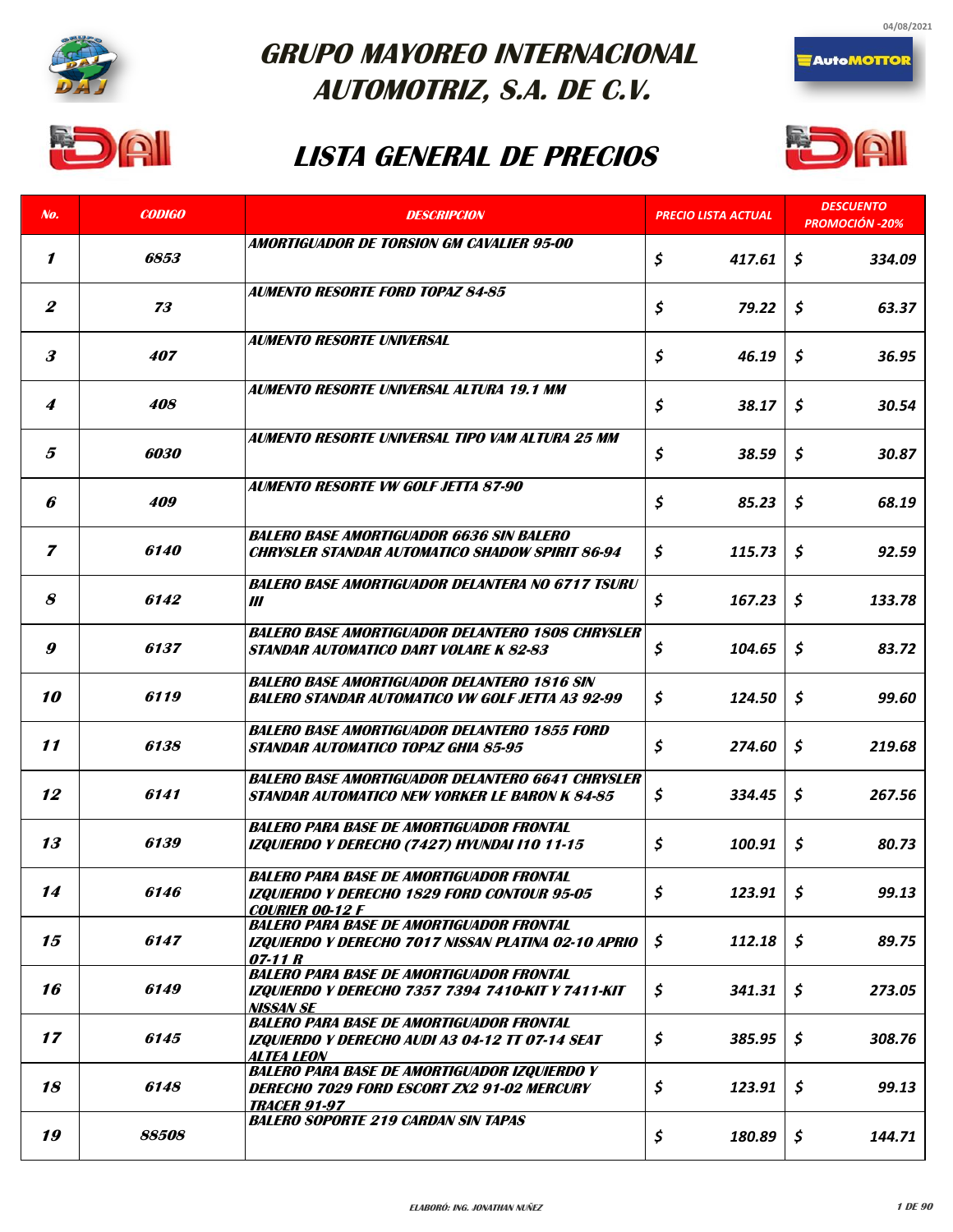|                  |                       |                                                                                                                                    |                            | COCI ON AO                                |
|------------------|-----------------------|------------------------------------------------------------------------------------------------------------------------------------|----------------------------|-------------------------------------------|
| No.              | <b>CODIGO</b>         | <b>DESCRIPCION</b>                                                                                                                 | <b>PRECIO LISTA ACTUAL</b> | <b>DESCUENTO</b><br><b>PROMOCIÓN -20%</b> |
| <b>20</b>        | 6954                  | <b>BASE AMORTIGUADOR CHRYSLER ATOS 14 1.0 LTS 99-03</b>                                                                            | \$<br>417.44               | \$<br>333.95                              |
| 21               | 7293-KIT              | <b>BASE AMORTIGUADOR CHRYSLER NEON 4 CIL. 03-05</b><br><b>IZQUIERDA DERECHA</b>                                                    | \$<br>613.21               | \$<br>490.57                              |
| 22               | 6747                  | <b>BASE AMORTIGUADOR DELANTERA BMW SERIES 3181 3201</b><br>23 92-96 STANDAR Y AUTOMATICO                                           | \$<br>710.78               | \$<br>568.63                              |
| 23               | 6746                  | <b>BASE AMORTIGUADOR DELANTERA BMW STANDAR Y</b><br><b>AUTOMATICO SERIE 5281 96</b>                                                | \$<br>336.92               | \$<br>269.54                              |
| 24               | 7344                  | <b>BASE AMORTIGUADOR DELANTERA CHRYSLER ATTITUDE 4</b><br>CIL. 06-11 IZQUIERDA DERECHA (OEM 54610-1G500)                           | \$<br>580.58               | \$<br>464.46                              |
| 25               | 7332                  | <b>BASE AMORTIGUADOR DELANTERA CHRYSLER CALIBER</b><br>PATRIOT COMPASS 07-11 IZQUIERDA DERECHA (OEM<br>05085461-A                  | \$<br>478.50               | \$<br>382.80                              |
| 26               | 7319-KIT              | <b>BASE AMORTIGUADOR DELANTERA CHRYSLER CIRRUS</b><br><b>SEBRING COUPE 01-06 MITSUBISHI ECLIPSE 00-05 GALANT</b><br><i>00-0</i>    | \$<br>474.15               | \$<br>379.32                              |
| 27               | 6755                  | <b>BASE AMORTIGUADOR DELANTERA CHRYSLER CIRRUS</b><br><b>STRATUS 95-00 ACCORD CIVIC 94-97 STANDAR Y</b><br>AUTOMATICO              | \$<br>106.99               | \$<br>85.59                               |
| 28               | <b>7341KIT</b>        | <b>BASE AMORTIGUADOR DELANTERA CHRYSLER INTREPID</b><br>CONCORD LHS 98-05 300M 99-04 IZQUIERDA DERECHA                             | \$<br>747.03               | \$<br>597.63                              |
| 29               | <i><b>1820</b></i>    | <b>BASE AMORTIGUADOR DELANTERA CHRYSLER LE BARON</b><br><b>MAGNUM K 83 STANDAR Y AUTOMATICO</b>                                    | \$<br>233.66               | $\boldsymbol{\mathsf{s}}$<br>186.93       |
| 30               | <b>7381KIT</b>        | <b>BASE AMORTIGUADOR DELANTERA CHRYSLER NEON 4 CIL.</b><br>2.0 LTS 00-05 PT CRUISER 4 CIL. 2.4 LTS 01-10 IZQUI                     | \$<br>1,175.02             | \$<br>940.01                              |
| 31               | 6748                  | <b>BASE AMORTIGUADOR DELANTERA CHRYSLER NEON 95-00</b><br><b>STANDAR Y AUTOMATICO</b>                                              | \$<br>454.97               | \$<br>363.98                              |
| 32               | <i>6758</i>           | <b>BASE AMORTIGUADOR DELANTERA CHRYSLER NEW YORKER</b><br><b>LE BARON K 84-85 STANDAR Y AUTOMATICO CON BALERO</b>                  | \$<br>439.55               | \$<br>351.64                              |
| 33               | 6641                  | <b>BASE AMORTIGUADOR DELANTERA CHRYSLER NEW YORKER</b><br><b>LE BARON K 84-85 STANDAR Y AUTOMATICO SIN BALERO</b>                  | \$<br>620.36               | $\boldsymbol{\zeta}$<br>496.29            |
| 34               | 6650                  | <b>BASE AMORTIGUADOR DELANTERA CHRYSLER SHADOW</b><br><b>SPIRIT 86-94 STANDAR Y AUTOMATICO CON BALERO</b>                          | \$<br>515.79               | \$<br>412.63                              |
| 35               | 6636                  | <b>BASE AMORTIGUADOR DELANTERA CHRYSLER SHADOW</b><br><b>SPIRIT 86-94 STANDAR Y AUTOMATICO SIN BALERO</b>                          | \$<br>396.80               | \$<br>317.44                              |
| 36               | 1808                  | <b>BASE AMORTIGUADOR DELANTERA CHRYSLER STANDAR Y</b><br><b>AUTOMATICO DART VOLARE SERIE K 82-83</b>                               | \$<br>319.24               | \$<br>255.39                              |
| 37               | 7051                  | <b>BASE AMORTIGUADOR DELANTERA CHRYSLER VOYAGER 3.3</b><br>LTS 01-07 DERECHO/IZQUIERDO (OEM 04766116AB)                            | \$<br>772.28               | \$<br>617.82                              |
| 38               | 7015-KIT              | <b>BASE AMORTIGUADOR DELANTERA CHRYSLER VOYAGER 98-</b><br>05 IZQUIERDA Y DERECHA CON ACCESORIOS (OEM<br>4694870)                  | \$<br>1,064.88             | \$<br>851.91                              |
| 39               | 7015                  | <b>BASE AMORTIGUADOR DELANTERA CHRYSLER VOYAGER 98-</b><br>05 IZQUIERDA Y DERECHA SIN ACCESORIOS (OEM<br>4694870)                  | \$<br>682.60               | $\mathsf{S}$<br>546.08                    |
| <i><b>40</b></i> | <i><b>7051KIT</b></i> | <b>BASE AMORTIGUADOR DELANTERA CHRYSLER VOYAGER</b><br><b>GRAND CARAVAN VOYAGER TOWN &amp; COUNTRY GRAND</b><br><b>CARAVAN V63</b> | \$<br>850.23               | \$<br>680.18                              |
| 41               | 1886                  | <b>BASE AMORTIGUADOR DELANTERA CON BALERO VW GOLF</b><br>JETTA A2 85-92 STANDAR Y AUTOMATICO                                       | \$<br>352.83               | \$<br>282.27                              |
| 42               | 7055                  | <b>BASE AMORTIGUADOR DELANTERA DERECHA VW POINTER 4</b><br>LTS 1.8 LTS 2.0 LTS 01-05 IZQUIERDA (O.E.M 5X0 412                      | \$<br>250.38               | \$<br>200.31                              |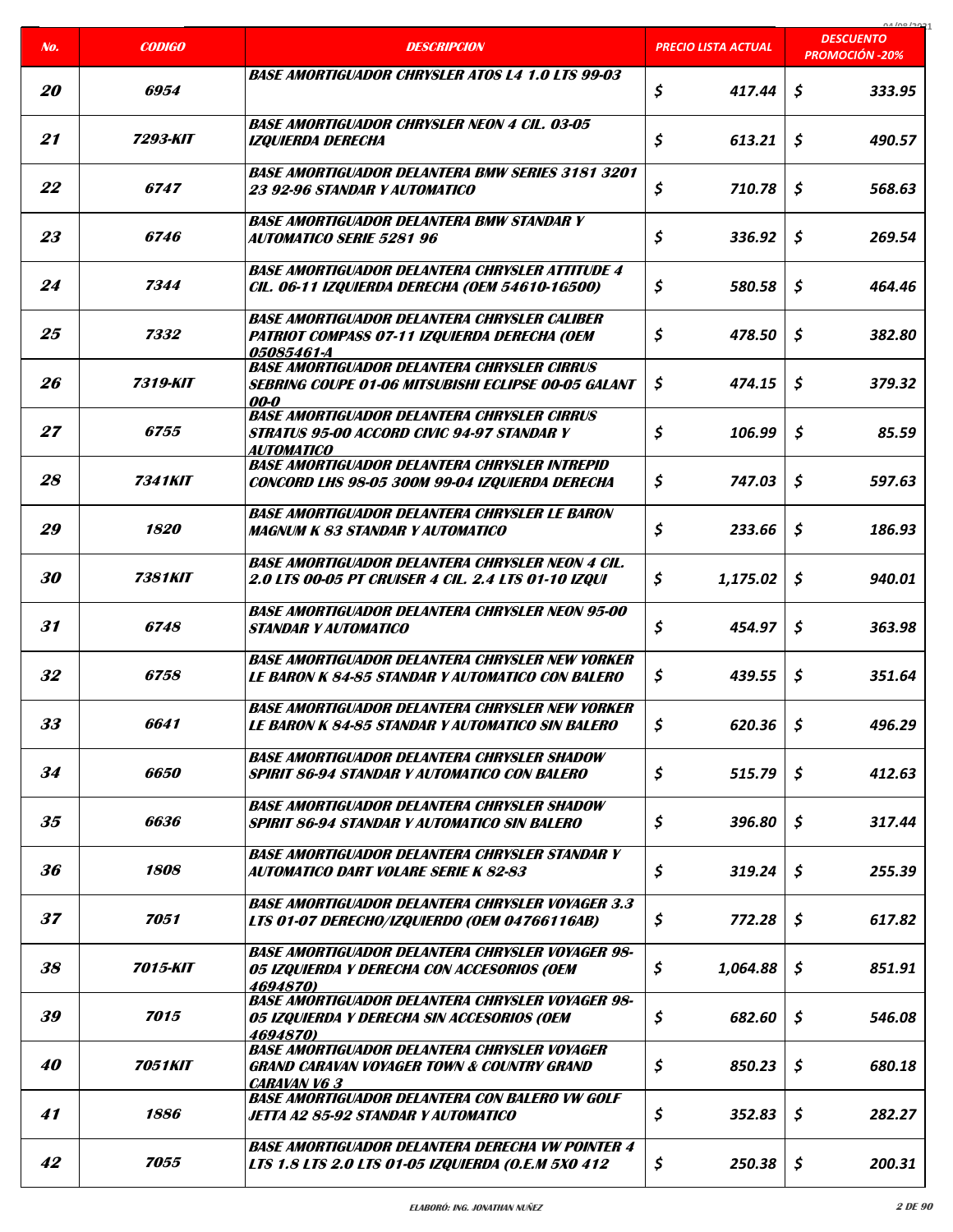| No.       | <b>CODIGO</b>         | <b>DESCRIPCION</b>                                                                                                              | <b>PRECIO LISTA ACTUAL</b> | carloo lage<br><b>DESCUENTO</b><br><b>PROMOCIÓN -20%</b> |
|-----------|-----------------------|---------------------------------------------------------------------------------------------------------------------------------|----------------------------|----------------------------------------------------------|
|           |                       |                                                                                                                                 |                            |                                                          |
| 43        | 7342                  | <b>BASE AMORTIGUADOR DELANTERA FIAT PALIO ADVENTURE 4</b><br>CIL. 04-07 DERECHA                                                 | \$<br>326.44               | \$<br>261.16                                             |
| 44        | 6741                  | <b>BASE AMORTIGUADOR DELANTERA FORD COUGAR</b><br><b>THUNDERBIRD 85-89 STANDAR Y AUTOMATICO</b>                                 | \$<br>349.94               | \$<br>279.95                                             |
| 45        | <i>6740</i>           | <b>BASE AMORTIGUADOR DELANTERA FORD COUGAR</b><br><b>THUNDERBIRD 89-97 STANDAR Y AUTOMATICO</b>                                 | \$<br>371.06               | \$<br>296.85                                             |
| 46        | 1829                  | <b>BASE AMORTIGUADOR DELANTERA FORD COURIER KA 1.6</b><br>LTS L4 98-04 IKON 1.6 LTS L4 00-03 EOM 96FB3K155AG                    | \$<br>359.05               | \$<br>287.24                                             |
| 47        | 7299-KIT              | <b>BASE AMORTIGUADOR DELANTERA FORD ESCAPE 4 CIL. 01-</b><br><b>10 IZQUIERDA DERECHA</b>                                        | \$<br>646.81               | $\boldsymbol{\mathsf{s}}$<br>517.45                      |
| 48        | 7029-KIT              | <b>BASE AMORTIGUADOR DELANTERA FORD ESCORT 96-00</b><br>IZQUIERDA Y DERECHA CON ACCESORIOS (OEM 4694870)                        | \$<br>474.51               | \$<br>379.61                                             |
| 49        | 7029                  | <b>BASE AMORTIGUADOR DELANTERA FORD ESCORT 96-00</b><br>IZQUIERDA Y DERECHA SIN ACCESORIOS (OEM 4694870)                        | \$<br>441.74               | \$<br>353.39                                             |
| <i>50</i> | <i><b>7367KIT</b></i> | <b>BASE AMORTIGUADOR DELANTERA FORD EXPEDITION 4X2</b><br>4X4 03-09 IZQUIERDA DERECHA                                           | \$<br>614.56               | \$<br>491.65                                             |
| 51        | <i><b>7366KIT</b></i> | <b>BASE AMORTIGUADOR DELANTERA FORD F150 4X4 LOBO</b><br>4X4 04-08 IZQUIERDA DERECHA                                            | \$<br>660.37               | \$<br>528.29                                             |
| 52        | <i><b>7384KIT</b></i> | <b>BASE AMORTIGUADOR DELANTERA FORD FIESTA (BRASIL) 4</b><br>CIL. 1.6 LTS 03-10 ECOSPORT 4 CIL. 2.0 LTS 03-12                   | \$<br>1,187.64             | Ŝ.<br>950.11                                             |
| 53        | 7182                  | <b>BASE AMORTIGUADOR DELANTERA FORD FOCUS EUROPA</b><br><b>MAZDA 3 IZQUIERDA DERECHA 07-09 (OEM 3M51-</b><br>3K155DB)           | \$<br>336.81               | \$<br>269.45                                             |
| 54        | 7070                  | <b>BASE AMORTIGUADOR DELANTERA FORD FOCUS L4 2.0 LTS</b><br>00-04 EOM YS4Z-3A197 CON AIRE                                       | \$<br>518.25               | \$<br>414.60                                             |
| 55        | <i><b>7372KIT</b></i> | <b>BASE AMORTIGUADOR DELANTERA FORD FREESTAR V6 04-</b><br>09 IZQUIERDA DERECHA                                                 | \$<br>524.87               | \$<br>419.89                                             |
| 56        | 6992                  | <b>BASE AMORTIGUADOR DELANTERA FORD MONDEO 03</b><br><b>MOTOR DURATEC 3.0 LTS O.E LE1S7W-3K155-AB</b><br><b>IZOUIERDA DEREC</b> | \$<br>519.06               | $\mathcal{S}$<br>415.25                                  |
| 57        | 6730                  | <b>BASE AMORTIGUADOR DELANTERA FORD TAURUS 89-92</b><br><b>STANDAR Y AUTOMATICO</b>                                             | \$<br>293.11               | $\mathsf{S}$<br>234.49                                   |
| 58        | 6742                  | <b>BASE AMORTIGUADOR DELANTERA FORD THUNDERBIRD 87-</b><br>88 COUGAR STANDAR Y AUTOMATICO                                       | \$<br>261.99               | \$<br>209.59                                             |
| 59        | 6784                  | <b>BASE AMORTIGUADOR DELANTERA FORD TOPAZ GHIA 85-95</b><br><b>STANDAR Y AUTOMATICO CON BALERO</b>                              | \$<br>478.65               | \$<br>382.92                                             |
| 60        | 1855                  | <b>BASE AMORTIGUADOR DELANTERA FORD TOPAZ GHIA 85-95</b><br><b>STANDAR Y AUTOMATICO SIN BALERO</b>                              | \$<br>322.62               | \$<br>258.09                                             |
| 61        | 7229-KIT              | <b>BASE AMORTIGUADOR DELANTERA FORD WINDSTAR 97-03</b><br><b>IZQUIERDA Y DERECHA</b>                                            | \$<br>666.77               | \$<br>533.42                                             |
| 62        | 1997                  | <b>BASE AMORTIGUADOR DELANTERA GM ASTRA 00-06 CORSA</b><br>02 TORNADO 02-08 ZAFIRA 00-06 IZQUIERDA DERECHA (OE                  | \$<br>294.03               | \$<br>235.23                                             |
| 63        | 7294-KIT              | <b>BASE AMORTIGUADOR DELANTERA GM AVEO 4 CIL. 08-11</b><br>G3 DELANTERA IZQUIERDA DERECHA 06-09                                 | \$<br>656.37               | \$<br>525.09                                             |
| 64        | <b>7222-KIT</b>       | <b>BASE AMORTIGUADOR DELANTERA GM AZTECK 01-05</b><br><b>GRAND PRIX 97-07 IMPALA 00-07 RENDEZVOUS 02-07</b><br><b>SIHOURTTE</b> | \$<br>844.57               | \$<br>675.65                                             |
| 65        | <i><b>6720</b></i>    | <b>BASE AMORTIGUADOR DELANTERA GM BUICK REGAL GRAND</b><br><b>SPORT 94-95 STANDAR Y AUTOMATICO</b>                              | \$<br>363.80               | \$<br>291.04                                             |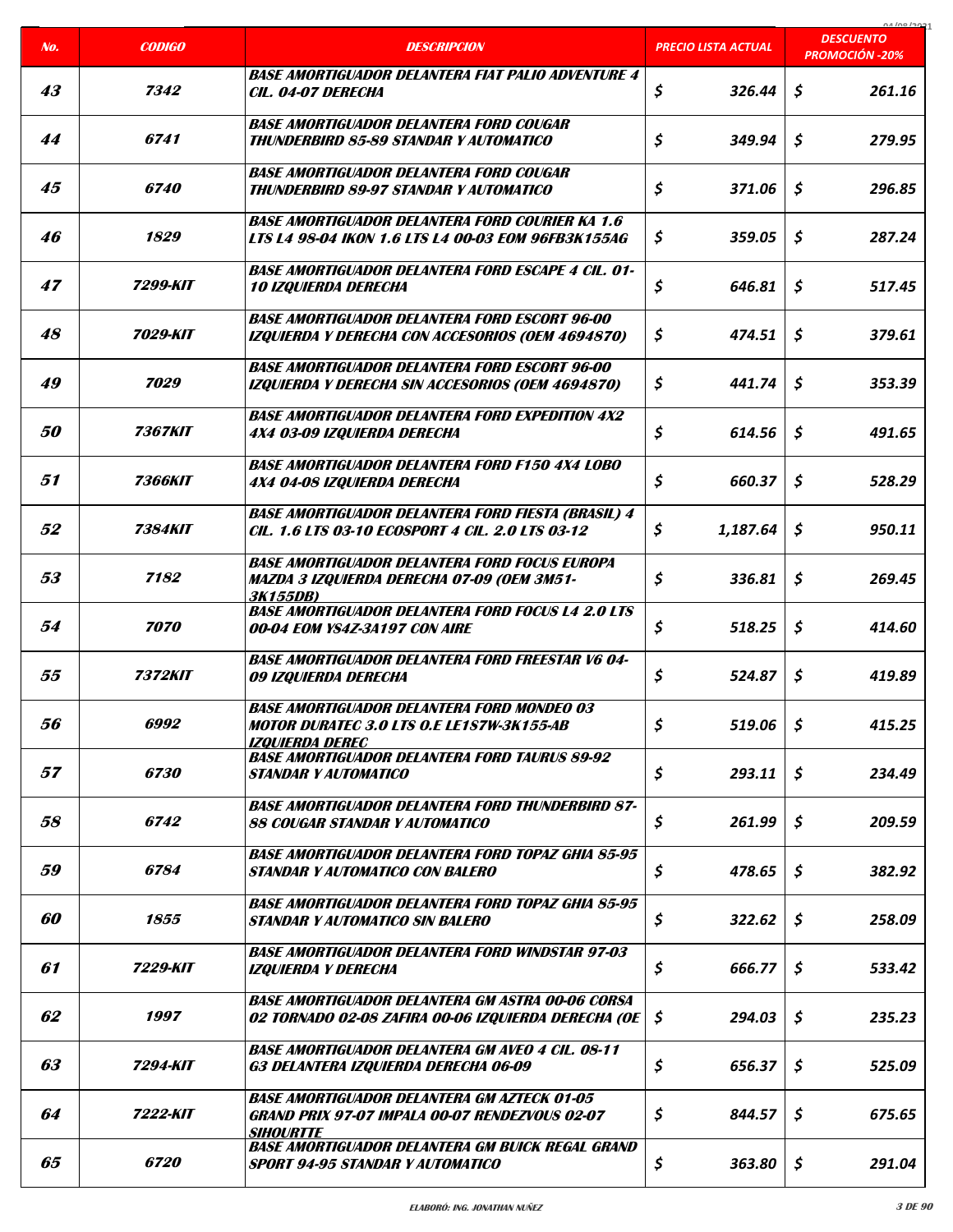| No. | <b>CODIGO</b>         | <b>DESCRIPCION</b>                                                                                                                     | <b>PRECIO LISTA ACTUAL</b>     | 01/00/2021<br><b>DESCUENTO</b><br><b>PROMOCIÓN -20%</b> |
|-----|-----------------------|----------------------------------------------------------------------------------------------------------------------------------------|--------------------------------|---------------------------------------------------------|
|     |                       | <b>BASE AMORTIGUADOR DELANTERA GM BUICK REGAL GRAND</b>                                                                                |                                |                                                         |
| 66  | <i><b>6726</b></i>    | <b>SPORT 94-95 STANDAR Y AUTOMATICO</b>                                                                                                | $\boldsymbol{\zeta}$<br>496.54 | \$<br>397.23                                            |
| 67  | 6727                  | <b>BASE AMORTIGUADOR DELANTERA GM CAMARO Z28 82-92</b><br>DERECHA STANDAR Y AUTOMATICO                                                 | \$<br>333.76                   | \$<br>267.01                                            |
| 68  | 6711                  | <b>BASE AMORTIGUADOR DELANTERA GM CAVALIER 90-91</b><br><b>STANDAR Y AUTOMATICO</b>                                                    | \$<br>709.93                   | \$<br>567.94                                            |
| 69  | <i><b>6710</b></i>    | <b>BASE AMORTIGUADOR DELANTERA GM CAVALIER 92-94</b><br><b>STANDAR Y AUTOMATICO</b>                                                    | \$<br>621.28                   | \$<br>497.02                                            |
| 70  | 6731                  | <b>BASE AMORTIGUADOR DELANTERA GM CAVALIER 95-01</b><br><b>STANDAR Y AUTOMATICO</b>                                                    | \$<br>581.36                   | \$<br>465.09                                            |
| 71  | 6666                  | <b>BASE AMORTIGUADOR DELANTERA GM CELEBRITY CITATION</b><br><b>CUTLASS 82-88 DERECHA STANDAR Y AUTOMATICO</b>                          | \$<br>640.79                   | \$<br>512.63                                            |
| 72  | 6762                  | <b>BASE AMORTIGUADOR DELANTERA GM CHEVY 93-01</b><br><b>INFERIOR STANDAR Y AUTOMATICO</b>                                              | \$<br>359.99                   | \$<br>287.99                                            |
| 73  | 6760                  | <b>BASE AMORTIGUADOR DELANTERA GM CHEVY 93-01</b><br><b>SUPERIOR STANDAR Y AUTOMATICO</b>                                              | \$<br>233.50                   | \$<br>186.80                                            |
| 74  | 7385                  | <b>BASE AMORTIGUADOR DELANTERA GM CRUZE 4 CIL. 1.8 LTS</b><br><i><b>10-12 IZQUIERDA DERECHA</b></i>                                    | \$<br>1,280.00                 | \$<br>1,024.00                                          |
| 75  | 7333                  | <b>BASE AMORTIGUADOR DELANTERA GM OPTRA 4 CIL. 06-10</b><br>IZQUIERDA DERECHA (OEM 96549921)                                           | \$<br>332.54                   | \$<br>266.04                                            |
| 76  | <b>7356KIT</b>        | <b>BASE AMORTIGUADOR DELANTERA GM SUBURBAN 2500 07-</b><br>08 CHEYENNE SIERRA 1500 SILVERADO 1500 2500 PICK<br>$\mathbf{U} \mathbf{P}$ | \$<br>620.71                   | \$<br>496.57                                            |
| 77  | 7295-KIT              | <b>BASE AMORTIGUADOR DELANTERA GM TRACKER 96-98</b><br><b>IZOUIERDA DERECHA</b>                                                        | \$<br>212.03                   | \$<br>169.63                                            |
| 78  | <i><b>7377KIT</b></i> | <b>BASE AMORTIGUADOR DELANTERA GM TRAILBLAZER V8 5.3</b><br>LTS 02-09 IZQUIERDA DERECHA                                                | \$<br>411.91                   | \$<br>329.53                                            |
| 79  | 7317                  | <b>BASE AMORTIGUADOR DELANTERA GM VECTRA (EUROPA) 03-</b><br><b>08 IZQUIERDA DERECHA</b>                                               | \$<br>830.49                   | \$<br>664.40                                            |
| 80  | <i><b>7350KIT</b></i> | <b>BASE AMORTIGUADOR DELANTERA HONDA CRV 4 CIL. 02-06</b><br>CIVIC 4 CIL. 01-05 DERECHA                                                | \$<br>658.64                   | \$<br>526.91                                            |
| 81  | <i><b>7351KIT</b></i> | <b>BASE AMORTIGUADOR DELANTERA HONDA CRV 4 CIL. 02-06</b><br>CIVIC 4 CIL. 01-05 IZQUIERDA                                              | \$<br>658.64                   | \$<br>526.91                                            |
| 82  | 7355KIT               | <b>BASE AMORTIGUADOR DELANTERA HONDA ODYSSEY 05-10</b><br><b>IZQUIERDA DERECHA</b>                                                     | \$<br>431.05                   | \$<br>344.84                                            |
| 83  | 7373KIT               | <b>BASE AMORTIGUADOR DELANTERA HONDA PILOT V6 3.5 LTS</b><br>03-10 IZQUIERDA DERECHA                                                   | \$<br>405.19                   | \$<br>324.15                                            |
| 84  | <i><b>7369KIT</b></i> | <b>BASE AMORTIGUADOR DELANTERA JEEP GRAND CHEROKEE</b><br><b>COMMANDER 05-10 IZQUIERDA DERECHA</b>                                     | \$<br>547.69                   | \$<br>438.15                                            |
| 85  | <i><b>7371KIT</b></i> | <b>BASE AMORTIGUADOR DELANTERA JEEP LIBERTY V6 3.7 LTS</b><br><b>08-12 NITRO 07-12 DERECHA</b>                                         | \$<br>517.26                   | \$<br>413.81                                            |
| 86  | <i><b>7370KIT</b></i> | <b>BASE AMORTIGUADOR DELANTERA JEEP LIBERTY V6 3.7 LTS</b><br>08-12 NITRO 07-12 IZQUIERDA                                              | \$<br>456.40                   | \$<br>365.12                                            |
| 87  | 7300-KIT              | <b>BASE AMORTIGUADOR DELANTERA NISSAN ALTIMA 02-06</b><br>MAXIMA DELANTERA IZQUIERDA DERECHA 00-08 MURANO<br><b>DELA</b>               | \$<br>595.24                   | \$<br>476.19                                            |
| 88  | <i>6743</i>           | <b>BASE AMORTIGUADOR DELANTERA NISSAN ALTIMA 1996</b><br><b>STANDAR Y AUTOMATICO</b>                                                   | \$<br>544.28                   | \$<br>435.42                                            |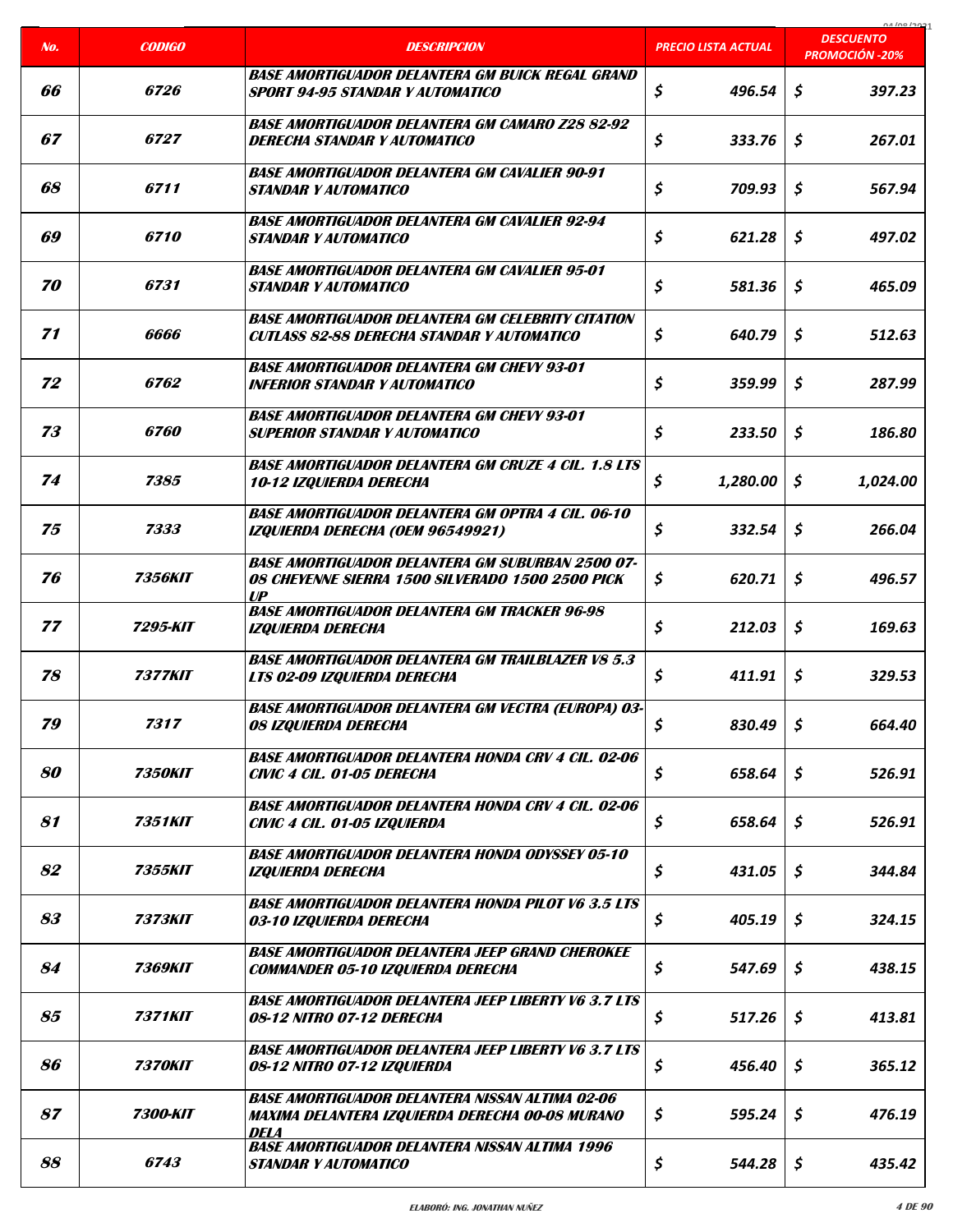|     |                       |                                                                                                                          |                            | COCI ON AO                                |
|-----|-----------------------|--------------------------------------------------------------------------------------------------------------------------|----------------------------|-------------------------------------------|
| No. | <b>CODIGO</b>         | <b>DESCRIPCION</b>                                                                                                       | <b>PRECIO LISTA ACTUAL</b> | <b>DESCUENTO</b><br><b>PROMOCIÓN -20%</b> |
| 89  | 7298-KIT              | <b>BASE AMORTIGUADOR DELANTERA NISSAN MAXIMA 95-99</b><br><b>IZQUIERDA DERECHA</b>                                       | \$<br>403.10               | \$<br>322.48                              |
| 90  | 7221-KIT              | <b>BASE AMORTIGUADOR DELANTERA NISSAN MAXIMA QUEST</b><br><b>IZQUIERDA DERECHA</b>                                       | \$<br>615.21               | \$<br>492.17                              |
| 91  | 7017                  | <b>BASE AMORTIGUADOR DELANTERA NISSAN PLATINA 02-05</b><br><b>OEM 7700829529</b>                                         | \$<br>224.03               | \$<br>179.22                              |
| 92  | 7026                  | <b>BASE AMORTIGUADOR DELANTERA NISSAN SENTRA 2002 -&gt;</b><br>IZQUIERDA DERECHA(EOM. 54230-4Z020)                       | \$<br>325.45               | \$<br>260.36                              |
| 93  | 7357                  | <b>BASE AMORTIGUADOR DELANTERA NISSAN TIIDA VERSA 06-</b><br><b>12 DERECHA</b>                                           | \$<br>691.88               | \$<br>553.50                              |
| 94  | 7394                  | <b>BASE AMORTIGUADOR DELANTERA NISSAN TIIDA VERSA 4</b><br>CIL. 1.8 LTS 06-12 IZQUIERDA                                  | \$<br>691.88               | \$<br>553.50                              |
| 95  | 7375KIT               | <b>BASE AMORTIGUADOR DELANTERA PEUGEOT 206 4 CIL. 2.0</b><br><b>LTS 99-08 DERECHA</b>                                    | \$<br>685.51               | \$<br>548.41                              |
| 96  | <i><b>7376KIT</b></i> | <b>BASE AMORTIGUADOR DELANTERA PEUGEOT 206 4 CIL. 2.0</b><br>LTS 99-08 IZQUIERDA                                         | \$<br>702.72               | \$<br>562.18                              |
| 97  | 7147                  | <b>BASE AMORTIGUADOR DELANTERA PONTIAC MATIZ</b><br>IZQUIERDA DERECHA L4 1.0 LTS 04 -> (OEM 9656858J)                    | \$<br>333.67               | \$<br>266.93                              |
| 98  | 7327-KIT              | <b>BASE AMORTIGUADOR DELANTERA TOYOTA CAMRY 02-06</b><br>SIENNA 98-10 IZQUIERDA DERECHA                                  | \$<br>620.71               | \$<br>496.57                              |
| 99  | <b>7320-KIT</b>       | <b>BASE AMORTIGUADOR DELANTERA TOYOTA COROLLA</b><br><b>MATRIX 03-08 IZQUIERDA DERECHA</b>                               | \$<br>699.70               | \$<br>559.76                              |
| 100 | <b>7378KIT</b>        | <b>BASE AMORTIGUADOR DELANTERA TOYOTA HIGH LANDER 4</b><br>CIL. 2.4 LTS 01-07 IZQUIERDA DERECHA                          | \$<br>854.86               | \$<br>683.89                              |
| 101 | 7292-KIT              | <b>BASE AMORTIGUADOR DELANTERA TOYOTA RAV4 00-05</b><br><b>IZQUIERDA DERECHA</b>                                         | \$<br>605.55               | \$<br>484.44                              |
| 102 | 6717                  | <b>BASE AMORTIGUADOR DELANTERA TSURU GS GST 92-97</b><br><b>STANDAR Y AUTOMATICO NISSAN</b>                              | \$<br>162.21               | \$<br>129.77                              |
| 103 | 7035                  | <b>BASE AMORTIGUADOR DELANTERA VW AUDI A4 A5 A6</b>                                                                      | \$<br>174.98               | \$<br>139.99                              |
| 104 | 1890                  | <b>BASE AMORTIGUADOR DELANTERA VW CARIBE ATLANTIC 77-</b><br><b>87 STANDAR Y AUTOMATICO</b>                              | \$<br>485.31               | \$<br>388.25                              |
| 105 | 6687                  | <b>BASE AMORTIGUADOR DELANTERA VW CORSAR STANDAR Y</b><br><b>AUTOMATICO CON BALERO</b>                                   | \$<br>127.78               | \$<br>102.22                              |
| 106 | 1860                  | <b>BASE AMORTIGUADOR DELANTERA VW GOLF JETTA A2 85-92</b><br>STANDAR Y AUTOMATICO SIN BALERO                             | \$<br>288.73               | \$<br>230.98                              |
| 107 | 1852                  | <b>BASE AMORTIGUADOR DELANTERA VW GOLF JETTA A285-92</b><br><b>STANDAR Y AUTOMATICO CON BALERO</b>                       | \$<br>479.30               | \$<br>383.44                              |
| 108 | <i>6759</i>           | <b>BASE AMORTIGUADOR DELANTERA VW GOLF JETTA A3 92-99</b><br><b>STANDAR Y AUTOMATICO CON BALERO</b>                      | \$<br>282.72               | \$<br>226.18                              |
| 109 | 1816                  | <b>BASE AMORTIGUADOR DELANTERA VW GOLF JETTA A3 92-99</b><br>STANDAR Y AUTOMATICO SIN BALERO                             | \$<br>219.40               | Ŝ.<br>175.52                              |
| 110 | 1815                  | <b>BASE AMORTIGUADOR DELANTERA VW GOLF JETTA A4 99-01</b><br><b>STANDAR Y AUTOMATICO</b>                                 | \$<br>138.58               | \$<br>110.86                              |
| 111 | 7214                  | <b>BASE AMORTIGUADOR DELANTERA VW JETTA V 06-09</b><br>IZQUIERDA DERECHA A3 04-07 BORA 06-10 PASSAT 05-09<br><b>PASS</b> | \$<br>468.82               | \$<br>375.06                              |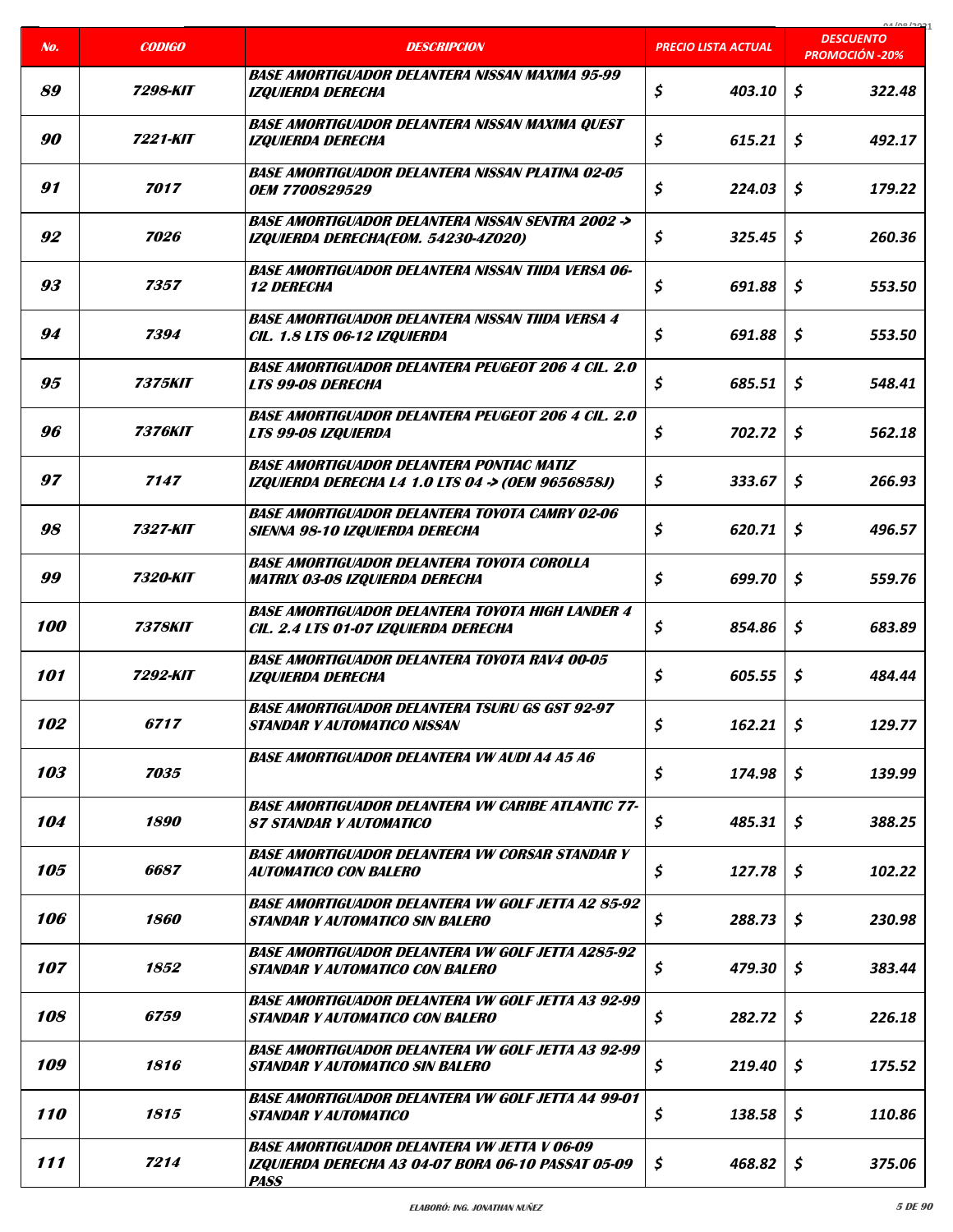| No.               | <b>CODIGO</b>          | <b>DESCRIPCION</b>                                                                                                       | <b>PRECIO LISTA ACTUAL</b> | 01/00/2021<br><b>DESCUENTO</b><br><b>PROMOCIÓN -20%</b> |
|-------------------|------------------------|--------------------------------------------------------------------------------------------------------------------------|----------------------------|---------------------------------------------------------|
| 112               | 6716                   | <b>BASE AMORTIGUADOR DELANTERA-TRASERA NISSAN TSURU</b><br>II NINJA 87-90 STANDAR Y AUTOMATICO                           | \$<br>80.51                | \$<br>64.41                                             |
| 113               | 7286-KIT               | <b>BASE AMORTIGUADOR FORD SABLE 96-06 IZQUIERDA</b><br><b>DERECHA</b>                                                    | \$<br>663.06               | \$<br>530.45                                            |
| 114               | 7521-KIT               | <b>BASE AMORTIGUADOR FRONTAL IZQUIERDA Y DERECHA</b><br><b>CHEVROLET MATIZ 06-15</b>                                     | \$<br>232.99               | \$<br>186.40                                            |
| 115               | 7427-KIT               | <b>BASE AMORTIGUADOR FRONTAL IZQUIERDA Y DERECHA</b><br><b>HYUNDAI 110 11-15</b>                                         | \$<br>432.09               | \$<br>345.67                                            |
| 116               | 7465                   | <b>BASE AMORTIGUADOR FRONTAL IZQUIERDA Y DERECHA</b><br><b>MERCEDES BENZ CLASE C 07-14</b>                               | \$<br>495.30               | \$<br>396.24                                            |
| 117               | <b>7443-KIT</b>        | <b>BASE AMORTIGUADOR FRONTAL IZQUIERDA Y DERECHA</b><br>NISSAN APRIO 07-11 LOGAN 07-11 SANDERO 10-14<br><b>STEPWAY 1</b> | \$<br>419.94               | \$<br>335.95                                            |
| 118               | 7394-KIT               | <b>BASE AMORTIGUADOR FRONTAL IZQUIERDO NISSAN TIIDA</b><br>06-16                                                         | \$<br>872.59               | \$<br>698.07                                            |
| 119               | <b>7506-KIT</b>        | <b>BASE AMORTIGUADOR FRONTAL IZQUIERDO Y DERECHO</b><br><b>RENAULT TRAFIC 07-14</b>                                      | \$<br>1,537.22             | \$<br>1,229.77                                          |
| <i><b>120</b></i> | <b>7214-KIT</b>        | <b>BASE AMORTIGUADOR FRONTAL IZQUIEROD Y DERECHO VW</b><br>CROSS FOX 07-11 LUPO 05-09 POLO 03-08 SPORT VAN 03-           | \$<br>759.11               | \$<br>607.29                                            |
| 121               | 7289-KIT               | <b>BASE AMORTIGUADOR GM TRACKER 1.6 LTS 99-03</b><br><b>IZQUIERDA DERECHA</b>                                            | \$<br>377.66               | \$<br>302.13                                            |
| 122               | 7290-KIT               | <b>BASE AMORTIGUADOR GM TRACKER 2.0 LTS 2.5 LTS 99-03</b><br><b>IZQUIERDA DERECHA</b>                                    | \$<br>732.90               | \$<br>586.32                                            |
| 123               | 7291-KIT               | <b>BASE AMORTIGUADOR NISSAN ALTIMA 93-01 IZQUIERDA</b><br><b>DERECHA</b>                                                 | \$<br>293.28               | \$<br>234.62                                            |
| 124               | 7232-KIT               | <b>BASE AMORTIGUADOR TOYOTA CAMRY SIENNA 91-03</b><br><b>DERECHA</b>                                                     | \$<br>747.17               | \$<br>597.74                                            |
| 125               | 7231-KIT               | <b>BASE AMORTIGUADOR TOYOTA CAMRY SIENNA 91-03</b><br><b>IZQUIERDA</b>                                                   | \$<br>522.51               | \$<br>418.01                                            |
| 126               | <i>6738</i>            | <b>BASE AMORTIGUADOR TRASERA BMW SERIES 318 320 23</b><br>92-96 STANDAR Y AUTOMATICO                                     | \$<br>154.23               | \$<br>123.39                                            |
| 127               | 7287-KIT               | <b>BASE AMORTIGUADOR TRASERA BMW X-5 00-05 IZQUIERDA</b><br>DERECHA                                                      | \$<br>315.85               | \$<br>252.68                                            |
| 128               | <i><b>7230-KIT</b></i> | <b>BASE AMORTIGUADOR TRASERA CHRYSLER 300M 98-04</b><br>CONCORD 98-04 LHS 98-04 INTREPID 98-04 IZQUIERDA<br>DEREC        | \$<br>300.36               | \$<br>240.29                                            |
| 129               | <i><b>6750</b></i>     | <b>BASE AMORTIGUADOR TRASERA CHRYSLER CIRRUS</b><br><b>STRATUS 95-00 STANDAR Y AUTOMATICO</b>                            | \$<br>544.99               | \$<br>436.00                                            |
| 130               | 6744                   | <b>BASE AMORTIGUADOR TRASERA CHRYSLER CONCORD</b><br>INTREPID NEW YORKER LHS 94-00 STANDAR Y AUTOMATICO                  | \$<br>565.09               | \$<br>452.07                                            |
| 131               | <i><b>6749</b></i>     | <b>BASE AMORTIGUADOR TRASERA CHRYSLER NEON 95-00</b><br><b>STANDAR Y AUTOMATICO</b>                                      | \$<br>507.73               | \$<br>406.18                                            |
| 132               | 6754                   | <b>BASE AMORTIGUADOR TRASERA FORD CONTOUR 95-97</b><br><b>STANDAR Y AUTOMATICO</b>                                       | \$<br>538.46               | \$<br>430.76                                            |
| 133               | 1822                   | <b>BASE AMORTIGUADOR TRASERA FORD COURIER FIESTA KA</b><br>1.6 LTS L4 98-04 IKON 1.6 LTS L4 00-03 OEM 96FB1819           | \$<br>269.88               | \$<br>215.90                                            |
| 134               | 7353                   | <b>BASE AMORTIGUADOR TRASERA FORD ECOSPORT 03-12</b><br>FIESTA (BRASIL) 03-10 IZQUIERDA DERECHA                          | \$<br>418.43               | \$<br>334.74                                            |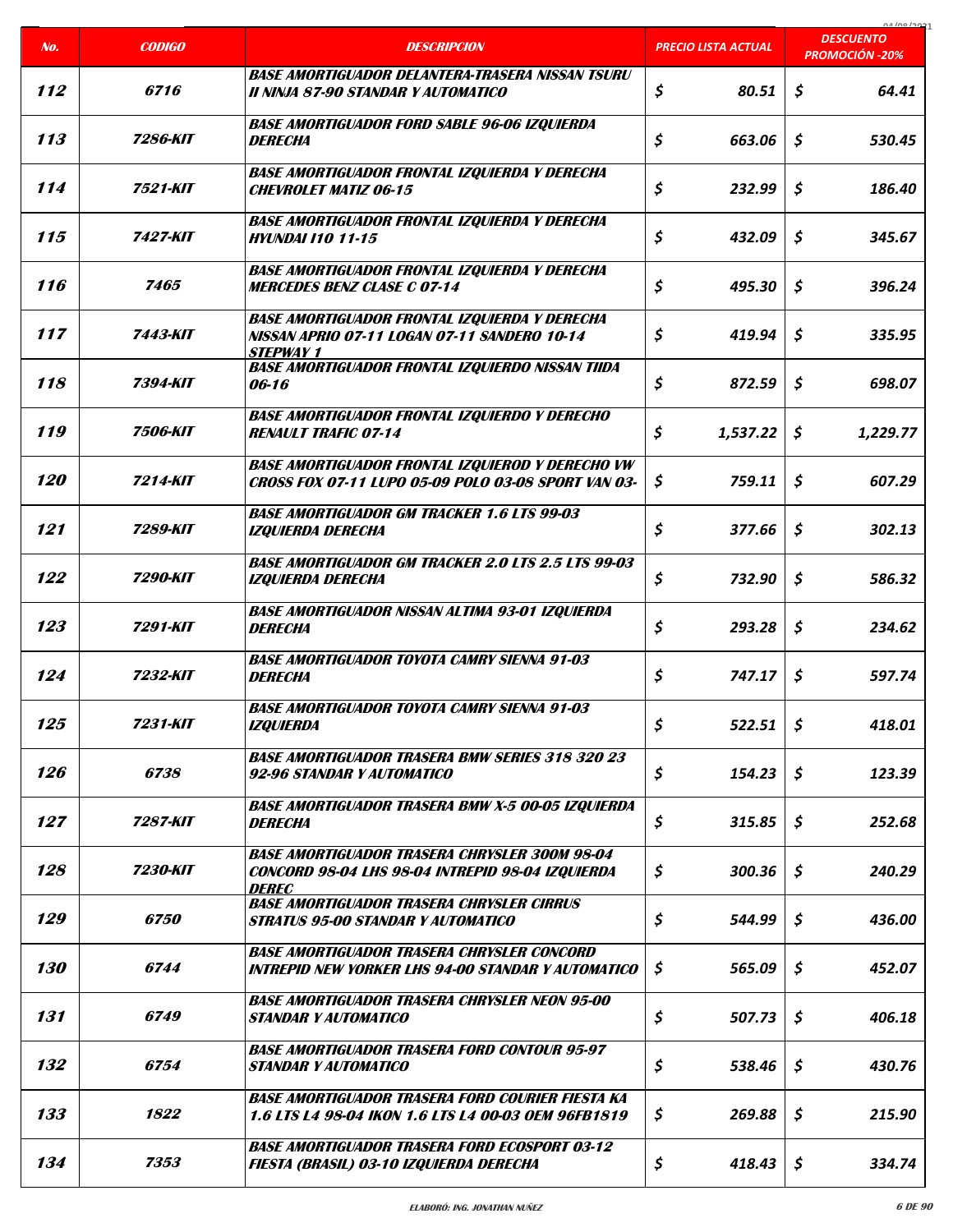| No.               | <b>CODIGO</b>         | <b>DESCRIPCION</b>                                                                                                              | <b>PRECIO LISTA ACTUAL</b> | 01/00/2021<br><b>DESCUENTO</b><br><b>PROMOCIÓN -20%</b> |
|-------------------|-----------------------|---------------------------------------------------------------------------------------------------------------------------------|----------------------------|---------------------------------------------------------|
|                   |                       |                                                                                                                                 |                            |                                                         |
| 135               | 6737                  | <b>BASE AMORTIGUADOR TRASERA FORD ESCORT 91-96</b><br><b>STANDAR Y AUTOMATICO</b>                                               | \$<br>294.44               | \$<br>235.55                                            |
| 136               | <i><b>7368KIT</b></i> | <b>BASE AMORTIGUADOR TRASERA FORD EXPEDITION 4X2 4X4</b><br>03-09 IZQUIERDA DERECHA                                             | \$<br>741.40               | \$<br>593.12                                            |
| 137               | 7156                  | <b>BASE AMORTIGUADOR TRASERA FORD FOCUS EUROPA</b><br><b>MAZDA 3 IZQUIERDOA DERECHA L4 2.0 LTS L5 2.5 LTS 07-</b><br>09(        | \$<br>279.05               | \$<br>223.24                                            |
| 138               | 6993                  | <b>BASE AMORTIGUADOR TRASERA FORD MONDEO 2003.</b><br><b>MOTOR DURATEC 3.0 LTS O.E LE1S71-18198-AG IZQUIERDA</b><br><b>DERE</b> | \$<br>575.99               | \$<br>460.79                                            |
| 139               | 6733                  | <b>BASE AMORTIGUADOR TRASERA FORD TAURUS 89-92</b><br><b>STANDAR Y AUTOMATICO</b>                                               | \$<br>301.47               | \$<br>241.17                                            |
| <b>140</b>        | 6715                  | <b>BASE AMORTIGUADOR TRASERA FORD TOPAZ GHIA 85-95</b><br><b>STANDAR Y AUTOMATICO</b>                                           | \$<br>198.28               | \$<br>158.63                                            |
| 141               | 7284-KIT              | <b>BASE AMORTIGUADOR TRASERA GM AVEO 4 CIL. 08-11 G3</b><br>IZQUIERDA DERECHA 06-09                                             | \$<br>425.96               | \$<br>340.77                                            |
| 142               | 6735                  | <b>BASE AMORTIGUADOR TRASERA GM BUICK REGAL GRAND</b><br><b>SPORT 94-95 STANDAR Y AUTOMATICO</b>                                | \$<br>473.27               | \$<br>378.62                                            |
| 143               | 6752                  | <b>BASE AMORTIGUADOR TRASERA GM CAVALIER Z24 4 CIL. 95-</b><br>97                                                               | \$<br>394.40               | \$<br>315.52                                            |
| 144               | 1821                  | <b>BASE AMORTIGUADOR TRASERA GM CELEBRITY CITATION</b><br><b>CUTLASS 82-88 STANDAR Y AUTOMATICO</b>                             | \$<br>188.67               | \$<br>150.94                                            |
| 145               | 7386                  | <b>BASE AMORTIGUADOR TRASERA GM CRUZE 4 CIL. 1.8 LTS</b><br><b>10-12 IZQUIERDA DERECHA</b>                                      | \$<br>426.43               | \$<br>341.14                                            |
| 146               | 7285-KIT              | <b>BASE AMORTIGUADOR TRASERA GM IMPALA 00-07 GRAND</b><br>PRIX 97-03 GRAND PRIX 04-07 MONTECARLO TRASERA<br><b>IZOUI</b>        | \$<br>354.68               | \$<br>283.74                                            |
| 147               | 7296-KIT              | <b>BASE AMORTIGUADOR TRASERA GM IMPALA 00-07 GRAND</b><br>PRIX TRASERA DERECHA 97-03 GRAND PRIX TRASERA<br><b>IZQUIE</b>        | \$<br>356.12               | \$<br>284.90                                            |
| 148               | 7328-KIT              | <b>BASE AMORTIGUADOR TRASERA GM MALIBU 97-03 GRAND</b><br>AM 99-05 IZQUIERDA DERECHA                                            | \$<br>339.99               | \$<br>271.99                                            |
| 149               | 6736                  | <b>BASE AMORTIGUADOR TRASERA HONDA ACCORD 94-96</b><br><b>STANDAR Y AUTOMATICO</b>                                              | \$<br>106.54               | \$<br>85.23                                             |
| <i><b>150</b></i> | 7352KIT               | <b>BASE AMORTIGUADOR TRASERA NISSAN ALTIMA 02-09</b><br><b>IZQUIERDA DERECHA</b>                                                | \$<br>172.42               | \$<br>137.94                                            |
| 151               | 7297-KIT              | <b>BASE AMORTIGUADOR TRASERA NISSAN MAXIMA 89-94</b><br>IZQUIERDA DERECHA                                                       | \$<br>544.09               | \$<br>435.28                                            |
| 152               | 7318-KIT              | <b>BASE AMORTIGUADOR TRASERA NISSAN SENTRA 4 CIL. 01-</b><br>05 ALMERA 4 CIL. 01-05 IZQUIERDA DERECHA                           | \$<br>612.56               | \$<br>490.05                                            |
| 153               | 6718                  | <b>BASE AMORTIGUADOR TRASERA NISSAN TSURU II NINJA 87-</b><br><b>90 STANDAR Y AUTOMATICO</b>                                    | \$<br>196.76               | \$<br>157.40                                            |
| 154               | <i><b>7374KIT</b></i> | <b>BASE AMORTIGUADOR TRASERA TOYOTA CAMRY V6 3.0 LTS</b><br>92-06 IZQUIERDA DERECHA                                             | \$<br>543.12               | \$<br>434.50                                            |
| 155               | 7325-KIT              | <b>BASE AMORTIGUADOR TRASERA TOYOTA MATRIX COROLLA</b><br>03-08 DERECHA                                                         | \$<br>521.60               | \$<br>417.28                                            |
| 156               | 6906                  | <b>BASE AMORTIGUADOR TRASERA VW GOLF A2 A3 A4 4 CIL.</b><br>83-06 JETTA A2 A3 A4 4 CIL. 80-05 POLO LUPO 4 CIL.                  | \$<br>562.44               | \$<br>449.95                                            |
| 157               | 7301                  | <b>BASE AMORTIGUADOR VW GOLF JETTA A2 4 CIL. 85-92</b><br>GOLF JETTA A3 93-98 DERBY 4 CIL. 93-98 IZQUIERDA DER                  | \$<br>153.79               | \$<br>123.03                                            |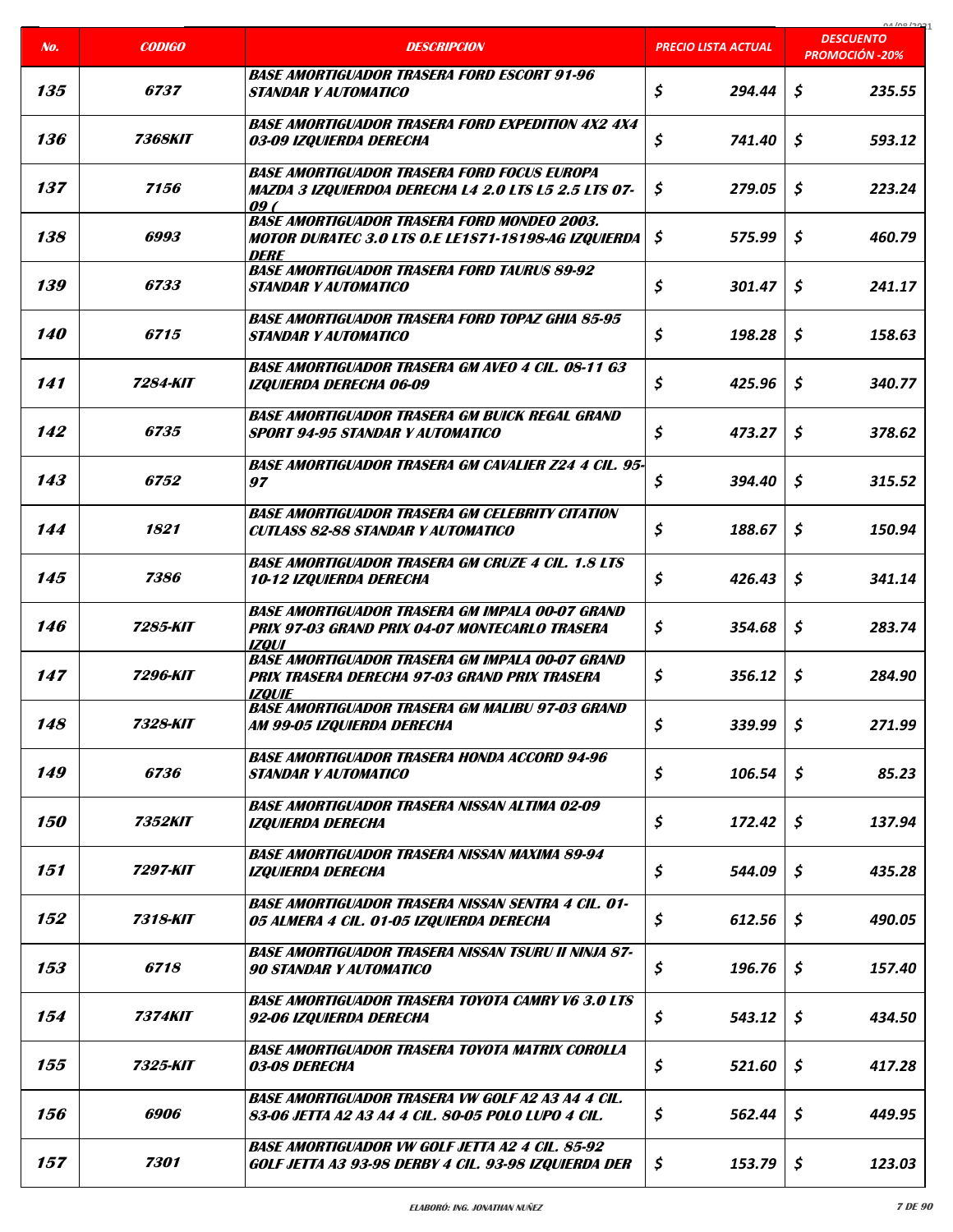| No.               | <b>CODIGO</b>        | <b>DESCRIPCION</b>                                                                                                                              | <b>PRECIO LISTA ACTUAL</b> | 01/00/202<br><b>DESCUENTO</b><br><b>PROMOCIÓN -20%</b> |
|-------------------|----------------------|-------------------------------------------------------------------------------------------------------------------------------------------------|----------------------------|--------------------------------------------------------|
| 158               | 7103                 | <b>BASE AMORTIGUADOR VW POINTER L4 1.8 LTS 98-00</b><br>IZQUIERDA DERECHA (OEM 5X0 4123297)                                                     | \$<br>294.50               | \$<br>235.60                                           |
| 159               | 7411-KIT             | <b>BASE PARA AMORTIGUADOR FRONTAL DERECHO NISSAN</b><br>SENTRA 07-12 ROGUE X-TRAILOS-14 JUKE 12-14 RENAULT                                      | \$<br>1,221.50             | \$<br>977.20                                           |
| 160               | 7410-KIT             | KOL<br><b>BASE PARA AMORTIGUADOR FRONTAL IZQUIERDO NISSAN</b><br><b>SENTRA 07-12 ROGUE X-TRAIL 08-14 JUKE 12-14 RENAULT</b>                     | \$<br>1,221.50             | \$<br>977.20                                           |
| 161               | 7026-KIT             | <b>BASE PARA AMORTIGUADOR FRONTAL IZQUIERDO Y</b><br>DERECHO ALMERA 01-05 SENTRA 01-06 RENAULT SCALA 10-                                        | \$<br>486.38               | \$<br>389.11                                           |
| 162               | 1829-KIT             | 12<br><b>BASE PARA AMORTIGUADOR FRONTAL IZQUIERDO Y</b><br><b>DERECHO FORD IKON 98-11 COURIER 00-12 KA 01-08</b>                                | \$<br>419.80               | \$<br>335.84                                           |
| 163               | 7427                 | <b>BASE PARA AMORTIGUADOR FRONTAL IZQUIERDO Y</b><br><b>DERECHO HYUNDAI 110 11-14</b>                                                           | \$<br>227.42               | \$<br>181.94                                           |
| 164               | <b>7017-KIT</b>      | <b>BASE PARA AMORTIGUADOR FRONTAL IZQUIERDO Y</b><br><b>DERECHO NISSAN PLATINA 02-10 REANULT CLIO 02-10</b>                                     | \$<br>306.45               | \$<br>245.16                                           |
| 165               | 7505-KIT             | <b>KANGOO 04</b><br><b>BASE PARA AMORTIGUADOR FRONTAL IZQUIERDO Y</b><br><b>DERECHO RENAUL LAGUNA 04-06</b>                                     | \$<br>1,946.17             | Ŝ<br>1,556.94                                          |
| 166               | <b>7507-KIT</b>      | <b>BASE PARA AMORTIGUADOR FRONTAL IZQUIERDO Y</b><br><b>DERECHO RENAULT MEGANE II 04-10 SCENIC II 04-10</b>                                     | \$<br>915.79               | \$<br>732.64                                           |
| 167               | 1852-KIT             | <b>BASE PARA AMORTIGUADOR FRONTAL IZQUIERDO Y</b><br>DERECHO VOLKSWAGEN GOLF 83-06 JETTA 80-05                                                  | \$<br>598.90               | \$<br>479.12                                           |
| 168               | 7055-KIT             | <b>BASE PARA AMORTIGUADOR FRONTAL IZQUIERDO Y</b><br>DERECHO VOLKSWAGEN POINTER 06-10 POINTER PICK UP                                           | \$<br>350.73               | \$<br>280.58                                           |
| 169               | 7843-KIT             | 98-08<br><b>BASE PARA AMORTIGUADOR FRONTAL IZQUIERDO-DERECHO</b><br><b>FORD FOCUS 2012-2016, FOCUS EUROPA 207-2017,</b><br><i><b>ESCAPE</b></i> | \$<br>905.78               | \$<br>724.63                                           |
| <i><b>170</b></i> | 1826                 | <b>BASE SOPORTE MOTOR FORD TOPAZ 84-88 STANDAR Y</b><br><b>AUTOMATICO AUTOS (1819)</b>                                                          | \$<br>118.79               | \$<br>95.03                                            |
| 171               | <i>DAI1509015</i>    | <b>BRAZO COMPENSADOR TRASERO HONDA CIVIC 96-00</b>                                                                                              | \$<br>335.96               | \$<br>268.77                                           |
| 172               | <i>DA15504560Y00</i> | <b>BUJE ARTICULACION TRASERA NISSAN TSURU III 4 CIL. 1.6</b><br><b>LTS 92-12 INFERIOR</b>                                                       | \$<br>86.11                | \$<br>68.89                                            |
| 173               | <i><b>64750</b></i>  | <b>BUJE BARRA ESTABILIZADORA VW GOLF JETTA 92-96</b>                                                                                            | \$<br>318.77               | Ŝ.<br>255.01                                           |
| 174               | 64740                | <b>BUJE BARRA ESTABILIZADORA VW GOLF JETTA A2</b>                                                                                               | \$<br>223.82               | \$<br>179.06                                           |
| 175               | <i>DAI-K-90204-B</i> | <b>BUJE BARRA TENSORA ACURA CL TL 01-03 HONDA ACCORD</b><br>98-02 TRASERA                                                                       | \$<br>325.74               | \$<br>260.59                                           |
| 176               | <i>DAI-90445098</i>  | <b>BUJE BARRA TENSORA GM CHEVY MONZA 94-09</b>                                                                                                  | \$<br>57.31                | \$<br>45.85                                            |
| 177               | 7449                 | <b>BUJE CHASIS O BASTIDOR VW 05-09 1.9L TRANSPORTER 10-</b><br>15 1.9L                                                                          | \$<br>313.98               | \$<br>251.18                                           |
| 178               | DAI-1JO-501-541      | <b>BUJE EJE TRASERO AUDI A-3 98-03 TT 98-06 SEAT</b><br><b>CORDOBA 01-09 IBIZA 01-14 LEON TOLEDO 01-05</b><br><i><b>VOLKSWAGEN</b></i>          | \$<br>249.41               | \$<br>199.53                                           |
| 179               | <i>DAI-1403046</i>   | <b>BUJE EJE TRASERO CHEVROLET CORSA 02-08</b>                                                                                                   | \$<br>229.99               | \$<br>183.99                                           |
| 180               | <i>DAI1406120</i>    | <b>BUJE EJE TRASERO CHRYSLER ATOS 4 CIL. 1.1 LTS 00-12</b>                                                                                      | \$<br>263.29               | \$<br>210.63                                           |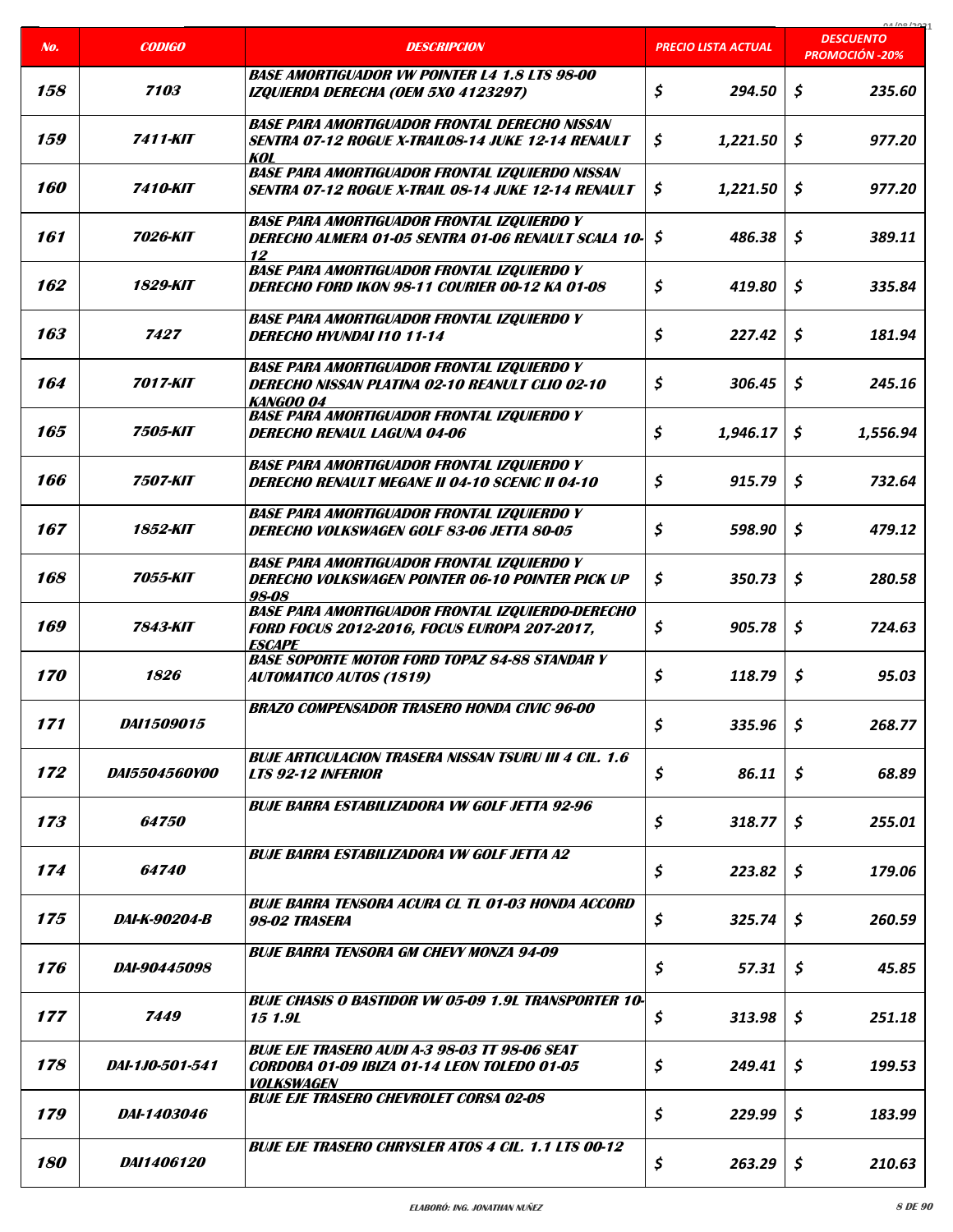| No.               | <b>CODIGO</b>       | <b>DESCRIPCION</b>                                                                                                                        | <b>PRECIO LISTA ACTUAL</b> | na ing inna<br><b>DESCUENTO</b><br><b>PROMOCIÓN -20%</b> |
|-------------------|---------------------|-------------------------------------------------------------------------------------------------------------------------------------------|----------------------------|----------------------------------------------------------|
|                   |                     |                                                                                                                                           |                            |                                                          |
| 181               | <i>DAI-90217845</i> | <b>BUJE EJE TRASERO GM CHEVY MONZA CHEVY PICK UP 94-09</b><br><b>CORSA 02-09</b>                                                          | \$<br>70.53                | \$<br>56.43                                              |
| 182               | <i><b>64810</b></i> | <b>BUJE EJE TRASERO NISSAN SENTRA 1.6 LTS 16 VAL. (2</b><br><b>BUJES X EJE) 00-04 55045-0M000</b>                                         | \$<br>131.11               | \$<br>104.88                                             |
| 183               | DAI-1416053         | <b>BUJE EJE TRASERO NISSAN SENTRA 96-06</b>                                                                                               | \$<br>213.80               | \$<br>171.04                                             |
| 184               | 9808                | <b>BUJE HORQUILLA (POLIURETANO KIT) CHEVROLET SPARK</b><br>$11 - 15$                                                                      | \$<br>1,105.10             | \$<br>884.08                                             |
| 185               | <i>9807</i>         | <b>BUJE HORQUILLA (POLIURETANO KIT) NISSAN SENTRA 13-15</b><br><b>CUBE 09-13 TIIDA 06-15 MICRA 05-08</b>                                  | \$<br>619.47               | \$<br>495.58                                             |
| 186               | 9800                | <b>BUJE HORQUILLA (POLIURETANO KIT) SUSPENSION VW</b><br>JETTA A4 4 CIL. 98-11 (SUSTITUYE A CODIGOS 94650 Y 94                            | \$<br>464.52               | \$<br>371.61                                             |
| 187               | 9806                | <b>BUJE HORQUILLA (POLIURETANO) NISSAN SENTRA 07-12</b><br>ROGUE 08-14 X-TRAIL 08-14 RENAULT KOLEOS 09-14                                 | \$<br>933.63               | \$<br>746.90                                             |
| 188               | <i>DAI1406006</i>   | <b>BUJE HORQUILLA CHICO CHRYSLER ATOS 4 CIL. 00-11</b>                                                                                    | \$<br>127.41               | \$<br>101.92                                             |
| 189               | DAI4689120          | <b>BUJE HORQUILLA CHICO CHRYSLER VOYAGER CARAVAN</b><br><b>GRAND VOYAGER TOWN &amp; COUNTRY GRAND CARAVAN V6 3.0</b><br><b>LTS</b>        | \$<br>104.56               | \$<br>83.65                                              |
| <i><b>190</b></i> | <i>DAI1408017</i>   | <b>BUJE HORQUILLA CHICO FORD FIESTA (BRASIL) ECOSPORT</b><br><b>4 CIL. 03-08</b>                                                          | \$<br>89.56                | \$<br>71.65                                              |
| 191               | DAI1408034          | <b>BUJE HORQUILLA CHICO FORD KA 4 CIL. 01-07</b>                                                                                          | \$<br>100.38               | \$<br>80.30                                              |
| 192               | 9232                | <b>BUJE HORQUILLA CHICO HONDA CIVIC INFERIOR</b><br>POLIURETANO DIAM. INT. 14.50 MM DIAM. EXT. 37.15 MM<br>ALT. 5                         | \$<br>137.10               | \$<br>109.68                                             |
| 193               | <i>DAI-1416003</i>  | <b>BUJE HORQUILLA CHICO NISSAN SENTRA 00-06 ALMERA 01-</b><br>05                                                                          | \$<br>91.85                | \$<br>73.48                                              |
| 194               | DAI191407182        | <b>BUJE HORQUILLA CHICO VW GOL 4 CIL. 09-11 GOLF A2 87-</b><br>92 GOLF A3 93-99 GOLF A4 98-09 JETTA A2 85-92 JE                           | \$<br>93.75                | \$<br>75.00                                              |
| 195               | DAI1406012          | <b>BUJE HORQUILLA CHRYSLER VOYAGER GRAND VOYAGER</b><br><b>TOWN &amp; COUNTRY GRAND CARAVAN V6 3.0 LTS 96-00</b><br><i><b>CARAVAN</b></i> | \$<br>87.64                | \$<br>70.11                                              |
| 196               | 64811               | <b>BUJE HORQUILLA DELANTERO NISSAN SENTRA L4 1.8 LTS</b><br><i>01-07</i>                                                                  | \$<br>111.79               | \$<br>89.43                                              |
| 197               | <i>DAIK6578</i>     | <b>BUJE HORQUILLA GM CAVALIER Z24 4 CIL. 2.4 LTS 95-05</b><br><b>MALIBU V6 3.1 LTS 97-03</b>                                              | \$<br>182.72               | \$<br>146.17                                             |
| 198               | <i>DAI1403007</i>   | <b>BUJE HORQUILLA GM CORSA 4 CIL. 02-08 MERIVA 4 CIL. 03-</b><br>08 TORNADO 4 CIL. 04-11                                                  | \$<br>141.37               | \$<br>113.10                                             |
| 199               | DAI1403007R         | BUJE HORQUILLA GM CORSA 4 CIL. 02-08 MERIVA 4 CIL. 03-<br>08 TORNADO 4 CIL. 04-11 REFORZADO                                               | \$<br>227.01               | \$<br>181.61                                             |
| <i>200</i>        | 64814               | <b>BUJE HORQUILLA GM MATIZ 4 CIL. 04-10</b>                                                                                               | \$<br>27.58                | \$<br>22.06                                              |
| 201               | DAI1406013          | <b>BUJE HORQUILLA GRANDE CHRYSLER ATOS 4 CIL. 00-11</b>                                                                                   | \$<br>178.11               | \$<br>142.48                                             |
| 202               | <b>DAI1406088</b>   | <b>BUJE HORQUILLA GRANDE CHRYSLER VERNA 4 CIL. 04-06</b>                                                                                  | \$<br>104.65               | \$<br>83.72                                              |
| 203               | <b>DAI1408016</b>   | <b>BUJE HORQUILLA GRANDE FORD FIESTA (BRASIL) 4 CIL. 03-</b><br>08                                                                        | \$<br>138.09               | \$<br>110.47                                             |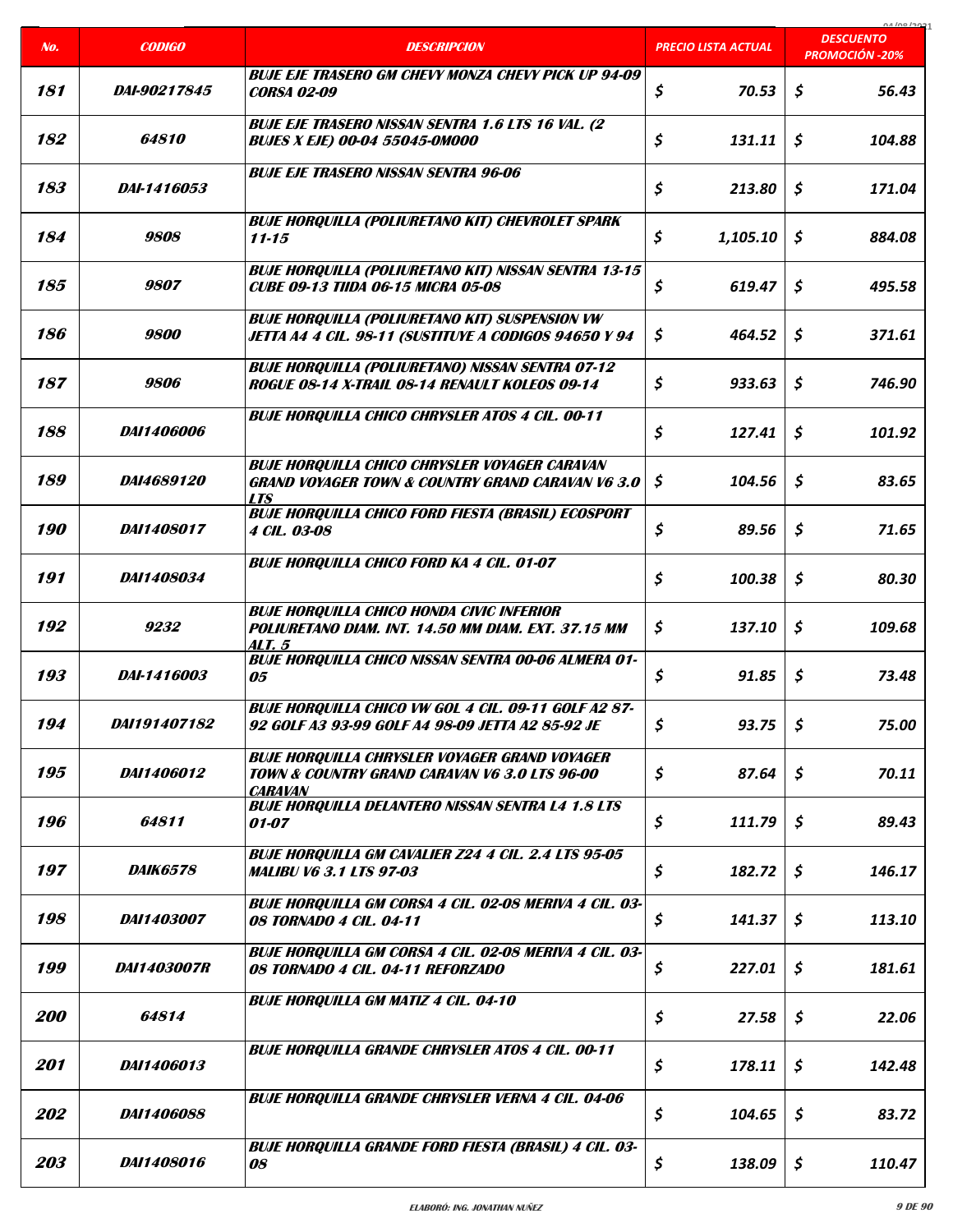| No.               | <b>CODIGO</b>          | <b>DESCRIPCION</b>                                                                                                       | <b>PRECIO LISTA ACTUAL</b> | 01/00/2021<br><b>DESCUENTO</b><br><b>PROMOCIÓN -20%</b> |
|-------------------|------------------------|--------------------------------------------------------------------------------------------------------------------------|----------------------------|---------------------------------------------------------|
|                   |                        | <b>BUJE HORQUILLA GRANDE FORD KA 4 CIL. 01-07</b>                                                                        |                            |                                                         |
| 204               | <i>DAI1408033</i>      |                                                                                                                          | \$<br>107.89               | \$<br>86.31                                             |
| 205               | <i>DAI1415002</i>      | <b>BUJE HORQUILLA GRANDE JEEP PATRIOT COMPASS 07-11</b><br><b>CHRYSLER CALIBER 07-11 MITSUBISHI LANCER 03-09 OUTL</b>    | \$<br>171.63               | \$<br>137.31                                            |
| <i>206</i>        | DAI-1416004            | <b>BUJE HORQUILLA GRANDE NISSAN SENTRA 00-06 ALMERA</b><br>01-05                                                         | \$<br>91.67                | \$<br>73.33                                             |
| 207               | 9234                   | <b>BUJE HORQUILLA HONDA CIVIC INFERIOR POLIURETANO</b><br>DIAM. INT. 12.50 MM DIAM. EXT. 37.15 MM ALT. 51.40 M           | \$<br>99.98                | \$<br>79.99                                             |
| <i>208</i>        | 9233                   | <b>BUJE HORQUILLA HONDA CIVIC INFERIOR POLIURETANO</b><br>DIAM. INT. 12.50 MM DIAM. EXT. 37.25 MM ALT. 51.23 M           | \$<br>137.10               | \$<br>109.68                                            |
| <i>209</i>        | <i>DAI-1406048</i>     | <b>BUJE HORQUILLA INF CHICO CHRYSLER 200 11-14</b><br>AVENGER 07-13 CARAVAN 08-11 CIRRUS 07-11 GRAND<br><b>CARAVAN T</b> | \$<br>117.58               | \$<br>94.07                                             |
| 210               | <i>DAI-1406055</i>     | <b>BUJE HORQUILLA INF GRANDE CHRYSLER 200 11-14</b><br>AVENGER 07-13 CARAVAN 08-11 CIRRUS 07-11 GRAND<br><b>CARAVAN</b>  | \$<br>320.69               | Ś.<br>256.56                                            |
| 211               | <i>DAI-352376</i>      | <b>BUJE HORQUILLA INF PEUGEOT 206 99-08 207 COMPAC 08-</b><br>11                                                         | \$<br>200.16               | \$<br>160.12                                            |
| 212               | DAI-1425027            | <b>BUJE HORQUILLA INFERIOR (4X2) TOYOTA TACOMA 95-04</b>                                                                 | \$<br>141.47               | \$<br>113.18                                            |
| 213               | DAI-1408067            | <b>BUJE HORQUILLA INFERIOR (INTERIOR AL AMORTIGUADOR)</b><br>MAZDA 6 02-08 FORD FUSION 06-12 MERCURY MILAN 06-           | \$<br>144.89               | \$<br>115.91                                            |
| 214               | <i>DAI-90445097</i>    | <b>BUJE HORQUILLA INFERIOR CHEVROLET CHEVY 94-12</b><br><b>TORNADO 11-15</b>                                             | \$<br>55.77                | \$<br>44.62                                             |
| 215               | <i>DAI-1409006</i>     | <b>BUJE HORQUILLA INFERIOR CHICO ACURA MDX 01-06</b><br><b>HONDA ODYSSEY 99-04 PILOT 03-08</b>                           | \$<br>172.91               | \$<br>138.33                                            |
| 216               | DAI-1403019            | <b>BUJE HORQUILLA INFERIOR CHICO CHEVROLET EQUINOX 05-</b><br>09 PONTIAC TORRENT 05-09 SATURN VUE 02-09                  | \$<br>125.07               | \$<br>100.05                                            |
| 217               | DAI1406030             | <b>BUJE HORQUILLA INFERIOR CHICO CHRYSLER ATTITUDE 4</b><br>CIL. 1.6 LTS 06-11 ACCENT 4 CIL. 06-10                       | \$<br>89.56                | \$<br>71.65                                             |
| 218               | <i>DA15272252</i>      | <b>BUJE HORQUILLA INFERIOR CHICO CHRYSLER NEON 4 CIL.</b><br><b>2.0 LTS 00-05 PT CRUISER 4 CIL. 2.4 LTS 01-10</b>        | \$<br>133.04               | \$<br>106.43                                            |
| 219               | <i>DAI1403012</i>      | <b>BUJE HORQUILLA INFERIOR CHICO GM TRACKER 4 CIL. 2.0</b><br><b>LTS 99-08</b>                                           | \$<br>120.97               | \$<br>96.77                                             |
| <i><b>220</b></i> | DAI1403013             | <b>BUJE HORQUILLA INFERIOR CHICO GM TRAILBLAZER 4X2</b><br>4X4 ENVOY BRAVADA 02-08                                       | \$<br>161.29               | \$<br>129.03                                            |
| 221               | DAI1403006             | <b>BUJE HORQUILLA INFERIOR CHICO GM VENTURE V6 3.4 LTS</b><br>97-04 UPLANDER V6 3.9 LTS 05-09                            | \$<br>109.35               | \$<br>87.48                                             |
| 222               | DAI1409010             | <b>BUJE HORQUILLA INFERIOR CHICO HONDA FIT 06-08</b>                                                                     | \$<br>130.73               | \$<br>104.59                                            |
| 223               | <i>DAI-54560-0B000</i> | <b>BUJE HORQUILLA INFERIOR CHICO NISSAN QUEST 93-98</b><br><b>MERCURY VILLAGE 93-04</b>                                  | \$<br>105.93               | \$<br>84.75                                             |
| 224               | DAI1416007             | <b>BUJE HORQUILLA INFERIOR CHICO NISSAN TIIDA 06-11</b><br><b>MICRA 05-08 VERSA 2012</b>                                 | \$<br>186.88               | \$<br>149.50                                            |
| 225               | <i>9210</i>            | <b>BUJE HORQUILLA INFERIOR CHICO NISSAN URVAN L4 2.4</b><br><b>LTS 02-09</b>                                             | \$<br>255.38               | \$<br>204.31                                            |
| 226               | DAI-1416023            | <b>BUJE HORQUILLA INFERIOR CHICO NISSAN X-TRAIL 02-07</b>                                                                | \$<br>137.37               | \$<br>109.90                                            |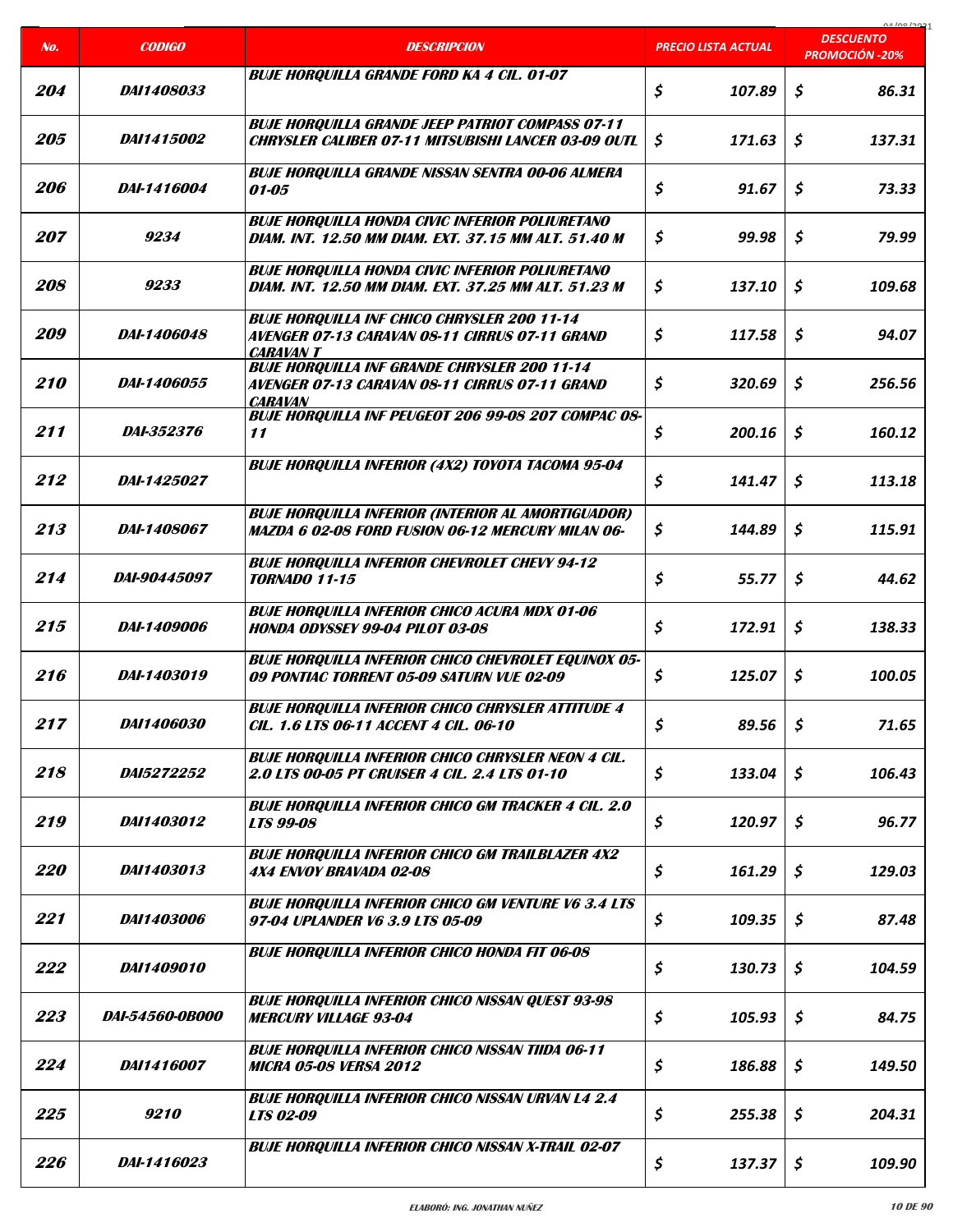| No.               | <b>CODIGO</b>        | <b>DESCRIPCION</b>                                                                                                | PRECIO LISTA AC <u>TUAL</u> | 01/00/2021<br><b>DESCUENTO</b> |
|-------------------|----------------------|-------------------------------------------------------------------------------------------------------------------|-----------------------------|--------------------------------|
|                   |                      |                                                                                                                   |                             | <b>PROMOCIÓN -20%</b>          |
| 227               | <i>DAI-1408066</i>   | <b>BUJE HORQUILLA INFERIOR EXTERIOR (CURBA) MAZDA 6 02-</b><br>08 FORD FUSION 06-12 MERCURY MILAN 06-12 LINCOLN   | \$<br>148.99                | \$<br>119.19                   |
| 228               | DAI-K-8452-A         | <b>BUJE HORQUILLA INFERIOR FORD WINDSTAR V6 3.0 LTS 99-</b><br>04 SABLE TAURUS V6 3.0 LTS 86-95                   | \$<br>51.52                 | \$<br>41.22                    |
| 229               | <i>DAI-1416059</i>   | <b>BUJE HORQUILLA INFERIOR GRANDE (SIN SOPORTE) NISSAN</b><br>ALTIMA 02-06 MAXIMA 04-08 RENAULT SAFRANE 09-10     | \$<br>282.26                | \$<br>225.80                   |
| <i><b>230</b></i> | <i>DAI-1409005</i>   | <b>BUJE HORQUILLA INFERIOR GRANDE ACURA MDX 01-06</b><br><b>HONDA ODYSSEY 99-04 PILOT 03-08</b>                   | \$<br>177.69                | \$<br>142.15                   |
| 231               | <i>DAI-1403023</i>   | <b>BUJE HORQUILLA INFERIOR GRANDE CHEVROLET AVEO 08-</b><br><b>15 PONTIAC G3 06-10</b>                            | \$<br>126.02                | \$<br>100.81                   |
| 232               | <i>DAI-1403021</i>   | <b>BUJE HORQUILLA INFERIOR GRANDE CHEVROLET OPTRA 06-</b><br><i><b>10</b></i>                                     | \$<br>149.59                | \$<br>119.67                   |
| 233               | <i>DAI1406031</i>    | <b>BUJE HORQUILLA INFERIOR GRANDE CHRYSLER ATTITUDE 4</b><br>CIL. 1.6 LTS 06-11 ACCENT 4 CIL. 06-10               | \$<br>144.89                | Ś.<br>115.91                   |
| 234               | <i>DA15272250</i>    | <b>BUJE HORQUILLA INFERIOR GRANDE CHRYSLER NEON 4 CIL.</b><br>2.0 LTS 00-05 PT CRUISER 4 CIL. 2.4 LTS 01-10       | \$<br>132.59                | \$<br>106.07                   |
| 235               | DAI1406089           | <b>BUJE HORQUILLA INFERIOR GRANDE CHRYSLER VERNA 4</b><br><b>CIL. 1.4 LTS 04-06</b>                               | \$<br>122.34                | \$<br>97.87                    |
| 236               | DAI1406014           | <b>BUJE HORQUILLA INFERIOR GRANDE CHRYSLER VOYAGER</b><br>CARAVAN GRAND VOYAGER TOWN & COUNTRY GRAND<br>CARAVAN V | \$<br>173.53                | \$<br>138.82                   |
| 237               | <i>DAI-1408057</i>   | <b>BUJE HORQUILLA INFERIOR GRANDE FORD FOCUS EUROPA</b><br>07-11 MAZDA 3 03-09 5 03-14 VOLVO C-30 07-10 S40 04    | \$<br>285.05                | \$<br>228.04                   |
| 238               | <i>DAI1403022</i>    | <b>BUJE HORQUILLA INFERIOR GRANDE GM EQUINOX V6 3.4</b><br><b>LTS 05-08 TORRENT 05-08</b>                         | \$<br>217.25                | \$<br>173.80                   |
| 239               | <i>DAI1403011</i>    | <b>BUJE HORQUILLA INFERIOR GRANDE GM TRACKER 4 CIL.</b><br><b>2.0 LTS 99-08</b>                                   | \$<br>137.37                | \$<br>109.90                   |
| <i><b>240</b></i> | DAI1403014           | <b>BUJE HOROUILLA INFERIOR GRANDE GM TRAILBLAZER 4X2</b><br>4X4 ENVOY BRAVADA 02-08                               | \$<br>179.85                | \$<br>143.88                   |
| 241               | DAI1403005           | <b>BUJE HORQUILLA INFERIOR GRANDE GM VENTURE V6 3.4</b><br><b>LTS 97-04 UPLANDER V6 3.9 LTS 05-09</b>             | \$<br>148.99                | \$<br>119.19                   |
| 242               | <i>DAI1409012</i>    | <b>BUJE HORQUILLA INFERIOR GRANDE HONDA ACCORD 03-07</b>                                                          | \$<br>263.34                | \$<br>210.67                   |
| 243               | DA1545700E010        | <b>BUJE HORQUILLA INFERIOR GRANDE NISSAN ALTIMA 93-01</b><br>MAXIMA 95-99                                         | \$<br>209.26                | \$<br>167.41                   |
| 244               | DAI1416009           | <b>BUJE HORQUILLA INFERIOR GRANDE NISSAN TIIDA VERSA 4</b><br>CIL. 1.8 LTS 06-12 MICRA 4 CIL. 1.4 LTS 05-08 CU    | \$<br>122.34                | \$<br>97.87                    |
| 245               | 9211                 | <b>BUJE HORQUILLA INFERIOR GRANDE NISSAN URVAN L4 2.4</b><br><b>LTS 02-09 (CON CEJA)</b>                          | \$<br>301.84                | \$<br>241.47                   |
| 246               | DAI1419002           | <b>BUJE HORQUILLA INFERIOR GRANDE RENAULT CLIO 4 CIL.</b><br>07-09 MEGANE 4 CIL. 04-10                            | \$<br>111.79                | \$<br>89.43                    |
| 247               | <i>DA14865507010</i> | <b>BUJE HORQUILLA INFERIOR GRANDE TOYOTA CAMRY 4 CIL.</b><br>2.2 LTS 92-01                                        | \$<br>128.48                | \$<br>102.79                   |
| 248               | <i>DAI-1426023</i>   | <b>BUJE HORQUILLA INFERIOR GRANDE VOLKSWAGEN JETTA VI</b><br><b>BICENTENARIO 10-14 GOLF VII 13-14</b>             | \$<br>230.52                | \$<br>184.41                   |
| 249               | DA14616939           | <b>BUJE HORQUILLA INFERIOR INTERIOR CHICO CHRYSLER</b><br>STRATUS CIRRUS 4 CIL. 2.4 LTS 95-06                     | \$<br>95.11                 | \$<br>76.09                    |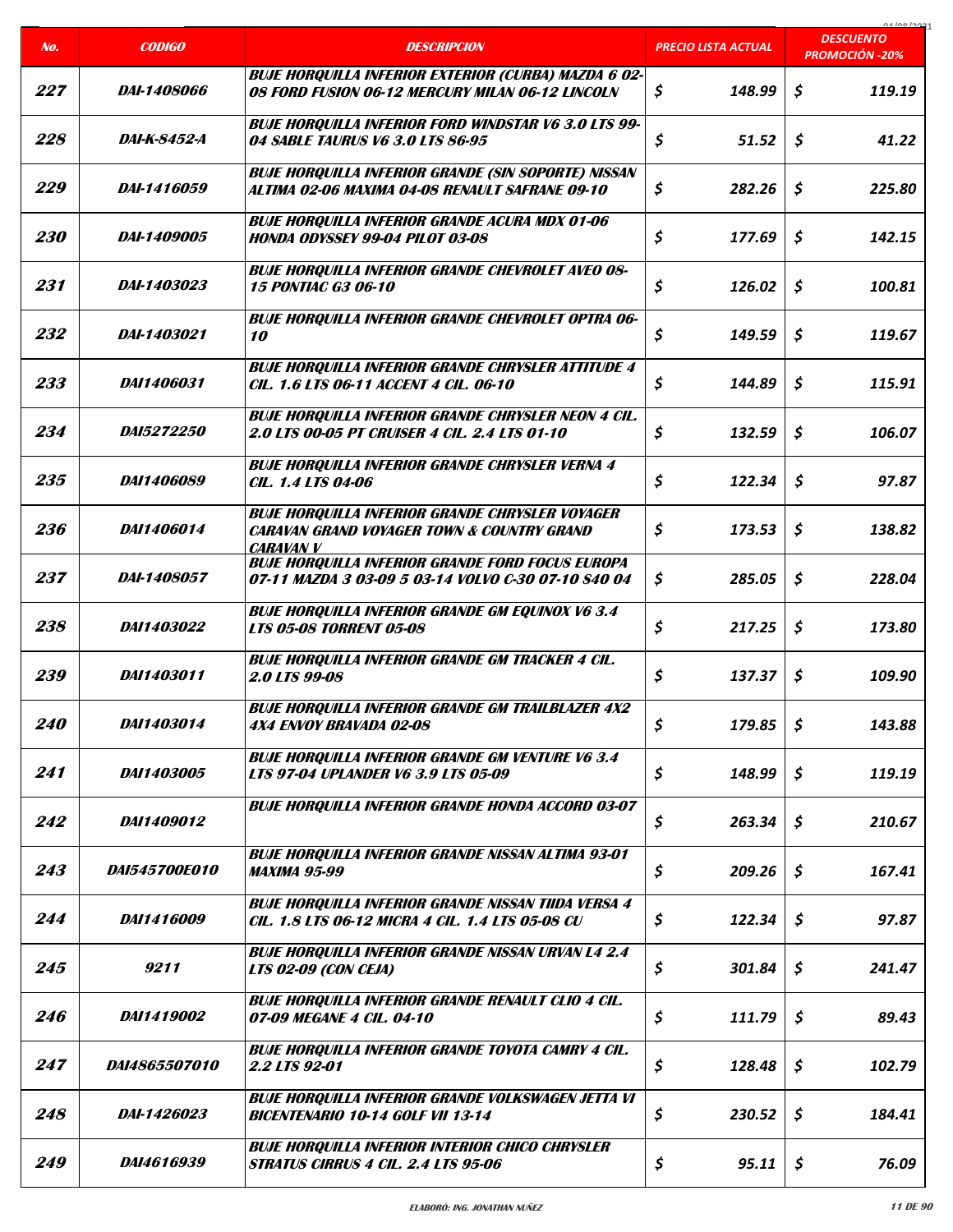|                   |                         |                                                                                                                                   |                            | 01/00/2021<br><b>DESCUENTO</b> |
|-------------------|-------------------------|-----------------------------------------------------------------------------------------------------------------------------------|----------------------------|--------------------------------|
| No.               | <b>CODIGO</b>           | <b>DESCRIPCION</b>                                                                                                                | <b>PRECIO LISTA ACTUAL</b> | <b>PROMOCIÓN -20%</b>          |
| <i><b>250</b></i> | <i>DA196FB3063AA</i>    | <b>BUJE HORQUILLA INFERIOR INTERIOR CHICO FORD FIESTA</b><br><b>IKON 4 CIL. 1.6 LTS 98-11 COURIER 4 CIL. 1.6 LTS</b>              | \$<br>93.51                | $\mathsf{S}$<br>74.80          |
| 251               | <i>DA196FB3A262</i>     | <b>BUJE HORQUILLA INFERIOR INTERIOR GRANDE FORD FIESTA</b><br>IKON 4 CIL. 1.6 LTS 98-11 COURIER 4 CIL. 1.6 LTS                    | \$<br>124.45               | Ś.<br>99.56                    |
| 252               | <i><b>DAIK3167A</b></i> | <b>BUJE HORQUILLA INFERIOR JEEP LIBERTY 4X2 4X4 02-07</b><br><b>GRAND CHEROKEE V8 5.2 LTS 93-98 GRAND CHEROKEE V6</b>             | \$<br>207.19               | \$<br>165.75                   |
| 253               | <i>DAI1415001</i>       | <b>BUJE HORQUILLA INFERIOR JEEP PATRIOT COMPAS 07-10</b><br><b>CHRYSLER CALIBER 07-10 MITSUBISHI LANCER 03-09 OUT</b>             | \$<br>112.95               | \$<br>90.36                    |
| 254               | <i>DAI1425010</i>       | <b>BUJE HORQUILLA INFERIOR TOYOTA 92-01</b>                                                                                       | \$<br>251.36               | \$<br>201.09                   |
| 255               | DAI-1406068             | <b>BUJE HORQUILLA INFERIOR TRASERA CHRYSLER NITRO 06-</b><br>12 JEEP COMMANDER 05-10 GRAND CHEROKEE 05-<br><i><b>10LIBERT</b></i> | \$<br>192.73               | \$<br>154.18                   |
| <i><b>256</b></i> | <i>DAI-1426011</i>      | <b>BUJE HORQUILLA INFERIOR VW BORA 06-10</b>                                                                                      | \$<br>169.85               | \$<br>135.88                   |
| 257               | <b>DAI-352377</b>       | <b>BUJE HORQUILLA INFERRIOR GRANDE PEUGEOT 206 99-08</b><br>207 COMPAC 08-11 307 04-08 308-09-13                                  | \$<br>111.79               | \$<br>89.43                    |
| 258               | <i>DAI-K-6395</i>       | <b>BUJE HORQUILLA SUPERIOR CHEVROLET AVALANCHE 00-14</b><br><b>BLAZER 88-94 CHEYENNE 00-14 PICK UP 88-99 SILVERAD</b>             | \$<br>251.68               | \$<br>201.35                   |
| <i>259</i>        | <i>DAI1403010</i>       | <b>BUJE HORQUILLA SUPERIOR GM TRAILBLAZER (4X2 4X4)</b><br><b>ENVOY BRAVADA 02-08</b>                                             | \$<br>265.85               | \$<br>212.68                   |
| <i><b>260</b></i> | <i>DAIK9468</i>         | <b>BUJE HORQUILLA SUPERIOR ISUZU PICK UP 4X2 4X4 88-97</b><br>RODEO 4X2 89-97 TROOPER 4X4 87-02 AMIGO 4X2 89-9                    | \$<br>122.03               | \$<br>97.62                    |
| 261               | 9212                    | <b>BUJE HORQUILLA SUPERIOR NISSAN URVAN L4 2.4 LTS 02-</b><br>09                                                                  | \$<br>232.17               | \$<br>185.74                   |
| 262               | <i>DAI-K-9210</i>       | <b>BUJE HORQUILLA SUPERIOR TOYOTA HILUX 04-05 PICK UP</b><br>84-94                                                                | \$<br>187.63               | \$<br>150.10                   |
| 263               | DAI-1403024             | <b>BUJE HOROUILLA SUSPENSION CHICO GM AVEO 08-11</b><br><b>PONTIAC G3 06-09</b>                                                   | \$<br>84.67                | \$<br>67.74                    |
| 264               | <i>DAI-1426003</i>      | <b>BUJE HORQUILLA SUSPENSION INFERIOR CHICO VW LUPO</b><br>05-09 POLO SPORT VAN 03-07 CROSSFOX 07-09 SEAT IBIZ                    | \$<br>106.15               | \$<br>84.92                    |
| 265               | <i>DAI-352364</i>       | <b>BUJE HORQUILLA SUSPENSION INFERIOR GM ASTRA ZAFIRA</b><br>00-06 ASTRA ZAFIRA VECTRA (EUROPA) 07-09 MALIBU 0                    | \$<br>120.31               | \$<br>96.25                    |
| 266               | 2360                    | <b>BUJE HORQUILLA SUSPENSION INFERIOR NISSAN DATSUN</b><br><b>SEDAN 1600 1800 79-84</b>                                           | \$<br>48.64                | \$<br>38.91                    |
| 267               | 2359                    | <b>BUJE HORQUILLA SUSPENSION INFERIOR NISSAN DATSUN</b><br><b>SEDAN 1600 71-79</b>                                                | \$<br>48.64                | \$<br>38.91                    |
| 268               | 64710                   | <b>BUJE HORQUILLA SUSPENSION NISSAN ICHI VAN TODOS</b>                                                                            | \$<br>51.41                | \$<br>41.13                    |
| 269               | <i><b>64670</b></i>     | <b>BUJE HORQUILLA SUSPENSION NISSAN TSURU II TSURU III</b><br><b>TODOS HORQUILLA TRASERA</b>                                      | \$<br>64.00                | \$<br>51.20                    |
| <i><b>270</b></i> | 9801                    | <b>BUJE HORQUILLA SUSPENSION NISSAN TSURU III 4 CIL. 92-</b><br>13                                                                | \$<br>492.81               | \$<br>394.25                   |
| 271               | 64660                   | <b>BUJE HORQUILLA SUSPENSION NISSAN TSURU III SUPERIOR</b><br><b>DELANTERA TODOS 93-&gt;</b>                                      | \$<br>97.22                | \$<br>77.78                    |
| 272               | DAI-1426006             | <b>BUJE HORQUILLA SUSPENSION SUPERIOR CHICO VW</b><br><b>EUROVAN TRANSPORTER 05-10</b>                                            | \$<br>93.57                | \$<br>74.86                    |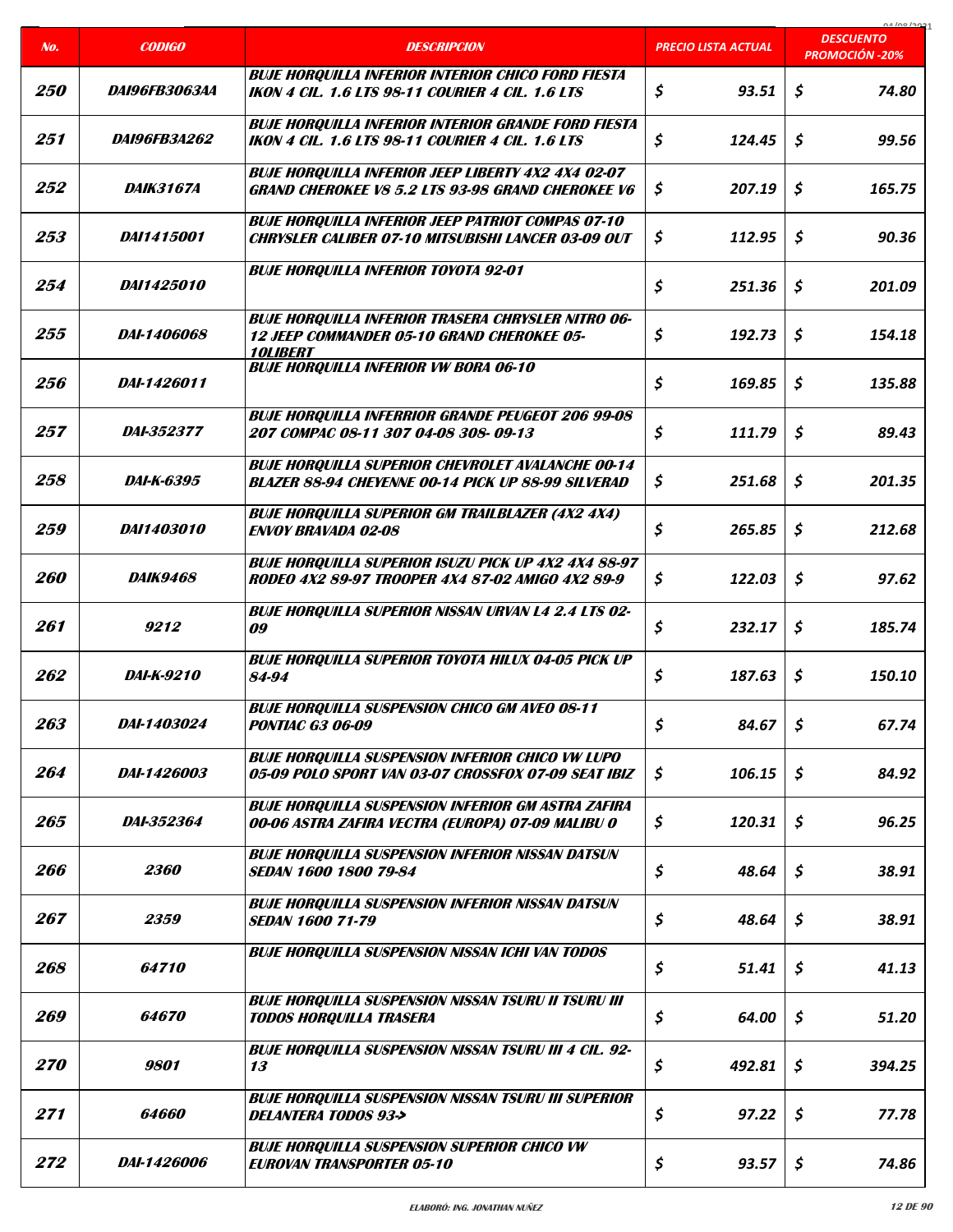|                   |                      |                                                                                                                                 |                            | 01/00/2021<br><b>DESCUENTO</b> |
|-------------------|----------------------|---------------------------------------------------------------------------------------------------------------------------------|----------------------------|--------------------------------|
| No.               | <b>CODIGO</b>        | <b>DESCRIPCION</b>                                                                                                              | <b>PRECIO LISTA ACTUAL</b> | <b>PROMOCIÓN -20%</b>          |
| 273               | <i>DAI-1426005</i>   | <b>BUJE HORQUILLA SUSPENSION SUPERIOR GRANDE VW</b><br><b>EUROVAN TRANSPORTER 01-04</b>                                         | \$<br>86.27                | \$<br>69.02                    |
| 274               | <i><b>64440</b></i>  | <b>BUJE HORQUILLA SUSPENSION SUPERIOR NISSAN DATSUN</b><br><b>CAMIONETA 78-84</b>                                               | \$<br>48.64                | \$<br>38.91                    |
| 275               | 301                  | <b>BUJE HORQUILLA SUSPENSION TRASERA VW CARIBE</b><br><i><b>ATLANTIC TODOS 1600 1700</b></i>                                    | \$<br>59.76                | \$<br>47.81                    |
| 276               | 7045                 | <b>BUJE HORQUILLA SUSPENSION TRASERO HONDA CIVIC</b>                                                                            | \$<br>312.87               | \$<br>250.30                   |
| 277               | 300                  | <b>BUJE HORQUILLA SUSPENSION VW CARIBE ATLANTIC</b><br>DELANTERA TODOS 1600 1700                                                | \$<br>57.27                | \$<br>45.82                    |
| 278               | 64720                | <b>BUJE HORQUILLA SUSPENSION VW CORSAR POINTER TODOS</b>                                                                        | \$<br>79.63                | \$<br>63.70                    |
| 279               | <i><b>64650</b></i>  | <b>BUJE HORQUILLA SUSPENSION VW JETTA A2 A3 1.8 LTS 2.0</b><br><b>LTS 89-93</b>                                                 | \$<br>117.78               | \$<br>94.23                    |
| <i><b>280</b></i> | 64812                | <b>BUJE HORQUILLA VW CROSSFOX LUPO POLO SPORTVAN</b><br><b>SEAT IBIZA L4 1.6 LTS 05-09 DELANTERO</b><br><b>IZOUIERDO/DERECH</b> | \$<br>170.96               | \$<br>136.77                   |
| 281               | 64820                | <b>BUJE HORQUILLA VW EUROVAN DELANTERO DERECHO</b>                                                                              | \$<br>111.79               | \$<br>89.43                    |
| 282               | 64651                | <b>BUJE HORQUILLA VW GOLF JETTA A2 A3 87-99 (BUJE INT.</b><br>ANCHO)                                                            | \$<br>112.95               | $\mathsf{S}$<br>90.36          |
| 283               | 64760                | <b>BUJE HORQUILLA VW GOLF JETTA A2 A3 87-99 (SIN BICEL)</b>                                                                     | \$<br>112.95               | \$<br>90.36                    |
| 284               | <i>DAI-1409055</i>   | <b>BUJE HORQUILLAS HONDA CIVIC 01-05</b>                                                                                        | \$<br>437.31               | \$<br>349.85                   |
| 285               | 64790                | <b>BUJE MUELLE NISSAN URVAN TRASERA L4 2.4 LTS 02-05</b><br>55046-VW000                                                         | \$<br>26.21                | \$<br>20.97                    |
| <i>286</i>        | 64800                | <b>BUJE MUELLE NISSAN URVAN TRASERA L4 2.4 LTS 02-05</b><br>55047-VW000                                                         | \$<br>26.21                | \$<br>20.97                    |
| 287               | 64821                | <b>BUJE PARA EJE TRASERO CHRYSLER AVENGER 07-13</b><br>CALIBER 07-12 JOURNEY 09-13 JEEP PATRIOT COMPASS 07-<br>14               | \$<br>534.47               | \$<br>427.58                   |
| 288               | DAI-1416021          | <b>BUJE PARA EJE TRASERO NISSAN PLATINA 02-10</b>                                                                               | \$<br>272.10               | \$<br>217.68                   |
| 289               | DAI-1408063          | <b>BUJE PARA HORQUILLA CHICO FORD EXCAPE 01-12</b><br><b>MERCURY MARINER 01-12 MAZDA TRIBUTE 01-12</b>                          | \$<br>142.54               | \$<br>114.03                   |
| <i>290</i>        | <i>DAI-1408007</i>   | <b>BUJE PARA HORQUILLA GRANDE FORD ESCAPE 01-12</b><br><b>MERCURY MARINER 01-12 MAZDA TRIBUTE 01-12</b>                         | \$<br>229.99               | \$<br>183.99                   |
| 291               | DAI-1406091          | <b>BUJE PARA HORQUILLA INFERIOR CHRYSLER CHARGER 06-</b><br>14 CHALLENGER 09-14 300 05-14 300C 05-14                            | \$<br>265.63               | \$<br>212.50                   |
| 292               | <i>DAI-1425023</i>   | <b>BUJE PARA HORQUILLA SUPERIOR TOYOTA HIACE 04-12</b>                                                                          | \$<br>216.07               | \$<br>172.85                   |
| 293               | <i>DAIB4553446XA</i> | <b>BUJE PUNTA ABRAZADERA DERECHA FORD ESCORT 4 CIL.</b><br>91-02                                                                | \$<br>313.21               | \$<br>250.57                   |
| 294               | <i>DAIB4553446YA</i> | <b>BUJE PUNTA ABRAZADERA IZQUIERDA FORD ESCORT 4 CIL.</b><br>91-02                                                              | \$<br>306.95               | \$<br>245.56                   |
| 295               | <i>67079</i>         | <b>BUJE REPUESTO 6707 6940 FORD CONTOUR MYSTIQUE L4</b><br><b>2.0 LTS V6 2.5 LTS 95-98 SOPORTE DE MOTOR</b>                     | \$<br>210.94               | \$<br>168.75                   |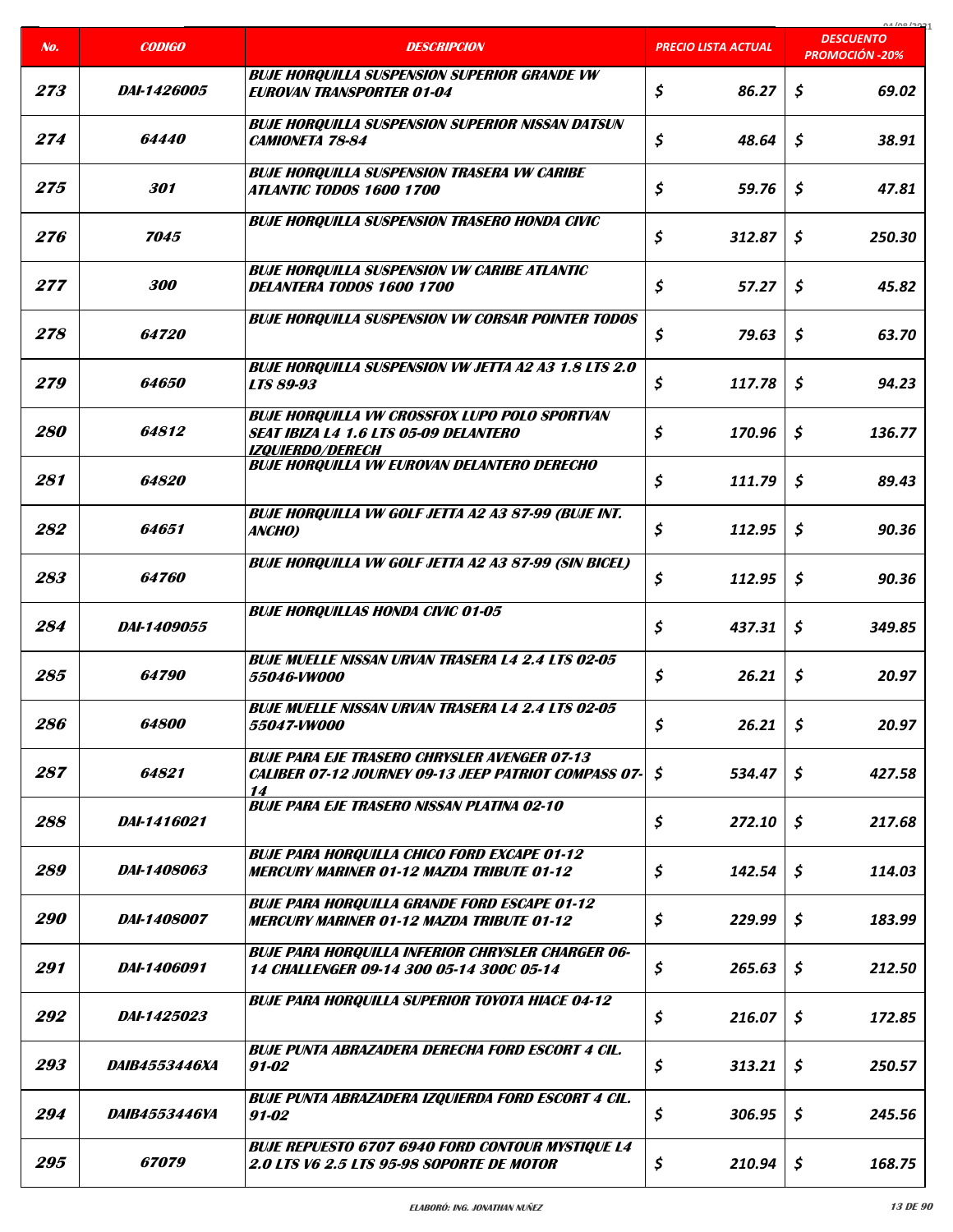| No.               | <b>CODIGO</b>        | <b>DESCRIPCION</b>                                                                                                    | PRECIO LISTA ACTUAL | 01/00/202<br><b>DESCUENTO</b><br><b>PROMOCIÓN -20%</b> |
|-------------------|----------------------|-----------------------------------------------------------------------------------------------------------------------|---------------------|--------------------------------------------------------|
| <i>296</i>        | 7049                 | <b>BUJE REPUESTO PEUGEOT 206 306 PARTHER 00-06 OEM</b><br><b>SOPORTE FLECHA 1507.56</b>                               | \$<br>297.20        | \$<br>237.76                                           |
| 297               | <i>DAI-352365</i>    | <b>BUJE SUSPENSION INFERIOR GM ASTRA ZAFIRA 00-06</b><br>ASTRA ZAFIRA (EUROPA) 07-09                                  | \$<br>224.51        | \$<br>179.61                                           |
| 298               | 9155                 | <b>BUJE SUSPENSION NISSAN ICHIVAN PICK UP D21 4 CIL. 2.4</b><br>LTS 00-01 (3/4 1 4 1/64 X 25/32 X 1 17/32)            | \$<br>83.14         | \$<br>66.51                                            |
| <i>299</i>        | 9154                 | <b>BUJE SUSPENSION NISSAN ICHIVAN PICK UP D21 4 CIL. 2.4</b><br>LTS 00-01 (9/16 4 1/64 X 1 17/32)                     | \$<br>83.14         | \$<br>66.51                                            |
| <i><b>300</b></i> | 64610                | <b>BUJE SUSPENSION NISSAN TSURU II TODOS 1600 88-91</b><br><b>INFERIOR GRANDE</b>                                     | \$<br>116.53        | \$<br>93.22                                            |
| 301               | <i>DAI1426001</i>    | <b>BUJE SUSPENSION VW POINTER 4 CIL. 1.8 LTS 97-08</b><br><b>BARRA DE DIRECCION</b>                                   | \$<br>69.99         | \$<br>55.99                                            |
| 302               | <i>DAI-K-8645</i>    | <b>BUJE TIRANTE FORD E-150 VAN E-250 VAN 92-07 E-350 VAN</b><br>92-06 E-450 VAN E-550 VAN 92-07                       | \$<br>108.90        | \$<br>87.12                                            |
| 303               | <i>DA15515250A10</i> | <b>BUJE TIRANTE TRASERO NISSAN TSURU II 4 CIL. 1.6 LTS 88-</b><br>91 TSURU III 4 CIL. 1.6 LTS 92-12                   | \$<br>109.32        | \$<br>87.46                                            |
| 304               | 9809                 | <b>BUJES HORQUILLA (POLIURETANO KIT CON CASQUILLO)</b><br>AUDI A1 11-14 A3 98-03 TT 98-06 SEAT IBIZA 09-15 LEO        | \$<br>647.81        | \$<br>518.25                                           |
| 305               | <i>DAI-1425026</i>   | <b>BUJES HORQUILLA SUPERIOR (4X2) TOYOTA TACOMA 95-04</b>                                                             | \$<br>273.37        | \$<br>218.70                                           |
| <i><b>306</b></i> | <i>DAI-K-6283</i>    | <b>BUJES HORQUILLA SUPERIOR (4X4) CHEVROLET S-10 S-15</b><br><b>BLAZER JIMMY SONOMA BRAVADA 83-04 ISUZU HOMBRE 96</b> | \$<br>233.09        | \$<br>186.47                                           |
| 307               | DAI-K-6323           | <b>BUJES HORQUILLA SUPERIOR CHEVROLET BLAZER 88-94 C-</b><br>1500 88-99 C-2500 88-00 EXPRESS 96-02 SUBURBAN 88-       | \$<br>246.66        | \$<br>197.33                                           |
| 308               | <i>DAI-1408040</i>   | <b>BUJES HORQUILLA SUPERIOR FORD EXPEDITION 03-06 F-</b><br>150 04-08 FX-4 04-08 LOBO 04-08 LINCOLN MARK LT 004       | \$<br>326.71        | \$<br>261.37                                           |
| 309               | <i>DAI-1406036</i>   | <b>BUJES HORQULLA SUPERIOR CHRYSLER RAM 06-14 JEEP</b><br><b>WRANGLER 07-11</b>                                       | \$<br>258.34        | $\mathsf{S}$<br>206.67                                 |
| 310               | DAI-7700-424-399     | <b>BUJES PARA HORQUILLA INF NISSAN PLATINA 02-10</b><br><b>RENAULT CLIO 02-10 KANGOO 02-09 JUEGO (2 PZS)</b>          | \$<br>465.35        | \$<br>372.28                                           |
| 311               | DAI-1509045          | <b>BUJES PARA HORQUILLA SUPERIOR TRASERA HONDA CIVIC</b><br>06-11                                                     | \$<br>391.95        | \$<br>313.56                                           |
| 312               | 9805                 | <b>BUJES PARA HORQUILLAS POLIURENO KIT CHEVROLET AVEO</b><br>08-15 PONTIAC G3 06-09                                   | \$<br>626.74        | \$<br>501.39                                           |
| 313               | 64823                | <b>BUJES PARA PUENTE O BASTIDOR KIT NISSAN X-TRAIL OS-</b><br><i><b>15 ROGUE 08-15</b></i>                            | \$<br>1,499.38      | \$<br>1,199.50                                         |
| 314               | 9136                 | <b>BUSHING TIJERETA NISSAN 720 D21 PATH SUPERIOR</b>                                                                  | \$<br>136.50        | \$<br>109.20                                           |
| 315               | 7522                 | <b>COMPLEMENTO PARA SOPORTE MOTOR TRASERO</b><br>AUTOMATICO (7419) TOYOTA YARIS 06-11 L4 1.5 LTS                      | \$<br>553.38        | \$<br>442.70                                           |
| 316               | 6837-9               | <b>COMPLEMENTO SOPORTE GM CHEVY CAVALIER 6837</b>                                                                     | \$<br>149.88        | \$<br>119.90                                           |
| 317               | 7555                 | <b>COMPLEMENTO SOPORTE MOTOR TRASERO AUTOMATICO</b><br><b>CHEVROLET SONIC 11-15</b>                                   | \$<br>649.67        | \$<br>519.74                                           |
| 318               | 7556                 | <b>COMPLEMENTO SOPORTE MOTOR TRASERO CHEVROLET</b><br><b>SONIC 11-15</b>                                              | \$<br>725.21        | \$<br>580.17                                           |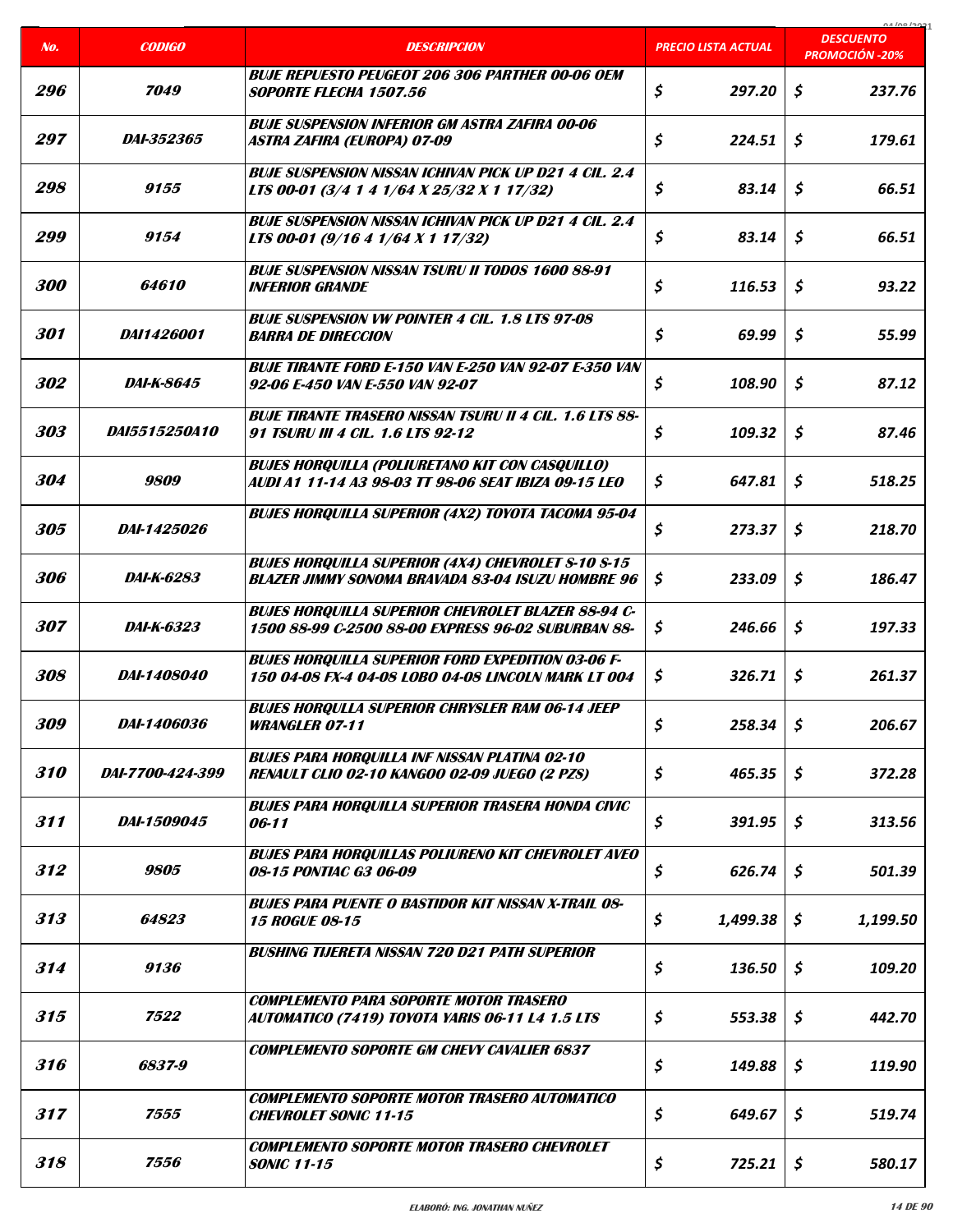|                   |                   |                                                                                                               |                            | COCI ON AO<br><b>DESCUENTO</b> |
|-------------------|-------------------|---------------------------------------------------------------------------------------------------------------|----------------------------|--------------------------------|
| No.               | <b>CODIGO</b>     | <b>DESCRIPCION</b>                                                                                            | <b>PRECIO LISTA ACTUAL</b> | <b>PROMOCIÓN -20%</b>          |
| 319               | 617               | <b>COPLE CHEVY LUV ISUZU 73-89</b>                                                                            | \$<br>372.28               | \$<br>297.83                   |
| <i><b>320</b></i> | <i><b>607</b></i> | <b>COPLE FORD AUTOS 85-92 CAMIONETAS 85-92 CHRYSLER</b><br>D150 D350 91-92                                    | \$<br>305.80               | \$<br>244.64                   |
| 321               | 615               | <b>COPLE FORD CAMIONETAS 85-97</b>                                                                            | \$<br>305.80               | \$<br>244.64                   |
| 322               | 616               | <b>COPLE FORD CHRYSLER GM TODOS</b>                                                                           | \$<br>305.80               | \$<br>244.64                   |
| 323               | 601               | <b>COPLE FORD DIRECCION STANDAR 74-84</b>                                                                     | \$<br>305.80               | \$<br>244.64                   |
| 324               | 603               | <b>COPLE FORD DIRECCION STANDAR TODOS 67-73</b>                                                               | \$<br>305.80               | \$<br>244.64                   |
| 325               | 604               | <b>COPLE FORD F150 F1350 DIRECCION HIDRAULICA 85-92</b>                                                       | \$<br>305.80               | \$<br>244.64                   |
| 326               | 611               | <b>COPLE FORD MAVERICK FAIRMONT MUSTANG 74-81</b>                                                             | \$<br>305.80               | \$<br>244.64                   |
| 327               | 602               | COPLE FORD TODOS 65-66 GM TODOS 66-79 CHRYSLER<br><b>TODOS 68-78</b>                                          | \$<br>305.80               | \$<br>244.64                   |
| 328               | 605               | <b>COPLE GM 72-89 CHRYSLER DODGE 79-89 TODOS</b><br><b>DIRECCION HIDRAULICA ALGUNOS STANDAR</b>               | \$<br>305.80               | \$<br>244.64                   |
| 329               | 606               | COPLE GM C10 C15 78-92 CHRYSLER CAMIONETAS 78-80<br>DIRECCION HIDRAULICA                                      | \$<br>305.80               | \$<br>244.64                   |
| <i><b>330</b></i> | 619               | <b>COPLE MAZDA MITSUBISHI TODOS</b>                                                                           | \$<br>305.80               | \$<br>244.64                   |
| 331               | 608               | <b>COPLE NISSAN DATSUN SAKURA SAMURAI 74-84</b>                                                               | \$<br>305.80               | \$<br>244.64                   |
| 332               | 610               | <b>COPLE NISSAN PICK UP 81-93 COPLE DOBLE</b>                                                                 | \$<br>468.67               | \$<br>374.94                   |
| 333               | 614               | <b>COPLE NISSAN PICK UP 89-97</b>                                                                             | \$<br>305.80               | \$<br>244.64                   |
| 334               | 251               | <b>COPLE PARA FLECHA CARDAN CHRYSLER 300 V6 2.7 3.5 V8</b><br>5.7 05-10 DODGE CHALLENGER V6 3.5 10-11 CHARGER | \$<br>573.33               | \$<br>458.66                   |
| 335               | 618               | <b>COPLE TOYOTA AUTOS PICK UP TODOS</b>                                                                       | \$<br>305.80               | \$<br>244.64                   |
| 336               | 612               | <b>COPLE VW COMPI PANEL TODOS</b>                                                                             | \$<br>302.28               | \$<br>241.83                   |
| 337               | 613               | <b>COPLE VW CORSAR ATLANTIC AUDI TODOS</b>                                                                    | \$<br>305.80               | \$<br>244.64                   |
| 338               | 609               | <b>COPLE VW SEDAN SAFARI BRASILIA TODOS</b>                                                                   | \$<br>302.28               | \$<br>241.83                   |
| 339               | 63105             | <b>CUBRE POLVO DIRECCION GM ASTRA 1.8 LTS 2.2 LTS 00-03</b><br>DERECHO/IZQUIERDO (OEM 26059295)               | \$<br>103.26               | \$<br>82.61                    |
| <i><b>340</b></i> | 63106             | <b>CUBRE POLVO DIRECCION GM ASTRA 1.8 LTS 2.2 LTS 00-03</b><br>DERECHO/IZQUIERDO (OEM 93189459)               | \$<br>103.20               | \$<br>82.56                    |
| 341               | 63102             | <b>CUBRE POLVO DIRECCION GM CHEVY C2 04-07</b><br>DERECHO/IZQUIERDO (OEM 26010029)                            | \$<br>106.61               | \$<br>85.29                    |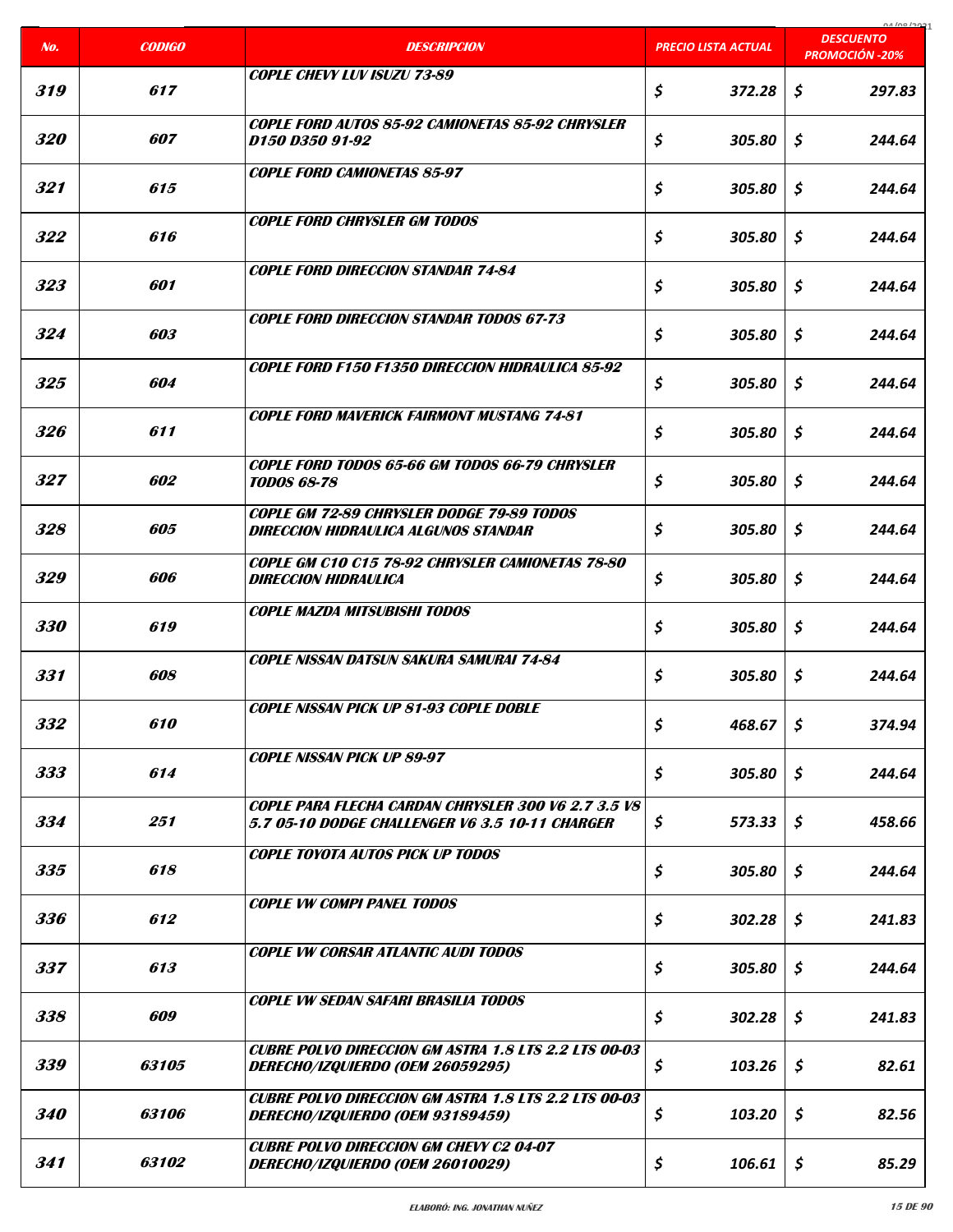| No.               | <b>CODIGO</b>       | <b>DESCRIPCION</b>                                                                                             | <u>PRECIO LISTA ACTUAL</u> | 0A/00/2021<br><b>DESCUENTO</b> |
|-------------------|---------------------|----------------------------------------------------------------------------------------------------------------|----------------------------|--------------------------------|
|                   |                     |                                                                                                                |                            | <b>PROMOCIÓN -20%</b>          |
| 342               | 63109               | <b>CUBRE POLVO DIRECCION GM CORSA 1.8 LTS 04-07</b><br>DERECHO/IZQUIERDO (OEM 93388625)                        | \$<br>103.90               | \$<br>83.12                    |
| 343               | 63112               | <b>CUBRE POLVO DIRECCION HIDRAULICA FORD EXPLORER 02-</b><br><i><b>07 DERECHO/IZQUIERDO</b></i>                | \$<br>143.07               | \$<br>114.45                   |
| 344               | 6348                | <b>CUBRE POLVO DIRECCION HIDRAULICA NISSAN RENAULT</b><br><b>PLATINA CLIO 02-04 IZQUIERDO (OEM 7701472733)</b> | \$<br>104.98               | \$<br>83.99                    |
| 345               | 63140               | <b>CUBRE POLVO DIRECCION IZQUIERDO Y DERECHO GM AVEO</b><br>08-15 PONTIAC G3 06-10                             | \$<br>88.51                | \$<br>70.80                    |
| 346               | <i><b>63130</b></i> | <b>CUBRE POLVO DIRECCION LADO CAJA GM CRUZE 10-12 CON</b><br><b>TRIPOIDE (OEM 13318004)</b>                    | \$<br>139.13               | \$<br>111.31                   |
| 347               | 63124               | <b>CUBRE POLVO DIRECCION LADO RUEDA CHRYSLER VOYAGER</b><br>01-06 CON TRIPOIDE (OEM 4641181)                   | \$<br>138.07               | \$<br>110.46                   |
| 348               | 63129               | <b>CUBRE POLVO DIRECCION LADO RUEDA GM CRUZE 10-12</b><br>(OEM 13318003)                                       | \$<br>120.89               | \$<br>96.71                    |
| 349               | 63133               | <b>CUBRE POLVO DIRECCION LADO RUEDA HONDA CRV 02-06</b><br>(OEM 44018-S9A-010)                                 | \$<br>120.89               | \$<br>96.71                    |
| <i><b>350</b></i> | 6362                | <b>CUBRE POLVO DIRECCION STANDAR DODGE ATOS 01-03</b><br>DERECHO/IZQUIERDO (OEM 56528-02000)                   | \$<br>90.91                | \$<br>72.73                    |
| 351               | 6352                | <b>CUBRE POLVO DIRECCION STANDAR VW EUROVAN 00-03</b><br>DERECHO/IZQUIERDO (OEM 7DO-419831)                    | \$<br>107.60               | \$<br>86.08                    |
| 352               | 63142               | CUBRE POLVO IZQUIERDO Y DERECHO LADO CAJA (CON<br><b>TRIPOIDE) NISSAN TIIDA 06-15</b>                          | \$<br>140.49               | \$<br>112.39                   |
| 353               | <i><b>63150</b></i> | CUBRE POLVO IZQUIERDO Y DERECHO LADO CAJA NISSAN<br><b>MARCH 11-15</b>                                         | \$<br>144.76               | \$<br>115.81                   |
| 354               | 63141               | <b>CUBRE POLVO IZQUIERDO Y DERECHO LADO RUEDA NISSAN</b><br><b>TIIDA 06-15</b>                                 | \$<br>128.77               | \$<br>103.02                   |
| 355               | 63147               | CUBRE POLVO IZQUIERDO Y DERECHO LADO RUEDA VW GOL<br>09-15 LUPO 05-09 SAVEIRO 10-15 CROSSFOX 07-15 SPOR        | \$<br>142.05               | \$<br>113.64                   |
| 356               | 63123               | <b>CUBRE POLVO LADO CAJA CHRYSLER VOYAGER 01-06 CON</b><br><b>TRIPOIDE IZQUIERDO (OEM 4797700)</b>             | \$<br>125.62               | \$<br>100.50                   |
| 357               | 63125               | <b>CUBRE POLVO LADO CAJA CHRYSLER VOYAGER DERECHA V6</b><br>01-06                                              | \$<br>118.65               | \$<br>94.92                    |
| 358               | 63121               | <b>CUBRE POLVO LADO CAJA CON TRIPOIDE CHRYSLER ATOS 4</b><br><b>CIL. 1.1 LTS 05-12</b>                         | \$<br>134.54               | \$<br>107.63                   |
| 359               | 63104               | <b>CUBRE POLVO LADO CAJA GM ASTRA 1.8 LTS 2.2 LTS 00-03</b><br>DERECHO/IZQUIERDO (OEM 92100311)                | \$<br>160.62               | \$<br>128.50                   |
| 360               | 63101               | <b>CUBRE POLVO LADO CAJA GM CHEVY C2 04-07</b><br>DERECHO/IZQUIERDO (OEM 93429130)                             | \$<br>136.41               | \$<br>109.13                   |
| 361               | 63108               | <b>CUBRE POLVO LADO CAJA GM CORSA 1.8 LTS 04-07</b><br>DERECHO/IZQUIERDO (OEM 93262102)                        | \$<br>120.67               | \$<br>96.53                    |
| 362               | 63115               | CUBRE POLVO LADO CAJA GM CORSA D.S 2 1.8 8 MM D.I<br>56.82 A. 98.40 MM 02-08 DERECHO/IZQUIERDO                 | \$<br>117.77               | \$<br>94.22                    |
| 363               | 63119               | <b>CUBRE POLVO LADO CAJA HONDA CIVIC 01-07 DS 20.70</b><br>MM DI 73.82 MM A 89.25 MM DERECHO/IZQUIERDO         | \$<br>129.92               | \$<br>103.93                   |
| 364               | 63132               | <b>CUBRE POLVO LADO CAJA HONDA CRV 02-06</b>                                                                   | \$<br>136.95               | \$<br>109.56                   |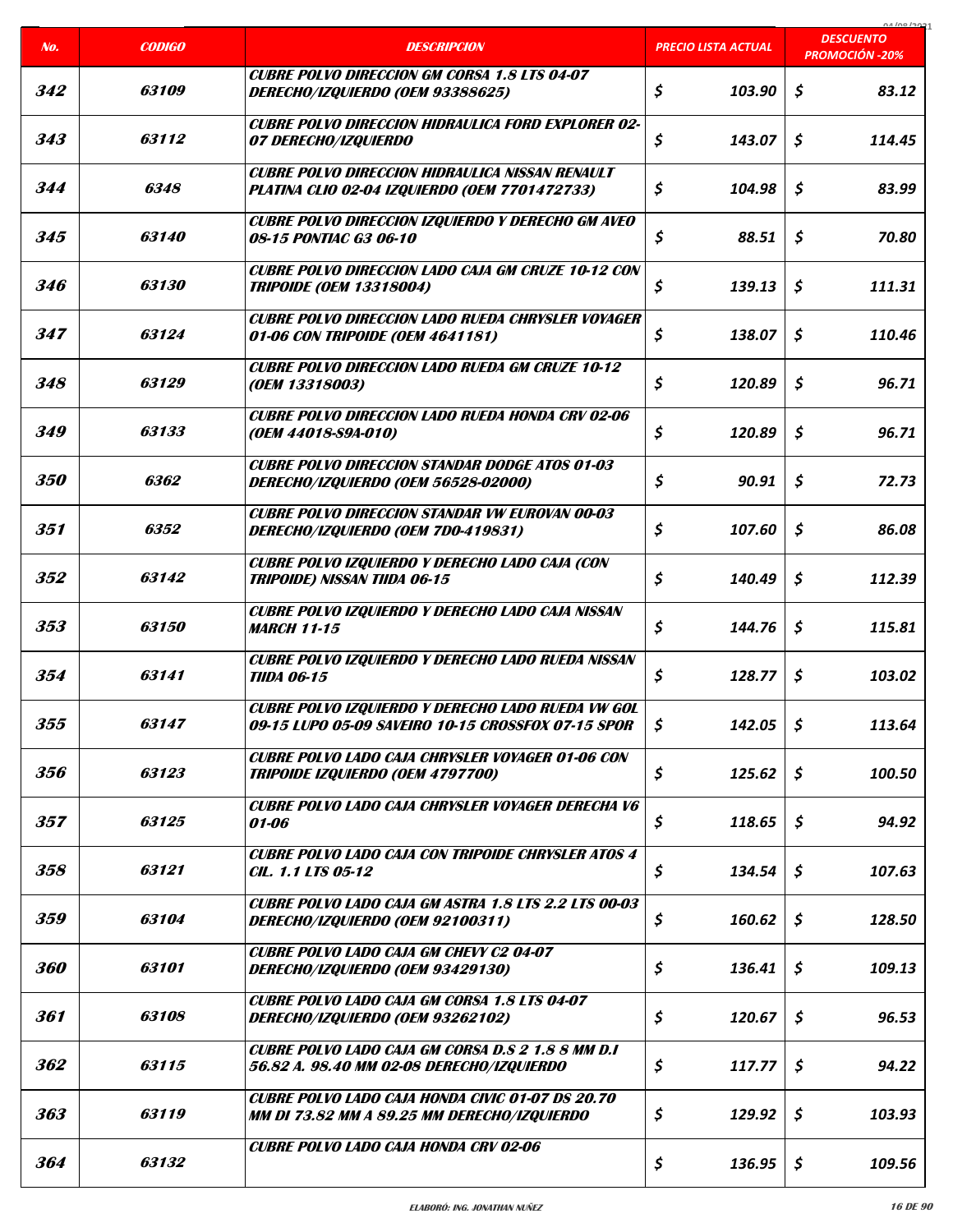| No.               | <b>CODIGO</b>        | <b>DESCRIPCION</b>                                                                                       | PRECIO LISTA ACTUAL | na ing ing<br><b>DESCUENTO</b> |
|-------------------|----------------------|----------------------------------------------------------------------------------------------------------|---------------------|--------------------------------|
|                   |                      |                                                                                                          |                     | <b>PROMOCIÓN -20%</b>          |
| 365               | 63145                | <b>CUBRE POLVO LADO CAJA NISSAN VERSA 12-15</b>                                                          | \$<br>144.96        | \$<br>115.97                   |
| 366               | 6332                 | CUBRE POLVO LADO CAJA PEUGEOT 206 D.S 32.53 MM D.I.<br>70.24 MM A.98.30 MM DERECHO/IZQUIERDO (TRIPOIDE)  | \$<br>140.18        | \$<br>112.15                   |
| 367               | 63113                | CUBRE POLVO LADO CAJA TOYOTA TACOMA 4X2 Y 4X4 95-<br>09 DERECHO/IZQUIERDO CON TRIPOIDE                   | \$<br>158.38        | \$<br>126.70                   |
| 368               | 63110                | <b>CUBRE POLVO LADO CAJA VW BORA SEAT LEON TOLEDO 06-</b><br>08 DERECHO/IZQUIERDO (OEM 1KO 498 201)      | \$<br>172.80        | \$<br>138.24                   |
| 369               | 63111                | <b>CUBRE POLVO LADO CAJA VW BORA SEAT LEON TOLEDO 06-</b><br>08 DERECHO/IZQUIERDO (OEM 1KO 498 203)      | \$<br>135.05        | \$<br>108.04                   |
| <i><b>370</b></i> | 63148                | <b>CUBRE POLVO LADO CAJA VW SAVEIRO 10-15</b>                                                            | \$<br>155.27        | \$<br>124.22                   |
| 371               | 63116                | <b>CUBRE POLVO LADO CAJA VW SHARAN D.S 24.12 MM D.I</b><br>85.16 MM A. 114.30 MM 02-08 DERECHO/IZQUIERDO | \$<br>130.16        | \$<br>104.13                   |
| 372               | <i><b>63120</b></i>  | <b>CUBRE POLVO LADO RUEDA CHRYSLER ATOS 4 CIL. 1.1 LTS</b><br>$05 - 12$                                  | \$<br>131.33        | \$<br>105.06                   |
| 373               | <i>63103DAI</i>      | <b>CUBRE POLVO LADO RUEDA GM ASTRA 1.8 LTS 2.2 LTS 00-</b><br>03 DERECHO/IZQUIERDO (OEM 90512357)        | \$<br>146.13        | \$<br>116.90                   |
| 374               | <i><b>63100</b></i>  | <b>CUBRE POLVO LADO RUEDA GM CHEVY C2 04-07</b><br>DERECHO/IZQUIERDO (OEM 93429130)                      | \$<br>137.71        | \$<br>110.17                   |
| 375               | 63107                | <b>CUBRE POLVO LADO RUEDA GM CORSA 1.8 LTS 04-07</b><br>DERECHO/IZQUIERDO (OEM 93262101)                 | \$<br>120.04        | Ś.<br>96.04                    |
| 376               | 63128                | <b>CUBRE POLVO LADO RUEDA GM MALIBU 04-10</b>                                                            | \$<br>125.98        | \$<br>100.78                   |
| 377               | 63144                | <b>CUBRE POLVO LADO RUEDA NISSAN VERSA 12-15</b>                                                         | \$<br>138.82        | \$<br>111.05                   |
| 378               | 63114                | <b>CUBRE POLVO LADO RUEDA TOYOTA TACOMA 95-09</b><br>DERECHO/IZQUIERDO                                   | \$<br>142.49        | $\mathsf{S}$<br>114.00         |
| 379               | 63118                | <b>CUBRE POLVO LADO RUEDA VW EUROVAN 00-06 DS 24.60</b><br>MM DI 90.75 MM 81.59MM DERECHO/IZQUIERDO      | \$<br>152.49        | \$<br>122.00                   |
| 380               | 63146                | <b>CUBRE POLVO PARA DIRECCION NISSAN VERSA 12-15</b>                                                     | \$<br>103.20        | \$<br>82.56                    |
| 381               | 63149                | <b>CUBRE POLVO PARA DIRECCION VW SAVEIRO 10-15</b>                                                       | \$<br>112.27        | \$<br>89.82                    |
| 382               | <i><b>858DAI</b></i> | <b>CUBRE POLVO UNIVERSAL DE 43 MM D I 14 MM ALT 30 MM</b><br><b>PARA ROTULA</b>                          | \$<br>9.74          | \$<br>7.79                     |
| 383               | 63143                | <b>CUBREPOLVO IZQUIERDO Y DERECHO DIRECCION NISSAN</b><br><b>TIIDA 06-15</b>                             | \$<br>96.15         | \$<br>76.92                    |
| 384               | 625                  | GALLETA FORD AUTOS Y CAMIONETAS 85-93 PARA COPLE<br><b>CHICO INCLUYE PERNOS</b>                          | \$<br>111.65        | \$<br>89.32                    |
| 385               | 626                  | <b>GALLETA FORD MAVERICK FEIRMONT MUSTANG 74-81</b><br><b>INCLUYE PERNOS</b>                             | \$<br>111.65        | \$<br>89.32                    |
| 386               | 629                  | <b>GALLETA GM LUV 75-85</b>                                                                              | \$<br>87.14         | \$<br>69.72                    |
| 387               | 622                  | <b>GALLETA GM TODOS CHRYSLER DATSUN RAMBLER DINA</b><br><b>INCLUYE PERNOS</b>                            | \$<br>111.65        | \$<br>89.32                    |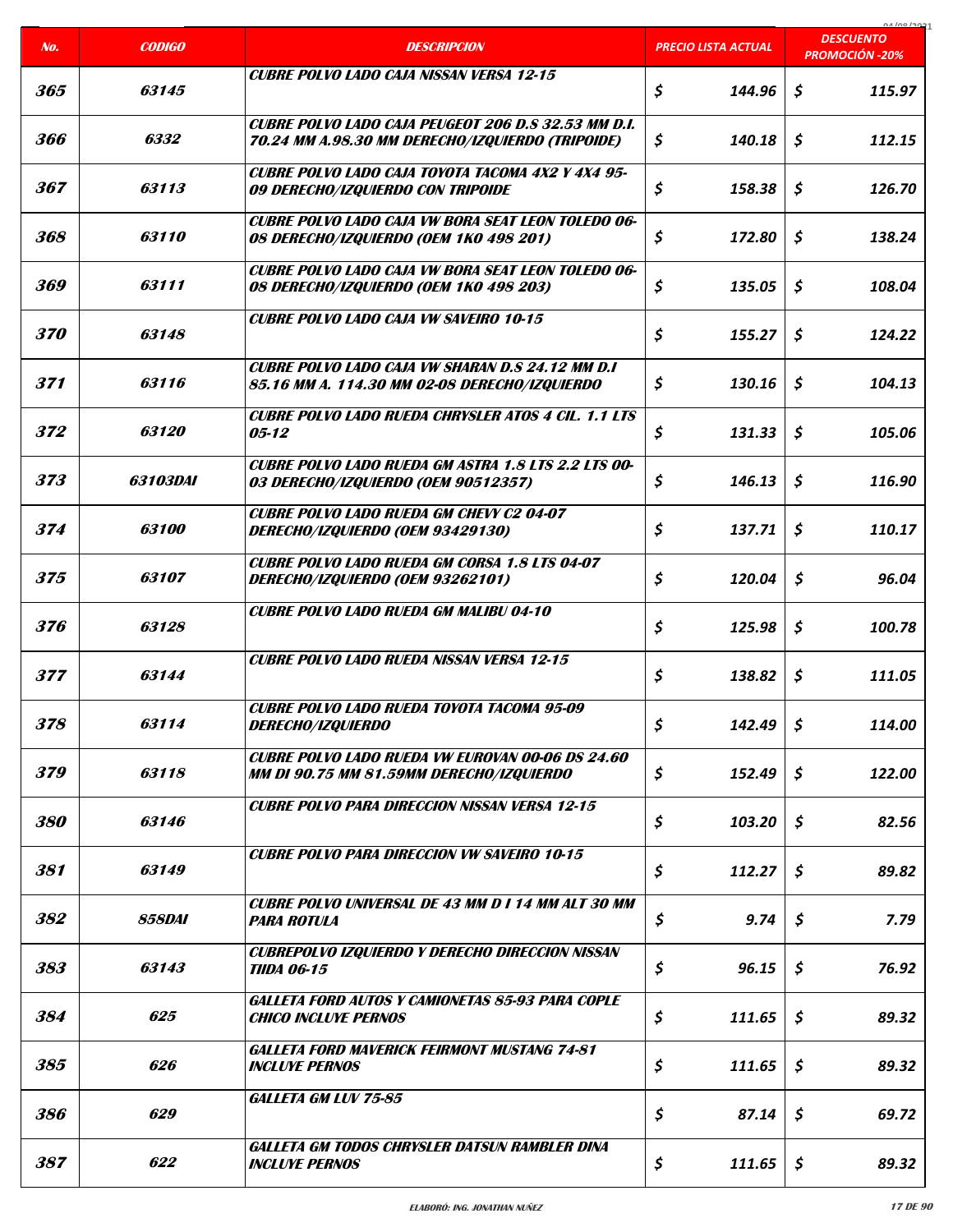| No.               | <b>CODIGO</b>     | <b>DESCRIPCION</b>                                                                                         | <b>PRECIO LISTA ACTUAL</b> | COCI ON LO<br><b>DESCUENTO</b> |
|-------------------|-------------------|------------------------------------------------------------------------------------------------------------|----------------------------|--------------------------------|
|                   |                   |                                                                                                            |                            | <b>PROMOCIÓN -20%</b>          |
| 388               | 628               | GAI I FTA NISSAN TSURU II TODOS                                                                            | \$<br>81.70                | \$<br>65.36                    |
| 389               | 621               | <b>GALLETA TODOS LOS MODELOS AUTOS Y CAMIONETAS 66-73</b><br><b>INCLUYE PERNOS</b>                         | \$<br>111.65               | \$<br>89.32                    |
| <i><b>390</b></i> | 620               | <b>GALLETA TODOS LOS MODELOS AUTOS Y CAMIONETAS 74-90</b><br><b>INCLUYE PERNOS</b>                         | \$<br>111.65               | \$<br>89.32                    |
| 391               | 640               | <b>GALLETA TOYOTA MAZDA MITSUBISHI TODOS PERNOS</b><br><i><b>GRUESOS</b></i>                               | \$<br>111.65               | \$<br>89.32                    |
| 392               | 624               | GALLETA VW COMBI PANEL                                                                                     | \$<br>87.14                | \$<br>69.72                    |
| 393               | 627               | <b>GALLETA VW CORSAR ATLANTIC AUDI</b>                                                                     | \$<br>81.70                | \$<br>65.36                    |
| 394               | 623               | GALLETA VW SEDAN BRASILIA SAFARI RENAULT                                                                   | \$<br>87.14                | \$<br>69.72                    |
| 395               | <i><b>506</b></i> | <b>GOMA ALTERNADOR CHRYSLER AUTOS</b>                                                                      | \$<br>11.63                | \$<br>9.30                     |
| 396               | 37                | <b>GOMA AMORTIGUADOR CHRYSLER DIAM INT 14MM EXT</b><br>31MM ALT 29MM CARRETE                               | \$<br>6.98                 | \$<br>5.59                     |
| 397               | 38                | <b>GOMA AMORTIGUADOR CHRYSLER DIAM INT 18MM EXT</b><br><i><b>35MM ALT 43MM CARRETE</b></i>                 | \$<br>8.12                 | \$<br>6.49                     |
| 398               | 43                | GOMA AMORTIGUADOR FORD DIAM INT 11MM EXT 30MM<br><b>ALT 15MM CILINDRICA</b>                                | \$<br>4.98                 | \$<br>3.98                     |
| 399               | 65                | <b>GOMA AMORTIGUADOR FORD VAN DIAM INT 10MM EXT</b><br><b>30MM ALT 20MM CILINDRICA</b>                     | \$<br>9.00                 | \$<br>7.20                     |
| <b>400</b>        | 34                | <b>GOMA AMORTIGUADOR GM FORD CHRYSLER NISSAN</b><br>INTERNAL DIAM INT 12MM EXT 26MM ALT 20MM CONICA        | \$<br>4.98                 | \$<br>3.98                     |
| 401               | 78                | <b>GOMA AMORTIGUADOR GOLF JETTA 87-88</b>                                                                  | \$<br>13.24                | \$<br>10.59                    |
| 402               | 75                | <b>GOMA AMORTIGUADOR GOLF JETTA A2 87-95 REPUESTO</b><br><b>BASE AMORTIGUADOR TRASERO</b>                  | \$<br>48.65                | \$<br>38.92                    |
| 403               | 76                | <b>GOMA AMORTIGUADOR GOLF JETTA A2 87-95 REPUESTO</b><br><b>BASE AMORTIGUADOR TRASERO</b>                  | \$<br>38.14                | \$<br>30.51                    |
| 404               | 64                | <b>GOMA AMORTIGUADOR UNIVERSAL DIAM INT 10MM EXT</b><br><b>40MM ALT 20MM CILINDRICA</b>                    | \$<br>14.12                | \$<br>11.29                    |
| <i><b>405</b></i> | 31                | <b>GOMA AMORTIGUADOR UNIVERSAL DIAM INT SMM EXT</b><br>35MM ALT 28MM OVAL                                  | \$<br>5.13                 | \$<br>4.11                     |
| 406               | 505               | GOMA AMORTIGUADOR UNIVERSAL DIAM INT 9MM EXT<br>23MM ALT 23MM CILINDRICA                                   | \$<br>4.14                 | \$<br>3.31                     |
| 407               | 77                | <b>GOMA AMORTIGUADOR VW COMBI 79-98</b>                                                                    | \$<br>81.44                | \$<br>65.15                    |
| 408               | DAI-1406065       | GOMA BARRA ESTABILIZADORA CHRYSLER ATOS 4 CIL. 1.0<br><b>LTS 00-09</b>                                     | \$<br>38.90                | \$<br>31.12                    |
| 409               | 64692             | GOMA BARRA ESTABILIZADORA CHRYSLER DURANGO 05-09<br>DURANGO 4X2 DAKOTA 01-09 RAM CHARGER 00-02 RAM<br>1500 | \$<br>47.80                | \$<br>38.24                    |
| 410               | 64704             | GOMA BARRA ESTABILIZADORA CHRYSLER RAM 1500 RAM<br>2500 00-05 (1)                                          | \$<br>23.39                | \$<br>18.71                    |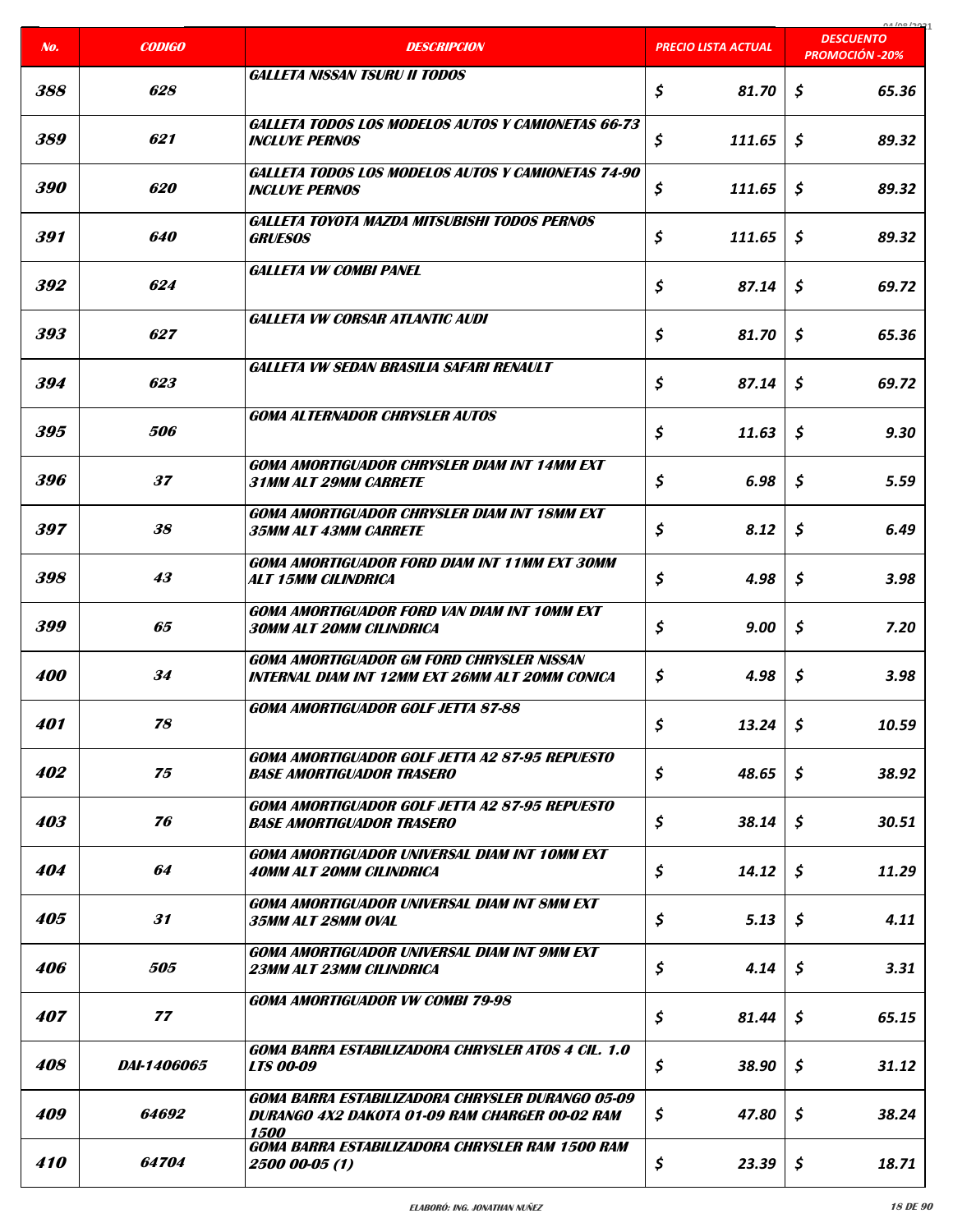| No.               | <b>CODIGO</b>         | <b>DESCRIPCION</b>                                                                                                           | <b>PRECIO LISTA ACTUAL</b> | COCI ON LO<br><b>DESCUENTO</b> |
|-------------------|-----------------------|------------------------------------------------------------------------------------------------------------------------------|----------------------------|--------------------------------|
|                   |                       |                                                                                                                              |                            | <b>PROMOCIÓN -20%</b>          |
| 411               | 64693                 | GOMA BARRA ESTABILIZADORA CHRYSLER RAM 1500 RAM<br>2500 98-05 (11/8)                                                         | \$<br>23.39                | \$<br>18.71                    |
| 412               | <i><b>6413DAI</b></i> | GOMA BARRA ESTABILIZADORA CHRYSLER SHADOW 88-92                                                                              | \$<br>19.05                | \$<br>15.24                    |
| 413               | 6414DAI               | GOMA BARRA ESTABILIZADORA CHRYSLER SHADOW SPIRIT<br>92-97                                                                    | \$<br>21.90                | \$<br>17.52                    |
| 414               | 64737                 | <b>GOMA BARRA ESTABILIZADORA CHRYSLER STRATUS 4 CIL.</b><br>95-06 CIRRUS 4 CIL. 95-00                                        | \$<br>19.90                | Ś.<br>15.92                    |
| 415               | 64717                 | GOMA BARRA ESTABILIZADORA CHRYSLER VOYAGER GRAND<br><b>VOYAGER TOWN &amp; COUNTRY V6 91-95 CARAVAN GRAND</b><br><b>CARAV</b> | \$<br>20.73                | \$<br>16.58                    |
| 416               | 6419DAI               | GOMA BARRA ESTABILIZADORA DODGE PICK UP 94-99                                                                                | \$<br>18.06                | \$<br>14.45                    |
| 417               | <i><b>6407</b></i>    | GOMA BARRA ESTABILIZADORA DODGE RAM 96                                                                                       | \$<br>21.17                | \$<br>16.93                    |
| 418               | 64703                 | GOMA BARRA ESTABILIZADORA FORD EXPLORER 4X2 4X4<br>95-01 EXPLORER SPORT 4X2 4X4 95-03 EXPLORER SPORT<br>4X                   | \$<br>24.19                | \$<br>19.35                    |
| 419               | 64716                 | GOMA BARRA ESTABILIZADORA FORD EXPLORER 4X2 95-05<br><b>EXPLORER 4X4 95-01 EXPLORER SPORT 4X2 4X4 95-03 EX</b>               | \$<br>34.80                | \$<br>27.84                    |
| 420               | 64734                 | GOMA BARRA ESTABILIZADORA FORD EXPLORER 4X2 95-05<br><b>EXPLORER 4X4 95-01 EXPLORER SPORT 4X2 4X4 95-03 EX</b>               | \$<br>38.13                | \$<br>30.50                    |
| 421               | <b>6408DAI</b>        | <b>GOMA BARRA ESTABILIZADORA FORD FAIRMONT 1 79-83</b>                                                                       | \$<br>10.88                | \$<br>8.71                     |
| 422               | 64726                 | GOMA BARRA ESTABILIZADORA FORD FIESTA 4 CIL. 03-08<br><b>IZQUIERDA</b>                                                       | \$<br>14.43                | \$<br>11.55                    |
| 423               | 64722                 | <b>GOMA BARRA ESTABILIZADORA FORD FIESTA 4 CIL. 03-08</b><br>KA 4 CIL. 01-07 (9/16)                                          | \$<br>15.55                | \$<br>12.44                    |
| 424               | 64724                 | GOMA BARRA ESTABILIZADORA FORD FIESTA 4 CIL. 98-01<br>(3/4)                                                                  | \$<br>15.35                | \$<br>12.28                    |
| 425               | 64695                 | GOMA BARRA ESTABILIZADORA FORD FIESTA 4 CIL. 98-09<br>(7/8)                                                                  | \$<br>15.55                | \$<br>12.44                    |
| 426               | 64741                 | GOMA BARRA ESTABILIZADORA FORD FOCUS 4 CIL. 00-05                                                                            | \$<br>18.78                | \$<br>15.03                    |
| 427               | <i><b>64728</b></i>   | GOMA BARRA ESTABILIZADORA FORD LOBO 4X4 97-03<br><b>EXPEDITION 4X4 97-02</b>                                                 | \$<br>30.57                | \$<br>24.46                    |
| 428               | <i><b>6412DAI</b></i> | GOMA BARRA ESTABILIZADORA FORD MUSTANG 79-83                                                                                 | \$<br>11.04                | \$<br>8.83                     |
| 429               | 6409DAI               | GOMA BARRA ESTABILIZADORA FORD PICK UP 68-78                                                                                 | \$<br>18.62                | \$<br>14.89                    |
| <i><b>430</b></i> | 6410DAI               | GOMA BARRA ESTABILIZADORA FORD PICK UP 79-85                                                                                 | \$<br>21.90                | \$<br>17.52                    |
| 431               | 6411DAI               | GOMA BARRA ESTABILIZADORA FORD PICK UP 83-90                                                                                 | \$<br>18.62                | \$<br>14.89                    |
| 432               | 64696                 | GOMA BARRA ESTABILIZADORA FORD WINDSTAR 95-04                                                                                | \$<br>17.67                | \$<br>14.13                    |
| 433               | <i><b>6406DAI</b></i> | GOMA BARRA ESTABILIZADORA GM C10 C20 C30 1999                                                                                | \$<br>24.38                | \$<br>19.51                    |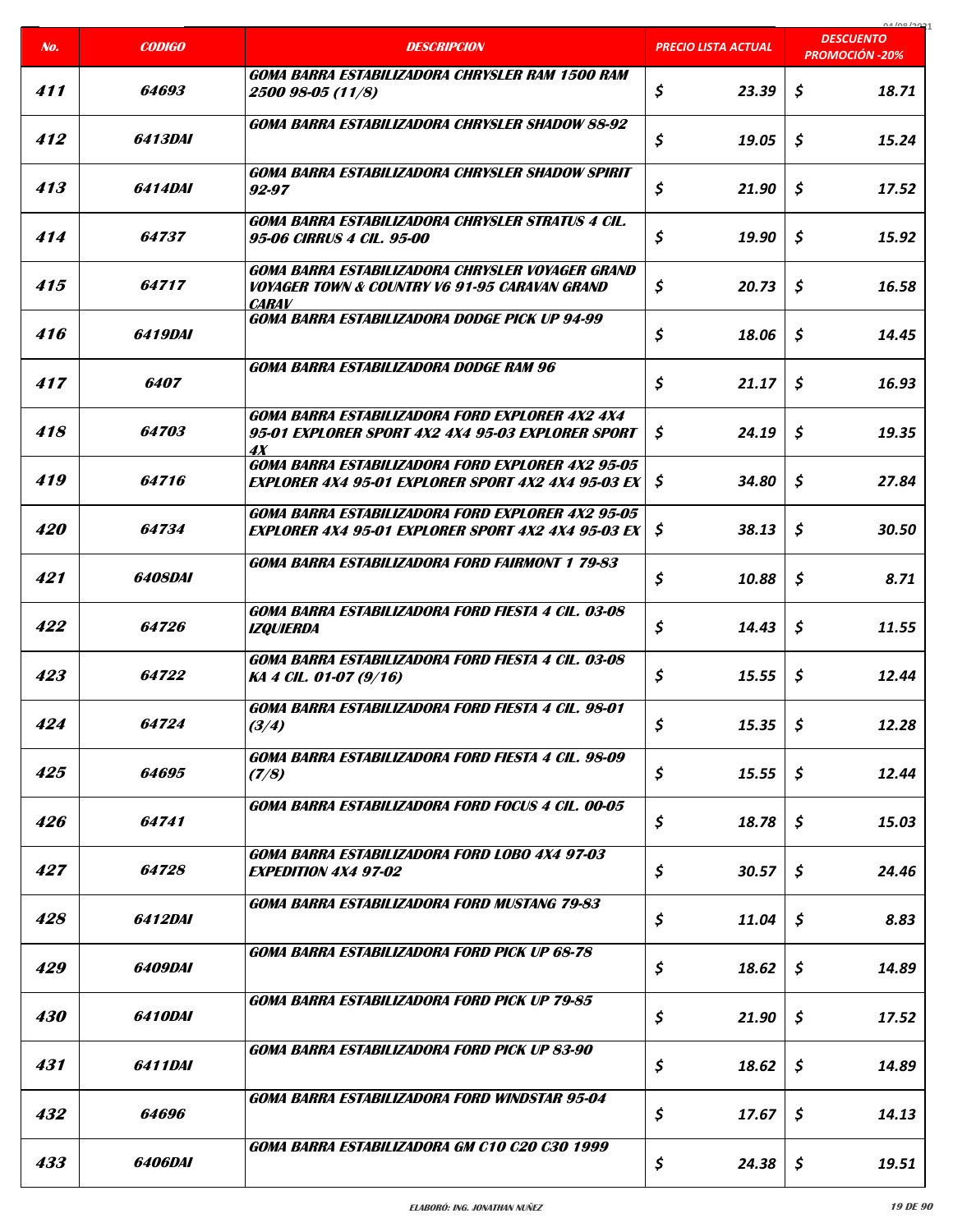| No.               | <b>CODIGO</b>       | <b>DESCRIPCION</b>                                                                                   | <b>PRECIO LISTA ACTUAL</b> | 0.1001221<br><b>DESCUENTO</b><br><b>PROMOCIÓN -20%</b> |
|-------------------|---------------------|------------------------------------------------------------------------------------------------------|----------------------------|--------------------------------------------------------|
|                   |                     |                                                                                                      |                            |                                                        |
| 434               | 6403                | <b>GOMA BARRA ESTABILIZADORA GM CAVALIER 1994</b><br><i><b>TRASERA</b></i>                           | \$<br>13.55                | \$<br>10.84                                            |
| 435               | <i><b>6402</b></i>  | <b>GOMA BARRA ESTABILIZADORA GM CAVALIER 94</b>                                                      | \$<br>22.14                | \$<br>17.71                                            |
| 436               | 6404                | <b>GOMA BARRA ESTABILIZADORA GM CAVALIER 98</b>                                                      | \$<br>19.90                | \$<br>15.92                                            |
| 437               | 64707               | GOMA BARRA ESTABILIZADORA GM CAVALIER 99-04<br><b>CAVALIER Z24 95-05 MALIBU 97-03 (7/8)</b>          | \$<br>21.72                | \$<br>17.37                                            |
| 438               | <i><b>64697</b></i> | GOMA BARRA ESTABILIZADORA GM CAVALIER Z24 MALIBU<br>95-05 PONTIAC GRAND AM 97-03 SUNFIRE 95-05 (5/8) | \$<br>17.95                | \$<br>14.36                                            |
| 439               | 6405                | <b>GOMA BARRA ESTABILIZADORA GM CHEVY TODOS</b>                                                      | \$<br>19.21                | \$<br>15.37                                            |
| 440               | 64691               | GOMA BARRA ESTABILIZADORA GM CORSA 4 CIL. 02-08                                                      | \$<br>13.77                | \$<br>11.01                                            |
| 441               | 64733               | <b>GOMA BARRA ESTABILIZADORA GM CORSA 4 CIL. 02-08</b><br><b>ASTRA 4 CIL. 00-06 (1)</b>              | \$<br>21.98                | \$<br>17.58                                            |
| 442               | 64731               | GOMA BARRA ESTABILIZADORA GM CORSA ASTRA 4 CIL. 02-<br>08(3/4)                                       | \$<br>23.72                | \$<br>18.98                                            |
| 443               | 64738               | GOMA BARRA ESTABILIZADORA GM MATIZ 4 CIL. 04-05                                                      | \$<br>27.07                | \$<br>21.66                                            |
| 444               | 64718               | GOMA BARRA ESTABILIZADORA GM MERIVA 4 CIL. 03-08<br><b>ZAFIRA 4 CIL. 00-06</b>                       | \$<br>20.29                | \$<br>16.23                                            |
| 445               | 64708               | GOMA BARRA ESTABILIZADORA GM S10 88-00                                                               | \$<br>31.19                | \$<br>24.95                                            |
| 446               | 64706               | GOMA BARRA ESTABILIZADORA GM TORNADO 4 CIL. 04-10<br>(3/4)                                           | \$<br>13.77                | \$<br>11.01                                            |
| 447               | 64712               | GOMA BARRA ESTABILIZADORA GM TRAILBLAZER BRAVADA<br><b>ENVOY 02-08</b>                               | \$<br>25.73                | \$<br>20.59                                            |
| 448               | 64721               | GOMA BARRA ESTABILIZADORA GM VENTURE V6 97-04<br>MONTANA 99-04                                       | \$<br>20.40                | \$<br>16.32                                            |
| 449               | 64723               | GOMA BARRA ESTABILIZADORA JEEP CHEROKEE 00-06                                                        | \$<br>19.52                | \$.<br>15.61                                           |
| <i><b>450</b></i> | 64698               | GOMA BARRA ESTABILIZADORA JEEP CHEROKEE 02-05<br><b>GRAND CHEROKEE 4X2 93-98</b>                     | \$<br>28.00                | \$<br>22.40                                            |
| 451               | 64701               | GOMA BARRA ESTABILIZADORA JEEP CHEROKEE GRAND<br><b>CHEROKEE 05-09</b>                               | \$<br>39.98                | \$<br>31.98                                            |
| 452               | <i>64699</i>        | GOMA BARRA ESTABILIZADORA JEEP LIBERTY 4X2 2002<br><i><b>LIBERTY 4X4 2007</b></i>                    | \$<br>24.19                | \$<br>19.35                                            |
| 453               | 64711               | GOMA BARRA ESTABILIZADORA NISSAN ALTIMA 02-06<br>MAXIMA 00-03                                        | \$<br>27.07                | \$<br>21.66                                            |
| 454               | <i><b>64705</b></i> | GOMA BARRA ESTABILIZADORA NISSAN ALTIMA MAXIMA 05-<br>09                                             | \$<br>24.19                | \$<br>19.35                                            |
| 455               | 64702               | GOMA BARRA ESTABILIZADORA NISSAN D21 4 CIL. 04-10<br><b>FRONTIER 4X2 98-04 PICK UP 4X2 94-08</b>     | \$<br>11.85                | \$<br>9.48                                             |
| 456               | 64713               | GOMA BARRA ESTABILIZADORA NISSAN PICK UP 4X4 99-06                                                   | \$<br>23.13                | \$<br>18.50                                            |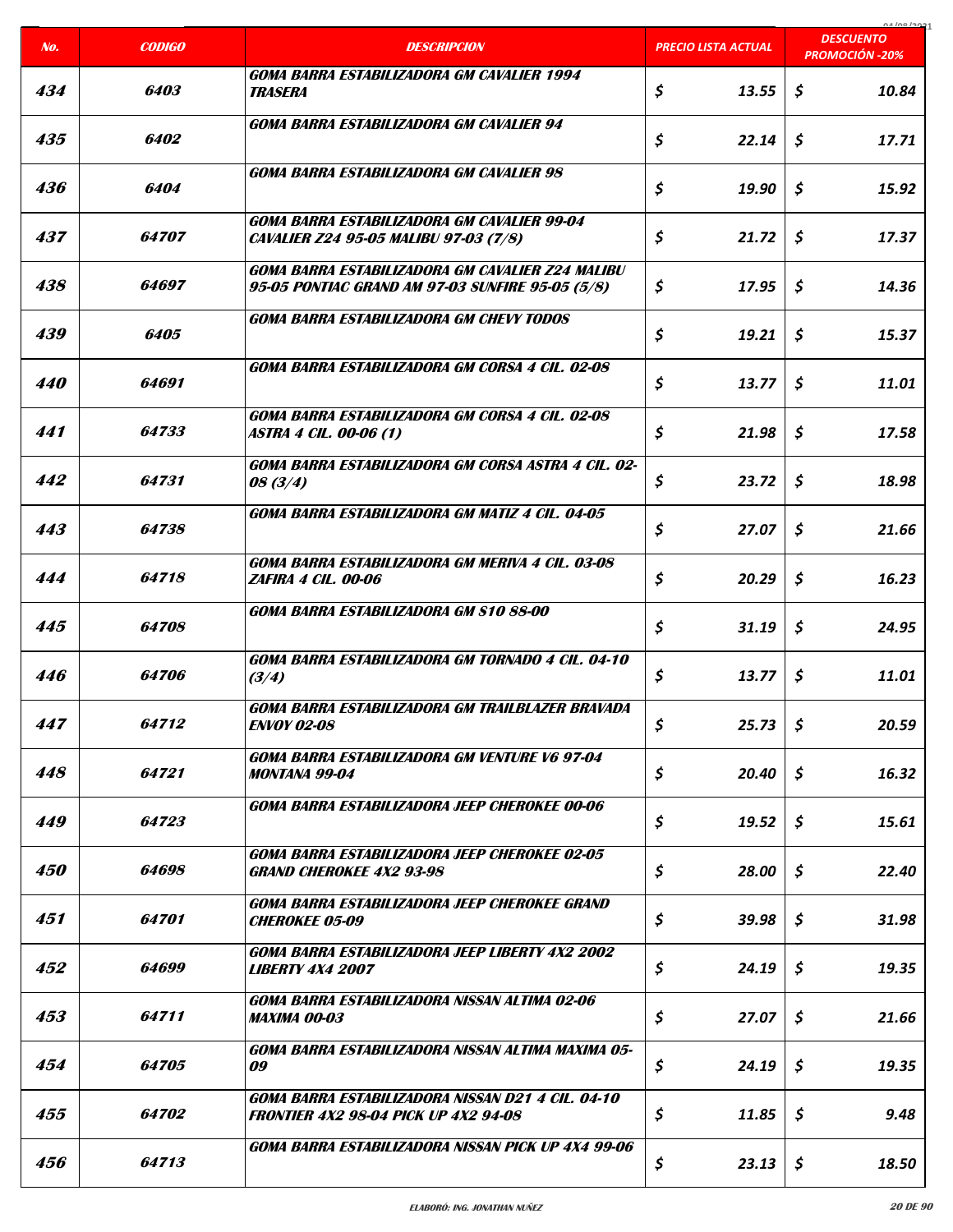|                   |                       |                                                                                                                |                     | 01/00/2021<br><b>DESCUENTO</b> |
|-------------------|-----------------------|----------------------------------------------------------------------------------------------------------------|---------------------|--------------------------------|
| No.               | <b>CODIGO</b>         | <b>DESCRIPCION</b>                                                                                             | PRECIO LISTA ACTUAL | <b>PROMOCIÓN -20%</b>          |
| 457               | 64714                 | GOMA BARRA ESTABILIZADORA NISSAN PLATINA 4 CIL. 02-<br><b>10 RENAULT CLIO 4 CIL. 02-10 KANGOO 4 CIL. 04-10</b> | \$<br>22.78         | \$<br>18.22                    |
| 458               | <i>DAI-1416020</i>    | GOMA BARRA ESTABILIZADORA NISSAN PLATINA 4 CIL. 1.6<br><b>LTS 02-09 RENAULT CLIO 4 CIL. 1.6 LTS 02-09</b>      | \$<br>57.03         | \$<br>45.62                    |
| 459               | <i>DAI1416019</i>     | GOMA BARRA ESTABILIZADORA NISSAN SENTRA 4 CIL. 01-<br><i><b>06 ALMERA 4 CIL. 01-05</b></i>                     | \$<br>24.41         | \$<br>19.53                    |
| 460               | 64715                 | GOMA BARRA ESTABILIZADORA NISSAN SENTRA 4 CIL. 01-<br><i><b>06 ALMERA 4 CIL. 01-05</b></i>                     | \$<br>14.98         | \$<br>11.98                    |
| 461               | 6416DAI               | <b>GOMA BARRA ESTABILIZADORA NISSAN TSURU I 84-87</b>                                                          | \$<br>9.82          | \$<br>7.86                     |
| 462               | 6415DAI               | <b>GOMA BARRA ESTABILIZADORA NISSAN TSURU II 88-92</b>                                                         | \$<br>8.94          | \$<br>7.15                     |
| 463               | <i><b>6417DAI</b></i> | GOMA BARRA ESTABILIZADORA NISSAN TSURU III 89-00                                                               | \$<br>11.63         | \$<br>9.30                     |
| 464               | 94501                 | <b>GOMA BARRA ESTABILIZADORA NISSAN URVAN 02-10</b><br><b>POLIURETANO</b>                                      | \$<br>53.33         | \$<br>42.67                    |
| 465               | 6418DAI               | GOMA BARRA ESTABILIZADORA RAMBLER UNIVERSAL TODOS                                                              | \$<br>11.45         | \$<br>9.16                     |
| 466               | 64709                 | GOMA BARRA ESTABILIZADORA SEAT IBIZA 03-08 LEON 01-<br>05(3/4)                                                 | \$<br>20.40         | \$<br>16.32                    |
| 467               | 6574                  | GOMA BARRA ESTABILIZADORA SEAT IBIZA 5/8 4 CIL. 03-08<br><b>LEON 4 CIL. 01-05</b>                              | \$<br>20.40         | \$<br>16.32                    |
| 468               | 64739                 | <b>GOMA BARRA ESTABILIZADORA VW EUROVAN 01-04</b>                                                              | \$<br>12.71         | \$<br>10.17                    |
| 469               | 64694                 | <b>GOMA BARRA ESTABILIZADORA VW EUROVAN 02-08</b><br><i>(REDONDA)</i>                                          | \$<br>12.75         | \$<br>10.20                    |
| <i><b>470</b></i> | 64729                 | GOMA BARRA ESTABILIZADORA VW GOLF A2 4 CIL. 87-92<br><b>JETTA A2 4 CIL. 85-92</b>                              | \$<br>24.09         | \$<br>19.27                    |
| 471               | 64816                 | <b>GOMA BARRA ESTABILIZADORA VW GOLF A4 4 CIL. 98-09</b><br>JETTA A4-4 CIL. 98-11 BEETLE 4 CIL. 98-11 DERECHA  | \$<br>12.51         | \$<br>10.01                    |
| 472               | 64719                 | GOMA BARRA ESTABILIZADORA VW GOLF A4 4 CIL. 98-09<br>JETTA A4-4 CIL. 98-11 BEETLE 4 CIL. 98-11 IZQUIERD        | \$<br>12.71         | \$<br>10.17                    |
| 473               | 64727                 | <b>GOMA BARRA ESTABILIZADORA VW POINTER 4 CIL. 98-10</b>                                                       | \$<br>12.71         | \$<br>10.17                    |
| 474               | 6430                  | GOMA BUJE BARRA ESTABILIZADORA CHRYSLER<br><b>CAMIONETAS 77-84</b>                                             | \$<br>34.60         | \$<br>27.68                    |
| 475               | 6431                  | GOMA BUJE BARRA ESTABILIZADORA CHRYSLER<br><b>CAMIONETAS 82-84</b>                                             | \$<br>57.40         | \$<br>45.92                    |
| 476               | 6423                  | GOMA BUJE BARRA ESTABILIZADORA CHRYSLER DART K 83-<br>87                                                       | \$<br>24.48         | \$<br>19.59                    |
| 477               | 6060DAI               | <b>GOMA BUJE BARRA ESTABILIZADORA DATSUN 69-78</b>                                                             | \$<br>13.55         | \$<br>10.84                    |
| 478               | 6061                  | <b>GOMA BUJE BARRA ESTABILIZADORA DATSUN 79-84</b>                                                             | \$<br>10.22         | \$<br>8.18                     |
| 479               | 6062DAI               | <b>GOMA BUJE BARRA ESTABILIZADORA DATSUN PICK UP 81-</b><br>92                                                 | \$<br>12.80         | \$<br>10.24                    |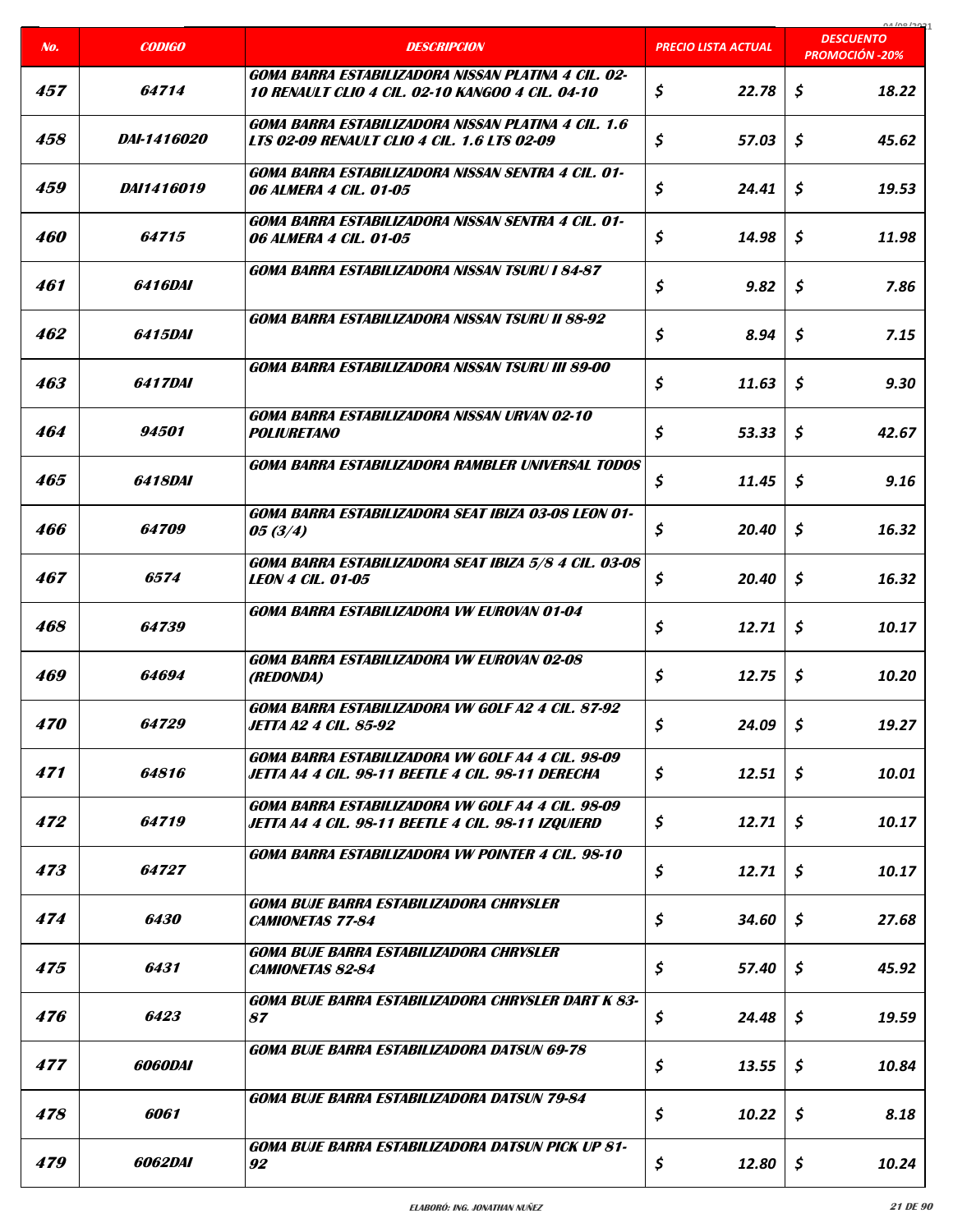| No.               | <b>CODIGO</b>       | <b>DESCRIPCION</b>                                                                                                 | <b>PRECIO LISTA ACTUAL</b>     | carloo lage<br><b>DESCUENTO</b> |
|-------------------|---------------------|--------------------------------------------------------------------------------------------------------------------|--------------------------------|---------------------------------|
|                   |                     |                                                                                                                    |                                | <b>PROMOCIÓN -20%</b>           |
| <i><b>480</b></i> | 6063                | GOMA BUJE BARRA ESTABILIZADORA FORD 61-69                                                                          | \$<br>23.37                    | \$<br>18.70                     |
| 481               | <i>6064DAI</i>      | <b>GOMA BUJE BARRA ESTABILIZADORA FORD FAIRMONT 78-</b><br>83                                                      | \$<br>14.67                    | \$<br>11.74                     |
| 482               | 6422                | <b>GOMA BUJE BARRA ESTABILIZADORA FORD TOPAZ 84-87</b>                                                             | \$<br>28.97                    | \$<br>23.17                     |
| 483               | 6425                | <b>GOMA BUJE BARRA ESTABILIZADORA GM CELEBRITY 82-87</b>                                                           | \$<br>33.93                    | \$<br>27.15                     |
| 484               | 6065                | <b>GOMA BUJE BARRA ESTABILIZADORA GM CHEVELLE</b>                                                                  | \$<br>25.16                    | \$<br>20.13                     |
| 485               | 6424                | <b>GOMA BUJE BARRA ESTABILIZADORA GM CITATION 82-87</b>                                                            | \$<br>32.29                    | \$<br>25.83                     |
| 486               | 1887                | <b>GOMA BUJE BARRA ESTABILIZADORA GM MICROBUS PICK</b><br><b>UP TODOS CON ABRAZADERA</b>                           | \$<br>102.37                   | \$<br>81.89                     |
| 487               | 18879               | <b>GOMA BUJE BARRA ESTABILIZADORA GM MICROBUS PICK</b><br><b>UP TODOS SIN ABRAZADERA</b>                           | \$<br>40.22                    | \$<br>32.18                     |
| 488               | 64690               | <b>GOMA BUJE BARRA ESTABILIZADORA NISSAN II 88-91</b>                                                              | \$<br>22.20                    | \$<br>17.76                     |
| 489               | 74                  | GOMA BUJE BARRA ESTABILIZADORA NISSAN PICK UP<br><b>TODOS 81-92</b>                                                | \$<br>65.58                    | \$<br>52.46                     |
| <i><b>490</b></i> | 64680               | <b>GOMA BUJE BARRA ESTABILIZADORA NISSAN TSURU III 92-</b><br><i>00</i>                                            | \$<br>27.80                    | \$<br>22.24                     |
| 491               | 6067                | <b>GOMA BUJE BARRA ESTABILIZADORA RENAULT R18 80-85</b>                                                            | \$<br>21.08                    | \$<br>16.86                     |
| 492               | <i><b>64700</b></i> | <b>GOMA BUJE BARRA ESTABILIZADORA TRASERA NISSAN</b><br><b>TSURU 11 TODOS</b>                                      | \$<br>63.92                    | \$<br>51.14                     |
| 493               | 6042DAI             | <b>GOMA BUJE BARRA ESTABILIZADORA VW COMBI</b>                                                                     | \$<br>103.48                   | \$<br>82.79                     |
| 494               | 6041DAI             | <b>GOMA BUJE BARRA ESTABILIZADORA VW SEDAN</b>                                                                     | $\boldsymbol{\zeta}$<br>110.24 | \$<br>88.19                     |
| 495               | 64661               | <b>GOMA BUJE GRANDE PARA HORQUILLA INFERIOR NISSAN</b><br><b>TSURU III 92-17 MAXIMA 95-99 SENTRA 91-00 TSUBAME</b> | \$<br>72.82                    | \$<br>58.26                     |
| 496               | 712                 | <b>GOMA CAJA DIRECCION CHRYSLER INTREPID STRATUS</b><br><b>CIRRUS DERECHA 97-00</b>                                | \$<br>25.02                    | \$<br>20.02                     |
| 497               | 720                 | GOMA CAJA DIRECCION FORD MYSTIQUE IZQUIERDA96                                                                      | \$<br>25.21                    | \$<br>20.17                     |
| 498               | 710                 | <b>GOMA CAJA DIRECCION FORD TOPAZ HID 88-92</b>                                                                    | \$<br>25.02                    | \$<br>20.02                     |
| 499               | 700                 | <b>GOMA CAJA DIRECCION FORD TOPAZ STANDAR R 84-88</b>                                                              | \$<br>23.08                    | \$<br>18.47                     |
| <i><b>500</b></i> | 701                 | <b>GOMA CAJA DIRECCION GM CUTLASS DER</b>                                                                          | \$<br>23.08                    | \$<br>18.47                     |
| <i><b>501</b></i> | 705                 | <b>GOMA CAJA DIRECCION NISSAN TSURU I 84-88 DERECHA</b>                                                            | \$<br>36.92                    | \$<br>29.53                     |
| 502               | 703                 | GOMA CAJA DIRECCION NISSAN TSURU II 88-90 DERECHA                                                                  | \$<br>23.08                    | \$<br>18.47                     |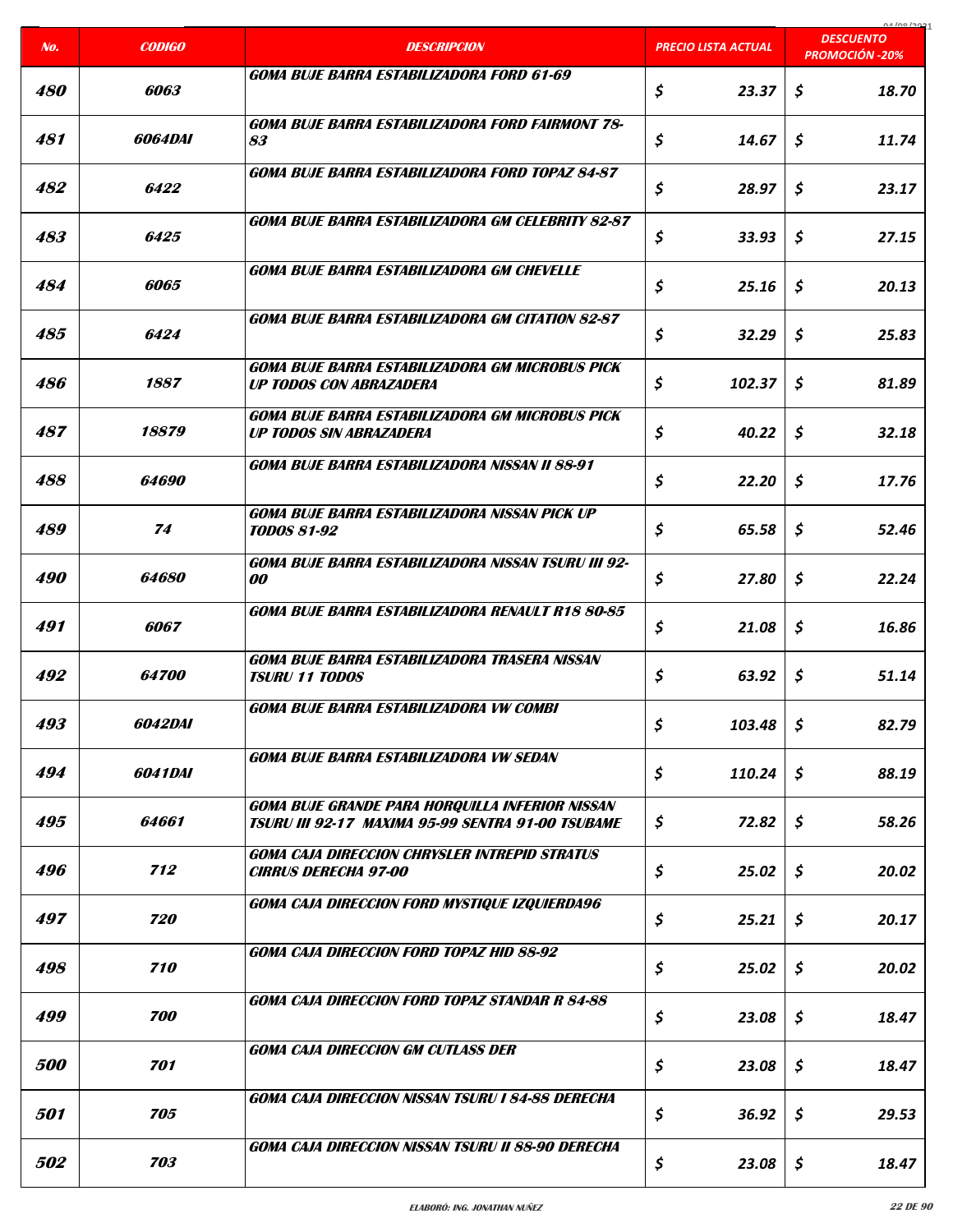| No.               | <b>CODIGO</b> | <b>DESCRIPCION</b>                                                                        | <b>PRECIO LISTA ACTUAL</b> | 01/00/2021<br><b>DESCUENTO</b> |
|-------------------|---------------|-------------------------------------------------------------------------------------------|----------------------------|--------------------------------|
|                   |               |                                                                                           |                            | <b>PROMOCIÓN -20%</b>          |
| 503               | 702           | GOMA CAJA DIRECCION NISSAN TSURU II 88-90 IZQUIERDA                                       | \$<br>23.08                | \$<br>18.47                    |
| 504               | 706           | <b>GOMA CAJA DIRECCION NISSAN TSURU III 93-00 DERECHA</b>                                 | \$<br>23.08                | \$<br>18.47                    |
| <i><b>505</b></i> | 707           | <b>GOMA CAJA DIRECCION NISSAN TSURU III DER 93-99</b><br><b>REFORZADA</b>                 | \$<br>26.81                | \$<br>21.45                    |
| <i><b>506</b></i> | 722           | <b>GOMA CAJA DIRECCION RENAULT CLIO 4 CIL. 02-10 MEGANE</b><br><i><b>4 CIL. 01-09</b></i> | \$<br>25.21                | \$<br>20.17                    |
| 507               | 709           | <b>GOMA CAJA DIRECCION VW CARIBE ATLANTIC TODOS</b><br><b>DERECHA</b>                     | \$<br>19.21                | \$<br>15.37                    |
| 508               | 708           | <b>GOMA CAJA DIRECCION VW CARIBE ATLANTIC TODOS</b><br><b>IZOUIERDA</b>                   | \$<br>19.21                | \$<br>15.37                    |
| <i><b>509</b></i> | 64815         | GOMA CAJA DIRECCION VW GOLF A4 4 CIL. 98-09 JETTA A4<br>4 CIL. 98-11                      | \$<br>18.91                | \$<br>15.13                    |
| 510               | 6070          | <b>GOMA CAJA DIRECCION VW JETTA 84-87 PI-ON CREMALLERA</b>                                | \$<br>55.66                | \$<br>44.53                    |
| 511               | 230           | <b>GOMA CARDAN FORD GM CAMIONETAS DE 3.5 LTS TON 99 -&gt;</b>                             | \$<br>141.26               | \$<br>113.01                   |
| 512               | 103           | <b>GOMA CHASIS Y CASETA FORD CAMIONETAS CONJ</b><br><b>DELANTERA</b>                      | \$<br>91.79                | \$<br>73.43                    |
| 513               | 104           | <b>GOMA CHASIS Y CASETA FORD CAMIONETAS CONJ TRASERA</b>                                  | \$<br>80.85                | \$<br>64.68                    |
| 514               | 107           | <b>GOMA CHASIS Y CASETA GM AUTOS Y CAMIONETAS CONJ</b><br><b>TRASERA</b>                  | \$<br>89.14                | \$<br>71.32                    |
| 515               | 102           | <b>GOMA CHASIS Y CASETA GM CAMIONETAS CONJ TRASERA</b>                                    | \$<br>109.54               | \$<br>87.63                    |
| 516               | 105           | <b>GOMA CHASIS Y CASETA NISSAN DATSUN CAMIONETAS CONJ</b><br><b>DELANTERA</b>             | \$<br>35.62                | \$<br>28.49                    |
| 517               | 106           | <b>GOMA CHASIS Y CASETA NISSAN DATSUN CAMIONETAS CONJ</b><br><b>TRASERA</b>               | \$<br>42.57                | \$<br>34.06                    |
| 518               | 109           | <b>GOMA CHASIS Y CASETA VW SEDAN</b>                                                      | \$<br>14.74                | \$<br>11.79                    |
| 519               | 715           | <b>GOMA CREMALLERA DIRECCION HIDRAULICA FORD TOPAZ</b>                                    | \$<br>16.42                | \$<br>13.14                    |
| <i><b>520</b></i> | 718           | GOMA CREMALLERA DIRECCION IZQUIERDA NISSAN TSURU<br><b>III 93-99</b>                      | \$<br>23.08                | \$<br>18.47                    |
| 521               | 714           | <b>GOMA CREMALLERA DIRECCION STANDAR FORD TOPAZ 84-</b><br>92                             | \$<br>16.42                | \$<br>13.14                    |
| 522               | 504           | <b>GOMA INFERIOR PARA RADIADOR FORD TOPAZ</b>                                             | \$<br>47.95                | \$<br>38.36                    |
| 523               | 501           | <b>GOMA INFERIOR PARA RADIADOR GM</b>                                                     | \$<br>8.14                 | \$<br>6.51                     |
| 524               | 6544          | <b>GOMA MULTIPLE VW SEDAN</b>                                                             | \$<br>17.14                | \$<br>13.71                    |
| 525               | 6547          | <b>GOMA MULTIPLE VW SEDAN ABIERTA</b>                                                     | \$<br>26.14                | \$<br>20.91                    |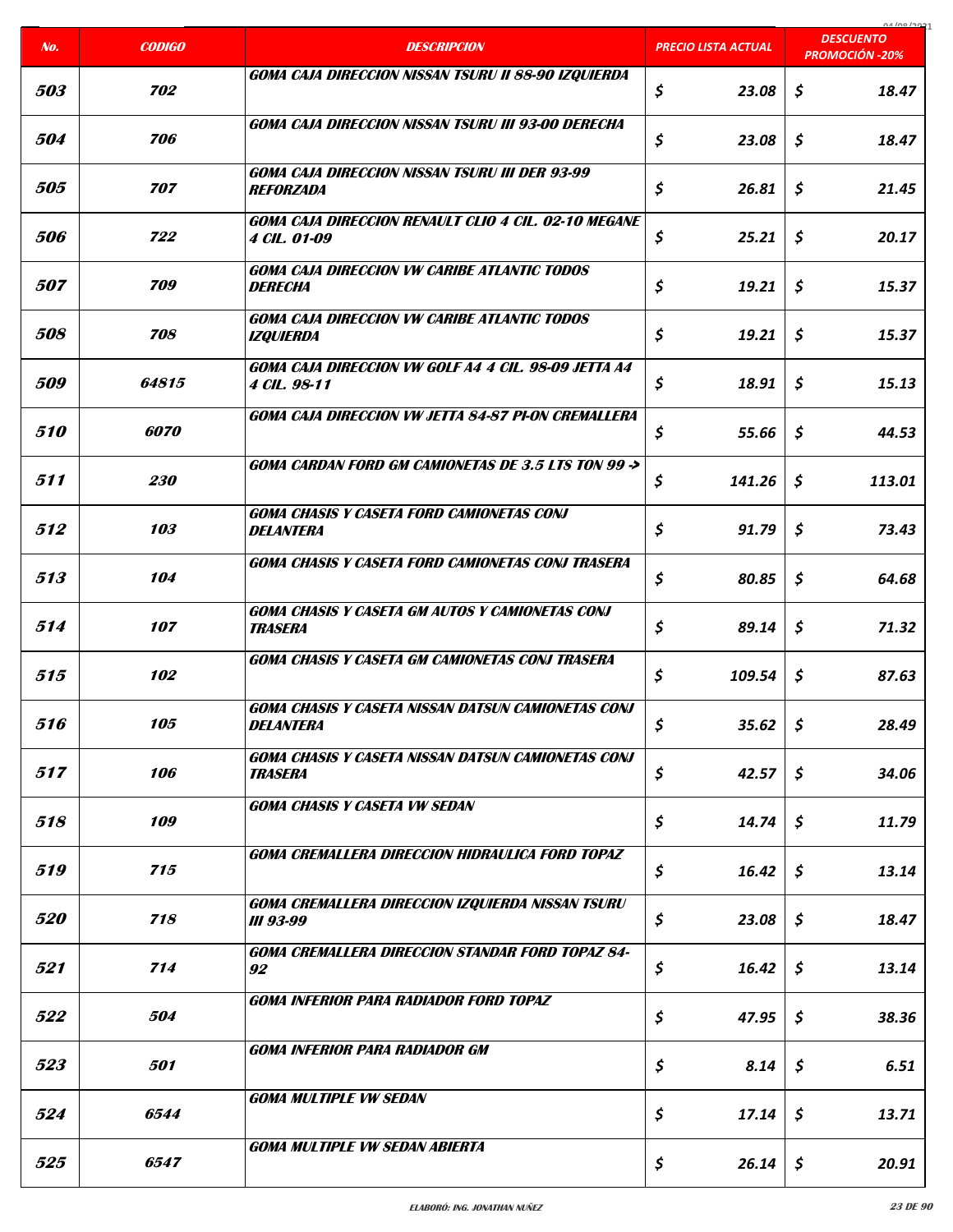| No.               | <b>CODIGO</b>         | <b>DESCRIPCION</b>                                                    | <b>PRECIO LISTA ACTUAL</b> | carloo lage<br><b>DESCUENTO</b><br><b>PROMOCIÓN -20%</b> |
|-------------------|-----------------------|-----------------------------------------------------------------------|----------------------------|----------------------------------------------------------|
|                   |                       | GOMA PARA BARRA ESTABILIZADORA CURVA 03-10                            |                            |                                                          |
| 526               | 64501                 |                                                                       | \$<br>21.61                | \$<br>17.29                                              |
|                   |                       | <b>GOMA PARA MUELLE NISSAN (ESTRIADA) CHICA</b>                       |                            |                                                          |
| 527               | 9122                  |                                                                       | \$<br>64.55                | \$<br>51.64                                              |
|                   | 9123                  | <b>GOMA PARA MUELLE NISSAN (ESTRIADA) GRANDE</b>                      |                            |                                                          |
| 528               |                       |                                                                       | \$<br>111.20               | \$<br>88.96                                              |
| 529               | 9084                  | <b>GOMA PARA MUELLE TRASERO NISSAN 3/4</b>                            | \$<br>51.08                | \$<br>40.86                                              |
|                   |                       |                                                                       |                            |                                                          |
| <i><b>530</b></i> | 9085                  | <b>GOMA PARA MUELLE TRASERO NISSAN 9/16</b>                           | \$<br>51.08                | \$<br>40.86                                              |
|                   |                       | <b>GOMA PARA RADIADOR FORD</b>                                        |                            |                                                          |
| 531               | 502                   |                                                                       | \$<br>6.75                 | \$<br>5.40                                               |
|                   |                       | <b>GOMA RADIADOR NISSAN TSURU II</b>                                  |                            |                                                          |
| 532               | 507                   |                                                                       | \$<br>10.57                | \$<br>8.46                                               |
|                   |                       | <b>GOMA SUJETADORA ESCAPE CHRYSLER DODGE RAM 2500</b>                 |                            |                                                          |
| 533               | 6566                  | <i><b>3500</b></i>                                                    | \$<br>42.27                | \$<br>33.82                                              |
|                   |                       | <b>GOMA SUJETADORA ESCAPE CHRYSLER NEON</b>                           |                            |                                                          |
| 534               | 6565                  |                                                                       | \$<br>25.95                | \$<br>20.76                                              |
| 535               | <i><b>6548DAI</b></i> | <b>GOMA SUJETADORA ESCAPE CHRYSLER SERIE K TIRANTE</b>                | \$<br>52.38                | \$<br>41.90                                              |
|                   |                       |                                                                       |                            |                                                          |
| 536               | 6546                  | <b>GOMA SUJETADORA ESCAPE CHRYSLER SHADOW PHANTOM</b>                 | \$<br>219.93               | \$<br>175.95                                             |
|                   |                       | GOMA SUJETADORA ESCAPE CHRYSLER STRATUS 4 CIL. 95-                    |                            |                                                          |
| 537               | 6572                  | 06                                                                    | \$<br>19.52                | \$<br>15.61                                              |
|                   |                       | <b>GOMA SUJETADORA ESCAPE DATSUN</b>                                  |                            |                                                          |
| 538               | 6543                  |                                                                       | \$<br>14.76                | \$<br>11.81                                              |
|                   |                       | <b>GOMA SUJETADORA ESCAPE DATSUN</b>                                  |                            |                                                          |
| 539               | 6542                  |                                                                       | \$<br>11.08                | \$<br>8.86                                               |
|                   |                       | <b>GOMA SUJETADORA ESCAPE FORD FIESTA IKON 1 POR</b>                  |                            |                                                          |
| <i><b>540</b></i> | 648                   | <b>UNIDAD (SILICON)</b>                                               | \$<br>51.85                | \$<br>41.48                                              |
| 541               | 649                   | <b>GOMA SUJETADORA ESCAPE FORD FIESTA IKON 3 POR</b><br><b>UNIDAD</b> | \$<br>34.97                | \$<br>27.97                                              |
|                   |                       |                                                                       |                            |                                                          |
| 542               | 6571                  | GOMA SUJETADORA ESCAPE FORD FOCUS 4 CIL. 2.0 LTS 00-<br>07            | \$<br>22.56                | \$<br>18.04                                              |
|                   |                       | <b>GOMA SUJETADORA ESCAPE FORD GRAND MARQUIS</b>                      |                            |                                                          |
| 543               | 6561                  |                                                                       | \$<br>24.27                | \$<br>19.42                                              |
|                   |                       | GOMA SUJETADORA ESCAPE FORD LOBO F150 250                             |                            |                                                          |
| 544               | 6567                  |                                                                       | \$<br>33.66                | \$<br>26.93                                              |
|                   |                       | GOMA SUJETADORA ESCAPE FORD THUNDERBIRD COUGAR                        |                            |                                                          |
| 545               | 72                    |                                                                       | \$<br>23.66                | \$<br>18.93                                              |
|                   |                       | <b>GOMA SUJETADORA ESCAPE GM CAVALIER</b>                             |                            |                                                          |
| <i><b>546</b></i> | 6562                  |                                                                       | \$<br>30.24                | \$<br>24.19                                              |
| 547               | 6573                  | <b>GOMA SUJETADORA ESCAPE GM CHEVY 4 CIL. 94-11</b>                   | \$<br>25.71                | \$<br>20.56                                              |
|                   |                       |                                                                       |                            |                                                          |
| 548               | <i><b>650</b></i>     | GOMA SUJETADORA ESCAPE GM CHEVY JOY SWING POP<br><b>MONZA</b>         | \$<br>50.46                | \$<br>40.37                                              |
|                   |                       |                                                                       |                            |                                                          |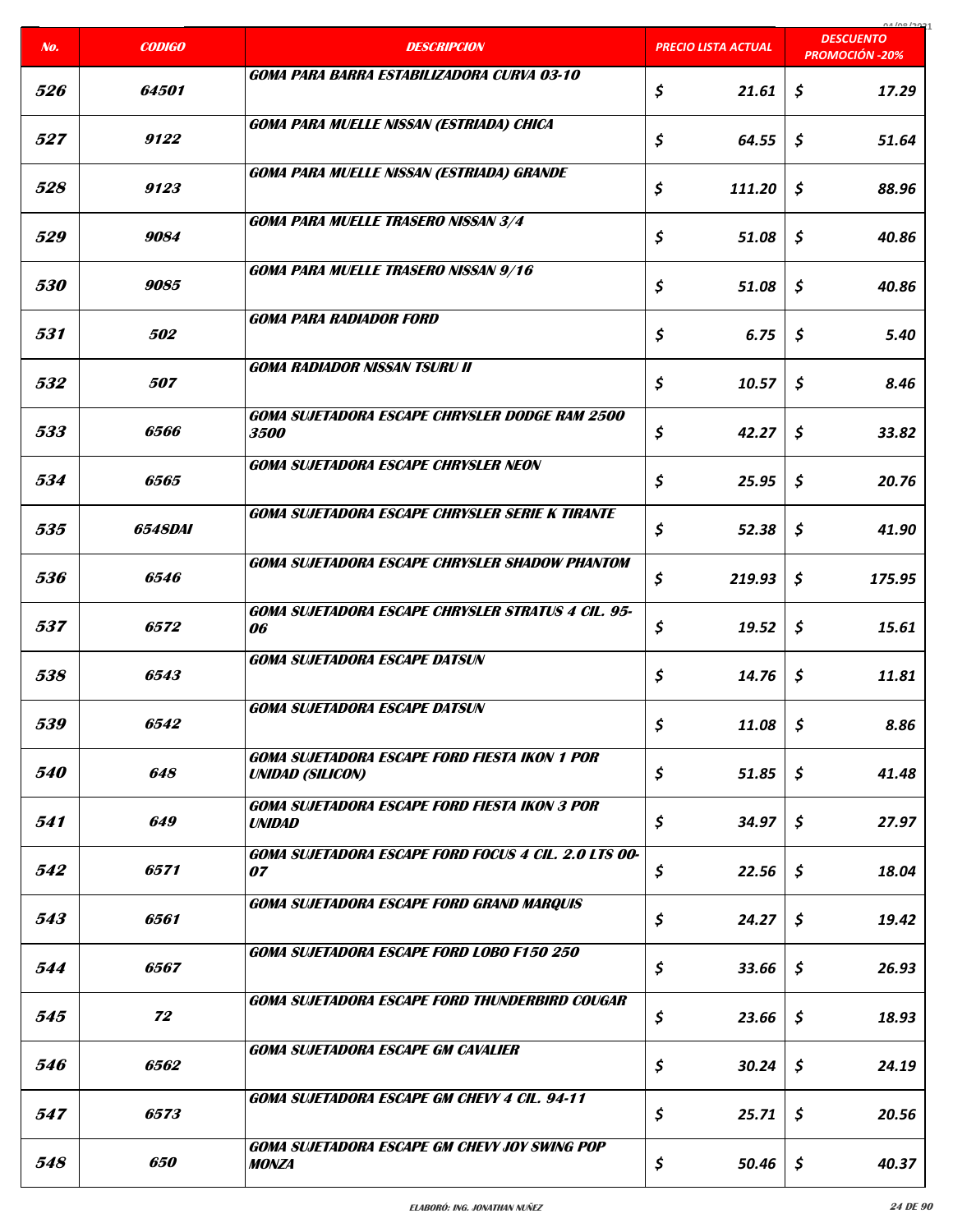| No.               | <b>CODIGO</b>         | <b>DESCRIPCION</b>                                                               | <b>PRECIO LISTA ACTUAL</b> | 0.1001221<br><b>DESCUENTO</b><br><b>PROMOCIÓN -20%</b> |
|-------------------|-----------------------|----------------------------------------------------------------------------------|----------------------------|--------------------------------------------------------|
|                   |                       | <b>GOMA SUJETADORA ESCAPE NISSAN TSURU I</b>                                     |                            |                                                        |
| 549               | <b>FPOS</b>           |                                                                                  | \$<br>170.62               | \$<br>136.49                                           |
|                   |                       | <b>GOMA SUJETADORA ESCAPE NISSAN TSURU I</b>                                     |                            |                                                        |
| <i><b>550</b></i> | <b>FPO9</b>           |                                                                                  | \$<br>173.10               | \$<br>138.48                                           |
|                   |                       | <b>GOMA SUJETADORA ESCAPE NISSAN TSURU II</b>                                    |                            |                                                        |
| 551               | <b>FP06</b>           |                                                                                  | \$<br>255.28               | \$<br>204.22                                           |
|                   |                       | <b>GOMA SUJETADORA ESCAPE NISSAN TSURU II</b>                                    |                            |                                                        |
| 552               | <i><b>FPO7</b></i>    |                                                                                  | \$<br>201.09               | \$<br>160.87                                           |
| 553               | 6545                  | <b>GOMA SUJETADORA ESCAPE RENAULT</b>                                            | \$<br>10.84                | \$<br>8.67                                             |
|                   |                       |                                                                                  |                            |                                                        |
| 554               | 7338                  | GOMA SUJETADORA ESCAPE RENAULT CLIO KANGOO 4 CIL.<br><i>03-10</i>                | \$<br>783.86               | \$<br>627.09                                           |
|                   |                       |                                                                                  |                            |                                                        |
| 555               | 6541                  | <b>GOMA SUJETADORA ESCAPE VW CARIBE</b>                                          | \$<br>17.14                | \$<br>13.71                                            |
|                   |                       |                                                                                  |                            |                                                        |
| 556               | 6563                  | <b>GOMA SUJETADORA ESCAPE VW GOLF JETTA 87-91</b>                                | \$<br>9.95                 | \$<br>7.96                                             |
|                   |                       |                                                                                  |                            |                                                        |
| 557               | 6564                  | <b>GOMA SUJETADORA ESCAPE VW GOLF JETTA 92-97</b>                                | \$<br>23.08                | \$<br>18.47                                            |
|                   |                       | <b>GOMA SUJETADORA ESCAPE VW POINTER 4 CIL. 98-10</b>                            |                            |                                                        |
| 558               | 6569                  |                                                                                  | \$<br>46.63                | \$<br>37.31                                            |
|                   |                       | <b>GOMA SUPERIOR PARA RADIADOR GM</b>                                            |                            |                                                        |
| 559               | <i><b>500</b></i>     |                                                                                  | \$<br>8.14                 | \$<br>6.51                                             |
|                   |                       | <b>GOMA SUSPENSION DATSUN BUJE PORTA MANGO HASTA</b>                             |                            |                                                        |
| <i><b>560</b></i> | 6069                  | <b>MODELOS 77</b>                                                                | \$<br>9.65                 | \$<br>7.72                                             |
|                   |                       | <b>GOMA SUSPENSION DATSUN CAMIONETAS GOMA PARA</b>                               |                            |                                                        |
| 561               | <i><b>6057DAI</b></i> | <b>BARRA DE TORSION 79-84</b>                                                    | \$<br>24.54                | \$<br>19.63                                            |
|                   |                       | GOMA SUSPENSION RENAULT R18 BUJE BARRA TORSION 72-                               |                            |                                                        |
| 562               | 6068DAI               | 84                                                                               | \$<br>18.41                | \$<br>14.73                                            |
|                   |                       | <b>GOMA SUSPENSION VAM RAMBLER BUJE VARILLA DIRECCION</b>                        |                            |                                                        |
| 563               | 6059                  |                                                                                  | \$<br>36.39                | \$<br>29.11                                            |
|                   |                       | <b>GOMA SUSPENSION VW SEDAN TODOS</b>                                            |                            |                                                        |
| 564               | <b>FP001</b>          |                                                                                  | \$<br>81.45                | \$<br>65.16                                            |
| 565               | <b>FP004</b>          | <b>GOMA SUSPENSION VW SEDAN TODOS</b>                                            | \$<br>20.25                | \$                                                     |
|                   |                       |                                                                                  |                            | 16.20                                                  |
| 566               | <b>FP002</b>          | <b>GOMA SUSPENSION VW SEDAN TODOS DERECHA</b>                                    | \$<br>117.90               | \$<br>94.32                                            |
|                   |                       |                                                                                  |                            |                                                        |
| 567               | <b>FP003</b>          | <b>GOMA SUSPENSION VW SEDAN TODOS IZQUIERDA</b>                                  | \$<br>117.90               | \$<br>94.32                                            |
|                   |                       |                                                                                  |                            |                                                        |
| 568               | <i><b>64490</b></i>   | <b>GOMA TIRANTE CHRYSLER CLASE ES3 SERIE K TODOS</b><br><b>PLYMOUNTH HORIZON</b> | \$<br>191.85               | \$<br>153.48                                           |
|                   |                       | <b>GOMA TIRANTE CHRYSLER D100 D150 D250 RAM CHARGER</b>                          |                            |                                                        |
| 569               | 64500                 | 74-87                                                                            | \$<br>257.24               | \$<br>205.79                                           |
|                   |                       | <b>GOMA TIRANTE CHRYSLER PICK UP 79-85</b>                                       |                            |                                                        |
| <i><b>570</b></i> | 6056                  |                                                                                  | \$<br>36.10                | \$<br>28.88                                            |
|                   |                       | <b>GOMA TIRANTE CHRYSLER VALIANT 66-70</b>                                       |                            |                                                        |
| 571               | 6055                  |                                                                                  | \$<br>32.71                | \$<br>26.17                                            |
|                   |                       |                                                                                  |                            |                                                        |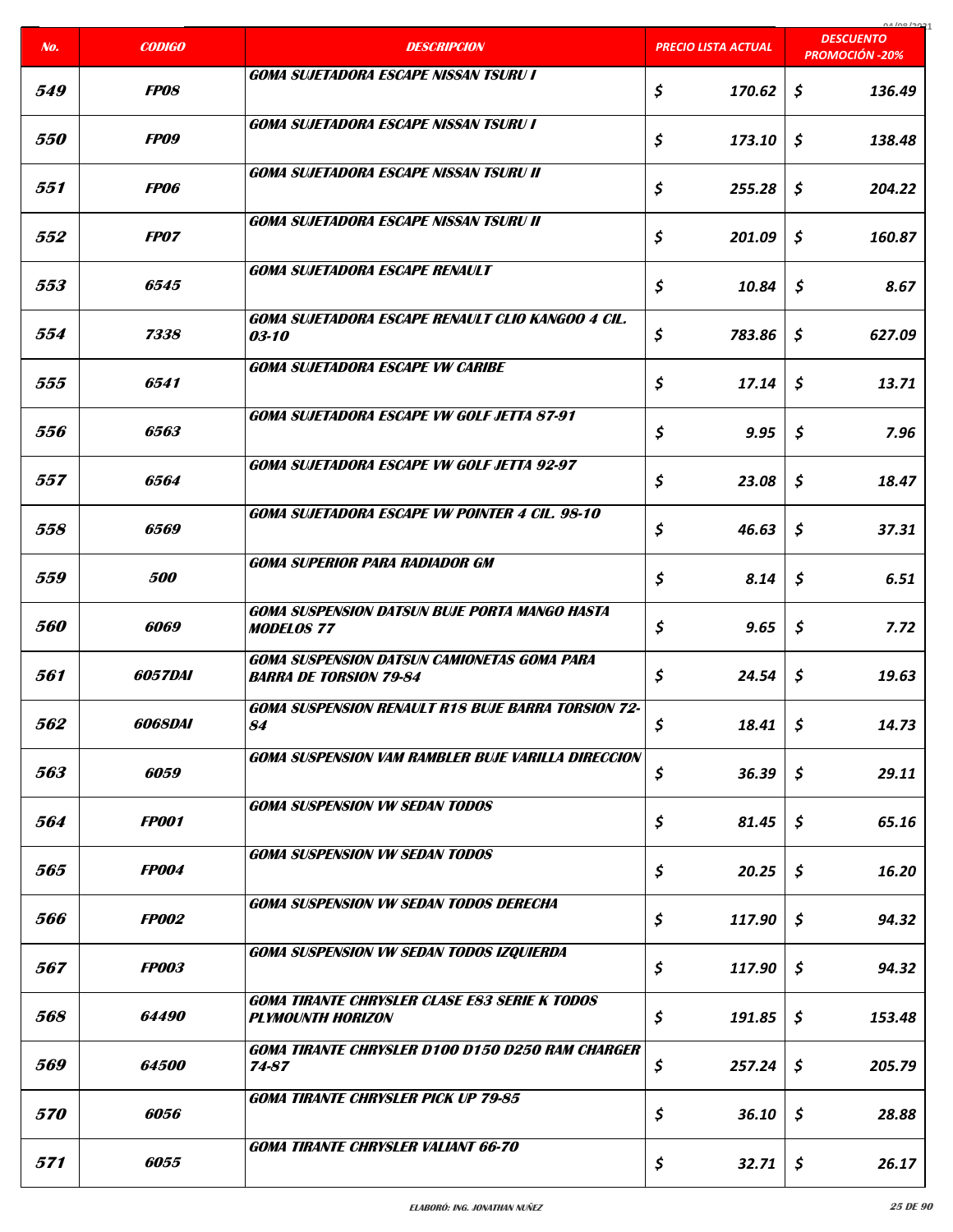| No.               | <b>CODIGO</b>         | <b>DESCRIPCION</b>                                                                                                | <b>PRECIO LISTA ACTUAL</b> | 01/00/2021<br><b>DESCUENTO</b> |
|-------------------|-----------------------|-------------------------------------------------------------------------------------------------------------------|----------------------------|--------------------------------|
|                   |                       |                                                                                                                   |                            | <b>PROMOCIÓN -20%</b>          |
| 572               | <i><b>64470</b></i>   | <b>GOMA TIRANTE FORD ECONOLINE F100 71-79 F150 75-79</b><br>F250 71-79                                            | \$<br>259.91               | \$<br>207.93                   |
| 573               | <i><b>64450</b></i>   | <b>GOMA TIRANTE FORD ECONOLINE F350 71-72 E100 E150</b><br><b>E200 E250 E350</b>                                  | \$<br>119.20               | \$<br>95.36                    |
| 574               | 6051                  | <b>GOMA TIRANTE FORD F100 65-79</b>                                                                               | \$<br>44.61                | \$<br>35.69                    |
| 575               | 64370                 | GOMA TIRANTE FORD F150 F350 81-85 F200 86-90 F250<br><b>F80-86 BRONCO 81-90</b>                                   | \$<br>267.26               | \$<br>213.81                   |
| 576               | <i>64350</i>          | <b>GOMA TIRANTE FORD F150 F350 93</b>                                                                             | \$<br>265.87               | \$<br>212.70                   |
| 577               | 6040DAI               | <b>GOMA TIRANTE FORD F350 79-85</b>                                                                               | \$<br>43.64                | \$<br>34.91                    |
| 578               | 6047                  | <b>GOMA TIRANTE FORD FALCON 64-72</b>                                                                             | \$<br>71.99                | \$<br>57.59                    |
| <i><b>579</b></i> | <i><b>6050DAI</b></i> | <b>GOMA TIRANTE FORD FALCON 68-69</b>                                                                             | \$<br>26.40                | \$<br>21.12                    |
| <i><b>580</b></i> | 6048DAI               | <b>GOMA TIRANTE FORD GALAXIE 65-69</b>                                                                            | \$<br>26.40                | $\mathsf{S}$<br>21.12          |
| 581               | <i><b>64360</b></i>   | <b>GOMA TIRANTE FORD MODIFICADO 79-92</b>                                                                         | \$<br>264.18               | Ŝ<br>211.35                    |
| 582               | 64480                 | <b>GOMA TIRANTE FORD TOPAZ TODOS REPUESTO BARRA</b><br>ESTABILIZADORA A BRAZO INFERIOR                            | \$<br>94.31                | \$<br>75.45                    |
| 583               | <i><b>64390</b></i>   | <b>GOMA TIRANTE NISSAN 200SX 77-79 B210 77-79 280ZX</b><br>79-83                                                  | \$<br>121.57               | \$<br>97.25                    |
| 584               | 64410                 | <b>GOMA TIRANTE NISSAN 720TWD 80-82 DATSUN CAMIONETA</b><br>84-92                                                 | \$<br>190.25               | \$<br>152.20                   |
| 585               | 64400                 | <b>GOMA TIRANTE NISSAN B110 71-73 210 79-82 240Z 250Z</b><br>280Z 71-78                                           | \$<br>99.40                | $\mathfrak{s}$<br>79.52        |
| 586               | 6053                  | <b>GOMA TIRANTE NISSAN DATSUN PICK UP 1800 79-84</b>                                                              | \$<br>19.42                | Ŝ.<br>15.53                    |
| 587               | <i><b>64380</b></i>   | <b>GOMA TIRANTE NISSAN DATSUN REPUESTO BRAZO AUX</b><br><b>CAMIONETA 71-93</b>                                    | \$<br>60.64                | \$<br>48.51                    |
| 588               | 6054                  | <b>GOMA TIRANTE NISSAN DATSUN SEDAN 65-78</b>                                                                     | \$<br>10.59                | \$<br>8.47                     |
| 589               | <i>6052DAI</i>        | <b>GOMA TIRANTE NISSAN DATSUN SEDAN 79-84</b>                                                                     | \$<br>18.48                | \$<br>14.78                    |
| <i><b>590</b></i> | <i><b>64520</b></i>   | GOMA TIRANTE NISSAN TSURU II 88-91 BARRA TRASERA<br><b>COMPLEMENTO</b>                                            | \$<br>23.64                | \$<br>18.91                    |
| 591               | 64510                 | <b>GOMA TIRANTE NISSAN TSURU II 88-91 BARRA TRASERA</b><br><b>REPUESTO</b>                                        | \$<br>23.64                | Ŝ.<br>18.91                    |
| 592               | 6058                  | <b>GOMA TIRANTE VAM RAMBLER 71-80</b>                                                                             | \$<br>84.47                | Ŝ<br>67.58                     |
| 593               | 9803                  | <b>GOMAS PARA TIRANTE DE SUSPENSION INQ Y DERECHO</b><br>TOYOTA HIACE 04-14                                       | \$<br>338.98               | \$<br>271.18                   |
| 594               | 9811                  | JUEGO GOMAS BARRA ESTABILIZADORA FRONTAL NISSAN<br>SENTRA 14-16 TIDA 06-18 VERSA 09-11 IZQUIERDA<br><b>DERECH</b> | \$<br>486.30               | \$<br>389.04                   |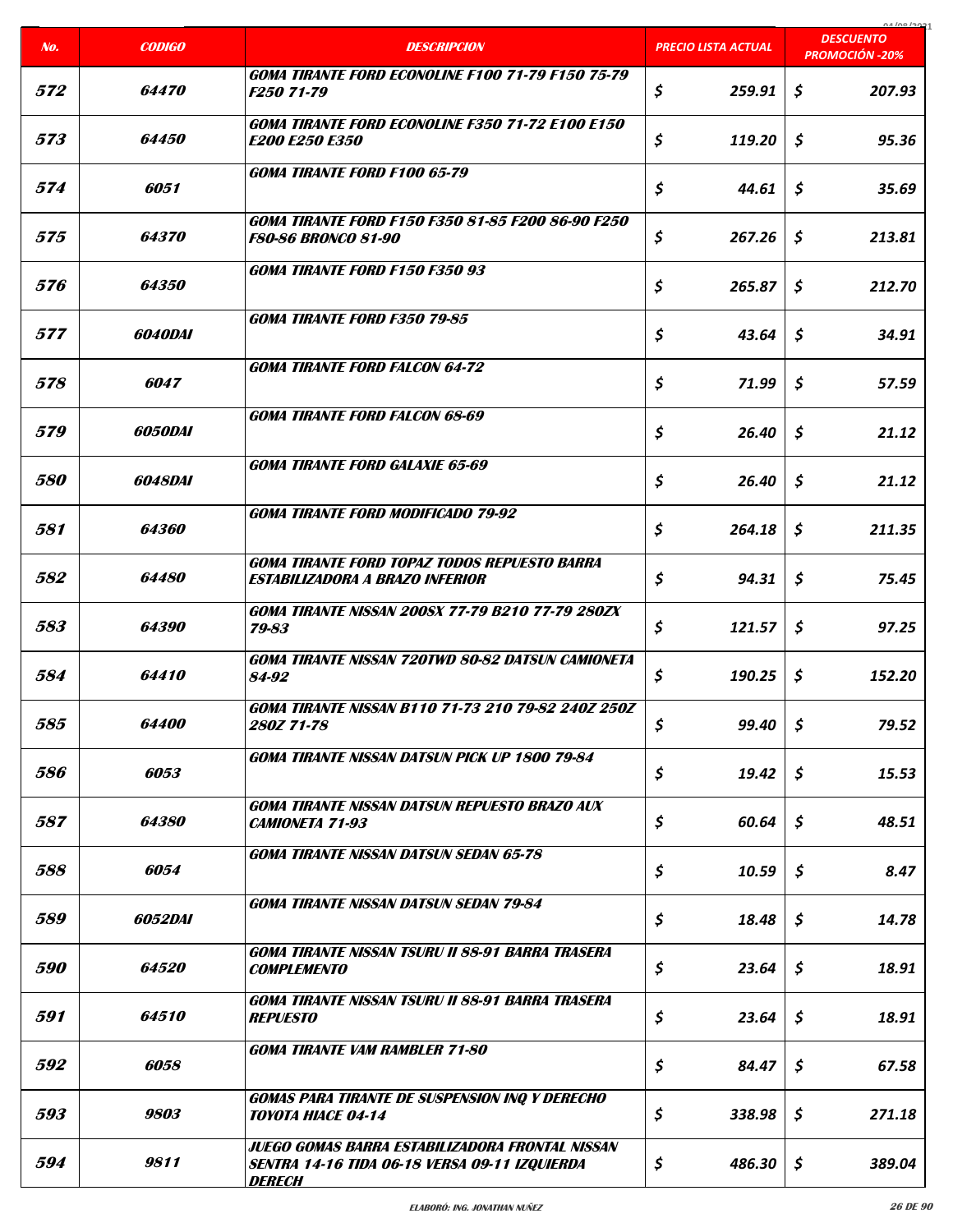|                   |                    |                                                                                                         |                     | COCI ON AO                                |
|-------------------|--------------------|---------------------------------------------------------------------------------------------------------|---------------------|-------------------------------------------|
| No.               | <b>CODIGO</b>      | <b>DESCRIPCION</b>                                                                                      | PRECIO LISTA ACTUAL | <b>DESCUENTO</b><br><b>PROMOCIÓN -20%</b> |
| 595               | 70419              | JUEGO REPUESTO SOPORTE 7041 LIMITADOR PEUGEOT<br><b>PARTHER 06 1.4 LTS 1.6 LTS 00-06 OEM 1844-AIYA2</b> | \$<br>195.08        | \$<br>156.06                              |
| 596               | 7408-KIT           | <b>KIT DE BASE AMORTIGUADOR FRONTAL NISSAN MARCH 11-</b><br><b>13 VERSA 11-13</b>                       | \$<br>535.20        | \$<br>428.16                              |
| 597               | 7288-KIT           | <b>KIT DE BASE AMORTIGUADOR TRASERO TOYOTA 4 RUNNER</b><br>00-05                                        | \$<br>230.82        | \$<br>184.66                              |
| 598               | <b>1886 KIT</b>    | <b>KIT DE BASE VW GOLF JETTA A2 DELANTERA</b>                                                           | \$<br>464.20        | \$<br>371.36                              |
| <i><b>599</b></i> | 9804               | <b>KIT DE BUJES PARA MUELLE TRASERO NISSAN URVAN 02-14</b>                                              | \$<br>724.04        | \$<br>579.23                              |
| 600               | 64822              | <b>KIT DE DE BUJES PARA PUENTE O BASTIDOR 2 CH Y 2</b><br><b>GRANDES NISSAN SENTRA 07-12</b>            | \$<br>1,496.22      | \$<br>1,196.98                            |
| 601               | 63136              | <b>MACHETA DIRECCION GM SPARK 01 2014</b>                                                               | \$<br>77.18         | \$<br>61.75                               |
| 602               | 6364               | MACHETA DIRECCION HIDRAULICA CHRYSLER CODIGO K 82-<br>89                                                | \$<br>95.80         | \$<br>76.64                               |
| 603               | 6381               | MACHETA DIRECCION HIDRAULICA CHRYSLER SPIRIT<br><b>SHADOW DERECHA-IZQUIERDA</b>                         | \$<br>99.70         | \$<br>79.76                               |
| 604               | 6361               | MACHETA DIRECCION HIDRAULICA FORD COUGAR TRIRD 89-<br>92                                                | \$<br>98.20         | \$<br>78.56                               |
| 605               | 6342               | <b>MACHETA DIRECCION HIDRAULICA FORD FAIRMONTH 78-83</b>                                                | \$<br>92.58         | \$<br>74.06                               |
| 606               | 6341               | <b>MACHETA DIRECCION HIDRAULICA FORD MUSTANG 74-77</b>                                                  | \$<br>98.20         | \$<br>78.56                               |
| 607               | 6377               | <b>MACHETA DIRECCION HIDRAULICA FORD MUSTANG 78-84</b><br><b>DERECHA-IZQUIERDA</b>                      | \$<br>93.31         | \$<br>74.65                               |
| 608               | 6369               | <b>MACHETA DIRECCION HIDRAULICA FORD TOPAZ 84-91</b>                                                    | \$<br>92.47         | \$<br>73.98                               |
| 609               | 6399               | MACHETA DIRECCION HIDRAULICA FORD TOPAZ GHIA 90<br>DERECHA-IZQUIERDA                                    | \$<br>92.12         | \$<br>73.69                               |
| 610               | 6366               | MACHETA DIRECCION HIDRAULICA NISSAN TSURU I II<br><b>DERECHA</b>                                        | \$<br>83.06         | \$<br>66.45                               |
| 611               | 6379               | MACHETA DIRECCION HIDRAULICA NISSAN TSURU II<br><b>IZQUIERDA</b>                                        | \$<br>81.88         | \$<br>65.50                               |
| 612               | 6376               | MACHETA DIRECCION HIDRAULICA NISSAN TSURU III<br><b>DERECHA-IZQUIERDA</b>                               | \$<br>101.39        | \$<br>81.11                               |
| 613               | 6368               | MACHETA DIRECCION HIDRAULICA VW CITATION CELEBRITY                                                      | \$<br>104.48        | \$<br>83.58                               |
| 614               | 6374               | <b>MACHETA DIRECCION HIDRAULICA VW GOLF JETTA 87-91</b>                                                 | \$<br>87.69         | \$<br>70.15                               |
| 615               | 6363               | <b>MACHETA DIRECCION STANDAR CHRYSLER CODIGO K 82-89</b>                                                | \$<br>80.83         | \$<br>64.66                               |
| 616               | 6372               | <b>MACHETA DIRECCION STANDAR FORD FAIRMONTH 78-83</b><br>DERECHA-IZQUIERDA                              | \$<br>83.11         | \$<br>66.49                               |
| 617               | <i><b>6370</b></i> | <b>MACHETA DIRECCION STANDAR FORD TOPAZ 84-91</b><br><b>DERECHA</b>                                     | \$<br>92.03         | \$<br>73.62                               |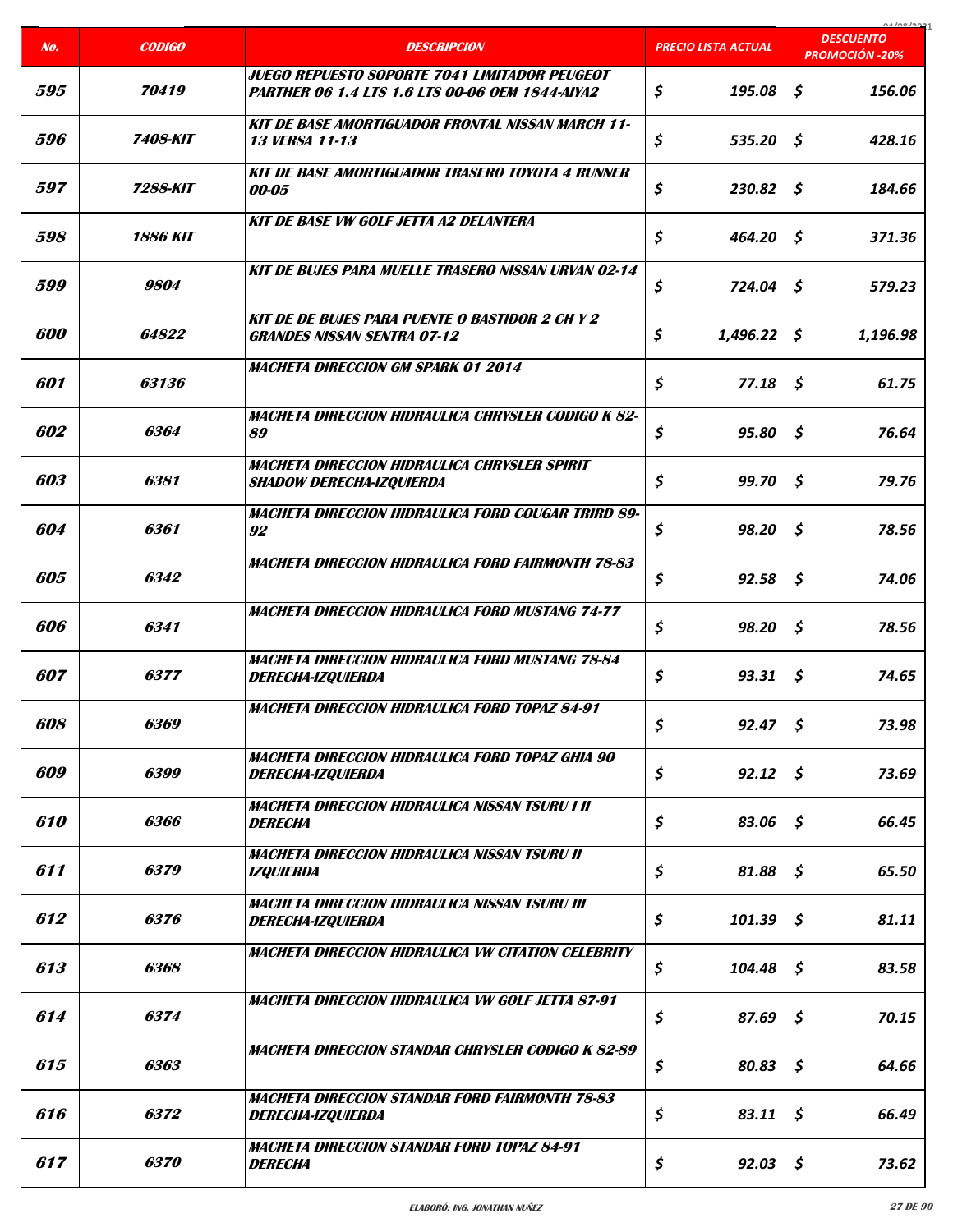| No.        | <b>CODIGO</b>      | <b>DESCRIPCION</b>                                                                   | <b>PRECIO LISTA ACTUAL</b> | 01/00/2021<br><b>DESCUENTO</b><br><b>PROMOCIÓN -20%</b> |
|------------|--------------------|--------------------------------------------------------------------------------------|----------------------------|---------------------------------------------------------|
|            |                    | <b>MACHETA DIRECCION STANDAR FORD TOPAZ 84-91</b>                                    |                            |                                                         |
| 618        | 6371               | <b>IZQUIERDA</b>                                                                     | \$<br>87.25                | \$<br>69.80                                             |
| 619        | 6311               | <b>MACHETA DIRECCION STANDAR GM CHEVY MONZA</b>                                      | \$<br>81.41                | \$<br>65.13                                             |
| <i>620</i> | 6367               | <b>MACHETA DIRECCION STANDAR GM CITATION CELEBRETY</b>                               | \$<br>93.92                | \$<br>75.14                                             |
| 621        | 6365               | <b>MACHETA DIRECCION STANDAR NISSAN TSURU I II DERECHA</b>                           | \$<br>80.28                | \$<br>64.23                                             |
| 622        | 6355               | MACHETA DIRECCION STANDAR NISSAN TSURU I II DERECHA                                  | \$<br>76.70                | \$<br>61.36                                             |
| 623        | 6335               | <b>MACHETA DIRECCION STANDAR NISSAN TSURU III 1.6 LTS</b><br><b>L4 94-04 DERECHA</b> | \$<br>101.35               | \$<br>81.08                                             |
| 624        | 6336               | <b>MACHETA DIRECCION STANDAR NISSAN TSURU III 1.6 LTS</b><br>L4 94-04 IZQUIERDA      | \$<br>94.43                | \$<br>75.54                                             |
| 625        | 6354               | <b>MACHETA DIRECCION STANDAR RENAULT R5 74-84</b><br><b>DERECHA-IZQUIERDA</b>        | \$<br>85.66                | \$<br>68.53                                             |
| 626        | 6301               | <b>MACHETA DIRECCION STANDAR VW CARIBE ATLANTIC 77-87</b><br><b>DERECHA</b>          | \$<br>106.48               | \$<br>85.18                                             |
| 627        | <i><b>6300</b></i> | <b>MACHETA DIRECCION STANDAR VW CARIBE ATLANTIC 77-87</b><br><b>IZQUIERDA</b>        | \$<br>95.14                | \$<br>76.11                                             |
| 628        | 6373               | <b>MACHETA DIRECCION STANDAR VW GOLF JETTA 87-91</b>                                 | \$<br>101.39               | \$<br>81.11                                             |
| 629        | 6345               | <b>MACHETA DIRECCION STANDAR VW GOLF JETTA DERECHA-</b><br><b>IZQUIERDA</b>          | \$<br>96.55                | \$<br>77.24                                             |
| 630        | 6344               | <b>MACHETA DIRECCION STANDAR VW POINTER DERECHA-</b><br><b>IZQUIERDA</b>             | \$<br>86.26                | \$<br>69.01                                             |
| 631        | 6343               | <b>MACHETA LADO CAJA CHRYSLER ATOS 00-05</b>                                         | \$<br>139.81               | \$<br>111.85                                            |
| 632        | 6398               | <b>MACHETA LADO CAJA CHRYSLER BREZE STRATUS CIRRUS</b><br><b>IZOUIERDA 95-04</b>     | \$<br>129.32               | \$<br>103.46                                            |
| 633        | <i>6330</i>        | MACHETA LADO CAJA CHRYSLER CODIGO K FORD TOPAZ Y<br><b>NISSAN TSURU I</b>            | \$<br>127.67               | \$<br>102.14                                            |
| 634        | 6397               | MACHETA LADO CAJA CHRYSLER DODGE NEON 94-96<br><b>IZQUIERDA</b>                      | \$<br>114.37               | \$<br>91.49                                             |
| 635        | 6386               | MACHETA LADO CAJA CHRYSLER DODGE NEON PT<br><b>CRUISER00-04 DERECHA</b>              | \$<br>132.32               | \$<br>105.85                                            |
| 636        | 6318               | MACHETA LADO CAJA CHRYSLER NEON 2000 PT                                              | \$<br>131.04               | \$<br>104.83                                            |
| 637        | 6353               | MACHETA LADO CAJA CHRYSLER SHADOW SPIRIT COD K<br><b>DERECHA</b>                     | \$<br>123.75               | \$<br>99.00                                             |
| 638        | <i><b>6380</b></i> | MACHETA LADO CAJA CHRYSLER SPIRIT SHADOW GM<br><b>CAVALIER DERECHA-IZQUIERDA</b>     | \$<br>122.66               | \$<br>98.13                                             |
| 639        | 6326DAI            | MACHETA LADO CAJA FORD FOCUS AUTOMATICO 4 CIL. 2.0<br><b>LTS 00-05</b>               | \$<br>133.62               | \$<br>106.89                                            |
| 640        | 6327               | MACHETA LADO CAJA FORD FOCUS STANDAR 4 CIL. 2.0 LTS<br>00-05                         | \$<br>132.98               | \$<br>106.38                                            |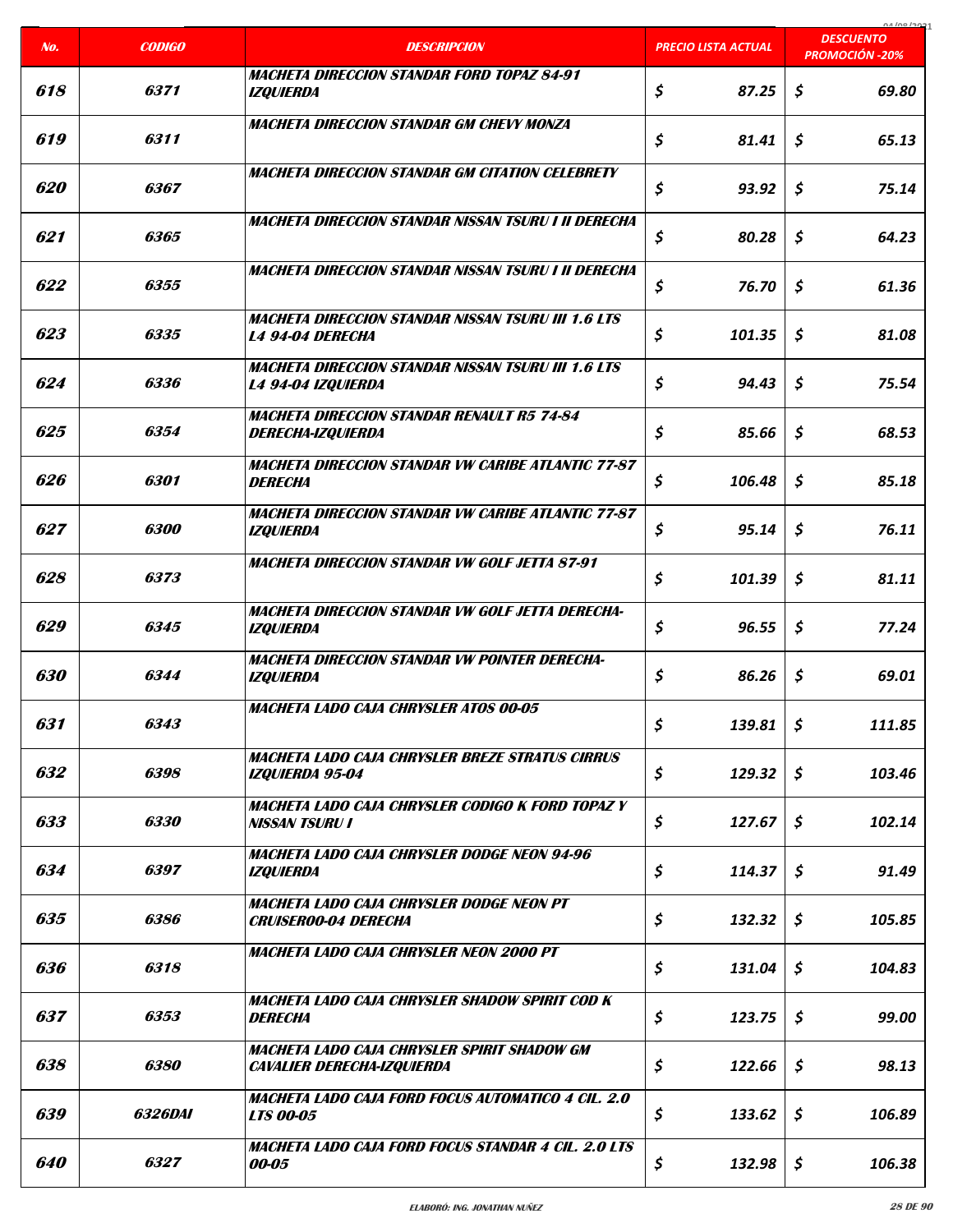| No.        | <b>CODIGO</b>      | <b>DESCRIPCION</b>                                                                                                    | <b>PRECIO LISTA ACTUAL</b> | 01/00/2021<br><b>DESCUENTO</b> |
|------------|--------------------|-----------------------------------------------------------------------------------------------------------------------|----------------------------|--------------------------------|
|            |                    |                                                                                                                       |                            | <b>PROMOCIÓN -20%</b>          |
| 641        | 6391               | MACHETA LADO CAJA FORD GHIA 92-94 TAURUS 88-94<br><b>DERECHA</b>                                                      | \$<br>129.65               | \$<br>103.72                   |
| 642        | 6393               | MACHETA LADO CAJA FORD TOPAZ 92-94 DERECHA                                                                            | \$<br>119.54               | \$<br>95.63                    |
| 643        | 6394               | MACHETA LADO CAJA FORD TOPAZ 92-94 IZQUIERDA                                                                          | \$<br>128.99               | \$<br>103.19                   |
| 644        | 6357               | MACHETA LADO CAJA GM CELEBRITY 87-90 DERECHA-<br><i><b>IZQUIERDA</b></i>                                              | \$<br>114.08               | \$<br>91.26                    |
| 645        | 6387               | <b>MACHETA LADO CAJA GM CELEBRITY SENTURY 87-90</b><br><b>DERECHA-IZQUIERDA</b>                                       | \$<br>154.59               | \$<br>123.67                   |
| 646        | 6388               | MACHETA LADO CAJA GM CHEVY MONZA 94-99 DERECHA-<br><b>IZOUIERDA</b>                                                   | \$<br>122.93               | \$<br>98.34                    |
| 647        | 6358               | <b>MACHETA LADO CAJA GM CITATION 82 DERECHA-IZQUIERDA</b>                                                             | \$<br>102.05               | \$<br>81.64                    |
| 648        | 6359               | MACHETA LADO CAJA GM CUTLASS DERECHA-IZQUIERDA                                                                        | \$<br>133.60               | \$<br>106.88                   |
| 649        | 6308               | MACHETA LADO CAJA HONDA CIVIC ACCORD 97 -> DERECHA-<br><b>IZQUIERDA</b>                                               | \$<br>119.50               | \$<br>95.60                    |
| <i>650</i> | <i>6329</i>        | MACHETA LADO CAJA NISSAN PLATINA 1.6 LTS L4 02-03<br><b>RENAULT CLIO 1.6 LTS 2.0 LTS L4 02-03 DERECHA-IZQU</b>        | \$<br>125.27               | \$<br>100.22                   |
| 651        | 6331               | <b>MACHETA LADO CAJA NISSAN PLATINA 1.6 LTS L4 02-04</b><br><b>RENAULT CLIO 1.6 LTS 2.0 LTS L4 SCENIC 2.0 LTS 02-</b> | \$<br>142.03               | \$<br>113.63                   |
| 652        | 6334               | <b>MACHETA LADO CAJA NISSAN PT CRUISER TURBO 03-05</b>                                                                | \$<br>120.70               | \$<br>96.56                    |
| 653        | 6310               | MACHETA LADO CAJA NISSAN SENTRA DERECHA-IZQUIERDA<br>$98 \rightarrow$                                                 | \$<br>132.69               | \$<br>106.15                   |
| 654        | 6375               | MACHETA LADO CAJA NISSAN TSURU II 88-92 DERECHA-<br><b>IZQUIERDA</b>                                                  | \$<br>160.38               | \$<br>128.30                   |
| 655        | 6328               | MACHETA LADO CAJA NISSAN TSURU III SENTRA 1.6 LTS L4<br>01-02 DERECHA-IZQUIERDA                                       | \$<br>136.68               | \$<br>109.34                   |
| 656        | 6390               | <b>MACHETA LADO CAJA NISSAN TSURU III TSUBAME DERECHA-</b><br><b>IZQUIERDA</b>                                        | \$<br>119.14               | \$<br>95.31                    |
| 657        | 6389               | MACHETA LADO CAJA RENAULT ENCORE ALIANCE R5 85-86<br><b>DERECHA-IZQUIERDA</b>                                         | \$<br>112.50               | \$<br>90.00                    |
| 658        | 6356               | MACHETA LADO CAJA RENAULT ESPA-A ALIANCE ENCORE                                                                       | \$<br>114.81               | \$<br>91.85                    |
| 659        | <i><b>6340</b></i> | <b>MACHETA LADO CAJA RENAULT PICK UP 22R 4X5 V6 84-96</b>                                                             | \$<br>148.00               | \$<br>118.40                   |
| 660        | 6324               | <b>MACHETA LADO CAJA RENAULT R12 74-84 DERECHA-</b><br><i><b>IZQUIERDA</b></i>                                        | \$<br>95.31                | \$<br>76.25                    |
| 661        | 6322               | MACHETA LADO CAJA RENAULT R5 74-84 IZQUIERDA                                                                          | \$<br>110.54               | \$<br>88.43                    |
| 662        | 6325               | MACHETA LADO CAJA RENAULT R5 R18 79-84 DERECHA                                                                        | \$<br>121.10               | \$<br>96.88                    |
| 663        | 6312               | <b>MACHETA LADO CAJA VW BEETLE 2.0 LTS Y 1.8 LTS 98-03</b><br><b>JETTA 2.0 LTS 1.8 LTS DERECHA-IZQUIERDA</b>          | \$<br>127.12               | \$<br>101.70                   |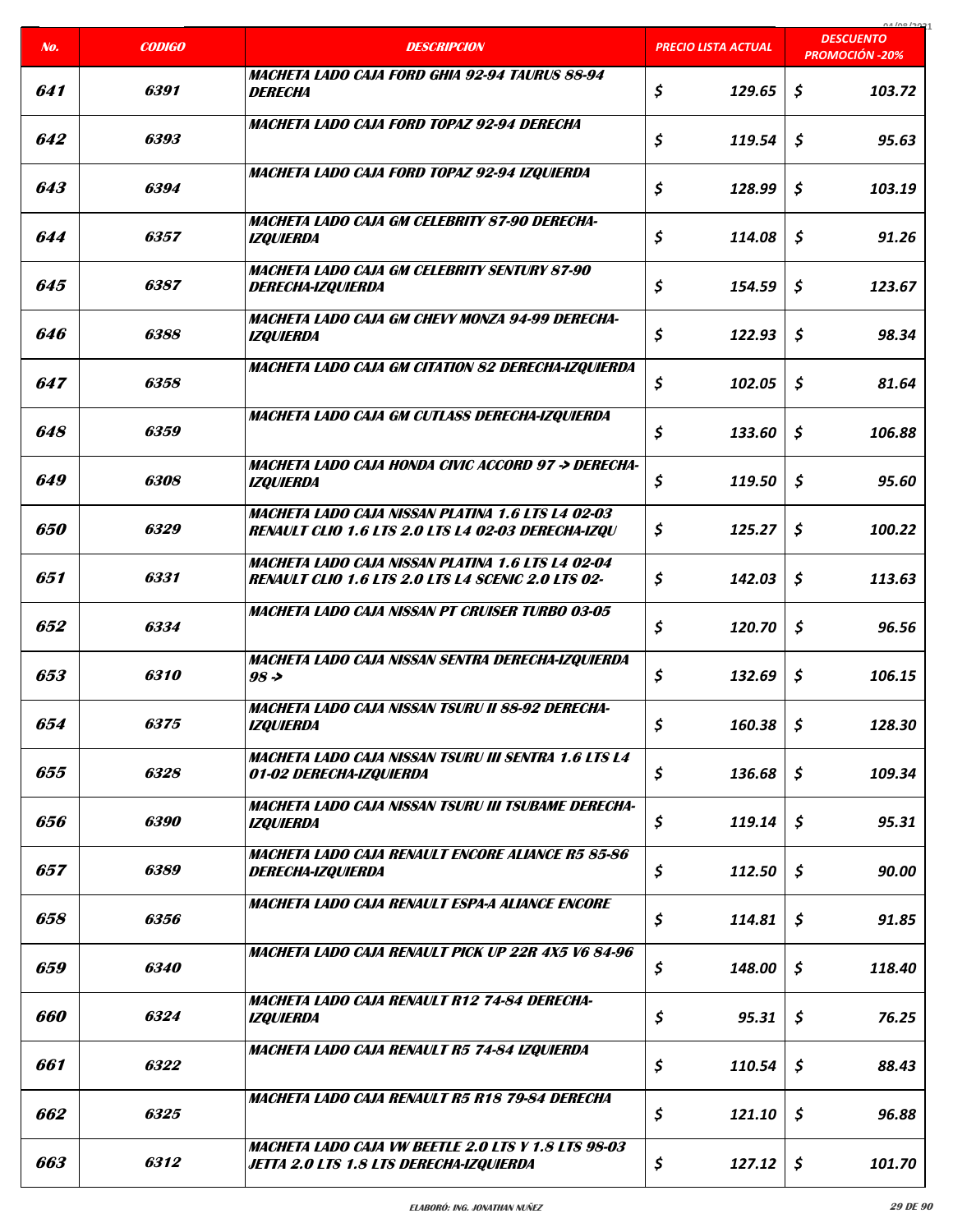| No.               | <b>CODIGO</b>      | <b>DESCRIPCION</b>                                                                                    | PRECIO LISTA ACTUAL | COCI ON LO<br><b>DESCUENTO</b><br><b>PROMOCIÓN -20%</b> |
|-------------------|--------------------|-------------------------------------------------------------------------------------------------------|---------------------|---------------------------------------------------------|
| 664               | <i><b>6302</b></i> | MACHETA LADO CAJA VW CARIBE ATLANTIC 77-87 DERECHA-                                                   | \$<br>132.51        | \$<br>106.01                                            |
|                   |                    | <b>IZQUIERDA</b>                                                                                      |                     |                                                         |
| 665               | 63117              | MACHETA LADO CAJA VW EUROVAN 00-06 DERECHA-<br><b>IZQUIERDA</b>                                       | \$<br>155.36        | \$<br>124.29                                            |
| 666               | 6314               | MACHETA LADO CAJA VW GOLF JETTA 1.8 LTS 2.0 LTS 96-<br>98                                             | \$<br>126.00        | \$<br>100.80                                            |
| 667               | 6382               | MACHETA LADO CAJA VW GOLF JETTA DERBY 92-99<br><i><b>DERECHA-IZQUIERDA</b></i>                        | \$<br>163.88        | \$<br>131.11                                            |
| 668               | 6383               | MACHETA LADO CAJA VW GOLF JETTA VR6 DERBY DERECHA-<br><b>IZQUIERDA</b>                                | \$<br>139.70        | \$<br>111.76                                            |
| 669               | 6395               | MACHETA LADO CAJA VW JETTA VR6 94-95 IZQUIERDA                                                        | \$<br>131.37        | \$<br>105.10                                            |
| <i><b>670</b></i> | <i><b>6307</b></i> | MACHETA LADO CAJA VW SEDAN 1600                                                                       | \$<br>130.14        | \$<br>104.11                                            |
| 671               | 6317               | MACHETA LADO CAJA VW SEDAN ABRAZADERA SEG                                                             | \$<br>119.43        | \$<br>95.55                                             |
| 672               | 6313               | <b>MACHETA LADO RUEDA CHRYSLER ATOS 1.0 LTS L4</b><br><b>DERECHA-IZQUIERDA</b>                        | \$<br>134.70        | \$<br>107.76                                            |
| 673               | 6304               | MACHETA LADO RUEDA CHRYSLER CODIGO K FORD TOPAZ<br>GM V6                                              | \$<br>110.37        | \$<br>88.30                                             |
| 674               | 6350               | <b>MACHETA LADO RUEDA CHRYSLER CODIGO K MOD 82</b>                                                    | \$<br>116.24        | \$<br>92.99                                             |
| 675               | 6385               | <b>MACHETA LADO RUEDA CHRYSLER DODGE NEON 94-96</b><br>DERECHA-IZQUIERDA                              | \$<br>125.36        | \$<br>100.29                                            |
| 676               | 6316               | <b>MACHETA LADO RUEDA CHRYSLER PT CRUISER NEON 00-04</b><br><b>FORD FOCUS 00-05 RENAULT SCENIC 02</b> | \$<br>123.29        | \$<br>98.63                                             |
| 677               | 6306               | <b>MACHETA LADO RUEDA CHRYSLER SPIRIT SHADOW NEW</b><br><b>YORKER</b>                                 | \$<br>111.65        | \$<br>89.32                                             |
| 678               | 6320               | MACHETA LADO RUEDA FORD FOCUS L4 2.0 LTS STANDAR<br>01-05                                             | \$<br>113.66        | \$<br>90.93                                             |
| 679               | 6392               | MACHETA LADO RUEDA FORD GHIA TOPAZ 92-94 DERECHA-<br><b>IZQUIERDA</b>                                 | \$<br>118.93        | \$<br>95.14                                             |
| 680               | 6319               | <b>MACHETA LADO RUEDA FORD IKON FIESTA L4 1.6 LTS 01-</b><br>05 DERECHA-IZQUIERDA                     | \$<br>122.63        | \$<br>98.10                                             |
| 681               | 6378               | MACHETA LADO RUEDA GM CHEVY MONZA CAVALIER V6<br><b>DERECHA-IZQUIERDA</b>                             | \$<br>121.19        | \$<br>96.95                                             |
| 682               | 6351               | <b>MACHETA LADO RUEDA GM CITATION CELEBRITY 82</b>                                                    | \$<br>113.64        | \$<br>90.91                                             |
| 683               | 6346               | <b>MACHETA LADO RUEDA GM MATIZ 04 -&gt; DERECHA-</b><br><b>IZQUIERDA</b>                              | \$<br>116.22        | \$<br>92.97                                             |
| 684               | 6333               | <b>MACHETA LADO RUEDA NISSAN PT CRUISER TURBO 03-05</b>                                               | \$<br>137.87        | \$<br>110.29                                            |
| 685               | 6309               | MACHETA LADO RUEDA NISSAN SENTRA LUCINO DERECHA-<br><i><b>IZQUIERDA</b></i>                           | \$<br>118.44        | \$<br>94.75                                             |
| 686               | 6360               | MACHETA LADO RUEDA NISSAN TSURU II III DERECHA-<br><b>IZQUIERDA</b>                                   | \$<br>120.83        | \$<br>96.67                                             |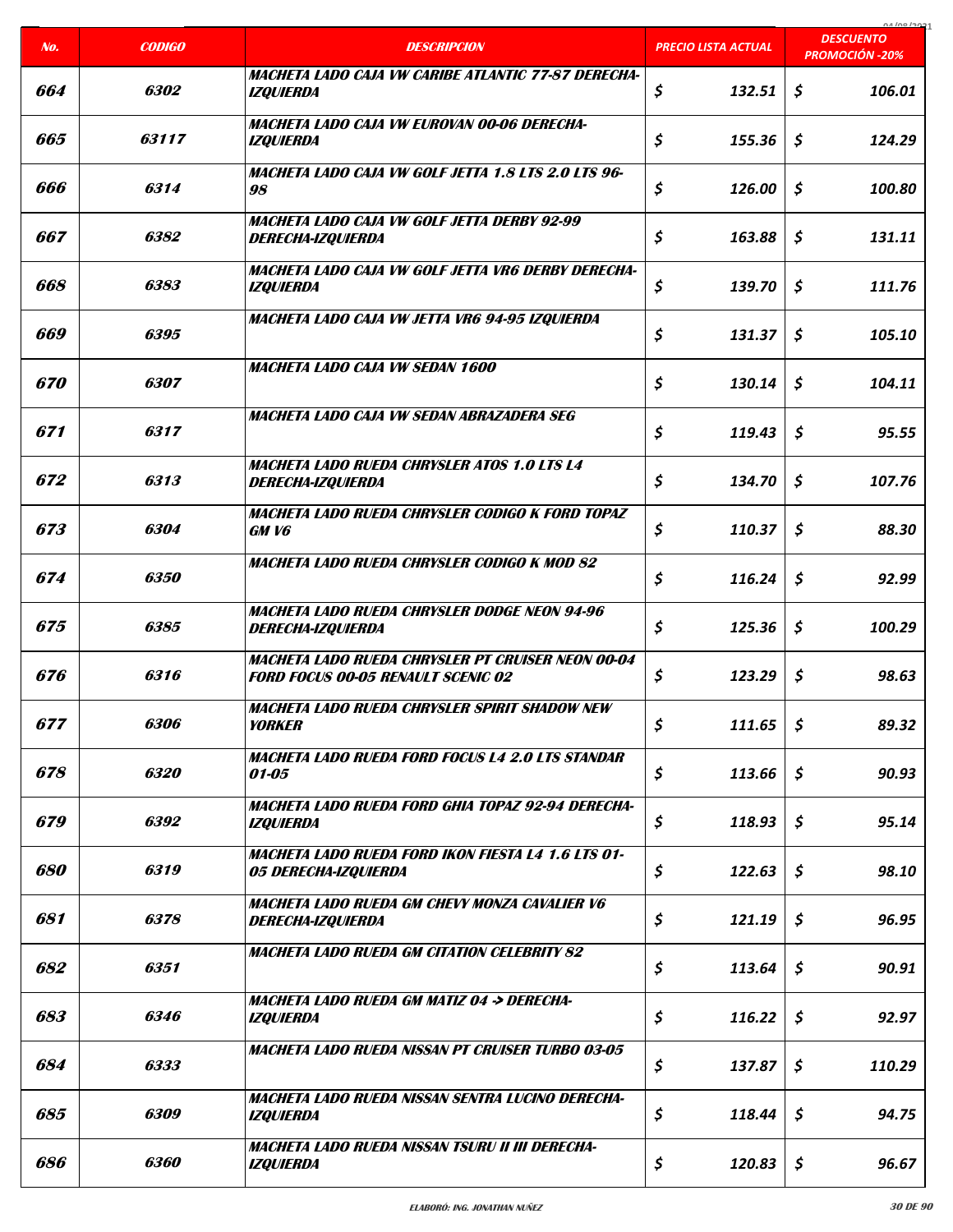|     |                     |                                                                                                                                        |                            | COCI ON AO                                |
|-----|---------------------|----------------------------------------------------------------------------------------------------------------------------------------|----------------------------|-------------------------------------------|
| No. | <b>CODIGO</b>       | <b>DESCRIPCION</b>                                                                                                                     | <b>PRECIO LISTA ACTUAL</b> | <b>DESCUENTO</b><br><b>PROMOCIÓN -20%</b> |
| 687 | 6338                | MACHETA LADO RUEDA NISSAN URVAN 2.4 LTS L4 KA24DE<br><b>DERECHA-IZQUIERDA</b>                                                          | \$<br>143.13               | \$<br>114.51                              |
| 688 | 6315                | <b>MACHETA LADO RUEDA RENAULT CLIO NISSAN PLATINA 02-</b><br>03 FORD FIESTA IKON 01-05                                                 | \$<br>132.21               | \$<br>105.77                              |
| 689 | 6339                | MACHETA LADO RUEDA RENAULT PICK UP 22R 4X4 V6 84-<br>96                                                                                | \$<br>123.33               | \$<br>98.66                               |
| 690 | 6323                | MACHETA LADO RUEDA RENAULT R12 74-84 DERECHA-<br><i><b>IZQUIERDA</b></i>                                                               | \$<br>120.58               | \$<br>96.46                               |
| 691 | 6321                | MACHETA LADO RUEDA RENAULT R5 R12 R18 DERECHA-<br><b>IZQUIERDA</b>                                                                     | \$<br>113.29               | \$<br>90.63                               |
| 692 | 6305                | <b>MACHETA LADO RUEDA VW CARIBE ATLANTIC NISSAN TSURU</b><br>$\prime$                                                                  | \$<br>126.26               | \$<br>101.01                              |
| 693 | 6337                | <b>MACHETA LADO RUEDA VW EUROVAN 2461 CC L5 00-04</b><br><b>DERECHA-IZQUIERDA</b>                                                      | \$<br>140.27               | \$<br>112.22                              |
| 694 | 6384                | MACHETA LADO RUEDA VW GOLF JETTA VR6 DERBY<br><b>DERECHA-IZQUIERDA</b>                                                                 | \$<br>137.19               | \$<br>109.75                              |
| 695 | 6396                | MACHETA LADOR RUEDA CHRYSLER NEW YORKER SHADOW<br><b>SPIRIT DERECHA-IZQUIERDA</b>                                                      | \$<br>118.11               | \$<br>94.49                               |
| 696 | <i><b>63139</b></i> | <b>MACHETA LTS CAJA GM AVEO 06-14 PONTIAC G3 06-14</b>                                                                                 | \$<br>116.96               | \$<br>93.57                               |
| 697 | 63135               | <b>MACHETA LTS CAJA GM SPARK 11-14</b>                                                                                                 | \$<br>129.76               | \$<br>103.81                              |
| 698 | 63138               | <b>MACHETA LTS RUEDA GM AVEO 06-14 PONTIAC G3 06-14</b>                                                                                | \$<br>124.45               | \$<br>99.56                               |
| 699 | 63137               | <b>MACHETA LTS RUEDA GM MATIZ 04-05</b>                                                                                                | \$<br>118.13               | \$<br>94.51                               |
| 700 | 63134               | <b>MACHETA LTS RUEDA GM SPARK 11-14</b>                                                                                                | \$<br>128.13               | \$<br>102.51                              |
| 701 | 6347                | <b>MACHETA NISSAN PLATINA RENAULT CLIO DIRECCION 02-05</b>                                                                             | \$<br>98.90                | \$<br>79.12                               |
| 702 | 6303                | <b>MACHETA VW COMBI PANEL 70-99 INT DERECHA-IZQUIERDA</b>                                                                              | \$<br>129.11               | \$<br>103.29                              |
| 703 | 6349                | <b>MACHETA VW EUROVAN 2000 -&gt;</b>                                                                                                   | \$<br>132.89               | \$<br>106.31                              |
| 704 | 2009                | <b>REBOTE AMORTIGUADOR FORD FIESTA 4 CIL. 00-08</b><br>COURIER 4 CIL. 00-11 DELANTERO DERECHO/IZQUIERDO                                | \$<br>65.53                | \$<br>52.42                               |
| 705 | <i>DO67</i>         | <b>REBOTE AMORTIGUADOR FORD FIESTA TODOS DELANTERO</b>                                                                                 | \$<br>68.59                | \$<br>54.87                               |
| 706 | <b>D038</b>         | <b>REBOTE AMORTIGUADOR GM CHEVY 94-08 MONZA 94-08</b><br><b>CORSA 02-08 TIGRA 99 TRASERO</b>                                           | \$<br>41.88                | \$<br>33.51                               |
| 707 | <b>D037</b>         | <b>REBOTE AMORTIGUADOR GM VECTRA 97-01 ASTRA 1999 -&gt;</b><br><i><b>DELANTERO</b></i>                                                 | \$<br>60.91                | \$<br>48.72                               |
| 708 | 2007                | <b>REBOTE AMORTIGUADOR HONDA CIVIC 4 CIL. 96-03</b><br><b>DELANTERO DERECHO/IZQUIERDO</b>                                              | \$<br>65.53                | \$<br>52.42                               |
| 709 | 2010                | <b>REBOTE AMORTIGUADOR NISSAN PLATINA 4 CIL. 02-10</b><br><b>RENAULT CLIO 4 CIL. 02-10 DELANTERO</b><br><i><b>DERECHO/IZQUIERD</b></i> | \$<br>61.57                | \$<br>49.25                               |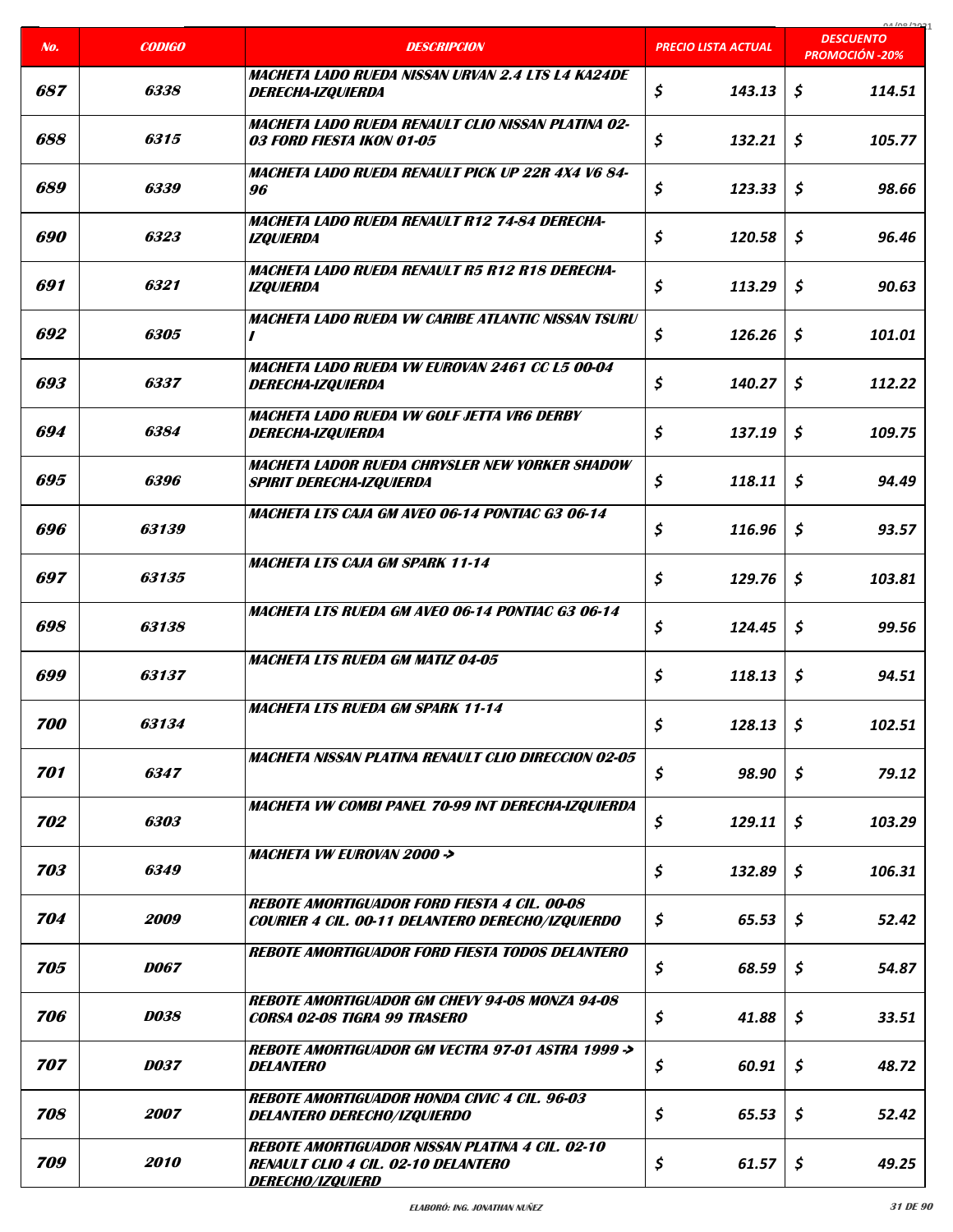|                   |                    |                                                                                                                                 |                            | 04/00/307                                 |
|-------------------|--------------------|---------------------------------------------------------------------------------------------------------------------------------|----------------------------|-------------------------------------------|
| No.               | <b>CODIGO</b>      | <b>DESCRIPCION</b>                                                                                                              | <b>PRECIO LISTA ACTUAL</b> | <b>DESCUENTO</b><br><b>PROMOCIÓN -20%</b> |
| 710               | <i><b>2006</b></i> | <b>REBOTE AMORTIGUADOR NISSAN TSURU GS 4 CII. 93-02</b>                                                                         | \$<br>81.24                | \$<br>64.99                               |
| 711               | D-0619             | <b>REBOTE AMORTIGUADOR NISSAN TSURU I II 4 CIL. 84-91</b><br>TSURU III 4 CIL. 92-08 SENTRA 4 CIL. 95-99 GM CAV                  | \$<br>54.30                | \$<br>43.44                               |
| 712               | <i>DO619</i>       | <b>REBOTE AMORTIGUADOR NISSAN TSURU III 92-08 SENTRA</b><br>95-99 NEON 95-05 DAR K 82-83 INTREPID 93-04 VOLARE                  | \$<br>54.30                | \$<br>43.44                               |
| 713               | <i>DO50</i>        | <b>REBOTE AMORTIGUADOR VW GOLF 94-98 CABRIO JETTA</b><br><i><b>TRASERO</b></i>                                                  | \$<br>99.56                | \$<br>79.65                               |
| 714               | <i>DO74</i>        | <b>REBOTE AMORTIGUADOR VW GOLF/JETTA A3 1999 -&gt;</b><br><b>DELANTERO</b>                                                      | \$<br>40.47                | \$<br>32.37                               |
| 715               | <b>DO71</b>        | <b>REBOTE AMORTIGUADOR VW POINTER 1998 -&gt; TRASERO</b>                                                                        | \$<br>64.35                | \$<br>51.48                               |
| 716               | <i>DO15</i>        | <b>REBOTE AMORTIGUADOR VW POINTER 98-09 GOL 09-10</b><br><b>CHRYSLER VOYAGER 91-08 DELANTERO</b>                                | \$<br>57.05                | \$<br>45.64                               |
| 717               | 7429-9             | <b>REPUESTO PARA SOPORTE DE MOTOR DERECHO INFERIOR</b><br><b>CHEVROLET OPTRA L4 2.0 LTS 2006-2010</b>                           | \$<br>730.88               | \$<br>584.70                              |
| 718               | 7086-9             | <b>REPUESTO PARA SOPORTE DE MOTOR FRONTAL CHEVROLET</b><br><b>CORSA L4 1.8 LTS 2001-2008 MERIVA L4 1.8 LTS 2004-2</b>           | \$<br>225.22               | \$<br>180.17                              |
| 719               | 6694-9             | <b>REPUESTO PARA SOPORTE DE MOTOR TRASERO NISSAN</b><br><b>TSURU III L4 1.6 LTS 1992-2016 TSUBAME L4 2.0 LTS</b><br>199         | \$<br>134.54               | \$<br>107.63                              |
| <i><b>720</b></i> | 7440-9             | <b>REPUESTO PARA SOPORTE DE TORSION CHEVROLET</b><br><b>BERETTA 90-91 L4 2.2 LTS LEXUS RX 330 04-08 V6 3.3</b><br><b>LTS ES</b> | \$<br>308.80               | \$<br>247.04                              |
| 721               | 7504               | <b>REPUESTO PARA SOPORTE MOTOR TRASERO MAZDA CX-7</b><br>07-12 L4 2.3 LTS CX-9 08-13 V6 3.7 LTS CX-9 2007 V6 3                  | \$<br>378.38               | \$<br>302.71                              |
| 722               | 7428-9             | <b>REPUESTO SOPORTE DE TORSION TOYOTA SIENNA 07-11 V6</b><br>3.5 LTS                                                            | \$<br>308.80               | \$<br>247.04                              |
| 723               | 1847               | <b>REPUESTO SOPORTE MOTOR 1862 FORD FAIRMONT</b><br><b>MUSTANG 78-84 STANDAR/AUTOMATICO IZQUIERDO</b>                           | \$<br>153.42               | \$<br>122.74                              |
| 724               | 1848               | <b>REPUESTO SOPORTE MOTOR 1863 FORD FAIRMONT</b><br><b>MUSTANG 78-84 STANDAR/AUTOMATICO IZQUIERDO</b>                           | \$<br>153.42               | \$<br>122.74                              |
| 725               | 1849               | <b>REPUESTO SOPORTE MOTOR 1865 FORD SERIES F150 A</b><br><i><b>F200 STANDAR DERECHO</b></i>                                     | \$<br>455.72               | \$<br>364.57                              |
| 726               | 1850               | <b>REPUESTO SOPORTE MOTOR 1866 FORD SERIES F150 A</b><br><b>F200 STANDAR/AUTOMATICO IZQUIERDO</b>                               | \$<br>455.72               | \$<br>364.57                              |
| 727               | 1868               | <b>REPUESTO SOPORTE MOTOR 1910 CHRYSLER DART K</b><br><b>VOLARE K 82-89 STANDAR/AUTOMATICO IZQUIERDO</b>                        | \$<br>224.13               | \$<br>179.30                              |
| 728               | 19129              | <b>REPUESTO SOPORTE MOTOR 1912 CHRYSLER DODGE RAM</b><br><b>TODOS 4X2 4X4 94-96 STANDAR/AUTOMATICO</b>                          | \$<br>468.26               | \$<br>374.60                              |
| 729               | 19139              | <b>REPUESTO SOPORTE MOTOR 1913 CHRYSLER RAM TODOS</b><br>4X2 4X4 STANDAR/AUTOMATICO IZQUIERDO                                   | \$<br>468.26               | \$<br>374.60                              |
| 730               | 6950               | <b>REPUESTO SOPORTE MOTOR 2844 CHRYSLER VOYAGER V6</b><br>2WD 3.3 LTS 201 98-00 TOWN & COUNTRY 2WD 3.8 LTS<br>231               | \$<br>226.28               | \$<br>181.03                              |
| 731               | 68349              | <b>REPUESTO SOPORTE MOTOR 3834 FORD ESCORT</b>                                                                                  | \$<br>143.53               | \$<br>114.82                              |
| 732               | 64640              | <b>REPUESTO SOPORTE MOTOR 64620 64630 NISSAN TSURU</b><br><b>II III ARRTICULACION DELANTERO/TRASERO</b>                         | \$<br>30.88                | \$<br>24.71                               |

a ka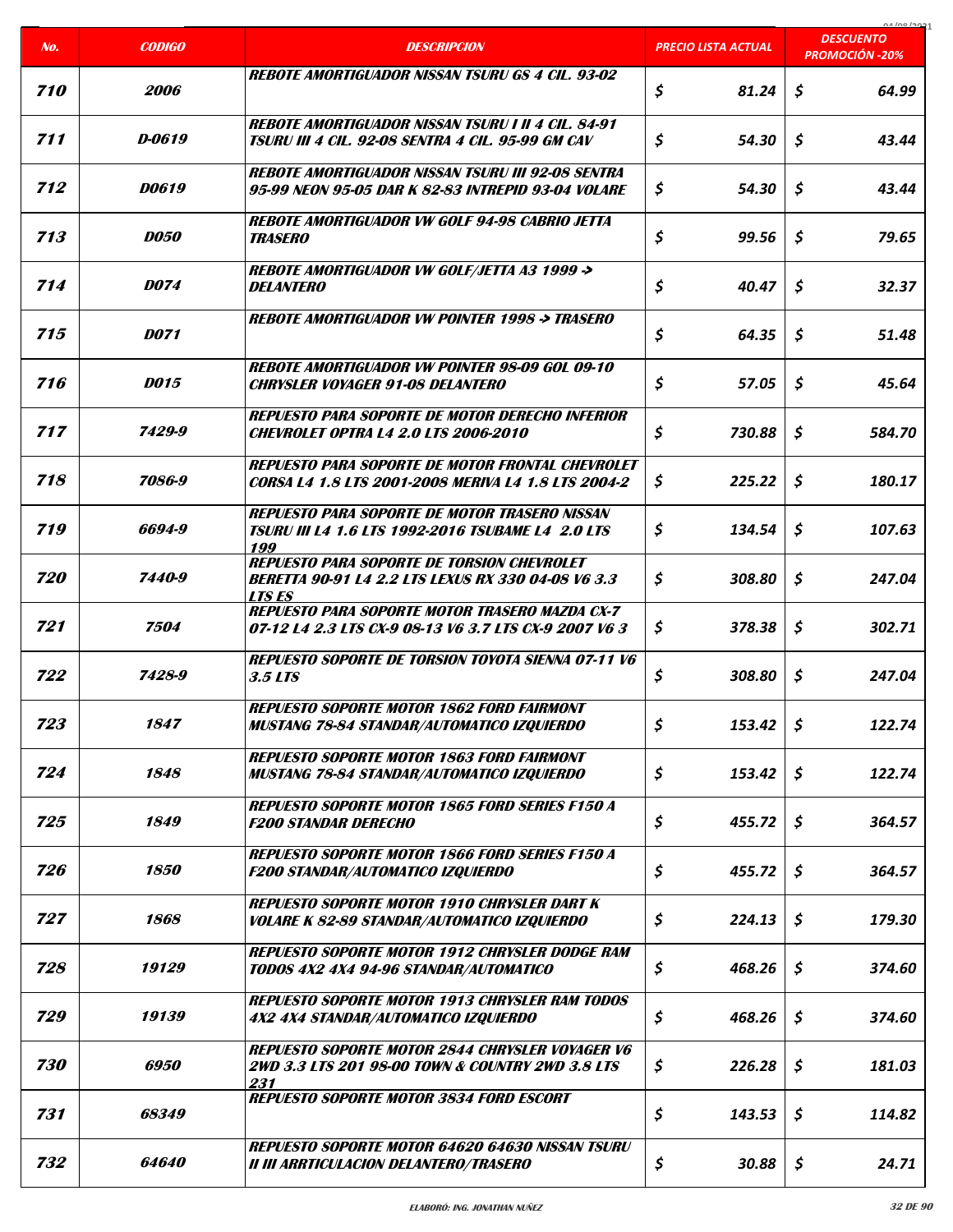|                   |                     |                                                                                                                                   |                            | 01000001<br><b>DESCUENTO</b> |
|-------------------|---------------------|-----------------------------------------------------------------------------------------------------------------------------------|----------------------------|------------------------------|
| No.               | <b>CODIGO</b>       | <b>DESCRIPCION</b>                                                                                                                | <b>PRECIO LISTA ACTUAL</b> | <b>PROMOCIÓN -20%</b>        |
| 733               | 1982                | <b>REPUESTO SOPORTE MOTOR 6630 VW GOLF JETTA 87-92</b><br><b>FRONTAL STANDAR/AUTOMATICO</b>                                       | \$<br>232.95               | \$<br>186.36                 |
| 734               | 1973                | <b>REPUESTO SOPORTE MOTOR 6652 CHRYSLER SHADOW</b><br><b>SPIRIT PHANTON 89-94 STANDAR/AUTOMATICO</b><br><i><b>(ANTES6643)</b></i> | \$<br>429.93               | Ś.<br>343.94                 |
| 735               | 1943                | <b>REPUESTO SOPORTE MOTOR 6665 NISSAN TSURU I 84-87</b><br>STANDAR/AUTOMATICO IZQUIERDO (NO. ANTERIOR 6637)                       | \$<br>282.33               | \$<br>225.86                 |
| 736               | 1928                | <b>REPUESTO SOPORTE MOTOR 6668 CHRYSLER SHADOW</b><br><b>SPIRIT PHANTOM 89-94 STANDAR/AUTOMATICO IZQUIERDO</b>                    | \$<br>251.39               | \$<br>201.11                 |
| 737               | <i>66699</i>        | <b>REPUESTO SOPORTE MOTOR 6669 CHRYSLER NEON</b>                                                                                  | \$<br>262.41               | \$<br>209.93                 |
| 738               | 6683                | <b>REPUESTO SOPORTE MOTOR 6682 CHRYSLER NEON 91-98</b><br><b>STANDAR/AUTOMATICO</b>                                               | \$<br>183.11               | \$<br>146.49                 |
| 739               | 6689                | <b>REPUESTO SOPORTE MOTOR 6684 NISSAN TSURU III</b><br><b>TSUBAME 93-01 TORCION FRONTAL INFERIOR</b>                              | \$<br>57.98                | \$<br>46.38                  |
| <i><b>740</b></i> | 1941                | <b>REPUESTO SOPORTE MOTOR 6686 NISSAN TSURU III</b><br><b>TSUBAME 93-01 STANDAR/AUTOMATICO DERECHO</b>                            | \$<br>167.94               | \$<br>134.35                 |
| 741               | 1944                | <b>REPUESTO SOPORTE MOTOR 6694 NISSAN TSURU III</b><br><b>TSUBAME 93-01 STANDAR/AUTOMATICO</b>                                    | \$<br>231.18               | \$<br>184.94                 |
| 742               | <i><b>67049</b></i> | <b>REPUESTO SOPORTE MOTOR 6704 FORD CONTOUR</b><br><b>MYSTIQUE 2.5 LTS V6 95-98</b>                                               | \$<br>191.77               | \$<br>153.42                 |
| 743               | 67059               | <b>REPUESTO SOPORTE MOTOR 6705 CONTOUR MYSTIQUE</b><br><b>IZQUIERDO</b>                                                           | \$<br>205.05               | \$<br>164.04                 |
| 744               | 67149               | <b>REPUESTO SOPORTE MOTOR 6714 FORD CONTOUR</b><br><b>MYSTIQUE</b>                                                                | \$<br>219.57               | \$<br>175.65                 |
| 745               | 6821                | <b>REPUESTO SOPORTE MOTOR 6824 6805 NISSAN TSURU II</b><br><b>88-92 STANDAR/AUTOMATICO TRASERO</b>                                | \$<br>153.36               | \$<br>122.69                 |
| 746               | 68359               | <b>REPUESTO SOPORTE MOTOR 6835 FORD ESCORT</b>                                                                                    | \$<br>146.26               | \$<br>117.01                 |
| 747               | 68459               | <b>REPUESTO SOPORTE MOTOR 6845 FORD ESCORT 91-96</b><br>O.E.M F4CZ 6038 TRASERO IZQUIERDO                                         | \$<br>176.42               | \$<br>141.14                 |
| 748               | 70069               | <b>REPUESTO SOPORTE MOTOR 7006 NISSAN RENAULT</b><br><b>PLATINA CLIO L4 1.6 LTS 02-06</b>                                         | \$<br>177.28               | \$<br>141.82                 |
| 749               | 70289               | <b>REPUESTO SOPORTE MOTOR 7028 CHRYSLER VOYAGER V6</b><br>3.3 LTS 3.8 LTS 96-00                                                   | \$<br>232.78               | \$<br>186.23                 |
| <i><b>750</b></i> | 7119-9              | <b>REPUESTO SOPORTE MOTOR 7119 CHRYSLER VOYAGER</b><br><b>GRAND CARAVAN V6 3.3 LTS 01-06 DELANTERO</b>                            | \$<br>220.53               | \$<br>176.42                 |
| 751               | 6951                | <b>REPUESTO SOPORTE MOTOR CHRYSLER ATOS L4 1.0 LTS</b><br><i>99-03 DELANTERO</i>                                                  | \$<br>130.80               | \$<br>104.64                 |
| 752               | 6953                | <b>REPUESTO SOPORTE MOTOR CHRYSLER ATOS L4 1.0 LTS</b><br><b>99-03 TRASERO</b>                                                    | \$<br>179.68               | \$<br>143.74                 |
| 753               | 7208-9              | <b>REPUESTO SOPORTE MOTOR CHRYSLER CALIBER L4 1.8 LTS</b><br>2.0 LTS 2.4 LTS 07-10 FRONTAL (OEM 05105578 AA)                      | \$<br>270.21               | \$<br>216.17                 |
| 754               | 6787                | <b>REPUESTO SOPORTE MOTOR CHRYSLER CIRRUS STRATUS</b><br>95-01 FRONTAL STANDAR/AUTOMATICO                                         | \$<br>219.40               | \$<br>175.52                 |
| 755               | 6785                | <b>REPUESTO SOPORTE MOTOR CHRYSLER CIRRUS STRATUS</b><br>95-01 STANDAR/AUTOMATICO TRASERO                                         | \$<br>198.56               | \$<br>158.85                 |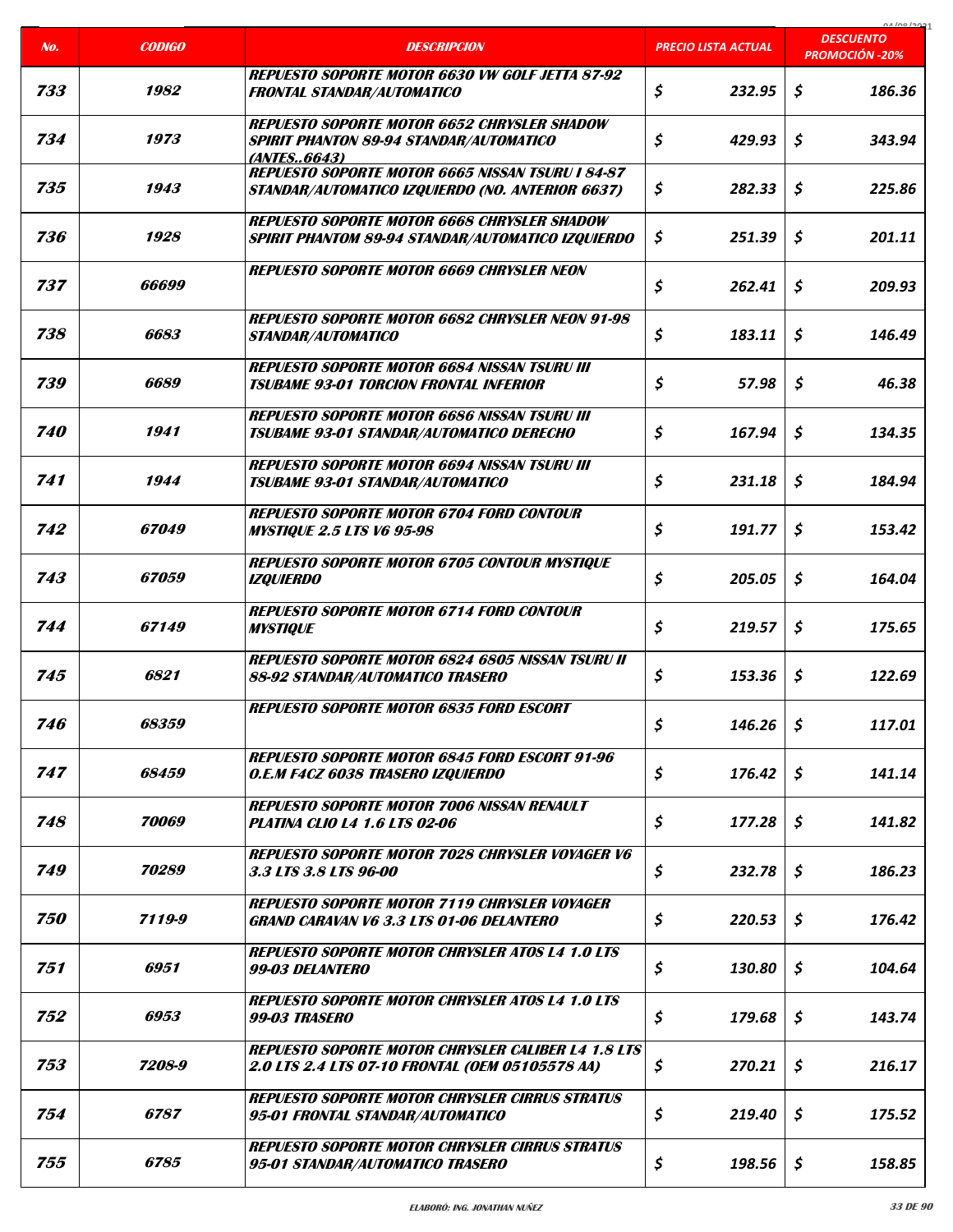|     |               |                                                                                                                       |                            | 01/00/2021<br><b>DESCUENTO</b> |
|-----|---------------|-----------------------------------------------------------------------------------------------------------------------|----------------------------|--------------------------------|
| No. | <b>CODIGO</b> | <b>DESCRIPCION</b>                                                                                                    | <u>PRECIO LISTA ACTUAL</u> | <b>PROMOCIÓN -20%</b>          |
| 756 | 19159         | <b>REPUESTO SOPORTE MOTOR CHRYSLER DODGE RAM TODOS</b><br>4X2 4X4 STANDAR/AUTOMATICO IZQUIERDO                        | \$<br>468.27               | \$<br>374.61                   |
| 757 | 19149         | <b>REPUESTO SOPORTE MOTOR CHRYSLER DODGE TODOS 4X2</b><br>4X4 94-96 STANDAR/AUTOMATICO DERECHO                        | \$<br>468.27               | Ś.<br>374.61                   |
| 758 | 6763          | <b>REPUESTO SOPORTE MOTOR CHRYSLER NEON 94-98</b><br>STANDAR/AUTOMATICO                                               | \$<br>172.59               | \$<br>138.07                   |
| 759 | 6902-9        | <b>REPUESTO SOPORTE MOTOR CHRYSLER NEON DERECHO</b><br><b>INTERIOR REPUESTO 6902</b>                                  | \$<br>184.65               | \$<br>147.72                   |
| 760 | 6903-9        | <b>REPUESTO SOPORTE MOTOR CHRYSLER NEON REPUESTO</b><br><b>6903 DERECHO SUPERIOR</b>                                  | \$<br>184.65               | \$<br>147.72                   |
| 761 | 7012-9        | REPUESTO SOPORTE MOTOR CHRYSLER VOYAGER FRONTA Y<br><b>TRASERO REPUESTO 7012</b>                                      | \$<br>180.41               | \$<br>144.32                   |
| 762 | 7551-9        | <b>REPUESTO SOPORTE MOTOR DE TRANSMISION DODGE</b><br><b>ATT0S 05-12</b>                                              | \$<br>149.59               | \$<br>119.67                   |
| 763 | 7348-9        | REPUESTO SOPORTE MOTOR DER. DODGE CALIBER JEEP<br><b>COMPASS PATRIOT 07-12 MITSUBISHI LANCER 01-12</b><br>OUTLAND     | \$<br>245.23               | \$<br>196.18                   |
| 764 | 7259-9        | <b>REPUESTO SOPORTE MOTOR DERECHO AVEO 08-16</b>                                                                      | \$<br>397.55               | \$<br>318.04                   |
| 765 | 7417-9        | <b>REPUESTO SOPORTE MOTOR DERECHO DODGE STRATUS</b><br>USA 01-05 MITSUBISHI ECLIPSE 00-05 GALANT 99-03 L4<br>2.4      | \$<br>308.80               | \$<br>247.04                   |
| 766 | 7151-H-9      | REPUESTO SOPORTE MOTOR DERECHO FORD FOCUS L4 2.0<br>05-17 L5 2.5 07-10 TRANSIT CONNECT L5 2.0 10-13 MAZ               | \$<br>615.33               | \$<br>492.26                   |
| 767 | 7308-9        | <b>REPUESTO SOPORTE MOTOR FRONTAL AUT. MITSUBISHI</b><br><b>LANCER 02-07 L4 2.0 LTS</b>                               | \$<br>154.41               | \$<br>123.53                   |
| 768 | 7416-9        | <b>REPUESTO SOPORTE MOTOR FRONTAL AUTOMATICA</b><br>MITSUBISHI ECLIPSE 06-12 L4 2.4 Y V6 3.8 LTS GALANT 04-<br>11     | \$<br>270.21               | \$<br>216.17                   |
| 769 | 7762-H        | <b>REPUESTO SOPORTE MOTOR FRONTAL CHEVROLET CAPTIVA</b><br>L-4 2.4 11-16 CAPTIVA (SPORT USA) L-4 2.4 12-15 GEN        | \$<br>1,998.95             | \$<br>1,599.16                 |
| 770 | 7234-9        | <b>REPUESTO SOPORTE MOTOR FRONTAL CHEVROLET HHR L-4</b><br>2.0 2.2 2.4 06-09 PONTIAC G5 L-4 2.2 07-09 SATURN I        | \$<br>322.81               | \$<br>258.25                   |
| 771 | 7321-9        | <b>REPUESTO SOPORTE MOTOR FRONTAL Y TRASERO 7321 Y</b><br>7330 DODGE CHRYSLER JOURNEY 07-12 L4 2.0 Y 2.4 LTS          | \$<br>372.64               | \$<br>298.11                   |
| 772 | 70119         | <b>REPUESTO SOPORTE MOTOR GM ASTRA ZAFIRA 7011 1.8</b><br>LTS 2.2 LTS 01-04                                           | \$<br>210.27               | \$<br>168.22                   |
| 773 | 7023-9        | <b>REPUESTO SOPORTE MOTOR GM ASTRA ZAFIRA L4 2.0 LTS</b><br>00-07 DERECHO (7023)                                      | \$<br>210.94               | \$<br>168.75                   |
| 774 | 6642          | <b>REPUESTO SOPORTE MOTOR GM CAVALIER Z24 90-94</b><br><i><b>IZQUIERDO</b></i>                                        | \$<br>284.70               | \$<br>227.76                   |
| 775 | 7216-9        | <b>REPUESTO SOPORTE MOTOR GM MALIBU FRONTAL/TRASERO</b>                                                               | \$<br>172.59               | \$<br>138.07                   |
| 776 | 7097          | <b>REPUESTO SOPORTE MOTOR GM S10 S15 L4 2.2 LTS</b><br>MANUAL/AUTOMATICA 98-00 DERECHO/IZQUIERDO (EOM<br>N.D.)        | \$<br>221.89               | \$<br>177.51                   |
| 777 | 7172-9        | <b>REPUESTO SOPORTE MOTOR GM VENTURE V6 3.4 LTS 97-05</b><br><b>UPLANDER V6 3.5 LTS 05-09 MONTECARLO V6 3.1 LTS 9</b> | \$<br>136.19               | \$<br>108.96                   |
| 778 | 7900-9        | REPUESTO SOPORTE MOTOR IZQUIERDO DERECHO JEEP<br><b>LIBERTY V6 3.7 02-08</b>                                          | \$<br>246.87               | \$<br>197.50                   |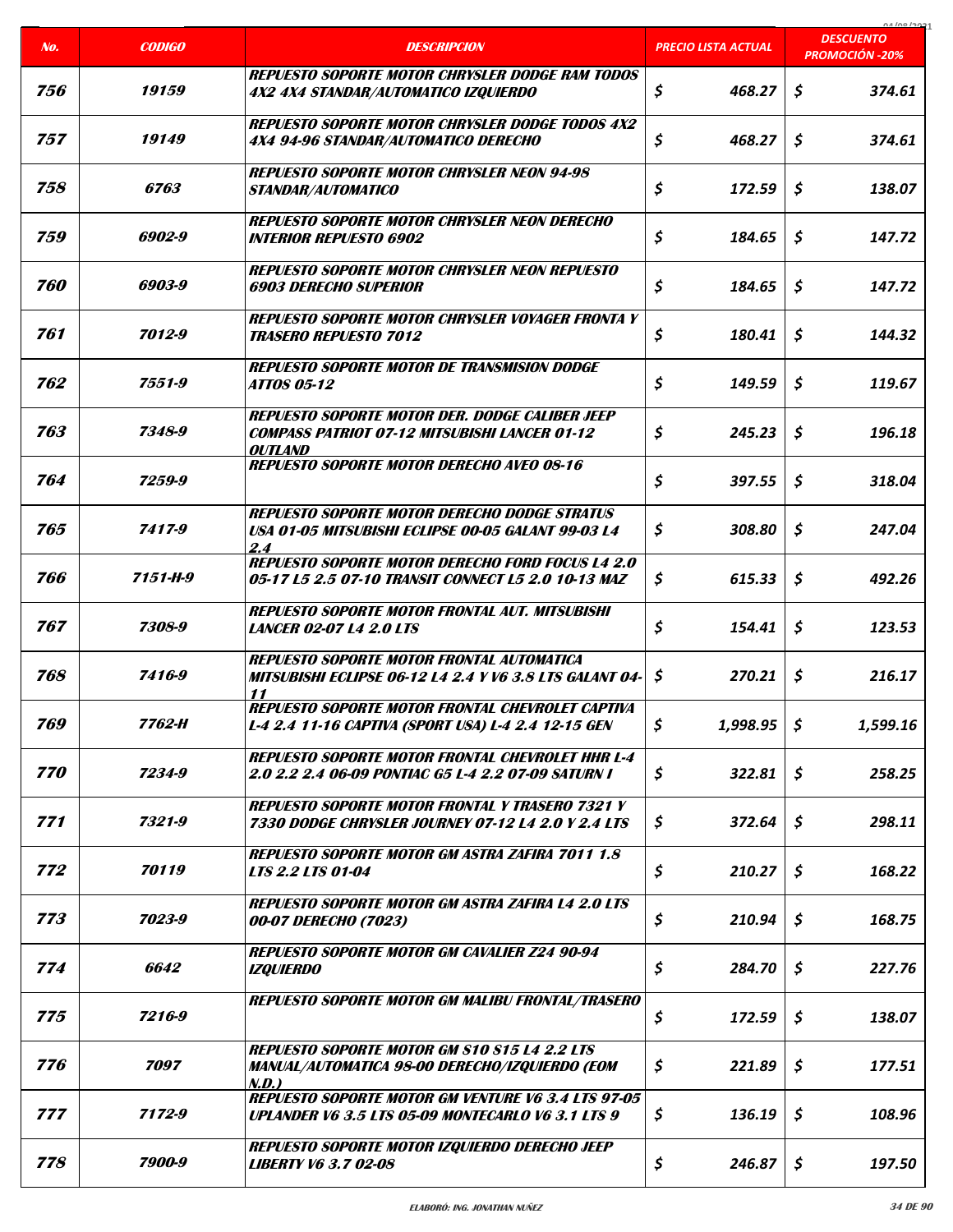|     |                    |                                                                                                                                 |                            | 04/00/307                                 |
|-----|--------------------|---------------------------------------------------------------------------------------------------------------------------------|----------------------------|-------------------------------------------|
| No. | <b>CODIGO</b>      | <b>DESCRIPCION</b>                                                                                                              | <b>PRECIO LISTA ACTUAL</b> | <b>DESCUENTO</b><br><b>PROMOCIÓN -20%</b> |
| 779 | 70319              | <b>REPUESTO SOPORTE MOTOR JEEP GRAND CHEROKEE VS</b><br>5.2 LTS 93-00 DERECHO/IZQUIERDO                                         | \$<br>264.44               | \$<br>211.55                              |
| 780 | 7209-9             | <b>REPUESTO SOPORTE MOTOR MITSUBISHI LANCER L4 2.0</b><br><b>LTS 04-07 TRASERO</b>                                              | \$<br>270.21               | \$<br>216.17                              |
| 781 | 7141-9             | <b>REPUESTO SOPORTE MOTOR NISSAN ALTIMA L4 2.5 LTS 02-</b><br><b>06 FRONTAL (7141)</b>                                          | \$<br>254.22               | \$<br>203.37                              |
| 782 | 7104-9             | <b>REPUESTO SOPORTE MOTOR NISSAN ALTIMA L4 2.5 LTS</b><br>MAXIMA V6 3.5 LTS MURANO V6 3.5 LTS 02-08 DERECHO (7                  | \$<br>306.82               | \$<br>245.46                              |
| 783 | 7160-9             | <b>REPUESTO SOPORTE MOTOR NISSAN ALTIMA MAXIMA</b><br><b>INFINITI V6 03-06 DELANTERO/TRASERO</b>                                | \$<br>268.47               | Ś.<br>214.78                              |
| 784 | 70199              | <b>REPUESTO SOPORTE MOTOR NISSAN ALTIMA MAXIMA L4 2.5</b><br><b>LTS 97-01 FRONTAL/TRASERO</b>                                   | \$<br>239.71               | \$<br>191.76                              |
| 785 | 7217-9             | <b>REPUESTO SOPORTE MOTOR NISSAN MAXIMA SENTRA</b>                                                                              | \$<br>187.49               | \$<br>149.99                              |
| 786 | 6970-9             | <b>REPUESTO SOPORTE MOTOR NISSAN TSUBAME TSURU III L4</b><br>1.6 LTS 93-06 DERECHO (6970 Y 6801)                                | \$<br>207.22               | \$<br>165.78                              |
| 787 | <i><b>1908</b></i> | <b>REPUESTO SOPORTE MOTOR NISSAN TSURU II 88-91</b>                                                                             | \$<br>218.81               | \$<br>175.05                              |
| 788 | 7430-9             | <b>REPUESTO SOPORTE MOTOR TRASERO 4X4 NISSAN X-TRAIL</b><br>01-07 L4 2.5 LTS                                                    | \$<br>347.45               | \$<br>277.96                              |
| 789 | 7414-9             | <b>REPUESTO SOPORTE MOTOR TRASERO AUTOMATICA DODGE</b><br><b>CALIBER JEEP COMPASS PATRIOT 07-12 MITSUBISHI</b><br><b>LANCER</b> | \$<br>270.21               | \$<br>216.17                              |
| 790 | 7415-9             | <b>REPUESTO SOPORTE MOTOR TRASERO AUTOMATICA</b><br>MITSUBISHI ECLIPSE 06-12 L4 2.4 Y V6 3.8 LTS GALANT 04-<br>11               | \$<br>308.80               | \$<br>247.04                              |
| 791 | 7260-9             | <b>REPUESTO SOPORTE MOTOR TRASERO AVEO 08-16</b>                                                                                | \$<br>263.18               | \$<br>210.55                              |
| 792 | 7074-9             | REPUESTO SOPORTE MOTOR TRASERO COMPLEMENTO 7074<br>CHEVROLET CORSA 1.8 L4 01-08 MERIVA 1.8 L4 04-08 TOR \\$                     | 130.75                     | \$<br>104.60                              |
| 793 | 7075-9             | <b>REPUESTO SOPORTE MOTOR TRASERO COMPLEMENTO 7075</b><br><b>CHEVROLET CORSA 1.8 L4 01-08 MERIVA 1.8 L4 04-08 TOR</b>           | \$<br>97.36                | \$<br>77.89                               |
| 794 | 7094-9             | <b>REPUESTO SOPORTE MOTOR TRASERO HONDA ADYSSEY 99-</b><br>10 V6 3.5 LTS                                                        | \$<br>308.80               | \$<br>247.04                              |
| 795 | 7059-9             | <b>REPUESTO SOPORTE MOTOR VW EUROVAN L5 2.5 LTS 00-</b><br>06 PENDULAR STANDAR/AUTOMATICO (OEM 7D0399207B)                      | \$<br>278.06               | \$<br>222.45                              |
| 796 | 6952               | <b>REPUESTO SOPORTE TRANSMISION CHRYSLER ATOS L4 1.0</b><br><b>LTS 99-03</b>                                                    | \$<br>177.80               | \$<br>142.24                              |
| 797 | 6990-9             | <b>REPUESTO SOPORTE TRANSMISION FORD COURIER FIESTA</b><br><b>IKON IZQUIERDO L4 1.6 LTS 98-05 (6990)</b>                        | \$<br>479.41               | \$<br>383.53                              |
| 798 | 6985               | <b>REPUESTO SOPORTE TRANSMISION FROLTAL TRASERO</b><br><b>IZQUIERDO GM MALIBU 2.4 LTS L4 97-00 3.1 LTS V6 97-03</b>             | \$<br>360.19               | \$<br>288.15                              |
| 799 | 7312               | <b>REPUESTO SOPORTE TRANSMISION GM CAVALIER 4 CIL. 2.2</b><br><b>LTS 2.3 LTS 2.4 LTS 96-05 PONTIAC SUNFIRE 97-05</b>            | \$<br>405.19               | S<br>324.15                               |
| 800 | 7200               | <b>REPUESTO SOPORTE TRANSMISION GM CAVALIER 96-09</b><br><b>SUNFIRE 97-05 L4 2.2 LTS 2.3 LTS 2.4 LTS FRONTAL STAN</b>           | \$<br>452.07               | \$<br>361.65                              |
| 801 | 7418-9             | <b>REPUESTO SOPORTE TRANSMISION MITSUBISHI GALANT 04-</b><br>08 V6 3.8 LTS 04-10 L4 2.4 LTS ECLIPSE 99-05 V6 3.                 | \$<br>347.41               | \$<br>277.93                              |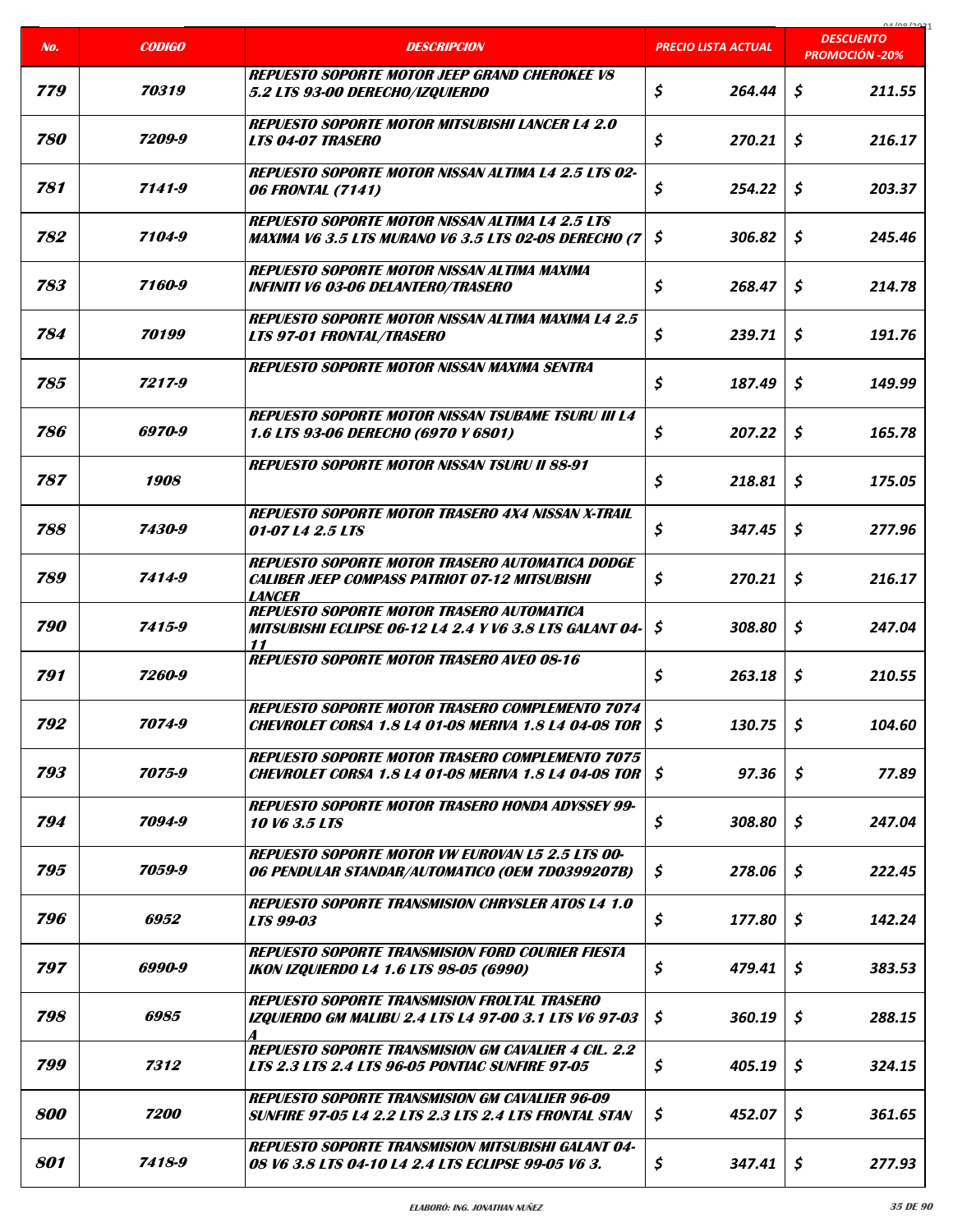|     |                    |                                                                                                                                 |                     | 0A/00/2021<br><b>DESCUENTO</b> |
|-----|--------------------|---------------------------------------------------------------------------------------------------------------------------------|---------------------|--------------------------------|
| No. | <b>CODIGO</b>      | <b>DESCRIPCION</b>                                                                                                              | PRECIO LISTA ACTUAL | <b>PROMOCIÓN -20%</b>          |
| 802 | 6997               | <b>REPUESTO SOPORTE TRANSMISION NISSAN 2.4 LTS L4 03-</b><br>05 (OEM. 1132-VW000)                                               | \$<br>236.66        | \$<br>189.33                   |
| 803 | 7069-9             | <b>REPUESTO SOPORTE TRANSMISION NISSAN SENTRA</b><br><b>IZQUIERDO STD L4 1.8 LTS 01-07 (7069)</b>                               | \$<br>185.86        | \$<br>148.69                   |
| 804 | 7201-9             | <b>REPUESTO SOPORTE TRANSMISION TOYOTA YARIS L4 1.5</b><br>LTS 04-09 REPUESTO SOPORTE (7135) COROLLA L4 1.8 LT                  | \$<br>374.69        | \$<br>299.75                   |
| 805 | 6978-9             | <b>REPUESTO SOPORTE TRANSMISION VW BEETLE L4 1.8 98-</b><br>12, GOLF A4 L4 2.0 98-13, JETTA A4 L4 1.8 98-14, SE                 | \$<br>421.09        | \$<br>336.88                   |
| 806 | 6977-9             | REPUESTO SOPORTE TRANSMISION VW BEETLE L4 1.8 98-<br>12, GOLF A4 L4 2.0 98-13, JETTA A4 L4 1.8 98-14, SE                        | \$<br>403.56        | \$<br>322.85                   |
| 807 | 401                | <b>SEPARADORES O CALZAS PARA RESORTES UNIVERSAL</b><br><b>RESORTE 1 1/2</b>                                                     | \$<br>9.67          | \$<br>7.74                     |
| 808 | 402                | SEPARADORES O CALZAS PARA RESORTES UNIVERSAL<br><b>RESORTE 1 1/2 TIPO NUEVO</b>                                                 | \$<br>14.56         | \$<br>11.65                    |
| 809 | 403                | SEPARADORES O CALZAS PARA RESORTES UNIVERSAL<br><b>RESORTE 1 1/4 TIPO NUEVO</b>                                                 | \$<br>13.44         | \$<br>10.75                    |
| 810 | 404                | SEPARADORES O CALZAS PARA RESORTES UNIVERSAL<br><b>RESORTE 2 TIPO NUEVO</b>                                                     | \$<br>16.39         | \$<br>13.11                    |
| 811 | <i><b>400</b></i>  | <b>SEPARADORES O CALZAS PARA RESORTES UNIVERSAL</b><br><b>RESORTES 1 1/4</b>                                                    | \$<br>8.48          | \$<br>6.78                     |
| 812 | 7911-H             | <b>SOPARTE MOTOR DERECHO BUICK ENCORE L-4 1.4 12-18</b><br><b>CHEVROLET TRAX L-4 1.8 14-18</b>                                  | \$<br>1,618.19      | \$<br>1,294.55                 |
| 813 | <i>6756</i>        | SOPORTE AIRE ACONDICIONADO FORD GHIA V6                                                                                         | \$<br>89.83         | \$<br>71.86                    |
| 814 | 6830               | SOPORTE ALTERNADOR CHRYSLER SPIRIT PHANTOM                                                                                      | \$<br>167.69        | \$<br>134.15                   |
| 815 | 6936               | <b>SOPORTE AMORTIGUADOR TORSION BUICK 95-98</b><br><b>CHEVROLET CAVALIER 2.2 LTS 134 CIL. I L4 95-00 2.3 LTS</b><br><b>183C</b> | \$<br>460.28        | \$<br>368.23                   |
| 816 | <i><b>1840</b></i> | <b>SOPORTE BASE CARBURADOR VW CARIBE ATLANTIC 78-87</b>                                                                         | \$<br>193.80        | \$<br>155.04                   |
| 817 | 1861               | <b>SOPORTE BASE CARBURADOR VW GOLF JETTA 87-92</b>                                                                              | \$<br>397.81        | \$<br>318.25                   |
| 818 | 6823               | <b>SOPORTE CARBURADOR VW GOLF JETTA A3</b>                                                                                      | \$<br>467.67        | \$<br>374.14                   |
| 819 | <i>209</i>         | SOPORTE CARDAN GOMA CHEVROLET 3566233 DODGE<br>1673769 FORD B5QH4808A DINA                                                      | \$<br>139.13        | \$<br>111.31                   |
| 820 | 207                | SOPORTE CARDAN GOMA CHEVROLET 3730827 DODGE<br>1922559 FORD BST4826A GMC 3730827 DINA                                           | \$<br>234.45        | \$<br>187.56                   |
| 821 | 217                | <b>SOPORTE CARDAN GOMA CHEVROLET 3754097</b>                                                                                    | \$<br>118.52        | \$<br>94.81                    |
| 822 | <i><b>220</b></i>  | SOPORTE CARDAN GOMA CHEVROLET SERIE 800 DINA<br>6314661 DODGE D900 INTERNAL                                                     | \$<br>268.13        | \$<br>214.51                   |
| 823 | 227                | <b>SOPORTE CARDAN GOMA DINA CAMIONES 2101211X</b>                                                                               | \$<br>291.72        | \$<br>233.37                   |
| 824 | 229                | <b>SOPORTE CARDAN GOMA FORD CAMIONES 210886X</b>                                                                                | \$<br>244.31        | \$<br>195.44                   |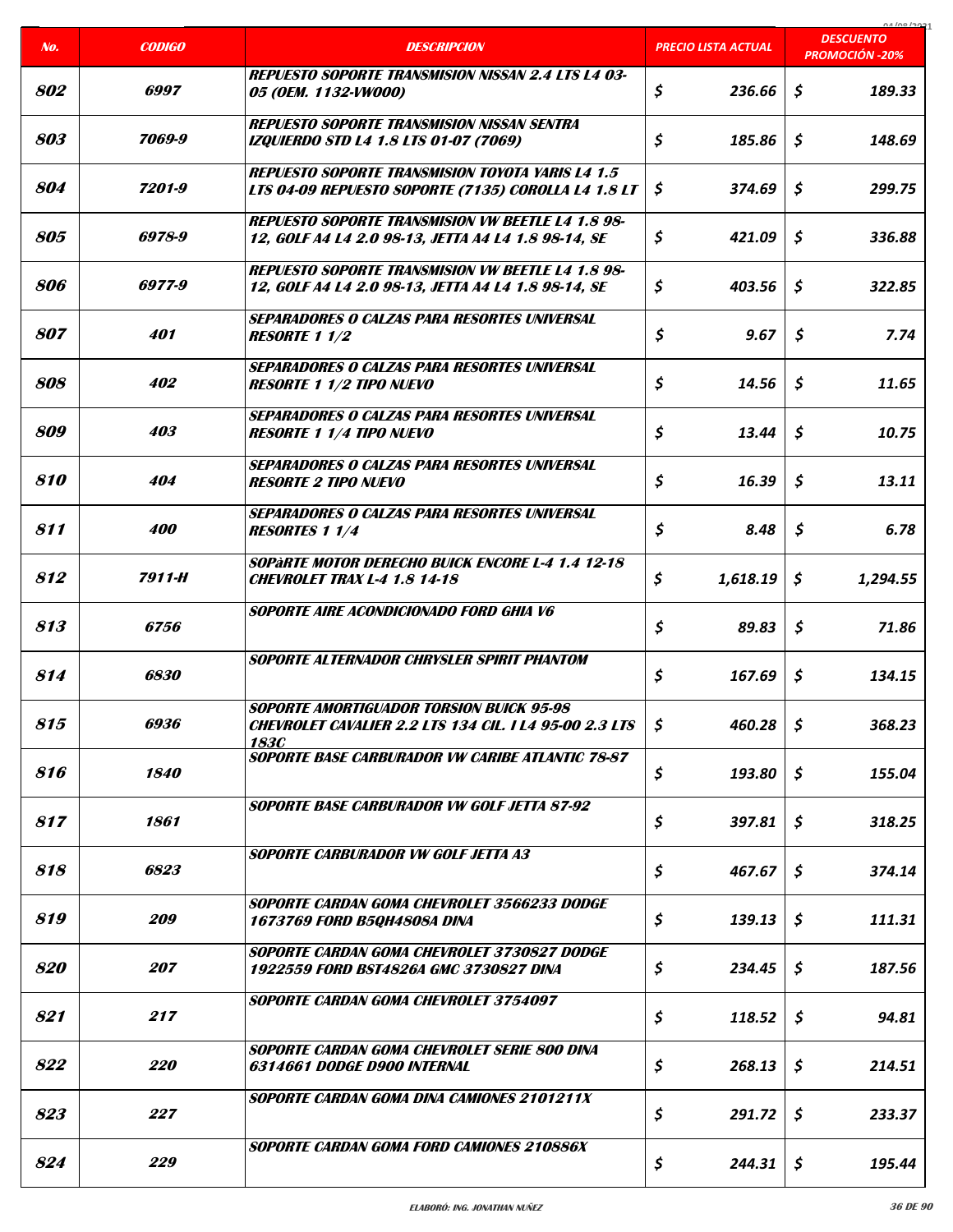| No.               | <b>CODIGO</b>      | <b>DESCRIPCION</b>                                                                                                       | <b>PRECIO LISTA ACTUAL</b> | 0.1001221<br><b>DESCUENTO</b> |
|-------------------|--------------------|--------------------------------------------------------------------------------------------------------------------------|----------------------------|-------------------------------|
|                   |                    |                                                                                                                          |                            | <b>PROMOCIÓN -20%</b>         |
| 825               | 226                | SOPORTE CARDAN GOMA GOMA MERCEDES BENZ Y DINA<br><i><b>CAMIONES 2102071X</b></i>                                         | \$<br>282.81               | \$<br>226.25                  |
| 826               | 228                | SOPORTE CARDAN GOMA MERCEDES BENZ DINA CAMIONES<br><i>210661XIX</i>                                                      | \$<br>314.92               | S.<br>251.94                  |
| 827               | 225                | SOPORTE CARDAN GOMA NISSAN ESTAQUITAS 93-01                                                                              | \$<br>232.84               | \$<br>186.27                  |
| 828               | 219                | SOPORTE CHEVROLET 3766233 GMC 2351948 FORD<br><b>B5QH4808A</b>                                                           | \$<br>563.50               | \$<br>450.80                  |
| 829               | 7253               | SOPORTE CHRYSLER DAKOTA VS 4.7 LTS 5.9 LTS 00-04<br>DURANGO V8 4.7 LTS 5.9 LTS 00-04 FRONTAL DERECHO (O                  | \$<br>385.88               | \$<br>308.70                  |
| <i><b>830</b></i> | 221                | <b>SOPORTE COMPLETO CARDAN DINA 800</b>                                                                                  | \$<br>738.82               | \$<br>591.05                  |
| 831               | 413                | SOPORTE COMPLETO CARDAN DINA CAMIONES 210121IX                                                                           | \$<br>781.68               | \$<br>625.34                  |
| 832               | 9411               | SOPORTE COMPLETO CARDAN DINA USA LA GOMA 226 PARA<br><i>BALERO N 88509</i>                                               | \$<br>948.96               | \$<br>759.17                  |
| 833               | 9413               | SOPORTE COMPLETO CARDAN DINA USA LA GOMA 227 PARA<br><b>BALERO N 88510</b>                                               | \$<br>978.74               | \$<br>782.99                  |
| 834               | 9219               | SOPORTE COMPLETO CARDAN GM DINA DODGE FORD GMC<br>INTERNATIONAL WHITE USA LA GOMA 209-P BALERO N                         | \$<br>703.79               | \$<br>563.03                  |
| 835               | 415                | 88508<br><b>SOPORTE COMPLETO CARDAN MERCEDES BENZ CAMIONES</b>                                                           | \$<br>723.09               | \$<br>578.47                  |
| 836               | 412                | <b>SOPORTE COMPLETO CARDAN MERCEDES BENZ DINA</b><br><b>CAMIONES 210661XIX</b>                                           | \$<br>1,052.84             | \$<br>842.27                  |
| 837               | 9412               | SOPORTE COMPLETO CARDAN MERCEDES BENZ DINA USA LA<br><b>GOMA 228 PARA BALERO N 88512</b>                                 | \$<br>1,737.45             | \$<br>1,389.96                |
| 838               | 410                | SOPORTE CON HERRAJE Y GOMA CARDAN NISSAN<br><b>ESTAQUITAS 93-94 D21</b>                                                  | \$<br>430.57               | \$<br>344.45                  |
| 839               | 1882               | SOPORTE CONVERTIDOR CATALITICO VW COMBI 89-95                                                                            | \$<br>136.83               | \$<br>109.46                  |
| <i><b>840</b></i> | 1864               | SOPORTE DE TORSION FRONTAL SUPERIOR GENERAL<br><b>MOTORS CITATION CELEBRITY 82-88</b>                                    | \$<br>331.68               | \$<br>265.34                  |
| 841               | 7052               | SOPORTE DELANTERO DE TRANSMISION HONDA ACCORD<br><b>ODYSSEY</b>                                                          | \$<br>422.81               | \$<br>338.25                  |
| 842               | <i><b>7480</b></i> | SOPORTE DIFERENCIAL AUTOMATICO 4X4 HONDA CRV 02-<br>11 L4 2.4 LTS                                                        | \$<br>544.19               | \$<br>435.35                  |
| 843               | 7030               | SOPORTE DODGE VERNA 1.5 LTS T/MANUAL FRONTAL<br>(OEM21910-25400)                                                         | \$<br>425.96               | \$<br>340.77                  |
| 844               | 7424               | SOPORTE FLECHA CARDAN GM COLORADO 07-12 CANYON<br>$07 - 12$                                                              | \$<br>791.84               | \$<br>633.47                  |
| 845               | 439                | SOPORTE FLECHA CARDAN GM SILVERADO SERIES 800<br><b>TRAILBLAZER GMT 800 YUKON 99-02 NISSAN FULL SIZE</b><br><b>CABTA</b> | \$<br>769.24               | \$<br>615.39                  |
| 846               | 440                | SOPORTE FLECHA CARDAN MERCEDES BENZ SPRINTER 03-<br>09 2.1L                                                              | \$<br>502.74               | \$<br>402.19                  |
| 847               | 6973               | <b>SOPORTE FORD ESCORT 1.8 LTS 1.9 LTS WAGON 1.6 LTS</b><br>90-94 MAZDA MOD 323 LASER HATCH BACK                         | \$<br>237.10               | \$<br>189.68                  |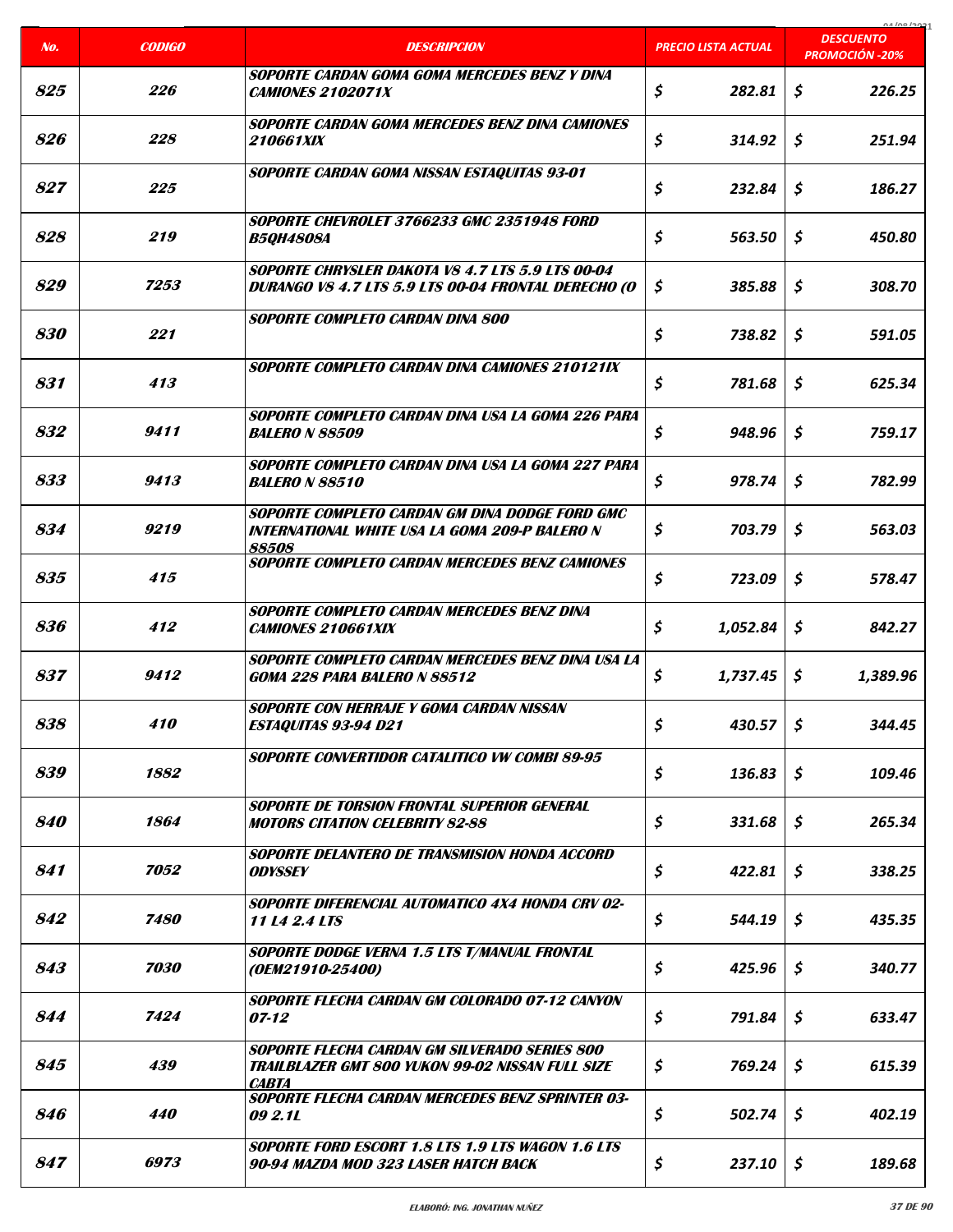|                   |                       |                                                                                                                         |                     | 01000001                                  |
|-------------------|-----------------------|-------------------------------------------------------------------------------------------------------------------------|---------------------|-------------------------------------------|
| No.               | <b>CODIGO</b>         | <b>DESCRIPCION</b>                                                                                                      | PRECIO LISTA ACTUAL | <b>DESCUENTO</b><br><b>PROMOCIÓN -20%</b> |
| 848               | 7022                  | SOPORTE GM ASTRA ZAFIRA 1.8 LTS T/AUTOMATICA 2000 -><br><b>FRONTAL (OEM 90538576)</b>                                   | \$<br>586.91        | \$<br>469.53                              |
| 849               | <i><b>7011DAI</b></i> | SOPORTE GM ASTRA ZAFIRA 2.2 LTS T/AUTOMATICA 00-04<br><b>FRONTAL (OEM 9191494)</b>                                      | \$<br>681.92        | Ś.<br>545.54                              |
| <i><b>850</b></i> | 7086                  | <b>SOPORTE GM CORSA MERIVA TORNADO L4 1.8 LTS</b><br><b>T/MANUAL Y EASY TRONIC 2001 -&gt; FRONTAL (OEM</b><br>93302281) | \$<br>449.63        | \$<br>359.70                              |
| 851               | 7076-H                | SOPORTE HIDRAULICO MOTOR GM CORSA MERIVA TORNADO<br>1.4 LTS 1.8 LTS T/MANUAL Y EASY TRONIC TODOS IZQUIE                 | \$<br>747.62        | \$<br>598.10                              |
| 852               | 7093H                 | <b>SOPORTE HIDRAULICO MOTOR VW EUROVAN L5 2.5 LTS 00-</b><br>06 DERECHO (OEM 7D0199131 D9                               | \$<br>1,198.19      | \$<br>958.56                              |
| 853               | <b>7092H</b>          | <b>SOPORTE HIDRAULICO MOTOR VW EUROVAN VR6 2.8 LTS</b><br>00-06 DERECHO (OEM 7D0199132 E)                               | \$<br>392.67        | \$<br>314.14                              |
| 854               | <i>6839H</i>          | <b>SOPORTE MOTOR 6839-H FORD WINDSTAR V6 3.8 LTS</b><br><b>FRONTAL</b>                                                  | \$<br>976.34        | Ś.<br>781.07                              |
| 855               | 1980                  | <b>SOPORTE MOTOR CAVALIER Z24 V6 2.8 LTS 3.1 LTS 90-94</b><br><b>STANDAR/AUTOMATICO TRASERO</b>                         | \$<br>379.19        | \$<br>303.35                              |
| 856               | <i><b>6640DAI</b></i> | <b>SOPORTE MOTOR CHEVROLET BLAZER</b><br><i>DERECHO/IZQUIERDO</i>                                                       | \$<br>185.43        | \$<br>148.34                              |
| 857               | 1971                  | SOPORTE MOTOR CHEVROLET CAVALIER Z24 V6 90-94<br><b>STANDAR FRONTAL</b>                                                 | \$<br>500.95        | \$<br>400.76                              |
| 858               | 6931                  | <b>SOPORTE MOTOR CHEVROLET K SERIES 5.0 LTS 305CI 88-</b><br>99 5.7 LTS DERECHO/IZQUIERDO                               | \$<br>234.66        | \$<br>187.72                              |
| 859               | 7246                  | SOPORTE MOTOR CHRYSLER ATOS 4 CIL. 1.1 LTS 05-09<br><b>TRASERO</b>                                                      | \$<br>910.49        | \$<br>728.39                              |
| 860               | 7346                  | <b>SOPORTE MOTOR CHRYSLER ATTITUDE 4 CIL. 1.4 1.6 LTS</b><br>06-11 TRASERO                                              | \$<br>834.56        | \$<br>667.65                              |
| 861               | 7343                  | SOPORTE MOTOR CHRYSLER ATTITUDE 4 CIL. 1.4 LTS 1.6<br><b>LTS 06-11 FRONTAL</b>                                          | \$<br>834.56        | \$<br>667.65                              |
| 862               | 7359                  | <b>SOPORTE MOTOR CHRYSLER CALIBER 07-12 TRASERO</b>                                                                     | \$<br>780.91        | \$<br>624.73                              |
| 863               | 7208                  | <b>SOPORTE MOTOR CHRYSLER CALIBER 4 CIL. 1.8 LTS 2.0</b><br><b>LTS 2.4 LTS 07-10 FRONTAL</b>                            | \$<br>512.40        | \$<br>409.92                              |
| 864               | 1898                  | <b>SOPORTE MOTOR CHRYSLER CAMIONES D100 A D300 75-</b><br>94 STANDAR DERECHO/IZQUIERDO                                  | \$<br>229.66        | \$<br>183.72                              |
| 865               | 1899                  | <b>SOPORTE MOTOR CHRYSLER CAMIONES D100 A D300</b><br><b>MICROBUS 91-94 STANDAR DERECHO/IZQUIERDO</b>                   | \$<br>236.09        | \$<br>188.87                              |
| 866               | 6881                  | SOPORTE MOTOR CHRYSLER CHEROKEE GRAND CHEROKEE<br>4WD L6 244 93-99 DERECHO                                              | \$<br>623.13        | \$<br>498.50                              |
| 867               | 6882                  | SOPORTE MOTOR CHRYSLER CHEROKEE GRAND CHEROKEE<br>4WD L6 244 93-99 IZQUIERDO                                            | \$<br>704.23        | \$<br>563.39                              |
| 868               | 7329-H                | <b>SOPORTE MOTOR CHRYSLER CIRRUS 4 CIL. 2.4 LTS 07-11</b><br>AVENGER 4 CIL. 2.0 LTS 2.4 LTS 07-11 DERECHO (OEM          | \$<br>1,516.91      | \$<br>1,213.52                            |
| 869               | 7310                  | <b>SOPORTE MOTOR CHRYSLER CIRRUS SEBRING 4 CIL. 2.4</b><br><b>LTS 07-11 AVENGER JOURNEY 4 CIL. 2.0 LTS 2.4 LTS 07</b>   | \$<br>917.19        | \$<br>733.75                              |
| <i><b>870</b></i> | 7279                  | SOPORTE MOTOR CHRYSLER CIRRUS SEBRING AVENGER 4<br><b>CIL. 2.0 LTS 2.4 LTS 07-11 FRONTAL</b>                            | \$<br>478.98        | \$<br>383.19                              |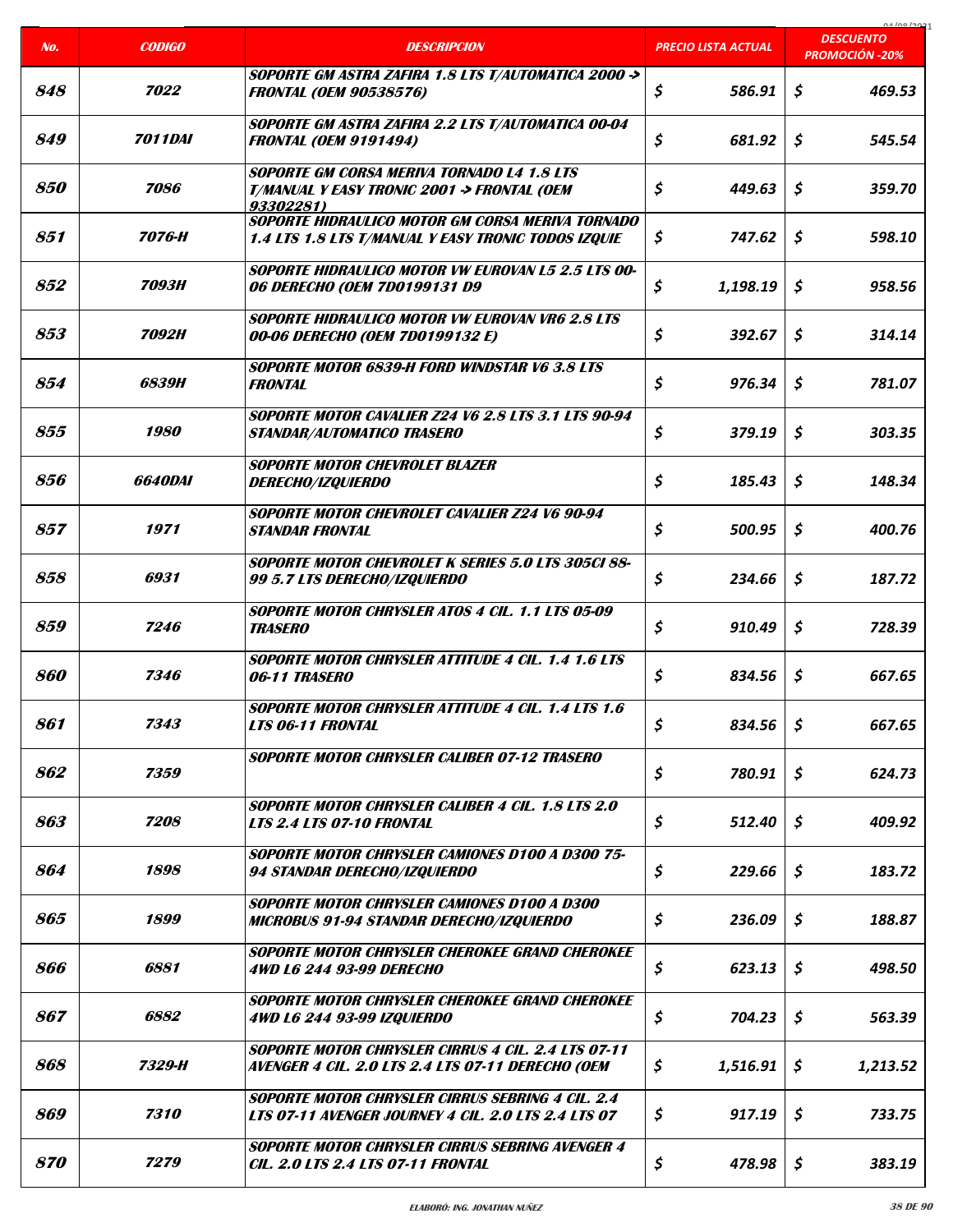|     |                    |                                                                                                     |                            | na ing ing                                |
|-----|--------------------|-----------------------------------------------------------------------------------------------------|----------------------------|-------------------------------------------|
| No. | <b>CODIGO</b>      | <b>DESCRIPCION</b>                                                                                  | <b>PRECIO LISTA ACTUAL</b> | <b>DESCUENTO</b><br><b>PROMOCIÓN -20%</b> |
| 871 | 6851               | <b>SOPORTE MOTOR CHRYSLER CIRRUS STRATUS 4 CIL. 2.4</b><br><b>LTS 01-06 DERECHO</b>                 | \$<br>783.09               | \$<br>626.47                              |
| 872 | <i><b>6849</b></i> | <b>SOPORTE MOTOR CHRYSLER CIRRUS STRATUS 95-00</b><br><b>DERECHO</b>                                | \$<br>889.37               | \$<br>711.50                              |
| 873 | 6698               | SOPORTE MOTOR CHRYSLER CIRRUS STRATUS 95-01<br>STANDAR/AUTOMATICO FRONTAL TRASERO                   | \$<br>680.13               | \$<br>544.10                              |
| 874 | 6840               | <b>SOPORTE MOTOR CHRYSLER CONCORD INTREPID 95-97</b><br>TIPO ORIG FRONTAL                           | \$<br>293.05               | \$<br>234.44                              |
| 875 | 1910               | SOPORTE MOTOR CHRYSLER DART K VOLARE K 82-89<br>STANDAR/AUTOMATICO FRONTAL                          | \$<br>951.85               | \$<br>761.48                              |
| 876 | 1810               | <b>SOPORTE MOTOR CHRYSLER DART K VOLARE K82-89</b><br>STANDAR/AUTOMATICO DERECHO LATERAL            | \$<br>176.91               | \$<br>141.53                              |
| 877 | 1763               | <b>SOPORTE MOTOR CHRYSLER DART VALIANT 73-82</b><br>STANDAR/AUTOMATICO DERECHO                      | \$<br>287.65               | \$<br>230.12                              |
| 878 | 1764               | <b>SOPORTE MOTOR CHRYSLER DART VALIANT 73-82</b><br>STANDAR/AUTOMATICO IZQUIERDO                    | \$<br>293.52               | \$<br>234.82                              |
| 879 | 6883               | SOPORTE MOTOR CHRYSLER JEEP CHEROKEE GRAND<br><b>CHEROKEE 4WD V8 318 93-99 V8 360 97-99 DERECHO</b> | \$<br>550.53               | \$<br>440.42                              |
| 880 | 6897               | SOPORTE MOTOR CHRYSLER JEEP GRAND CHEROKEE 4WD<br><i><b>V8 318 93-00 IZQUIERDO</b></i>              | \$<br>578.41               | \$<br>462.73                              |
| 881 | 7228               | SOPORTE MOTOR CHRYSLER JEEP WRANGLER 197-06 L4 2.4<br><b>LTS DERECHO/IZQUIERDO</b>                  | \$<br>216.59               | \$<br>173.28                              |
| 882 | 7330               | SOPORTE MOTOR CHRYSLER JOURNEY 4 CIL. 2.0 2.4 LTS<br>07-11 TRASERO (OEM 05171086-AC)                | \$<br>840.09               | \$<br>672.07                              |
| 883 | 7321               | <b>SOPORTE MOTOR CHRYSLER JOURNEY 4 CIL. 2.0 LTS 2.4</b><br><b>LTS 07-11 FRONTAL</b>                | \$<br>476.42               | \$<br>381.13                              |
| 884 | <b>7345H</b>       | SOPORTE MOTOR CHRYSLER JOURNEY 4 CIL. 2.4 LTS 09-12<br><b>DERECHO</b>                               | \$<br>1,372.52             | \$<br>1,098.02                            |
| 885 | 6903               | <b>SOPORTE MOTOR CHRYSLER NEON 00 -&gt; TRASERO</b><br><i><b>DERECHO</b></i>                        | \$<br>698.62               | \$<br>558.89                              |
| 886 | 6902               | <b>SOPORTE MOTOR CHRYSLER NEON 2000 -&gt; DELANTERO</b><br>INFERIOR                                 | \$<br>986.01               | \$<br>788.81                              |
| 887 | 6943               | SOPORTE MOTOR CHRYSLER NEON 2000 -> DERECHO                                                         | \$<br>831.80               | \$<br>665.44                              |
| 888 | 6669               | <b>SOPORTE MOTOR CHRYSLER NEON 94-98</b><br>STANDAR/AUTOMATICO FRONTAL                              | \$<br>509.51               | \$<br>407.61                              |
| 889 | 6682               | <b>SOPORTE MOTOR CHRYSLER NEON 94-98</b><br>STANDAR/AUTOMATICO INFERIOR FRONTAL                     | \$<br>827.12               | \$<br>661.70                              |
| 890 | 7277-H             | <b>SOPORTE MOTOR CHRYSLER PACIFICA V6 3.5 LTS 3.8 LTS</b><br><i><b>04-06 FRONTAL</b></i>            | \$<br>1,050.19             | \$<br>840.15                              |
| 891 | 1891               | SOPORTE MOTOR CHRYSLER PICK UP RAM CHARGER V 8 91-<br>94 STANDAR/AUTOMATICO DERECHO/IZQUIERDO       | \$<br>256.97               | \$<br>205.58                              |
| 892 | 1892               | SOPORTE MOTOR CHRYSLER PICK UP RAM CHARGER V6<br>STANDAR/AUTOMATICO DERECHO/IZQUIERDO               | \$<br>144.76               | \$<br>115.81                              |
| 893 | 1678               | SOPORTE MOTOR CHRYSLER SERIES CT800 900 59-92<br><i><b>STANDAR DERECHO/IZQUIERDO</b></i>            | \$<br>150.08               | \$<br>120.06                              |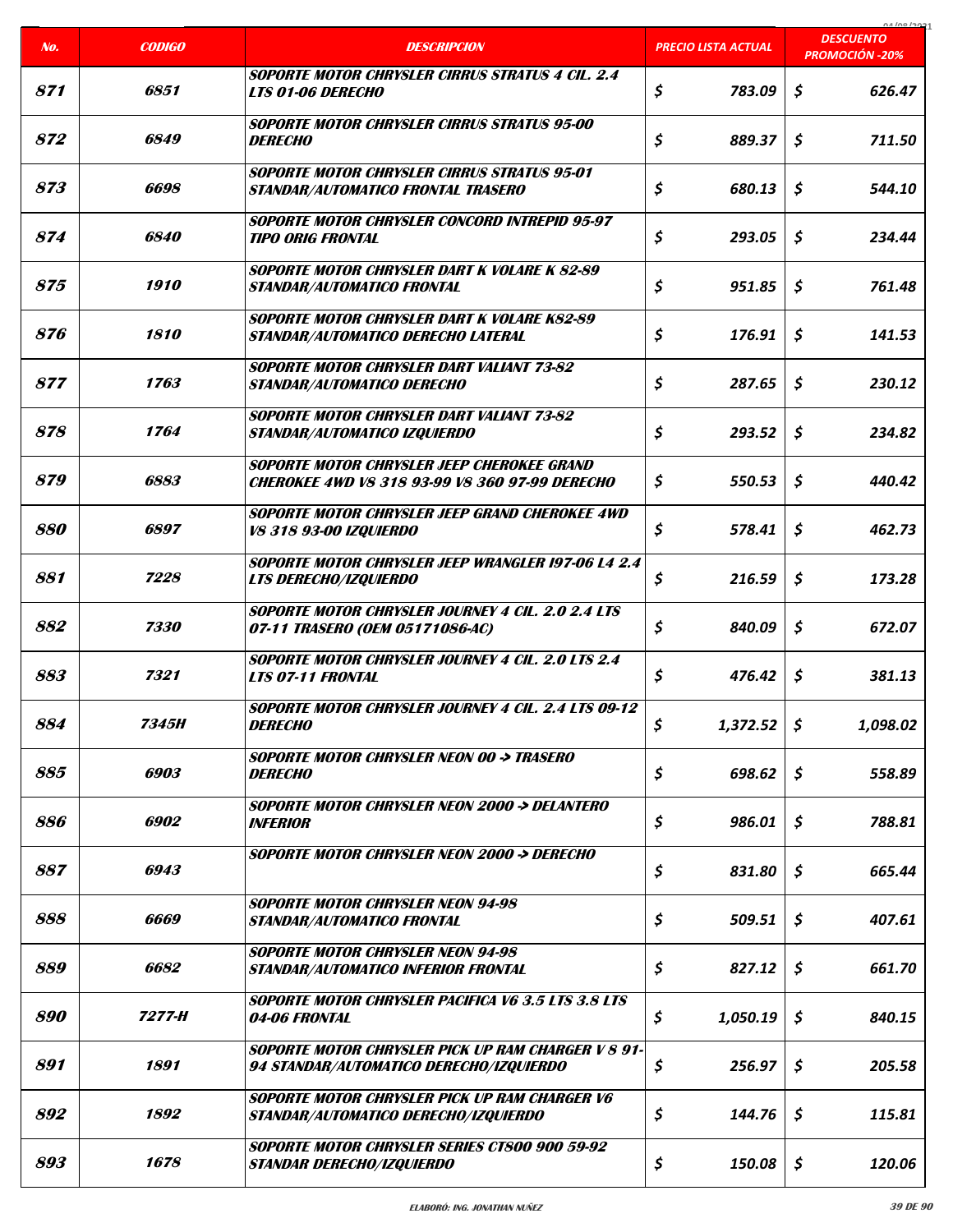| No. | <b>CODIGO</b>      | <b>DESCRIPCION</b>                                                                                             | <u>PRECIO LISTA ACTUAL</u> | 0A/00/2021<br><b>DESCUENTO</b> |
|-----|--------------------|----------------------------------------------------------------------------------------------------------------|----------------------------|--------------------------------|
|     |                    |                                                                                                                |                            | <b>PROMOCIÓN -20%</b>          |
| 894 | 1796               | SOPORTE MOTOR CHRYSLER SERIES D100 A 300 79-94<br><i><b>STANDAR DERECHO/IZQUIERDO</b></i>                      | \$<br>258.99               | \$<br>207.19                   |
| 895 | 1799               | SOPORTE MOTOR CHRYSLER SERIES D150 A 350 75-94<br><i><b>STANDAR DERECHO/IZQUIERDO</b></i>                      | \$<br>268.68               | Ś.<br>214.95                   |
| 896 | 1680               | SOPORTE MOTOR CHRYSLER SERIES D600 A D900<br><i><b>STANDAR DENTRAL</b></i>                                     | \$<br>174.79               | \$<br>139.83                   |
| 897 | 6651               | SOPORTE MOTOR CHRYSLER SHADOW SPIRIT 89-94<br>STANDAR/AUTOMATICO FRONTAL                                       | \$<br>723.35               | \$<br>578.68                   |
| 898 | 1927               | SOPORTE MOTOR CHRYSLER SHADOW SPIRIT PHANTOM 2.2<br><b>LTS 2.5 LTS 89-94 (NO. ANTERIOR 6634)</b>               | \$<br>237.26               | \$<br>189.81                   |
| 899 | <i><b>6900</b></i> | <b>SOPORTE MOTOR CHRYSLER STRATUS CIRRUS 2.4 LTS 97-</b><br>98 TUERCAS DE FIJACION CON DISTANCIA DE 92 FRONTAL | \$<br>1,028.14             | \$<br>822.51                   |
| 900 | 6899               | SOPORTE MOTOR CHRYSLER STRATUS CIRRUS 2.4 LTS 98 -><br><i><b>TRASERO</b></i>                                   | \$<br>1,067.42             | Ś.<br>853.93                   |
| 901 | 6901               | SOPORTE MOTOR CHRYSLER STRATUS CIRRUS 2.4 LTS 98 -><br><b>TUERCAS DE FIJACION CON DISTANC FRONTAL</b>          | \$<br>1,269.02             | \$<br>1,015.21                 |
| 902 | 1761               | <b>SOPORTE MOTOR CHRYSLER VALIANT BARRACUDA 67-73</b><br>STANDAR/AUTOMATICO IZQUIERDO                          | \$<br>145.27               | \$<br>116.22                   |
| 903 | 6942               | SOPORTE MOTOR CHRYSLER VAYAGER 96-00 DERECHO                                                                   | \$<br>1,366.88             | \$<br>1,093.50                 |
| 904 | 6938               | SOPORTE MOTOR CHRYSLER VOYAGER 96-00 FRONTAL                                                                   | \$<br>1,087.11             | \$<br>869.69                   |
| 905 | 7012               | SOPORTE MOTOR CHRYSLER VOYAGER 97-00 3.3 LTS V6<br><b>TRASERO (O.E.M. 5281314)</b>                             | \$<br>793.81               | \$<br>635.05                   |
| 906 | 7121-H             | SOPORTE MOTOR CHRYSLER VOYAGER GRAND CARAVAN 3.3<br><b>LTS 01-06 DERECHO (OEM 04861272AE)</b>                  | \$<br>881.90               | \$<br>705.52                   |
| 907 | 7122               | SOPORTE MOTOR CHRYSLER VOYAGER GRAND CARAVAN 3.3<br><b>LTS 01-06 TRASERO (OEM 04861273AA)</b>                  | \$<br>529.14               | \$<br>423.31                   |
| 908 | 7119               | <b>SOPORTE MOTOR CRHYSLER VOYAGER GRAND CARAVAN 3.3</b><br>LTS 01-06 DELANTERO (OEM 04861295AB)                | \$<br>1,093.67             | \$<br>874.94                   |
| 909 | 7448-H             | SOPORTE MOTOR DER. GM UPLANDER 05-09 V6 VENTURE<br>97-04 PONTIAC AZTEK 01-05 V6 3.4L                           | \$<br>754.68               | \$<br>603.74                   |
| 910 | <b>7444-S</b>      | <b>SOPORTE MOTOR DERECHANISSAN APRIO 08-10</b>                                                                 | \$<br>1,007.48             | \$<br>805.98                   |
| 911 | 7472-H             | SOPORTE MOTOR DERECHO AUT. GM HHR 06-09 2.2 2.4L<br><b>PONTIAC G5 07-09</b>                                    | \$<br>1,096.74             | \$<br>877.39                   |
| 912 | 7402-H             | <b>SOPORTE MOTOR DERECHO CHEVROLET CRUZE 10-12</b>                                                             | \$<br>2,919.27             | \$<br>2,335.42                 |
| 913 | 7510-H             | SOPORTE MOTOR DERECHO CHEVROLET MALIBU 09-12 L4<br><b>2.4 LTS PONTIAC G6 2009 L4 2.4 LTS</b>                   | \$<br>1,065.51             | \$<br>852.41                   |
| 914 | 7498               | SOPORTE MOTOR DERECHO CHEVROLET SONIC 11-15 L4<br><b>1.6 LTS</b>                                               | \$<br>968.41               | \$<br>774.73                   |
| 915 | 7524               | SOPORTE MOTOR DERECHO CHEVROLET SPARK 11-15 L4<br><b>1.2 LTS</b>                                               | \$<br>1,165.02             | \$<br>932.01                   |
| 916 | 7491-H             | <b>SOPORTE MOTOR DERECHO FORD FIESTA 12-14 L4 1.6 LTS</b>                                                      | \$<br>1,393.71             | \$<br>1,114.97                 |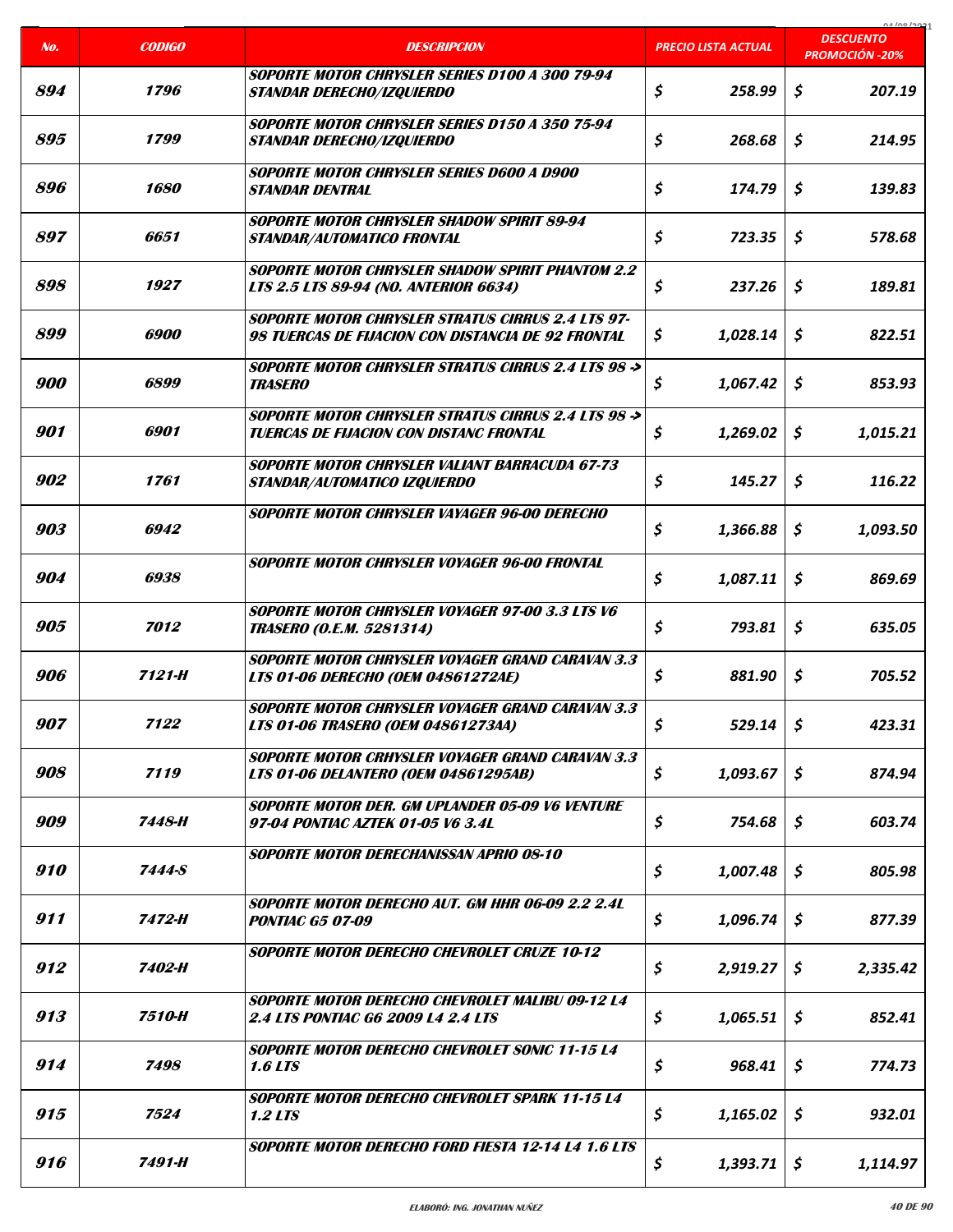|            |               |                                                                                                                         |                            | COCI ON AO                                |
|------------|---------------|-------------------------------------------------------------------------------------------------------------------------|----------------------------|-------------------------------------------|
| No.        | <b>CODIGO</b> | <b>DESCRIPCION</b>                                                                                                      | <b>PRECIO LISTA ACTUAL</b> | <b>DESCUENTO</b><br><b>PROMOCIÓN -20%</b> |
| 917        | 7820-H        | SOPORTE MOTOR DERECHO FORD FUSION L4 2.5 13-17                                                                          | \$<br>1,573.06             | \$<br>1,258.45                            |
| 918        | 7461-H        | <b>SOPORTE MOTOR DERECHO FORD IKON 11-15 1.6L</b>                                                                       | \$<br>1,303.09             | \$<br>1,042.47                            |
| 919        | 7462          | SOPORTE MOTOR DERECHO FORD MUSTANG 96-04 V6 3.8L                                                                        | \$<br>326.81               | \$<br>261.45                              |
| <i>920</i> | 7560-H        | <b>SOPORTE MOTOR DERECHO FORD TRANSIT 07-12</b>                                                                         | \$<br>1,733.00             | \$<br>1,386.40                            |
| 921        | 6872          | SOPORTE MOTOR DERECHO GM 85-91 BUICK SKYLARK<br>SOMERSET N V6 181 85-88 SKYLARK SERIE N V6 204<br><i><b>FRONTAL</b></i> | \$<br>176.20               | \$<br>140.96                              |
| 922        | 7473-H        | SOPORTE MOTOR DERECHO GM CAPTIVA 05-09 VS 3.4L<br><b>PONTIAC TORRENT 06-09</b>                                          | \$<br>1,624.17             | Ŝ.<br>1,299.34                            |
| 923        | 7486-H        | <b>SOPORTE MOTOR DERECHO HYUNDAI ATTITUDE 12-15 L4</b><br>1.4 Y 1.6 LTS                                                 | \$<br>1,508.73             | Ŝ<br>1.206.99                             |
| 924        | 7485          | <b>SOPORTE MOTOR DERECHO HYUNDAI 110 11-15 L4 1.1 LTS</b>                                                               | \$<br>987.07               | \$<br>789.65                              |
| 925        | 7487-H        | SOPORTE MOTOR DERECHO HYUNDAI SONATA 06-08 L4 2.4<br><b>LTS AZERA 06-11 V6 3.8 LTS</b>                                  | \$<br>1,182.95             | \$<br>946.36                              |
| 926        | 7862          | SOPORTE MOTOR DERECHO MAZDA 2 15 L4 11-16                                                                               | \$<br>1,267.83             | \$<br>1,014.26                            |
| 927        | 7517-H        | <b>SOPORTE MOTOR DERECHO NISSAN ALTIMA 07-15 L4 2.5</b><br><b>LTS</b>                                                   | \$<br>1,290.35             | \$<br>1,032.28                            |
| 928        | 7643-H        | <b>SOPORTE MOTOR DERECHO NISSAN MARCH 1.6 LTS L4 11-</b><br>18 VERSA 1.6 LTS L4 12-18 NOTE 1.6 LTS L4 14-18             | \$<br>1,577.62             | S.<br>1,262.10                            |
| 929        | 7431-H        | SOPORTE MOTOR DERECHO PEUGEOT 407 04-10 L4 2.2<br><i>LTS 605 02-08 L4 2.9 LTS</i>                                       | \$<br>526.59               | \$<br>421.27                              |
| 930        | 6974          | <b>SOPORTE MOTOR DERECHO STANDAR GM CAVALIER 2.4 LTS</b><br>96-04 SUNFIRE 2.4 LTS 97-01 FRONTAL                         | \$<br>$1,987.96$   \$      | 1,590.37                                  |
| 931        | 7471-H        | <b>SOPORTE MOTOR DERECHO STANDAR GM HHR 06-09 2.2</b><br>2.4L PONTIAC G5 07-09                                          | \$<br>878.38               | \$<br>702.70                              |
| 932        | 7546          | <b>SOPORTE MOTOR DERECHO SUPERIOR NISSAN SENTRA 13-</b><br>15                                                           | \$<br>985.52               | \$<br>788.42                              |
| 933        | 7264          | SOPORTE MOTOR DERECHO TOYOTA CAMRY 4 CIL. 2.4 LTS<br>01-07 SOLARA 4 CIL. 2.4 LTS 04-08 FRONTAL (12363-0                 | \$<br>560.48               | \$<br>448.38                              |
| 934        | 7861-H        | SOPORTE MOTOR DERECHO TOYOTA COROLLA MATRIX<br><b>PONTIAC VIBE 18 L4 09-13</b>                                          | \$<br>1,339.53             | \$<br>1,071.62                            |
| 935        | 7456-H        | SOPORTE MOTOR DERECHO TOYOTA RAV4 06-10 2.5L                                                                            | \$<br>1,856.74             | \$<br>1,485.39                            |
| 936        | 7435          | SOPORTE MOTOR DERECHO TOYOTA YARIS L4 1.3 LTS ECHO<br>L4 1.5 LTS 99-05                                                  | \$<br>939.61               | \$<br>751.69                              |
| 937        | 7467-H        | <b>SOPORTE MOTOR DERECHO VW EUROVAN 05-14</b><br><b>TRANSPORTER 04-14 1.9L</b>                                          | \$<br>1,099.61             | \$<br>879.69                              |
| 938        | 7873-H        | SOPORTE MOTOR DERECHO VW GOLF A4 2.8 VR6 98-01<br><b>JETTA A4 2.8 VR6 98-05</b>                                         | \$<br>1,373.02             | \$<br>1,098.41                            |
| 939        | 7452-H        | SOPORTE MOTOR DERECHO VW PASSAT 98-05 1.8L                                                                              | \$<br>620.71               | \$<br>496.57                              |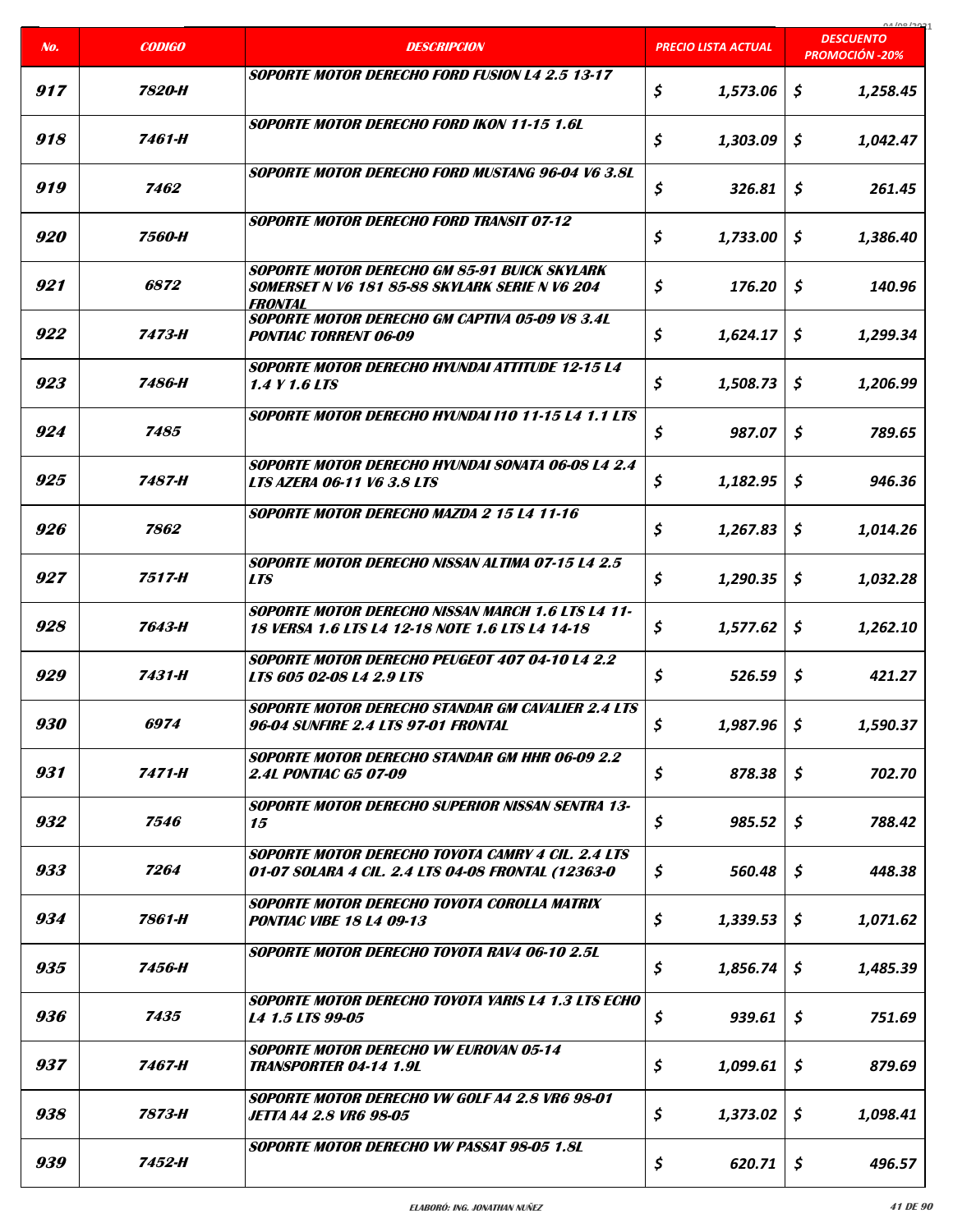|            |                |                                                                                                                   |                     | coclonina<br><b>DESCUENTO</b> |
|------------|----------------|-------------------------------------------------------------------------------------------------------------------|---------------------|-------------------------------|
| No.        | <b>CODIGO</b>  | <b>DESCRIPCION</b>                                                                                                | PRECIO LISTA ACTUAL | <b>PROMOCIÓN -20%</b>         |
| <i>940</i> | 7453-H         | SOPORTE MOTOR DERECHO VW TIGUAN 05-13                                                                             | \$<br>1,009.43      | \$<br>807.55                  |
| 941        | 6934           | SOPORTE MOTOR DODGE DAKOTA 3.9 LTS 239CI V6 86-96<br>5.2 LTS 318 CIL. I V8 94-96 DERECHO/IZQUIERDO                | \$<br>220.71        | \$<br>176.57                  |
| 942        | 7181           | SOPORTE MOTOR DODGE DERECHO RAM 1500 2500 3500<br>V8 4.7 LTS 5.7 LTS 5.9 LTS 02-05 DERECHO                        | \$<br>1,047.34      | S.<br>837.87                  |
| 943        | 7175           | SOPORTE MOTOR DODGE DURANGO V8 4.7 5.9 LTS 00-03<br>DAKOTA 98-04 IZQUIERDO                                        | \$<br>553.80        | \$<br>443.04                  |
| 944        | 7180           | <b>SOPORTE MOTOR DODGE RAM 1500 2500 3500 V8 4.7 LTS</b><br>5.7 LTS 5.9 LTS 02-05 IZQUIERDO                       | \$<br>860.67        | Ś.<br>688.54                  |
| 945        | 7068           | <b>SOPORTE MOTOR DODGE STRATUS CIRRUS 2.4 LTS TURBO</b><br>AUTOMATICO 2001 -> FROTAL (OEM 45933383 AB)            | \$<br>936.72        | \$<br>749.38                  |
| 946        | <b>7018DAI</b> | <b>SOPORTE MOTOR DODGE STRATUS CIRRUS 2.4 LTS TURBO</b><br>AUTOMATICO 2001 -> TRASERO (OEM 4593337 AB)            | \$<br>1,318.77      | S<br>1.055.02                 |
| 947        | 1879           | SOPORTE MOTOR FORD 360 390 66-79 IZQUIERDO                                                                        | \$<br>287.65        | \$<br>230.12                  |
| 948        | 6868           | <b>SOPORTE MOTOR FORD 75-96 VAN E100 E150 E200 E250</b><br>E300 E350 V8 E302 69-96 E100 E150 E250 E350 V8<br>E351 | \$<br>296.64        | \$<br>237.32                  |
| 949        | 6933           | <b>SOPORTE MOTOR FORD AERO STAR 3.0 LTS 183CI V6 86-</b><br>97 4.0 LTS 244 CIL. I V6 90-98 IZQUIERDO              | \$<br>392.99        | \$<br>314.39                  |
| <i>950</i> | 6932           | <b>SOPORTE MOTOR FORD AERO STAR 3.0 LTS 183CI V6 86-</b><br><i><b>97 DERECHO</b></i>                              | \$<br>392.99        | \$<br>314.39                  |
| 951        | 6702           | <b>SOPORTE MOTOR FORD AUTOS GRAND MARQUIS 92-01</b><br><b>AUTOMATICO</b>                                          | \$<br>310.45        | S.<br>248.36                  |
| 952        | 6870           | SOPORTE MOTOR FORD BRONCO 4WD L6 300 80-86 F100<br>F150 F250 F350 2WD L6 300 74-84 VAM E100 E150<br><b>DERECH</b> | \$<br>537.40        | \$<br>429.92                  |
| 953        | 6871           | SOPORTE MOTOR FORD BRONCO 4WD L6 300 80-86 F100<br>F150 F250 VAN E100 E150 E200 E250 E300 E350 L6 30<br>17        | \$<br>490.63        | \$<br>392.51                  |
| 954        | 6893-H         | SOPORTE MOTOR FORD BRONCO 4WD L6 300 89-92<br><b>RANGER 2WD 88 F100 F150 F250 F350 MAZDA B2300</b><br>2WD 94-97 D | \$<br>763.84        | \$<br>611.07                  |
| 955        | 6891           | SOPORTE MOTOR FORD BRONCO II 2WD 4WD V6 86-90<br>EXPLORER 91-94 RANGER 86-92 MAZDA NAVAJO 92-94<br><b>DERECHO</b> | \$<br>392.99        | \$<br>314.39                  |
| 956        | 6892           | SOPORTE MOTOR FORD BRONCO II 86-90 MAZDA B4000 94-<br>97 IZOUIERDO                                                | \$<br>392.99        | \$<br>314.39                  |
| 957        | <i>6769</i>    | <b>SOPORTE MOTOR FORD CAMIONETAS VAN 80-84</b><br>STANDAR/AUTOMATICO IZQUIERDO                                    | \$<br>467.66        | \$<br>374.13                  |
| 958        | <i>6764</i>    | <b>SOPORTE MOTOR FORD CAMIONETAS VAN 85-96</b><br>STANDAR/AUTOMATICO DERECHO                                      | \$<br>513.61        | \$<br>410.89                  |
| 959        | 6703           | <b>SOPORTE MOTOR FORD CONTOUR MYSTIQUE 95-98</b><br><b>STANDAR DERECHO</b>                                        | \$<br>390.90        | \$<br>312.72                  |
| 960        | 6857           | <b>SOPORTE MOTOR FORD CONTOUR MYSTIQUE TIPO ORIGINAL</b><br><b>STANDAR IZQUIERDO</b>                              | \$<br>440.98        | \$<br>352.78                  |
| 961        | 6939           | <b>SOPORTE MOTOR FORD CONTOUR Y MYSTIQUE 2.5 LTS V6</b><br><b>2.5 LTS TRANSMISION AUTOMATICA IZQUIERDO</b>        | \$<br>152.23        | \$<br>121.79                  |
| 962        | 6621           | SOPORTE MOTOR FORD CROWN VICTORIA GRAND MARQUIS<br><b>78-84 AUTOMATICO DERECHO</b>                                | \$<br>383.54        | \$<br>306.83                  |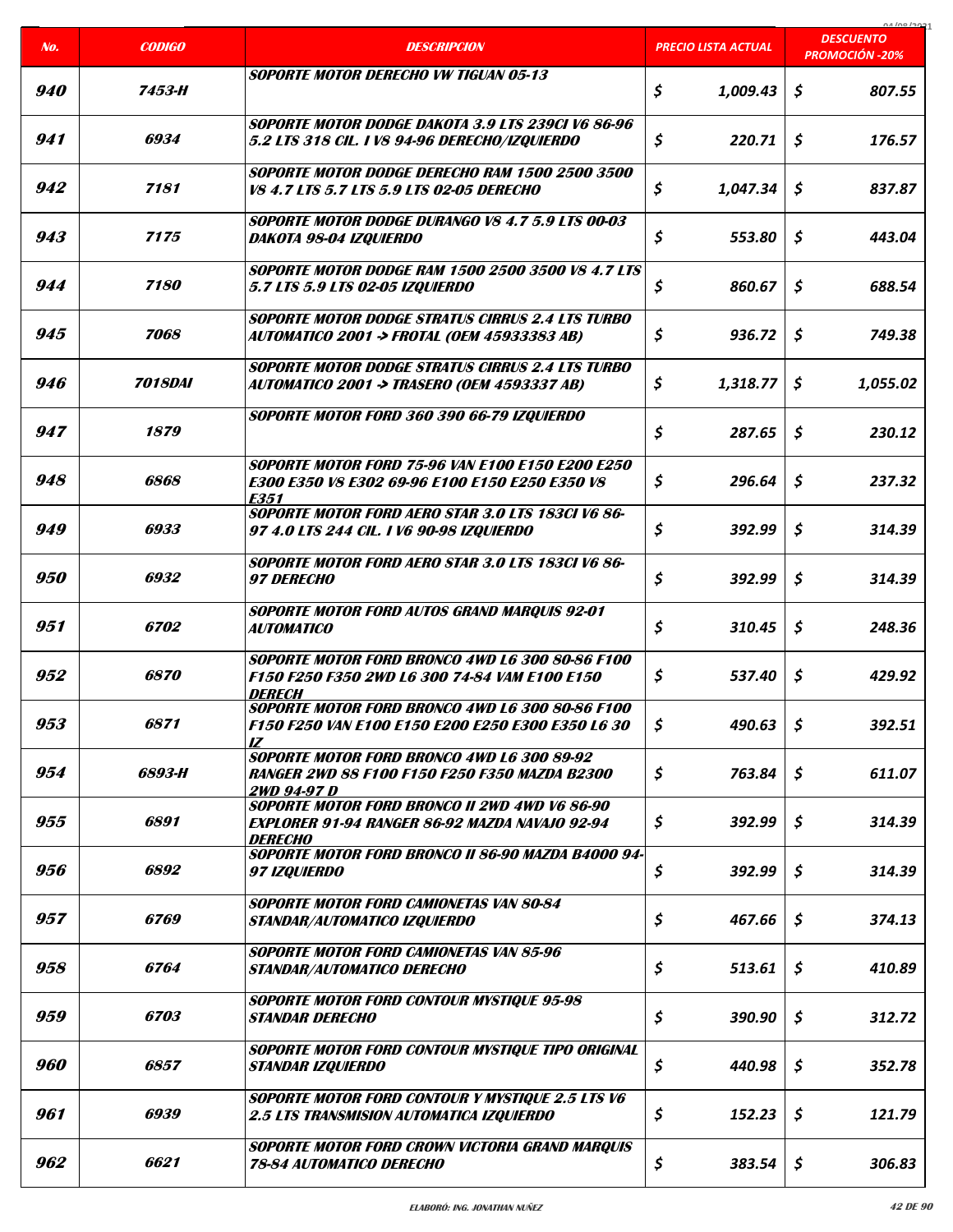| No. | <b>CODIGO</b> | <b>DESCRIPCION</b>                                                                                                | PRECIO LISTA ACTUAL | 01/00/202<br><b>DESCUENTO</b><br><b>PROMOCIÓN -20%</b> |
|-----|---------------|-------------------------------------------------------------------------------------------------------------------|---------------------|--------------------------------------------------------|
| 963 | 6620          | SOPORTE MOTOR FORD CROWN VICTORIA GRAND MARQUIS<br>78-84 AUTOMATICO IZQUIERDO                                     | \$<br>383.54        | \$<br>306.83                                           |
| 964 | 7115          | SOPORTE MOTOR FORD E350 F450 F550 F350 SUPER<br>DUTY ECONOLINE EXPEDITION LINCOLN NAVIGATOR<br><b>DERECHO (NO</b> | \$<br>804.36        | \$<br>643.49                                           |
| 965 | 7116          | SOPORTE MOTOR FORD E350 F450 F550 F350 SUPER<br>DUTY ECONOLINE EXPEDITION LINCOLN NAVIGATOR<br>IZOUIERDO (        | \$<br>918.51        | \$<br>734.81                                           |
| 966 | 6981          | SOPORTE MOTOR FORD ECONOLINE E150 4.2 LTS 98-03<br><b>DERECHO</b>                                                 | \$<br>1,074.80      | \$<br>859.84                                           |
| 967 | 6982          | SOPORTE MOTOR FORD ECONOLINE E150 4.2 LTS 98-03<br><b>IZQUIERDO</b>                                               | \$<br>1,074.80      | \$<br>859.84                                           |
| 968 | 7124          | <b>SOPORTE MOTOR FORD ECONOLINE SUPER DUTY E350</b><br><b>E450 5.4 LTS V8 97-06 DERECHO</b>                       | \$<br>1,093.92      | \$<br>875.13                                           |
| 969 | 7125          | <b>SOPORTE MOTOR FORD ECONOLINE SUPER DUTY E350</b><br><b>E450 5.4 LTS V8 97-06 IZQUIERDO</b>                     | \$<br>1,093.92      | Ś.<br>875.13                                           |
| 970 | 7210          | SOPORTE MOTOR FORD ECOSPORT L4 2.0 LTS 04-10<br>DERECHO (OEM M2N156F012LA)                                        | \$<br>810.28        | \$<br>648.22                                           |
| 971 | <b>7237H</b>  | <b>SOPORTE MOTOR FORD ESCAPE 01-07 MERCURY 05-07 L4</b><br>2.3 LTS V6 3.0 LTS DERECHO                             | \$<br>1,000.14      | Ś.<br>800.11                                           |
| 972 | 7117          | SOPORTE MOTOR FORD ESCAPE 2.3 LTS 2001 -> TRASERO<br>(OEM 4L806068EA)                                             | \$<br>917.85        | \$<br>734.28                                           |
| 973 | 7281          | <b>SOPORTE MOTOR FORD ESCAPE 4 CIL. 2.3 LTS 06-11</b><br><b>FRONTAL</b>                                           | \$<br>877.06        | \$<br>701.65                                           |
| 974 | 7282          | SOPORTE MOTOR FORD ESCAPE 4 CIL. 2.3 LTS 07-11<br><b>TRASERO</b>                                                  | \$<br>1,126.50      | Ś.<br>901.20                                           |
| 975 | 7339H         | SOPORTE MOTOR FORD ESCAPE MARINER 4 CIL. 2.3 LTS 06-<br><b>11 DERECHO (OEM 6L8Z-6P094-CA)</b>                     | \$<br>1,530.43      | \$<br>1,224.34                                         |
| 976 | <i>6850</i>   | <b>SOPORTE MOTOR FORD ESCORT 1.8 LTS 1.9 LTS 91-96 2</b><br><b>LTS 97-00 FRONTAL DERECHO</b>                      | \$<br>426.65        | \$<br>341.32                                           |
| 977 | 6984          | SOPORTE MOTOR FORD ESCORT 2.0 LTS L4 97-02 FRONTAL                                                                | \$<br>431.47        | \$<br>345.18                                           |
| 978 | 6845          | <b>SOPORTE MOTOR FORD ESCORT 91-96 1.8 LTS 1.9 LTS</b><br>STANDAR/AUTOMATICO TRASERO IZQUIERDO                    | \$<br>378.23        | \$<br>302.58                                           |
| 979 | 6835          | <b>SOPORTE MOTOR FORD ESCORT FRONTAL</b>                                                                          | \$<br>265.82        | \$<br>212.66                                           |
| 980 | 6884          | SOPORTE MOTOR FORD EXPLORER 2WD 4WD V6 244 91-94<br><i><b>DERECHO</b></i>                                         | \$<br>426.65        | \$<br>341.32                                           |
| 981 | 7176          | <b>SOPORTE MOTOR FORD EXPLORER MONTAINEER V6 4.0 LTS</b><br><b>4.6 LTS 02-06 DERECHO</b>                          | \$<br>597.29        | \$<br>477.83                                           |
| 982 | 7177          | <b>SOPORTE MOTOR FORD EXPLORER MONTAINEER V6 4.0 LTS</b><br>4.6 LTS 02-06 IZQUIERDO                               | \$<br>521.80        | \$<br>417.44                                           |
| 983 | <b>7383H</b>  | SOPORTE MOTOR FORD F100 F150 F250 F350 LOBO V8<br><b>4.6 LTS 5.4 LTS 06-12 DERECHO</b>                            | \$<br>2,043.34      | \$<br>1,634.67                                         |
| 984 | 7382H         | <b>SOPORTE MOTOR FORD F100 F150 F250 F350 LOBO V8</b><br>4.6 LTS 5.4 LTS 06-12 IZQUIERDO                          | \$<br>2,127.04      | \$<br>1,701.63                                         |
| 985 | 7111          | SOPORTE MOTOR FORD F250 4.6 LTS AUTOMATICO (NO.<br>ANTERIOR 1952)                                                 | \$<br>583.78        | \$<br>467.02                                           |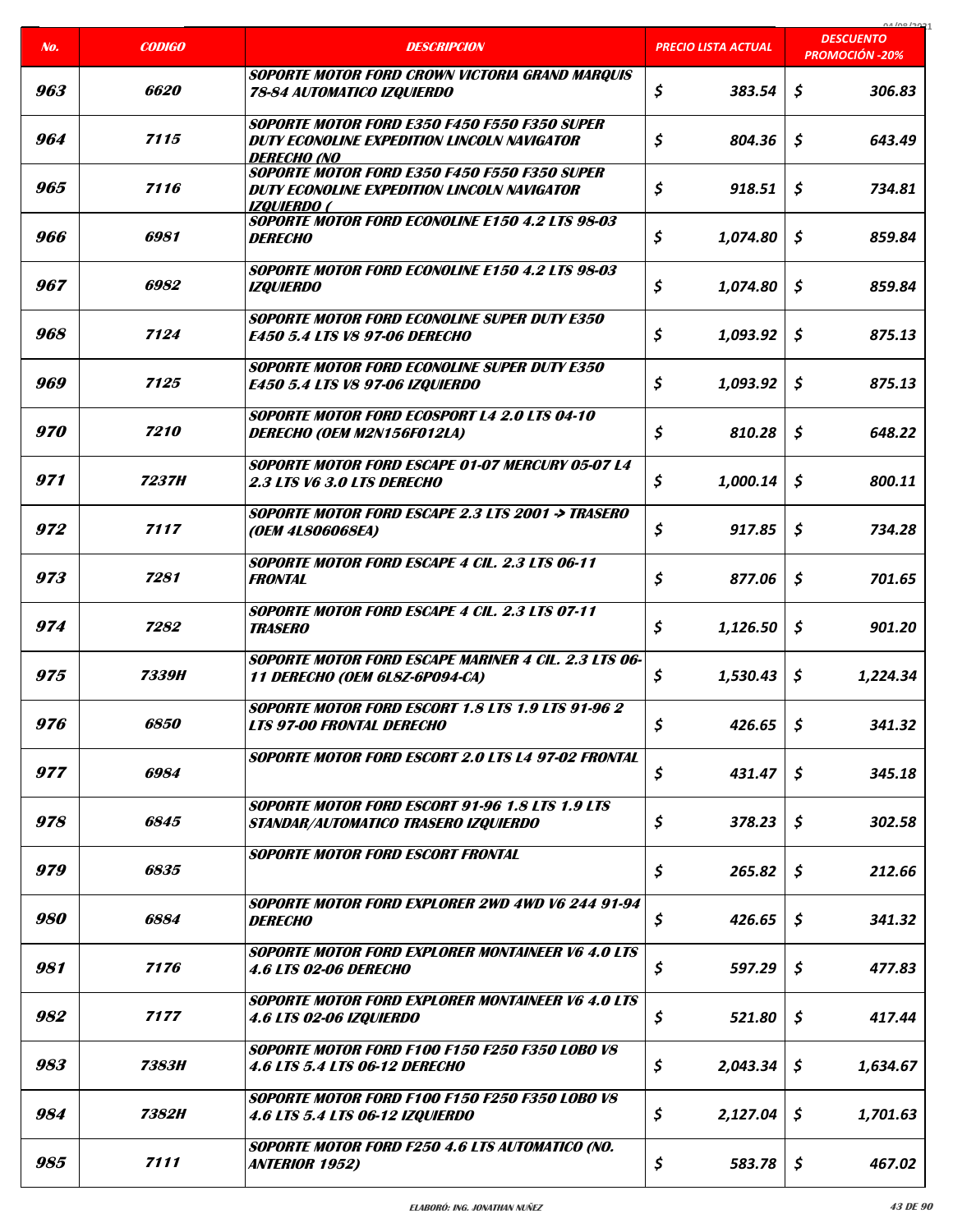|            |                       |                                                                                                                    |                            | 01000001<br><b>DESCUENTO</b> |
|------------|-----------------------|--------------------------------------------------------------------------------------------------------------------|----------------------------|------------------------------|
| No.        | <b>CODIGO</b>         | <b>DESCRIPCION</b>                                                                                                 | <b>PRECIO LISTA ACTUAL</b> | <b>PROMOCIÓN -20%</b>        |
| 986        | 1863                  | SOPORTE MOTOR FORD FAIRMONT MUSTANG 78-84<br>STANDAR/AUTOMATICO DERECHO                                            | \$<br>203.56               | \$<br>162.85                 |
| 987        | 1862                  | <b>SOPORTE MOTOR FORD FAIRMONT MUSTANG 78-84</b><br>STANDAR/AUTOMATICO IZQUIERDO                                   | \$<br>203.56               | \$<br>162.85                 |
| 988        | 7215                  | <b>SOPORTE MOTOR FORD FIESTA 03-10 DERECHO</b>                                                                     | \$<br>865.45               | \$<br>692.36                 |
| 989        | 6991                  | SOPORTE MOTOR FORD FIESTA 1999 -> DERECHO O.E<br><b>96FB6038BK</b>                                                 | \$<br>923.12               | \$<br>738.50                 |
| <i>990</i> | <i><b>7013DAI</b></i> | SOPORTE MOTOR FORD FIESTA IKON 99-05 DERECHO OEM<br><b>KS616038</b>                                                | \$<br>701.39               | \$<br>561.11                 |
| 991        | 7083                  | SOPORTE MOTOR FORD FIESTA STANDAR L4 1.6 LTS 01-08<br><b>TRASERO (OEM M2S616POS2AB)</b>                            | \$<br>788.82               | \$<br>631.06                 |
| 992        | 7000                  | <b>SOPORTE MOTOR FORD FOCUS 00-05 2.5 LTS 122</b><br><b>IZQUIERDO</b>                                              | \$<br>591.61               | Ś.<br>473.29                 |
| 993        | 7063-H                | SOPORTE MOTOR FORD FOCUS 2.0 LTS 4L 2001 ->                                                                        | \$<br>1,431.70             | \$<br>1,145.36               |
| 994        | 7064                  | SOPORTE MOTOR FORD FOCUS 2.0 LTS 4L 2001 -><br><b>TRASERO</b>                                                      | \$<br>722.91               | \$<br>578.33                 |
| 995        | 7151-H                | <b>SOPORTE MOTOR FORD FOCUS EUROPA MAZDA 3 L4 2.0</b><br>LTS L5 2.5 LTS 07-09 DERECHO (OEM 3M51-6F012-AF)          | \$<br>1,015.21             | \$<br>812.17                 |
| 996        | 7152                  | <b>SOPORTE MOTOR FORD FOCUS EUROPA MAZDA 3 L4 2.0</b><br>LTS L5 2.5 LTS 07-09 TRASERO (OEM 60685545-AA)            | \$<br>441.32               | \$<br>353.05                 |
| 997        | <b>7071H</b>          | SOPORTE MOTOR FORD FOCUS L4 2.0 LTS 00-04 (DOBLE<br>ARBOL) OEM YS51-60-38BA HIDRAULICO DERECHO                     | \$<br>1,100.24             | \$<br>880.19                 |
| 998        | 7250-H                | <i>SOPORTE MOTOR FORD FUSION 4 CIL. 2.3 LTS 2006 -&gt;</i><br>MAZDA 6 4 CIL. 2.3 LTS 2006 -> MAZDA 6 V6 3.0 LTS 2  | \$<br>2,214.40             | \$<br>1,771.52               |
| 999        | 7249                  | SOPORTE MOTOR FORD FUSION 4 CIL. 2.3 LTS 2006 $\rightarrow$<br>MAZDA 6 4 CIL. 2.3 LTS 2006 -> MAZDA 6 V6 3.0 LTS 2 | \$<br>1,483.60             | \$<br>1,186.88               |
| 1000       | 7255-H                | <b>SOPORTE MOTOR FORD FUSION V6 3.0 LTS 06-10 MILAN V6</b><br>3.0 LTS 06-10 ZEPHYR V6 3.0 LTS 06-10 DERECHO (O     | \$<br>2,116.77             | \$<br>1,693.42               |
| 1001       | 1654                  | <b>SOPORTE MOTOR FORD GALAXIE 65-79</b><br>STANDAR/AUTOMATICO DERECHO/IZQUIERDO                                    | \$<br>302.76               | \$<br>242.21                 |
| 1002       | 1714                  | <b>SOPORTE MOTOR FORD GALAXIE 67-78</b><br>STANDAR/AUTOMATICO DERECHO/IZQUIERDO                                    | \$<br>360.01               | \$<br>288.00                 |
| 1003       | <i><b>6701</b></i>    | SOPORTE MOTOR FORD GRAND MARQUIS 92-01<br>AUTOMATICO IZQUIERDO                                                     | \$<br>345.93               | \$<br>276.74                 |
| 1004       | 6989                  | SOPORTE MOTOR FORD IKON FIESTA Y CAMIONETAS<br><b>INFERIOR O.E X-561-69082-CA</b>                                  | \$<br>816.83               | \$<br>653.46                 |
| 1005       | 7001                  | SOPORTE MOTOR FORD KA 00-05 1.6 LTS L4 DERECHO                                                                     | \$<br>578.19               | \$<br>462.55                 |
| 1006       | 7002                  | SOPORTE MOTOR FORD KA 00-05 1.6 LTS TRASERO                                                                        | \$<br>884.46               | \$<br>707.57                 |
| 1007       | 7081                  | SOPORTE MOTOR FORD KA FIESTA IKON L4 1.3 LTS 1.4 LTS<br>2001 -> STANDAR DERECHO (OEM MXS616038AC)                  | \$<br>705.91               | \$<br>564.72                 |
| 1008       | 7235H                 | SOPORTE MOTOR FORD MERCURY 04-07 V6 3.9 LTS 4.2<br><b>LTS FRONTAL</b>                                              | \$<br>562.86               | \$<br>450.29                 |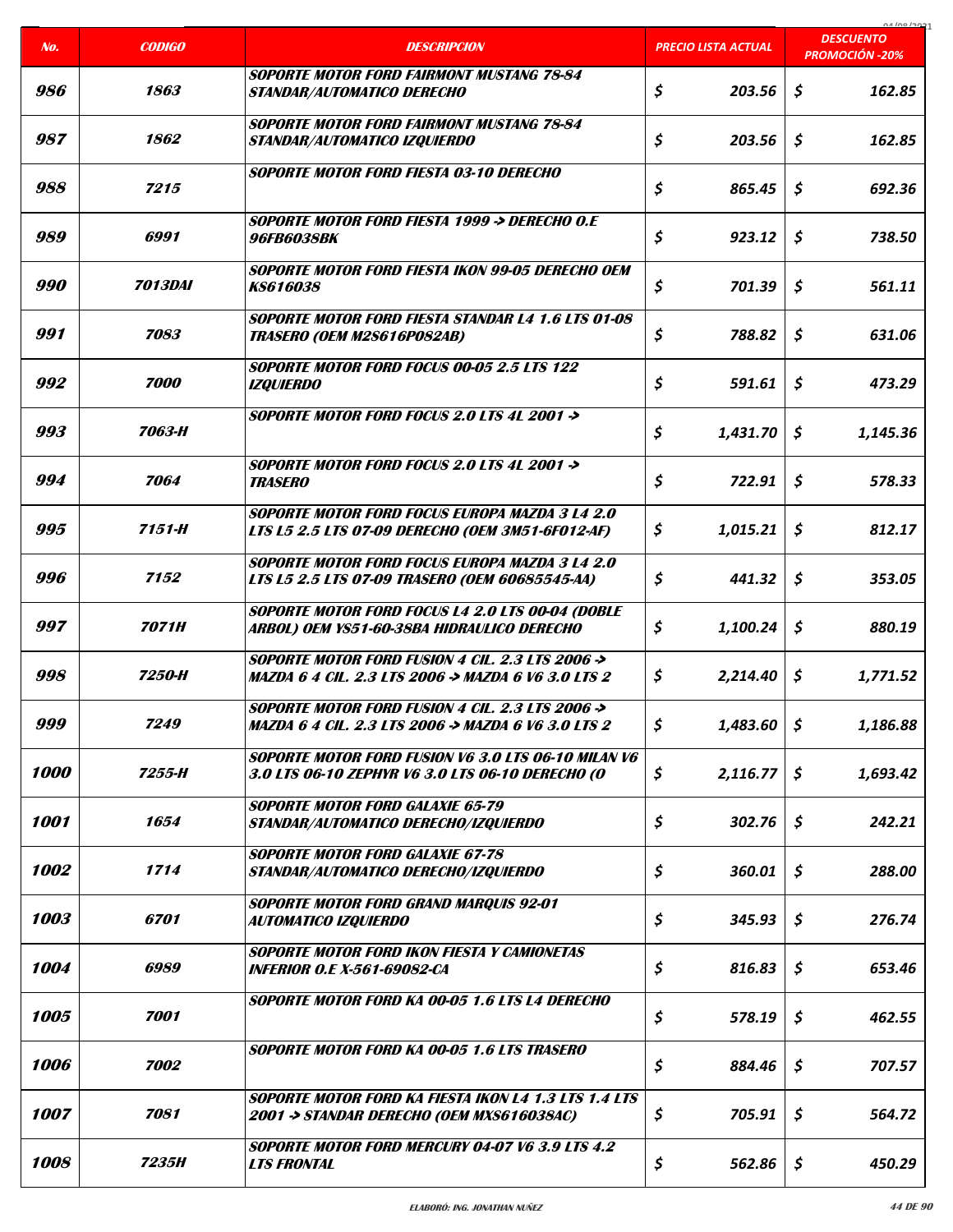|                    |                        |                                                                                                   |                            | coclonina                                 |
|--------------------|------------------------|---------------------------------------------------------------------------------------------------|----------------------------|-------------------------------------------|
| No.                | <b>CODIGO</b>          | <b>DESCRIPCION</b>                                                                                | <b>PRECIO LISTA ACTUAL</b> | <b>DESCUENTO</b><br><b>PROMOCIÓN -20%</b> |
| 1009               | 7236H                  | SOPORTE MOTOR FORD MERCURY 04-07 V6 3.9 LTS 4.2<br><b>LTS TRASERO</b>                             | \$<br>917.57               | \$<br>734.06                              |
| 1010               | 7198-H                 | SOPORTE MOTOR FORD MONDEO L4 2.0 LTS 01-07 OEM<br><b>DERECHO (FSRZ-6038-AA)</b>                   | \$<br>1,290.58             | S<br>1,032.46                             |
| 1011               | 7186                   | SOPORTE MOTOR FORD MONDEO L4 2.0 LTS V6 2.5 LTS 01-<br>06 TRASERO (OEM 1571-6P082-CE)             | \$<br>837.35               | \$<br>669.88                              |
| 1012               | 1727                   | <b>SOPORTE MOTOR FORD MUSTANG 69-73</b><br>STANDAR/AUTOMATICO DERECHO/IZQUIERDO                   | \$<br>247.83               | \$<br>198.26                              |
| 1013               | 7112                   | <b>SOPORTE MOTOR FORD PICK UP F150 4.2 LTS AUTOMATICO</b><br><b>DERECHO (NO. ANTERIOR 1953)</b>   | \$<br>524.86               | \$<br>419.89                              |
| 1014               | 7109                   | <b>SOPORTE MOTOR FORD PICK UP F150 4.2 LTS AUTOMATICO</b><br><b>IZQUIERDO (NO. ANTERIOR 1950)</b> | \$<br>506.37               | \$<br>405.10                              |
| 1015               | 7108                   | <b>SOPORTE MOTOR FORD PICK UP F150 4.2 LTS STANDAR</b><br><b>DERECHO (NO. ANTERIOR 1948)</b>      | \$<br>522.87               | Ś.<br>418.30                              |
| 1016               | 7105                   | SOPORTE MOTOR FORD PICK UP F150 4.2 I TS STANDAR<br><b>IZQUIERDO (NO. ANTERIOR 1945)</b>          | \$<br>160.50               | \$<br>128.40                              |
| 1017               | 7110                   | <b>SOPORTE MOTOR FORD PICK UP F250 4.6 LTS AUTOMATICO</b><br><b>DERECHO (NO. ANTERIOR 1951)</b>   | \$<br>582.83               | \$<br>466.27                              |
| 1018               | 7106                   | SOPORTE MOTOR FORD PICK UP F250 4.6 LTS STANDAR<br><b>DERECHO (NO. ANTERIOR 1946)</b>             | \$<br>580.85               | \$<br>464.68                              |
| 1019               | 7107                   | <b>SOPORTE MOTOR FORD PICK UP F250 46 LTS STANDAR</b><br><b>IZQUIERDO (NO. ANTERIOR 1947)</b>     | \$<br>581.79               | \$<br>465.43                              |
| 1020               | 6910                   | <b>SOPORTE MOTOR FORD SABLE TAURUS V6 183 CC 86-90</b><br><b>IZQUIERDO</b>                        | \$<br>602.22               | \$<br>481.78                              |
| 1021               | 1713                   | <b>SOPORTE MOTOR FORD SERIES F150 A 350</b><br>STANDAR/AUTOMATICO DERECHO/IZQUIERDO               | \$<br>467.50               | \$<br>374.00                              |
| 1022               | 1866                   | SOPORTE MOTOR FORD SERIES F150 A F200 STANDAR<br><b>IZQUIERDO</b>                                 | \$<br>552.90               | \$<br>442.32                              |
| 1023               | 1865                   | <b>SOPORTE MOTOR FORD SERIES F150 A F200</b><br><b>STANDAR/AUTOMATICO DERECHO</b>                 | \$<br>552.90               | \$<br>442.32                              |
| 1024               | 1797                   | <b>SOPORTE MOTOR FORD SERIES F150 A F350</b><br><i>DERECHO/IZQUIERDO</i>                          | \$<br>285.89               | \$<br>228.71                              |
| 1025               | 1897                   | <b>SOPORTE MOTOR FORD SERIES F250 A 350 XLT 93-96</b><br>STANDAR/AUTOMATICO DERECHO/IZQUIERDO     | \$<br>335.30               | \$<br>268.24                              |
| 1026               | 1880                   | <b>SOPORTE MOTOR FORD SERIES F250 A F350</b><br>STANDAR/AUTOMATICO DERECHO                        | \$<br>265.52               | \$<br>212.42                              |
| <i><b>1027</b></i> | 7226                   | SOPORTE MOTOR FORD SUPER DUTY F250 F350 F59 9097<br>V8 6.9 7.3 LTS IZQUIERDO                      | \$<br>518.52               | \$<br>414.82                              |
| 1028               | <i><b>7225-DAI</b></i> | SOPORTE MOTOR FORD SUPER DUTY F250 F350 F59 90-97<br><b>V8 6.9 LTS 7.3 LTS DERECHO</b>            | \$<br>518.52               | \$<br>414.82                              |
| 1029               | 6675H                  | <b>SOPORTE MOTOR FORD TAURUS 89-91 AUTOMATICO</b><br><i>DERECHO/IZQUIERDO</i>                     | \$<br>844.24               | \$<br>675.39                              |
| 1030               | 6675                   | <b>SOPORTE MOTOR FORD TAURUS 89-91 AUTOMATICO</b><br>DERECHO/IZQUIERDO SOLIDO                     | \$<br>560.37               | \$<br>448.30                              |
| 1031               | <i><b>6847H</b></i>    | <b>SOPORTE MOTOR FORD TAURUS SABLE V6 3 LTS</b><br><b>DELANTERO DERECHO</b>                       | \$<br>1,341.44             | \$<br>1,073.15                            |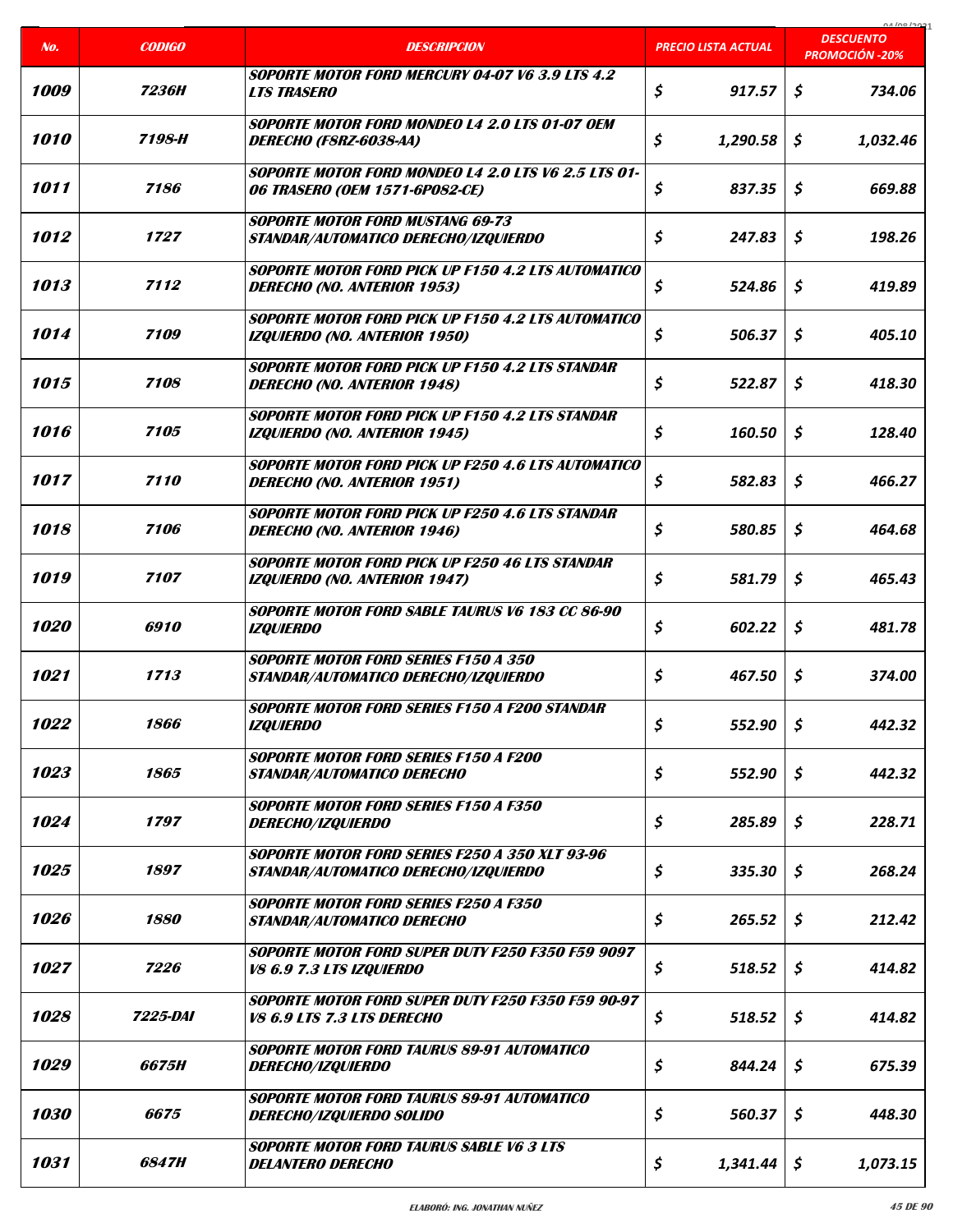|                    |                    |                                                                                                                         |                            | 01000001                                  |
|--------------------|--------------------|-------------------------------------------------------------------------------------------------------------------------|----------------------------|-------------------------------------------|
| No.                | <b>CODIGO</b>      | <b>DESCRIPCION</b>                                                                                                      | <b>PRECIO LISTA ACTUAL</b> | <b>DESCUENTO</b><br><b>PROMOCIÓN -20%</b> |
| 1032               | 7240-H             | <b>SOPORTE MOTOR FORD TAURUS SABLE V6 3.0 LTS 96-99</b><br><i><b>TRASERO</b></i>                                        | \$<br>919.73               | \$<br>735.78                              |
| 1033               | 1881H              | SOPORTE MOTOR FORD THUNDERBIRD COUGAR 88-94<br>STANDAR/AUTOMATICO HIDRAULICO                                            | \$<br>644.05               | \$<br>515.24                              |
| 1034               | 6691               | <b>SOPORTE MOTOR FORD TOPAZ 84-88</b><br>STANDAR/AUTOMATICO DERECHO                                                     | \$<br>188.54               | \$<br>150.83                              |
| 1035               | 1874               | <b>SOPORTE MOTOR FORD TOPAZ 84-88</b><br>STANDAR/AUTOMATICO DERECHO LATERAL                                             | \$<br>412.09               | \$<br>329.67                              |
| 1036               | 1823               | <b>SOPORTE MOTOR FORD TOPAZ 84-88</b><br>STANDAR/AUTOMATICO LATERAL DERECHO                                             | \$<br>421.88               | \$<br>337.50                              |
| 1037               | 1979               | SOPORTE MOTOR FORD TOPAZ 89-94 IZQUIERDO<br>STANDAR/AUTOMATICO (NO. ANTERIOR .6690)                                     | \$<br>179.44               | \$<br>143.55                              |
| 1038               | 7113               | SOPORTE MOTOR FORD V10 6.8 LTS PN96 F350 F450<br>2000 -> DERECHO (NO. ANTERIOR 1974)                                    | \$<br>1,263.90             | S<br>1,011.12                             |
| 1039               | 7114               | <b>SOPORTE MOTOR FORD V10 6.8 LTS PN96 F350 F450</b><br>2000 -> IZQUIERDO (NO. ANTERIOR 1975)                           | \$<br>859.88               | \$<br>687.90                              |
| <i><b>1040</b></i> | 6869               | <b>SOPORTE MOTOR FORD VAN E100 E150 E200 E250 E300</b><br>E350 V8 E302 69-96 E100 E150 E250 E350 V8 351W 80<br>I7       | \$<br>388.89               | \$<br>311.11                              |
| 1041               | 7192               | <b>SOPORTE MOTOR FORD WINDSTAR V6 3.0 3.8 LTS 95-03</b><br><i><b>DERECHO</b></i>                                        | \$<br>498.59               | \$<br>398.87                              |
| 1042               | 7191               | <b>SOPORTE MOTOR FORD WINDSTAR V6 3.8 LTS 95-03</b><br><b>DERECHO</b>                                                   | \$<br>479.41               | \$<br>383.53                              |
| 1043               | 7523               | <b>SOPORTE MOTOR FRONTAL ACURA CSX 06-11 RSX 02-06 L4</b><br><b>2.0 LTS HONDA CIVIC 02-05 L4 2.0 LTS ELEMENT 03-1</b>   | \$<br>884.91               | \$<br>707.93                              |
| 1044               | 7422               | SOPORTE MOTOR FRONTAL AUTOMATICA MITSUBISHI<br>ECLIPSE 00-05 GALANT 99-05 CHRYSLER STRATUS USA 01-<br>05 L <sub>4</sub> | \$<br>342.97               | \$<br>274.38                              |
| 1045               | 7483-H             | SOPORTE MOTOR FRONTAL CHEVROLET IMPALA 06-09 VS<br>5.3 LTS MONTE CARLO 06-07 V8 5.3 LTS PONTIAC GRAND P                 | \$<br>441.24               | \$<br>352.99                              |
| 1046               | 7859               | SOPORTE MOTOR FRONTAL CHRYSLER 200 DODGE<br>AVENGER 3.6 V6 11-14                                                        | \$<br>544.19               | \$<br>435.35                              |
| 1047               | 7509-H             | SOPORTE MOTOR FRONTAL CHRYSLER PACIFICA 07-08 V6<br>3.8 4.0 LTS                                                         | \$<br>732.18               | \$<br>585.74                              |
| 1048               | 7817-H             | SOPORTE MOTOR FRONTAL DERECHO FORD TAURUS V6 3.4<br>96-99, MERCURY SABLE V6 3.0 96-99                                   | \$<br>943.51               | \$<br>754.81                              |
| 1049               | 6948               | <b>SOPORTE MOTOR FRONTAL FORD RANGER 2WD 3.0 LTS</b><br>183 V6 95-97 RANGER 4WD 2.9 LTS DERECHO/IZQUIERDO               | \$<br>392.99               | \$<br>314.39                              |
| <i><b>1050</b></i> | 7519-EL            | SOPORTE MOTOR FRONTAL HONDA ACCORD 08-12 V6 3.5<br>LTS CROSSTOUR 10-12 V6 3.5 LTS ODYSSEY 08-13 V6 3.5                  | \$<br>2,684.20             | \$<br>2,147.36                            |
| 1051               | <i><b>7502</b></i> | SOPORTE MOTOR FRONTAL HONDA ACCORD 98-02 L4 2.3<br><b>LTS</b>                                                           | \$<br>460.96               | \$<br>368.77                              |
| 1052               | 7490               | SOPORTE MOTOR FRONTAL HYUNDAI SONATA 06-11 L4 2.4<br>LTS 06-10 V6 3.3 LTS AZERA 09-11 V6 3.8LTS KIA AMA                 | \$<br>731.86               | \$<br>585.48                              |
| 1053               | 7484               | SOPORTE MOTOR FRONTAL IZQUIERDO Y DERECHO<br><b>SUPERIOR CHEVROLET IMPALA 06-11 V6 3.5 LTS 06-10 V6</b><br>3.9 LT       | \$<br>443.54               | \$<br>354.83                              |
| 1054               | 7512               | <b>SOPORTE MOTOR FRONTAL MERCEDES BENZ A-140 97-04</b><br>L4 1.4 LTS 00-04 L4 1.6 LTS A-160 97-04 L4 1.6 LTS A          | \$<br>307.59               | \$<br>246.08                              |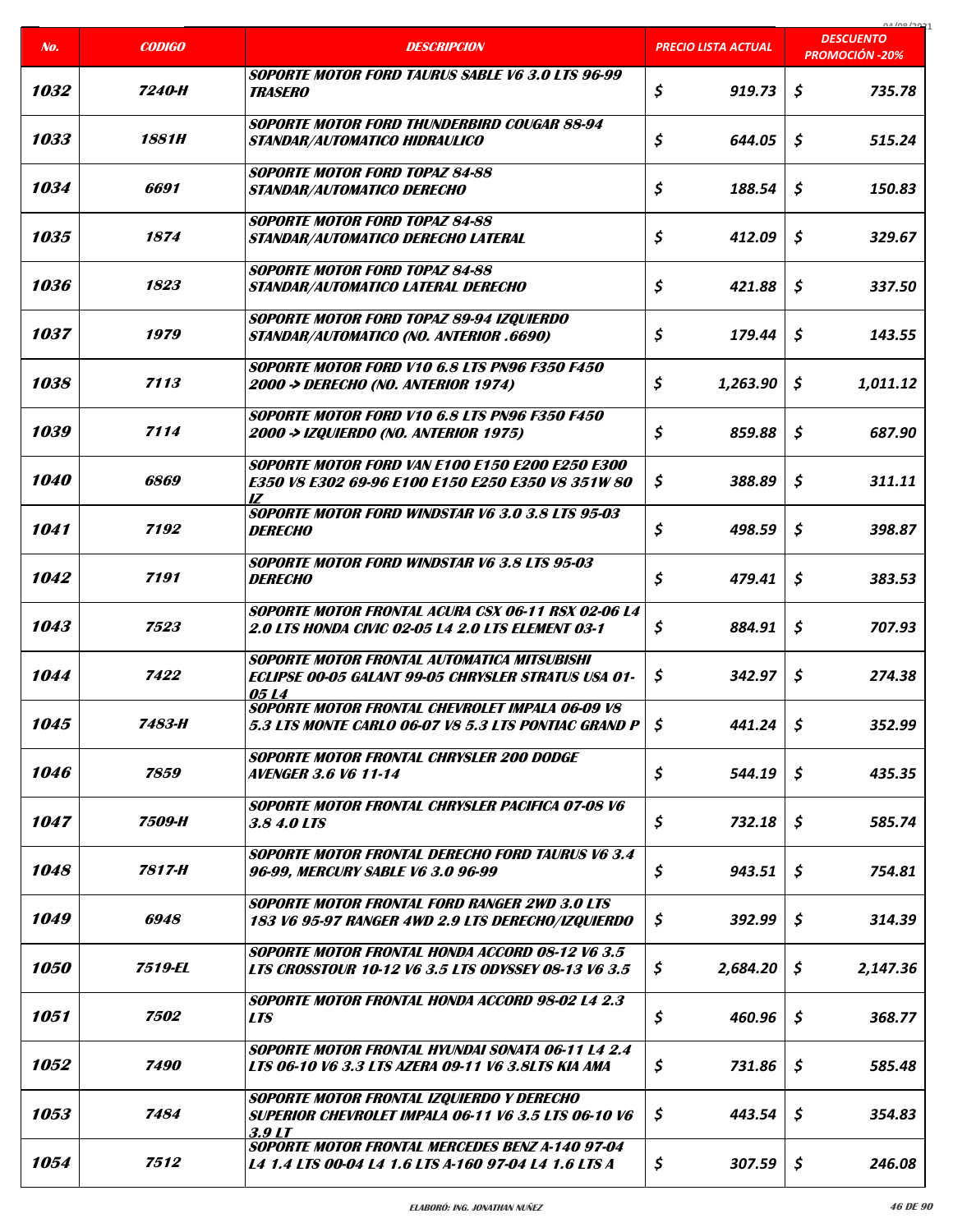|                    |                |                                                                                                                                 |                            | 04/09/2021                                |
|--------------------|----------------|---------------------------------------------------------------------------------------------------------------------------------|----------------------------|-------------------------------------------|
| No.                | <b>CODIGO</b>  | <b>DESCRIPCION</b>                                                                                                              | <b>PRECIO LISTA ACTUAL</b> | <b>DESCUENTO</b><br><b>PROMOCIÓN -20%</b> |
| 1055               | 7477           | <b>SOPORTE MOTOR FRONTAL NISSAN MAXIMA 95-01 3.0L</b><br><b>INFINITI I30 96-01</b>                                              | \$<br>870.68               | \$<br>696.55                              |
| 1056               | 7451           | <b>SOPORTE MOTOR FRONTAL STANDAR GM CRUZE 10-14 1.8L</b>                                                                        | \$<br>996.84               | S<br>797.47                               |
| 1057               | 7450           | <b>SOPORTE MOTOR FRONTAL SUPERIOR RENAULT CLIO</b><br>KANGOO 03-10 2.0L                                                         | \$<br>132.39               | \$<br>105.91                              |
| 1058               | 7813           | <b>SOPORTE MOTOR FRONTAL TOYOTA CAMRY L4 2.2 97-01.</b><br><i>SOLARA L4 2.2 99-01</i>                                           | \$<br>920.92               | \$<br>736.73                              |
| 1059               | 7823           | SOPORTE MOTOR FRONTAL TOYOTA COROLLA L4 1.6 1.8 93-<br>97, CHEVROLET GEO PRIZM L4 1.6 1.8 93-97                                 | \$<br>265.09               | \$<br>212.07                              |
| <i><b>1060</b></i> | 7457           | <b>SOPORTE MOTOR FRONTAL TOYOTA RAV4 06-10 2.5L</b>                                                                             | \$<br>451.43               | \$<br>361.14                              |
| 1061               | 7075           | SOPORTE MOTOR GM (COMP. 7074) CORSA MERIVA<br><b>TORNADO 1.8 LTS MANUAL EASY TRONIC 2003 -&gt; TRASERO</b><br>(OEM 9            | \$<br>444.55               | S<br>355.64                               |
| 1062               | 7074           | <b>SOPORTE MOTOR GM (COMP. 7075) CORSA MERIVA</b><br>TORNADO 1.8 LTS MANUAL EASY TRONIC 2003 -> TRASERO<br><b>(OEM 9)</b>       | S<br>446.48                | \$<br>357.18                              |
| 1063               | 6873           | SOPORTE MOTOR GM 88-95 BLAZER JIMMY 4WD 2WD V6<br>262 88-95 \$10 15 2WD V6 262 1988<br>DERECHO/IZQUIERDO                        | \$<br>173.93               | \$<br>139.14                              |
| <i>1064</i>        | <i>7023DAI</i> | <b>SOPORTE MOTOR GM ASTRA 1.8 LTS MANUAL 00-04</b><br><b>DERECHO (OEM 90575772)</b>                                             | \$<br>662.59               | \$<br>530.07                              |
| 1065               | 6983           | SOPORTE MOTOR GM ASTRA 2.5 LTS 85-90 BLAZER 2WD<br>2.5 LTS 85-91 BLAZER 4WD 2.5 LTS 85-90 BLAZER JIMMY                          | \$<br>232.19               | \$<br>185.75                              |
| 1066               | 7078           | <b>SOPORTE MOTOR GM ASTRA ZAFIRA 1.8 LTS 2.2 LTS</b><br><b>MANUAL 2000 -&gt; FRONTAL (OEM 90575186)</b>                         | \$<br>533.17               | Ŝ<br>426.54                               |
| 1067               | 7259           | SOPORTE MOTOR GM AVEO G3 4 CIL. 1.6 LTS 08-10<br><b>DERECHO (OEM 96535570)</b>                                                  | \$<br>1,239.21             | \$<br>991.37                              |
| 1068               | <b>7260DAI</b> | SOPORTE MOTOR GM AVEO G3 4 CIL. 1.6 LTS 08-10<br><b>TRASERO (OEM 5491040)</b>                                                   | \$<br>803.79               | $\mathsf{S}$<br>643.03                    |
| 1069               | 7003           | SOPORTE MOTOR GM BLAZER 94-03 TODAS L4. V6 V8<br><b>IZQUIERDO (OEM 15149543)</b>                                                | \$<br>811.70               | \$<br>649.36                              |
| <i><b>1070</b></i> | 6914           | <b>SOPORTE MOTOR GM BLAZER S V6 4.3 LTS</b><br><i>DERECHO/IZQUIERDO</i>                                                         | \$<br>560.51               | \$<br>448.40                              |
| 1071               | 7391           | SOPORTE MOTOR GM C3500 21-07 DERECHO/IZQUIERDO                                                                                  | \$<br>1,115.81             | \$<br>892.65                              |
| 1072               | 6909           | <b>SOPORTE MOTOR GM CAMARO L4 2.5 LTS BLAZER L4</b><br><b>IZQUIERDO</b>                                                         | \$<br>384.79               | \$<br>307.84                              |
| 1073               | 6888           | SOPORTE MOTOR GM CAMARO SERIE F 80-81 CAPRICE<br>serie bn impala serie bl Malibu serie a montec<br>DERECHO                      | \$<br>188.71               | \$<br>150.97                              |
| 1074               | 6889           | <b>SOPORTE MOTOR GM CAMARO SERIE F V6 173 84</b><br><b>IZQUIERDO</b>                                                            | \$<br>156.70               | \$<br>125.36                              |
| 1075               | 1631           | <b>SOPORTE MOTOR GM CAMION 2 A 2 1/2 TONS 56-90</b><br>STANDAR DERECHO/IZQUIERDO TRASERO INFERIOR                               | \$<br>57.54                | \$<br>46.03                               |
| <i><b>1076</b></i> | 1630           | SOPORTE MOTOR GM CAMION 2 A 2 1/2 TONS 56-90<br>STANDAR DERECHO/IZQUIERDO TRASERO SUPERIOR                                      | \$<br>159.76               | \$<br>127.81                              |
| 1077               | 1418           | <b>SOPORTE MOTOR GM CAMIONETAS 1-2 A 3 TONS 54-81</b><br>STANDAR/AUTOMATICO DERECHO/IZQUIERDO TRASERO<br><i><b>INFERIOR</b></i> | \$<br>93.38                | \$<br>74.70                               |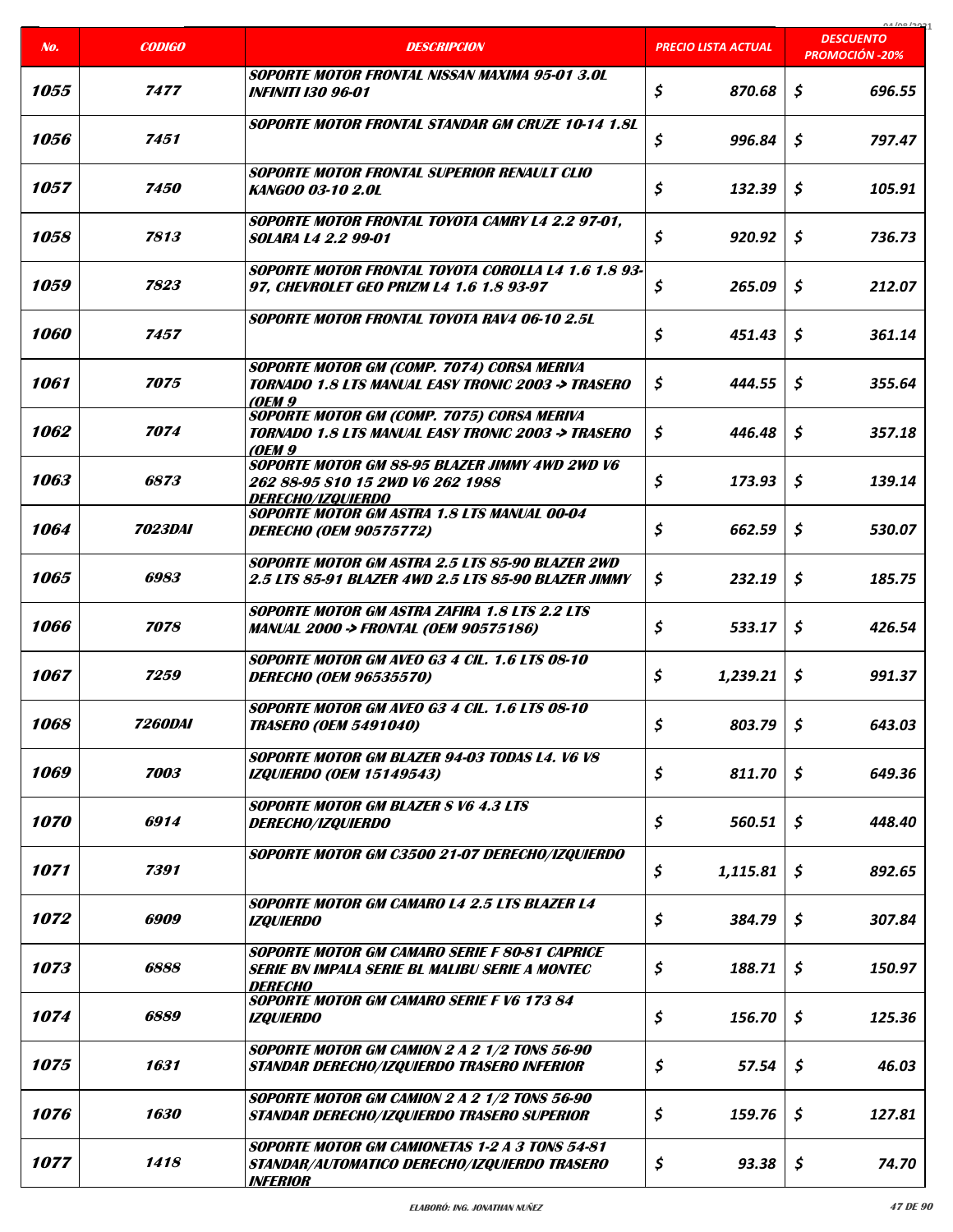|                    |                    |                                                                                                                                 |                            | 01/00/2021<br><b>DESCUENTO</b> |
|--------------------|--------------------|---------------------------------------------------------------------------------------------------------------------------------|----------------------------|--------------------------------|
| No.                | <b>CODIGO</b>      | <b>DESCRIPCION</b>                                                                                                              | <b>PRECIO LISTA ACTUAL</b> | <b>PROMOCIÓN -20%</b>          |
| 1078               | 1417               | <b>SOPORTE MOTOR GM CAMIONETAS 1-2 A 3 TONS 54-81</b><br>STANDAR/AUTOMATICO DERECHO/IZQUIERDO TRASERO<br>SUPERIO                | \$<br>177.01               | \$<br>141.61                   |
| 1079               | 7278-H             | SOPORTE MOTOR GM CAVALIER 4 CIL. 2.2 LTS 02-05<br><b>DERECHO</b>                                                                | \$<br>1,901.60             | \$<br>1,521.28                 |
| <i><b>1080</b></i> | 6837-H             | <b>SOPORTE MOTOR GM CAVALIER 4 CIL. 95-00 (REPUESTO)</b><br><b>DERECHO</b>                                                      | \$<br>1,344.72             | \$<br>1,075.78                 |
| 1081               | 1972               | SOPORTE MOTOR GM CAVALIER Z24 90-94 AUTOMATICO<br><b>FRONTAL</b>                                                                | \$<br>536.17               | \$<br>428.94                   |
| 1082               | 7166               | SOPORTE MOTOR GM CENTURY V6 3.1 LTS 97-05 CUTLASS<br>94-97 IMPALA V6 3.4 LTS 00-05 LUMINA V6 3. 3.8 LTS                         | \$<br>336.29               | \$<br>269.03                   |
| 1083               | 1769               | <b>SOPORTF MOTOR GM CHEVELLE IMPALA 73-82</b><br>STANDAR/AUTOMATICO DERECHO/IZQUIERDO                                           | \$<br>339.30               | \$<br>271.44                   |
| 1084               | 6905               | <b>SOPORTE MOTOR GM CHEVY MONZA 97-02 DERECHO</b>                                                                               | \$<br>479.61               | Ś.<br>383.69                   |
| 1085               | 1736               | <b>SOPORTE MOTOR GM CHEVY NOVA 71-72</b><br>STANDAR/AUTOMATICO DERECHO/IZQUIERDO                                                | \$<br>305.49               | \$<br>244.39                   |
| 1086               | 1781               | <b>SOPORTE MOTOR GM CHEVY NOVA 73-83</b><br>STANDAR/AUTOMATICO DERECHO/IZQUIERDO                                                | \$<br>339.30               | \$<br>271.44                   |
| 1087               | 1771               | <b>SOPORTE MOTOR GM CHEVY NOVA 74-83</b><br>STANDAR/AUTOMATICO DERECHO/IZQUIERDO                                                | \$<br>339.30               | Ś.<br>271.44                   |
| 1088               | 1905               | SOPORTE MOTOR GM CHEVY POP JOY SWING MONZA 94-01<br>STANDAR DELANTERO DERECHO                                                   | \$<br>340.57               | \$<br>272.45                   |
| 1089               | 1934               | SOPORTE MOTOR GM CHEVY POP JOY SWING MONZA 94-01<br><b>STANDAR IZQUIERDO</b>                                                    | \$<br>391.05               | \$<br>312.84                   |
| 1090               | 1929               | SOPORTE MOTOR GM CHEVY POP JOY SWING MONZA 94-01<br>STANDAR IZQUIERDO                                                           | \$<br>314.95               | \$<br>251.96                   |
| 1091               | 1906               | SOPORTE MOTOR GM CHEVY POP JOY SWING MONZA 94-01<br><b>STANDAR TRASERO</b>                                                      | \$<br>344.26               | \$<br>275.41                   |
| 1092               | 1970               | <b>SOPORTE MOTOR GM CITATION CELEBRETY CUTLASS</b><br><b>CENTURY 85-95 INFERIOR DERERECHO</b><br><u>STANDAR/AUTOMATICO (NO.</u> | \$<br>770.19               | \$<br>616.15                   |
| 1093               | 1814               | <b>SOPORTE MOTOR GM CITATION CELEBRITY 82-88</b><br>STANDAR/AUTOMATICO DERECHO INFERIOR                                         | \$<br>294.78               | \$<br>235.82                   |
| 1094               | 6633H              | <b>SOPORTE MOTOR GM CITATION CELEBRITY 82-88</b><br>STANDAR/AUTOMATICO HRIDRAULICO INFERIOR DERECHO                             | \$<br>607.95               | \$<br>486.36                   |
| 1095               | 7077               | SOPORTE MOTOR GM CORSA MERIVA TORNADO 1.4 LTS 1.8<br>LTS T/MANUAL Y EASY TRONIC TODOS DERECHO (OEM 9330                         | \$<br>978.68               | \$<br>782.95                   |
| 1096               | 7402H              | <b>SOPORTE MOTOR GM CRUZE 4 CIL. 1.8 LTS 10-12</b><br><i><b>DERECHO</b></i>                                                     | \$<br>2,919.27             | S<br>2,335.42                  |
| 1097               | 7403               | SOPORTE MOTOR GM CRUZE 4 CIL. 10-12 FRONTAL                                                                                     | \$<br>1,223.92             | \$<br>979.14                   |
| 1098               | <i><b>7220</b></i> | SOPORTE MOTOR GM EQUINOX 05-08 PONTIAC TORRENT V6<br>3.4 LTS 06-08 TRASERO                                                      | \$<br>439.42               | \$<br>351.54                   |
| 1099               | 7238               | SOPORTE MOTOR GM EQUINOX 05-08 V6 3.4 LTS FRONTAL                                                                               | \$<br>1,140.72             | \$<br>912.58                   |
| 1100               | 1675               | SOPORTE MOTOR GM IMPALA CAPRICE MALIBU58-74<br>STANDAR/AUTOMATICO DERECHO/IZQUIERDO                                             | \$<br>177.01               | \$<br>141.61                   |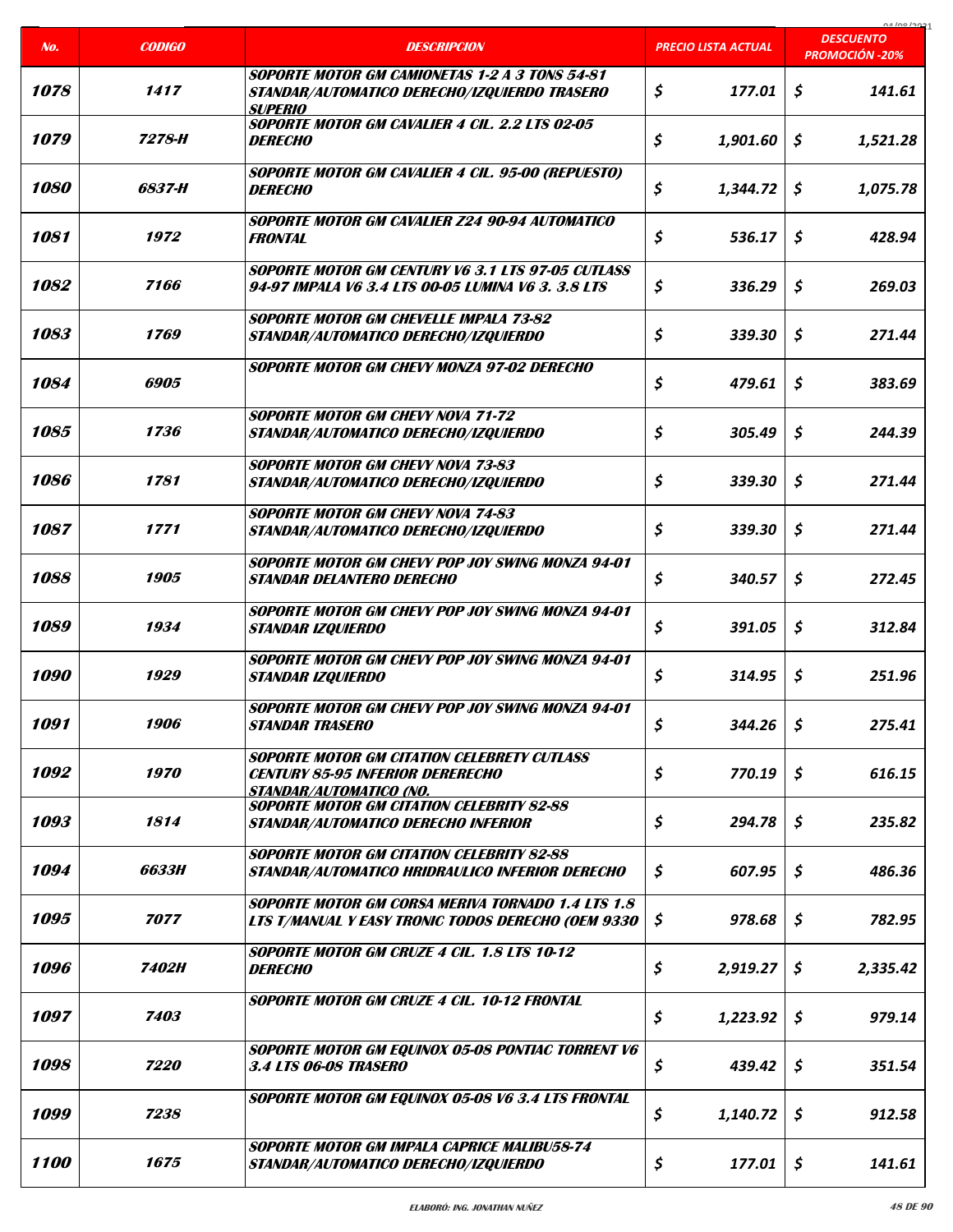|      |                    |                                                                                                                       |                            | 01/00/2021<br><b>DESCUENTO</b> |
|------|--------------------|-----------------------------------------------------------------------------------------------------------------------|----------------------------|--------------------------------|
| No.  | <b>CODIGO</b>      | <b>DESCRIPCION</b>                                                                                                    | <b>PRECIO LISTA ACTUAL</b> | <b>PROMOCIÓN -20%</b>          |
| 1101 | 1782               | <b>SOPORTE MOTOR GM IMPALA CAPRICE MONTECARLO 73-83</b><br><b>STANDAR DERECHO/IZQUIERDO</b>                           | \$<br>339.30               | \$<br>271.44                   |
| 1102 | 7362               | SOPORTE MOTOR GM IMPALA MONTECARLO V6 3.8 LTS 00-<br>05 SUPERIOR DERECHO/IZQUIERDO                                    | \$<br>545.04               | Ś.<br>436.04                   |
| 1103 | 7099               | SOPORTE MOTOR GM LUV L4 2.2 LTS T/MANUAL 97-05<br>DERECHO/IZQUIERDO (OEM 97216754 / 55)                               | \$<br>314.24               | \$<br>251.39                   |
| 1104 | 7379H              | <b>SOPORTE MOTOR GM MALIBU 04-05 DERECHO</b>                                                                          | \$<br>1,120.79             | \$<br>896.63                   |
| 1105 | <i><b>7400</b></i> | SOPORTE MOTOR GM MALIBU 4 CIL. 2.2 LTS 04-08 MALIBU<br>4 CIL. 2.4 LTS 09-11 MALIBU V6 3.5 LTS 04-08 PON               | \$<br>1,401.75             | \$<br>1,121.40                 |
| 1106 | 7280               | SOPORTE MOTOR GM MATIZ 4 CIL. 1.0 LTS 06-11 SPARK 4<br><b>CIL. 1.1 LTS 2011 TRASERO</b>                               | \$<br>564.45               | \$<br>451.56                   |
| 1107 | 1709               | <b>SOPORTE MOTOR GM OPEL SS FIERA 73-82</b><br>STANDAR/AUTOMATICO DERECHO/IZQUIERDO                                   | \$<br>334.05               | \$<br>267.24                   |
| 1108 | 7157-H             | SOPORTE MOTOR GM OPTRA L4 2.0 LTS 07 → DERECHO<br>(OEM 96550235/96550236)                                             | \$<br>859.80               | \$<br>687.84                   |
| 1109 | 7158               | SOPORTE MOTOR GM OPTRA L4 2.0 LTS 07 -> INFERIOR<br><b>DERECHO (OEM 96436399)</b>                                     | \$<br>395.97               | \$<br>316.78                   |
| 1110 | 6771               | <b>SOPORTE MOTOR GM PONTIAC 76-87</b><br>STANDAR/AUTOMATICO DERECHO/IZQUIERDO                                         | \$<br>130.53               | \$<br>104.43                   |
| 1111 | 7234               | SOPORTE MOTOR GM PONTIAC G5 07-09 1.4 LTS 2.2 LTS<br><b>2.4 LTS FRONTAL</b>                                           | \$<br>1,050.19             | \$<br>840.15                   |
| 1112 | 7233               | <b>SOPORTE MOTOR GM PONTIAC G5 07-09 1.4 LTS 2.2 LTS</b><br><b>2.4 LTS TRASERO</b>                                    | \$<br>653.13               | \$<br>522.50                   |
| 1113 | 7401               | SOPORTE MOTOR GM SILVERADO 1500 2500 3500 SIERRA<br>1500 2500 3500 V8 6.6 LTS 07-13 DERECHO/IZQUIERDO                 | \$<br>1,244.92             | \$<br>995.94                   |
| 1114 | 7392               | SOPORTE MOTOR GM SILVERADO 1500 CHEYENNE SONORA<br><b>SUBURBAN TAHOE SIERRA 1500 DENALI YUKON V6 4.3 LTS</b><br>0     | \$<br>812.81               | \$<br>650.24                   |
| 1115 | 7128               | SOPORTE MOTOR GM SILVERADO CLASSIC C1500 MOTOR<br><i>VORTEC V6 4.3 LTS 2002 -&gt; DERECHO/IZQUIERDO (OEM</i><br>1573  | \$<br>1,055.10             | \$<br>844.08                   |
| 1116 | 7120               | SOPORTE MOTOR GM SILVERADO SIERRA 6.0 LTS 99-04<br><i>DERECHO/IZQUIERDO</i>                                           | \$<br>1,138.04             | \$<br>910.44                   |
| 1117 | 1920               | <b>SOPORTE MOTOR GM SUBURBAN PICK UP C10 A C35 92-97</b><br>STANDAR/AUTOMATICO DERECHO/IZQUIERDO                      | \$<br>310.47               | \$<br>248.38                   |
| 1118 | <b>7365H</b>       | SOPORTE MOTOR GM SUBURBAN SILVERADO 1500 2500<br>3500 SIERRA 1500 2500 3500 AVALANCHE CHEYENE<br>DENALI TA            | \$<br>1,957.95             | \$<br>1,566.36                 |
| 1119 | 7261               | <b>SOPORTE MOTOR GM TRACKER 4 CIL. 1.6 LTS 98-00</b><br>SUZUKI SIDEKICK 4 CIL. 1.6 LTS 89-98 FRONTAL                  | \$<br>462.12               | \$<br>369.70                   |
| 1120 | 7262               | <b>SOPORTE MOTOR GM TRACKER 4 CIL. 1.6 LTS 98-03</b><br><b>TRACKER 4 CIL. 2.0 LTS 99-04 TRACKER 4 CIL. 2.5 LTS 01</b> | \$<br>449.63               | \$<br>359.70                   |
| 1121 | 7244-H             | <b>SOPORTE MOTOR GM TRAILBLAZER 6L 4.2 LTS 02-07</b><br><b>ENVOY 6L 4.2 LTS 02-07 BUICK RAINIER 6L 4.2 LTS 04-07</b>  | \$<br>745.42               | \$<br>596.34                   |
| 1122 | 1711               | SOPORTE MOTOR GM VAM RAMBLER JAVELIN AMERICAN<br><b>WAGONER 73-83 STANDAR/AUTOMATICO IZQUIERDO</b>                    | \$<br>150.46               | \$<br>120.37                   |
| 1123 | 1777               | SOPORTE MOTOR GM VAM RAMBLER JAVELIN AMERICAN<br><b>WAGONNER 73-83 STANDAR/AUTOMATICO DERECHO</b>                     | \$<br>150.46               | \$<br>120.37                   |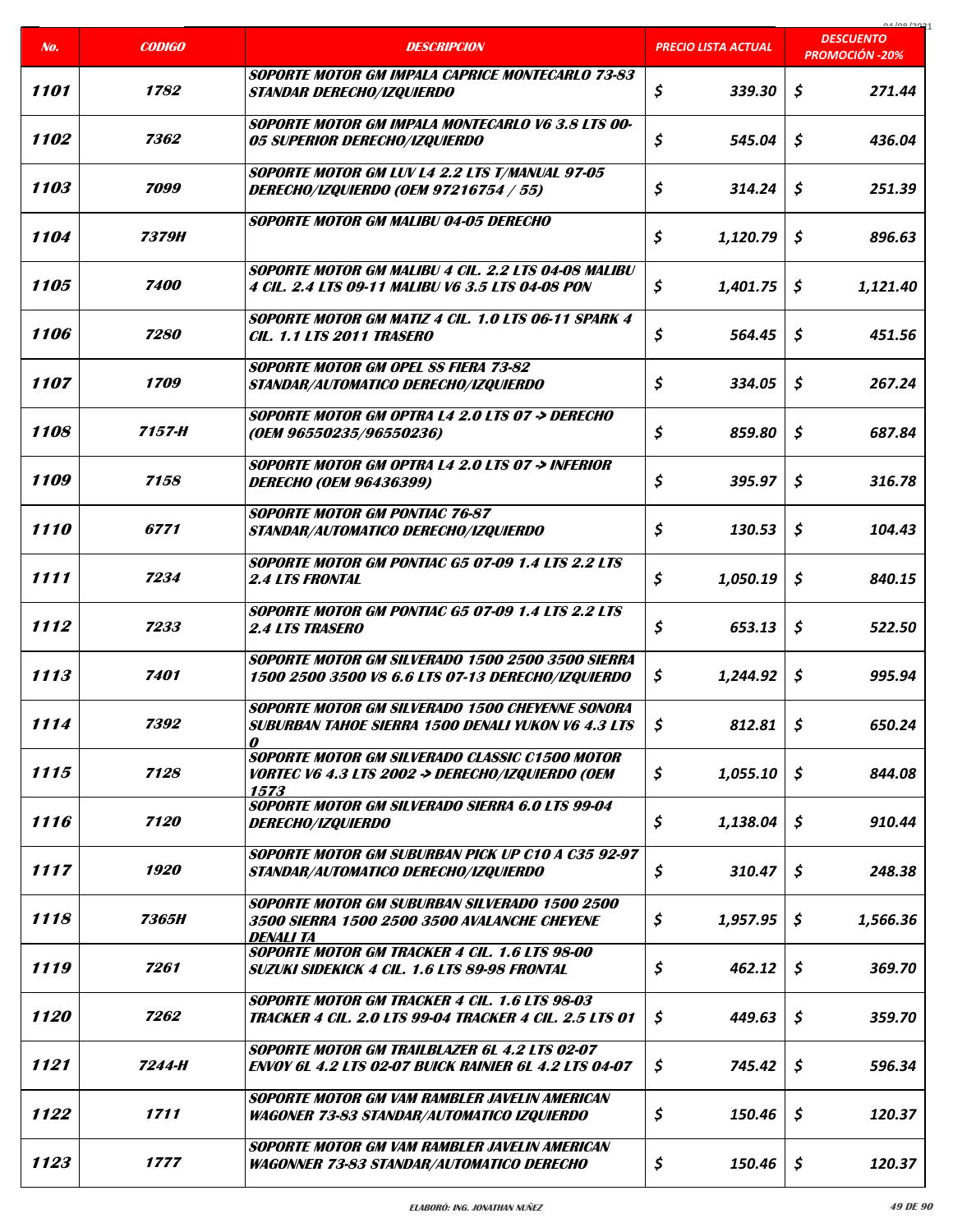|      |               |                                                                                                            |                            | COCI ON IN                                |
|------|---------------|------------------------------------------------------------------------------------------------------------|----------------------------|-------------------------------------------|
| No.  | <b>CODIGO</b> | <b>DESCRIPCION</b>                                                                                         | <b>PRECIO LISTA ACTUAL</b> | <b>DESCUENTO</b><br><b>PROMOCIÓN -20%</b> |
| 1124 | 7305          | <b>SOPORTE MOTOR GM VECTRA 4 CIL. 6 CIL. 2.2 LTS 2.8 LTS</b><br><b>3.2 LTS 03-07 FRONTAL</b>               | \$<br>1,567.02             | \$<br>1,253.61                            |
| 1125 | 7313          | SOPORTE MOTOR GM VECTRA 4 CIL. 6 CIL. 2.2 LTS 2.8 LTS<br><b>3.2 LTS 03-07 TRASERO</b>                      | \$<br>1,232.97             | \$<br>986.38                              |
| 1126 | 7334H         | SOPORTE MOTOR GM VECTRA 4 CIL. V6 2.2 LTS 2.8 LTS 3.2<br><b>LTS 03-07 DERECHO (OEM 9156948)</b>            | \$<br>2,073.59             | \$<br>1,658.87                            |
| 1127 | 7123          | <b>SOPORTE MOTOR GM VENTURE V6 3.4 LTS 97-03 AZTECK</b><br><i><b>01-06 FRONTAL</b></i>                     | \$<br>537.17               | \$<br>429.74                              |
| 1128 | 7004          | SOPORTE MOTOR GM. BLAZER 94-03 TODAS L4 V6 V8<br><b>DERECHO (OEM 15967994)</b>                             | \$<br>906.82               | \$<br>725.45                              |
| 1129 | <b>7041H</b>  | <b>SOPORTE MOTOR HIDRAULICO PEUGEOT PARTHER 206 1.4</b><br>LTS 1.6 LTS 00-06 OEM 184472 HIDRAULICO DERECHO | \$<br>281.55               | \$<br>225.24                              |
| 1130 | 7349          | SOPORTE MOTOR HONDA ACCORD 4 CIL. 2.4 LTS 08-11<br><b>TRASERO (OEM 50810-TA0-A01)</b>                      | \$<br>1,064.88             | \$<br>851.91                              |
| 1131 | <b>7397H</b>  | <b>SOPORTE MOTOR HONDA ACCORD 4 CIL. 2.4 LTS 08-12</b><br><b>FRONTAL</b>                                   | \$<br>1,708.73             | \$<br>1,366.98                            |
| 1132 | 6809          | SOPORTE MOTOR HONDA ACCORD 96-01 AUTOMATICO<br><b>DERECHO</b>                                              | \$<br>712.13               | \$<br>569.71                              |
| 1133 | 6816          | <b>SOPORTE MOTOR HONDA ACCORD 96-01</b><br>STANDAR/AUTOMATICO                                              | \$<br>960.57               | \$<br>768.45                              |
| 1134 | 6775          | <b>SOPORTE MOTOR HONDA ACCORD IMPORTADO 97</b><br><b>STANDAR/AUTOMATICO</b>                                | \$<br>442.22               | \$<br>353.78                              |
| 1135 | 7205-H        | <b>SOPORTE MOTOR HONDA ACCORD L4 2.4 LTS V6 3.0 LTS</b><br>03-08 DERECHO                                   | \$<br>1,615.50             | \$<br>1,292.40                            |
| 1136 | 7206-H        | <b>SOPORTE MOTOR HONDA ACCORD L4 2.4 LTS V6 3.0 LTS</b><br>03-08 FRONTAL (OEM 50830-SDA-A02)               | \$<br>1,814.26             | \$<br>1,451.41                            |
| 1137 | 7207-H        | SOPORTE MOTOR HONDA ACCORD L4 2.4 LTS V6 3.0 LTS<br>03-08 TRASERO (OEM 50810 SDA-A02)                      | \$<br>1,814.26             | \$<br>1,451.41                            |
| 1138 | 7094          | <b>SOPORTE MOTOR HONDA ACCORD ODISSEY 6 CIL. 3.0 LTS</b><br>98-02 TRASERO (OEM 50810SXA00)                 | \$<br>1,314.17             | \$<br>1,051.33                            |
| 1139 | 7050          | SOPORTE MOTOR HONDA ACCORD ODISSEY DERECHO                                                                 | \$<br>528.50               | \$<br>422.80                              |
| 1140 | 7223          | SOPORTE MOTOR HONDA CIVIC 04-10 CRV 07-10 L4 1.8<br><b>LTS TRASERO</b>                                     | \$<br>981.75               | \$<br>785.40                              |
| 1141 | 7323-H        | <b>SOPORTE MOTOR HONDA CIVIC 4 CIL. 1.8 LTS 04-11</b><br><b>DERECHO</b>                                    | \$<br>1,632.85             | \$<br>1,306.28                            |
| 1142 | 6818          | <b>SOPORTE MOTOR HONDA CIVIC 96-97</b><br>STANDAR/AUTOMATICO DERECHO                                       | \$<br>286.02               | \$<br>228.82                              |
| 1143 | 6817          | <b>SOPORTE MOTOR HONDA CIVIC 96-97</b><br>STANDAR/AUTOMATICO IZQUIERDO                                     | \$<br>906.60               | \$<br>725.28                              |
| 1144 | 6819          | <b>SOPORTE MOTOR HONDA CIVIC 96-97</b><br>STANDAR/AUTOMATICO IZQUIERDO                                     | \$<br>291.86               | \$<br>233.49                              |
| 1145 | 6808          | <b>SOPORTE MOTOR HONDA CIVIC 96-97</b><br>STANDAR/AUTOMATICO TRASERO                                       | \$<br>788.82               | \$<br>631.06                              |
| 1146 | 6810          | <b>SOPORTE MOTOR HONDA CIVIC 96-97</b><br>STANDAR/AUTOMATICO TRASERO                                       | \$<br>678.51               | \$<br>542.80                              |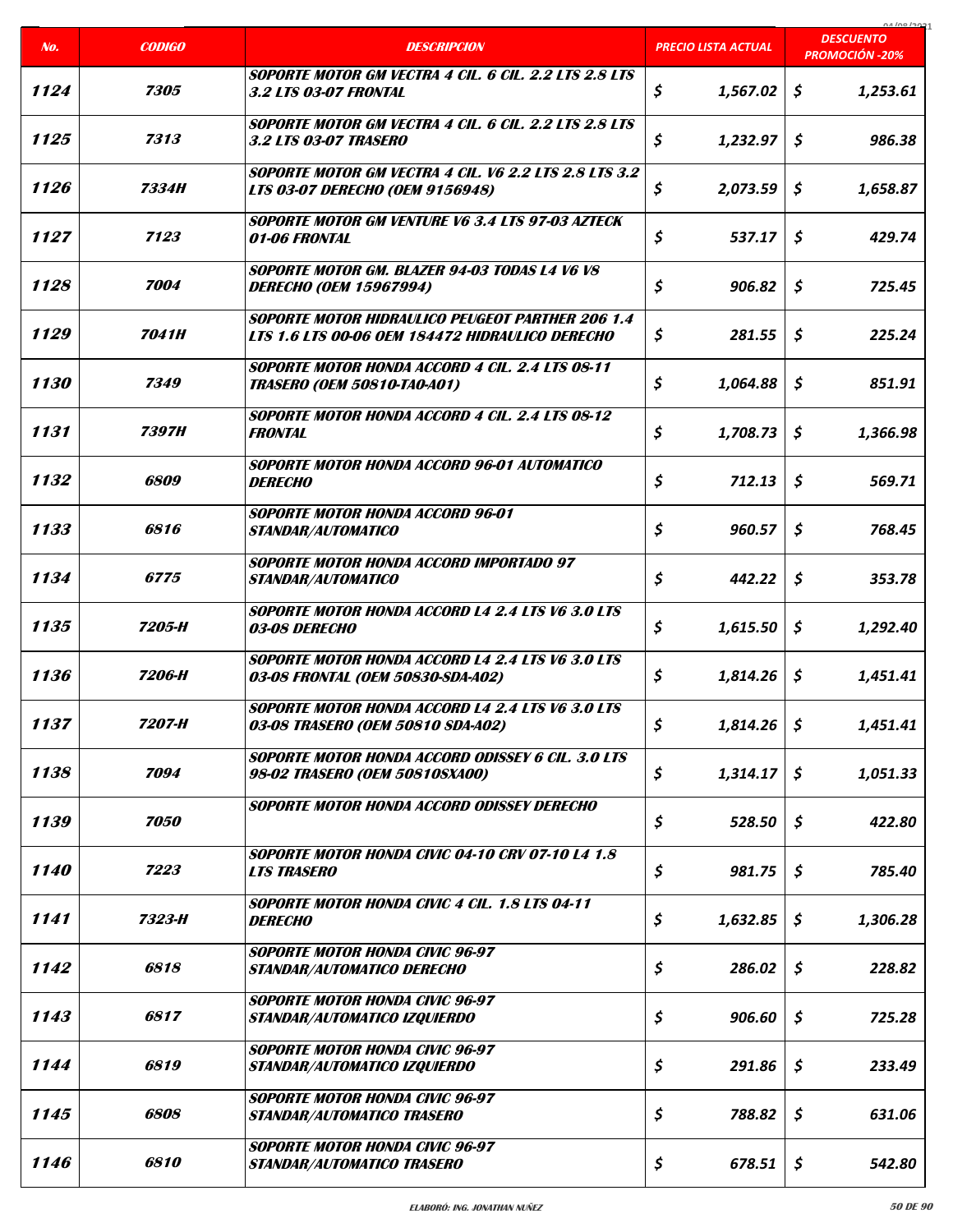| No.  | <b>CODIGO</b>         | <b>DESCRIPCION</b>                                                                                             | PRECIO LISTA ACTUAL | 01/00/202<br><b>DESCUENTO</b><br><b>PROMOCIÓN -20%</b> |
|------|-----------------------|----------------------------------------------------------------------------------------------------------------|---------------------|--------------------------------------------------------|
| 1147 | <i><b>6776</b></i>    | <b>SOPORTE MOTOR HONDA CIVIC IMPORTADO 80-81</b><br>STANDAR/AUTOMATICO FRONTAL                                 | \$<br>36.99         | \$<br>29.59                                            |
| 1148 | <i><b>7048DAI</b></i> | <b>SOPORTE MOTOR HONDA CIVIC L4 1.6 LTS HIDRAULICO</b><br><b>IZQUIERDO OEM 50820S5AA08</b>                     | \$<br>828.27        | \$<br>662.62                                           |
| 1149 | 7043                  | SOPORTE MOTOR HONDA CIVIC TRANSMISION AUTOMATICA<br><b>DELANTERO</b>                                           | \$<br>555.04        | \$<br>444.03                                           |
| 1150 | 7046                  | <b>SOPORTE MOTOR HONDA CIVIC TRANSMISION STANDAR</b><br><b>DELANTERO</b>                                       | \$<br>674.44        | \$<br>539.55                                           |
| 1151 | 7101                  | SOPORTE MOTOR HONDA CRV L4 2.4 LTS 02-07 FRONTAL<br>(OEM 50840-S7C-980)                                        | \$<br>585.85        | \$<br>468.68                                           |
| 1152 | 7102                  | <b>SOPORTE MOTOR HONDA CRV L4 2.4 LTS 02-07 TRASERO</b>                                                        | \$<br>749.38        | \$<br>599.50                                           |
| 1153 | 7140-H                | <b>SOPORTE MOTOR HONDA FIAT 1.5 LTS 4 CIL. 06-08</b><br>DERECHO (OEM 5826-SEL E01)                             | \$<br>1,232.36      | \$<br>985.89                                           |
| 1154 | 7136                  | <b>SOPORTE MOTOR HONDA FIT 1.5 LTS 4 CIL. 06-08</b><br><b>DELANTERO (OEM 50840-SAA-003)</b>                    | \$<br>668.80        | Ś.<br>535.04                                           |
| 1155 | 7137                  | <b>SOPORTE MOTOR HONDA FIT 1.5 LTS 4 CIL. 06-08</b><br><b>IZQUIERDO (OEM 50805-SAA-013)</b>                    | \$<br>709.93        | \$<br>567.94                                           |
| 1156 | 7138                  | SOPORTE MOTOR HONDA FIT 1.5 LTS 4 CIL. 06-08 TRASERO<br>(OEM 50810-SEL-T01)                                    | \$<br>552.16        | \$<br>441.73                                           |
| 1157 | <b>7364H</b>          | <b>SOPORTE MOTOR HONDA ODYSSEY 99-04 FRONTAL</b>                                                               | \$<br>2,132.44      | \$<br>1,705.95                                         |
| 1158 | 7389                  | <b>SOPORTE MOTOR HONDA ODYSSEY V6 3.5 LTS 07-12</b><br><b>DERECHO</b>                                          | \$<br>1,186.89      | \$<br>949.51                                           |
| 1159 | 7127                  | SOPORTE MOTOR HYUNDAI ATOS 1.0 LTS 4 CIL. 01-05<br><b>TRASERO (OEM 5069852AA)</b>                              | \$<br>386.05        | \$<br>308.84                                           |
| 1160 | <i>6838H</i>          | <b>SOPORTE MOTOR IMPORTADOS CUTLASS REGAL RIVIERA 87-</b><br>00 6838 FRONTAL                                   | \$<br>705.76        | \$<br>564.61                                           |
| 1161 | 7455                  | SOPORTE MOTOR ISQUIERDO Y DERECHO MERCEDES BENZ<br>SERIE ML ML320 98-03 3.2L ML500 02-05 5.0L                  | \$<br>389.10        | \$<br>311.28                                           |
| 1162 | 7898                  | SOPORTE MOTOR IZQUIERDO CHEVROLET COLORADO L-4<br>2.8 04-06 2.9 08-12 L-5 3.5 04-06 L-5 .7 07-12 GENER         | \$<br>731.21        | \$<br>584.97                                           |
| 1163 | 7900                  | SOPORTE MOTOR IZQUIERDO JEEP LIBERTY V6 3.7 02-08                                                              | \$<br>1,354.06      | \$<br>1,083.25                                         |
| 1164 | 7914                  | SOPORTE MOTOR IZQUIERDO Y DERECHO 300 V8 6.4 12-14<br><b>CHALLENGER V8 6.4 11-18 CHARGER V8 6.4 12-18 DURA</b> | \$<br>713.14        | \$<br>570.51                                           |
| 1165 | 7468-H                | SOPORTE MOTOR IZQUIERDO Y DERECHO BMW 3231 05-12<br>3301 06-12                                                 | \$<br>734.69        | \$<br>587.76                                           |
| 1166 | 7432                  | SOPORTE MOTOR IZQUIERDO Y DERECHO CHEVROLET<br>TRACKER 89-98 SUZUKI SIDEKICK 91-98 X-90 96-98 L4<br>1.6LI      | \$<br>475.47        | \$<br>380.38                                           |
| 1167 | 7442-H                | SOPORTE MOTOR IZQUIERDO Y DERECHO DODGE CHRYSLER<br><b>CHARGER 06-07 V6 2.7 LTS Y V6 3.5 LTS 300 08-10 V6</b>  | \$<br>1,120.37      | \$<br>896.30                                           |
| 1168 | 7511-H                | SOPORTE MOTOR IZQUIERDO Y DERECHO MERCEDEZ BENS<br>C-230 C-250 07-14 L4 2.5 LTS C-280 07-14V6 3.0 LTS C        | \$<br>924.60        | \$<br>739.68                                           |
| 1169 | 7494                  | SOPORTE MOTOR IZQUIERDO Y DERECHO NISSAN D-22 NP-<br>300 09-15 L4 2.4 LTS DIESEL                               | \$<br>441.78        | \$<br>353.42                                           |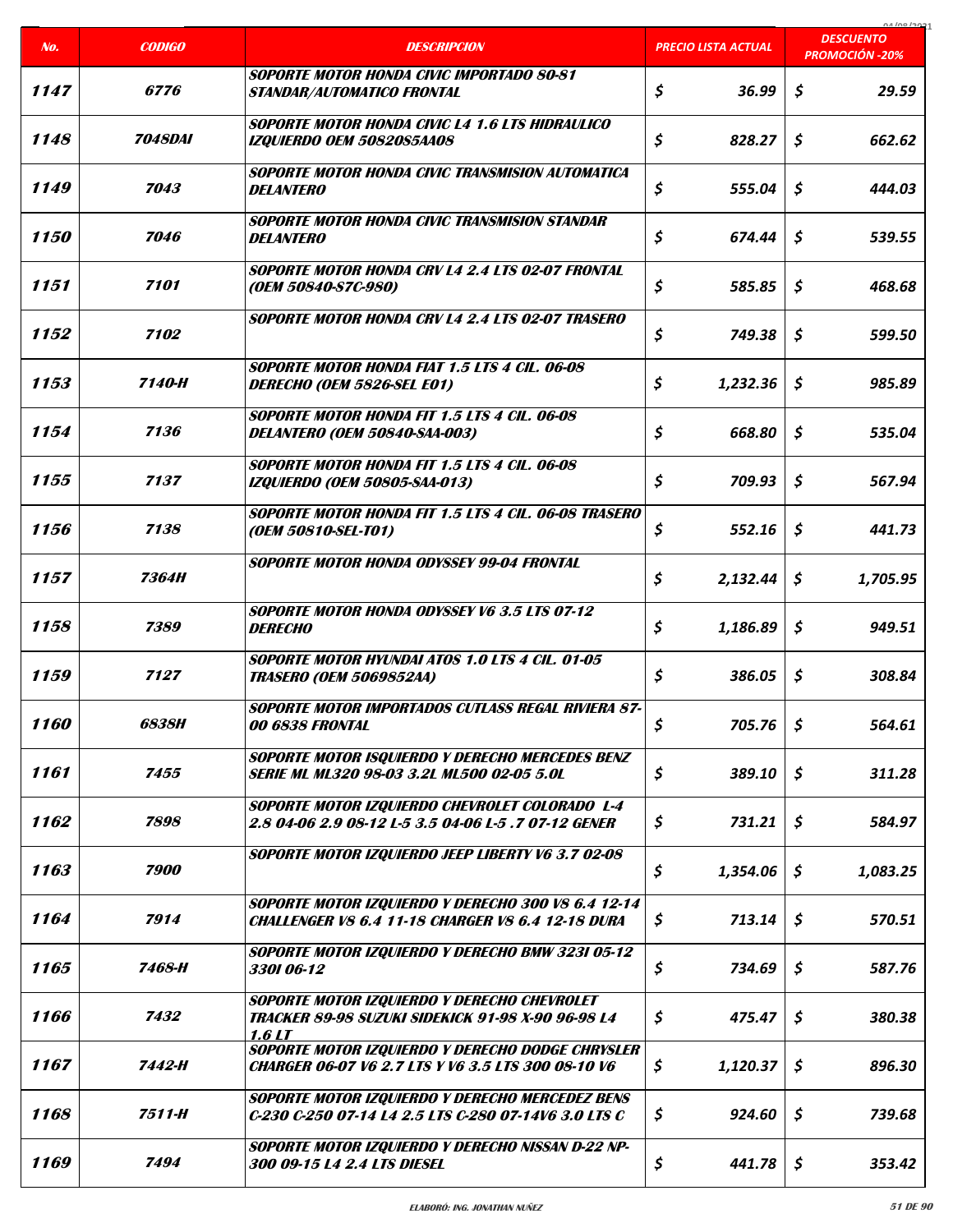| No.                | <b>CODIGO</b> | <b>DESCRIPCION</b>                                                                                             | <b>PRECIO LISTA ACTUAL</b> | 01/00/2021<br><b>DESCUENTO</b> |
|--------------------|---------------|----------------------------------------------------------------------------------------------------------------|----------------------------|--------------------------------|
|                    |               |                                                                                                                |                            | <b>PROMOCIÓN -20%</b>          |
| <i><b>1170</b></i> | 7479          | SOPORTE MOTOR IZQUIERDO Y DERECHO TACOMA 00-04 V6<br>3.4 LTS 4 RUNNER 99-02 V6 3.4 LTS                         | \$<br>384.52               | \$<br>307.62                   |
| 1171               | 7272          | <b>SOPORTE MOTOR JEEP GRAND CHEROKEE V8 4.7 LTS 99-04</b><br><b>DERECHO</b>                                    | \$<br>1,339.81             | \$<br>1,071.85                 |
| 1172               | 6832          | <b>SOPORTE MOTOR JEEP IMPORTADOS SPORTUTILITY 84-96</b><br><b>DERECHO</b>                                      | \$<br>170.65               | \$<br>136.52                   |
| 1173               | 7348          | SOPORTE MOTOR JEEP PATRIOT COMPASS 07-11 CHRYSLER<br><b>CALIBER 4 CIL. 2.4 LTS MITSUBISHI OUTLANDER 04-11</b>  | \$<br>793.95               | \$<br>635.16                   |
| 1174               | <i>6768</i>   | SOPORTE MOTOR JEEP SPORT UTILITY IMPORTADOS 87-00<br>STANDAR/AUTOMATICO DERECHO/IZQUIERDO                      | \$<br>279.77               | \$<br>223.81                   |
| 1175               | 6858          | <b>SOPORTE MOTOR MAZDA B2000 B2200 86-92</b><br><i>DERECHO/IZQUIERDO</i>                                       | \$<br>154.61               | \$<br>123.69                   |
| 1176               | <b>7336H</b>  | <b>SOPORTE MOTOR MERCEDES BENZ 300E 3 CE 6 CIL. 3.2</b><br>LTS 1993 300TE 300TD 6 CIL. 3.0 LTS 87-89 E320 6 CI | \$<br>979.77               | Ś.<br>783.82                   |
| 1177               | 7213          | <b>SOPORTE MOTOR MERCEDES BENZ SPRINTER L4 2.1 LTS 03-</b><br>09 DERECHO/IZQUIERDO (OEM 9012412513)            | \$<br>495.99               | \$<br>396.79                   |
| 1178               | 7314          | <b>SOPORTE MOTOR MITSUBISHI LANCER 4 CIL. 2.0 2.4 LTS</b><br>03-10 DERECHO                                     | \$<br>745.42               | \$<br>596.34                   |
| 1179               | 7308          | SOPORTE MOTOR MITSUBISHI LANCER 4 CIL. 2.0 LTS 03-10<br><b>FRONTAL</b>                                         | \$<br>432.90               | \$<br>346.32                   |
| 1180               | 7209          | <b>SOPORTE MOTOR MITSUBISHI LANCER 4 CIL. 2.0 LTS 2.4</b><br><b>LTS 03-10 TRASERO</b>                          | \$<br>820.36               | \$<br>656.29                   |
| 1181               | <i>6848H</i>  | <b>SOPORTE MOTOR NEW YORKER CHRYSLER INTREPID</b><br><b>CONCORD 93-97 DERECHO/IZQUIERDO</b>                    | \$<br>869.97               | \$<br>695.98                   |
| 1182               | 7066          | SOPORTE MOTOR NISSAN ALTIMA 98-01 2.4 LTS 4L<br>DERECHO (O.E.M 11210-1E-813)                                   | \$<br>1,028.85             | \$<br>823.08                   |
| 1183               | 7141          | <b>SOPORTE MOTOR NISSAN ALTIMA L4 2.5 LTS 02-06</b><br><b>FRONTAL (OEM 11271-8J010)</b>                        | \$<br>918.36               | \$<br>734.69                   |
| 1184               | 7104          | <b>SOPORTE MOTOR NISSAN ALTIMA L4 2.5 LTS 02-08</b><br><b>DERECHO (OEM 11210 CN000)</b>                        | \$<br>1,014.91             | \$<br>811.92                   |
| 1185               | 7266-EL       | SOPORTE MOTOR NISSAN ALTIMA MAXIMA MURANO QUEST<br>V6 3.5 LTS 02-07 FRONTAL (OEM 11270-8J10A)                  | \$<br>2,590.91             | \$<br>2,072.73                 |
| 1186               | 7267-EL       | SOPORTE MOTOR NISSAN ALTIMA MAXIMA MURANO QUEST<br>V6 3.5 LTS 02-07 TRASERO (OEM 113708Y00A)                   | \$<br>2,209.99             | \$<br>1,767.99                 |
| 1187               | 7247          | SOPORTE MOTOR NISSAN ALTIMA V6 3.5 LTS 02-06 MAXIMA<br>V6 3.5 LTS 04-06 MURANO V6 3.5 LTS 03-07 QUEST V        | \$<br>1,101.58             | \$<br>881.27                   |
| 1188               | 7275          | SOPORTE MOTOR NISSAN ARMADA V8 5.6 LTS 04-09 TITAN<br>V8 5.6 LTS 04-10 DERECHO/IZQUIERDO (OEM 11220-7SO        | \$<br>816.42               | \$<br>653.14                   |
| 1189               | 6676          | <b>SOPORTE MOTOR NISSAN CAM 2.4 LTS</b><br><i>DERECHO/IZQUIERDO</i>                                            | \$<br>265.02               | \$<br>212.01                   |
| 1190               | 1794          | SOPORTE MOTOR NISSAN CAMIONETA 75-93 STANDAR<br><b>DERECHO</b>                                                 | \$<br>230.42               | \$<br>184.34                   |
| 1191               | 1803          | SOPORTE MOTOR NISSAN CAMIONETA 75-93 STANDAR<br><b>IZQUIERDO</b>                                               | \$<br>285.88               | \$<br>228.70                   |
| 1192               | 1824          | SOPORTE MOTOR NISSAN CAMIONETA 83-93 STANDAR<br><i>DERECHO/IZQUIERDO</i>                                       | \$<br>436.34               | \$<br>349.07                   |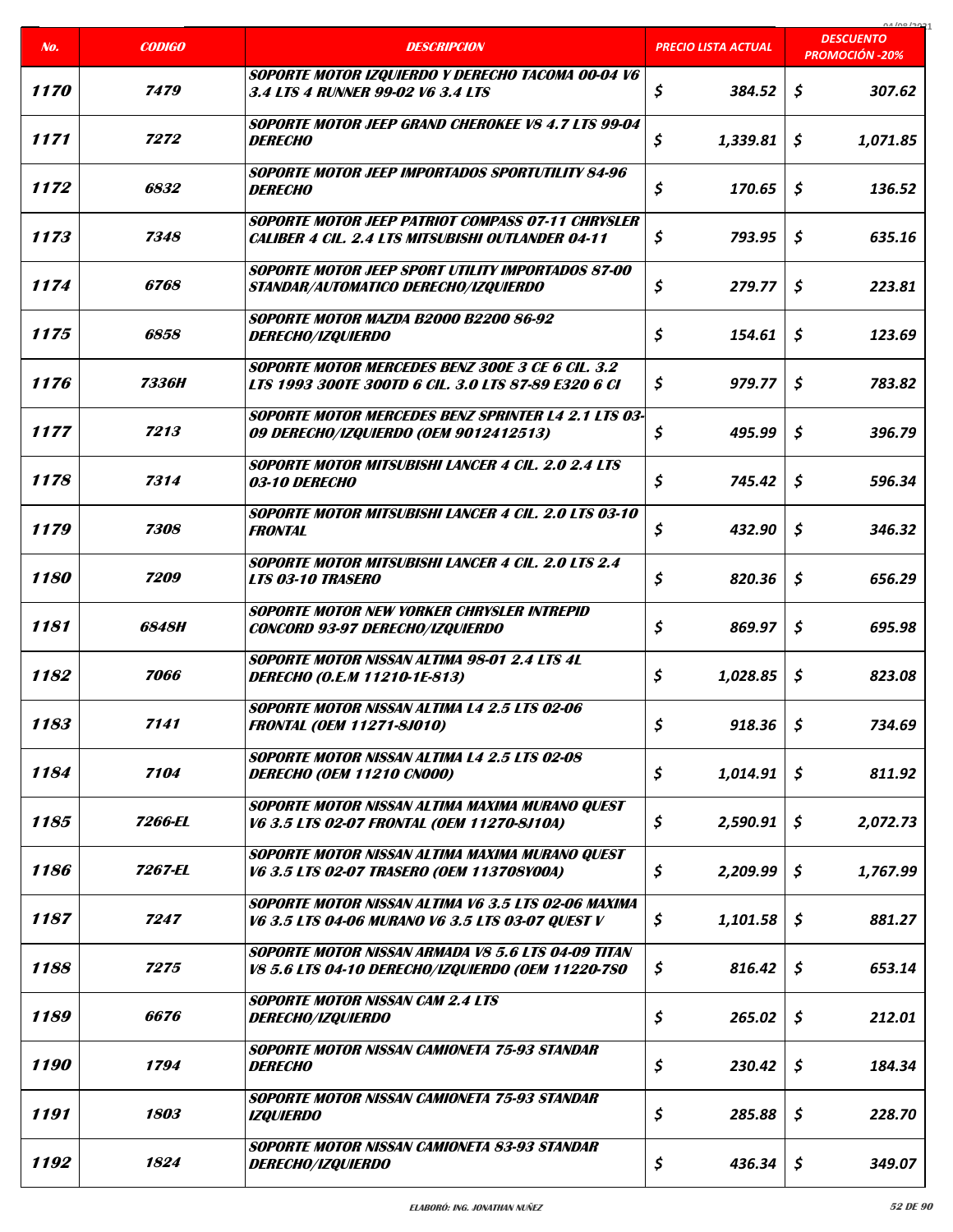| No.                | <b>CODIGO</b>         | <b>DESCRIPCION</b>                                                                                             | <b>PRECIO LISTA ACTUAL</b> | 01000001<br><b>DESCUENTO</b> |
|--------------------|-----------------------|----------------------------------------------------------------------------------------------------------------|----------------------------|------------------------------|
|                    |                       | <b>SOPORTE MOTOR NISSAN D22 NP-300 4 CIL. 2.4 LTS 09-12</b>                                                    |                            | <b>PROMOCIÓN -20%</b>        |
| 1193               | 7354                  | <i>DERECHO/IZQUIERDO</i>                                                                                       | \$<br>452.62               | \$<br>362.10                 |
| 1194               | 1843                  | <b>SOPORTE MOTOR NISSAN ICHI VAN 87-94</b><br>STANDAR/AUTOMATICO DERECHO                                       | \$<br>150.47               | \$<br>120.37                 |
| 1195               | 1841                  | <b>SOPORTE MOTOR NISSAN ICHI VAN 87-94</b><br>STANDAR/AUTOMATICO DERECHO/IZQUIERDO                             | \$<br>277.58               | \$<br>222.07                 |
| 1196               | 1844                  | <b>SOPORTE MOTOR NISSAN ICHI VAN 87-94</b><br>STANDAR/AUTOMATICO IZQUIERDO                                     | \$<br>163.00               | \$<br>130.40                 |
| 1197               | 7265                  | SOPORTE MOTOR NISSAN MAXIMA V6 3.0 LTS 95-01<br><b>MAXIMA V6 3.5 LTS 02-03 INFINITI I30 V6 3.0 LTS 96-01 I</b> | \$<br>646.52               | \$<br>517.22                 |
| 1198               | <i><b>7007DAI</b></i> | <b>SOPORTE MOTOR NISSAN PLATINA RENAULT CLIO 02-05 L4</b><br>1.6 LTS TRASERO AUTOMATICO (OEM 11320-00QAA)      | \$<br>671.22               | \$<br>536.98                 |
| 1199               | 7006                  | <b>SOPORTE MOTOR NISSAN PLATINA RENAULT CLIO L4 1.6</b><br>LTS 02-04 TRASERO OEM 1132000QA                     | \$<br>401.79               | Ś.<br>321.44                 |
| <i><b>1200</b></i> | <b>7005H</b>          | <b>SOPORTE MOTOR NISSAN PLATINA RENAULT CLIO L4 1.6</b><br><b>LTS STANDAR/AUTOMATICO DERECHO</b>               | \$<br>970.23               | \$<br>776.19                 |
| 1201               | 7170                  | <b>SOPORTE MOTOR NISSAN QUEST V6 3.0 LTS 3.3 LTS 93-02</b><br><b>FORD VILLAGER TRASERO DERECHO</b>             | \$<br>506.42               | \$<br>405.14                 |
| 1202               | 7168                  | SOPORTE MOTOR NISSAN QUEST V6 3.0 LTS 93-98 FORD<br><b>VILLAGER FRONTAL</b>                                    | \$<br>459.87               | Ś.<br>367.90                 |
| 1203               | 7169                  | SOPORTE MOTOR NISSAN QUEST V6 3.0 LTS 93-98 FORD<br><b>VILLAGER TRASERO</b>                                    | \$<br>383.36               | \$<br>306.69                 |
| 1204               | 7171                  | SOPORTE MOTOR NISSAN QUEST V6 3.3 LTS 99-02 FORD<br><b>VILLAGER FRONTAL</b>                                    | \$<br>469.34               | \$<br>375.47                 |
| 1205               | 1717                  | SOPORTE MOTOR NISSAN SADEN VAGONETA 68-75 STANDAR<br><b>DERECHO</b>                                            | \$<br>183.36               | \$<br>146.69                 |
| 1206               | 1785                  | Soporte Motor Nissan sedan vagoneta 74-78 standar<br><b>DERECHO/IZQUIERDO</b>                                  | \$<br>201.35               | \$<br>161.08                 |
| 1207               | 1834                  | <b>SOPORTE MOTOR NISSAN SEDAN VAGONETA 79-84</b><br>STANDAR/AUTOMATICO DERECHO/IZQUIERDO                       | \$<br>164.54               | \$<br>131.63                 |
| 1208               | 7010                  | SOPORTE MOTOR NISSAN SENTRA 01-04 TODOS L4 (OEM<br>11320-4Z005)                                                | \$<br>371.05               | \$<br>296.84                 |
| <i><b>1209</b></i> | 7218-H                | SOPORTE MOTOR NISSAN SENTRA 07-10 DERECHO                                                                      | \$<br>1,492.68             | \$<br>1,194.15               |
| 1210               | 7219                  | <b>SOPORTE MOTOR NISSAN SENTRA 07-10 TRASERO</b>                                                               | \$<br>355.59               | \$<br>284.47                 |
| 1211               | <i><b>7038DAI</b></i> | <b>SOPORTE MOTOR NISSAN SENTRA 1.8 LTS 00-07</b><br>STANDAR/AUTOMATICO DERECHO (OEM 11210A4010)                | \$<br>581.52               | \$<br>465.22                 |
| 1212               | <i><b>6802</b></i>    | <b>SOPORTE MOTOR NISSAN SENTRA 98-01</b><br>STANDAR/AUTOMATICO DERECHO                                         | \$<br>340.64               | \$<br>272.51                 |
| 1213               | 6801                  | <b>SOPORTE MOTOR NISSAN SENTRA 98-01</b><br>STANDAR/AUTOMATICO DERECHO                                         | \$<br>757.27               | \$<br>605.81                 |
| 1214               | 6806                  | SOPORTE MOTOR NISSAN SENTRA 98-01<br>STANDAR/AUTOMATICO DERECHO                                                | \$<br>490.13               | \$<br>392.10                 |
| 1215               | 6807                  | SOPORTE MOTOR NISSAN SENTRA 98-01<br>STANDAR/AUTOMATICO TRASERO                                                | \$<br>331.31               | \$<br>265.05                 |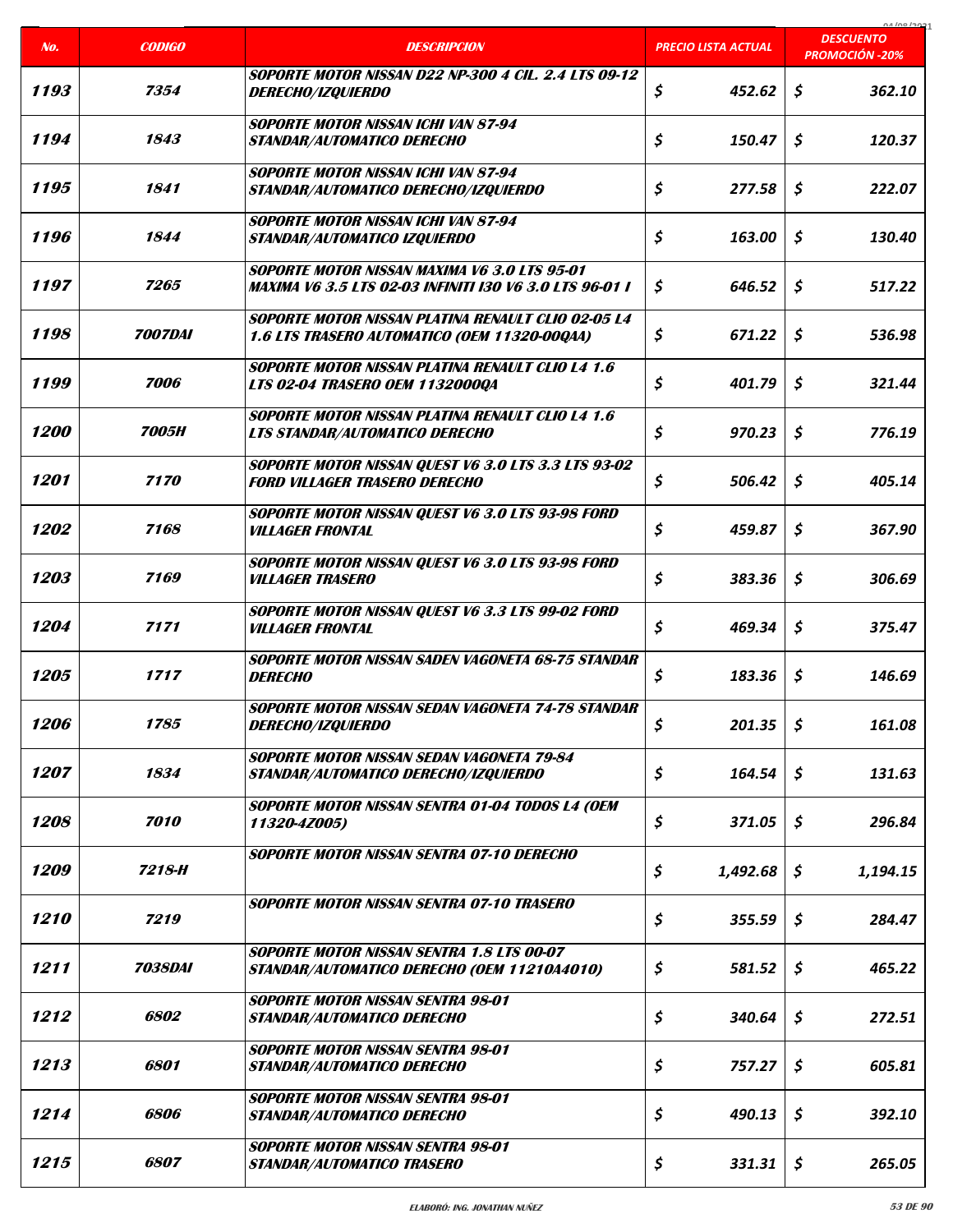|                    |               |                                                                                                                |                            | 01/00/2021<br><b>DESCUENTO</b> |
|--------------------|---------------|----------------------------------------------------------------------------------------------------------------|----------------------------|--------------------------------|
| No.                | <b>CODIGO</b> | <b>DESCRIPCION</b>                                                                                             | <b>PRECIO LISTA ACTUAL</b> | <b>PROMOCIÓN -20%</b>          |
| 1216               | 6694          | <b>SOPORTE MOTOR NISSAN STANDAR Y AUT TSURU III</b><br><b>TSUBAME L4 1.6 LTS 95-04 TRASERO</b>                 | \$<br>269.07               | \$<br>215.26                   |
| 1217               | 7399H         | SOPORTE MOTOR NISSAN TIIDA 4 CIL. 06-12 INFERIOR<br><b>DERECHO</b>                                             | \$<br>1,714.40             | \$<br>1,371.52                 |
| 1218               | 7203          | SOPORTE MOTOR NISSAN TIIDA L4 2.0 LTS 07-10 SUPERIOR<br><i><b>DERECHO</b></i>                                  | \$<br>579.01               | \$<br>463.21                   |
| 1219               | 7196          | <b>SOPORTE MOTOR NISSAN TIIDA L4 2.0 LTS 07-10 TRASERO</b><br><b>OEM (11360-ED000(EL00A)</b>                   | \$<br>467.52               | \$<br>374.01                   |
| <i><b>1220</b></i> | 6665          | <b>SOPORTE MOTOR NISSAN TSURU I 84-87</b><br>STANDAR/AUTOMATICO DERECHO                                        | \$<br>473.27               | \$<br>378.62                   |
| 1221               | 6822          | <b>SOPORTE MOTOR NISSAN TSURU II 88-92</b><br>STANDAR/AUTOMATICO (REPUESTO)                                    | \$<br>139.48               | \$<br>111.58                   |
| 1222               | 6686          | <b>SOPORTE MOTOR NISSAN TSURU III TSUBAME 93-01</b><br>STANDAR/AUTOMATICO DERECHO                              | \$<br>291.72               | \$<br>233.38                   |
| 1223               | 6970          | <b>SOPORTE MOTOR NISSAN TSURU III TSUBAME FRONTAL</b><br><i><b>DERECHO</b></i>                                 | \$<br>743.45               | \$<br>594.76                   |
| 1224               | 7039          | <b>SOPORTE MOTOR NISSAN URVAN 2.4 LTS 4 CIL. 03-05</b><br>DERECHO (OEM 11210-VW002)                            | \$<br>819.41               | \$<br>655.53                   |
| 1225               | 6996          | <b>SOPORTE MOTOR NISSAN URVAN 2.4 LTS L4 03-05</b><br><b>IZQUIERDO (OEM. 11220-VW002)</b>                      | \$<br>819.41               | \$<br>655.53                   |
| 1226               | 6995          | <b>SOPORTE MOTOR NISSAN URVAN 2.4 LTS L4 99-02</b><br><i>DERECHO/IZQUIERDO</i>                                 | \$<br>278.95               | \$<br>223.16                   |
| 1227               | 7126          | <b>SOPORTE MOTOR NISSAN XTRAIL 2.5 LTS 16 VAL. 01-06</b><br><b>FRONTAL (OEM 11270811310)</b>                   | \$<br>509.57               | \$<br>407.66                   |
| 1228               | 7129          | SOPORTE MOTOR NISSAN X-TRAIL 2.5 LTS 4 CIL. 01-07<br><b>DERECHO (OEM 112108H305)</b>                           | \$<br>760.61               | \$<br>608.49                   |
| 1229               | 7130          | SOPORTE MOTOR NISSAN X-TRAIL 2.5 LTS 4 CIL. IZQUIERDO<br>(OEM112208H310)                                       | \$<br>824.31               | \$<br>659.45                   |
| <i><b>1230</b></i> | 7404          | <b>SOPORTE MOTOR NISSAN X-TRAIL 4X2 02-07 TRASERO</b>                                                          | \$<br>1,049.13             | \$<br>839.30                   |
| 1231               | 7405          | <b>SOPORTE MOTOR NISSAN X-TRAIL 4X2 08-13 TRASERO</b>                                                          | \$<br>829.12               | \$<br>663.30                   |
| 1232               | 7159-H        | <b>SOPORTE MOTOR PEUGEOT 206 1.6 LTS 01-09 306 1.8 LTS</b><br>2.0 LTS 97-02 405 2.0 LTS 97-99 406 2.0 LTS 3.0  | \$<br>315.53               | \$<br>252.42                   |
| 1233               | 7164          | <b>SOPORTE MOTOR PEUGEOT 306 2.0 LTS 97-02 307 2.0 LTS</b><br>03-09 405 2.0 LTS 97-99 406 2.0 LTS 00-04 607 3. | \$<br>195.46               | \$<br>156.37                   |
| 1234               | 7149          | <b>SOPORTE MOTOR PONTIAC MATIZ L4 1.0 LTS 04 &gt;</b><br><b>DERECHO (OEM 96484912)</b>                         | \$<br>734.38               | \$<br>587.51                   |
| 1235               | 7148          | SOPORTE MOTOR PONTIAC MATIZ L4 1.0 LTS 04 -><br><b>TRASERO (OEM 96322965)</b>                                  | \$<br>800.65               | \$<br>640.52                   |
| 1236               | 711           | <b>SOPORTE MOTOR RAMBLER STANDAR 73-83</b>                                                                     | \$<br>19.21                | \$<br>15.37                    |
| 1237               | 6911          | SOPORTE MOTOR RANGER V6 MOTOR 183CC 91-97<br><i><b>DERECHO</b></i>                                             | \$<br>393.83               | \$<br>315.06                   |
| 1238               | 7162-H        | <b>SOPORTE MOTOR RENAULT MEGANE II SCENIC II L4 2.0 LTS</b><br>05-08 DERECHO (OEM 8200549046)                  | \$<br>1,106.80             | \$<br>885.44                   |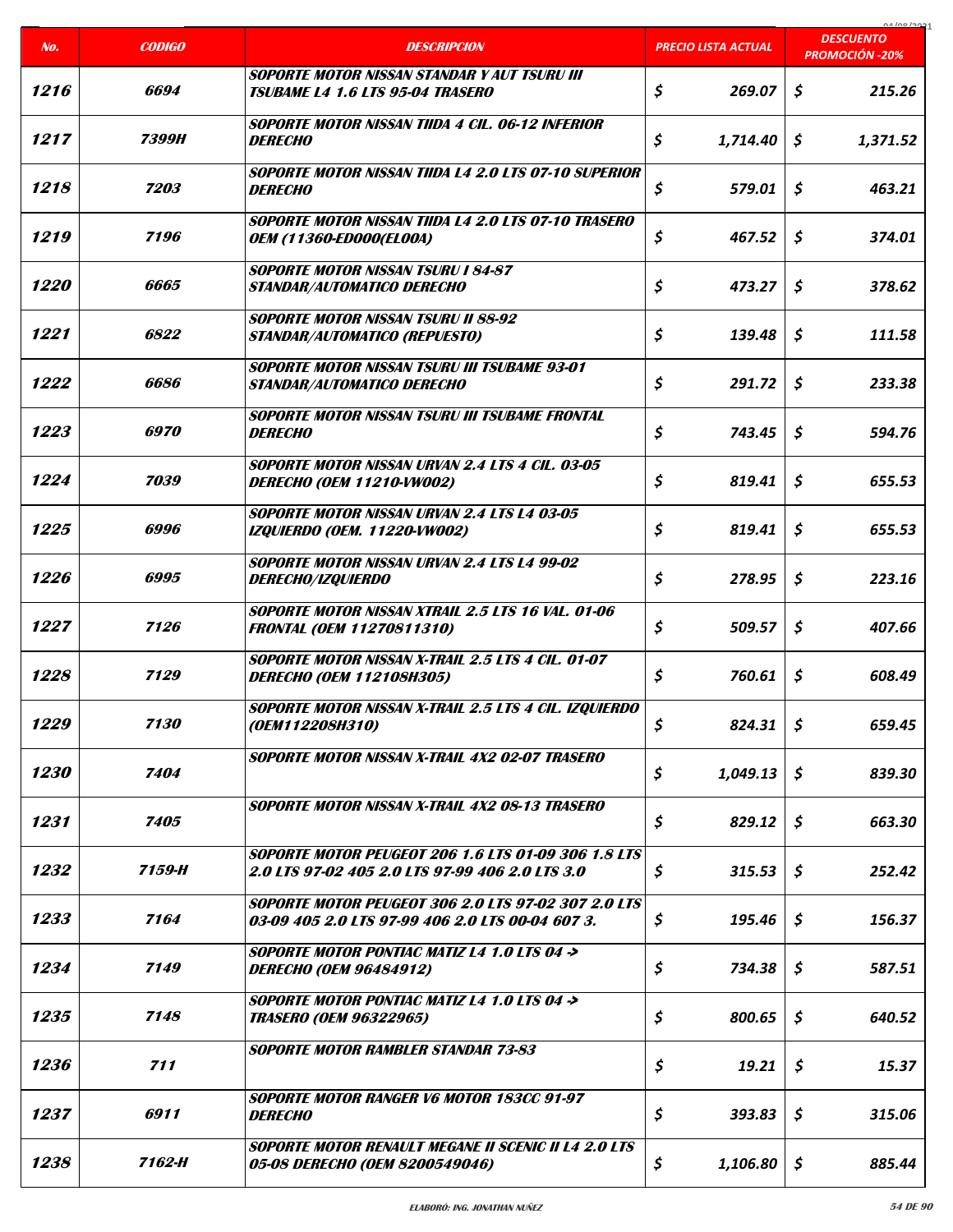| No.                | <b>CODIGO</b>         | <b>DESCRIPCION</b>                                                                                             | <b>PRECIO LISTA ACTUAL</b> | 01000001<br><b>DESCUENTO</b> |
|--------------------|-----------------------|----------------------------------------------------------------------------------------------------------------|----------------------------|------------------------------|
|                    |                       |                                                                                                                |                            | <b>PROMOCIÓN -20%</b>        |
| 1239               | 7163                  | <b>SOPORTE MOTOR RENAULT MEGANE II SCENIC II L4 2.0 LTS</b><br>05-08 TRASERO (OEM 8200042454)                  | \$<br>537.17               | \$<br>429.74                 |
| <i><b>1240</b></i> | 7036H                 | <b>SOPORTE MOTOR RENAULT MEGANE SCENIC L4 2.0 LTS 00-</b><br><i><b>04 HIDRAULICO DERECHO</b></i>               | \$<br>948.45               | Ś.<br>758.76                 |
| 1241               | <i><b>7034DAI</b></i> | <b>SOPORTE MOTOR RENAULT MEGANE SCENIC L4 2.0 LTS 00-</b><br>04 TRASERO OEM 8200399539                         | \$<br>347.97               | \$<br>278.38                 |
| 1242               | 7347H                 | <b>SOPORTE MOTOR RENAULT TRAFIC 07-11 DERECHO</b>                                                              | \$<br>1,268.55             | \$<br>1,014.84               |
| 1243               | 7409                  | SOPORTE MOTOR SUPERIOR DERECHO NISSAN SENTRA X<br><b>TRAIL 07-13</b>                                           | \$<br>1,019.39             | \$<br>815.51                 |
| 1244               | 7268                  | <b>SOPORTE MOTOR SUPERIOR HONDA CIVIC 4 CIL. 1.8 LTS 06-</b><br><b>10 FRONTAL (OEM 50880-SNAA82).</b>          | \$<br>985.98               | \$<br>788.79                 |
| 1245               | 7316                  | <b>SOPORTE MOTOR SUZUKI AERIO 4 CIL. 2.0 LTS 2.3 LTS 04-</b><br><i><b>07 DERECHO</b></i>                       | \$<br>719.39               | Ś.<br>575.51                 |
| 1246               | 7315                  | <b>SOPORTE MOTOR SUZUKI AERIO 4 CIL. 2.0 LTS 2.3 LTS 04-</b><br><b>07 TRASERO</b>                              | \$<br>504.85               | \$<br>403.88                 |
| 1247               | 7273                  | <b>SOPORTE MOTOR SUZUKI AERIO 4 CIL. 2.3 LTS 04-07</b><br><b>FRONTAL (OEM 9159 (6837)</b>                      | \$<br>690.82               | \$<br>552.65                 |
| 1248               | 7306                  | SOPORTE MOTOR SUZUKI VITARA 4 CIL. 1.6 LTS 99-01<br>VITARA 4 CIL. 2.0 LTS 03-09 GRAND VITARA V6 2.7 LTS        | \$<br>786.82               | \$<br>629.46                 |
| 1249               | 7257-H                | SOPORTE MOTOR TOYOTA CAMRY 4 CIL. 2.4 LTS 02-06<br><b>CAMRY V6 3.0 3.3 LTS 04-06 CAMRY V6 3.5 LTS 07-09 HI</b> | \$.<br>1,175.00            | \$<br>940.00                 |
| <i><b>1250</b></i> | 7256-H                | SOPORTE MOTOR TOYOTA CAMRY 4 CIL. 2.4 LTS 02-06<br>CAMRY V6 3.0 LTS 02-06 SOLARA 4 CIL. 2.4 LTS 04-06 F        | \$<br>1,205.95             | \$<br>964.76                 |
| 1251               | 7133                  | SOPORTE MOTOR TOYOTA COROLLA L4 1.8 LTS 16 VAL. 06-<br><b>08 FRONTAL</b>                                       | \$<br>741.49               | \$<br>593.19                 |
| 1252               | 7135                  | SOPORTE MOTOR TOYOTA COROLLA L4 1.8 LTS 16 VAL. 06-<br><b>08 IZQUIERDO</b>                                     | \$<br>858.03               | \$<br>686.42                 |
| 1253               | 7134                  | SOPORTE MOTOR TOYOTA COROLLA L4 1.8 LTS 16 VAL. 06-<br><b>08 TRASERO</b>                                       | \$<br>788.82               | \$<br>631.06                 |
| 1254               | 7142-H                | SOPORTE MOTOR TOYOTA COROYA L4 1.8 LTS 16 VAL. 06-<br>08 DERECHO (OEM12305-0D023)                              | \$<br>1,340.99             | S.<br>1,072.79               |
| 1255               | 7326                  | <b>SOPORTE MOTOR TOYOTA HIACE 4 CIL. 2.7 LTS 05-11</b><br>DERECHO/IZQUIERDO (OEM 1236175080)                   | \$<br>299.75               | \$<br>239.80                 |
| 1256               | 7131                  | SOPORTE MOTOR TOYOTA HILUX L4 2.7 LTS 16 VAL. 06-08<br><i>DERECHO/IZQUIERDO</i>                                | \$<br>464.62               | \$<br>371.69                 |
| 1257               | 6859                  | SOPORTE MOTOR TOYOTA PICK UP 2WD 3.0 LTS V6 89-95<br><i>DERECHO/IZQUIERDO</i>                                  | \$<br>236.66               | \$<br>189.33                 |
| 1258               | 7263                  | SOPORTE MOTOR TOYOTA RAV4 4 CIL. 2.0 LTS 01-04 RAV4<br><b>4 CIL. 2.4 LTS 04-05 FRONTAL</b>                     | \$<br>599.50               | \$<br>479.60                 |
| 1259               | 7307                  | SOPORTE MOTOR TOYOTA RAV4 4 CIL. 2.0 LTS 96-00<br><b>TRASERO</b>                                               | \$<br>567.94               | \$<br>454.35                 |
| 1260               | 7204                  | SOPORTE MOTOR TOYOTA YARIS L4 1.5 LTS 04-09 TRASERO<br>(OEM 12363-21040)                                       | \$<br>593.43               | \$<br>474.75                 |
| 1261               | 7413                  | <b>SOPORTE MOTOR TRANSMISION HONDA CIVIC STANDAR 06-</b><br>11                                                 | \$<br>1,023.17             | \$<br>818.53                 |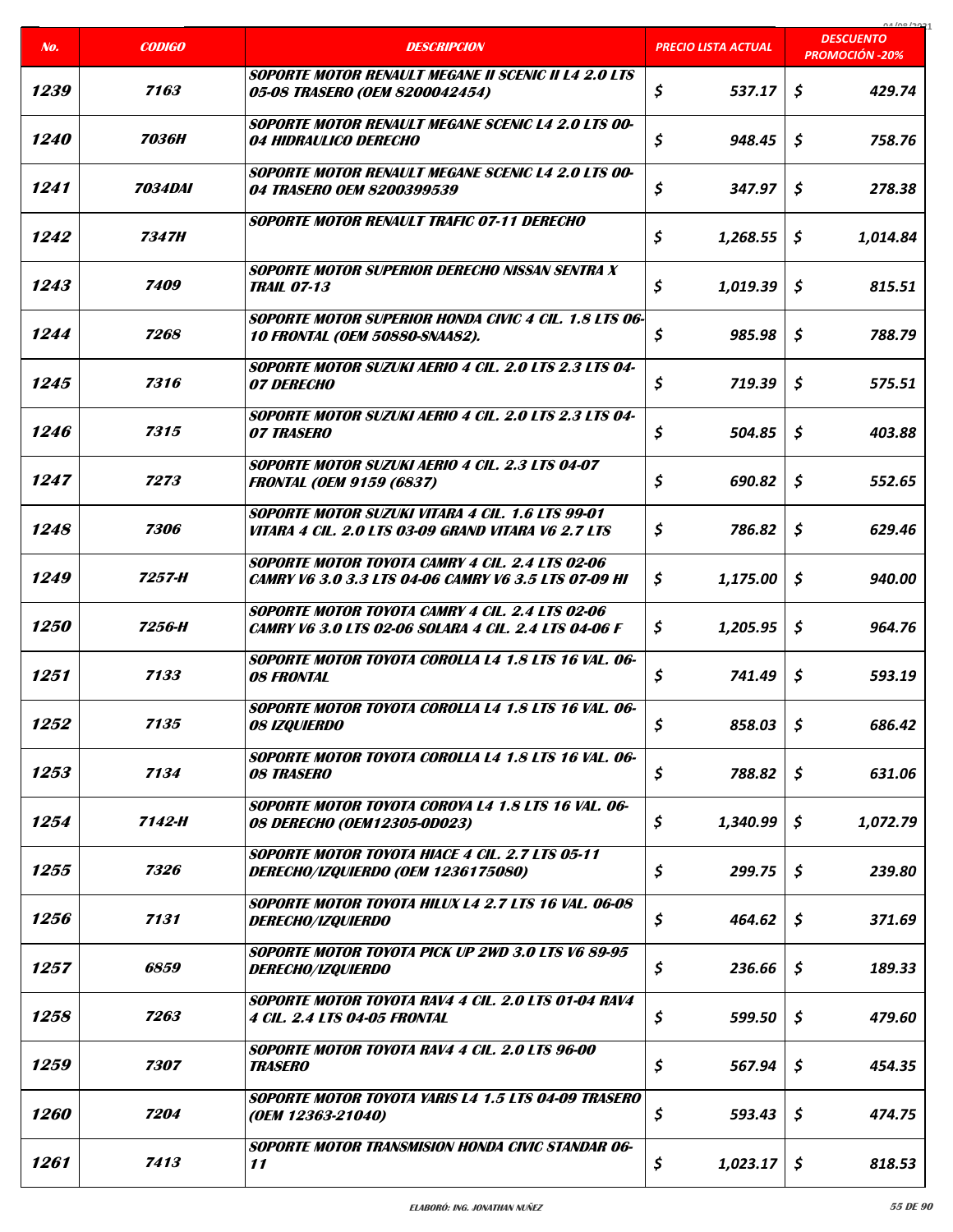| No.                | <b>CODIGO</b>      | <b>DESCRIPCION</b>                                                                                            | PRECIO LISTA ACTUAL | COCI ON AO<br><b>DESCUENTO</b> |
|--------------------|--------------------|---------------------------------------------------------------------------------------------------------------|---------------------|--------------------------------|
|                    |                    |                                                                                                               |                     | <b>PROMOCIÓN -20%</b>          |
| 1262               | 7419               | SOPORTE MOTOR TRASERO AUTO TOYOTA YARIS 06-11 I 4<br><b>1.5 LTS</b>                                           | \$<br>373.54        | \$<br>298.83                   |
| 1263               | <i><b>7520</b></i> | <b>SOPORTE MOTOR TRASERO AUTOMATICO CHEVROLET HHR</b><br>08-11 L4 2.0 LTS 06-11 L4 2.2 Y 2.4 LTS COBALT 05-10 | \$<br>758.82        | \$<br>607.06                   |
| 1264               | 7867               | SOPORTE MOTOR TRASERO AUTOMATICO FORD ECOSPORT<br>2.0 4 CIL. 13-18                                            | \$<br>837.19        | \$<br>669.75                   |
| 1265               | 7868               | SOPORTE MOTOR TRASERO CHEVROLET EQUINOX PONTIAC<br><i><b>TORRENT 3.6 6 CIL. 08-09</b></i>                     | \$<br>1,339.53      | \$<br>1,071.62                 |
| 1266               | 7825               | SOPORTE MOTOR TRASERO CHEVROLET MALIBU L4 2.4 09-<br>12, 14 2.2 12.4 V6 3.5 2008, PONTIAC G6 14 2.4 V6 3      | \$<br>1,255.80      | \$<br>1,004.64                 |
| 1267               | 7907               | <b>SOPORTE MOTOR TRASERO CHEVROLET MATIZ L-4 1.0 04-</b><br>15                                                | \$<br>499.21        | \$<br>399.37                   |
| 1268               | 7429               | <b>SOPORTE MOTOR TRASERO CHEVROLET OPTRA 06-10 L4</b><br><b>2.0 LTS</b>                                       | \$<br>1,129.39      | \$<br>903.51                   |
| 1269               | 7499               | <b>SOPORTE MOTOR TRASERO CHEVROLET SONIC 11-15 L4</b><br><b>1.6 LTS</b>                                       | \$<br>553.38        | \$<br>442.70                   |
| 1270               | 7481               | <b>SOPORTE MOTOR TRASERO ESTANDAR ECO SPORT 04-12 L4</b><br><b>2.0 LTS</b>                                    | \$<br>536.63        | \$<br>429.30                   |
| 1271               | 7866               | <b>SOPORTE MOTOR TRASERO ESTANDAR FORD ECOSPORT 2.0</b><br>4 CIL. 13-18                                       | \$<br>882.76        | \$<br>706.21                   |
| 1272               | 7434               | SOPORTE MOTOR TRASERO ESTANDAR RENAULT MEGANE I<br><b>SCENIC 01-04 L4 2.0 LTS</b>                             | \$<br>373.86        | \$<br>299.09                   |
| 1273               | 7495               | <b>SOPORTE MOTOR TRASERO FORD FIESTA 12-14 L4 1.6 LTS</b>                                                     | \$<br>493.32        | \$<br>394.66                   |
| 1274               | 7460               | <b>SOPORTE MOTOR TRASERO FORD FOCUD 07-11 2.0L</b>                                                            | \$<br>640.12        | \$<br>512.10                   |
| 1275               | 7824               | SOPORTE MOTOR TRASERO FORD FUSION V6 3.0 06-12, L4<br>2.3 06-09, V6 3.0 06-09, MERCURY MILAN L42.3 V6 3       | \$<br>785.51        | \$<br>628.40                   |
| 1276               | 7475               | SOPORTE MOTOR TRASERO GM IMPALA 06-09 5.3L                                                                    | \$<br>377.63        | \$<br>302.11                   |
| 1277               | 7518-EL            | <b>SOPORTE MOTOR TRASERO HONDA ACCORD 08-12 V6 3.5</b><br><b>LTS CROSSTOUR 10-12 V6 3.5 LTS</b>               | \$<br>2,738.98      | S.<br>2,191.18                 |
| 1278               | 7503-H             | SOPORTE MOTOR TRASERO HONDA ACCORD 98-02 V6 3.0<br>LTS ACURA TL 99-03 CL 01-03 V6 3.2 LTS                     | \$<br>1,579.60      | \$<br>1,263.68                 |
| 1279               | 7437               | SOPORTE MOTOR TRASERO HYUNDA ATTITUDE 12-14 L4 Y<br><b>1.6 LTS</b>                                            | \$<br>1,146.09      | \$<br>916.87                   |
| <i><b>1280</b></i> | 7845               | SOPORTE MOTOR TRASERO INFERIOR SIN CUERDA VW GOLF<br>1.8 2.0 4 CIL. 15-18 GTI 2.0 4 CIL. 15-18 SEAT LEO       | \$<br>670.59        | \$<br>536.48                   |
| 1281               | 7436               | <b>SOPORTE MOTOR TRASERO MAZDA 6 03-08 L4 2.3 LTS</b>                                                         | \$<br>442.13        | \$<br>353.70                   |
| 1282               | 7454               | SOPORTE MOTOR TRASERO MERCEDES BENZ SERIE A 97-06                                                             | \$<br>505.10        | \$<br>404.08                   |
| 1283               | 7821               | <b>SOPORTE MOTOR TRASERO MITSUBISHI OUTLANDER L4 2.4</b><br>03-05                                             | \$<br>956.23        | \$<br>764.98                   |
| 1284               | 7407               | SOPORTE MOTOR TRASERO NISSAN MARCH VERSA NOTE 11-<br>13                                                       | \$<br>728.14        | \$<br>582.51                   |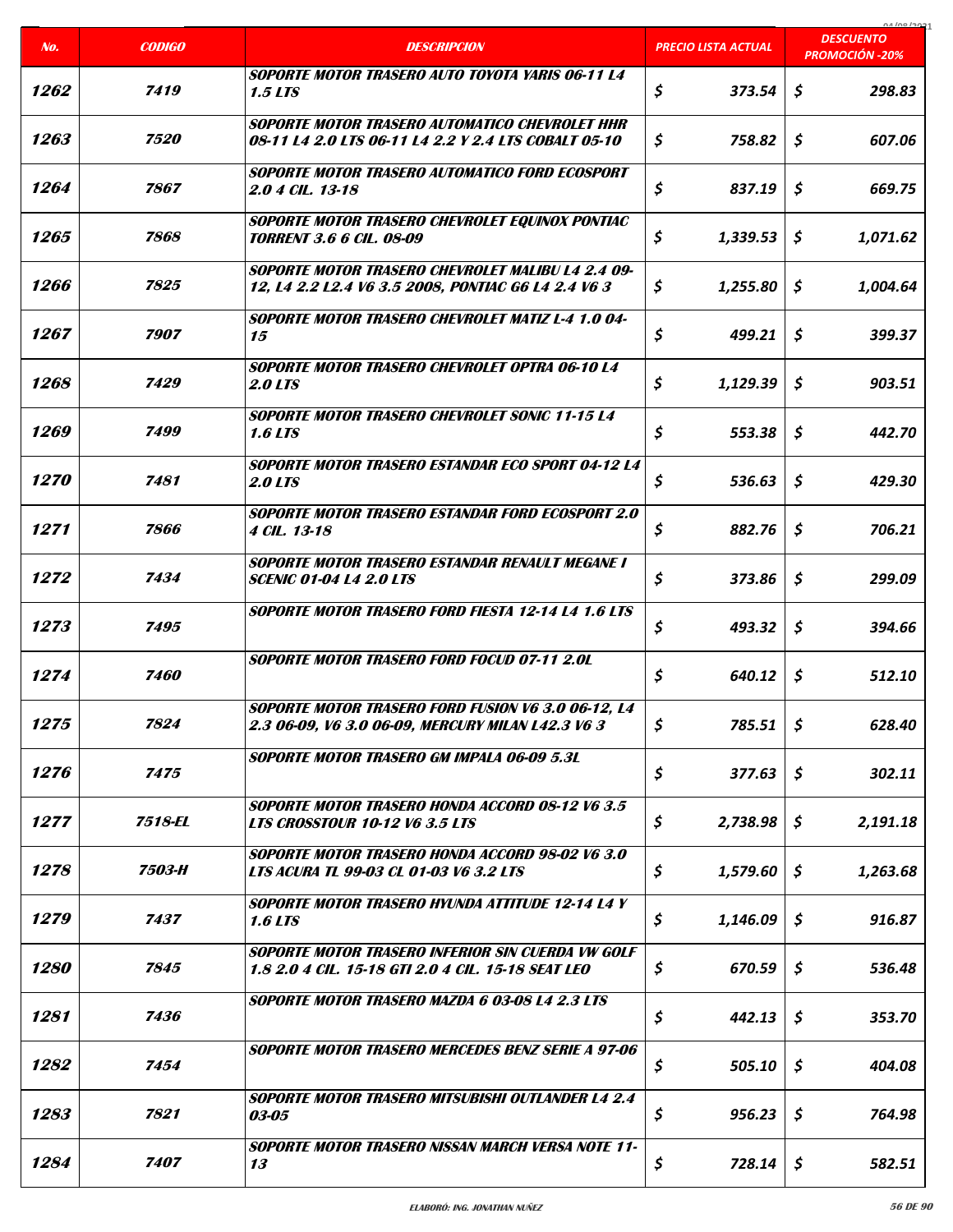|                    |               |                                                                                                                       |                            | coclonina                                 |
|--------------------|---------------|-----------------------------------------------------------------------------------------------------------------------|----------------------------|-------------------------------------------|
| No.                | <b>CODIGO</b> | <b>DESCRIPCION</b>                                                                                                    | <b>PRECIO LISTA ACTUAL</b> | <b>DESCUENTO</b><br><b>PROMOCIÓN -20%</b> |
| 1285               | 7493          | <b>SOPORTE MOTOR TRASERO NISSAN SENTRA 13-15 L4 1.8</b><br><b>LTS</b>                                                 | \$<br>657.57               | \$<br>526.06                              |
| 1286               | 7464          | SOPORTE MOTOR TRASERO RENAULT LAGUNA 03-07 V6<br><b>3.0L</b>                                                          | \$<br>328.21               | \$<br>262.57                              |
| 1287               | 7913-H        | SOPORTE MOTOR TRASERO STD MAZDA 3 L4-2.0 14-18 L-4<br>2.5 14-16 6 1-4 2.5 14-17 CX-5 1-4 2.0 13 1-4 2.5               | \$<br>956.07               | \$<br>764.86                              |
| 1288               | 7905          | SOPORTE MOTOR TRASERO STD TURBO TORQUE STRUT<br><i><b>HONDA CIVIC L-4 1.5 16-18</b></i>                               | \$<br>950.57               | \$<br>760.45                              |
| 1289               | 7846          | SOPORTE MOTOR TRASERO SUPERIOR CON CUERDA VW<br>GOLF 1.8 2.0 4 CIL. 15-18 GTI 2.0 4 CIL. 15-18 SEAT LEO               | \$<br>482.53               | \$<br>386.02                              |
| <i><b>1290</b></i> | 7438          | <b>SOPORTE MOTOR TRASERO SUPERIOR VOLVO S60 05-09</b><br>V70 05-07 L5 2.4 Y 2.5 LTS S80 04-06 L5 2.4 Y 2.9 LTS        | \$<br>415.07               | \$<br>332.05                              |
| 1291               | 7916          | SOPORTE MOTOR TRASERO TORQUE STRUT HONDA CITY L-4<br>1.5 14-18 FIT L-4 1.5 15-19 HR-V L-4 1.5 17-19                   | \$<br>934.31               | \$<br>747.45                              |
| 1292               | 7832          | SOPORTE MOTOR TRASERO TORQUES STRUT DIESEL FORD<br><b>TRANSIT L4 2.2 07-13</b>                                        | \$<br>1,515.34             | \$<br>1,212.27                            |
| 1293               | 7835          | SOPORTE MOTOR TRASERO TORQUES STRUT NISSAN<br><b>SENTRA SR TURBO L4 1.6 17-18 JUKE L4 1.6 11-18</b>                   | \$<br>1,297.07             | \$<br>1,037.65                            |
| 1294               | 7433          | <b>SOPORTE MOTOR TRASERO TOYOTA YARIS L4 1.3 LTS ECHO</b><br>L4 1.5 LTS 99-05                                         | \$<br>371.35               | \$<br>297.08                              |
| 1295               | 6977          | SOPORTE MOTOR VW 199 555 BEETLE GOLF JETTA A4 1.8<br>LTS 1.9 LTS DIESEL 2.0 LTS 01-04 TRASERO                         | \$<br>976.73               | \$<br>781.39                              |
| 1296               | 6978          | SOPORTE MOTOR VW 199 851N BEETLE GOLF JETTA A4 1.8<br>LTS 1.9 LTS DIESEL 2.0 LTS 01-04 TRASERO                        | \$<br>778.60               | \$<br>622.88                              |
| 1297               | 6976-H        | <b>SOPORTE MOTOR VW A4 DE 1.8 LTS 1.9 LTS 2.0 LTS</b><br><b>DERECHO</b>                                               | \$<br>1,333.08             | \$<br>1,066.46                            |
| 1298               | 7195          | <b>SOPORTE MOTOR VW BORA 06-09 L4 L5 1.9 LTS 2.0 LTS</b><br><b>2.5 LTS SEAT LEON TOLEDO 07-09 L4 2.0 LTS INFERIOR</b> | \$<br>654.73               | \$<br>523.78                              |
| 1299               | 7194          | <b>SOPORTE MOTOR VW BORA 06-09 L4 L5 1.9 LTS 2.0 LTS</b><br>2.5 LTS SEAT LEON TOLEDO 07-09 L4 2.0 LTS SUPERIOR        | \$<br>654.73               | \$<br>523.78                              |
| 1300               | 7254          | <b>SOPORTE MOTOR VW BORA PASSAT 4 5 CIL. 1.5 LTS 1.9</b><br>LTS 2.0 LTS 2.5 LTS 06-09 SEAT LEON TOLEDO 4 CIL.         | \$<br>579.01               | \$<br>463.21                              |
| 1301               | 1715          | SOPORTE MOTOR VW BRASILIA SAFARI SEDAN MOTOR 53<br>1.5 LTS 1.6 LTS 74-02 STANDAR DERECHO/IZQUIERDO                    | \$<br>76.31                | \$<br>61.05                               |
| 1302               | 1867          | SOPORTE MOTOR VW CARIBE ATLANTIC 78-87 DIAM 74.6                                                                      | \$<br>207.98               | \$<br>166.38                              |
| 1303               | 1833          | SOPORTE MOTOR VW CARIBE ATLANTIC 78-87 IZQUIERDO                                                                      | \$<br>143.79               | \$<br>115.03                              |
| 1304               | 1835          | <b>SOPORTE MOTOR VW COMBI PANEL 73-88</b><br><i>DERECHO/IZQUIERDO</i>                                                 | \$<br>161.42               | \$<br>129.14                              |
| 1305               | 1900          | <b>SOPORTE MOTOR VW CORSAR 89-91</b>                                                                                  | \$<br>240.83               | \$<br>192.67                              |
| 1306               | <b>7098H</b>  | <b>SOPORTE MOTOR VW EUROVAN T4 L5 2.5 LTS 01-06</b><br><b>TRASERO (OEM 7D0399107 AC /AD)</b>                          | \$<br>904.13               | \$<br>723.31                              |
| 1307               | 7139          | SOPORTE MOTOR VW EUROVAN TDI 1.9 LTS 4 CIL. 06-08<br><b>FRONTAL (OEM 7HO 199 8486)</b>                                | \$<br>539.56               | \$<br>431.64                              |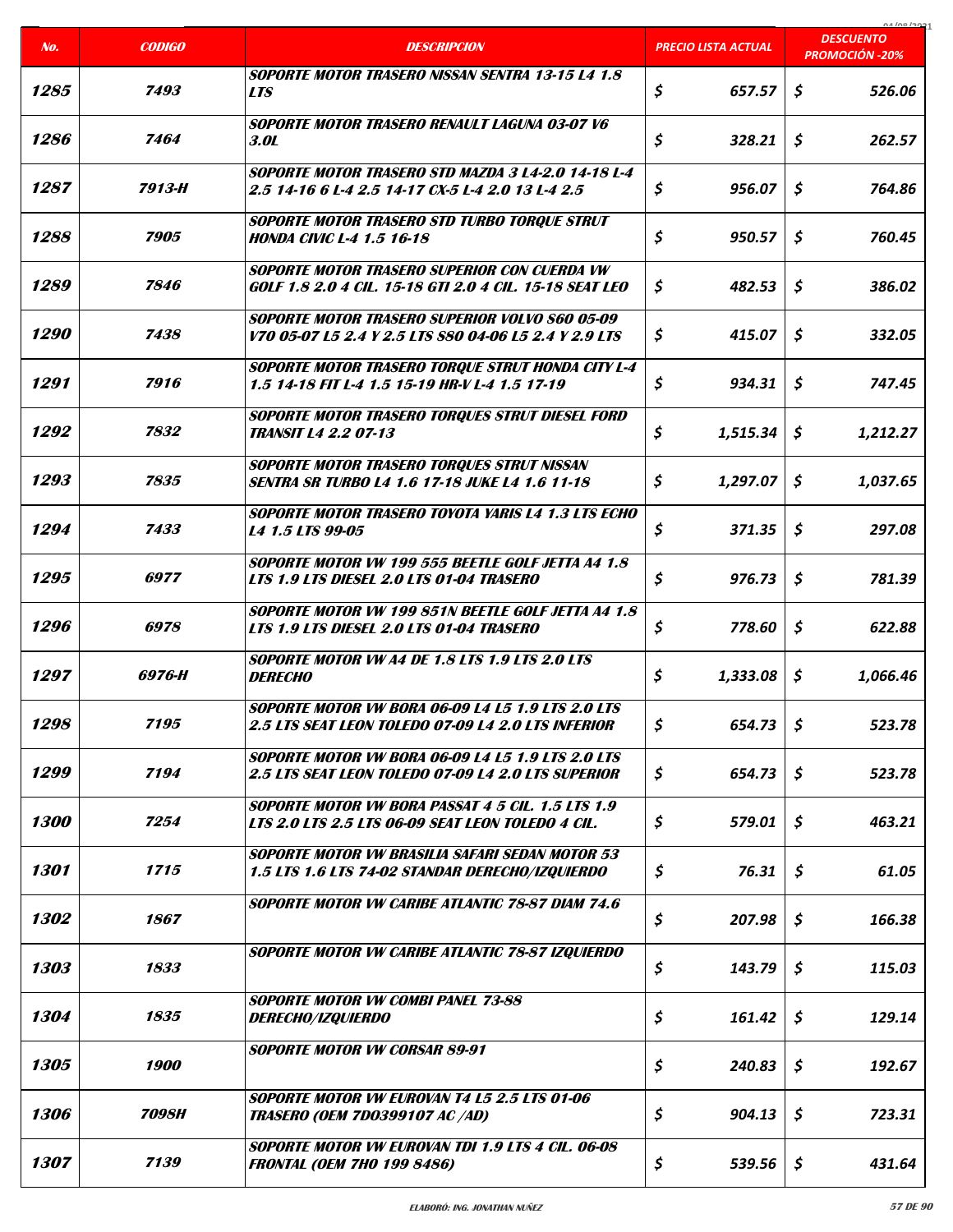|      |                     |                                                                                                                   |                            | na ing ing                                |
|------|---------------------|-------------------------------------------------------------------------------------------------------------------|----------------------------|-------------------------------------------|
| No.  | <b>CODIGO</b>       | <b>DESCRIPCION</b>                                                                                                | <b>PRECIO LISTA ACTUAL</b> | <b>DESCUENTO</b><br><b>PROMOCIÓN -20%</b> |
| 1308 | 7145                | SOPORTE MOTOR VW EUROVAN TDI L4 1.9 LTS 06-08<br><b>TRASERO (OEM 7HO-199-849-AT)</b>                              | \$<br>1,925.47             | \$<br>1,540.38                            |
| 1309 | 7393                | SOPORTE MOTOR VW GOL 4 CIL. 1.6 LTS 09-13 DERECHO                                                                 | \$<br>2,128.87             | \$<br>1,703.09                            |
| 1310 | 7380                | <b>SOPORTE MOTOR VW GOL 4 CIL. 1.6 LTS 09-13</b><br><b>TRANSMISION</b>                                            | \$<br>2,241.89             | \$<br>1,793.51                            |
| 1311 | 6692                | SOPORTE MOTOR VW GOLF JETTA 87-92 AUTOMATICO<br><b>FRONTAL</b>                                                    | \$<br>555.33               | \$<br>444.27                              |
| 1312 | 6658                | <b>SOPORTE MOTOR VW GOLF JETTA 87-92</b><br><b>STANDAR/AUTOMATICO FRONTAL</b>                                     | \$<br>641.28               | \$<br>513.03                              |
| 1313 | 6662                | SOPORTE MOTOR VW GOLF JETTA 93-98 STANDAR<br><b>AUTOMATICO DERECHO</b>                                            | \$<br>680.64               | \$<br>544.51                              |
| 1314 | 6661                | <b>SOPORTE MOTOR VW GOLF JETTA 93-98</b><br><b>STANDAR/AUTOMATICO FRONTAL</b>                                     | \$<br>607.39               | \$<br>485.91                              |
| 1315 | <i><b>7057H</b></i> | SOPORTE MOTOR VW LUPO POLO POLO SEDAN CROSS FOX<br>SPORT VAN 4 CIL. 1.6 LTS 06-07 HIDRAULICO DERECHO (O           | \$<br>1,198.87             | \$<br>959.09                              |
| 1316 | 7058                | <b>SOPORTE MOTOR VW LUPO POLO POLO SEDAN CROSS FOX</b><br>SPORT VAN 4 CIL. 1.6 LTS 06-07 TRASERO (OEM<br>60019985 | \$<br>734.09               | \$<br>587.27                              |
| 1317 | 6659                | <b>SOPORTE MOTOR VW VW GOLF JETTA 87-92</b><br>STANDAR/AUTOMATICO DERECHO                                         | \$<br>518.40               | \$<br>414.72                              |
| 1318 | 7087                | SOPORTE PALANCA VELOCIDADES CHYRSLER ATOS OEM<br>05069982AA 00-04                                                 | \$<br>89.49                | \$<br>71.59                               |
| 1319 | 6825                | <b>SOPORTE PALANCA VELOCIDADES NISSAN TSURU I</b>                                                                 | \$<br>125.71               | \$<br>100.57                              |
| 1320 | 6826                | SOPORTE PALANCA VELOCIDADES NISSAN TSURU II                                                                       | \$<br>117.38               | \$<br>93.91                               |
| 1321 | 6827                | SOPORTE PALANCA VELOCIDADES NISSAN TSURU III                                                                      | \$<br>110.80               | \$<br>88.64                               |
| 1322 | 7027                | <b>SOPORTE PALANCA VELOCIDADES NISSAN TSURU III L4 1.6</b><br>LTS 1.8 LTS (OEM 3456050500)                        | \$<br>136.48               | \$<br>109.18                              |
| 1323 | 7875                | SOPORTE PARA MOTOR DERECHO TOYOTA RAV4 L4 1.5L<br>09-12                                                           | \$<br>1,306.00             | \$<br>1,044.80                            |
| 1324 | 7928                | SOPORTE PARA MOTOR DERECHO CHEVROLET COLORADO<br>L4 2.8L 04-06 L4 2.9L 08-12 L5 3.5L 04-06 L5 3.7L 07-1           | \$<br>593.81               | \$<br>475.05                              |
| 1325 | 7917-H              | <b>SOPORTE PARA MOTOR DERECHO FORD FIESTA L4 1.6 11-</b><br>18 ECOSPORT L4 2.0 13-18 MAZDA 2 L4 1.5 01-16         | \$<br>1,277.13             | \$<br>1,021.70                            |
| 1326 | 7836-H              | <b>SOPORTE PARA MOTOR DERECHO FORD FUSION V6 3.5 LTS</b><br>2010-2012 LINCOLN MKZ V6 3.5 LTS 2007-2012            | \$<br>1,889.31             | Ş.<br>1,511.45                            |
| 1327 | 7840-H              | SOPORTE PARA MOTOR DERECHO HONDA HR-V STANDAR L4<br>1.8 LTS 2016-2018                                             | \$<br>1,245.69             | \$<br>996.55                              |
| 1328 | 7864                | SOPORTE PARA MOTOR DERECHO JEEP LIBERTY V6 3.7L 02-<br><i>08</i>                                                  | \$<br>1,213.95             | \$<br>971.16                              |
| 1329 | 7554-H              | SOPORTE PARA MOTOR DERECHO MAZDA CX-7 07-12 L4<br>2.3L Y 2.5L                                                     | \$<br>1,906.30             | \$<br>1,525.04                            |
| 1330 | 7561-H              | <b>SOPORTE PARA MOTOR DERECHO NISSAN ALTIMA 07-1 V6</b><br>3.5L MAXIMA 09-12 V6 3.5L                              | \$<br>1,310.64             | \$<br>1,048.51                            |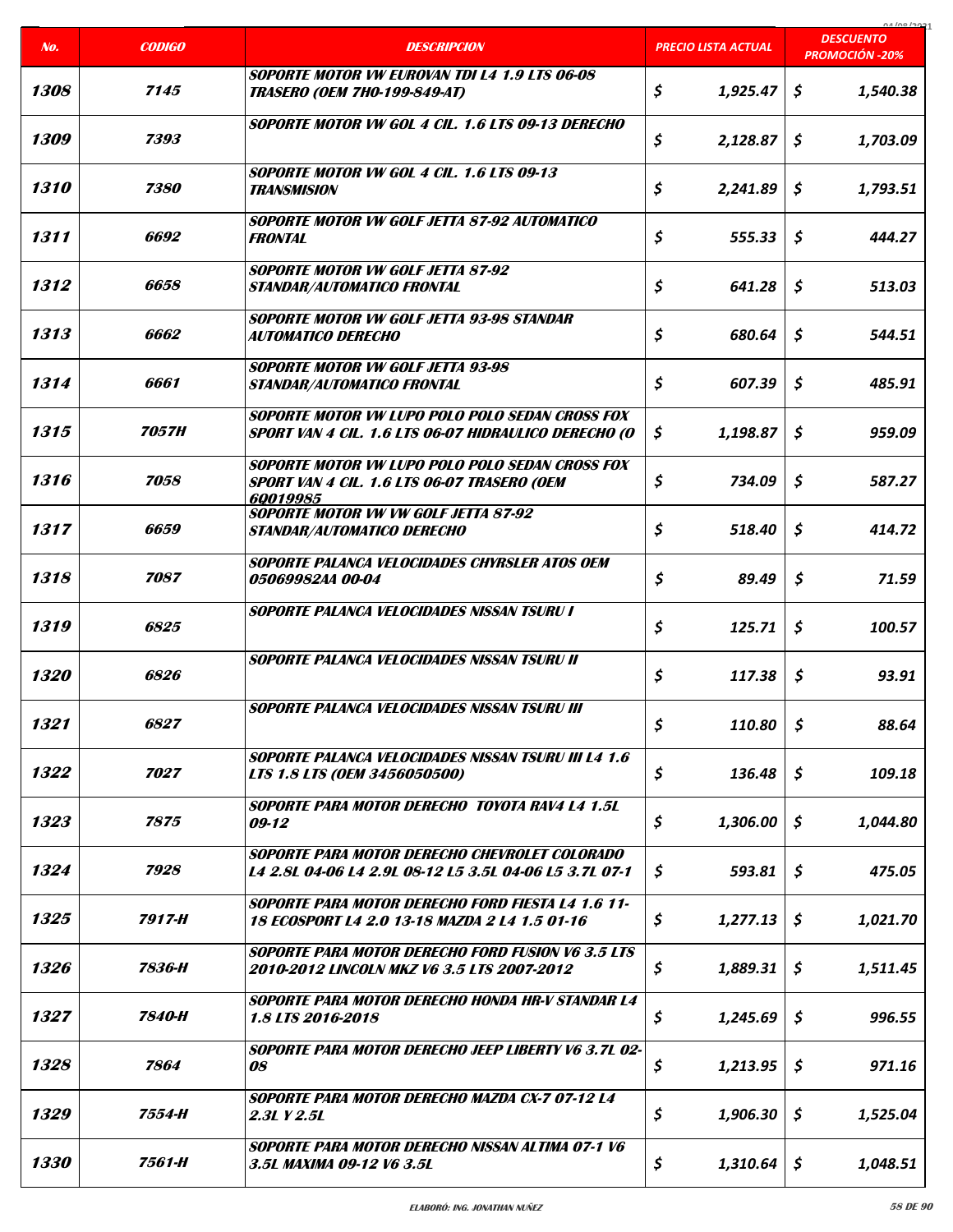| No.                | <b>CODIGO</b> | <b>DESCRIPCION</b>                                                                                                | PRECIO LISTA ACTUAL | 01/00/202<br><b>DESCUENTO</b><br><b>PROMOCIÓN -20%</b> |
|--------------------|---------------|-------------------------------------------------------------------------------------------------------------------|---------------------|--------------------------------------------------------|
|                    |               | <b>SOPORTE PARA MOTOR DERECHO SUPERIOR TORQUE</b>                                                                 |                     |                                                        |
| 1331               | 7841          | STRUT TOYOTA CAMRY V6 3.0 LTS 1992-2001, SOLARA V6<br>3.0 LT                                                      | \$<br>276.80        | \$<br>221.44                                           |
| 1332               | 7828-H        | <b>SOPORTE PARA MOTOR FRONTAL BUICK LE SABRE PARK</b><br>AVENUE V6 3.8L 00-05 OLDSMOBILE AURORA V6 3.5L 01-<br>02 | \$<br>996.26        | \$<br>797.01                                           |
| 1333               | 7793-H        | SOPORTE PARA MOTOR FRONTAL TOYOTA CAMRY L4 2.4 02-<br>11 2.5 10-11 V6 3.3 04-06 SOLARA L4 2.4 V6 3.3 04-          | \$<br>1,155.33      | \$<br>924.26                                           |
| 1334               | 7934          | SOPORTE PARA MOTOR FRONTAL TOYOTA RAV4 V6 3.5L 06-<br>12                                                          | \$<br>1,054.72      | \$<br>843.78                                           |
| 1335               | 7478          | SOPORTE PARA MOTOR FRONTAL TRANSMISION STANDAR<br><b>CHEVROLET VECTRA 02-08 L4 2.2 LTS V6 2.8 LTS 3.2 LTS</b>     | \$<br>390.70        | \$<br>312.56                                           |
| 1336               | 7838-H        | SOPORTE PARA MOTOR IZQUIERDO CHEVROLET SUBURBAN<br>V8 5.3 LTS 2015-2018 TAHOE V8 5.3 LTS 2015-2018, CH            | \$<br>2,565.32      | \$<br>2,052.26                                         |
| 1337               | 7815          | SOPORTE PARA MOTOR IZQUIERDO Y DERECHO NISSAN<br><b>FRONTIER V6 4.0L 05-18 NV2500 NV3500 V9 4.0L 12-18</b><br>PA  | \$<br>711.61        | \$<br>569.29                                           |
| 1338               | 7926          | <b>SOPORTE PARA MOTOR TRASERO FORD EDGE L4 2.0L 15-</b><br>18 L4 1.5L 14-18 FUSION L4 1.5L 14-18 L4 2.0L L4 2.5   | \$<br>782.78        | \$<br>626.22                                           |
| 1339               | 7412          | <b>SOPORTE PARA MOTOR TRASERO STANDAR HONDA CIVIC 06-</b><br>11 L4 1.8 LTS                                        | \$<br>686.82        | \$<br>549.46                                           |
| <i><b>1340</b></i> | 7930          | SOPORTE PARA MOTOR TRASERO SUZUKI SX4 L4 2.0 07-09                                                                | \$<br>1,678.84      | \$<br>1,343.07                                         |
| 1341               | 7937          | SOPORTE PARA MOTOR TRASERO TORQUE STRUT DODGE<br>ATTITUDE L3 1.2 14-18 MITSUBISHI MIRAGE L3 1.2 14-18             | \$<br>1,205.72      | \$<br>964.58                                           |
| 1342               | 7933          | SOPORTE PARA MOTOR TRASERO TORQUE STRUT HYUNDAI<br><b>GRAND 110 L4 1.2L 15-19</b>                                 | \$<br>1,477.38      | \$<br>1,181.90                                         |
| 1343               | 7826          | SOPORTE PARA MOTOR TRASERO TOYOTA COROLLA L4 1.6L<br>88-92                                                        | \$<br>537.60        | \$<br>430.08                                           |
| 1344               | 7921          | SOPORTE PARA TRANSMISION AUTOMATICA NISSAN NV200<br><b>L4 2.0L 13-18 JUKE L4 1.6L 11-18 SENTRA L4 1.6L 17-</b>    | \$<br>1,072.03      | \$<br>857.62                                           |
| 1345               | 7863          | SOPORTE PARA TRANSMISION AUTOMATICA TOYOTA YARIS<br>L4 1.5L 07-18                                                 | \$<br>971.15        | \$<br>776.92                                           |
| 1346               | 7936          | SOPORTE PARA TRANSMISION AUTOMATICO AUDI A3 L4 1.4<br>17-18 A3 L4 1.8 15-18 A3 L4 2.0 17-18 A3 L4 2.0 1           | \$<br>1,561.10      | S.<br>1,248.88                                         |
| 1347               | 7920-H        | <b>SOPORTE PARA TRANSMISION BUICK REGAL L4 2.4L 11-13</b><br>LA CROSSE L4 2.4L 10-11 CHEVROLET IMPALA L4 2.5L     | \$<br>1,201.14      | \$<br>960.91                                           |
| 1348               | 7919-H        | <b>SOPORTE PARA TRANSMISION BUICK REGAL LA CROSSE L4</b><br>2.4L 11-17 CHEVROLET MALIBU L4 2.4L 15-16 IMPALA L    | \$<br>1,201.14      | \$<br>960.91                                           |
| 1349               | 7886-H        | SOPORTE PARA TRANSMISION CHEVROLET EQUINOX V6 3.4L<br>05-06 PONTIAC TORRENT V6 3.4L 06                            | \$<br>736.74        | \$<br>589.40                                           |
| <i><b>1350</b></i> | 7842          | <b>SOPORTE PARA TRANSMISION CHEVROLET GEO PRIZM L4</b><br>1.8 LTS 1993-1997, TOYOTA COROLLA L4 1.6 LTS 1993-19    | \$<br>854.54        | \$<br>683.64                                           |
| 1351               | 7938          | <b>SOPORTE PARA TRANSMISION DODGE ATTITUDE L3 1.2 14-</b><br><b>15 MITSUBISHI MIRAGE L3 1.2 14-18</b>             | \$<br>1,967.21      | \$<br>1,573.77                                         |
| 1352               | 7918          | SOPORTE PARA TRANSMISION HYUNDAI SANTA FE L4 2.0L<br>V6 3.3L 13-18                                                | \$<br>662.60        | \$<br>530.08                                           |
| 1353               | 7939          | <b>SOPORTE PARA TRANSMISION HYUNDAI TUCSON L4 2.0 11-</b><br>13 HYUNDAI TUCSON L4 2.4 10-13 KIA SPORTAGE L4 2.4   | \$<br>1,816.35      | \$<br>1,453.08                                         |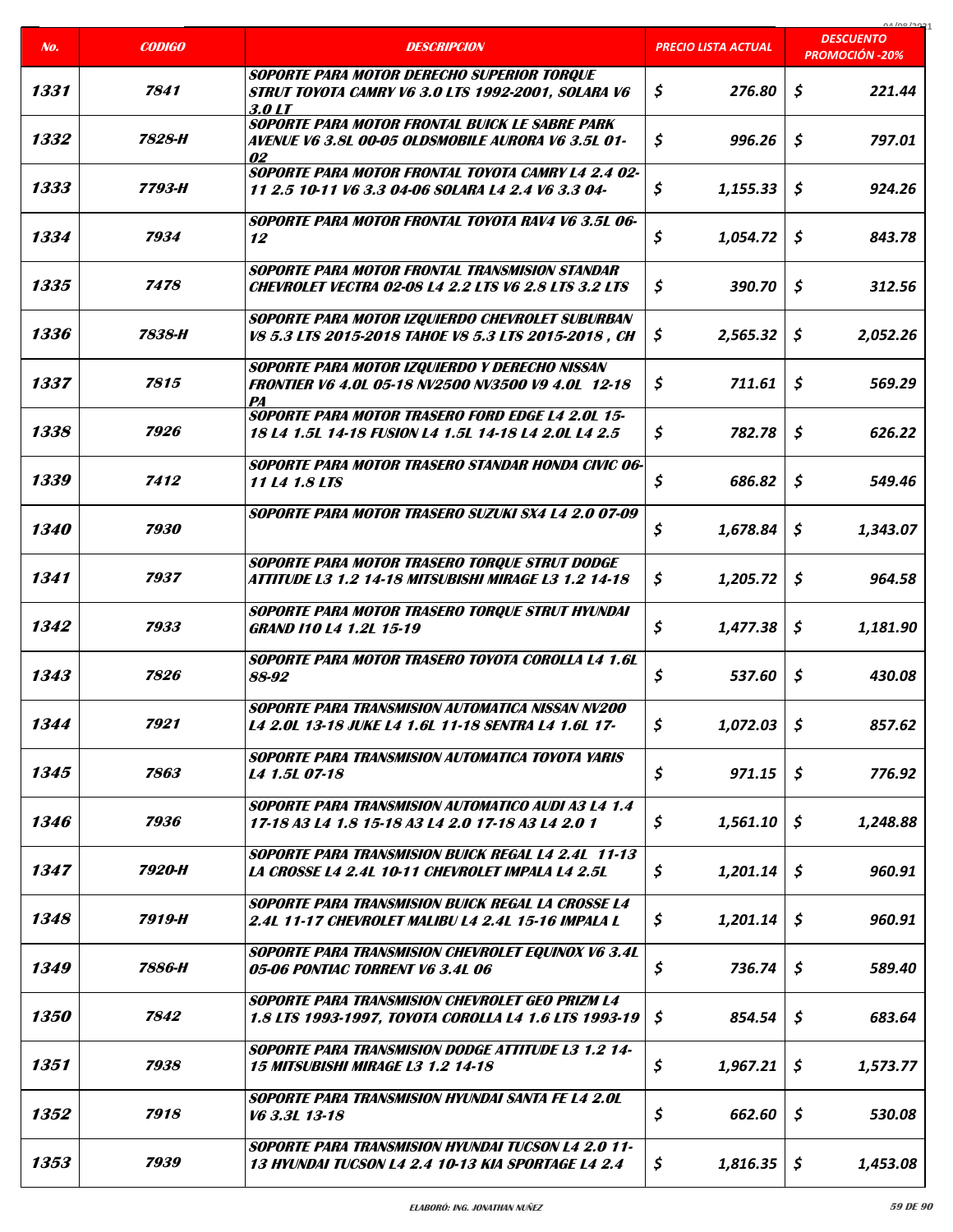|                    |                    |                                                                                                                 |                            | na ing ing                                |
|--------------------|--------------------|-----------------------------------------------------------------------------------------------------------------|----------------------------|-------------------------------------------|
| No.                | <b>CODIGO</b>      | <b>DESCRIPCION</b>                                                                                              | <b>PRECIO LISTA ACTUAL</b> | <b>DESCUENTO</b><br><b>PROMOCIÓN -20%</b> |
| 1354               | 7924               | SOPORTE PARA TRANSMISION JEEP COMMANDER VS 4.7L<br>06-08 V8 5.7L 08-09 V8 5.7 07-10 GRAND CHEROKEE V8 4         | \$<br>856.64               | \$<br>685.31                              |
| 1355               | 7925               | <b>SOPORTE PARA TRANSMISION JEEP COMMANDER VS 4.7L</b><br>06-09 V8 5.7L 06 GRAND CHEROKEE V8 4.7L 05-09 V8 5.7  | \$<br>839.58               | \$<br>671.66                              |
| 1356               | 7932               | <b>SOPORTE PARA TRANSMISION KIA SORENTO L4 2.4L 16-18</b>                                                       | \$<br>557.01               | \$<br>445.61                              |
| 1357               | 7837               | SOPORTE PARA TRANSMISION MAZDA 3 L4 2.0 LTS 2010-<br>2013, 2.3 LTS 2012-2013, 2.5 LTS 2010-2013 MAZDA 5         | \$<br>825.77               | \$<br>660.62                              |
| 1358               | 7935               | <b>SOPORTE PARA TRANSMISION STUNDAR AUDI A3 L4 1.4 1.8</b><br>2.0 15-18 A3 HIBRIDO 16-18 A3 QUATTRO L4 2.0 15   | \$<br>1,614.19             | \$<br>1,291.35                            |
| 1359               | 7931               | <b>SOPORTE PARA TRANSMISION SUZUKI GRAND VITARA L4 2.4</b><br>09-13 V6 3.2 09-10                                | \$<br>696.22               | \$<br>556.97                              |
| 1360               | <i>6617DAI</i>     | <b>SOPORTE RADIADOR VW CARIBE ATLANTIC</b>                                                                      | \$<br>41.74                | \$<br>33.39                               |
| 1361               | 6161               | <b>SOPORTE RADIADOR VW GOLF JETTA</b>                                                                           | \$<br>32.05                | \$<br>25.64                               |
| 1362               | 1917               | <b>SOPORTE REFORZADO TRANSMISION CHRYSLER DODGE RAM</b><br>TODOS 94-96 6667 STANDAR/AUTOMATICO                  | \$<br>549.19               | \$<br>439.35                              |
| 1363               | 1856               | <b>SOPORTE SUSPENSION CHRYSLER VAM RAMBLER JAVELIN</b><br>AMERICAN WAGONER 73-83 STANDAR/AUTOMATICO             | \$<br>221.27               | \$<br>177.01                              |
| 1364               | 1768               | <b>SOPORTE SUSPENSION RENAULT R12 TL TS 73-84</b><br><b>STANDAR/AUTOMATICO</b>                                  | \$<br>71.74                | \$<br>57.40                               |
| 1365               | 6693               | SOPORTE SUSPENSION VW AUT IZQUIERDAGOLF JETTA 87-<br>92 AUTOMATICO                                              | \$<br>342.01               | \$<br>273.61                              |
| 1366               | 1832               | <b>SOPORTE SUSPENSION VW CARIBE ATLANTIC 78-87</b><br><b>STANDAR/AUTOMATICO</b>                                 | \$<br>270.43               | \$<br>216.35                              |
| 1367               | 6679               | SOPORTE SUSPENSION VW CORSAR 89-91 AUTOMATICO                                                                   | \$<br>170.67               | \$<br>136.54                              |
| 1368               | <i><b>6660</b></i> | SOPORTE SUSPENSION VW GOLF JETTA 87-92 STANDAR<br><b>IZQUIERDO</b>                                              | \$<br>319.97               | \$<br>255.98                              |
| 1369               | 6663               | SOPORTE SUSPENSION VW GOLF JETTA 93-98 STANDAR<br><b>IZQUIERDO</b>                                              | \$<br>351.63               | \$<br>281.30                              |
| <i><b>1370</b></i> | 1924               | SOPORTE SUSPENSION VW SAFARI BRASILIA SEDAN 53-73<br><b>STANDAR</b>                                             | \$<br>339.86               | \$<br>271.89                              |
| 1371               | 6781               | <b>SOPORTE TORSION GM BUICK OLDSMOBILE 88-95</b><br>DERECHO/IZQUIERDO FRONTAL                                   | \$<br>219.70               | \$<br>175.76                              |
| 1372               | 1909               | SOPORTE TORSION GM CAVALIER Z24 90-94 INFERIOR<br><b>DELANTERO</b>                                              | \$<br>299.60               | \$<br>239.68                              |
| 1373               | 7172               | <b>SOPORTE TORSION GM CENTURY L4 2.0 LTS V6 3.0 LTS 95-</b><br>96 CUTLASS L4 2.2 LTS V6 3.1 LTS 95-96 GRAND PRI | \$<br>239.11               | \$<br>191.28                              |
| 1374               | 1830               | <b>SOPORTE TORSION NISSAN TSURU I 84-87 FRONTAL</b><br><i><b>INFERIOR</b></i>                                   | \$<br>357.23               | \$<br>285.79                              |
| 1375               | 1831               | <b>SOPORTE TORSION NISSAN TSURU I 84-87 TRASERO</b><br><i><b>INFERIOR</b></i>                                   | \$<br>367.05               | \$<br>293.64                              |
| 1376               | 1902               | <b>SOPORTE TORSION NISSAN TSURU II 88-92 INFERIOR</b><br><b>FRONTAL</b>                                         | \$<br>183.17               | \$<br>146.53                              |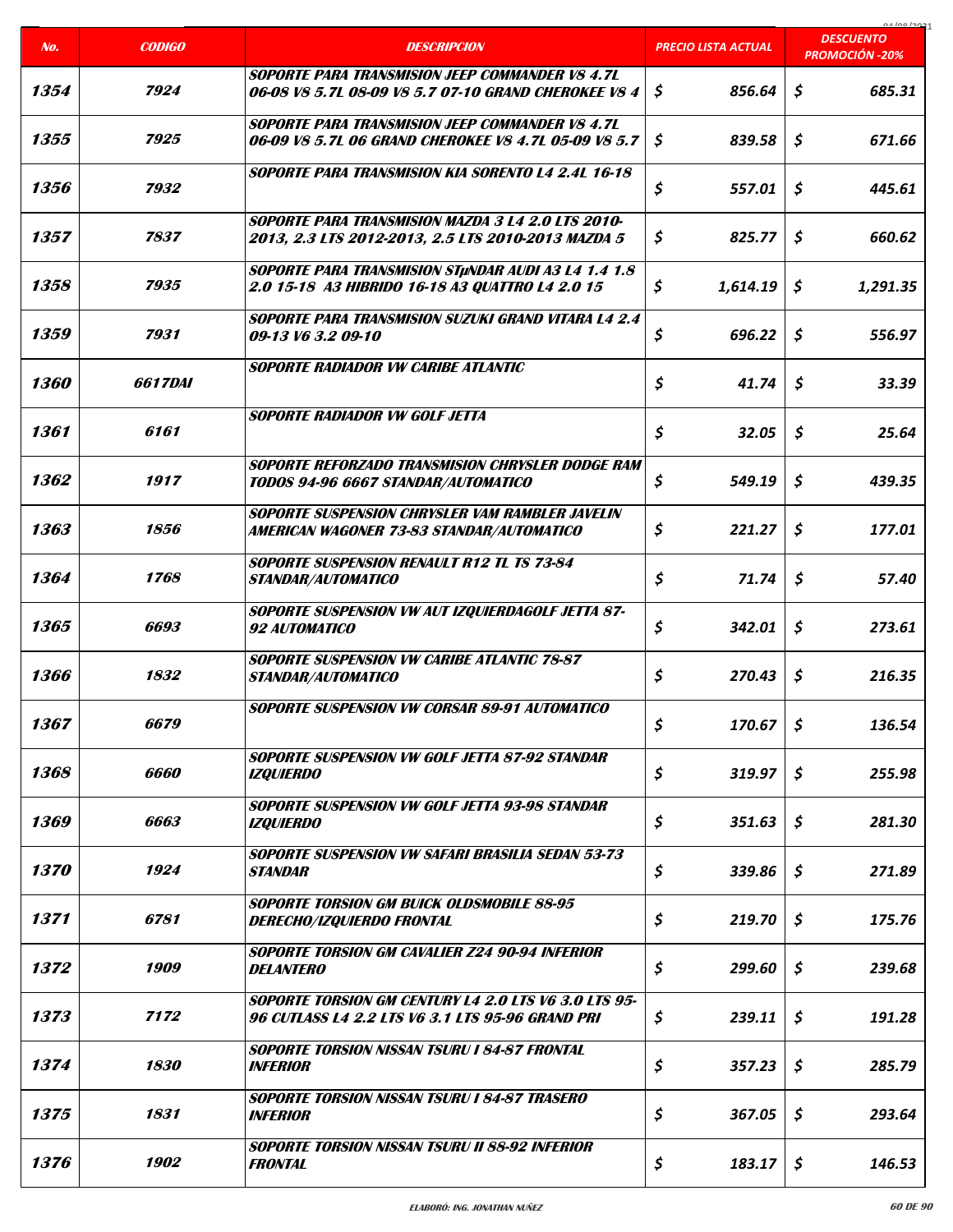| No.                | <b>CODIGO</b>       | <b>DESCRIPCION</b>                                                                                                       | PRECIO LISTA ACTUAL | 01/00/202<br><b>DESCUENTO</b><br><b>PROMOCIÓN -20%</b> |
|--------------------|---------------------|--------------------------------------------------------------------------------------------------------------------------|---------------------|--------------------------------------------------------|
| 1377               | 1901                | <b>SOPORTE TORSION NISSAN TSURU II 88-92 TRASERO</b><br><b>INFERIOR</b>                                                  | \$<br>408.98        | \$<br>327.19                                           |
| 1378               | 6684                | <b>SOPORTE TORSION NISSAN TSURU III TSUBAME 93-01</b><br><b>FRONTAL INFERIOR</b>                                         | \$<br>231.18        | \$<br>184.94                                           |
| 1379               | 7331                | <b>SOPORTE TORSION RENAULT MEGANE II SCENIC II 4 CIL. 2.0</b><br>LTS 05-09 SUPERIOR DERECHO (OEM 11350-BV000)            | \$<br>399.93        | \$<br>319.94                                           |
| <i><b>1380</b></i> | 7458                | <b>SOPORTE TORSION SUP DERECHANISSAN ALTIMA 07-10</b>                                                                    | \$<br>856.29        | \$<br>685.03                                           |
| 1381               | <i><b>7540</b></i>  | <b>SOPORTE TRAMSMISON GM SPARK 11-15</b>                                                                                 | \$<br>917.43        | \$<br>733.95                                           |
| 1382               | 7910                | <b>SOPORTE TRANSMISION 4X4 TOYOTA 4RUNNER V6 4.0 03-</b><br><b>18 FJ CRUISER V6 4.0 07-11 TACOMA V6 4.0 05-16</b>        | \$<br>852.18        | \$<br>681.75                                           |
| 1383               | 7470-H              | <b>SOPORTE TRANSMISION AUTOMATICA 4 VEL GM ASTRO</b><br><i>SAFARI 94-05 4.3L</i>                                         | \$<br>630.65        | \$<br>504.52                                           |
| 1384               | <i><b>1884H</b></i> | <b>SOPORTE TRANSMISION AUTOMATICA AUTOS FORD TOPAZ</b><br><b>84-88 TRASERO SOLIDO</b>                                    | \$<br>484.89        | \$<br>387.91                                           |
| 1385               | 7515                | SOPORTE TRANSMISION AUTOMATICA CHEVROLET CAMARO<br>10-13 V6 3.6 LTS                                                      | \$<br>706.60        | \$<br>565.28                                           |
| 1386               | 7497-H              | SOPORTE TRANSMISION AUTOMATICA CHEVROLET SONIC 11-<br><b>15 L4 1.6 LTS</b>                                               | \$<br>1,039.89      | \$<br>831.91                                           |
| 1387               | 7025                | <b>SOPORTE TRANSMISION AUTOMATICA CHRYSLER 2.7 3.2 Y</b><br>3.5 LTS INTREPID OEM 4663970 98-00                           | \$<br>261.00        | \$<br>208.80                                           |
| 1388               | 7189                | SOPORTE TRANSMISION AUTOMATICA CHRYSLER JEEP<br><b>LIBERTY V6 3.7 LTS 02-07</b>                                          | \$<br>685.91        | \$<br>548.73                                           |
| 1389               | 6670                | <b>SOPORTE TRANSMISION AUTOMATICA CHRYSLER NEON 94-</b><br>98                                                            | \$<br>442.38        | \$<br>353.91                                           |
| <i><b>1390</b></i> | 1895                | SOPORTE TRANSMISION AUTOMATICA CHRYSLER PICK UP<br><b>RAM CHARGER 91-94</b>                                              | \$<br>352.02        | \$<br>281.62                                           |
| 1391               | 7426                | <b>SOPORTE TRANSMISION AUTOMATICA CHRYSLER TOWN &amp;</b><br><b>COUNTRY GRAND CARAVAN 08-10 V6 3.3 3.8 Y 4.0 LTS 11-</b> | \$<br>1,019.39      | \$<br>815.51                                           |
| 1392               | 6707                | SOPORTE TRANSMISION AUTOMATICA FORD CONTOUR<br><b>MYSTIQUE 95-98 IZQUIERDO</b>                                           | \$<br>614.44        | Ŝ.<br>491.55                                           |
| 1393               | 6714                | SOPORTE TRANSMISION AUTOMATICA FORD CONTOUR<br><b>MYSTIQUE 95-98 TRASERO IZQUIERDO</b>                                   | \$<br>828.27        | \$<br>662.62                                           |
| 1394               | 6941                | <b>SOPORTE TRANSMISION AUTOMATICA FORD CONTOUR Y</b><br><i>MYSTIQUE LA 2.0 LTS V6 REPUESTO PARA SOPORTE 6706</i>         | \$<br>641.23        | \$<br>512.98                                           |
| 1395               | 6622                | SOPORTE TRANSMISION AUTOMATICA FORD CROWN<br><b>VICTORIA GRAND MARQUIS 78-84</b>                                         | \$<br>252.32        | \$<br>201.86                                           |
| 1396               | 1845                | SOPORTE TRANSMISION AUTOMATICA FORD FAIRMONT<br><b>MUSTANG 78-84</b>                                                     | \$<br>239.71        | \$<br>191.76                                           |
| 1397               | 1719                | SOPORTE TRANSMISION AUTOMATICA FORD SERIES F100 67-<br>79                                                                | \$<br>304.27        | \$<br>243.42                                           |
| 1398               | <i>6674H</i>        | SOPORTE TRANSMISION AUTOMATICA FORD TAURUS 89-91<br><b>TRASERO HIDRAULICO</b>                                            | \$<br>844.24        | \$<br>675.39                                           |
| 1399               | 6828                | SOPORTE TRANSMISION AUTOMATICA FORD THUNDERBIRD<br><b>COUGAR 88-94</b>                                                   | \$<br>351.16        | \$<br>280.93                                           |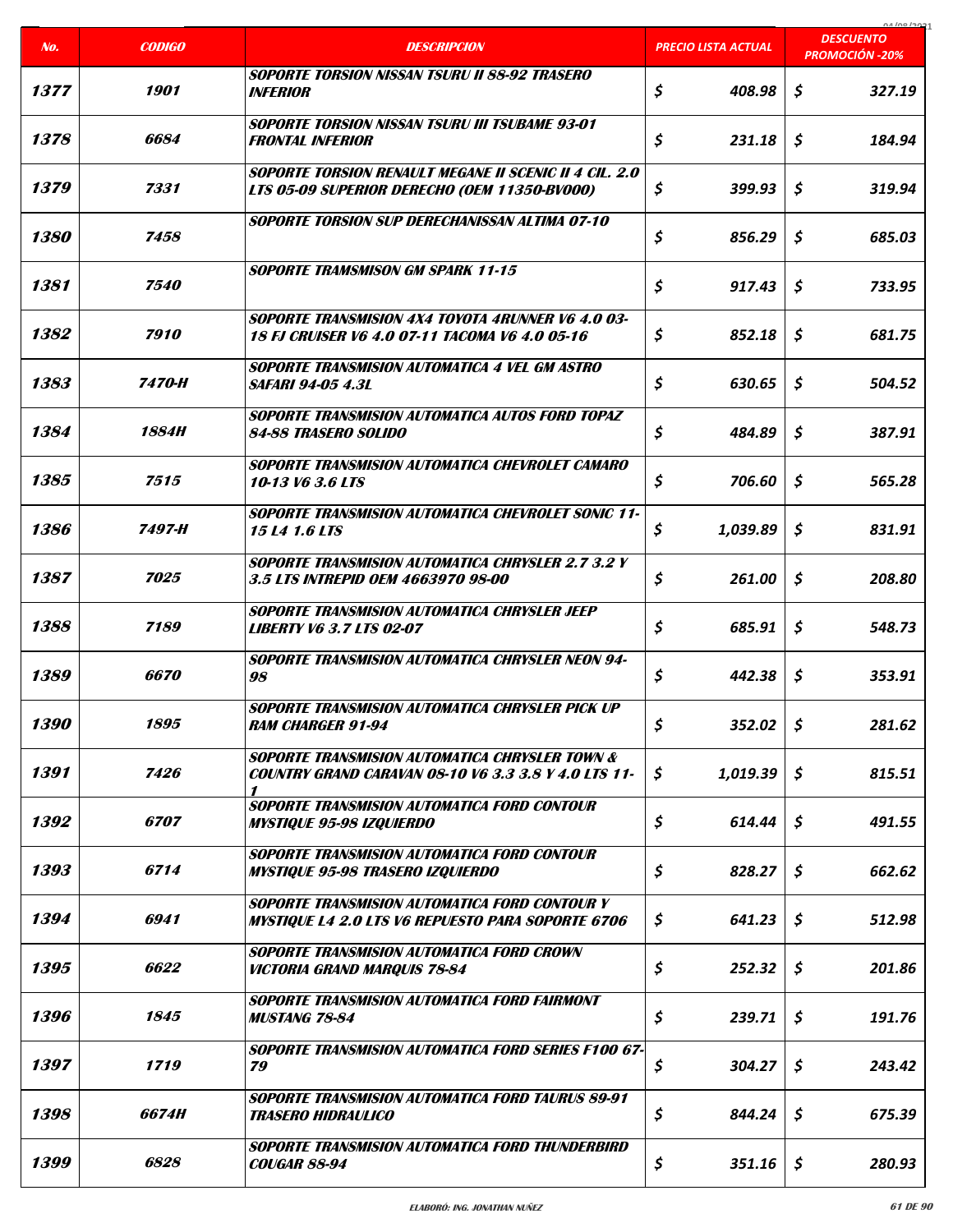|                    |                       |                                                                                                                      |                            | na ing ing                                |
|--------------------|-----------------------|----------------------------------------------------------------------------------------------------------------------|----------------------------|-------------------------------------------|
| No.                | <b>CODIGO</b>         | <b>DESCRIPCION</b>                                                                                                   | <b>PRECIO LISTA ACTUAL</b> | <b>DESCUENTO</b><br><b>PROMOCIÓN -20%</b> |
| <i><b>1400</b></i> | 1884                  | SOPORTE TRANSMISION AUTOMATICA FORD TOPAZ 84-88<br><b>TRASERO SOLIDO</b>                                             | \$<br>471.53               | \$<br>377.23                              |
| 1401               | 7096                  | <b>SOPORTE TRANSMISION AUTOMATICA FORD WINDSTAR V6</b><br>3.8 LTS 97-98 TRASERO                                      | \$<br>402.88               | \$<br>322.30                              |
| 1402               | 7079                  | SOPORTE TRANSMISION AUTOMATICA GM BLAZER S10                                                                         | \$<br>695.75               | \$<br>556.60                              |
| 1403               | 1837                  | <b>SOPORTE TRANSMISION AUTOMATICA GM CITATION</b><br><b>CELEBRITY 82-88 TRASERO IZQUIERDO</b>                        | \$<br>375.11               | \$<br>300.08                              |
| 1404               | 1838                  | <b>SOPORTE TRANSMISION AUTOMATICA GM CITATION</b><br><b>CELEBRITY 85-99 TRASERO IZQUIERDO</b>                        | \$<br>388.10               | \$<br>310.48                              |
| 1405               | 7388                  | <b>SOPORTE TRANSMISION AUTOMATICA GM CRUZE 4 CIL. 1.8</b><br><b>LTS 10-12</b>                                        | \$<br>1,822.27             | \$<br>1.457.82                            |
| 1406               | 7239-H                | <b>SOPORTE TRANSMISION AUTOMATICA GM LUMINA V6 3.1</b><br><b>LTS 95-01 LUMINA V6 3.4 LTS 91-97 LUMINA V6 3.8 LTS</b> | \$<br>607.14               | \$<br>485.71                              |
| 1407               | 6815                  | SOPORTE TRANSMISION AUTOMATICA HONDA ACCORD 96-<br>01                                                                | \$<br>1,335.26             | \$<br>1,068.20                            |
| 1408               | 6815-H                | SOPORTE TRANSMISION AUTOMATICA HONDA ACCORD L4 V6<br>94-96 (OEM 50810SV4J8Z)                                         | \$<br>1,709.65             | \$<br>1,367.72                            |
| 1409               | 7248                  | SOPORTE TRANSMISION AUTOMATICA HONDA ACCORD V6<br>3.0 LTS 03-08                                                      | \$<br>403.91               | \$<br>323.13                              |
| 1410               | 7425                  | SOPORTE TRANSMISION AUTOMATICA HONDA FIT 06-10 L4<br>1.5 LTS                                                         | \$<br>398.22               | \$<br>318.58                              |
| 1411               | 7241                  | SOPORTE TRANSMISION AUTOMATICA JEEP GRAND<br><b>CHEROKEE V6 6L 4.0 LTS 93-95</b>                                     | \$<br>426.83               | Ś.<br>341.46                              |
| 1412               | 7459                  | <b>SOPORTE TRANSMISION AUTOMATICA JEEP LIBERTY 02-03</b><br>3.7L                                                     | \$<br>626.26               | \$<br>501.01                              |
| 1413               | 7466                  | SOPORTE TRANSMISION AUTOMATICA MERCEDES BENZ<br>C230 03-05 C240 01-05 2.6L C320 01-05 CL500 04-06                    | \$<br>391.16               | \$<br>312.93                              |
| 1414               | 6695                  | SOPORTE TRANSMISION AUTOMATICA NEW YORKER<br><b>CHRYSLER INTREPID CONCORD</b>                                        | \$<br>359.62               | \$<br>287.69                              |
| 1415               | 7395                  | <b>SOPORTE TRANSMISION AUTOMATICA NISSAN ALTIMA V6 3.5</b><br><b>LTS 02-06 MAXIMA V6 3.5 LTS 04-08 MURANO V6 3.5</b> | \$<br>946.59               | \$<br>757.27                              |
| 1416               | <i><b>7032DAI</b></i> | <b>SOPORTE TRANSMISION AUTOMATICA NISSAN MAXIMA 3.0</b><br>LTS 95-00 (OEM 11220-9Y106)                               | \$<br>828.27               | \$<br>662.62                              |
| 1417               | 7040                  | <b>SOPORTE TRANSMISION AUTOMATICA NISSAN SENTRA 01-03</b><br>1.8 LTS 4L (O.E.M 11210-4M-412)                         | \$<br>631.06               | \$<br>504.85                              |
| 1418               | 7390                  | SOPORTE TRANSMISION AUTOMATICA NISSAN SENTRA 4 CIL.<br>$07 - 11$                                                     | \$<br>415.04               | \$<br>332.03                              |
| 1419               | 1818                  | <b>SOPORTE TRANSMISION AUTOMATICA NISSAN TSURU I 84-87</b><br><b>TRASERO</b>                                         | \$<br>154.00               | \$<br>123.20                              |
| <i><b>1420</b></i> | 6804                  | Soporte Transmision automatica Nissan Tsuru III<br><b>TSUBAME 93-01</b>                                              | \$<br>526.92               | \$<br>421.54                              |
| 1421               | 7037                  | SOPORTE TRANSMISION AUTOMATICA RENAULT MEGANE<br><b>SCENIC L4 2.0 LTS 00-04</b>                                      | \$<br>413.58               | \$<br>330.87                              |
| 1422               | 7211                  | SOPORTE TRANSMISION AUTOMATICA VW BORA 06-10 SEAT<br>LEON TOLEDO 2.0 LTS 07-10 (OEM 1Q0199555Q)                      | \$<br>1,183.22             | \$<br>946.58                              |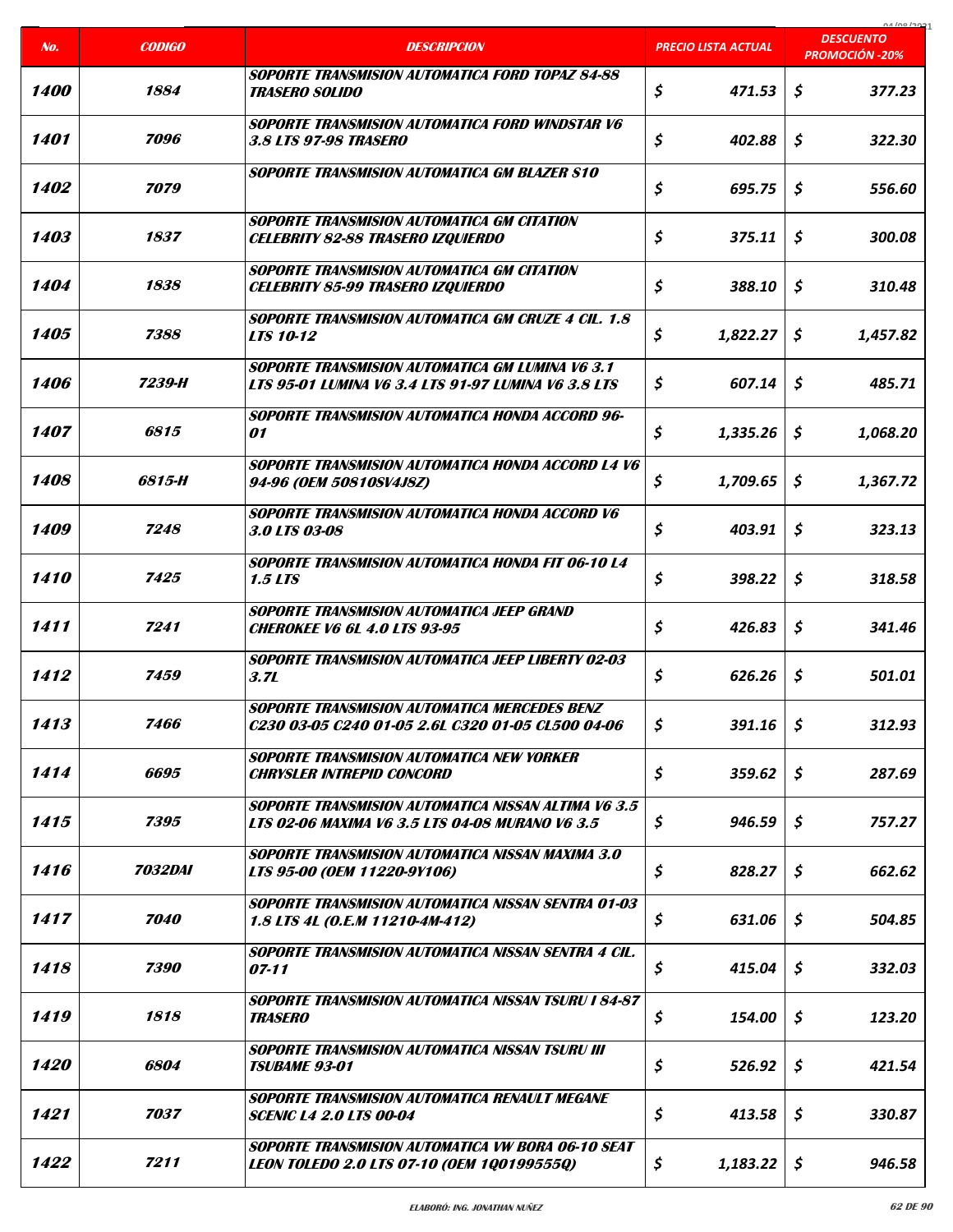|                    |                |                                                                                                                 |                            | COCI ON LO                                |
|--------------------|----------------|-----------------------------------------------------------------------------------------------------------------|----------------------------|-------------------------------------------|
| No.                | <b>CODIGO</b>  | <b>DESCRIPCION</b>                                                                                              | <b>PRECIO LISTA ACTUAL</b> | <b>DESCUENTO</b><br><b>PROMOCIÓN -20%</b> |
| 1423               | 7258           | <b>SOPORTE TRANSMISION AUTOMATICA/STANDAR GM AVEO G3</b><br>4 CIL. 1.6 LTS 08-10 (OEM 96535499)                 | \$<br>1,340.99             | \$<br>1,072.79                            |
| 1424               | 7753           | <b>SOPORTE TRANSMISION AUTOMATICO FORD ECO SPORT L-4</b><br>2.0 04-12                                           | \$<br>521.19               | \$<br>416.95                              |
| 1425               | 7810           | <b>SOPORTE TRANSMISION BMW X1 L4 2.0 13-15 L6 3.0 13-</b><br>14, X3 L6 3.0 03-10 L4 2.5 03-06, 325 L6 2.5 01-05 | \$<br>1,262.07             | S<br>1,009.66                             |
| 1426               | 7513           | <b>SOPORTE TRANSMISION CHEVROLET CAMARO 98-02 V8 5.7</b><br>LTS PONTIAC FIREBIRD 98-02 V8 5.7 LTS               | \$<br>446.43               | \$<br>357.14                              |
| 1427               | 7482           | <b>SOPORTE TRANSMISION CHEVROLET MALIBU 97-99 L4 2.4</b><br>LTS 04-05 L4 2.2 TS 99-03 V6 3.1 LTS PONTIAC GRAND  | \$<br>753.18               | \$<br>602.54                              |
| 1428               | 7463           | <b>SOPORTE TRANSMISION CHRYSLER 07-09 VS 4.7 DURANGO</b><br>04-07 RAM 1500 02-05 2500 02-05 3500 03-04          | \$<br>372.85               | \$<br>298.28                              |
| 1429               | 7358           | <b>SOPORTE TRANSMISION CHRYSLER CALIBER 07-12</b>                                                               | \$<br>749.38               | \$<br>599.50                              |
| 1430               | 7337           | SOPORTE TRANSMISION CHRYSLER CIRRUS SEBRING<br>JOURNEY 4 CIL. 2.4 LTS 07-11 AVENGER 4 CIL. 2.0 LTS 07-          | \$<br>1,044.69             | \$<br>835.75                              |
| 1431               | 7902-H         | <b>SOPORTE TRANSMISION CHRYSLER DODGE 200 L4 2.4 11-</b><br>14 AVENGER L-4 2.4 13-14 JOURNEY L-4 2.4 11-18      | \$<br>1,880.94             | \$<br>1,504.75                            |
| 1432               | 6831           | SOPORTE TRANSMISION CHRYSLER JEEP CHEROKEE 84-00<br><b>IMPORTADOS HERRAJE CORTO</b>                             | \$<br>381.77               | \$<br>305.41                              |
| 1433               | 7188           | <b>SOPORTE TRANSMISION CHRYSLER JEEP LIBERTY 4X4 V6</b><br>3.7 LTS 02-07                                        | \$<br>834.31               | \$<br>667.45                              |
| 1434               | 7190           | SOPORTE TRANSMISION CHRYSLER JEEP LIBERTY STANDAR<br>V6 3.7 LTS 02-07                                           | \$<br>231.29               | \$<br>185.03                              |
| 1435               | 6949           | <b>SOPORTE TRANSMISION CHRYSLER JEEP SPORT 4.0 LTS</b><br><b>GRAND CHEROKEE L6 244 4L 2WD 4WD 96-98</b>         | \$<br>655.55               | \$<br>524.44                              |
| 1436               | 6944           | SOPORTE TRANSMISION CHRYSLER NEON 2000 ->                                                                       | \$<br>1,165.04             | $\mathsf{S}$<br>932.03                    |
| 1437               | 7363           | <b>SOPORTE TRANSMISION CHRYSLER PACIFICA V6 3.5 LTS 3.8</b><br><b>LTS 04-06</b>                                 | \$<br>994.40               | \$<br>795.52                              |
| 1438               | <i>6653DAI</i> | <b>SOPORTE TRANSMISION CHRYSLER SERIE D100 D300</b>                                                             | \$<br>302.79               | \$<br>242.23                              |
| 1439               | 1776           | <b>SOPORTE TRANSMISION CHRYSLER SERIES D100 A D300</b><br>CAJA AMERICANA                                        | \$<br>185.29               | \$<br>148.23                              |
| <i><b>1440</b></i> | 1809           | SOPORTE TRANSMISION CHRYSLER VOLARE DART K<br><b>TRASERO</b>                                                    | \$<br>303.09               | \$<br>242.47                              |
| 1441               | 7028           | SOPORTE TRANSMISION CHRYSLER VOYAGER 3.5 LTS 6 CIL.<br>96-00 DELANTERO (OEM 4612665/5012896)                    | \$<br>1,067.42             | \$<br>853.93                              |
| 1442               | 7054           | <b>SOPORTE TRANSMISION CHRYSLER VOYAGER V6 3.3 LTS 3.8</b><br>LTS 01-04 (OEM 4861269AB)                         | \$<br>1,355.40             | \$<br>1,084.32                            |
| 1443               | 7516-H         | <b>SOPORTE TRANSMISION CVT NISSAN ALTIMA 07-15 L4 2.5</b><br><b>LTS</b>                                         | \$<br>581.99               | \$<br>465.59                              |
| 1444               | 7833           | <b>SOPORTE TRANSMISION DIESEL FORD TRANSIT L4 2.2 07-</b><br>13                                                 | \$<br>2,019.87             | \$<br>1,615.90                            |
| 1445               | 7514           | SOPORTE TRANSMISION DIESEL NV350 NISSAN URVAN 13-<br>15 L4 2.5 LTS                                              | \$<br>640.83               | \$<br>512.67                              |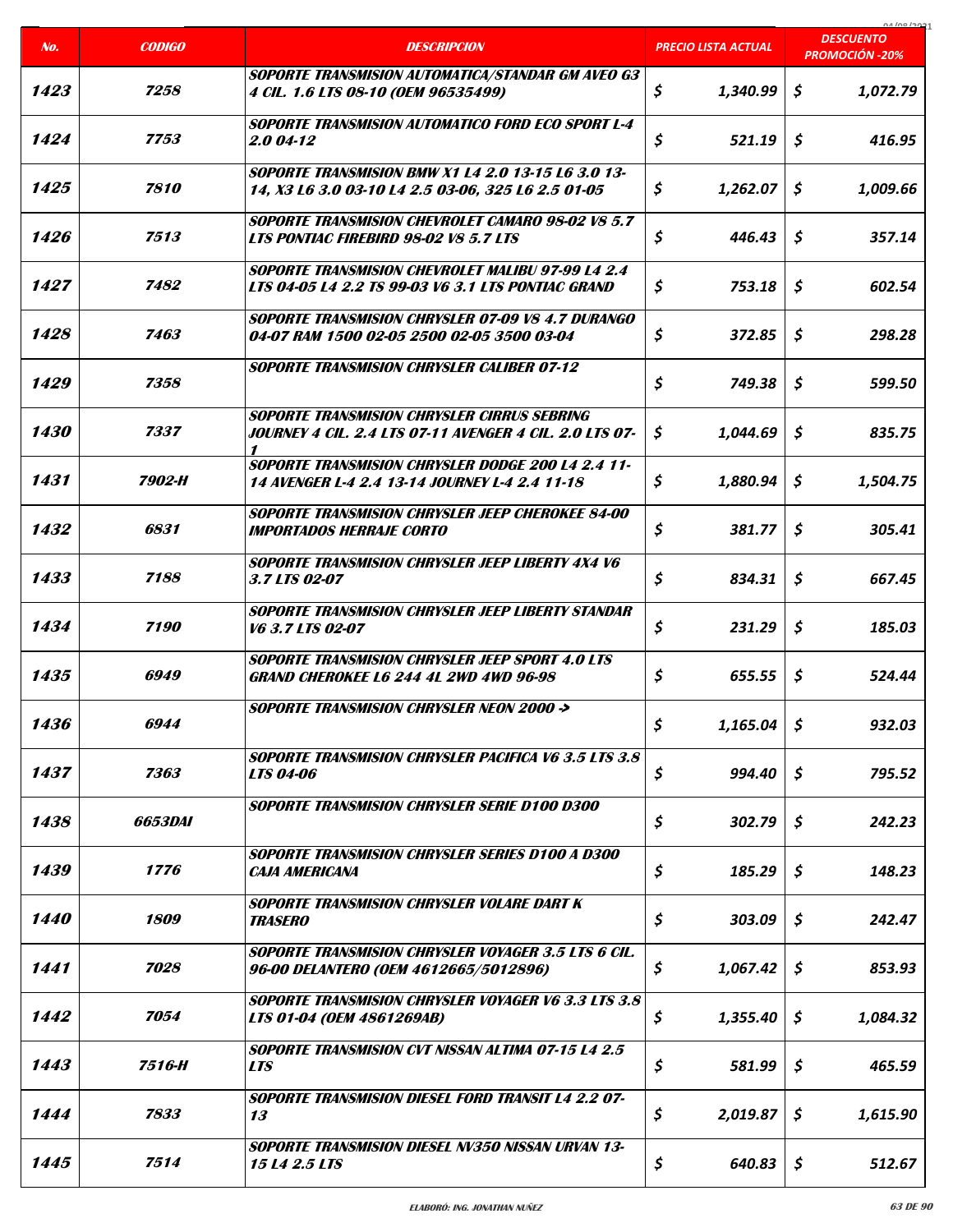|                    |                    |                                                                                                                          |                            | 01/00/2021<br><b>DESCUENTO</b> |
|--------------------|--------------------|--------------------------------------------------------------------------------------------------------------------------|----------------------------|--------------------------------|
| No.                | <b>CODIGO</b>      | <b>DESCRIPCION</b>                                                                                                       | <b>PRECIO LISTA ACTUAL</b> | <b>PROMOCIÓN -20%</b>          |
| 1446               | 7089               | <b>SOPORTE TRANSMISION DODGE HYUNDAI VERNA 1.6 LTS</b><br><b>T/MANUAL 04-06 TRASERO (OEM 21930-25400)</b>                | \$<br>471.00               | \$<br>376.80                   |
| 1447               | 7496-H             | <b>SOPORTE TRANSMISION ESTANDAR CHEVROLET SONIC 11-</b><br><i>15 L4 1.6 LTS</i>                                          | \$<br>1,039.89             | Ś.<br>831.91                   |
| 1448               | 7489               | <b>SOPORTE TRANSMISION ESTANDAR HYUNDAI SONATA 06-11</b><br><b>14 2.4 LTS</b>                                            | \$<br>1,039.80             | \$<br>831.84                   |
| 1449               | 6924               | <b>SOPORTE TRANSMISION FORD BRONCO II DIESEL 4WD</b><br><b>SERIE G L4 140 85 BRONCO II 2WD 4WD V6 177 86-90</b>          | \$<br>520.99               | \$<br>416.79                   |
| <i><b>1450</b></i> | <i><b>6890</b></i> | SOPORTE TRANSMISION FORD BRONCO II DIESEL AEROSTAR<br>V6 183 90-97 MAZDA NAVAJO 2WD V6 92-94 B4000 2WD                   | \$<br>347.96               | \$<br>278.37                   |
| 1451               | 7912               | <b>SOPORTE TRANSMISION FORD ECO SPORT L-4 2.0 13-18</b>                                                                  | \$<br>883.51               | \$<br>706.81                   |
| 1452               | 7829-H             | SOPORTE TRANSMISION FORD EDGE V6 3.5 LTS 07-14 V6<br>3.37 LTS 11-14 LINCOLN MKX V6 3.5 LTS 07-10 V6 3.7                  | \$<br>1,754.87             | Ŝ<br>1,403.90                  |
| 1453               | 7118               | <b>SOPORTE TRANSMISION FORD ESCAPE 2.3 LTS 2001 -&gt;</b><br>(OEM LY876038AA)                                            | \$<br>635.53               | \$<br>508.42                   |
| 1454               | 7340               | <b>SOPORTE TRANSMISION FORD ESCAPE MARINER 4 CIL. 2.3</b><br>LTS 06-11 (OEM 5L82-6038-AA)                                | \$<br>1,231.59             | \$<br>985.27                   |
| 1455               | 6834               | <b>SOPORTE TRANSMISION FORD ESCORT</b>                                                                                   | \$<br>237.10               | \$<br>189.68                   |
| 1456               | 6937               | SOPORTE TRANSMISION FORD ESCORT 2.0 LTS 122CI L4 97-<br><b>00 MERCURY TRACER 2.0 LTS</b>                                 | \$<br>413.52               | \$<br>330.81                   |
| 1457               | 7173               | SOPORTE TRANSMISION FORD F100 F150 F250 F350 F450<br><b>F500 SUPER DUTY V6 6.8 LTS 7.3 LTS 6.0 LTS 6.8 LTS</b>           | \$<br>547.29               | \$<br>437.83                   |
| 1458               | 7492               | <b>SOPORTE TRANSMISION FORD FIESTA 12-14 L4 1.6 LTS</b>                                                                  | \$<br>705.35               | \$<br>564.28                   |
| 1459               | 7153               | <b>SOPORTE TRANSMISION FORD FOCUS EUROPA MAZDA 3</b><br>AUTOMATICO L4 2.0 LTS L5 2.5 LTS 07-09 (OEM<br>3M516P09AC        | \$<br>192.47               | \$<br>153.97                   |
| <i><b>1460</b></i> | 7155               | <b>SOPORTE TRANSMISION FORD FOCUS EUROPA MAZDA 3</b><br>STANDAR. L4 2.0 LTS 07-09 (OEM 4M51GP093-F)                      | \$<br>397.84               | \$<br>318.27                   |
| 1461               | 7154               | <b>SOPORTE TRANSMISION FORD FOCUS EUROPA MAZDA 3</b><br><b>STANDAR. L5 2.5 LTS RT (TURBO) 07-09 (OEM</b><br>3M516P093AE) | \$<br>586.04               | \$<br>468.83                   |
| 1462               | 7276-H             | <b>SOPORTE TRANSMISION FORD FUSION V6 3.0 LTS 06-11</b>                                                                  | \$<br>2,814.97             | \$<br>2,251.98                 |
| 1463               | 6990               | SOPORTE TRANSMISION FORD IKON FIESTA CAMIONETAS<br><b>CURIER O.E 96FB7M121AJ 98-05</b>                                   | \$<br>779.34               | \$<br>623.47                   |
| 1464               | 7199-H             | <b>SOPORTE TRANSMISION FORD IZQUIERDO WINDSTAR V6 3.0</b><br>3.5 LTS 99-04                                               | \$<br>621.08               | \$<br>496.86                   |
| 1465               | 6999               | <b>SOPORTE TRANSMISION FORD KA 01-05 1.6 LTS 98 L4</b>                                                                   | \$<br>653.13               | \$<br>522.50                   |
| 1466               | 7082               | SOPORTE TRANSMISION FORD KA FIESTA IKON L4 1.3 LTS<br>1.4 LTS 2001 -> IZQUIERDO (OEM M2S657M121AA)                       | \$<br>828.27               | \$<br>662.62                   |
| 1467               | 7185               | <b>SOPORTE TRANSMISION FORD MONDEO L4 2.0 LTS V6 2.5</b><br>LTS 01-06 (OEM 1152321)                                      | \$<br>1,311.90             | \$<br>1,049.52                 |
| 1468               | 7811               | <b>SOPORTE TRANSMISION FORD MUSTANG V6 3.8 V8 4.6 99-</b><br>04, MUSTANG V6 3.9 V8 4.4 2004                              | \$<br>669.76               | \$<br>535.81                   |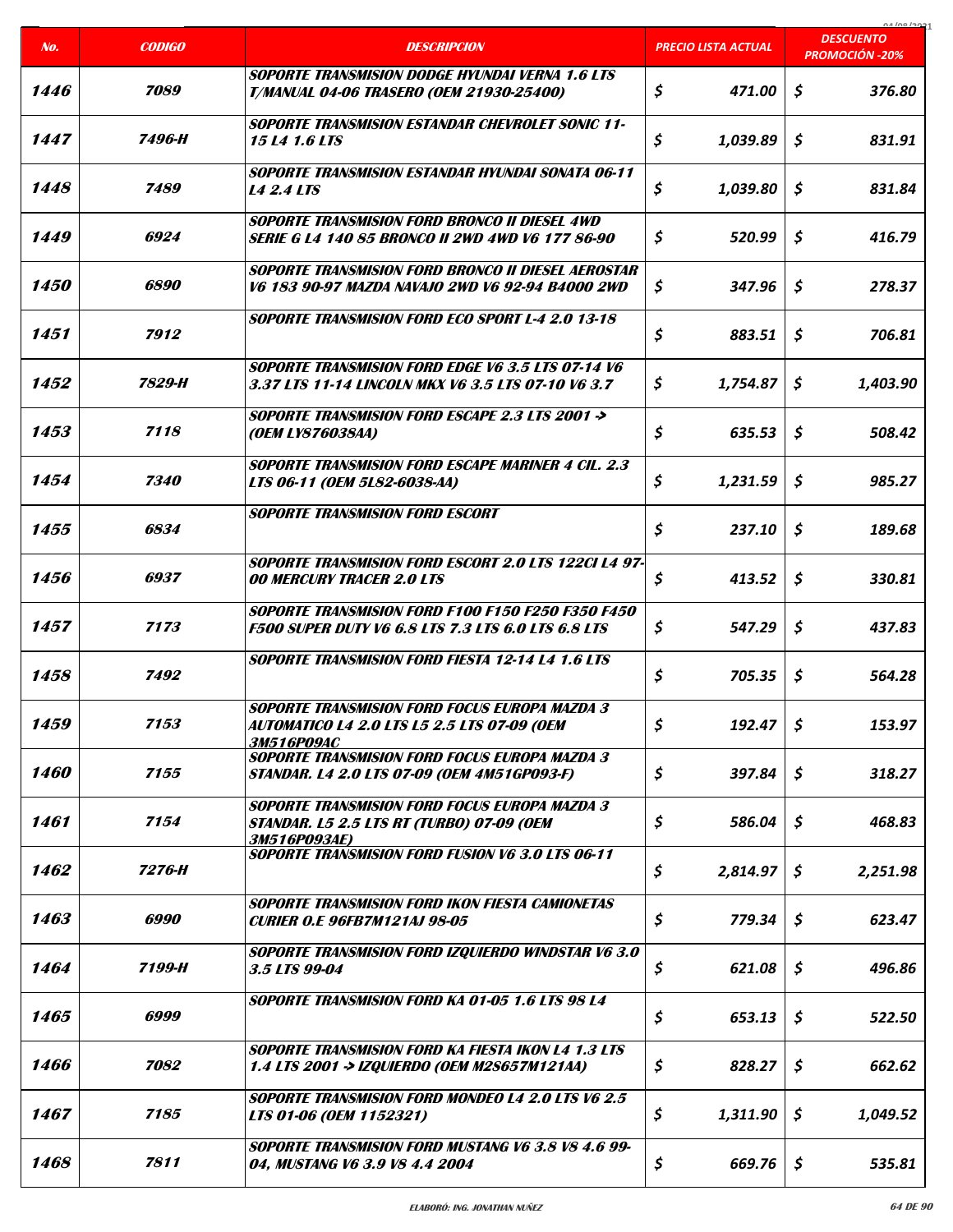| No.                | <b>CODIGO</b>      | <b>DESCRIPCION</b>                                                                                                       | <b>PRECIO LISTA ACTUAL</b> | coclonina<br><b>DESCUENTO</b> |
|--------------------|--------------------|--------------------------------------------------------------------------------------------------------------------------|----------------------------|-------------------------------|
|                    |                    | SOPORTE TRANSMISION FORD PICK UP F250 450                                                                                |                            | <b>PROMOCIÓN -20%</b>         |
| 1469               | 1949               |                                                                                                                          | \$<br>534.24               | \$<br>427.39                  |
| 1470               | 6923               | <b>SOPORTE TRANSMISION FORD RANGER 2WD 2.0 LTS 122IC</b><br>L4 85-87 2.3 LTS 140IC L4 85-89 AUTO Y 85-87 MANUA           | \$<br>541.50               | \$<br>433.20                  |
| 1471               | 7553               | <b>SOPORTE TRANSMISION FORD TRANSIT 07-12</b>                                                                            | \$<br>896.64               | \$<br>717.31                  |
| 1472               | 6874               | SOPORTE TRANSMISION GM 82-00 BI AZER JIMMY 4WD 14<br>116 82-85 SUBURBAN TAHOE YURKON 88-00 AUT BLAZER J                  | \$<br>356.91               | \$<br>285.53                  |
| 1473               | 7021               | SOPORTE TRANSMISION GM ASTRA 2.2 LTS MANUAL 2000 -><br><b>FRONTAL (OEM 9156951 HC)</b>                                   | \$<br>621.98               | \$<br>497.58                  |
| 1474               | 7020               | <b>SOPORTE TRANSMISION GM ASTRA ZAFIRA 1.8 LTS 2.2 LTS</b><br><b>T/MANUAL 00-05 TRASERO (OEM 90538582)</b>               | \$<br>538.88               | \$<br>431.10                  |
| 1475               | <i><b>6876</b></i> | <b>SOPORTE TRANSMISION GM BUICK ESTATE WAGON VS 350</b><br>94-96 ROAD MASTER SERIE B V8 350 94-96 CADILLAC FL            | \$<br>79.58                | \$<br>63.67                   |
| 1476               | 7469-H             | SOPORTE TRANSMISION GM CAMARO 93-95 3.4L PONTIAC<br><b>FIREBIRD 95-02 3.8L</b>                                           | \$<br>272.04               | \$<br>217.63                  |
| 1477               | 6843               | SOPORTE TRANSMISION GM CAVALIER SUNFIRE 95-00                                                                            | \$<br>469.67               | \$<br>375.74                  |
| 1478               | 6655               | <b>SOPORTE TRANSMISION GM CAVALIER Z24 (COMPLETO)</b><br><b>IZQUIERDO</b>                                                | \$<br>417.61               | \$<br>334.09                  |
| 1479               | 1935               | SOPORTE TRANSMISION GM CHEVY POP JOY SWING 94-01<br><b>CON AIRE</b>                                                      | \$<br>305.20               | \$<br>244.16                  |
| <i><b>1480</b></i> | 7387               | <b>SOPORTE TRANSMISION GM CRUZE 4 CIL. 1.8 LTS 10-12</b>                                                                 | \$<br>1,649.31             | S<br>1.319.45                 |
| 1481               | 7474               | SOPORTE TRANSMISION GM EXPRESS 03-14 SAVANA VS 03-<br>14                                                                 | \$<br>278.80               | \$<br>223.04                  |
| 1482               | 7088               | SOPORTE TRANSMISION GM LUV L4 2.2 LTS 97-05 (OEM<br>94434208)                                                            | \$<br>333.20               | \$<br>266.56                  |
| 1483               | 7150-H             | <b>SOPORTE TRANSMISION GM OPTRA STANDAR L4 2.0 LTS 07 -</b><br>> (OEM 96550234)                                          | \$<br>1,191.34             | \$<br>953.07                  |
| 1484               | 1932               | <b>SOPORTE TRANSMISION GM STANDAR Y AUT SUBERBAN</b><br><b>PICK UP C10 A C35 92-97</b>                                   | \$<br>265.93               | \$<br>212.75                  |
| 1485               | 1940               | SOPORTE TRANSMISION GM SUBURBAN CHEYENNE 91-00                                                                           | \$<br>230.07               | \$<br>184.06                  |
| 1486               | 7269               | <b>SOPORTE TRANSMISION GM TRACKER 4 CIL. 1.6 2.0 LTS 99-</b><br>04 SUZUKI VITARA 4 CIL. 1.6 LTS 99-01 VITARA 4           | \$<br>806.06               | \$<br>644.85                  |
| 1487               | 7335H              | <b>SOPORTE TRANSMISION GM VECTRA 4 CIL. V6 2.2 2.8 3.2</b><br>LTS 03-07 (OEM 5184663)                                    | \$<br>1,754.14             | S.<br>1,403.31                |
| 1488               | 6844               | <b>SOPORTE TRANSMISION GM VENTURE 97-00 V6</b>                                                                           | \$<br>319.15               | \$<br>255.32                  |
| 1489               | 7508               | SOPORTE TRANSMISION HONDA ACCORD 03-07 V6 3.0 LTS<br>ACURA TL 04-06 V6 3.2 LTS 06-08 V6 3.5 LTS                          | \$<br>639.10               | Ś.<br>511.28                  |
| <i><b>1490</b></i> | 7501-H             | <b>SOPORTE TRANSMISION HONDA ACCORD 08-12 L4 2.4</b><br><b>CROSTOUR 12-13 L4 2.4 LTS ACURA TSX 09-10 L4 2.4 LTS</b><br>T | Ş<br>1,039.89              | \$<br>831.91                  |
| 1491               | 7398H              | SOPORTE TRANSMISION HONDA ACCORD 4 CIL. 2.4 LTS 08-<br>12                                                                | \$<br>2,141.81             | \$<br>1,713.45                |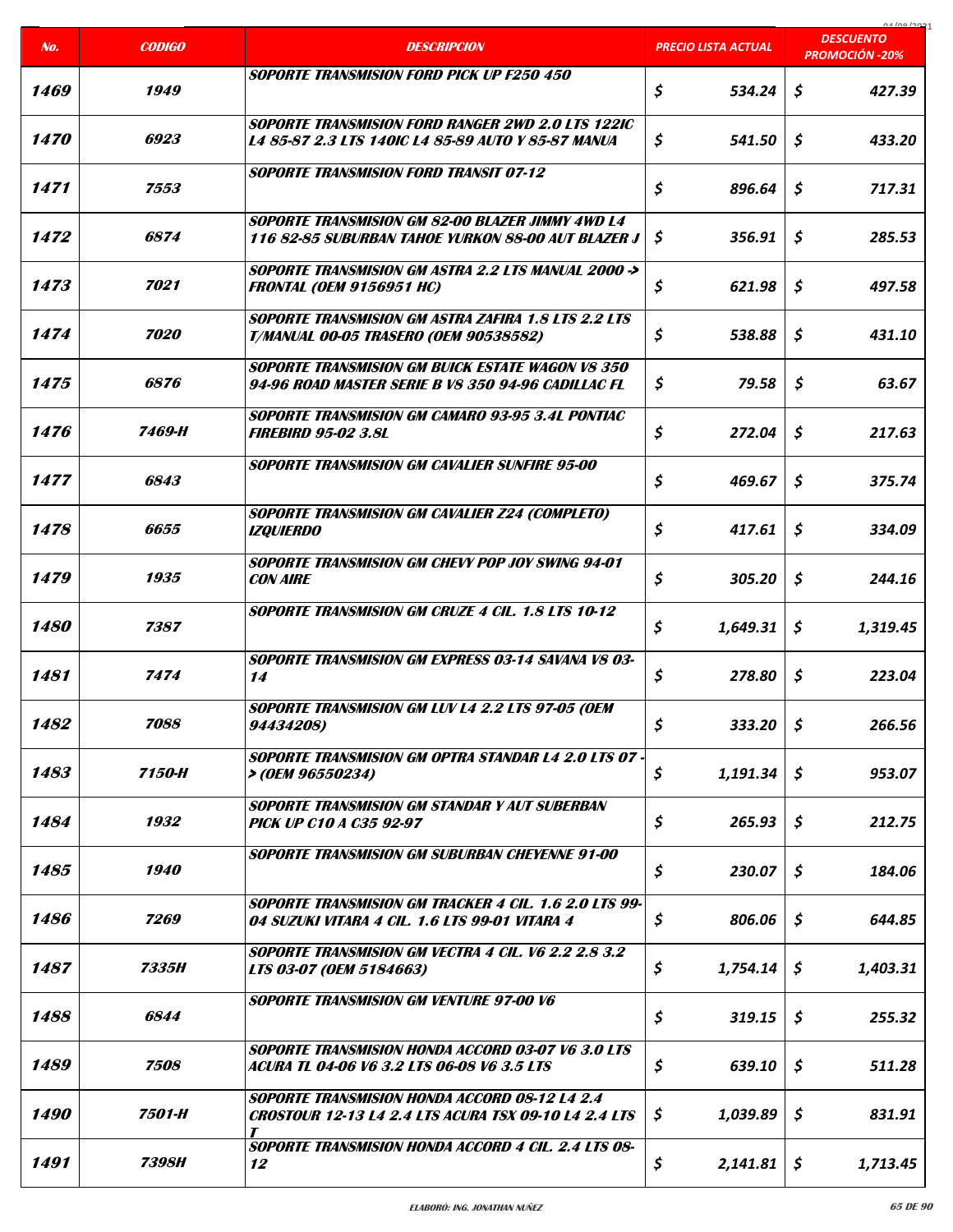|                    |                    |                                                                                                                       |                            | carloo lage                               |
|--------------------|--------------------|-----------------------------------------------------------------------------------------------------------------------|----------------------------|-------------------------------------------|
| No.                | <b>CODIGO</b>      | <b>DESCRIPCION</b>                                                                                                    | <u>PRECIO LISTA ACTUAL</u> | <b>DESCUENTO</b><br><b>PROMOCIÓN -20%</b> |
| 1492               | 7396               | SOPORTE TRANSMISION HONDA ACCORD 4 CIL. 2.4 LTS 08-<br><b>12 FRONTAL INFERIOR</b>                                     | \$<br>333.26               | \$<br>266.61                              |
| 1493               | 7193               | <b>SOPORTE TRANSMISION HONDA ACCORD L4 2.4 LTS 03-07</b><br><b>FRONTAL IZQUIERDO</b>                                  | \$<br>374.10               | \$<br>299.28                              |
| 1494               | <i><b>7202</b></i> | <b>SOPORTE TRANSMISION HONDA ACCORD L4 2.4 LTS 03-08</b><br><b>TRASERO</b>                                            | \$<br>438.59               | \$<br>350.87                              |
| 1495               | 7053               | SOPORTE TRANSMISION HONDA ACCORD ODYSSEY TRASERO                                                                      | \$<br>401.03               | \$<br>320.82                              |
| 1496               | 7165               | SOPORTE TRANSMISION HONDA ACCORD V6 3.0 LTS 03-07<br><b>TRASERO</b>                                                   | \$<br>250.91               | \$<br>200.73                              |
| 1497               | 7224               | <b>SOPORTE TRANSMISION HONDA CIVIC 04-10 CRV 07-10 L4</b><br><b>1.8 LTS OEM 50850-SNA-A01</b>                         | \$<br>1,292.68             | \$<br>1,034.15                            |
| 1498               | 7044               | SOPORTE TRANSMISION HONDA CIVIC DERECHO                                                                               | \$<br>740.70               | Ś.<br>592.56                              |
| 1499               | 7047               | <b>SOPORTE TRANSMISION HONDA CIVIC TRASERO</b>                                                                        | \$<br>646.68               | \$<br>517.34                              |
| <i><b>1500</b></i> | 7100               | SOPORTE TRANSMISION HONDA CRV L4 2.4 LTS 02-07 (OEM<br>50805-59A-983)                                                 | \$<br>653.87               | \$<br>523.10                              |
| 1501               | 7488               | SOPORTE TRANSMISION HYUNDAI ATTITIDE 12-15 L4 1.4 Y<br><b>1.6 LTS</b>                                                 | \$<br>825.48               | \$<br>660.39                              |
| <i><b>1502</b></i> | 7439               | <b>SOPORTE TRANSMISION HYUNDAI I10 11-14 L4 1.1 LTS</b><br><b>OEM 21830-0X010</b>                                     | \$<br>721.06               | \$<br>576.84                              |
| 1503               | 7420               | <b>SOPORTE TRANSMISION IZQUIERDO Y DERECHO NISSAN D22</b><br>08-13 L4 2.4 DIESEL                                      | \$<br>399.59               | Ś.<br>319.67                              |
| 1504               | 7827               | SOPORTE TRANSMISION IZQUIERDO-DERECHO BMW 1281<br>1351 L6 3.0 LTS 08-14 3181 318IS 318T1 L4 1.9 LTS 96-               | \$<br>234.99               | \$<br>188.00                              |
| 1505               | 6833               | SOPORTE TRANSMISION JEEP CHEROKEE 84-00<br><i><b>IMPORTADOS HERRAJE LARGO</b></i>                                     | \$<br>455.35               | \$<br>364.28                              |
| 1506               | 7806               | SOPORTE TRANSMISION LATERAL IZQUIERDO 4X4<br>MITSUBISHI L-200 L4 2.4 L4 2.5 08-16                                     | \$<br>317.30               | \$<br>253.84                              |
| <i><b>1507</b></i> | 7822               | <b>SOPORTE TRANSMISION MAZDA 3 L4 2.0 2.5 14-16, 6 L4</b><br>2.5 14-17, CX-5 L4 2.0 13-16 CX5 L4 2.5 14-16            | \$<br>1,637.57             | \$<br>1,310.05                            |
| 1508               | 7423               | <b>SOPORTE TRANSMISION MITSUBISHI ECLIPSE 96-05 L4 2.4</b><br><b>LTS 95-99 L4 2.0 LTS GALANT 94-03 L4 2.4 LTS EAG</b> | \$<br>361.02               | \$<br>288.82                              |
| <i><b>1509</b></i> | 7360               | <b>SOPORTE TRANSMISION MITSUBISHI LANCER 03-10</b>                                                                    | \$<br>730.51               | \$<br>584.41                              |
| <i><b>1510</b></i> | 6677               | <b>SOPORTE TRANSMISION NISSAN 2.4 LTS</b>                                                                             | \$<br>353.28               | \$<br>282.62                              |
| 1511               | 7065               | <b>SOPORTE TRANSMISION NISSAN ALTIMA 98-01 2.4 LTS 4L</b><br>$(0.E.M 11220-1E-810)$                                   | \$<br>1,028.85             | \$<br>823.08                              |
| 1512               | 7445               | <b>SOPORTE TRANSMISION NISSAN APRIO 07-11 L4 1.6 LTS</b><br>MICRA 05-08 L4 1.4 LTD RENAULT SANDERO Y STEPWAY 1        | \$<br>225.62               | \$<br>180.50                              |
| 1513               | 7274               | <b>SOPORTE TRANSMISION NISSAN ARMADA V8 5.6 LTS 04-09</b><br>(4X4) TITAN V8 5.6 LTS 04-10                             | \$<br>689.75               | \$<br>551.80                              |
| 1514               | 7324               | SOPORTE TRANSMISION NISSAN ARMADA V8 5.6 LTS 04-09<br><b>TITAN (4X4) V8 5.6 LTS 04-10</b>                             | \$<br>899.25               | \$<br>719.40                              |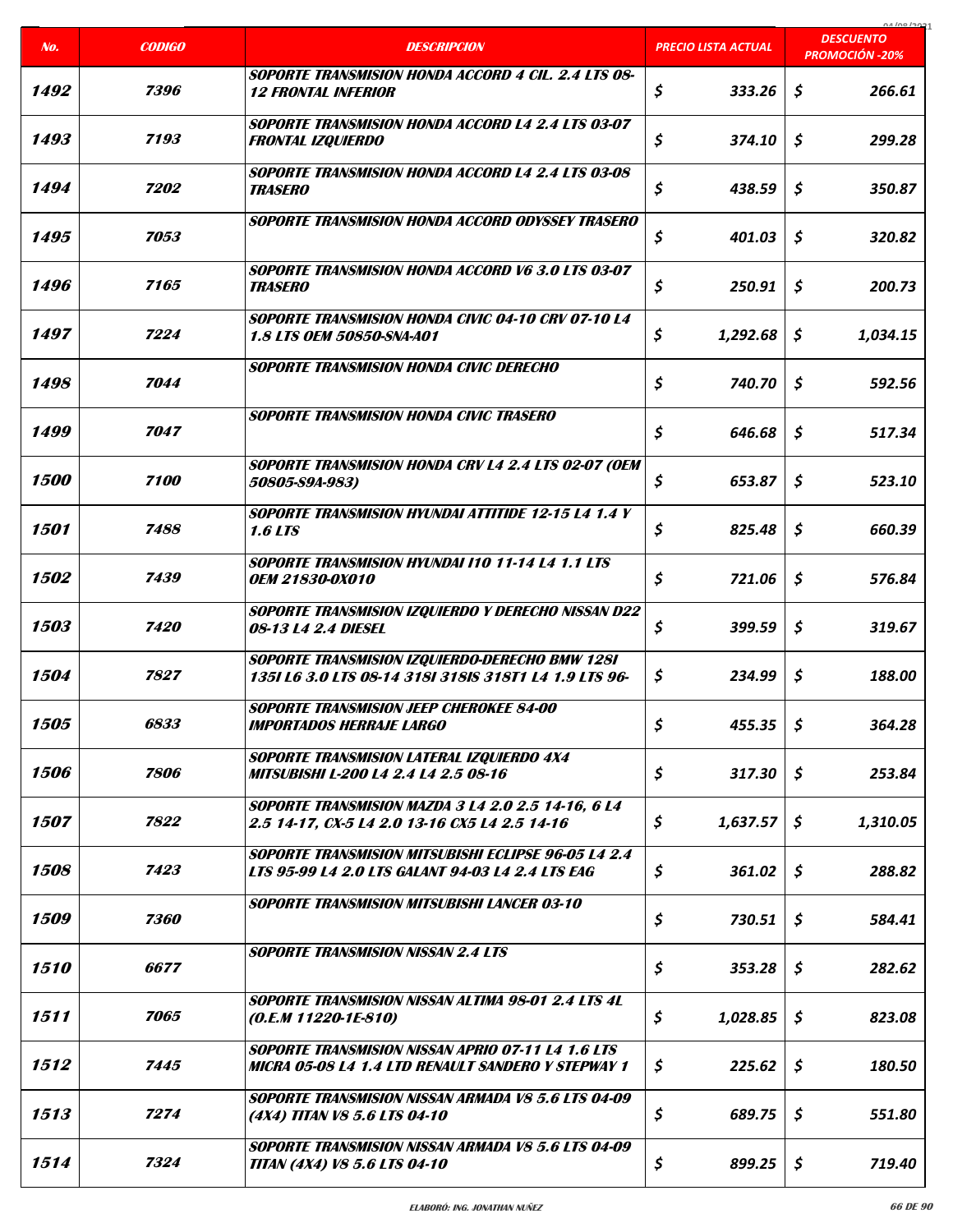|                    |                       |                                                                                                                |                            | $0.4$ in $1201$<br><b>DESCUENTO</b> |
|--------------------|-----------------------|----------------------------------------------------------------------------------------------------------------|----------------------------|-------------------------------------|
| No.                | <b>CODIGO</b>         | <b>DESCRIPCION</b>                                                                                             | <u>PRECIO LISTA ACTUAL</u> | <b>PROMOCIÓN -20%</b>               |
| 1515               | 6998                  | <b>SOPORTE TRANSMISION NISSAN PICK UP AMERICANA 2.4</b><br>LTS L4                                              | \$<br>575.83               | \$<br>460.67                        |
| 1516               | <i><b>7009DAI</b></i> | <b>SOPORTE TRANSMISION NISSAN PLATINA RENUILT CLIO 02-</b><br>05 L4 1.6 LTS (OEM 11220-00QAB)                  | \$<br>220.88               | \$<br>176.71                        |
| 1517               | 7167                  | <b>SOPORTE TRANSMISION NISSAN QUEST V6 3.0 LTS 3.3 LTS</b><br>93-02 FORD VILLAGER V6 3.0 LTS 3.3 LTS 93-03     | \$<br>291.07               | \$<br>232.86                        |
| 1518               | 7441                  | <b>SOPORTE TRANSMISION NISSAN SENTRA 13-15 L4 1.8 LTS</b>                                                      | \$<br>546.56               | \$<br>437.25                        |
| 1519               | 7322                  | <b>SOPORTE TRANSMISION NISSAN SENTRA 4 CIL. 2.0 LTS 07-</b><br>11                                              | \$<br>252.41               | \$<br>201.93                        |
| <i><b>1520</b></i> | 7197                  | <b>SOPORTE TRANSMISION NISSAN TIIDA L4 2.0 LTS 07-10</b><br><b>OEM (11220-ED000 ELSOA)</b>                     | \$<br>201.20               | \$<br>160.96                        |
| 1521               | 6854                  | <b>SOPORTE TRANSMISION NISSAN TSURU III 8 VAL.</b>                                                             | \$<br>591.61               | Ś.<br>473.29                        |
| 1522               | 6994                  | SOPORTE TRANSMISION NISSAN URVAN 00-01 CAMIONETA<br>0.E 11320-40N00                                            | \$<br>355.81               | \$<br>284.65                        |
| 1523               | 7447                  | <b>SOPORTE TRANSMISION NISSAN URVAN 13-15 2.5L</b>                                                             | \$<br>749.62               | \$<br>599.70                        |
| 1524               | 7406                  | <b>SOPORTE TRANSMISION NISSAN VERSA 4 CIL. 2012</b>                                                            | \$<br>572.33               | \$<br>457.87                        |
| 1525               | 7421                  | SOPORTE TRANSMISION NISSAN X-TERRA 00-04 L4 2.4 Y V6<br>3.3 LTS FRONTIER 98-04 L4 2.4 LTS                      | \$<br>304.25               | \$<br>243.40                        |
| 1526               | 6979                  | SOPORTE TRANSMISION OEM 22590932 GM MALIBU 2.4<br>LTS L4 97-00 3.1 LTS V6 97-03 ACHIEVA 3.1 LTS 97-99 A        | \$<br>1,681.93             | \$<br>1,345.55                      |
| 1527               | 7042                  | SOPORTE TRANSMISION PEUGEOT 206 L4 1.6 00-06 OEM<br>184451                                                     | \$<br>130.14               | \$<br>104.11                        |
| 1528               | 7161                  | <b>SOPORTE TRANSMISION PEUGEOT 306 2.0 LTS 97-02 307</b><br>2.0 LTS 03-09 405 2.0 LTS 97-99 PANTHER 1.6 LTS 03 | \$<br>224.19               | \$<br>179.35                        |
| 1529               | 6907                  | <b>SOPORTE TRANSMISION POINTER TODOS</b>                                                                       | \$<br>220.86               | \$<br>176.69                        |
| <i><b>1530</b></i> | 7146                  | <b>SOPORTE TRANSMISION PONTIAC MATIZ STANDAR L4 1.0</b><br>LTS 04 -> (OEM 96340027)                            | \$<br>388.89               | \$<br>311.11                        |
| 1531               | 7830                  | SOPORTE TRANSMISION STANDAR 4X4 TOYOTA TACOMA L4<br>2.7 LTS 05-15                                              | \$<br>958.48               | \$<br>766.78                        |
| 1532               | <i><b>1710</b></i>    | <b>SOPORTE TRANSMISION STANDAR CAMIONETAS SERIE 1000</b><br>A 3000 DERECHO/IZQUIERDO                           | \$<br>149.92               | \$<br>119.93                        |
| 1533               | 7245                  | SOPORTE TRANSMISION STANDAR CHRYSLER ATOS 4 CIL.<br><i><b>1.1 LTS 05-09</b></i>                                | \$<br>443.31               | \$<br>354.65                        |
| 1534               | 7361                  | SOPORTE TRANSMISION STANDAR CHRYSLER NEON 4 CIL.<br>2.0 LTS 2.4 LTS 00-05                                      | \$<br>1,006.34             | \$<br>805.07                        |
| 1535               | 6671                  | <b>SOPORTE TRANSMISION STANDAR CHRYSLER NEON 94-98</b>                                                         | \$<br>749.38               | \$<br>599.50                        |
| 1536               | 7187                  | <b>SOPORTE TRANSMISION STANDAR CHRYSLER NEON L4 2.0</b><br><b>LTS 02-05</b>                                    | \$<br>722.82               | \$<br>578.26                        |
| 1537               | 1894                  | SOPORTE TRANSMISION STANDAR CHRYSLER PICK UP RAM<br><b>CHARGER 91-94</b>                                       | \$<br>352.02               | \$<br>281.62                        |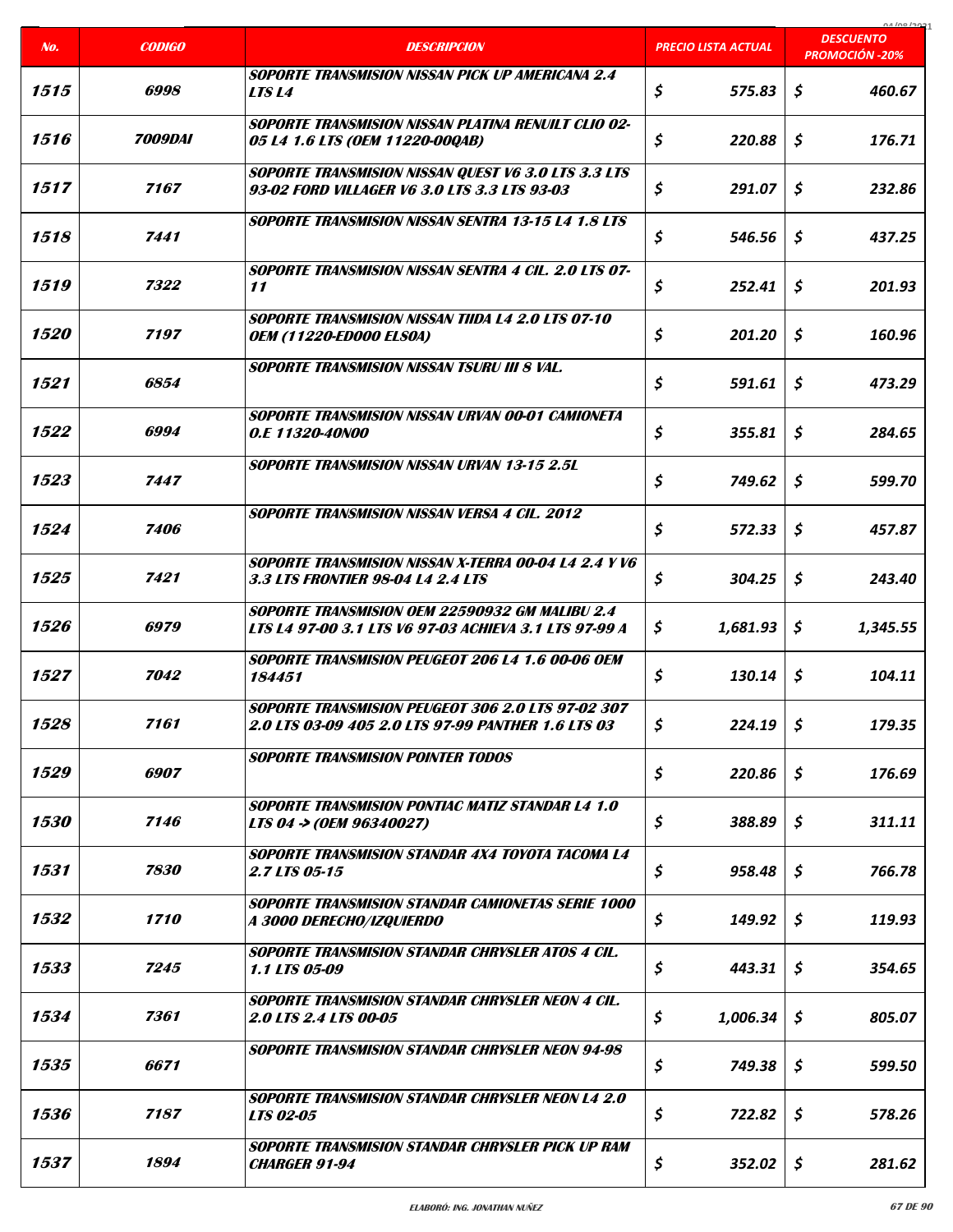|                    |                    |                                                                                                                               |                            | COCI ON LO                                |
|--------------------|--------------------|-------------------------------------------------------------------------------------------------------------------------------|----------------------------|-------------------------------------------|
| No.                | <b>CODIGO</b>      | <b>DESCRIPCION</b>                                                                                                            | <b>PRECIO LISTA ACTUAL</b> | <b>DESCUENTO</b><br><b>PROMOCIÓN -20%</b> |
| 1538               | <i><b>1706</b></i> | SOPORTE TRANSMISION STANDAR CHRYSLER SERIES C100<br><b>CT800 900 DERECHO/IZQUIERDO</b>                                        | \$<br>344.57               | \$<br>275.66                              |
| 1539               | 1660               | <b>SOPORTE TRANSMISION STANDAR CHRYSLER SERIES D600</b><br><i>A D900 59-92</i>                                                | \$<br>387.04               | \$<br>309.63                              |
| 1540               | 6940               | <b>SOPORTE TRANSMISION STANDAR FORD CONTOUR</b><br><b>MYSTIQUE L4 2.0 LTS V6 2.5 LTS V6 REPUESTO PARA</b><br><b>SOPORTE 6</b> | \$<br>799.94               | \$<br>639.95                              |
| 1541               | 6964               | <b>SOPORTE TRANSMISION STANDAR FORD PROBE 2.0 LTS 93-</b><br>97 MAZDA 626 MX6 2.2 LTS L4 Y 2.5 LTS V6 93-00 (DE               | \$<br>237.69               | \$<br>190.16                              |
| 1542               | 1685               | <b>SOPORTE TRANSMISION STANDAR FORD SERIES F600 55-88</b><br><b>INFERIOR</b>                                                  | \$<br>94.31                | \$<br>75.45                               |
| 1543               | 1652               | <b>SOPORTE TRANSMISION STANDAR FORD SERIES F600 55-88</b><br><b>SUPERIOR</b>                                                  | \$<br>266.12               | \$<br>212.90                              |
| 1544               | 1872               | <b>SOPORTE TRANSMISION STANDAR FORD TOPAZ 84-88</b><br><b>DELANTERO</b>                                                       | \$<br>407.13               | \$<br>325.70                              |
| 1545               | 1873               | <b>SOPORTE TRANSMISION STANDAR FORD TOPAZ 84-88</b><br><b>TRASERO</b>                                                         | \$<br>407.13               | \$<br>325.70                              |
| 1546               | 18739              | <b>SOPORTE TRANSMISION STANDAR FORD TOPAZ 84-88</b><br><i><b>TRASERO</b></i>                                                  | \$<br>336.33               | \$<br>269.07                              |
| 1547               | <i><b>6712</b></i> | <b>SOPORTE TRANSMISION STANDAR FORD TOPAZ 84-88</b><br><b>TRASERO IZQUIERDO</b>                                               | \$<br>413.91               | \$<br>331.13                              |
| 1548               | 1870               | SOPORTE TRANSMISION STANDAR FORD TOPAZ 89-94<br><b>TRASERO IZQUIERDO C/M</b>                                                  | \$<br>456.21               | \$<br>364.96                              |
| 1549               | 18709              | <b>SOPORTE TRANSMISION STANDAR FORD TOPAZ 89-94</b><br><b>TRASERO IZQUIERDO S/M</b>                                           | \$<br>464.34               | Ś.<br>371.47                              |
| <i><b>1550</b></i> | 1813               | <b>SOPORTE TRANSMISION STANDAR GM MICROBUS C35 73-93</b>                                                                      | \$<br>184.96               | \$<br>147.97                              |
| 1551               | 1800               | <b>SOPORTE TRANSMISION STANDAR NISSAN CAMIONETA 75-93</b>                                                                     | \$<br>302.69               | \$<br>242.15                              |
| 1552               | 1786               | <b>SOPORTE TRANSMISION STANDAR NISSAN CAMIONETA 75-93</b>                                                                     | \$<br>302.68               | \$<br>242.14                              |
| 1553               | 7008               | SOPORTE TRANSMISION STANDAR NISSAN PLATINA RENAULT<br>CLIO 02-05 L4 1.6L (OEM 11220-00QAB)                                    | \$<br>190.95               | \$<br>152.76                              |
| 1554               | 1802               | SOPORTE TRANSMISION STANDAR NISSAN SEDAN VAGONETA<br>74-78                                                                    | \$<br>171.27               | \$<br>137.01                              |
| 1555               | 7069               | <b>SOPORTE TRANSMISION STANDAR NISSAN SENTRA 1.8 LTS</b><br>2.5 LTS 4 CIL. 01-05 (OEM 11221-4Z000)                            | \$<br>799.13               | \$<br>639.30                              |
| 1556               | 1817               | <b>SOPORTE TRANSMISION STANDAR NISSAN TSURU I 84-87</b><br><b>TRASERO</b>                                                     | \$<br>154.00               | \$<br>123.20                              |
| 1557               | 7060               | <b>SOPORTE TRANSMISION STANDAR SEAT IBIZA 4 CIL. 1.6 LTS</b><br>1.8 LTS 2.0 LTS 03-08 CORDOBA 4 CIL. 1.6 LTS 1                | \$<br>1,183.22             | \$<br>946.58                              |
| 1558               | 7059               | <b>SOPORTE TRANSMISION STANDAR VW EUROVAN 02-04 2.5</b><br><b>LTS 4L PENDULAR (O.E.M 7DO 399 207B)</b>                        | \$<br>847.25               | \$<br>677.80                              |
| 1559               | 2354               | <b>SOPORTE TRANSMISION STANDAR/AUTOMATICA CHRYSLER</b><br>DART K VOLARE K 82-89                                               | \$<br>157.41               | \$<br>125.93                              |
| 1560               | 1918               | <b>SOPORTE TRANSMISION STANDAR/AUTOMATICA CHRYSLER</b><br><b>DODGE RAM TODOS 4X2 4X4 94-96</b>                                | \$<br>552.24               | \$<br>441.79                              |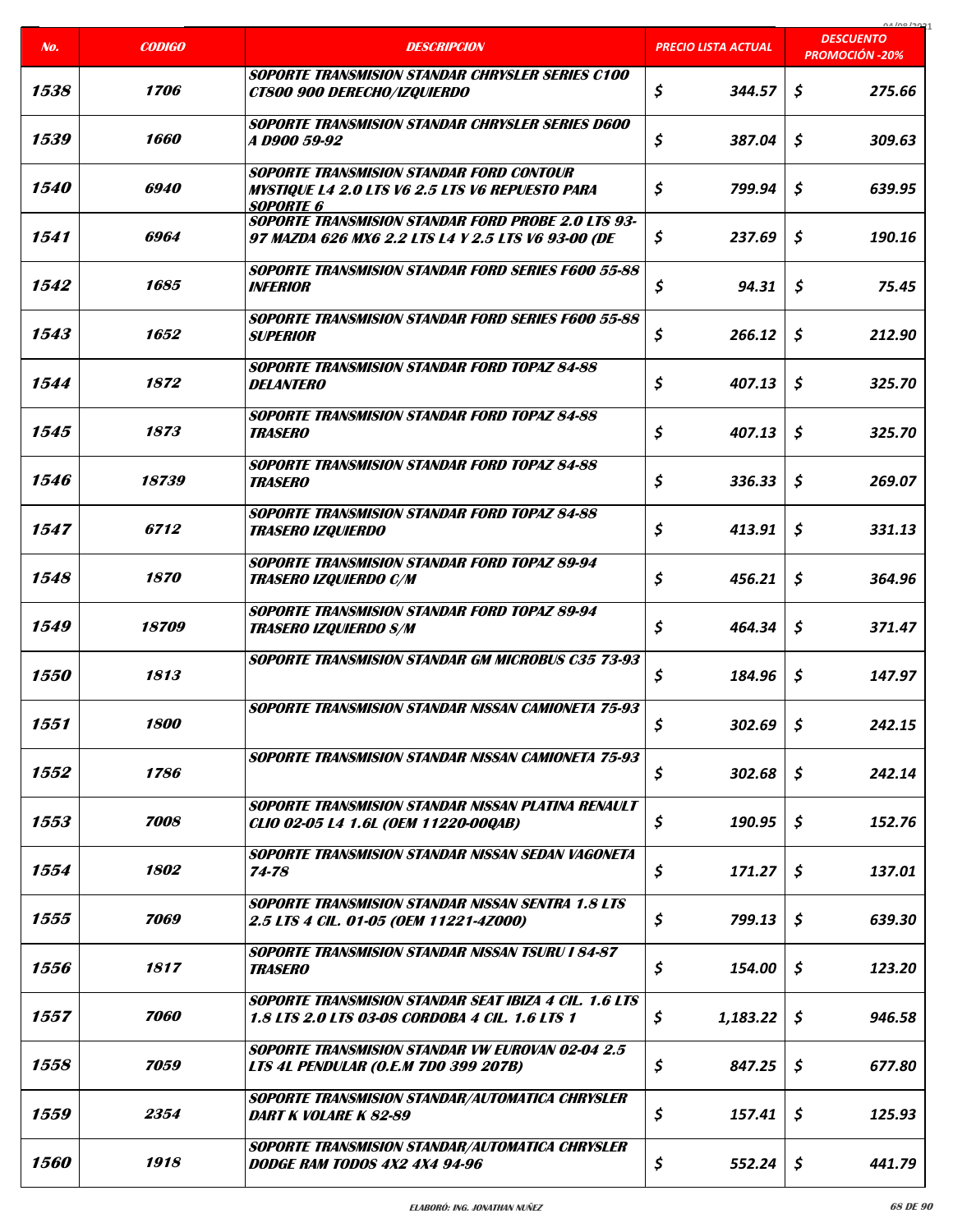|                    |                    |                                                                                                                |                            | COCI ON AO                                |
|--------------------|--------------------|----------------------------------------------------------------------------------------------------------------|----------------------------|-------------------------------------------|
| No.                | <b>CODIGO</b>      | <b>DESCRIPCION</b>                                                                                             | <b>PRECIO LISTA ACTUAL</b> | <b>DESCUENTO</b><br><b>PROMOCIÓN -20%</b> |
| 1561               | 1919               | <b>SOPORTE TRANSMISION STANDAR/AUTOMATICA CHRYSLER</b><br>DODGE RAM TODOS 4X2 4X4 94-96                        | \$<br>598.42               | \$<br>478.73                              |
| 1562               | 1846               | <b>SOPORTE TRANSMISION STANDAR/AUTOMATICA FORD</b><br><b>FAIRMONT MUSTANG 78-84</b>                            | \$<br>203.56               | \$<br>162.85                              |
| 1563               | 1896               | <b>SOPORTE TRANSMISION STANDAR/AUTOMATICA FORD</b><br><b>SERIES F250 A 350 XLT 93-96</b>                       | \$<br>316.15               | \$<br>252.92                              |
| 1564               | 6674               | <b>SOPORTE TRANSMISION STANDAR/AUTOMATICA FORD</b><br><b>TAURUS DERECHO/IZQUIERDO</b>                          | \$<br>560.37               | \$<br>448.30                              |
| 1565               | 1758               | <b>SOPORTE TRANSMISION STANDAR/AUTOMATICA FORD</b><br>TODOS LOS MODELOS 63-64 DERECHO/IZQUIERDO                | \$<br>271.45               | \$<br>217.16                              |
| 1566               | 6766               | SOPORTE TRANSMISION STANDAR/AUTOMATICA GM                                                                      | \$<br>119.78               | \$<br>95.83                               |
| 1567               | 7014               | <b>SOPORTE TRANSMISION STANDAR/AUTOMATICA GM ASTRA</b><br>ZAFIRA 1.8 LTS 2.0 LTS 2.2 LTS 2.4 LTS 00-05 (OEM 90 | \$<br>681.52               | \$<br>545.21                              |
| 1568               | <i><b>6792</b></i> | <b>SOPORTE TRANSMISION STANDAR/AUTOMATICA GM BUICK</b><br><b>OLDSMOBILE PONTIAC 68-92</b>                      | \$<br>128.82               | \$<br>103.05                              |
| 1569               | 1779               | SOPORTE TRANSMISION STANDAR/AUTOMATICA GM<br><b>CHEVELLE IMPALA 73-82</b>                                      | \$<br>177.01               | \$<br>141.61                              |
| <i><b>1570</b></i> | <i><b>1704</b></i> | SOPORTE TRANSMISION STANDAR/AUTOMATICA GM<br><b>CHEVELLE IMPALA CAPRICE 74-83</b>                              | \$<br>226.37               | \$<br>181.10                              |
| 1571               | 1757               | <b>SOPORTE TRANSMISION STANDAR/AUTOMATICA GM CHEVY</b><br><b>NOVA 71-72</b>                                    | \$<br>260.53               | \$<br>208.43                              |
| 1572               | 1911               | SOPORTE TRANSMISION STANDAR/AUTOMATICA GM<br><b>CHEYENNE SILVERADO 91-01</b>                                   | \$<br>207.68               | \$<br>166.15                              |
| 1573               | 1734               | <b>SOPORTE TRANSMISION STANDAR/AUTOMATICA GM OPEL SS</b><br><b>FIERA 73-82</b>                                 | \$<br>193.48               | \$<br>154.78                              |
| 1574               | 6774               | SOPORTE TRANSMISION STANDAR/AUTOMATICA GM PONTIAC<br>76-87                                                     | \$<br>137.85               | \$<br>110.28                              |
| 1575               | 1812               | <b>SOPORTE TRANSMISION STANDAR/AUTOMATICA GM TODAS</b><br><b>LAS SERIES C10 A C30 73-92</b>                    | \$<br>184.96               | \$<br>147.97                              |
| 1576               | 1839               | <b>SOPORTE TRANSMISION STANDAR/AUTOMATICA HIDR FRONT</b><br><b>GM CITATION CELEBRITY 85-95</b>                 | \$<br>429.77               | \$<br>343.82                              |
| 1577               | 6668               | <b>SOPORTE TRANSMISION STANDAR/AUTOMATICA</b><br><b>IZQUIERDACHRYSLER SHADOW SPIRIT PHANTOM 89-94</b>          | \$<br>1,120.11             | \$<br>896.09                              |
| 1578               | <i><b>6700</b></i> | <b>SOPORTE TRANSMISION STANDAR/AUTOMATICA</b><br><b>IZQUIERDACHRYSLER SHADOW SPIRIT PHANTOM 89-94</b>          | \$<br>376.01               | \$<br>300.81                              |
| 1579               | <i><b>6803</b></i> | <b>SOPORTE TRANSMISION STANDAR/AUTOMATICA</b><br><b>IZQUIERDANISSAN TSURU II 88-92</b>                         | \$<br>588.72               | \$<br>470.98                              |
| <i><b>1580</b></i> | 6685               | <b>SOPORTE TRANSMISION STANDAR/AUTOMATICA</b><br><b>IZQUIERDATSURU III TSUBAME 93-01</b>                       | \$<br>541.12               | \$<br>432.90                              |
| 1581               | 1842               | <b>SOPORTE TRANSMISION STANDAR/AUTOMATICA NISSAN ICHI</b><br><i>VAN 87-94</i>                                  | \$<br>230.12               | \$<br>184.09                              |
| 1582               | 6824               | <b>SOPORTE TRANSMISION STANDAR/AUTOMATICA NISSAN</b><br><b>TSURU II 88-92 TRASERO</b>                          | \$<br>653.89               | \$<br>523.12                              |
| 1583               | 6805               | SOPORTE TRANSMISION STANDAR/AUTOMATICA NISSAN<br><b>TSURU II 88-92 TRASERO</b>                                 | \$<br>682.46               | \$<br>545.97                              |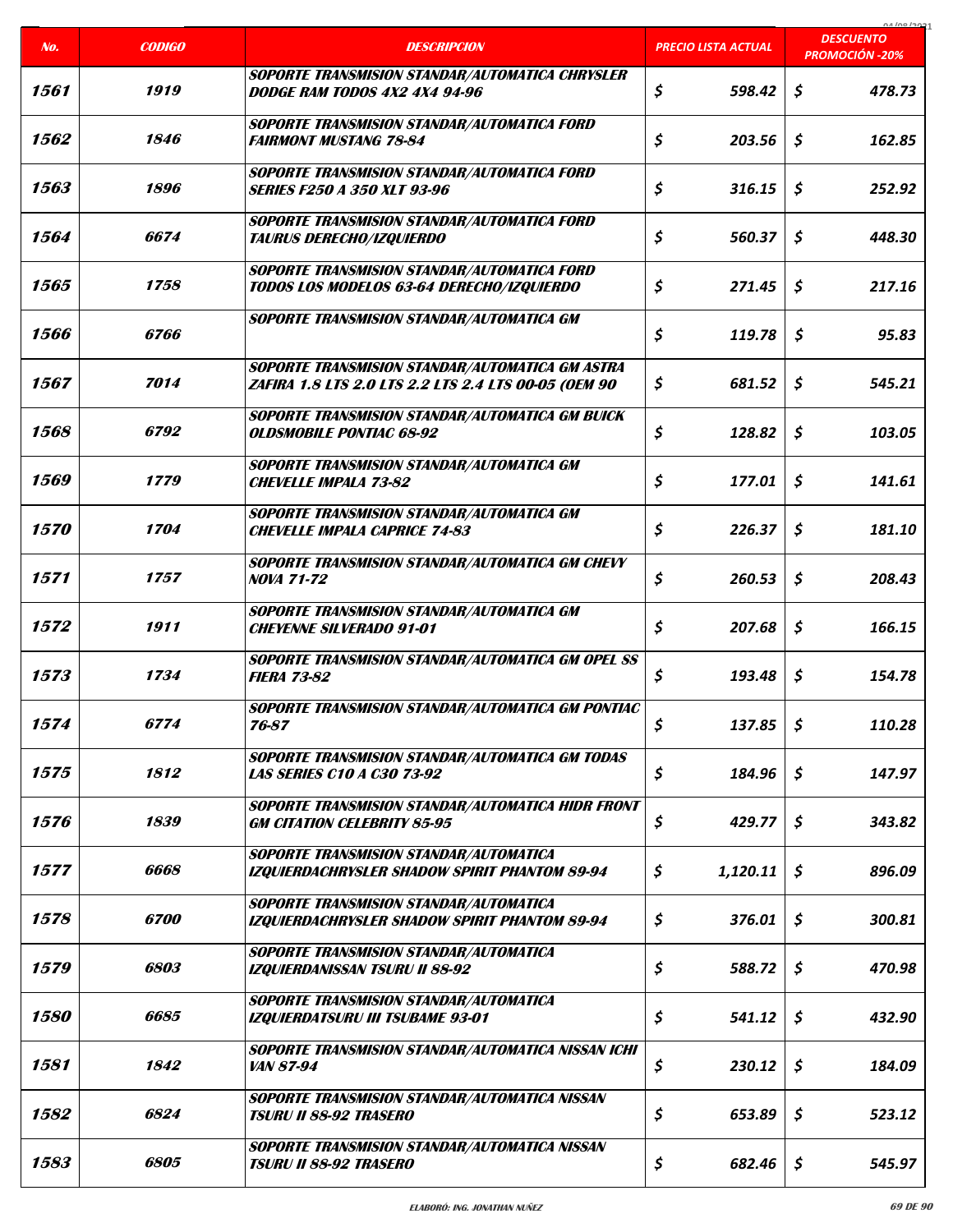|                    |                    |                                                                                                                |                            | COCI ON AO                                |
|--------------------|--------------------|----------------------------------------------------------------------------------------------------------------|----------------------------|-------------------------------------------|
| No.                | <b>CODIGO</b>      | <b>DESCRIPCION</b>                                                                                             | <b>PRECIO LISTA ACTUAL</b> | <b>DESCUENTO</b><br><b>PROMOCIÓN -20%</b> |
| 1584               | 6688               | SOPORTE TRANSMISION STANDAR/AUTOMATICA NISSAN<br><b>TSURU III TSUBAME 93-01 TRASERO</b>                        | \$<br>523.26               | \$<br>418.61                              |
| 1585               | <i><b>6800</b></i> | <b>SOPORTE TRANSMISION STANDAR/AUTOMATICA UNIVERSAL</b><br>E 5000 GM BUICK CADILAC PONTIAC 85-93               | \$<br>128.00               | \$<br>102.40                              |
| 1586               | 1798               | <b>SOPORTE TRANSMISION STANDAR/AUTOMATICA VW SERIES</b><br><b>F150 A F350</b>                                  | \$<br>418.68               | \$<br>334.94                              |
| 1587               | 7906               | <b>SOPORTE TRANSMISION STD TURBO HONDA CIVIC L-4 1.5</b><br>$17 - 18$                                          | \$<br>2,523.09             | \$<br>2,018.47                            |
| 1588               | 7446               | <b>SOPORTE TRANSMISION SUP VW EUROVAN 00-06 L4 2.0L</b>                                                        | \$<br>646.16               | \$<br>516.92                              |
| 1589               | 7283               | SOPORTE TRANSMISION SUZUKI AERIO 4 CIL. 2.0 LTS 04-07                                                          | \$<br>731.02               | \$<br>584.81                              |
| <i><b>1590</b></i> | 1942               | SOPORTE TRANSMISION TODOS VW COMBI PANEL 89-99<br>(NO. ANTERIOR 6680)                                          | \$<br>343.06               | \$<br>274.45                              |
| 1591               | 7132               | <b>SOPORTE TRANSMISION TOYOTA HILUX L4 2.7 LTS 16 VAL.</b><br>06-08                                            | \$<br>417.84               | \$<br>334.27                              |
| 1592               | 7500               | SOPORTE TRANSMISION TOYOTA RAV-4 06-08 L4 2.4 LTS 09-<br>12 L4 2.5 LTS                                         | \$<br>1,310.58             | \$<br>1,048.46                            |
| 1593               | 7201               | <b>SOPORTE TRANSMISION TOYOTA YARIS 4 CIL. 1.5 LTS 04-09</b><br>(OEM 11372-21130).                             | \$<br>1,195.58             | \$<br>956.47                              |
| 1594               | 7785               | <b>SOPORTE TRANSMISION TRASERO INFERIOR STD, HONDA</b><br>ACCORD L4 2.4 03-07, ACURA TSX L4 2.4 04-08          | \$<br>430.61               | \$<br>344.49                              |
| 1595               | 7212               | <b>SOPORTE TRANSMISION VW BORA 06-10 SEAT LEON TOLETO</b><br>STANDAR 2.0 LTS 2.5 LTS 07-10 (OEM 1Q0199555L)    | \$<br>1,183.22             | \$<br>946.58                              |
| 1596               | 7143               | <b>SOPORTE TRANSMISION VW EUROVAN TDI 1.9 LTS 4 CIL. 06-</b><br>08 (OEM 7H0-399-151G)                          | \$<br>1,277.87             | \$<br>1,022.30                            |
| 1597               | 6829               | SOPORTE TRANSMISION VW GOLF JETTA A2 SEAT IBIZA<br><b>CORDOBA</b>                                              | \$<br>394.40               | \$<br>315.52                              |
| 1598               | 1805               | <b>SOPORTE TRANSMISION VW SEDAN BRASILIA 1.6 LTS 74-01</b>                                                     | \$<br>233.43               | \$<br>186.74                              |
| 1599               | 6611               | <b>SOPORTE TRANSMISION VW STANDAR COMBI PANEL 73-88</b>                                                        | \$<br>100.07               | \$<br>80.06                               |
| 1600               | 7311               | SOPORTE TRASMISION AUTOMATICA GM TRAILBLAZER<br><b>ENVOY 6 CIL. 4.2 LTS 02-08 BRAVADA 6 CIL. 4.2 LTS 02-04</b> | \$<br>628.34               | \$<br>502.67                              |
| 1601               | 7309               | <b>SOPORTE TRASMISION TOYOTA HIACE 4 CIL. 2.7 LTS 05-10</b>                                                    | \$<br>552.16               | \$<br>441.73                              |
| 1602               | 7144               | SOPORTE TUBO ESCAPE NISSAN PLATINA RENAULT CLIO L4<br>1.6 LTS 02-08                                            | \$<br>476.52               | \$<br>381.22                              |
| 1603               | 6017               | <b>TAPAS PORTA BALERO PARA SOPORTE 221 BALERO 88509</b>                                                        | \$<br>65.36                | \$<br>52.29                               |
| 1604               | 6012               | <b>TAPON BOMBA AGUA 3/4 CHEVROLET</b>                                                                          | \$<br>5.29                 | \$<br>4.23                                |
| 1605               | 6011               | <b>TAPON BOMBA AGUA 3/4 FORD VAM</b>                                                                           | \$<br>5.51                 | \$<br>4.41                                |
| 1606               | 6010               | <b>TAPON BOMBA AGUA 5/8 CHRYSLER VALIANT</b>                                                                   | \$<br>5.51                 | \$<br>4.41                                |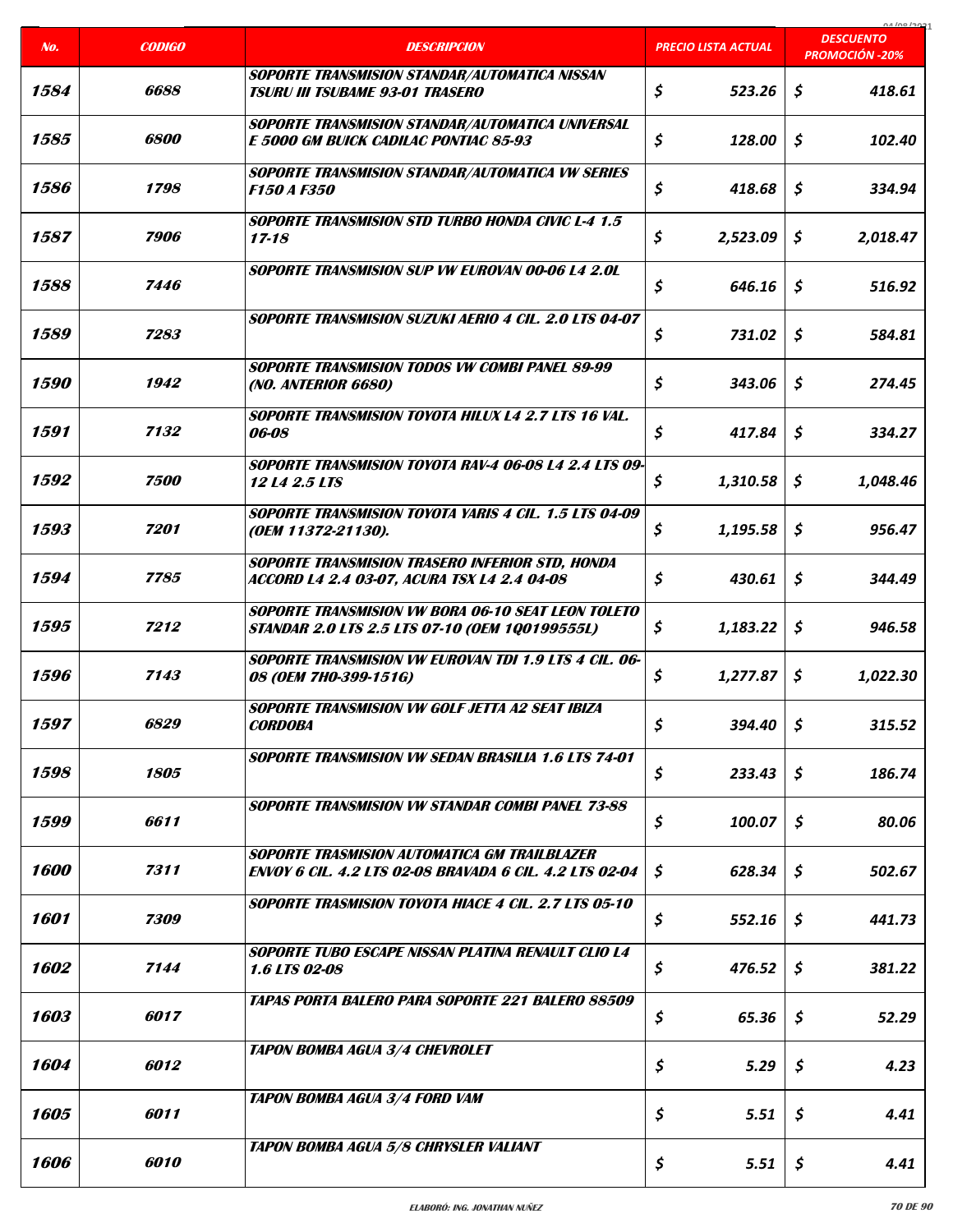|                    |                         |                                                                                                                |                            | coclonina<br><b>DESCUENTO</b> |
|--------------------|-------------------------|----------------------------------------------------------------------------------------------------------------|----------------------------|-------------------------------|
| No.                | <b>CODIGO</b>           | <b>DESCRIPCION</b>                                                                                             | <b>PRECIO LISTA ACTUAL</b> | <b>PROMOCIÓN -20%</b>         |
| 1607               | 6426                    | TOPE FRONTAL INFERIOR RADIADOR VW CARIBE ATLANTIC                                                              | \$<br>36.79                | \$<br>29.43                   |
| 1608               | <i><b>DAIO67KIT</b></i> | <b>TOPE REBOTE DELANTERO FORD FIESTA IKON 4 CIL. 98-11</b><br>(OEM 95AB-3K-036-AD)                             | \$<br>337.28               | \$<br>269.82                  |
| 1609               | <i>DAI054KIT</i>        | TOPE REBOTE DELANTERO GM CHEVY 4 CIL. 94-11 CORSA 4<br>CIL. 94-98 (OEM 90222170)                               | \$<br>294.86               | \$<br>235.89                  |
| 1610               | DAI074KIT               | TOPE REBOTE DELANTERO VW GOLF A2 4 CIL. 87-92 JETTA<br>A2 4 CIL. 85-92 GOLF A4 4 CIL. 98-09 JETTA A4 4         | \$<br>295.20               | \$<br>236.16                  |
| 1611               | <i>DAIO15KIT</i>        | <b>TOPE REBOTE DELANTERO VW POINTER POINTER PICK UP 4</b><br>CIL. 97-08 GOL 4 CIL. 09-11 (OEM 377-413-175)     | \$<br>351.55               | \$<br>281.24                  |
| 1612               | <b>DAI050KIT</b>        | <b>TOPE REBOTE TRASERO FORD FIESTA IKON 4 CIL. 98-11</b><br>(OEM 96AB-5K-962-AD)                               | \$<br>353.48               | \$<br>282.78                  |
| 1613               | <i><b>DAIO71KIT</b></i> | TOPE REBOTE TRASERO VW POINTER POINTER PICK UP 4<br>CIL. 97-08 GOL 4 CIL. 09-11 (OEM 377-413-425)              | \$<br>277.88               | \$<br>222.31                  |
| 1614               | 302                     | <b>TOPE SUSPENSION CHEVROLET DIAM 40MM ALT 50MM</b>                                                            | \$<br>41.19                | \$<br>32.95                   |
| 1615               | 388                     | <b>TOPE SUSPENSION CHRYSLER EJE ANCHO 40MM ALT 50MM</b><br><b>TRASERO</b>                                      | \$<br>41.19                | \$<br>32.95                   |
| 1616               | 347                     | TOPE SUSPENSION CHRYSLER HORQUILLA DIAM 40MM ALT<br><b>35MM</b>                                                | \$<br>39.58                | \$<br>31.67                   |
| 1617               | D-0620                  | TOPE SUSPENSION CHRYSLER NEON 4 CIL. 95-98 VOYAGER<br><b>MINI VAN 89-95 MINI VAN 86-95 GM CAVALIER Z-24 92</b> | \$<br>63.77                | \$<br>51.02                   |
| 1618               | D-0622                  | TOPE SUSPENSION CHRYSLER SPIRIT 4 CIL. 90-94 SHADOW<br>4 CIL. 89-94 GM CAVALIER Z24 90-91 CUTLAS 87-96         | \$<br>64.24                | \$<br>51.39                   |
| 1619               | 306                     | <b>TOPE SUSPENSION FORD DIAM 45MM ALT 75MM INFERIOR</b><br><b>DELANTERO</b>                                    | \$<br>49.70                | \$<br>39.76                   |
| <i><b>1620</b></i> | 304                     | <b>TOPE SUSPENSION FORD DIAM 50MM ALT 50MM</b><br><b>DELANTERO</b>                                             | \$<br>42.70                | \$<br>34.16                   |
| 1621               | 315                     | <b>TOPE SUSPENSION FORD LARGO 40MM ALT 50MM</b><br><i><b>DELANTERO</b></i>                                     | \$<br>107.87               | \$<br>86.30                   |
| 1622               | <i><b>390</b></i>       | <b>TOPE SUSPENSION NISSAN DATSUN SEDAN 75-84 BASE</b><br>1678 X 68MM ALT 85MM TRASERO                          | \$<br>667.18               | \$<br>533.75                  |
| 1623               | <i><b>2002</b></i>      | <b>TOPE SUSPENSION NISSAN SENTRA LUCINO TRASERO</b>                                                            | \$<br>81.24                | \$<br>64.99                   |
| 1624               | 2001                    | <b>TOPE SUSPENSION NISSAN TSURU II DELANTERO</b>                                                               | \$<br>117.21               | \$<br>93.77                   |
| 1625               | <i><b>2000</b></i>      | Tope suspension nissan tsuru II delantero                                                                      | \$<br>53.06                | \$<br>42.45                   |
| 1626               | 2004                    | <b>TOPE SUSPENSION NISSAN TSURU II TRASERO</b>                                                                 | \$<br>87.91                | \$<br>70.33                   |
| 1627               | 2003                    | <b>TOPE SUSPENSION NISSAN TSURU III TRASERO</b>                                                                | \$<br>117.85               | \$<br>94.28                   |
| 1628               | 6126                    | <b>TOPE SUSPENSION VW COMBI DIAM 60MM ALT 40MM</b><br>Superior Delantero                                       | \$<br>48.83                | \$<br>39.06                   |
| 1629               | 6127                    | <b>TOPE SUSPENSION VW COMBI DIAM 60MM ALT 65MM</b><br><i><b>INFERIOR DELANTERO</b></i>                         | \$<br>49.85                | \$<br>39.88                   |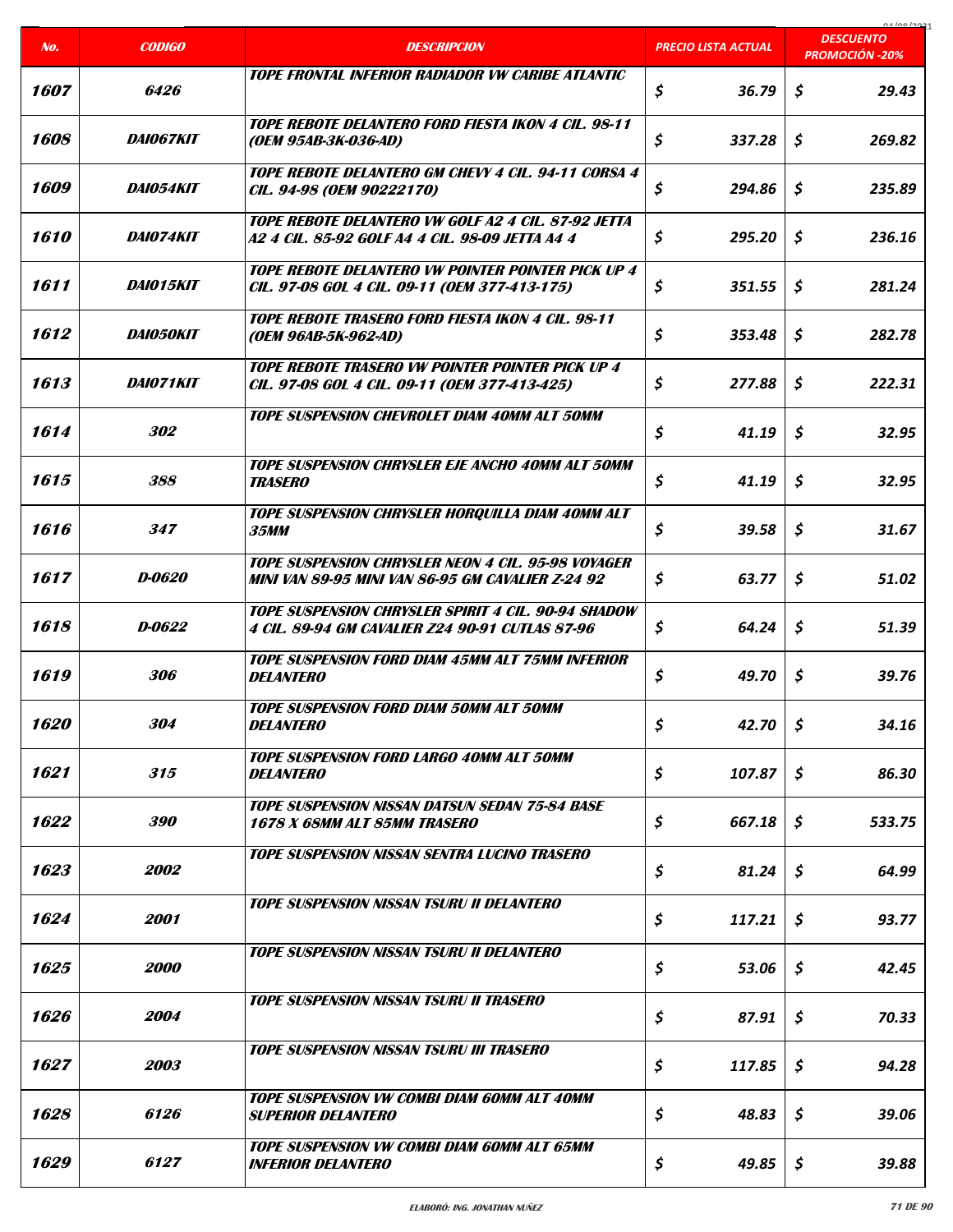|                    |                     |                                                                                                                                               |                     | 01/00/2021<br><b>DESCUENTO</b> |
|--------------------|---------------------|-----------------------------------------------------------------------------------------------------------------------------------------------|---------------------|--------------------------------|
| No.                | <b>CODIGO</b>       | <b>DESCRIPCION</b>                                                                                                                            | PRECIO LISTA ACTUAL | <b>PROMOCIÓN -20%</b>          |
| 1630               | 332                 | <b>TOPE SUSPENSION VW COMBI DIAM EXT 35MM INT 20MM</b><br>ALT 75MM Y 95MM TRASERO                                                             | \$<br>129.06        | \$<br>103.25                   |
| 1631               | <i>6123DAI</i>      | <b>TOPE SUSPENSION VW DIAM EXT 62MM INT 25MM ALT</b><br><i>52MM DELANTERO</i>                                                                 | \$<br>30.13         | \$<br>24.11                    |
| 1632               | 331                 | <b>TOPE SUSPENSION VW GOLF JETTA SUSPENSION 87-88</b><br><i><b>DELANTERO</b></i>                                                              | \$<br>82.62         | \$<br>66.10                    |
| 1633               | 2005                | <b>TOPE SUSPENSION VW JETTA GOLF TRASERO</b>                                                                                                  | \$<br>77.34         | \$<br>61.87                    |
| 1634               | 6122                | <b>TOPE SUSPENSION VW TRASERO</b>                                                                                                             | \$<br>24.03         | \$<br>19.23                    |
| 1635               | <b>DAI-0620-KIT</b> | TOPE Y CUBRE POLVO PARA AMORTIGUADOR TIPO<br>UNIVERSAL FRONTAL IZQUIERDO-DERECHO ACURA MSX 01-<br>02 CHEVRO                                   | \$<br>328.51        | \$<br>262.81                   |
| 1636               | <i>DAI-0619-KIT</i> | TOPE Y CUBRE POLVO PARA AMORTIGUADOR TIPO<br>UNIVERSAL FRONTAL IZQUIERDO-DERECHO CHEVROLET<br><i><b>CHEVY JOY CH</b></i>                      | \$<br>328.12        | \$<br>262.49                   |
| 1637               | <i>DAI-0621-KIT</i> | <b>TOPE Y CUBRE POLVO PARA AMORTIGUADOR TIPO</b><br>UNIVERSAL FRONTAL IZQUIERDO-DERECHO CHRYSLER NEON<br>95-99 SH                             | \$<br>314.77        | \$<br>251.82                   |
| 1638               | <i>DAI-0622-KIT</i> | TOPE Y CUBRE POLVO PARA AMORTIGUADOR TIPO<br>UNIVERSAL FRONTAL IZQUIERDO-DERECHO NISSAN MAXIMA<br>95-99 CH                                    | \$<br>345.37        | \$<br>276.29                   |
| 1639               | 6101                | TORNILLO ESTABILIZADOR CHEVROLET DODGE FORD<br><b>170MM</b>                                                                                   | \$<br>64.65         | \$<br>51.72                    |
| <i><b>1640</b></i> | 6105                | TORNILLO ESTABILIZADOR CHEVROLET DODGE FORD<br><b>EQUIPO ORIGINAL 170MM</b>                                                                   | \$<br>75.05         | \$<br>60.04                    |
| 1641               | <i>DAI2106015</i>   | TORNILLO ESTABILIZADOR CHRYSLER ATOS 4 CIL. 00-11                                                                                             | \$<br>292.11        | \$<br>233.69                   |
| 1642               | 4695626             | <b>TORNILLO ESTABILIZADOR CHRYSLER ATRATUS CIRRUS</b><br><b>STRATUS DELANTERO TODOS</b>                                                       | \$<br>301.81        | \$<br>241.45                   |
| 1643               | DAI2106022          | TORNILLO ESTABILIZADOR CHRYSLER ATTITUDE 4 CIL. 1.6<br>LTS 06-11 ACCENT 4 CIL. 06-10 DELANTERO DERECHO                                        | \$<br>254.86        | \$<br>203.88                   |
| 1644               | DAI2106021          | TORNILLO ESTABILIZADOR CHRYSLER ATTITUDE 4 CIL. 1.6<br>LTS 06-11 ACCENT 4 CIL. 06-10 DELANTERO IZQUIERD                                       | \$<br>254.86        | \$<br>203.88                   |
| 1645               | <i>DAI2106016</i>   | TORNILLO ESTABILIZADOR CHRYSLER AVENGER 4 CIL. 2.4<br>LTS 07-11 CALIBER 4 CIL. 2.0 LTS 07-12 JEEP PATRI                                       | \$<br>249.45        | \$<br>199.56                   |
| 1646               | 6099                | <b>TORNILLO ESTABILIZADOR CHRYSLER DODGE AUTOS</b>                                                                                            | \$<br>136.83        | \$<br>109.47                   |
| 1647               | 6098                | <b>TORNILLO ESTABILIZADOR CHRYSLER DODGE CAMIONETAS</b>                                                                                       | \$<br>136.83        | \$<br>109.47                   |
| 1648               | <i>DAI2106006</i>   | <b>TORNILLO ESTABILIZADOR CHRYSLER NEON 4 CIL. 2.0 LTS</b><br>00-05 PT CRUISER 4 CIL. 2.4 LTS 01-10 DELANTERO                                 | \$<br>107.98        | \$<br>86.39                    |
| 1649               | DAI2106017          | <b>TORNILLO ESTABILIZADOR CHRYSLER TOWN &amp; COUNTRY V6</b><br>3.3 LTS 09-12 PACIFICA V6 3.8 LTS 04-07 VW ROUTAN                             | \$<br>282.26        | \$<br>225.80                   |
| 1650               | <i>DAI2106002</i>   | <b>TORNILLO ESTABILIZADOR CHRYSLER VERNA 4 CIL. 1.4 LTS</b><br>04-06 ACCENT 4 CIL. 99-05 DELANTERO DERECHO                                    | \$<br>216.48        | Ŝ.<br>173.19                   |
| 1651               | DAI2106001          | TORNILLO ESTABILIZADOR CHRYSLER VERNA 4 CIL. 1.4 LTS<br>04-06 ACCENT 4 CIL. 99-05 DELANTERO IZQUIERDO                                         | \$<br>216.48        | \$<br>173.19                   |
| 1652               | <i>DAIK7258</i>     | TORNILLO ESTABILIZADOR CHRYSLER VOYAGER CARAVAN<br><b>GRAND VOYAGER TOWN &amp; COUNTRY GRAND CARAVAN V6 3.0</b><br>$\boldsymbol{\mathit{LT}}$ | 257.83<br>Ş.        | \$<br>206.26                   |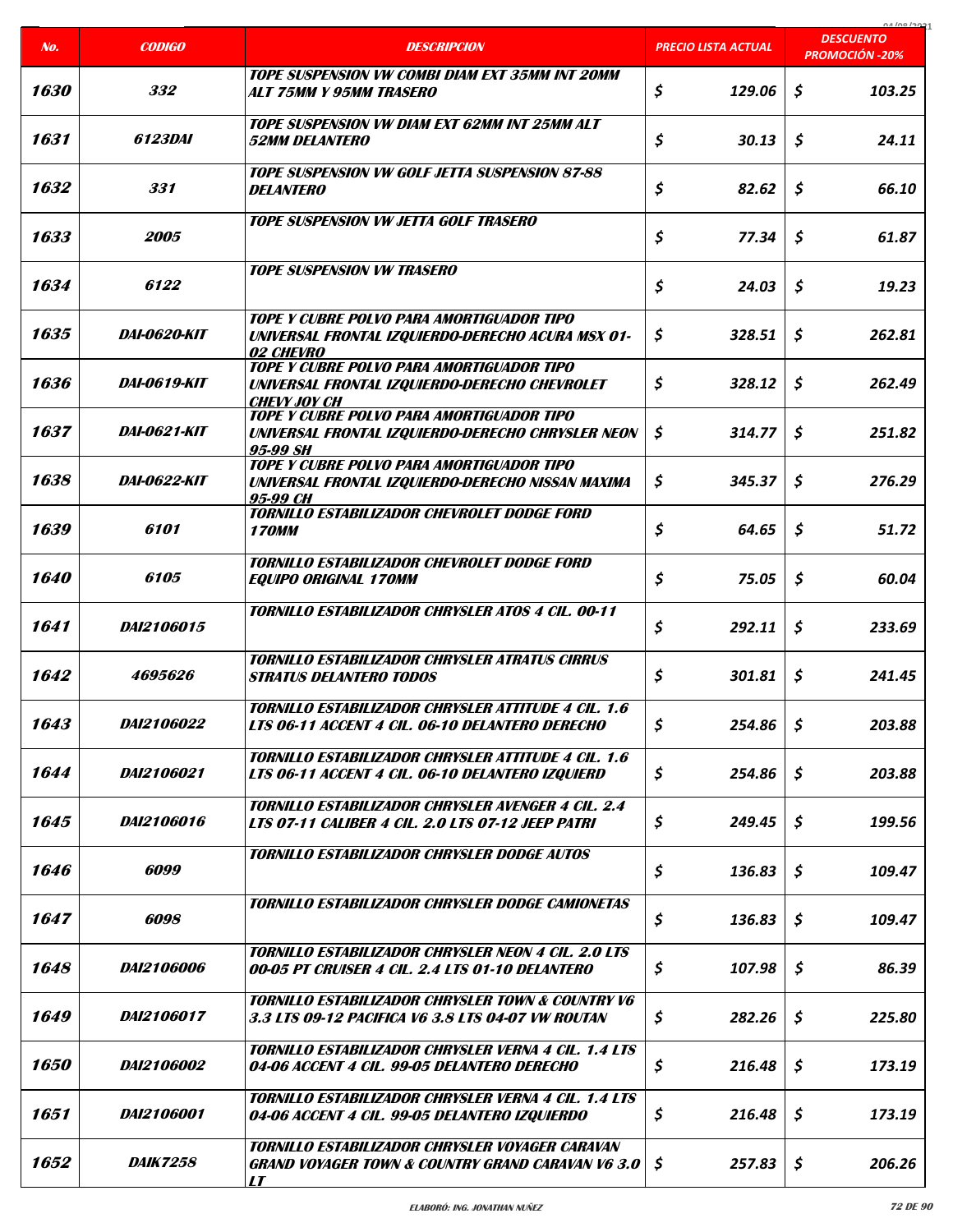| No.                | <b>CODIGO</b>            | <b>DESCRIPCION</b>                                                                                              | <b>PRECIO LISTA ACTUAL</b> | COCI ON AO<br><b>DESCUENTO</b><br><b>PROMOCIÓN -20%</b> |
|--------------------|--------------------------|-----------------------------------------------------------------------------------------------------------------|----------------------------|---------------------------------------------------------|
|                    |                          |                                                                                                                 |                            |                                                         |
| 1653               | 6104                     | TORNILLO ESTABILIZADOR DATSUN EQUIPO ORIGINAL<br><b>150MM</b>                                                   | \$<br>67.48                | \$<br>53.99                                             |
| 1654               | <i>DAI-93BB-3B-438CA</i> | TORNILLO ESTABILIZADOR FORD CONTOUR 95-97 FOCUS 99-<br><b>06 MYSTIQUE 95-97</b>                                 | \$<br>233.09               | \$<br>186.47                                            |
| 1655               | <i>DAI2108004</i>        | <b>TORNILLO ESTABILIZADOR FORD ESCAPE V6 3.0 LTS 01-12</b><br><b>TRASERO</b>                                    | \$<br>215.96               | \$<br>172.77                                            |
| 1656               | 6103                     | <b>TORNILLO ESTABILIZADOR FORD FAIRMONT MUSTANG 80-84</b><br><b>243MM</b>                                       | \$<br>82.16                | \$<br>65.73                                             |
| 1657               | 6107                     | <b>TORNILLO ESTABILIZADOR FORD FAIRMONT MUSTANG 80-84</b><br><b>EQUIPO ORIGINAL 243MM</b>                       | \$<br>92.89                | \$<br>74.31                                             |
| 1658               | DAI2113001               | TORNILLO ESTABILIZADOR FORD FOCUS (EUROPA) 4 CIL.<br>2.0 LTS 07-11 MAZDA 3 4 CIL. 2.0 LTS 03-09 MAZDA 5         | \$<br>249.45               | \$<br>199.56                                            |
| 1659               | <i>DAI2113005</i>        | <b>TORNILLO ESTABILIZADOR FORD FUSION 4 CIL. 2.5 LTS 02-</b><br><b>12 TRASERO</b>                               | \$<br>183.84               | \$<br>147.07                                            |
| <i><b>1660</b></i> | <i>DAI-2108001</i>       | <b>TORNILLO ESTABILIZADOR FORD KA 01-07 IKON 98-07</b><br><b>COURIER 00-08 FOCUS (MEX) 99-06 ECOSPORT 03-07</b> | \$<br>244.04               | \$<br>195.23                                            |
| 1661               | 6102                     | <b>TORNILLO ESTABILIZADOR FORD LTD CHEVROLET IMPALA</b><br><b>CAPRICE VAM 200MM</b>                             | \$<br>72.63                | \$<br>58.10                                             |
| 1662               | 6106                     | <b>TORNILLO ESTABILIZADOR FORD LTD CHEVROLET IMPALA</b><br><b>CAPRICE VAM RAMBLER 200MM</b>                     | \$<br>84.12                | \$<br>67.30                                             |
| 1663               | DAI2108005               | TORNILLO ESTABILIZADOR FORD MONDEO V6 2.5 LTS 02-07<br><b>DELANTERO</b>                                         | \$<br>249.45               | \$<br>199.56                                            |
| 1664               | <i>DAI2108003</i>        | TORNILLO ESTABILIZADOR FORD MONDEO V6 2.5 LTS 02-07<br><b>TRASERO</b>                                           | \$<br>261.75               | Ś.<br>209.40                                            |
| 1665               | <i>DAI-K-8702</i>        | <b>TORNILLO ESTABILIZADOR FORD SABLE 86-95 TAURUS 86-</b><br><b>95 WINDSTAR 95-98 FREESTAR 05-08</b>            | \$<br>248.91               | \$<br>199.13                                            |
| 1666               | DAI-2126005              | TORNILLO ESTABILIZADOR FRONTAL IZQUIERDO Y DERECHO<br>SEAT IBIZA 01-02 CORDOBA 01-02 VOLKSWAGEN DERBY 9         | \$<br>160.34               | \$<br>128.27                                            |
| 1667               | DAI2103001               | TORNILLO ESTABILIZADOR GM CORSA TORNADO MERIVA 4<br><i>CIL. 1.6 LTS 02-08</i>                                   | \$<br>251.79               | \$<br>201.43                                            |
| 1668               | DAI2103013               | TORNILLO ESTABILIZADOR GM OPTRA 4 CIL. 2.0 LTS 06-10<br><b>DELANTERO IZQUIERDO</b>                              | \$<br>241.25               | \$<br>193.00                                            |
| 1669               | <i>DAI2103011</i>        | <b>TORNILLO ESTABILIZADOR GM OPTRA 4 CIL. 2.0 LTS 06-10</b><br><b>TRASERO</b>                                   | \$<br>239.44               | \$<br>191.55                                            |
| 1670               | DAI-2103009              | TORNILLO ESTABILIZADOR GM VECTRA (EUROPA) 03-07                                                                 | \$<br>245.69               | \$<br>196.55                                            |
| 1671               | DAI2109013               | <b>TORNILLO ESTABILIZADOR HONDA ACCORD 03-07</b><br><b>DELANTERO IZQUIERDO</b>                                  | \$<br>379.62               | \$<br>303.69                                            |
| 1672               | DAI-2109002              | TORNILLO ESTABILIZADOR HONDA ACCORD DERECHO 98-03                                                               | \$<br>201.06               | \$<br>160.85                                            |
| 1673               | DAI-2109003              | TORNILLO ESTABILIZADOR HONDA ACCORD IZQUIERDO 98-<br><i>03</i>                                                  | \$<br>201.06               | \$<br>160.85                                            |
| 1674               | <i>DAI-2109006</i>       | TORNILLO ESTABILIZADOR HONDA CIVIC 01-05 CRV 02-06<br><i><b>DERECHO</b></i>                                     | \$<br>201.06               | \$<br>160.85                                            |
| 1675               | DAI-2109007              | TORNILLO ESTABILIZADOR HONDA CIVIC 01-05 CRV 02-06<br><b>IZQUIERDO</b>                                          | \$<br>201.06               | \$<br>160.85                                            |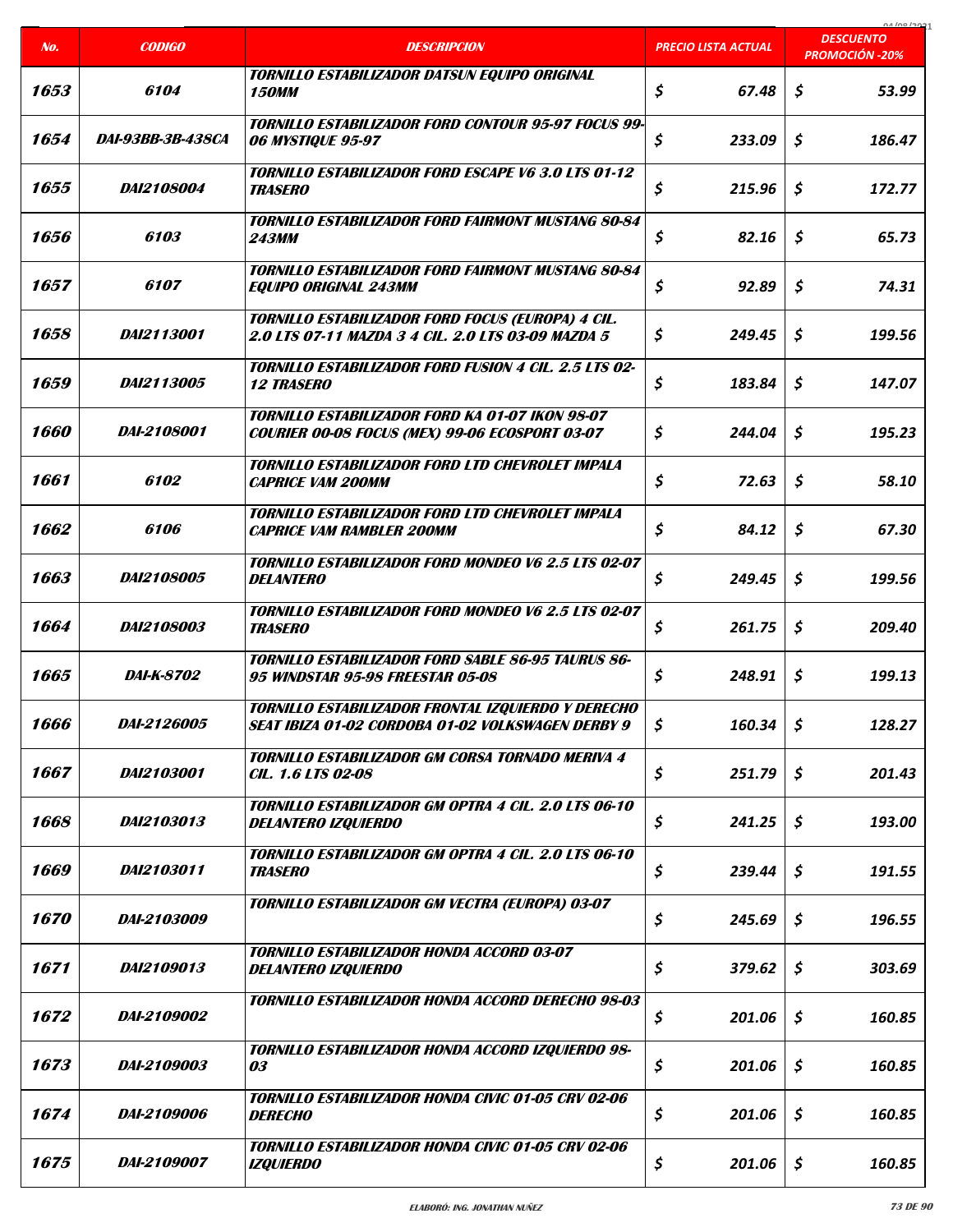|      |                        |                                                                                                         |                            | 01/00/2021<br><b>DESCUENTO</b> |
|------|------------------------|---------------------------------------------------------------------------------------------------------|----------------------------|--------------------------------|
| No.  | <b>CODIGO</b>          | <b>DESCRIPCION</b>                                                                                      | <b>PRECIO LISTA ACTUAL</b> | <b>PROMOCIÓN -20%</b>          |
| 1676 | DAI2109021             | TORNILLO ESTABILIZADOR HONDA CIVIC 06-10 IZQUIERDO                                                      | \$<br>353.14               | \$<br>282.51                   |
| 1677 | <i>DAI2109010</i>      | <b>TORNILLO ESTABILIZADOR HONDA CRV 02-06 TRASERO</b><br><b>DERECHO</b>                                 | \$<br>344.31               | \$<br>275.45                   |
| 1678 | <i>DAI2109011</i>      | <b>TORNILLO ESTABILIZADOR HONDA CRV 02-06 TRASERO</b><br><b>IZQUIERDO</b>                               | \$<br>353.14               | \$<br>282.51                   |
| 1679 | <i>DAI2109016</i>      | TORNILLO ESTABILIZADOR HONDA FIT 4 CIL. 06-08<br><b>DERECHO</b>                                         | \$<br>338.21               | \$<br>270.57                   |
| 1680 | <i>DAI2109017</i>      | <b>TORNILLO ESTABILIZADOR HONDA FIT 4 CIL. 06-08</b><br><b>IZQUIERDO</b>                                | \$<br>378.35               | \$<br>302.68                   |
| 1681 | <i>DAI2109020</i>      | TORNILLO ESTABILIZADOR HONDA FIT 4 CIL. 1.5 LTS 06-08<br><b>TRASERO</b>                                 | \$<br>254.86               | \$<br>203.88                   |
| 1682 | <i>DAI2113004</i>      | <b>TORNILLO ESTABILIZADOR MAZDA 6 V6 3.7 LTS DELANTERO</b><br><b>DERECHO</b>                            | \$<br>241.25               | Ś.<br>193.00                   |
| 1683 | DAI2115006             | TORNILLO ESTABILIZADOR MITSUBISHI LANCER 4 CIL. 2.4<br><b>LTS 03-07 DELANTERO</b>                       | \$<br>155.40               | \$<br>124.32                   |
| 1684 | DAI2115005             | TORNILLO ESTABILIZADOR MITSUBISHI OUTLANDER 4 CIL.<br><b>2.4 LTS 03-06 DELANTERO</b>                    | \$<br>143.86               | \$<br>115.09                   |
| 1685 | <i>DAI2115008</i>      | TORNILLO ESTABILIZADOR MITSUBISHI OUTLANDER 4 CIL.<br><b>2.4 LTS 03-06 TRASERO DERECHO</b>              | \$<br>215.96               | \$<br>172.77                   |
| 1686 | DAI2115007             | TORNILLO ESTABILIZADOR MITSUBISHI OUTLANDER 4 CIL.<br>2.4 LTS 03-06 TRASERO IZQUIERDO                   | \$<br>215.96               | \$<br>172.77                   |
| 1687 | <i>DAI-54618-0Z800</i> | TORNILLO ESTABILIZADOR NISSAN ALTIMA 93-01 MAXIMA<br>95-99                                              | \$<br>132.52               | \$<br>106.01                   |
| 1688 | <i>DAI2116028</i>      | <b>TORNILLO ESTABILIZADOR NISSAN FRONTIER (BRASIL 4X2</b><br>4X4) X-TERRA 4 CIL. 2.4 LTS 98-04 TRASERO  | \$<br>215.96               | \$<br>172.77                   |
| 1689 | DAI2116004             | <b>TORNILLO ESTABILIZADOR NISSAN MAXIMA V6 3.5 LTS 00-</b><br><b>03 DELANTERO DERECHO</b>               | \$<br>233.09               | \$<br>186.47                   |
| 1690 | <i>DAI2116005</i>      | <b>TORNILLO ESTABILIZADOR NISSAN MAXIMA V6 3.5 LTS 00-</b><br><i><b>03 DELANTERO IZQUIERDO</b></i>      | \$<br>224.85               | \$<br>179.88                   |
| 1691 | DAI2116012             | <b>TORNILLO ESTABILIZADOR NISSAN MURANO V6 3.5 LTS 03-</b><br><b>08 DELANTERO DERECHO</b>               | \$<br>312.33               | \$<br>249.86                   |
| 1692 | <i>DAI2116013</i>      | TORNILLO ESTABILIZADOR NISSAN MURANO V6 3.5 LTS 03-<br>08 DELANTERO IZQUIERDO                           | \$<br>312.33               | \$<br>249.86                   |
| 1693 | <i>DAI-2116018</i>     | <b>TORNILLO ESTABILIZADOR NISSAN SENTRA 07-09</b>                                                       | \$<br>264.02               | \$<br>211.21                   |
| 1694 | DAI2116019             | TORNILLO ESTABILIZADOR NISSAN TIIDA 4 CIL. 1.8 LTS 06-<br>12 VERSA 4 CIL. 1.8 LTS 09-12 CUBE 4 CIL. 1.8 | \$<br>266.54               | \$<br>213.23                   |
| 1695 | 6108                   | <b>TORNILLO ESTABILIZADOR NISSAN TSURU I 84-87</b>                                                      | \$<br>60.51                | \$<br>48.41                    |
| 1696 | <i><b>64620</b></i>    | <b>TORNILLO ESTABILIZADOR NISSAN TSURU II III 88-96</b><br><b>TORNILLO ESTAB O ART SUSP DELANTERO</b>   | \$<br>157.34               | \$<br>125.87                   |
| 1697 | 64630                  | <b>TORNILLO ESTABILIZADOR NISSAN TSURU II III 88-96</b><br>TORNILLO ESTAB O ART SUSP TRASERO            | \$<br>196.95               | \$<br>157.56                   |
| 1698 | 64730                  | <b>TORNILLO ESTABILIZADOR NISSAN URVAN DERECHO L4 2.4</b><br><b>LTS 54617-VW000</b>                     | \$<br>277.18               | \$<br>221.75                   |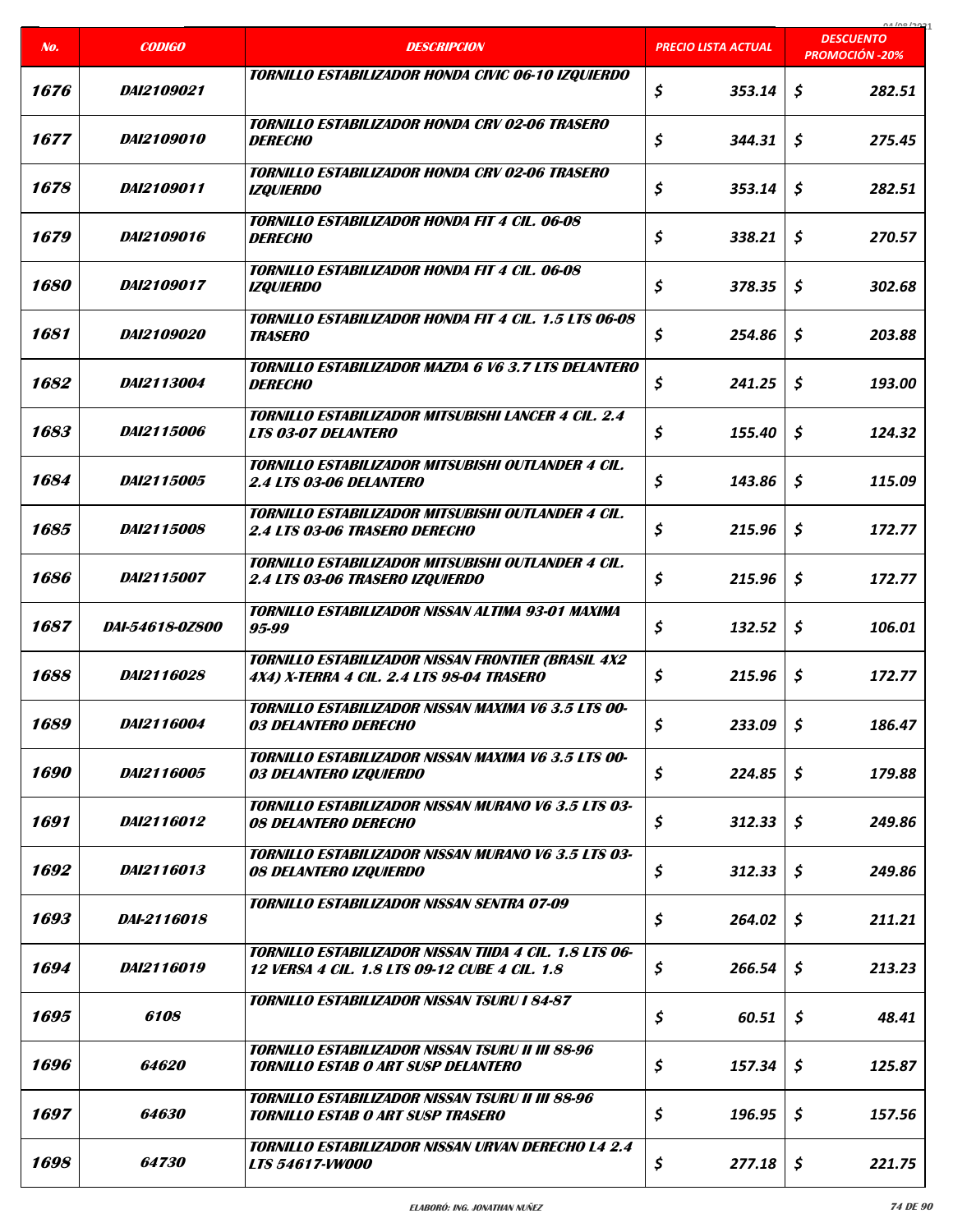|                    |                     |                                                                                                                 |                     | 01/00/2021<br><b>DESCUENTO</b> |
|--------------------|---------------------|-----------------------------------------------------------------------------------------------------------------|---------------------|--------------------------------|
| No.                | <b>CODIGO</b>       | <b>DESCRIPCION</b>                                                                                              | PRECIO LISTA ACTUAL | <b>PROMOCIÓN -20%</b>          |
| 1699               | <i><b>64780</b></i> | TORNILLO ESTABILIZADOR NISSAN URVAN IZQUIERDO L4<br><i><b>2.4 LTS 02-05 54667-VW000</b></i>                     | \$<br>334.88        | \$<br>267.91                   |
| <i><b>1700</b></i> | <i>6109</i>         | <b>TORNILLO ESTABILIZADOR NISSAN URVAN L4 2.4 LTS 00-01</b><br><i><b>OEM 54618-01G00</b></i>                    | \$<br>110.49        | Ś.<br>88.39                    |
| 1701               | <i>DAI2116009</i>   | <b>TORNILLO ESTABILIZADOR NISSAN X-TRAIL 02-07</b><br><b>DELANTERO IZQUIERDO</b>                                | \$<br>349.78        | \$<br>279.83                   |
| 1702               | <i>DAI2116010</i>   | <b>TORNILLO ESTABILIZADOR NISSAN X-TRAIL 4 CIL. 2.5 LTS</b><br>02-07 DELANTERO DERECHO                          | \$<br>261.75        | \$<br>209.40                   |
| <i><b>1703</b></i> | <i>DAI2117001</i>   | <b>TORNILLO ESTABILIZADOR PEUGEOT 206 4 CIL. 2.0 LTS 99-</b><br><i><b>08 DELANTERO</b></i>                      | \$<br>278.84        | \$<br>223.07                   |
| 1704               | <i>DAI2117003</i>   | TORNILLO ESTABILIZADOR PEUGEOT 306 4 CIL. 1.8 LTS 97-<br>04 DELANTERO                                           | \$<br>266.54        | \$<br>213.23                   |
| 1705               | <i>DAI2117002</i>   | <b>TORNILLO ESTABILIZADOR PEUGEOT 307 4 CIL. 2.0 LTS 04-</b><br><b>08 DELANTERO</b>                             | \$<br>264.06        | \$<br>211.25                   |
| <i><b>1706</b></i> | DAI2117007          | TORNILLO ESTABILIZADOR PEUGEOT 407 V6 3.0 LTS 06-09<br><b>TRASERO</b>                                           | \$<br>259.46        | \$<br>207.57                   |
| 1707               | <i>DAI2119001</i>   | <b>TORNILLO ESTABILIZADOR RENAULT LAGUNA V6 3.0 LTS 04-</b><br>06 TRAFIC (DIESEL) 4 CIL. 1.9 LTS 07-12 DELANTER | \$<br>264.06        | \$<br>211.25                   |
| 1708               | <i><b>64420</b></i> | <b>TORNILLO ESTABILIZADOR RENAULT NISSAN L4 1.6 LTS</b><br><b>PLATINA CLIO OEM 7700799404 02-05</b>             | \$<br>127.41        | \$<br>101.92                   |
| <i><b>1709</b></i> | <i>DAI2124002</i>   | <b>TORNILLO ESTABILIZADOR SUZUKI AERIO 4 CIL. 2.3 LTS 02-</b><br><b>06 TRASERO</b>                              | \$<br>215.96        | \$<br>172.77                   |
| <i><b>1710</b></i> | DAI2124003          | TORNILLO ESTABILIZADOR SUZUKI SWIFT 4 CIL. 1.6 LTS 05-<br>07                                                    | \$<br>249.45        | \$<br>199.56                   |
| 1711               | <i>DAI2125013</i>   | TORNILLO ESTABILIZADOR TOYOTA 4RUNNER V8 4.7 LTS 03-<br><b>08 DELANTERO</b>                                     | \$<br>254.86        | \$<br>203.88                   |
| 1712               | <i>DAI2125009</i>   | <b>TORNILLO ESTABILIZADOR TOYOTA CAMRY 4 CIL. 2.4 LTS</b><br>02-06 DELANTERO                                    | \$<br>271.20        | \$<br>216.96                   |
| 1713               | <i>DAI2125001</i>   | <b>TORNILLO ESTABILIZADOR TOYOTA CAMRY 4 CIL. 2.4 LTS</b><br>02-06 TRASERO                                      | \$<br>249.45        | \$<br>199.56                   |
| 1714               | <i>DAI2125008</i>   | <b>TORNILLO ESTABILIZADOR TOYOTA MATRIX 03-08 COROLLA</b><br><i><b>03-10 DELANTERO</b></i>                      | \$<br>351.33        | \$<br>281.07                   |
| 1715               | <i>DAI2125002</i>   | <b>TORNILLO ESTABILIZADOR TOYOTA RAV4 4 CIL. 2.4 LTS 01-</b><br><b>05 DELANTERO</b>                             | \$<br>249.45        | \$<br>199.56                   |
| 1716               | <i>DAI2125019</i>   | <b>TORNILLO ESTABILIZADOR TOYOTA YARIS 4 CIL. 1.5 LTS 06-</b><br><b>10 DELANTERO</b>                            | \$<br>269.64        | \$<br>215.71                   |
| 1717               | DAI-2126010         | <b>TORNILLO ESTABILIZADOR VW A3 04-07 GOLF JETTA A4 06-</b><br>09 BORA 06-10 TIGUAN 2009 ALTEA 06-08 LEON 06-08 | \$<br>256.11        | \$<br>204.89                   |
| 1718               | <i>DAI2126013</i>   | TORNILLO ESTABILIZADOR VW EUROVAN (DIESEL) 5 CIL. 1.9<br>LTS 05-10 TRASNSPORTER (DIESEL) 4 CIL. 2.0 LTS         | \$<br>258.25        | \$<br>206.60                   |
| 1719               | DAI2126002          | TORNILLO ESTABILIZADOR VW GOLF A4 4 CIL. 2.0 LTS 98-<br>09 JETTA A4 BEETLE 4 CIL. 2.0 LTS 98-11 DELANTER        | \$<br>291.82        | \$<br>233.46                   |
| <i><b>1720</b></i> | 6097                | TORNILLO ESTABILIZADOR VW GOLF JETTA 96-99                                                                      | \$<br>194.94        | \$<br>155.95                   |
| 1721               | <i>DAI1H0411315</i> | <b>TORNILLO ESTABILIZADOR VW GOLF JETTA A3 4 CIL. 1.8</b><br>LTS 93-99 DELANTERO                                | \$<br>203.66        | \$<br>162.93                   |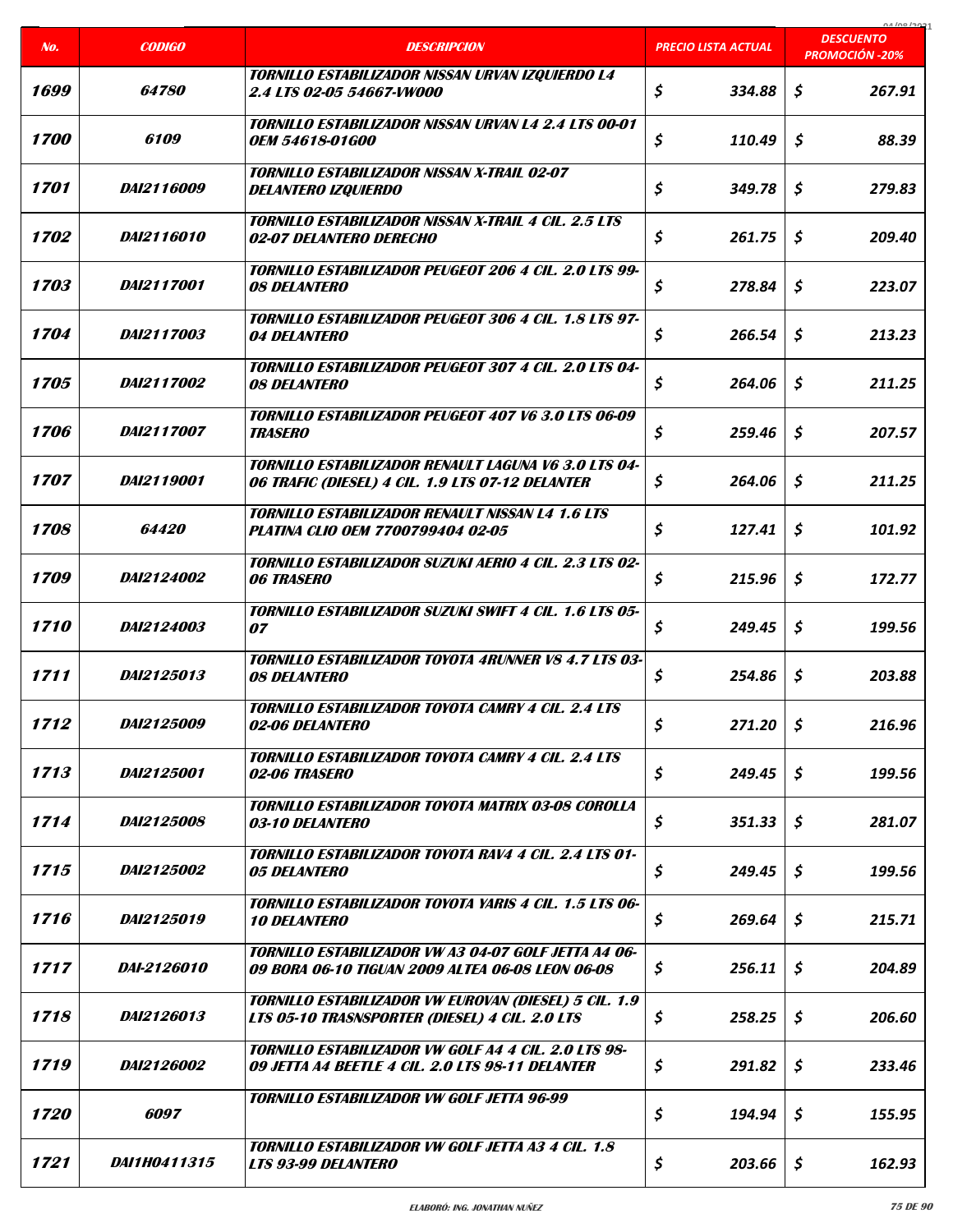|                    |                        |                                                                                                                                  |                            | 01/00/2021<br><b>DESCUENTO</b>      |
|--------------------|------------------------|----------------------------------------------------------------------------------------------------------------------------------|----------------------------|-------------------------------------|
| No.                | <b>CODIGO</b>          | <b>DESCRIPCION</b>                                                                                                               | <b>PRECIO LISTA ACTUAL</b> | <b>PROMOCIÓN -20%</b>               |
| 1722               | DAI-1J0-411-315-C      | TORNILLO ESTABILIZADOR VW GOLF JETTA A4 98-09 SEAT<br><b>LEON TOLEDO 01-05 BEETLE</b>                                            | \$<br>164.74               | \$<br>131.79                        |
| 1723               | <i>DAI2126004</i>      | TORNILLO ESTABILIZADOR VW POLO 4 CIL. 2.0 LTS 03-07<br>LUPO 4 CIL. 1.6 LTS 05-09 SPORT VAM 4 CIL. 1.6 L                          | \$<br>248.62               | \$<br>198.90                        |
| 1724               | 64600                  | <b>TORNILLO EXCENTRICO DODGE PICK UP 71-94 3621931</b><br><b>FORD PICK UP 71-94</b>                                              | \$<br>133.74               | \$<br>106.99                        |
| 1725               | <i>6150</i>            | <b>BALERO PARA BASE DE AMORTIGUADOR FRONTAL DODGE</b><br><b>CALIBER 07-12 COMPASS 07-17 JEEP PATRIOT 07-17</b>                   | \$<br>59.05                | \$<br>47.24                         |
| 1726               | 8119                   | <b>BASE AMORTIGUADOR FRONRAL IZQUIERDA DERECHA</b><br><b>MITSUBISHI LANCER 02-07 OUTLANDER 03-06</b>                             | \$<br>391.70               | \$<br>313.36                        |
| 1727               | 8052                   | <b>BASE AMORTIGUADOR FRONTAL IZQUIERDA DERECHA 4X4</b><br><b>GRANDE NISSAN ARMADA 09-15 FRONTIER 05-19 NP-300</b><br>16          | \$<br>242.79               | \$<br>194.24                        |
| 1728               | 8118-KIT               | <b>BASE AMORTIGUADOR FRONTAL IZQUIERDA DERECHA</b><br><b>CHEVROLET AVEO 08-19 SPARK 11 PONTIAC G3 09-11</b><br><b>MATIZ 06-</b>  | \$<br>278.91               | \$<br>223.13                        |
| 1729               | <b>8051-KIT</b>        | <b>BASE AMORTIGUADOR FRONTAL IZQUIERDA DERECHA</b><br><b>DODGE DAKOTA 05-10 MITSUBISHI RAIDER 06-09</b>                          | \$<br>651.06               | \$<br>520.85                        |
| <i><b>1730</b></i> | 8049-KIT               | <b>BASE AMORTIGUADOR FRONTAL IZQUIERDA DERECHA</b><br><b>DODGE RAM 1500 06-08</b>                                                | \$<br>409.66               | \$<br>327.73                        |
| 1731               | 8056                   | <b>BASE AMORTIGUADOR FRONTAL IZQUIERDA DERECHA FORD</b><br><b>CROWN VICTORIA 03-11 LINCOLN TOWN CAR 03-11</b><br><b>MERCURY</b>  | \$<br>412.72               | \$<br>330.17                        |
| 1732               | 7872-KIT               | <b>BASE AMORTIGUADOR FRONTAL IZQUIERDA DERECHA FORD</b><br><b>EDGE 11-15 MUSTANG 11-14 LINCOLN MKX 11-15</b>                     | \$<br>890.53               | \$<br>712.42                        |
| 1733               | 8054                   | <b>BASE AMORTIGUADOR FRONTAL IZQUIERDA DERECHA FORD</b><br><b>EXPLORER 07-10 MERCURY MOUNTAINEER 06-10</b>                       | \$<br>1,014.67             | \$<br>811.74                        |
| 1734               | 7070-KIT               | <b>BASE AMORTIGUADOR FRONTAL IZQUIERDA DERECHA FORD</b><br><b>FOCUS 00-11</b>                                                    | \$<br>411.64               | \$<br>329.31                        |
| 1735               | <b>8060-KIT</b>        | <b>BASE AMORTIGUADOR FRONTAL IZQUIERDA DERECHA FORD</b><br><b>MUSTANG 05-14 FIVE HUNDRED 05-07 FREESTYLE 05-07</b><br>МE         | \$<br>1,083.16             | $\boldsymbol{\mathsf{S}}$<br>866.52 |
| 1736               | 8121-KIT               | <b>BASE AMORTIGUADOR FRONTAL IZQUIERDA DERECHA</b><br>INFINITI G35 03-07 M35 06-10 NISSAN 350Z 03-09                             | \$<br>988.08               | \$<br>790.46                        |
| 1737               | 7871                   | <b>BASE AMORTIGUADOR FRONTAL IZQUIERDA DERECHA</b><br><b>MAZDA CX-7 07-12 CX-9 07-14</b>                                         | \$<br>372.35               | \$<br>297.88                        |
| 1738               | <b>8057-KIT</b>        | <b>BASE AMORTIGUADOR FRONTAL IZQUIERDA DERECHA</b><br><b>MITSUBISHI OUTLANDER 14-19 ECLIPSE 18-19</b>                            | \$<br>1,136.16             | \$<br>908.93                        |
| 1739               | <b>8058-KIT</b>        | <b>BASE AMORTIGUADOR FRONTAL IZQUIERDA DERECHA</b><br>SABARU FORESTER 08-18 IMPREZA 08-16 B9 TRIBECA 06-<br>07 TRI               | \$<br>964.66               | \$<br>771.73                        |
| <i><b>1740</b></i> | <b>8050-KIT</b>        | <b>BASE AMORTIGUADOR FRONTAL IZQUIERDA DERECHA</b><br><b>TOYOTA TUNDRA 07-19 SEQUOIA 07-19</b>                                   | \$<br>567.22               | \$<br>453.78                        |
| 1741               | 7317-KIT               | <b>BASE AMORTIGUADOR FRONTAL IZQUIERDO DERECHO</b><br><b>CHEVROLET VECTRA 02-08 SAAB 9-3 03-11 9-3X 10-11</b>                    | \$<br>875.92               | \$<br>700.74                        |
| 1742               | 7871-KIT               | <b>BASE AMORTIGUADOR FRONTAL IZQUIERDO DERECHO</b><br><b>MAZDA CX-7 07-12 CX-9 07-15</b>                                         | \$<br>626.90               | \$<br>501.52                        |
| 1743               | <i><b>8123-KIT</b></i> | <b>BASE AMORTIGUADOR TRASERA IZQUIERDA DERECHA</b><br><b>CHRYSLER 200 11-14 SEBRING 07-11 DODGE AVENGER 08-</b><br><b>14 CAL</b> | \$<br>192.87               | \$<br>154.30                        |
| 1744               | 7949                   | <b>BASE AMORTIGUADOR TRASERA IZQUIERDA DERECHA</b><br>DODGE DURANGO 14-18 JEEP GRAND CHEROKEE 14-18                              | \$<br>910.87               | \$<br>728.70                        |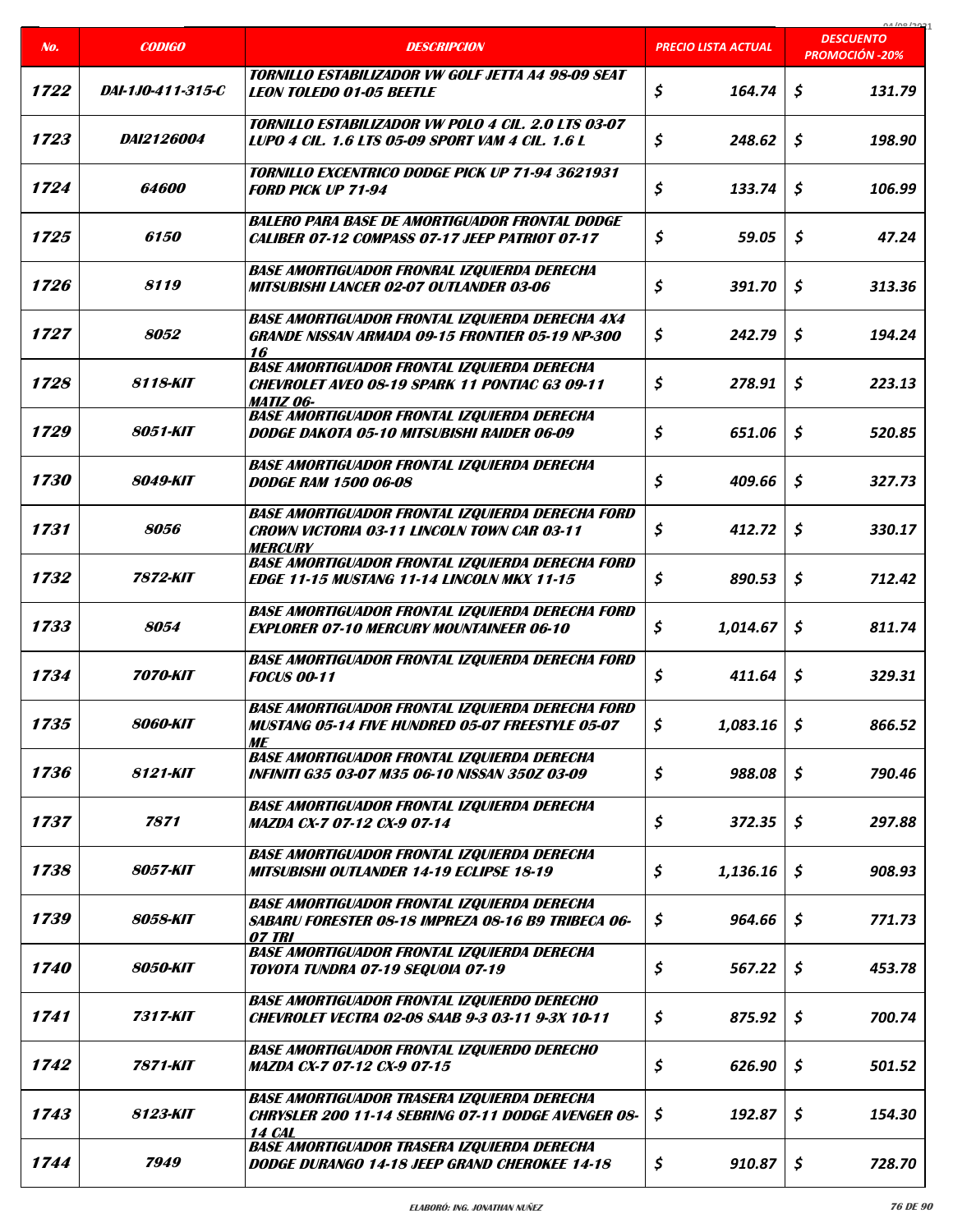| No.                | <b>CODIGO</b>          | <b>DESCRIPCION</b>                                                                                                      | PRECIO LISTA ACTUAL | 01/00/202<br><b>DESCUENTO</b>   |
|--------------------|------------------------|-------------------------------------------------------------------------------------------------------------------------|---------------------|---------------------------------|
|                    |                        |                                                                                                                         |                     | <b>PROMOCIÓN -20%</b>           |
| 1745               | <i><b>8053-KIT</b></i> | <b>BASE AMORTIGUADOR TRASERA IZQUIERDA DERECHA FORD</b><br><b>EXPEDITION 07-16 LINCOLN NAVIGATOR 07-19</b>              | \$<br>1,384.30      | \$<br>1,107.44                  |
| 1746               | 8055                   | <b>BASE AMORTIGUADOR TRASERA IZQUIERDA DERECHA FORD</b><br><b>EXPLORER 07-10 MERCURY MOUNTAINEER 06-10</b>              | \$<br>412.72        | \$<br>330.17                    |
| 1747               | 8048-KIT               | <b>BASE AMORTIGUADOR TRASERA IZQUIERDA DERECHA FORD</b><br><b>FOCUS 00-07</b>                                           | \$<br>236.66        | \$<br>189.33                    |
| 1748               | <i><b>8124-KIT</b></i> | <b>BASE AMORTIGUADOR TRASERA IZQUIERDA DERECHA</b><br><b>MITSUBISHI ECLIPSE 18-19 LANCER 02-17 OUTLANDER 03-</b><br>19  | \$<br>405.44        | \$<br>324.35                    |
| 1749               | 8122                   | <b>BASE AMORTIGUADOR TRASERA IZQUIERDA DERECHA SEAT</b><br>ALTEA 05-15 LEON 13-15 TOLEDO 05-06 VW BORA 05-10 B          | \$<br>327.87        | \$<br>262.30                    |
| <i><b>1750</b></i> | <b>8047-KIT</b>        | <b>BASE AMORTIGUADOR TRASERA IZQUIERDA DERECHA</b><br><b>TOYOTA COROLLA 88-02 CHEVROLET PRIZM 88-022</b>                | \$<br>435.94        | \$<br>348.75                    |
| 1751               | <b>8059-KIT</b>        | <b>BASE AMORTIGUADOR TRASERA IZQUIERDA TOYOTA AVALON</b><br>05-12 CAMRY 07-11 SOLARA 06-08 LEXUS ES-350 07-12           | \$<br>743.13        | \$<br>594.50                    |
| 1752               | <i>DAI-K-8606</i>      | <b>BUJE EJE PARALELO INTERIOR FORD RANGER 83-97 MAZDA</b><br><b>B2300 B3000 B4000 94-97</b>                             | \$<br>137.37        | \$<br>109.90                    |
| 1753               | DAI-1416063            | <b>BUJE EJE TRASERO IZQUIERDO DERECHO NISSAAN TIIDA 06-</b><br>18                                                       | \$<br>240.98        | $\mathsf{\mathsf{S}}$<br>192.78 |
| 1754               | 64825                  | <b>BUJE EJE TRASERO IZQUIERDO DERECHO NISSAN MARCH 11-</b><br><b>18 NOTE 12-18 VERSA 12-18</b>                          | \$<br>323.93        | \$<br>259.15                    |
| 1755               | <i><b>64826</b></i>    | <b>BUJE EJE TRASERO IZQUIERDO DERECHO NISSAN SENTRA</b><br>06-12                                                        | \$<br>356.31        | \$<br>285.05                    |
| 1756               | DAI-1403082            | <b>BUJE HORQUILLA INFERIOR CHICO CHEVROLET SONIC 11-18</b>                                                              | \$<br>112.93        | $\mathsf{S}$<br>90.35           |
| 1757               | DAI-1416051            | <b>BUJE HORQUILLA INFERIOR CHICO NISSAN ALTIMA 07-18</b><br><b>MAXIMA 09-18 MURANO 09-14</b>                            | \$<br>199.10        | \$<br>159.28                    |
| 1758               | DAI-1416010            | <b>BUJE HORQUILLA INFERIOR CHICO NISSAN URVAN 03-18</b>                                                                 | \$<br>177.69        | \$<br>142.15                    |
| 1759               | DAI-1409036            | <b>BUJE HORQUILLA INFERIOR GRANDE HONDA ODYSSEY 05-18</b><br>(METAL)                                                    | \$<br>271.24        | \$<br>216.99                    |
| 1760               | DAI-1416050            | <b>BUJE HORQUILLA INFERIOR GRANDE NISSAN ALTIMA 07-18</b><br><b>MAXIMA 09-18 MURANO 09-14</b>                           | \$<br>329.24        | \$<br>263.39                    |
| 1761               | DAI-1416011            | <b>BUJE HORQUILLA INFERIOR GRANDE NISSAN JUKE 11-18</b><br><b>LEAF 12-16 ROGUE 12-17 SENTRA 08-18 X-TRAIL 07-18 R</b>   | \$<br>157.19        | \$<br>125.75                    |
| 1762               | DAI-1416006            | <b>BUJE HORQUILLA INFERIOR IZQUIERDA DERECHA ARMADA</b><br>04-15 FRONTIER 05-18 NP300 15-18 PATHFINDER 4X2<br>4X4       | \$<br>377.64        | \$<br>302.11                    |
| 1763               | <i>DAI-1416008</i>     | <b>BUJE HORQUILLA INFERIOR NISSAN URVAN 03-18 GRANDE</b><br><b>CON CEJA</b>                                             | \$<br>187.72        | \$<br>150.17                    |
| 1764               | <i>DAI-1403076</i>     | <b>BUJE HORQUILLA IZQUIERDO DERECHO GRANDE HORQUILLA</b><br><b>CHEVROLET SPARK 11-15 BEAT 18-19 (REPUESTO)</b>          | \$<br>326.38        | \$<br>261.10                    |
| 1765               | DAI-1416005            | <b>BUJE HORQUILLA SUPERIOR IZQUIERDA DERECHA NISSAN</b><br>ARMADA 04-15 FRONTIER 05-18 NP300 15-18 PATHFINDER           | \$<br>356.31        | \$<br>285.05                    |
| 1766               | DAI-1409062            | <b>BUJE PORTA MANGO TRASERO HONDA CIVIC 01-05 CR-V 02-</b><br><b>26 ELEMENT 03-11</b>                                   | \$<br>155.27        | \$<br>124.22                    |
| 1767               | <i><b>8073</b></i>     | <b>COMPLEMENTO SOPORTE DE MOTOR TRASERO BUICK</b><br><b>ENCLAVE V6 3.6L 09-17 CHEVROLET ARCADIA TRAVERSE V6</b><br>3.5L | \$<br>347.20        | \$<br>277.76                    |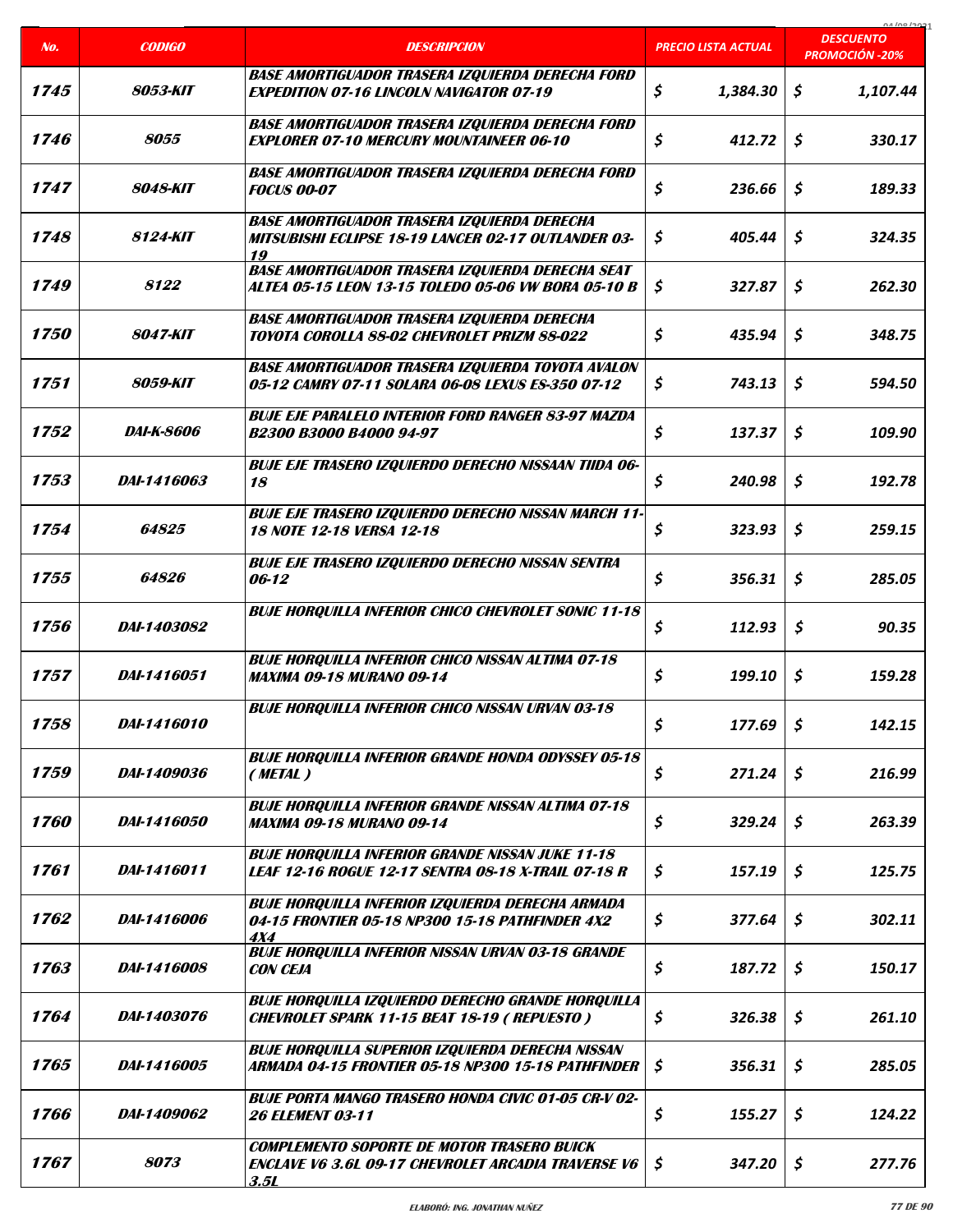|                    |                    |                                                                                                                                 |                            | COCI ON LO                                |
|--------------------|--------------------|---------------------------------------------------------------------------------------------------------------------------------|----------------------------|-------------------------------------------|
| No.                | <b>CODIGO</b>      | <b>DESCRIPCION</b>                                                                                                              | <b>PRECIO LISTA ACTUAL</b> | <b>DESCUENTO</b><br><b>PROMOCIÓN -20%</b> |
| 1768               | <i><b>250</b></i>  | <b>COPLE FLECHA CARDAN CHRYSLER AVENGER 08-12 DODGE</b><br><b>JOURNEY V6 3.5L 09-17</b>                                         | \$<br>573.17               | \$<br>458.54                              |
| 1769               | 63171              | CUBRE POLVO MACHETA IZQUIERDO DERECHO LADO CAJA<br><b>CHEVROLET AVEO 1.6 L4 08-17 PONTIAC G3 1.6 L4 06-10</b>                   | \$<br>146.08               | \$<br>116.87                              |
| <i><b>1770</b></i> | 64442              | JUEGO BUJES BRAZO TRASERO IZQUIERDO CHRYSLER<br><b>AVENGER 07-13</b>                                                            | \$<br>366.03               | \$<br>292.82                              |
| 1771               | 64813              | <b>JUEGO BUJES EJE TRASERO BRAZO TRASERO MITSUBISHI</b><br><b>OUTLANDER 02-07 LANCER 02-07 MEDIDAS 81MM</b>                     | \$<br>657.36               | \$<br>525.89                              |
| 1772               | 64818              | JUEGO BUJES EJE TRASERO MITSUBISHI OUTLANDER 02-07                                                                              | \$<br>628.66               | \$<br>502.93                              |
| 1773               | <i>DAI-1408030</i> | <b>JUEGO BUJES HORQUILLA SUPERIOR MAZDA 6 02-13 FORD</b><br><b>FUSION 06-12 LINCOLN MZK 06-12</b>                               | \$<br>258.42               | \$<br>206.74                              |
| 1774               | 64828              | <b>JUEGO BUJES MAZA TRASERA CHRYSLER AVENGER 07-13</b>                                                                          | \$<br>581.72               | \$<br>465.37                              |
| 1775               | 64827              | JUEGO BUJES PORTA MANGO TRASERO TIPO ROTULA<br><b>CHRYSLER JOURNEY 08-10</b>                                                    | \$<br>592.82               | \$<br>474.26                              |
| 1776               | 64819              | JUEGO BUJES PUENTE INFERIOR IZQUIERDO DERECHO<br>NISSAN TIDDA 06-18                                                             | \$<br>652.14               | \$<br>521.71                              |
| 1777               | 64817              | <b>JUEGO BUJES SUSPENSION TRASERA CHRYSLER NEON 95-05</b>                                                                       | \$<br>683.22               | \$<br>546.58                              |
| 1778               | 64441              | <b>JUEGO BUJES SUSPENSION TRASERA CHRYSLER PATRIOT 08-</b><br><b>15 OUTLANDER 07-15 COMPASS 09-15</b>                           | \$<br>430.28               | \$<br>344.22                              |
| 1779               | <i>DAI-1416054</i> | JUEGO GOMAS BARRA CHEVROLET AVEO 08-17 PONTIAC G3<br>06-10 WAVE 05-08                                                           | \$<br>213.38               | \$<br>170.70                              |
| <i><b>1780</b></i> | 9811               | JUEGO GOMAS BARRA ESTABILIZADORA FRONTAL NISSAN<br>SENTRA 14-16 TIDA 06-18 VERSA 09-11 IZQUIERDA<br><i><b>DERECH</b></i>        | \$<br>486.30               | \$<br>389.04                              |
| 1781               | <i>DAI-1416052</i> | <b>JUEGO GOMAS BARRA ESTABILIZADORA FRONTAL TOYOTA</b><br><b>HIACE 04-18</b>                                                    | \$<br>100.40               | \$<br>80.32                               |
| 1782               | <i>DAI-2116054</i> | JUEGO GOMAS BRRA ESTABILIZADORA FRONTAL NISSAN<br><b>FRONTIER NP-300 05-18</b>                                                  | \$<br>266.79               | \$<br>213.44                              |
| 1783               | 6943-9             | <b>REPUESTO SOPORTE MOTOR DERECHO DODGE NEON L4 2.0</b><br>2.4 00-05 CHRYSLER PT CRUISER 14 2.4 01-10                           | \$<br>218.00               | \$<br>174.40                              |
| 1784               | 8086-9             | <b>REPUESTO SOPORTE MOTOR DERECHO DODGE RAM 1500</b><br>V8 4.7 06-07 RAM 1500 V8 5.7 06-07 RAM 2500 V8 5.7<br>06-               | \$<br>178.02               | \$<br>142.41                              |
| 1785               | 7393-9             | <b>REPUESTO SOPORTE MOTOR DERECHO VW GOLF L4 1.8 09-</b><br><i><b>19 SAVEIRO L4 1.8 09-19</b></i>                               | \$<br>773.61               | \$<br>618.88                              |
| 1786               | 8082-9             | <b>REPUESTO SOPORTE MOTOR FRONTAL TRASERO CHEVROLET</b><br>MALIBU L4 2.2 04-10 MALIBU L4 2.4 08-12 MALIBU V6 3                  | \$<br>307.10               | \$<br>245.68                              |
| 1787               | 7960-9             | <b>REPUESTO SOPORTE MOTOR FRONTAL TRASERO NISSAN</b><br>ALTIMA V6 3.5 02-06 MAXIMA V6 3.5 02-08 MAXIMA V6 3.0                   | \$<br>294.69               | \$<br>235.75                              |
| 1788               | 7691-9             | <b>REPUESTO SOPORTE MOTOR FRONTAL Y TRASERO</b><br><b>CHEVROLET CAPTIVA L4 2.4 12-16</b>                                        | \$<br>466.74               | Ŝ.<br>373.39                              |
| 1789               | 7238-9             | <b>REPUESTO SOPORTE MOTOR FRONTAL Y TRASERO</b><br><b>CHEVROLET COBALT L4 2.2 05-10 COBALT L4 2.4 06-08</b><br><i>EQUINOX V</i> | \$<br>326.07               | \$<br>260.86                              |
| 1790               | 7989-9             | <b>REPUESTO SOPORTE MOTOR SUPERIOR FORD FIVE</b><br><b>HUNDRED V6 3.0 05-07 FORD FREESTYLE V6 3.0 05-07</b><br><b>MERCURY M</b> | \$<br>205.51               | \$<br>164.40                              |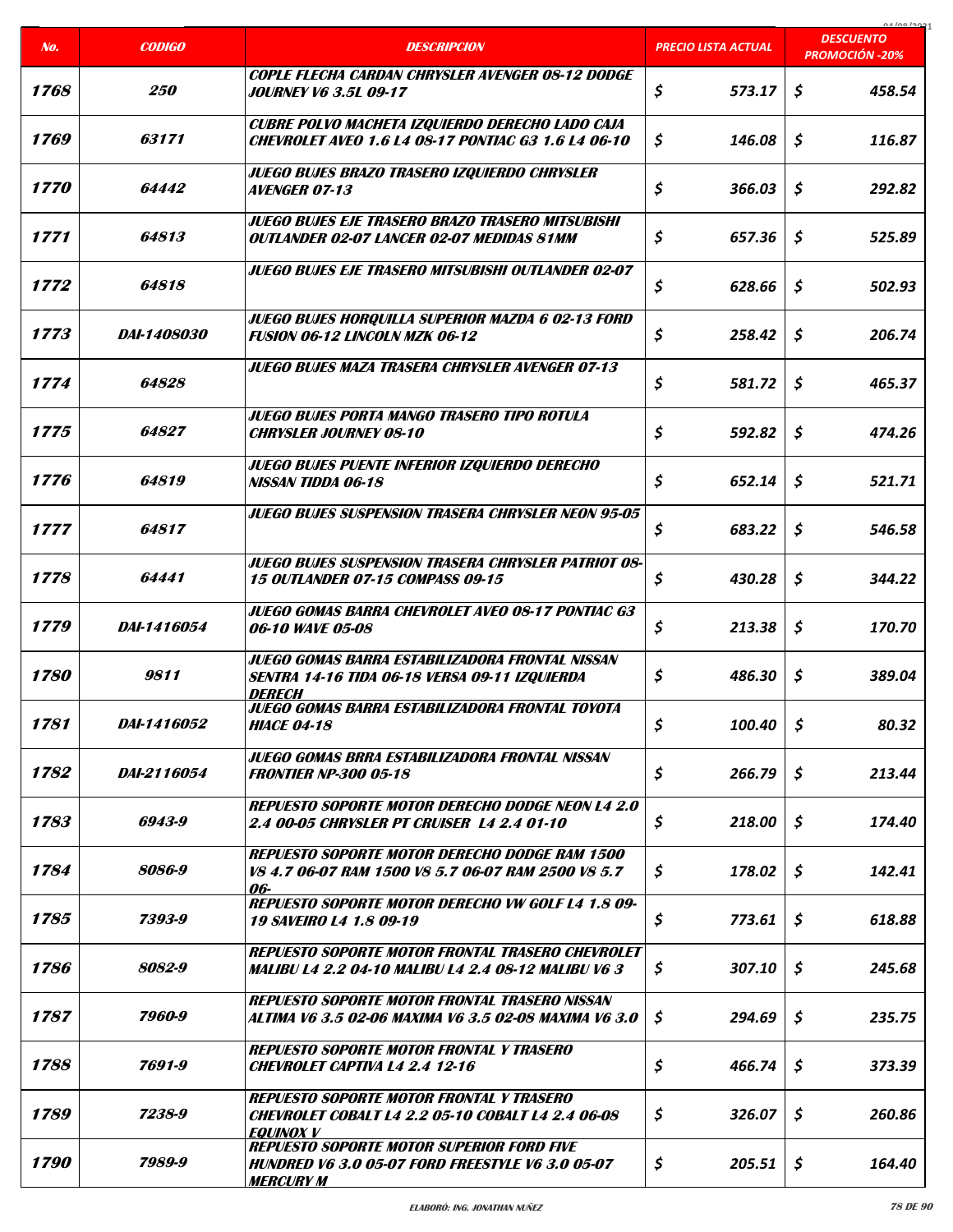|                    |                    |                                                                                                                          |                            | coclonina                                 |
|--------------------|--------------------|--------------------------------------------------------------------------------------------------------------------------|----------------------------|-------------------------------------------|
| No.                | <b>CODIGO</b>      | <b>DESCRIPCION</b>                                                                                                       | <b>PRECIO LISTA ACTUAL</b> | <b>DESCUENTO</b><br><b>PROMOCIÓN -20%</b> |
| 1791               | 7967-9             | <b>REPUESTO SOPORTE MOTOR TRASERO 4X4 LEXUS RX-330</b><br>V6 3.3 04-06 RX-350 V6 3.5 07-15 RX-400H V6 3.3 06-0           | \$<br>233.15               | \$<br>186.52                              |
| 1792               | 7587-9             | <b>REPUESTO SOPORTE MOTOR TRASERO CHEVROLET ACADIA</b><br>07-15 GMC TRAVERSE AUTOMATICO V6 36L 07-16 BUICK<br><b>ENC</b> | \$<br>350.92               | \$<br>280.73                              |
| 1793               | 7020-9             | <b>REPUESTO SOPORTE MOTOR TRASERO CHEVROLET ASTRA</b><br>L4 1.8 2.2 00-08 ASTRA L4 2.0 2.4 04-08 ZAFIRA L4 1.8           | \$<br>247.38               | \$<br>197.90                              |
| 1794               | 8017-9             | <b>REPUESTO SOPORTE MOTOR TRASERO TOYOTA HIGHLANDER</b><br><b>L4 2.4 01-07 HIGHLANDER V6 3.0 01-03 HIGHLANDER V6</b>     | \$<br>282.83               | \$<br>226.26                              |
| 1795               | 6944-9             | <b>REPUESTO SOPORTE TRANSMISION AUTOMATICO 3</b><br><b>VELOCIDADES DODGE NEON L4 2.0 2.4 00-05</b>                       | \$<br>192.20               | \$<br>153.76                              |
| 1796               | 7899               | SOPORTE AMORTIGUADOR FRONTAL IZQUIERDO DERECHO<br>NISSAN ALTIMA 13-18 MAXIMA 16-18 MURANO 15-18<br><b>PATHEIN</b>        | \$<br>703.25               | \$<br>562.60                              |
| 1797               | 8162               | <b>SOPORTE MOTOR DERECHO (SIN ACTUADOR) AUDI A6 V6</b><br>3.2 06-11 A6 QUATTRO V6 3.2 05-08                              | \$<br>1,537.37             | Ŝ.<br>1,229.89                            |
| 1798               | 7812               | SOPORTE MOTOR DERECHO ACURA COUPE CL 01-03 TL V6<br>3.2L 00-03                                                           | \$<br>533.30               | \$<br>426.64                              |
| 1799               | 7853               | SOPORTE MOTOR DERECHO ACURA EL L4 1.7L 03-05<br><b>HONDA CIVIC L4 1.7L 02-04</b>                                         | \$<br>938.38               | \$<br>750.71                              |
| <i><b>1800</b></i> | 8136               | SOPORTE MOTOR DERECHO AUDI A3 QUATTRO V6 3.2 06-<br>09 TT QUATTRO V6 3.2 08-09 VW CC V6 3.6 07-17 E0S V6                 | \$<br>1,629.75             | \$<br>1,303.80                            |
| 1801               | 7962               | <b>SOPORTE MOTOR DERECHO AUTOMATICO FORD FOCUS L4</b><br>2.0 05-06 S SE SES ZX3 ZX4 ZX5 ZXW SVT                          | \$<br>704.92               | \$<br>563.93                              |
| 1802               | 8146               | <b>SOPORTE MOTOR DERECHO BMW X3 L6 2.5 04-05 X3 L6</b><br>$3.004 - 10$                                                   | \$<br>1,412.94             | \$<br>1,130.35                            |
| 1803               | 7958               | SOPORTE MOTOR DERECHO BUICK LE SABRE V6 3.8 00-05<br>PARK AVENUE V6 3.8 00-05 CADILLAC DEVILLE V8 4.6 0                  | \$<br>706.83               | \$<br>565.46                              |
| 1804               | 7259-1             | SOPORTE MOTOR DERECHO CHEVROLET AVEO L4 1.6L 08-<br><b>17 PONTIAC G3 06-10 L4 1.6L WAVE 02-11</b>                        | \$<br>826.31               | \$<br>661.05                              |
| 1805               | <i>8046</i>        | <b>SOPORTE MOTOR DERECHO CHEVROLET C1500 V6 4.3 96-</b><br>98                                                            | \$<br>737.58               | \$<br>590.06                              |
| 1806               | <i><b>8040</b></i> | SOPORTE MOTOR DERECHO CHEVROLET CAMARO V8 5.7 93-<br>97 PONTIAC FIREBIRD V8 5.7 93-97                                    | \$<br>239.58               | \$<br>191.66                              |
| 1807               | 7927-H             | <b>SOPORTE MOTOR DERECHO CHEVROLET CAPTIVA L4 2.4 11-</b><br>16 EQUINOX L4 2.4 10-17 GENERAL MOTOR TERRAIN L4 2          | \$<br>1,481.24             | \$<br>1,184.99                            |
| 1808               | 7889               | SOPORTE MOTOR DERECHO CHEVROLET CAPTIVA L4 2.4L<br>08-10 SATURN VUE L4 2.4L 08-10                                        | \$<br>1,268.70             | 1,014.96<br>\$.                           |
| 1809               | 7874               | <b>SOPORTE MOTOR DERECHO CHEVROLET GEO PRIZM L4 1.6</b><br><b>1.8L 93-97 TOYOTA CIROLLA L4 1.6L 1.8L 93-97</b>           | \$<br>464.57               | \$<br>371.66                              |
| 1810               | <i><b>8080</b></i> | SOPORTE MOTOR DERECHO CHEVROLET MALIBU L4 2.2L 06-<br>08 MALIBU L4 2.4L 08-10 MALIBU V6 3.5L 08-08 MALIB                 | \$<br>1,740.83             | \$<br>1,392.66                            |
| 1811               | 7944               | SOPORTE MOTOR DERECHO CHRYSLER ATTITUDE L3 1.2L<br>14-18 MITSUBISHI MIRAGE L3 1.2L 14-18                                 | \$<br>2,641.38             | S<br>2,113.10                             |
| 1812               | 8041               | <b>SOPORTE MOTOR DERECHO CHRYSLER AVENGER L4 2.0 95-</b><br>99 SEBRING L4 2.0 95-99 EAGLE TALON L4 2.0 95-98 MI          | \$<br>613.62               | \$<br>490.89                              |
| 1813               | 8147               | <b>SOPORTE MOTOR DERECHO CHRYSLER AVENGER V6 3.6 11-</b><br>14 JOURNEY V6 3.6 11-19 200 V6 3.6 11-14                     | \$<br>1,204.22             | \$<br>963.37                              |

a ka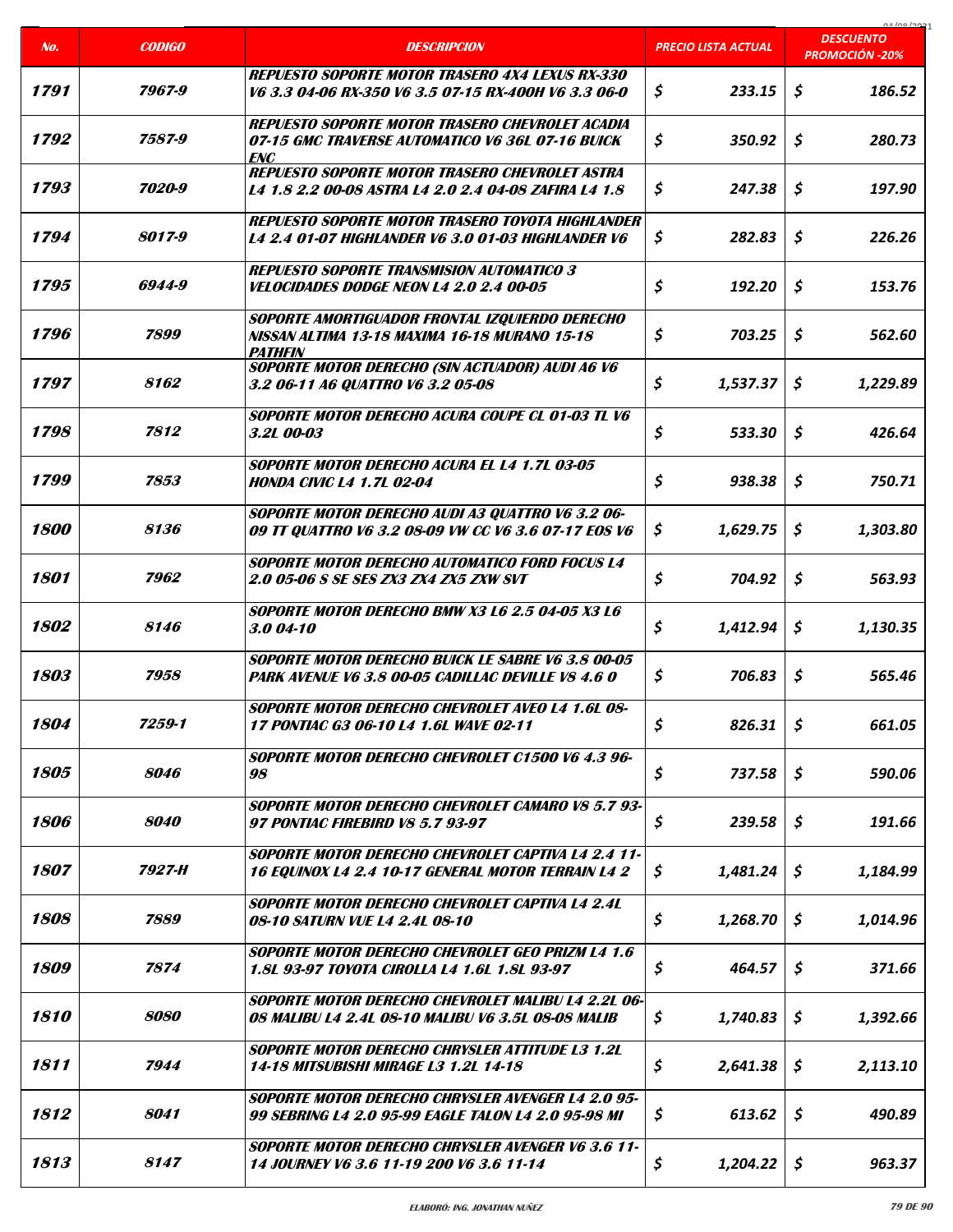|                    |                    |                                                                                                                                      |                            | coclonina<br><b>DESCUENTO</b> |
|--------------------|--------------------|--------------------------------------------------------------------------------------------------------------------------------------|----------------------------|-------------------------------|
| No.                | <b>CODIGO</b>      | <b>DESCRIPCION</b>                                                                                                                   | <b>PRECIO LISTA ACTUAL</b> | <b>PROMOCIÓN -20%</b>         |
| 1814               | 7567-9             | SOPORTE MOTOR DERECHO CHRYSLER CARAVAN V6 3.3L<br>08-10 CARAVAN V6 3.8L 08-10 GRAND CARAVAN V6 3.3L<br>08-                           | \$<br>801.25               | \$<br>641.00                  |
| 1815               | 8125               | SOPORTE MOTOR DERECHO CHRYSLER SEBRING L4 2.4 01-<br><b>15 DODGE STRATUS L4 2.4 01-05 MITSUBISHI ECLIPSE L4</b>                      | \$<br>604.06               | \$<br>483.25                  |
| 1816               | 7881               | SOPORTE MOTOR DERECHO DIESEL VW POLO VENTO L4<br>1.6L 14-18                                                                          | \$<br>1,633.54             | \$<br>1,306.83                |
| 1817               | 7345-9             | <b>SOPORTE MOTOR DERECHO DODGE JOURNEY L4 2.4 01-11</b><br>V6 3.5 01-11                                                              | \$<br>601.46               | \$<br>481.16                  |
| 1818               | 7882-H             | SOPORTE MOTOR DERECHO FIAT 500 L4 1.4L 09-18                                                                                         | \$<br>1,655.15             | \$<br>1,324.12                |
| 1819               | 7977               | <b>SOPORTE MOTOR DERECHO FOR RANGER L4 2.3 01-12</b><br><b>MAZDA B2300 L4 2.3 01-09</b>                                              | \$<br>670.55               | \$<br>536.44                  |
| <i><b>1820</b></i> | 8084               | <b>SOPORTE MOTOR DERECHO FORD CONTOUR L4 2.0 98-00</b><br><b>MERCURY COUGAR L4 2.0 99-02 MYSTIQUE L4 2.0 98-02</b>                   | \$<br>729.91               | \$<br>583.93                  |
| 1821               | 7946-H             | <b>SOPORTE MOTOR DERECHO FORD ECOSPORT L4 2.0L 13-</b><br>18                                                                         | \$<br>1,946.76             | \$<br>1,557.41                |
| 1822               | 7945-H             | <b>SOPORTE MOTOR DERECHO FORD ESCAPE L4 2.5L 13-16</b><br><b>L4 2.5L 13-18 TRANSIT CONNECT L4 2.5L 13-18 LINCOLN</b>                 | 1,129.63<br>\$             | \$<br>903.71                  |
| 1823               | 7973               | <b>SOPORTE MOTOR DERECHO FORD EXCURSION V8 7.3 00-05</b><br>F-250 V8 7.3 99-3 F-350 V8 7.3 99-03 F-450 V8 7.3                        | \$<br>670.84               | \$<br>536.67                  |
| 1824               | 7979               | SOPORTE MOTOR DERECHO FORD FREESTAR V6 3.9 04-07<br><b>V6 4.2 04-07 MERCURY MONTEREY V6 04-07</b>                                    | \$<br>335.53               | \$<br>268.43                  |
| 1825               | 7855               | <b>SOPORTE MOTOR DERECHO FORD MUSTANG V6 3.8L 94-95</b>                                                                              | \$<br>660.95               | Ś.<br>528.76                  |
| 1826               | 7970               | <b>SOPORTE MOTOR DERECHO FORD MUSTANG V8 5.0 94-95</b><br><b>THUNDERBIRD V8 4.2 80-82 THUNDERBIRD V8 5.0 80-81</b><br>$\prime\prime$ | \$<br>663.45               | \$<br>530.76                  |
| 1827               | 7192-9             | SOPORTE MOTOR DERECHO FORD WINSTAR V6 3.0 99-00<br><b>WINSTAR V6 3.5 99-04 (SIN BASE)</b>                                            | \$<br>351.86               | \$<br>281.49                  |
| 1828               | 7923-H             | <b>SOPORTE MOTOR DERECHO HONDA CIVIC L4 1.5 16-18</b><br><b>TURBO</b>                                                                | \$<br>2,665.68             | \$<br>2,132.54                |
| 1829               | 8116               | <b>SOPORTE MOTOR DERECHO HONDA RIDGELINE V6 3.5 06-</b><br>14                                                                        | \$<br>1,550.76             | 1,240.61<br>S                 |
| 1830               | 7950-H             | SOPORTE MOTOR DERECHO HYUNDAI GRAND 110 L4 1.2 15-<br>19                                                                             | \$<br>1,737.75             | \$<br>1,390.20                |
| 1831               | 7816               | SOPORTE MOTOR DERECHO INFERIOR MINI COOPER L4 1.6L<br><i>02-04</i>                                                                   | \$<br>670.80               | \$<br>536.64                  |
| 1832               | <i><b>8092</b></i> | SOPORTE MOTOR DERECHO JEEP GRAND CHEROKEE L6 4.0<br>99-04                                                                            | \$<br>1,148.29             | \$<br>918.63                  |
| 1833               | 7987               | <b>SOPORTE MOTOR DERECHO JEPP GRAND CHEROKEE V8 4.7</b><br>99-04                                                                     | \$<br>1,595.27             | \$<br>1,276.21                |
| 1834               | 8138               | SOPORTE MOTOR DERECHO KIA SPORTAGE L4 2.0 05-10<br><b>SPORTAGE V6 2.7 05-10 HYUNDAI TUCSON L4 2.0 05-09 TU</b>                       | \$<br>1,026.15             | \$<br>820.92                  |
| 1835               | 8113               | <b>SOPORTE MOTOR DERECHO LINCOLN TOWN CAR V8 4.6 03-</b><br>09                                                                       | \$<br>1,105.27             | \$<br>884.22                  |
| 1836               | 7890-H             | SOPORTE MOTOR DERECHO MAZDA 3 04-09 5 L4 2.3L 06-<br><i><b>10</b></i>                                                                | \$<br>1,651.55             | \$<br>1,321.24                |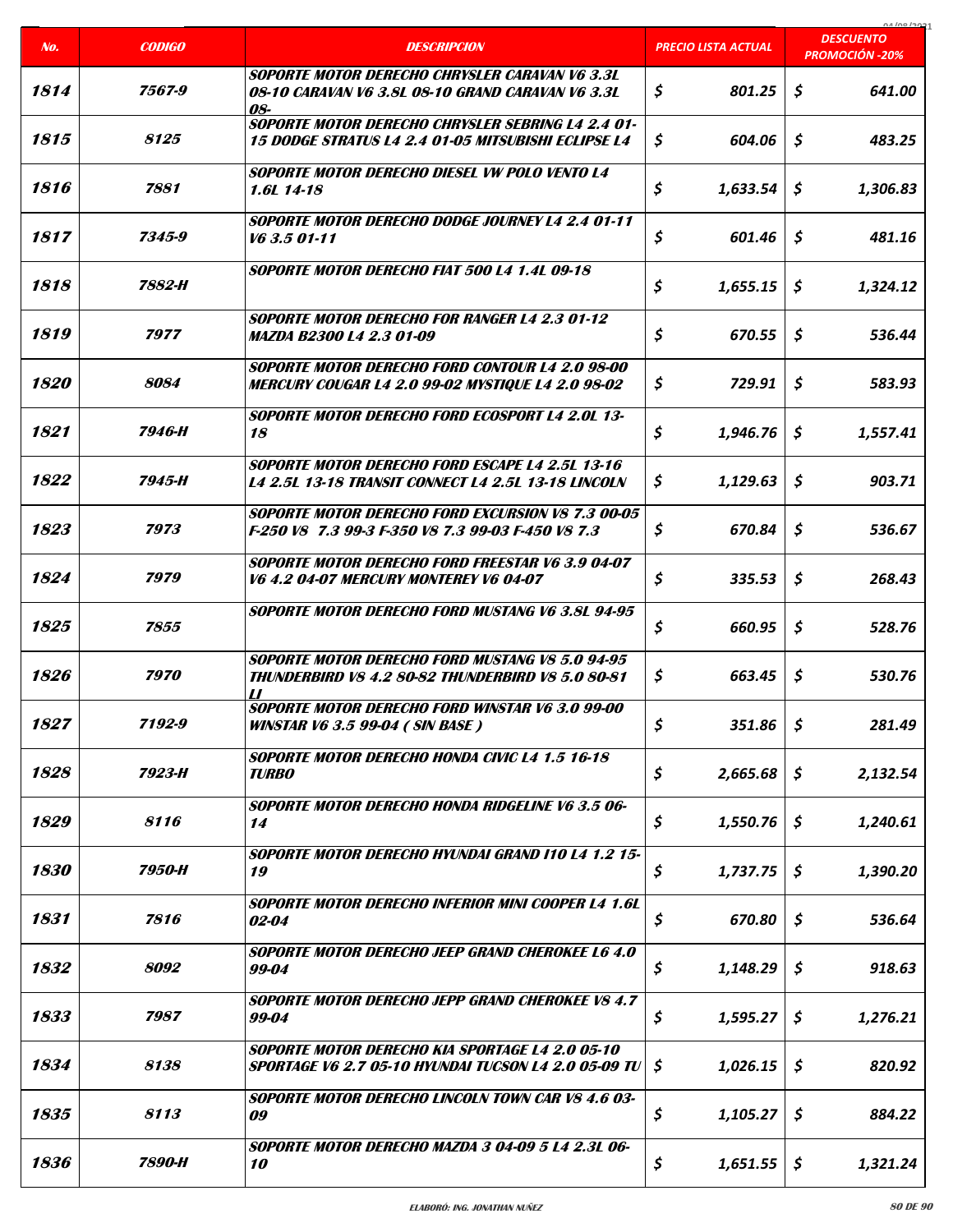|                    |                    |                                                                                                                  |                            | COCI ON AO                                |
|--------------------|--------------------|------------------------------------------------------------------------------------------------------------------|----------------------------|-------------------------------------------|
| No.                | <b>CODIGO</b>      | <b>DESCRIPCION</b>                                                                                               | <b>PRECIO LISTA ACTUAL</b> | <b>DESCUENTO</b><br><b>PROMOCIÓN -20%</b> |
| 1837               | <i><b>8074</b></i> | SOPORTE MOTOR DERECHO MAZDA MPV V6 2.5L 00-01 V6<br>3.0L 02-06                                                   | \$<br>953.33               | \$<br>762.66                              |
| 1838               | 8093               | SOPORTE MOTOR DERECHO MAZDA PROTEGE L4 1.6 99-01<br>PROTEGE L4 1.8 99-00 PROTEGE L4 2.0 01-03                    | \$<br>897.54               | \$<br>718.03                              |
| 1839               | 8133               | SOPORTE MOTOR DERECHO MITSUBISHI ECLIPSE L4 2.4 06-<br>12 ECLIPSE V6 3.8 06-12 GALANTA L4 2.4 04-10 GALA         | \$<br>1,715.85             | \$<br>1,372.68                            |
| <i><b>1840</b></i> | 7665-9             | SOPORTE MOTOR DERECHO MITSUBISHI OUTLANDER L4<br><i><b>2.4L 03-06</b></i>                                        | \$<br>878.35               | \$<br>702.68                              |
| 1841               | 8117               | SOPORTE MOTOR DERECHO NISSAN AXXESS L4 2.4 90-95<br><b>STANZA L4 2.4 90-92</b>                                   | \$<br>544.48               | \$<br>435.58                              |
| 1842               | 7643-H             | <b>SOPORTE MOTOR DERECHO NISSAN MARCH 1.6 LTS L4 11-</b><br>18 VERSA 1.6 LTS L4 12-18 NOTE 1.6 LTS L4 14-18      | \$<br>1,577.62             | \$<br>1,262.10                            |
| 1843               | 8008               | SOPORTE MOTOR DERECHO NISSAN SENTRA L4 2.0 00-01                                                                 | \$<br>1,602.14             | \$<br>1,281.72                            |
| 1844               | 7942               | SOPORTE MOTOR DERECHO NISSAN TIIDA 06-18 VERSA L4<br>1.6L 09-11                                                  | \$<br>919.61               | \$<br>735.69                              |
| 1845               | 7943               | SOPORTE MOTOR DERECHO POLO VENTO L4 1.6L 14-19<br><b>GASOLINA</b>                                                | \$<br>1,763.12             | \$<br>1,410.50                            |
| 1846               | 7839-H             | SOPORTE MOTOR DERECHO STÇ_NDAR HONDA CITY L4 1.5L<br>14-19 FIT L4 1.5L 15-19 HR-V L4 1.8L 16-18                  | \$<br>1,501.40             | \$<br>1,201.12                            |
| 1847               | 7894               | SOPORTE MOTOR DERECHO STÇ_NDAR HONDA CIVIC L4<br>$1.8L$ 12-15                                                    | \$<br>1,951.84             | \$<br>1,561.47                            |
| 1848               | 8065               | SOPORTE MOTOR DERECHO SUPERIOR 2WD CORTO TOYOTA<br><b>SIENNA V6 3.3 04-06</b>                                    | \$<br>356.01               | \$<br>284.81                              |
| 1849               | 8105               | <b>SOPORTE MOTOR DERECHO SUPERIOR LEXUS RX300 V6</b><br>3.0 99-03 TORQUE STRUT                                   | \$<br>945.35               | \$<br>756.28                              |
| 1850               | 7963-D             | SOPORTE MOTOR DERECHO SUPERIOR LEXUS RX-330 V6<br>3.3L 04-06 TORQUE STRUT                                        | \$<br>415.80               | \$<br>332.64                              |
| 1851               | 8020               | SOPORTE MOTOR DERECHO SUPERIOR TOYOTA AVALON V6<br>3.0 00-04 TORQUE STRUT                                        | \$<br>571.90               | \$<br>457.52                              |
| 1852               | 7952               | SOPORTE MOTOR DERECHO SUPERIOR TOYOTA CAMARY L4<br><b>2.2 92-01 CAMARY V6 3.0 92-01 TORQUE STRUT</b>             | \$<br>222.41               | \$<br>177.93                              |
| 1853               | 7978               | SOPORTE MOTOR DERECHO SUPERIOR TOYOTA CAMRY L4<br><b>2.4 07-11 TORQUE STRUT</b>                                  | \$<br>892.96               | \$<br>714.37                              |
| 1854               | 8134               | SOPORTE MOTOR DERECHO SUPERIOR TOYOTA<br><b>HIGHLANDER L4 2.4 04-07 TORQUE STRUT</b>                             | \$<br>636.45               | \$<br>509.16                              |
| 1855               | 7966               | SOPORTE MOTOR DERECHO SUPERIOR TOYOTA SIENNA V6<br>3.3 04-06 TORQUE STRUT                                        | \$<br>890.24               | \$<br>712.19                              |
| 1856               | 8016               | SOPORTE MOTOR DERECHO SUPERIOR TOYOTA SIENNA V6<br>3.5 07-10 TORQUE STRUT                                        | \$<br>1,008.53             | \$<br>806.83                              |
| 1857               | 8142               | SOPORTE MOTOR DERECHO SUPERIOR TOYOTA TORQUE<br>STRUT VENZA L4 2.7 09-15 SIENNA L4 2.7 11-12<br><b>HIGHLANDE</b> | \$<br>830.81               | \$<br>664.65                              |
| 1858               | 8140               | SOPORTE MOTOR DERECHO SUPERIOR TOYOTA TORQUE<br><b>STRUT SOLARA L4 2.4 02-03</b>                                 | \$<br>485.14               | \$<br>388.11                              |
| 1859               | 8143               | SOPORTE MOTOR DERECHO TOYOTA RAV-4 V6 3.5 06-12                                                                  | \$<br>1,412.94             | \$<br>1,130.35                            |

a ka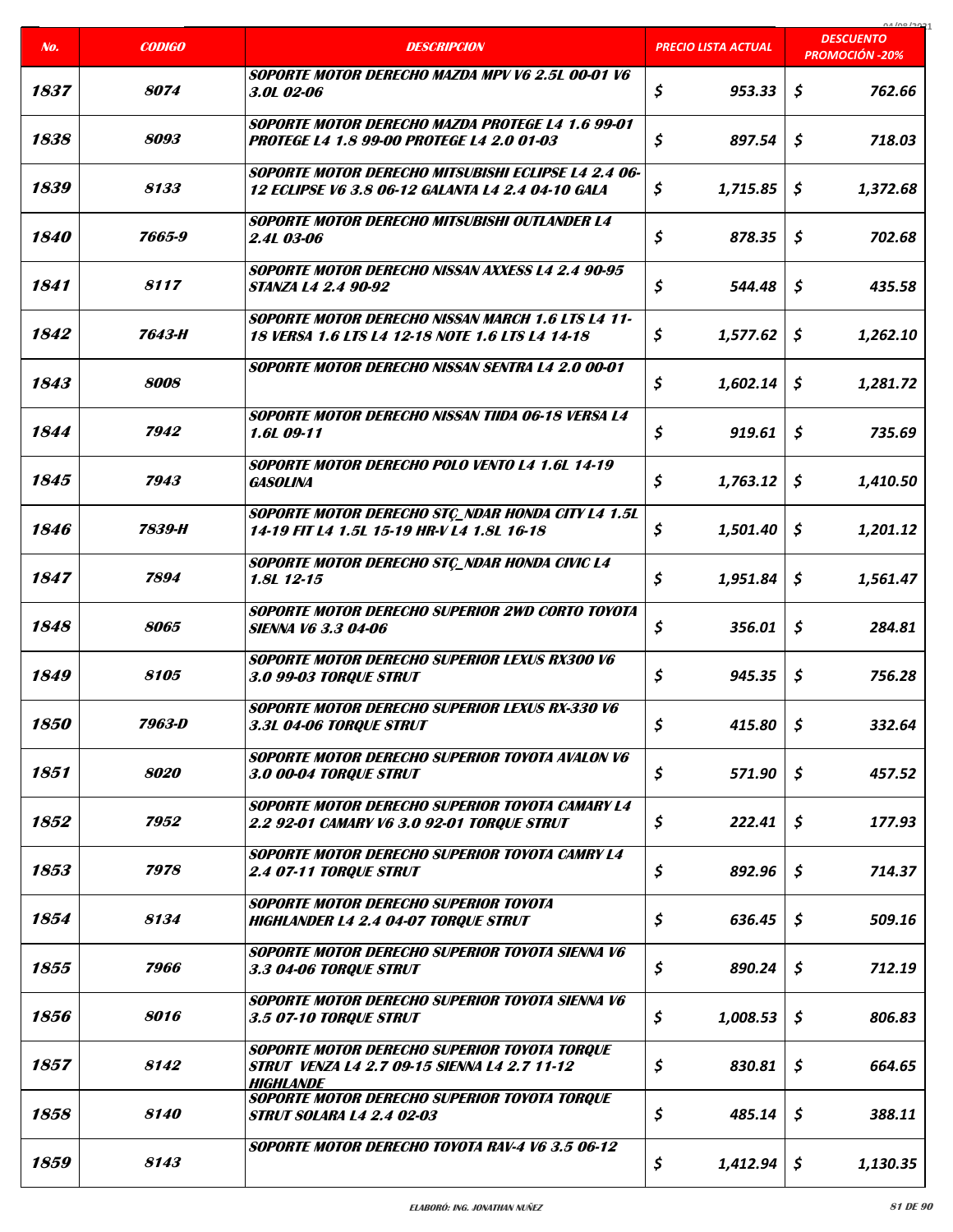|                    |                    |                                                                                                                          |                     | COCI ON LO<br><b>DESCUENTO</b> |
|--------------------|--------------------|--------------------------------------------------------------------------------------------------------------------------|---------------------|--------------------------------|
| No.                | <b>CODIGO</b>      | <b>DESCRIPCION</b>                                                                                                       | PRECIO LISTA ACTUAL | <b>PROMOCIÓN -20%</b>          |
| <i><b>1860</b></i> | 7948               | SOPORTE MOTOR DERECHO TOYOTA SEQUOIA V8 43.6L 10-<br>12 SEQUOIA V8 57L 08-19 TUNDRA V8 4.6L 10-19 TUNDRA                 | 1,295.40<br>\$      | \$<br>1,036.32                 |
| 1861               | 8069               | <b>SOPORTE MOTOR DERECHO TRANSMISION AUTOMATICA</b><br>NISSAN MAXIMA V6 3.0 00-01                                        | \$<br>1,091.99      | Ŝ<br>873.59                    |
| 1862               | 8127               | SOPORTE MOTOR DERECHO TRASERO NISSAN MAXIMA V6<br>3.087-94                                                               | \$<br>588.98        | \$<br>471.19                   |
| 1863               | 7848-H             | SOPORTE MOTOR DERECHO VW BEETLE L5 2.5L 09-14<br>BORA L5 2.5L 06-10 GOLF L5 2.5L 10-14 JETTA L5 2.5 09-                  | \$<br>1,381.38      | \$<br>1,105.10                 |
| 1864               | 8000               | SOPORTE MOTOR DERECHO VW GOLF V6 2.8 99-05 GOLF<br>V6 3.2 04-04 GOLF VR6 V6 2.8 99-8 JETTA VR6 V6 2.8 9                  | \$<br>1,245.44      | \$<br>996.35                   |
| 1865               | 8032               | SOPORTE MOTOR DERECHO VW PASSAT L4 138 98-05<br>PASSAT L4 2.0 04-05 PASSAT V6 28 98-05 A4 L4 138 97-<br>01               | \$<br>597.68        | \$<br>478.14                   |
| 1866               | 7467-H-9           | <b>SOPORTE MOTOR DERECHO VW TRANSPORTER L4 2.0 04-</b><br><b>16 EUROVAN L4 1.9 06-09 EUROVAN L5 2.5 03-10</b>            | \$<br>1,611.63      | S<br>1,289.30                  |
| 1867               | 7992               | <b>SOPORTE MOTOR FRONTAL AUTOMATICO MAZDA PROTEGE</b><br>L4 1.5 1.8 95-98                                                | \$<br>545.62        | \$<br>436.50                   |
| 1868               | 8106               | SOPORTE MOTOR FRONTAL AUTOMATICO TOYOTA CELICA L4<br>1.6 90-93 CELICA L4 2.2 90-93                                       | \$<br>379.34        | \$<br>303.47                   |
| 1869               | 7814               | SOPORTE MOTOR FRONTAL AUTOMATICO TOYOTA COROLLA<br>L4 1.8 98-02 CHEVROLET PRIZM L4 1.8 98-02                             | \$<br>655.18        | \$<br>524.14                   |
| 1870               | 7985               | <b>SOPORTE MOTOR FRONTAL AVALON V6 3.0 00-04</b>                                                                         | \$<br>1,176.37      | \$<br>941.09                   |
| 1871               | 7961               | <b>SOPORTE MOTOR FRONTAL BUICK LUCERNE V6 3.8 06-08</b>                                                                  | \$<br>895.07        | \$<br>716.06                   |
| 1872               | 8025               | <b>SOPORTE MOTOR FRONTAL BUICK LUCERNE V8 436 06-11</b><br><b>CADILLAC DTS V8 4.6 06-11</b>                              | \$<br>994.69        | \$<br>795.75                   |
| 1873               | 8004               | SOPORTE MOTOR FRONTAL CHEVROLET MALIBU L4 2.4 08-<br><b>10 MALIBU V6 3.5 08-10 PONTIAC G6 V6 3.5 08-10 G6 V</b>          | \$<br>1,254.02      | \$<br>1,003.22                 |
| 1874               | 7954               | <b>SOPORTE MOTOR FRONTAL CHEVROLET MALIBU V6 3.6 08-</b><br><b>12 PONTIAC G6 V6 3.6 07-09 SATURN AURA V6 3.6 07-09</b>   | \$<br>716.58        | \$<br>573.27                   |
| 1875               | 7957               | <b>SOPORTE MOTOR FRONTAL CHEVROLET PRIZM L4 1.6 89-</b><br>92 TOYOTA COROLLA L4 1.6 88-92                                | \$<br>319.13        | \$<br>255.30                   |
| 1876               | 6929               | SOPORTE MOTOR FRONTAL DERECHO BUICK ELECTRA V6<br>3.0 85 ELANTRA V6 3.8 85-90 ELANTRA V6 4.3 85<br><b>LESABRE</b>        | \$<br>503.97        | \$<br>403.18                   |
| 1877               | 7847               | <b>SOPORTE MOTOR FRONTAL DERECHO CAMRY L4 2.4L 07-11</b><br>CAMRY L4 2.5L 10-11 SOFARA L4 2.4 04-08 VENZA L4 2           | \$<br>1,288.59      | \$<br>1,030.88                 |
| 1878               | <i><b>8027</b></i> | SOPORTE MOTOR FRONTAL DERECHO PONTIAC BONEVILLE<br>V6 3.8 94-99 BUICK LESABRE V6 338 94-99 PARK AVENUE                   | \$<br>594.06        | \$<br>475.25                   |
| 1879               | 7947               | <b>SOPORTE MOTOR FRONTAL DERECHO TOYOTA CAMRY L4</b><br>2.4L 07-11 CAMRY L4 2.5L 10-11 SOLARA L4 2.4L 04-08<br>V         | \$<br>1,292.86      | \$<br>1,034.29                 |
| 1880               | 8083               | <b>SOPORTE MOTOR FRONTAL FORD TAURUS V6 3.0 00-08</b><br><b>MERCURY SABLE V6 3.0 00-05 LINCOLN CONTINENTAL V6</b><br>4.6 | \$<br>664.64        | \$<br>531.71                   |
| 1881               | 7996               | SOPORTE MOTOR FRONTAL HONDA ACCORD L4 2.2 90-93<br><b>TORQUE STRUT</b>                                                   | \$<br>280.42        | \$<br>224.34                   |
| 1882               | 7887-EL            | <b>SOPORTE MOTOR FRONTAL HONDA ODYSSEY V6 3.5L 05-07</b>                                                                 | \$<br>3,560.96      | \$<br>2,848.77                 |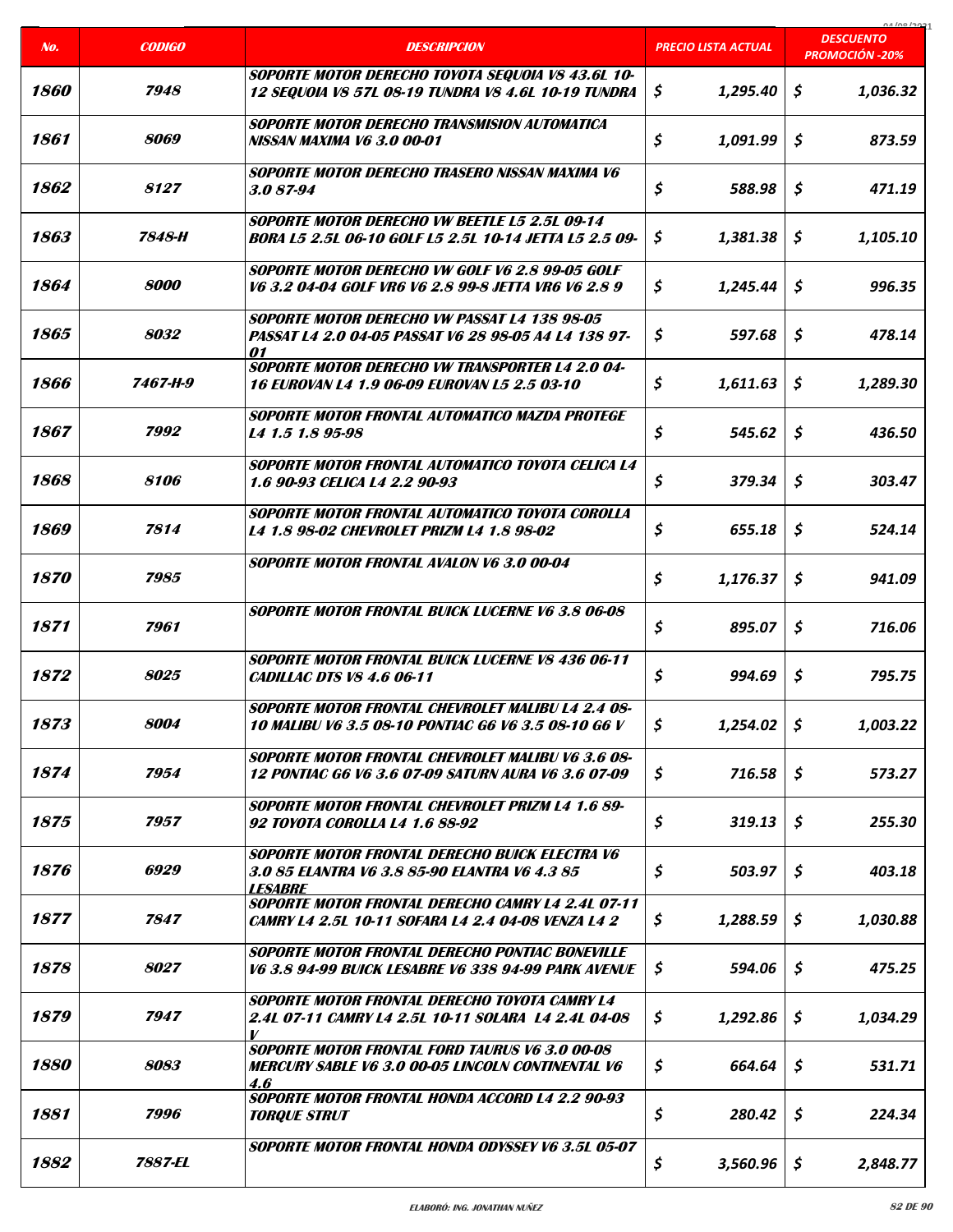|      |                    |                                                                                                                          |                            | na ing ing                                |
|------|--------------------|--------------------------------------------------------------------------------------------------------------------------|----------------------------|-------------------------------------------|
| No.  | <b>CODIGO</b>      | <b>DESCRIPCION</b>                                                                                                       | <b>PRECIO LISTA ACTUAL</b> | <b>DESCUENTO</b><br><b>PROMOCIÓN -20%</b> |
| 1883 | 8044               | SOPORTE MOTOR FRONTAL IZQUIERDO BUICK ELECTRA V6<br>3.0 85 ELECTRA V6 3.8 95-99 LE SABRE V6 3.0 86-93 P                  | \$<br>422.83               | \$<br>338.27                              |
| 1884 | 8111               | SOPORTE MOTOR FRONTAL IZQUIERDO CHRYSLER 300M V6<br>3.5 99-04 CONCORDE V6 2.7 98-04 CONCORDE V6 3.2 98-                  | \$<br>615.68               | \$<br>492.55                              |
| 1885 | 8028               | SOPORTE MOTOR FRONTAL IZQUIERDO PONTIAC BONEVILLE<br>V6 3.8 94-99 BUICK LESABRE V6 338 94-99 PARK AVENU                  | \$<br>736.74               | \$<br>589.40                              |
| 1886 | 8098               | SOPORTE MOTOR FRONTAL IZQUIERDO TRANSMISION<br>AUTOMATICA CADILLAC DEVILLE V8 4.6 00-05 OLDSMOBILE<br>AURO               | \$<br>870.86               | \$<br>696.69                              |
| 1887 | 8095               | SOPORTE MOTOR FRONTAL MAZDA MPV V6 2.5 00-01 MPV<br>V6 3.0 02-06                                                         | \$<br>369.43               | \$<br>295.54                              |
| 1888 | 7266               | SOPORTE MOTOR FRONTAL NISSAN ALTIMA V6 3.5 02-06<br><b>MAXIMA V6 3.5 00-08 MURANO V6 3.5 04-08 QUEST V6 3</b>            | \$<br>961.84               | \$<br>769.48                              |
| 1889 | 8007               | SOPORTE MOTOR FRONTAL NISSAN MURANO V6 3.5 03-07                                                                         | \$<br>1,455.69             | \$<br>1,164.55                            |
| 1890 | 8075               | <b>SOPORTE MOTOR FRONTAL PONTIA VIBE L4 2.4L 09-10</b><br>TOYOTA COROLLA 09-12 MATRIX L4 2.4L 09-13                      | \$<br>441.04               | \$<br>352.83                              |
| 1891 | 7988               | SOPORTE MOTOR FRONTAL PONTIAC VIBE L4 1.8 09-10<br>TOYOTA COROLLA LA 1.8 09-13 L4 2.4 09-13 MATRIX L4 1                  | \$<br>634.70               | \$<br>507.76                              |
| 1892 | 8144-H             | SOPORTE MOTOR FRONTAL STD HONDA ACCORD V6 3.5 AUT<br><i>ACURA TDX V6 3.5 08-17</i>                                       | \$<br>2,435.45             | \$<br>1,948.36                            |
| 1893 | 8072               | SOPORTE MOTOR FRONTAL SUPERIOR DERECHO CADILLAC<br>ALLANTE V8 4.6 93 DEVILLE V8 4.6 94-02 ELDORADO V8 4                  | \$<br>193.39               | \$<br>154.71                              |
| 1894 | 8033               | SOPORTE MOTOR FRONTAL SUPERIOR DERECHO CADILLAC<br><b>ELDORADO V8 435 88-90 ELDORADO V8 436 93-02</b><br><b>ELDORADO</b> | \$<br>297.48               | \$<br>237.98                              |
| 1895 | 8026               | SOPORTE MOTOR FRONTAL SUPERIOR IZQUIERDO CADILLAC<br><b>ELDORADO V8 435 88-90 SEVILLE V8 435 88-90 88 V6 3</b>           | \$<br>209.06               | \$<br>167.25                              |
| 1896 | 8042               | SOPORTE MOTOR FRONTAL SUPERIOR IZQUIERDO DERECHO<br><b>CHEVROLET MONTE CARLO V6 3.5 06-07 MONTE CARLO V6</b><br>3        | \$<br>129.22               | \$<br>103.38                              |
| 1897 | 8023               | SOPORTE MOTOR FRONTAL SUPERIOR IZQUIERDO DERECHO<br><b>CHEVROLET UPLANDER V6 3.5 05-06 VENTURE V6 3.4 97-0</b>           | \$<br>162.48               | \$<br>129.99                              |
| 1898 | 8029               | <b>SOPORTE MOTOR FRONTAL TOYOTA AVALON V6 3.0 95-97</b><br><b>CAMRY V6 3.0 94-96 SOLARA V6 3.0 99-03 LEXUS ES-300</b>    | \$<br>1,085.65             | \$<br>868.52                              |
| 1899 | 7964               | SOPORTE MOTOR FRONTAL TOYOTA AVALON V6 3.0 97-99<br><b>CAMRY V6 3.0 97-99 SOLARA V6 3.0 99-03 LEXUS ES-300</b>           | \$<br>1,195.38             | \$<br>956.31                              |
| 1900 | 7794-H             | SOPORTE MOTOR FRONTAL TOYOTA CAMRY L4 2.5L 12-16                                                                         | \$<br>1,730.58             | \$<br>1,384.46                            |
| 1901 | <i><b>8022</b></i> | SOPORTE MOTOR FRONTAL TRASERO SATURN SC L4 139 92-<br>92 SC1 L4 1.9 93-02 SC2 L4 139 93-02 SL L4 1.9 92-                 | \$<br>207.26               | \$<br>165.81                              |
| 1902 | 8043               | SOPORTE MOTOR IZQUIERDO ACURA INTEGRA L4 1.8 94-01<br><b>HONDA CIVIC L4 1.5 1.6 94-95</b>                                | \$<br>717.48               | \$<br>573.99                              |
| 1903 | 8062               | SOPORTE MOTOR IZQUIERDO AUDI A6 V6 3.2 06-11 A6<br><b>QUATTRO V6 3.2 05-08 SIN ACTUADOR</b>                              | \$<br>1,368.59             | S<br>1,094.87                             |
| 1904 | 8145-H             | SOPORTE MOTOR IZQUIERDO BMW X3 L6 2.5 04-05 X3 L6<br>3.004-10                                                            | \$<br>1,409.41             | \$<br>1,127.53                            |
| 1905 | 7980               | SOPORTE MOTOR IZQUIERDO BUICK RAIDER V8 5.3 04-07<br><b>CHEVROLET SSR V8 6.0 05-06 TRAILBLAZER V8 5.3 05-0</b>           | \$<br>788.08               | \$<br>630.46                              |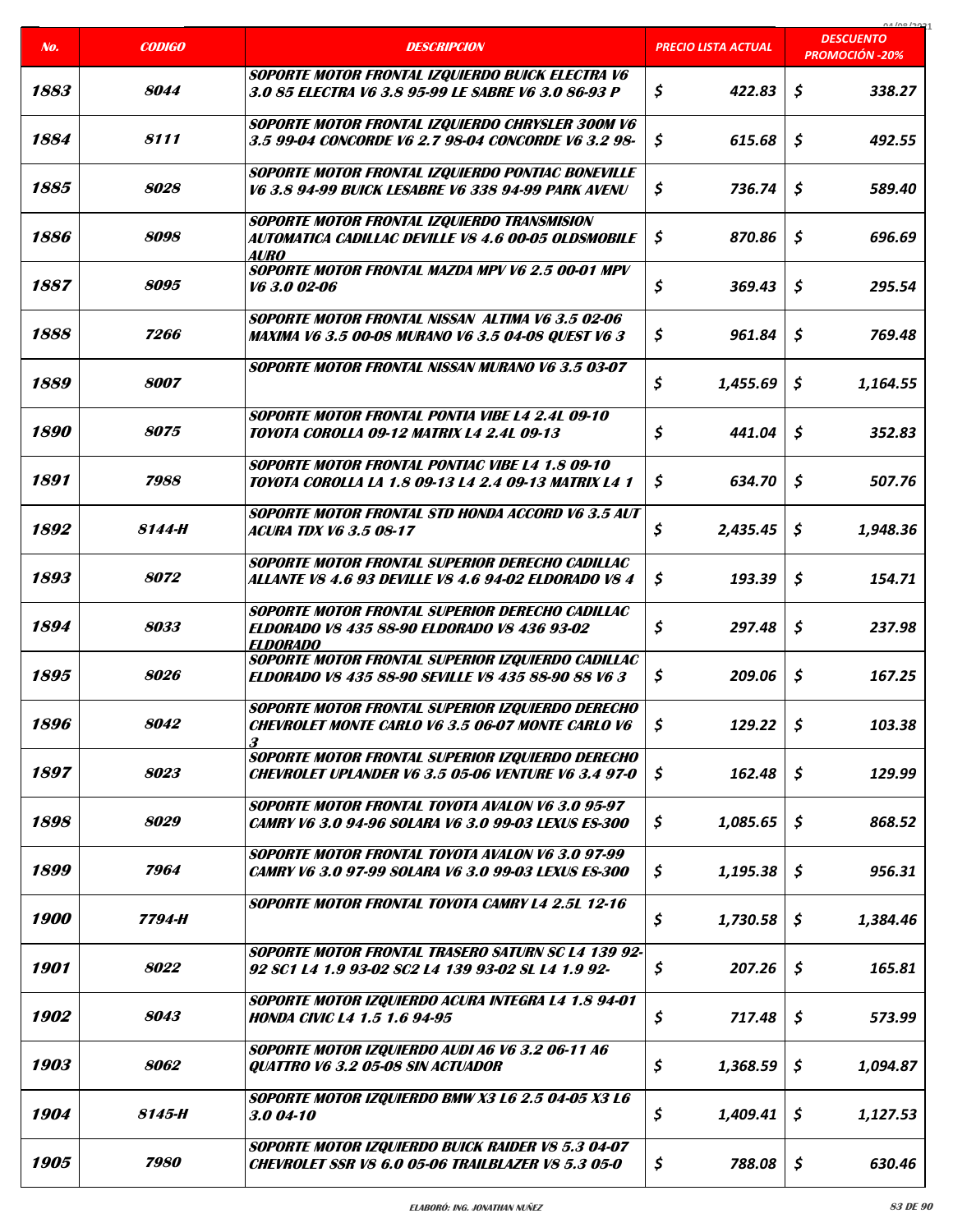|      |               |                                                                                                                         |                            | na ing inna<br><b>DESCUENTO</b> |
|------|---------------|-------------------------------------------------------------------------------------------------------------------------|----------------------------|---------------------------------|
| No.  | <b>CODIGO</b> | <b>DESCRIPCION</b>                                                                                                      | <b>PRECIO LISTA ACTUAL</b> | <b>PROMOCIÓN -20%</b>           |
| 1906 | 7818          | SOPORTE MOTOR IZQUIERDO CHEVROLET C-1500 V6 4.3<br>96-98 SILVERADO V6 4.3 96-98 SIERRA V6 4.3 96-98                     | \$<br>900.87               | \$<br>720.70                    |
| 1907 | 8030          | SOPORTE MOTOR IZQUIERDO CHEVROLET MALIBU V8 65<br>6667 CHEVY II V8 635 98 CAMARO V8 439 67-69 IMPALA<br>V8              | \$<br>209.98               | \$<br>167.98                    |
| 1908 | 8071          | SOPORTE MOTOR IZQUIERDO DERECHO CHEVROLET<br><b>CAMARO V8 5.7 98-02 PONTIAC FIREBIRD V8 5.7 98-02</b>                   | \$<br>340.23               | \$<br>272.18                    |
| 1909 | 7999          | SOPORTE MOTOR IZQUIERDO DERECHO CHEVROLET<br><b>TRACKER L4 1.6 98-98 SUZUKI SAMURAI L4 1.6 85-95</b><br><b>SIDEKICK</b> | \$<br>595.95               | \$<br>476.76                    |
| 1910 | 7955          | SOPORTE MOTOR IZQUIERDO DERECHO DODGE<br><b>CHALLENGER L4 1.6 L4 2.6 78-83 D-50 L4 1.6 DERECHO</b><br>79-82 D-50        | \$<br>196.29               | \$<br>157.03                    |
| 1911 | 8089          | SOPORTE MOTOR IZQUIERDO DERECHO FORD MUSTANG V6<br>3.7 11-17 MUSTANG V6 4.0 05-10 MUSTANG V8 4.6 05-10                  | \$<br>1,029.59             | \$<br>823.68                    |
| 1912 | 7991          | SOPORTE MOTOR IZQUIERDO DERECHO NISSAN 240SX L4<br>2.4 89-98                                                            | \$<br>680.62               | \$<br>544.50                    |
| 1913 | 7805          | SOPORTE MOTOR IZQUIERDO DERECHO NISSAN PATHFIDER<br>V6 3.3 96-00 INFINITI QX4 V6 3.3 97-01                              | \$<br>600.56               | \$<br>480.45                    |
| 1914 | 8120          | SOPORTE MOTOR IZQUIERDO DERECHO NISSAN<br>PATHFINDER V6 3.3 96-02 INFINITI QX4 V6 3.3 97-00                             | \$<br>532.59               | \$<br>426.07                    |
| 1915 | 7856          | SOPORTE MOTOR IZQUIERDO FORD MUSTANG V6 3.8L 94-<br>95                                                                  | \$<br>613.37               | \$<br>490.70                    |
| 1916 | 7959          | SOPORTE MOTOR IZQUIERDO FORD MUSTANG V8 5.0 94-95<br>THUNDERBIRD V8 4.2 80-82 THUNDERBIRD V8 5.0 80-81                  | \$<br>663.45               | \$<br>530.76                    |
| 1917 | 7956          | SOPORTE MOTOR IZQUIERDO FORD RANGER L4 2.0 84-88<br><b>RANGER L4 2.3 84-88</b>                                          | \$<br>356.05               | \$<br>284.84                    |
| 1918 | 8015          | SOPORTE MOTOR IZQUIERDO GRAND CHEROKEE V8 4.7 99-<br>04                                                                 | \$<br>1,048.86             | \$<br>839.09                    |
| 1919 | 7804          | SOPORTE MOTOR IZQUIERDO HONDA ACCORD L4 2.3 98-02                                                                       | \$<br>875.31               | \$<br>700.25                    |
| 1920 | 7968          | SOPORTE MOTOR IZQUIERDO HYUNDAI ACCENT L4 1.5 95-<br>99                                                                 | \$<br>696.22               | \$<br>556.97                    |
| 1921 | 8131          | SOPORTE MOTOR IZQUIERDO JEEP GRAND CHEROKEE L6<br>4.0 99-04                                                             | \$<br>1,290.73             | S.<br>1,032.58                  |
| 1922 | 7981-D        | SOPORTE MOTOR IZQUIERDO Y DERECHO CHEVROLET<br><b>EXPRESS 03-14 GMC SAVANA C6 4.3L 03-14</b>                            | \$<br>652.70               | \$<br>522.16                    |
| 1923 | 7258-9        | <b>SOPORTE MOTOR TRANSMISION CHEVROLET AVEO 1.6 L4</b><br>08-17 PONTIAC G3 1.6 L4 06-10 WAVE 1.6 L4 05-08               | \$<br>409.93               | \$<br>327.94                    |
| 1924 | 8091          | <b>SOPORTE MOTOR TRASERO 4X2 TOYOTA RAV4 L4 2.4 06-08</b><br>RAV4 L4 2.5 09-12                                          | \$<br>743.28               | \$<br>594.63                    |
| 1925 | 8034          | SOPORTE MOTOR TRASERO AUTOMATICA TOYOTA CAMRY L4<br>2.2 92-96                                                           | \$<br>728.54               | \$<br>582.83                    |
| 1926 | 8035          | SOPORTE MOTOR TRASERO AUTOMATICA TOYOTA CAMRY L4<br>2.2 97-01 SOLARA L4 2.2 99-01 SOLARA V6 3.0 99-01                   | \$<br>874.86               | Ŝ.<br>699.89                    |
| 1927 | 7971          | SOPORTE MOTOR TRASERO AUTOMATICO MITSUBISHI<br><b>ECLIPSE L4 2.4 06-12 V6 3.8 06-12 ENDEAVOR V6 3.8 04-</b><br>11       | \$<br>725.21               | \$<br>580.17                    |
| 1928 | 8112          | <b>SOPORTE MOTOR TRASERO BUICK LESABRE V6 3.8 00-05</b><br>RIVIERA V6 3.9 99 CADILLAC DEVILLE V8 4.6 00-05 SEV          | \$<br>471.79               | \$<br>377.43                    |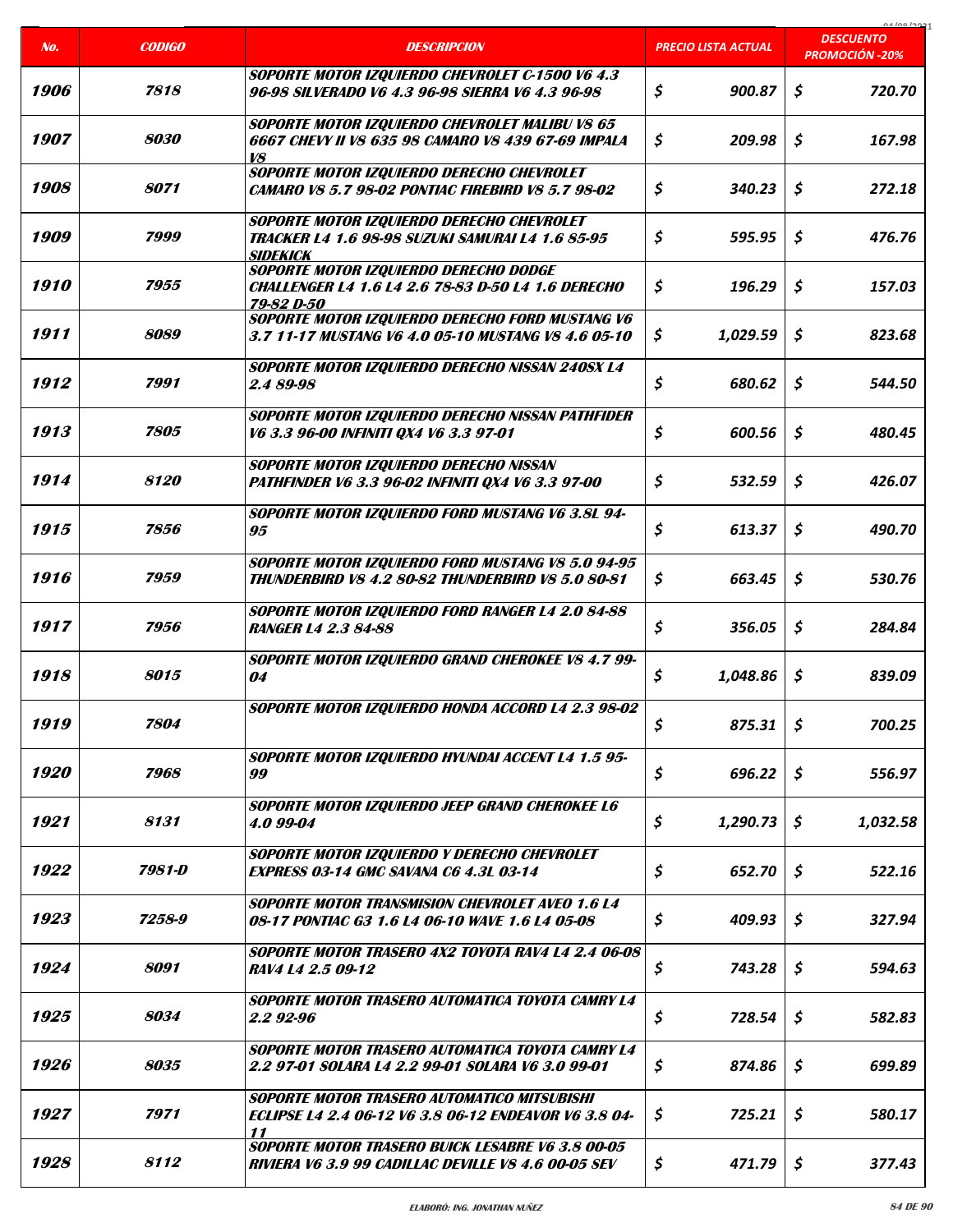| No.                | <b>CODIGO</b>      | <b>DESCRIPCION</b>                                                                                                     | PRECIO LISTA ACTUAL | 01/00/202<br><b>DESCUENTO</b><br><b>PROMOCIÓN -20%</b> |
|--------------------|--------------------|------------------------------------------------------------------------------------------------------------------------|---------------------|--------------------------------------------------------|
| 1929               | <b>8010</b>        | <b>SOPORTE MOTOR TRASERO BUICK LUCERNE V6 3.8 06-08</b><br><b>LUCERNE V6 3.9 09-11 TORQUE STRUT</b>                    | \$<br>490.04        | \$<br>392.03                                           |
|                    |                    |                                                                                                                        |                     |                                                        |
| 1930               | 7876               | <b>SOPORTE MOTOR TRASERO CHEVROLET CAPTIVA L4 2.4L</b><br>12-15 EQUINOX L4 2.4L 10-17 EQUINOX V6 3.0L 10-12 EQ         | \$<br>1,108.69      | \$<br>886.95                                           |
| 1931               | <i><b>8130</b></i> | <b>SOPORTE MOTOR TRASERO CHEVROLET MALIBU V6 3.6 08-</b><br><b>12 PONTIAC G6 V6 3.6 07-09 SATURN AURA V6 3.6 07-09</b> | \$<br>1,060.75      | \$<br>848.60                                           |
| 1932               | <i><b>7860</b></i> | <b>SOPORTE MOTOR TRASERO CHRYSLER 200 L4 2.4L 15-17</b><br><b>JEEP CHEROKEE V6 3.2L 14-20 TORQUE STRUT</b>             | \$<br>941.17        | \$<br>752.94                                           |
| 1933               | 8088               | SOPORTE MOTOR TRASERO CHRYSLER PACIFICA V6 3.5 04-<br>06 PACIFICA V6 3.8 05-08 TORQUE STRUT                            | \$<br>351.60        | \$<br>281.28                                           |
| 1934               | 8129               | <b>SOPORTE MOTOR TRASERO CHRYSLER TOWN &amp; COUNTRY V6</b><br>3.6 11-16 DODGE CARAVAN V6 3.6 11-20 GRAN CARAVAN V     | \$<br>1,075.60      | \$<br>860.48                                           |
| 1935               | 8109               | <b>SOPORTE MOTOR TRASERO DERECHO CADILLAC ALLANTE V8</b><br>4.6 93 DEVILLE V8 4.6 94-02 ELDORADO V8 4.6 93-02          | \$<br>710.65        | \$<br>568.52                                           |
| 1936               | 7953               | SOPORTE MOTOR TRASERO DODGE JOURNEY L4 2.4 11-19<br><b>TORQUE STRUT</b>                                                | \$<br>1,239.05      | \$<br>991.24                                           |
| 1937               | 8064               | <b>SOPORTE MOTOR TRASERO FORD EDGE L4 2.0 12-14 EDGE</b><br>V6 3.5 37 11-14 FLEX V6 3.5 09-12 TAURUS V6 3.7 08         | \$<br>553.81        | \$<br>443.04                                           |
| 1938               | 8067               | <b>SOPORTE MOTOR TRASERO FORD FREESTAR V6 3.9 4.2 04-</b><br>07 MERCURY MONTERREY V6 4.2 04-07                         | \$<br>400.36        | \$<br>320.29                                           |
| 1939               | 8063               | <b>SOPORTE MOTOR TRASERO FORD FUSION L4 2.5 10-12</b><br><b>MERCURY MILAN L4 235 10-11 TORQUE STRUT</b>                | \$<br>553.81        | \$<br>443.04                                           |
| 1940               | 8090               | <b>SOPORTE MOTOR TRASERO FORD FUSION V6 3.0 07-12</b><br><b>MERCURY MILAN V6 3.0 07-11 TORQUE STRUT</b>                | \$<br>1,088.96      | \$<br>871.16                                           |
| 1941               | 8101               | <b>SOPORTE MOTOR TRASERO FORD TAURUS V6 3.0 04-07</b><br><b>MERCURY SABLE V6 3.0 04-07</b>                             | \$<br>703.23        | \$<br>562.58                                           |
| 1942               | 8103               | <b>SOPORTE MOTOR TRASERO HONDA CIVIC L4 1.3 06-11</b><br><b>TORQUE STRUT</b>                                           | \$<br>1,258.05      | \$<br>1,006.44                                         |
| 1943               | 7922-EL            | <b>SOPORTE MOTOR TRASERO HONDA ODYSSEY V6 3.5 05-07</b><br><b>PILOT V6 3.5 06-08</b>                                   | \$<br>3,828.58      | \$<br>3,062.87                                         |
| 1944               | 8039               | SOPORTE MOTOR TRASERO HONDA OSYSSEY V6 3.5 05-10                                                                       | \$<br>835.10        | \$<br>668.08                                           |
| 1945               | 8021               | SOPORTE MOTOR TRASERO HYUNDAI ATOS L4 1.0 01-04                                                                        | \$<br>856.07        | \$<br>684.86                                           |
| 1946               | 7972               | <b>SOPORTE MOTOR TRASERO HYUNDAI AZERA V6 3.3 07-11</b><br>AZERA V6 3.8 06-11 SONATA L4 2.4 06-10 SONATA V6 3.         | \$<br>1,519.03      | \$<br>1,215.22                                         |
| 1947               | 7904               | SOPORTE MOTOR TRASERO HYUNDAI ELANTRA L4 2.0 99-00<br><b>TIBURON L4 2.0 99-01</b>                                      | \$<br>627.89        | \$<br>502.31                                           |
| 1948               | 8094               | <b>SOPORTE MOTOR TRASERO HYUNDAI SONATA L4 2.4 99-05</b><br>SONATA L4 2.5 99-01 SONATA V6 2.7 02-05 KIA MAGENT         | 1,207.25<br>\$      | \$<br>965.80                                           |
| 1949               | 8114               | <b>SOPORTE MOTOR TRASERO IZQUIERDO BUICK LUCERNE VS</b><br><b>4.6 06-11 CADILLAC DTS VS 4.6 06-11 TORQUE STRUT</b>     | \$<br>740.30        | \$<br>592.24                                           |
| <i><b>1950</b></i> | 8110               | <b>SOPORTE MOTOR TRASERO KIA RIO L4 1.5 01-02 RIO L4</b><br>1.6 03-05                                                  | \$<br>603.59        | \$<br>482.87                                           |
| 1951               | 8013               | <b>SOPORTE MOTOR TRASERO KIA SEDONA V6 3.5 02-05</b>                                                                   | \$<br>571.70        | \$<br>457.36                                           |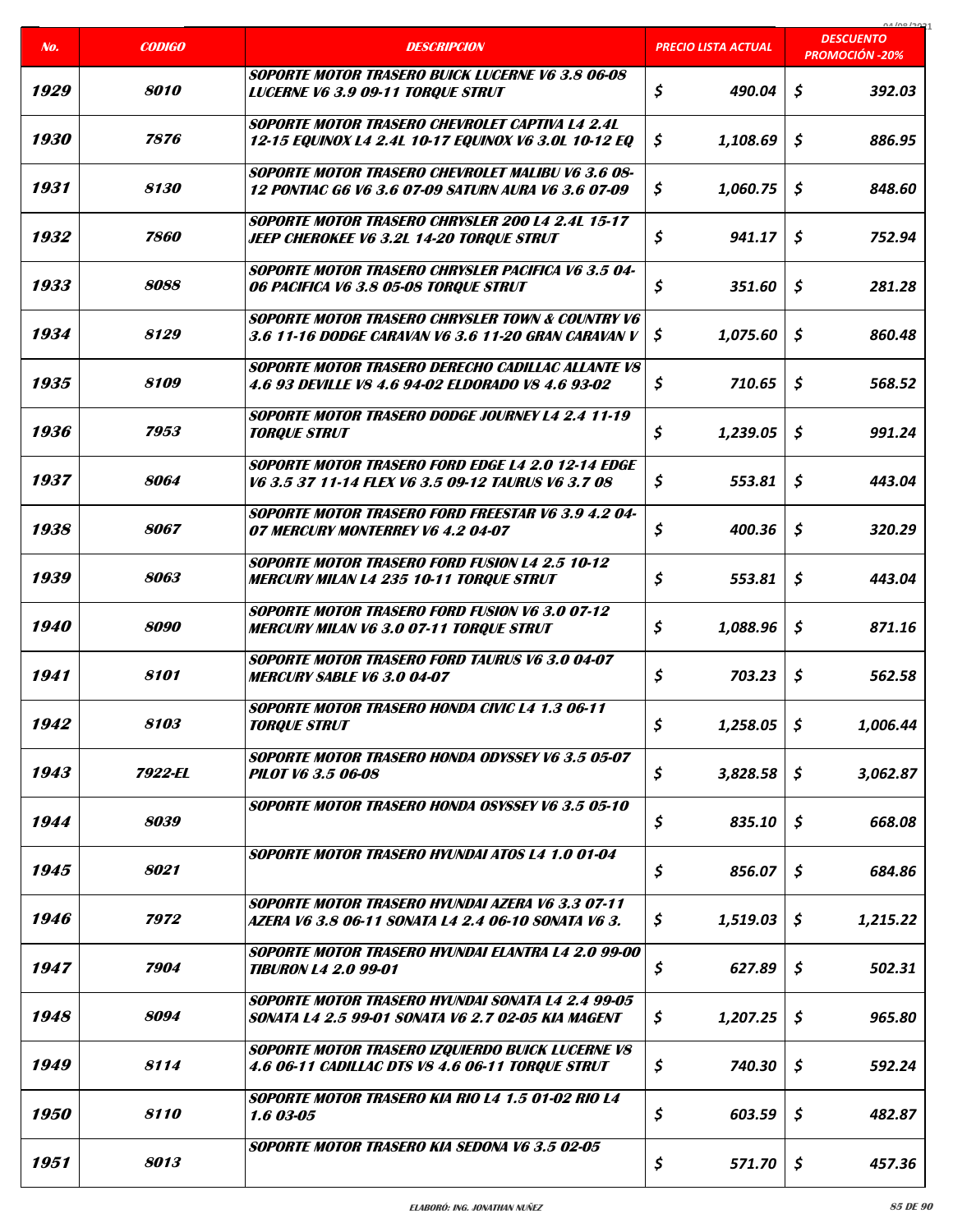|                    |                    |                                                                                                               |                            | 01000001<br><b>DESCUENTO</b> |
|--------------------|--------------------|---------------------------------------------------------------------------------------------------------------|----------------------------|------------------------------|
| No.                | <b>CODIGO</b>      | <b>DESCRIPCION</b>                                                                                            | <b>PRECIO LISTA ACTUAL</b> | <b>PROMOCIÓN -20%</b>        |
| 1952               | 7990               | SOPORTE MOTOR TRASERO LEXUS ES-250 V6 2.5 90-91<br>TOYOTA CAMRY L4 2.0 89-91 L4 2.5 88-92 V6 2.5 88-91        | \$<br>336.34               | \$<br>269.07                 |
| 1953               | 8132               | <b>SOPORTE MOTOR TRASERO MAZDA 6 V6 3.0 03-08</b>                                                             | \$<br>523.71               | Ś.<br>418.97                 |
| 1954               | 7903               | SOPORTE MOTOR TRASERO MAZDA CX-7 L4 2.3L 07-09 CX-<br>7 L4 2.5 10-12 CX-9 L4 2.3L 09-16 CX-9 L4 2.5L 09-      | \$<br>535.80               | \$<br>428.64                 |
| 1955               | 8100               | SOPORTE MOTOR TRASERO MAZDA MPV V6 3.5 00-01                                                                  | \$<br>709.14               | \$<br>567.31                 |
| 1956               | 8104               | SOPORTE MOTOR TRASERO MERCURY VILLAGER V6 3.3 99-<br>02                                                       | \$<br>566.73               | \$<br>453.38                 |
| 1957               | 8006               | SOPORTE MOTOR TRASERO NISSAN ALTIMA LA 2.4 90-01<br>AXXESS L4 2.4 90-95 PRIMERA L4 2.0 92-92 STANZA L4        | \$<br>200.16               | \$<br>160.12                 |
| 1958               | 8107               | SOPORTE MOTOR TRASERO NISSAN ALTIMA L4 2.5 07-11                                                              | \$<br>940.59               | \$<br>752.47                 |
| 1959               | 7658-9             | <b>SOPORTE MOTOR TRASERO NISSAN ALTIMA L4 2.5 07-16</b><br><b>TORQUE STRUT</b>                                | \$<br>574.29               | \$<br>459.44                 |
| <i><b>1960</b></i> | 7997-EL            | SOPORTE MOTOR TRASERO NISSAN MAXIMA V6 3.5 02-03                                                              | \$<br>813.05               | \$<br>650.44                 |
| 1961               | 7538-EL            | SOPORTE MOTOR TRASERO NISSAN MAXIMA V6 3.5 02-03<br>MAXIMA V6 3.0 95-01 INFINITI I35 V6 3.5 00-04 I35 V       | \$<br>2,014.48             | Ŝ<br>1,611.59                |
| 1962               | 7888               | <b>SOPORTE MOTOR TRASERO RENAULT FLUENCE L4 2.0L 11-</b><br>18                                                | \$<br>1,089.99             | \$<br>871.99                 |
| 1963               | 7583               | <b>SOPORTE MOTOR TRASERO SPARK 11-16</b>                                                                      | \$<br>555.33               | \$<br>444.27                 |
| 1964               | 7851               | SOPORTE MOTOR TRASERO STÇ_NDAR HONDA HR-V L4 1.8L<br><b>16-18 TORQUE STRUT</b>                                | \$<br>988.73               | \$<br>790.98                 |
| 1965               | 7891               | SOPORTE MOTOR TRASERO STÇ_NDAR MAZDA 2 L4 1.5L 11-<br>16                                                      | \$<br>756.64               | \$<br>605.31                 |
| 1966               | 8085               | <b>SOPORTE MOTOR TRASERO SUPERIOR BUICK ENCLAVE V6</b><br>3.6 08 CHEVROLET ACADIA V6 3.6 07-08 SATURN OUTLOOK | \$<br>1,290.73             | \$<br>1,032.58               |
| 1967               | 8128               | SOPORTE MOTOR TRASERO TOYOTA CAMRY L4 2.4 02-09<br><i>SOLARA L4 2.4 02-08</i>                                 | \$<br>378.33               | \$<br>302.66                 |
| 1968               | 8070               | SOPORTE MOTOR TRASERO TRANSMISION STD MAZDA<br>PROTEGE L4 1.8 99-00 PROTEGE L4 2.0 01-03 PROTEGE 5<br>142     | \$<br>738.41               | \$<br>590.73                 |
| 1969               | 7877               | SOPORTE TRANSMISION 4X2 INFINITI 0X4 V6 3.5L 01-03<br>NISSAN FRONTIER L4 2.4L 98-00 FRONTIER V6 3.3L 99       | \$<br>606.31               | \$<br>485.05                 |
| <i><b>1970</b></i> | <i><b>7850</b></i> | <b>SOPORTE TRANSMISION 4X4 NISSAN FRONTIER 09-17</b><br>PATHFINDER 09-15 X-TERRA V6 4.0L 09-15                | \$<br>957.35               | \$<br>765.88                 |
| 1971               | 8012               | SOPORTE TRANSMISION 4X4 S-10 V6 4.3 94-04 SILVERADO<br>V8 6.6 01-10 \$-15 V8 4.3 94-04 SIERRA V8 6.6 01-      | \$<br>242.70               | \$<br>194.16                 |
| 1972               | 8019               | SOPORTE TRANSMISION ACURA RSX L4 2.0 02-06 HONDA<br>CIVIC L4 2.0 02-05 CR-V L4 2.0 02-06 ELEMENT L4 2.0       | \$<br>413.86               | \$<br>331.09                 |
| 1973               | 7870               | SOPORTE TRANSMISION AUTOMATICA 4X4 TOYOTA TACOMA<br>L4 2.7L 05-15                                             | \$<br>837.19               | \$<br>669.75                 |
| 1974               | 7982               | <b>SOPORTE TRANSMISION AUTOMATICA CADILLAC CTS V6 3.2</b><br>03-04                                            | \$<br>632.43               | \$<br>505.94                 |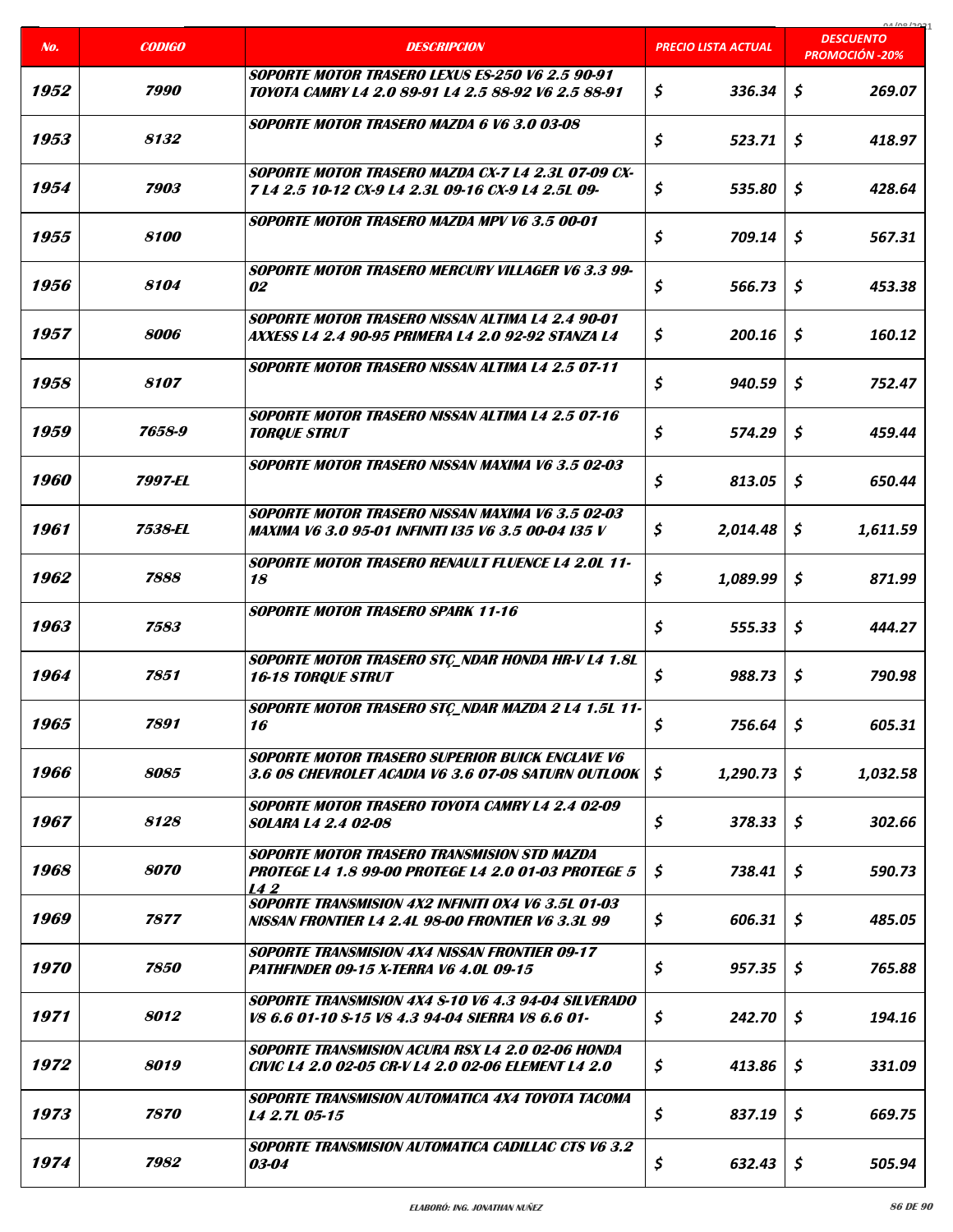|                    |                    |                                                                                                                       |                     | na ing inna                               |
|--------------------|--------------------|-----------------------------------------------------------------------------------------------------------------------|---------------------|-------------------------------------------|
| No.                | <b>CODIGO</b>      | <b>DESCRIPCION</b>                                                                                                    | PRECIO LISTA ACTUAL | <b>DESCUENTO</b><br><b>PROMOCIÓN -20%</b> |
| 1975               | 8102               | <b>SOPORTE TRANSMISION AUTOMATICA CHEVROLET MALIBU</b><br><b>L4 2.4 08-12 SATURN AURA L4 2.4 09</b>                   | \$<br>1,121.59      | \$<br>897.27                              |
| 1976               | 8135               | <b>SOPORTE TRANSMISION AUTOMATICA DODGE ATTITUDE L4</b><br><b>1.4 12-14 ATTITUDE L4 1.6 12-14 HYUNDAI ACCENT L4 1</b> | \$<br>904.08        | \$<br>723.27                              |
| 1977               | <i><b>8076</b></i> | <b>SOPORTE TRANSMISION AUTOMATICA HONDA CIVIC L4 1.7L</b><br>01-05                                                    | \$<br>469.34        | \$<br>375.47                              |
| 1978               | 7995               | <b>SOPORTE TRANSMISION AUTOMATICA HONDA CIVIC L4 1.8</b><br>$12 - 15$                                                 | \$<br>1,058.00      | \$<br>846.40                              |
| 1979               | 7994               | SOPORTE TRANSMISION AUTOMATICA HONDA ELEMENT L4<br>2.4 03-11                                                          | \$<br>628.52        | \$<br>502.81                              |
| <i><b>1980</b></i> | 8001               | <b>SOPORTE TRANSMISION AUTOMATICA HYUNDAI SONATA L4</b><br>2.4 V6 2.7 02-05 KIA MEGANTIS L4 2.4 01-06 MEGANTIS        | \$<br>1,135.73      | \$<br>908.58                              |
| 1981               | 7897               | SOPORTE TRANSMISION AUTOMATICA LEXUL RX300 V6 3.0L<br>99-03 TOYOTA CAMRY 92-96 SOLARA L4 2.2L 99-01                   | \$<br>411.06        | \$<br>328.84                              |
| 1982               | 8066               | <b>SOPORTE TRANSMISION AUTOMATICA NISSAN SENTRA L4 2.0</b><br>07-12                                                   | \$<br>356.01        | \$<br>284.81                              |
| 1983               | 8031               | <b>SOPORTE TRANSMISION AUTOMATICA SATURN ION 3 L4 2.2</b><br>01-04 L-200 L4 2.2 01-03 L-300 V6 3.0 01-05 L-300        | \$<br>884.15        | \$<br>707.32                              |
| 1984               | <i><b>8037</b></i> | <b>SOPORTE TRANSMISION AUTOMATICA SATURN SC L4 1.9 92</b><br>SC1 SC2 SL SL1 SL2 L4 1.9 93-02 SW1 L4 1.9 93-99         | \$<br>243.63        | \$<br>194.90                              |
| 1985               | <i><b>8077</b></i> | SOPORTE TRANSMISION AUTOMATICA TOYOTA CELICA L4<br><b>1.8L 00-05</b>                                                  | \$<br>716.99        | \$<br>573.59                              |
| 1986               | 8014               | SOPORTE TRANSMISION AUTOMATICA TOYOTA COROLLA L4<br>1.6 93-97 GEO PRIZM L4 1.6 93-97                                  | \$<br>691.27        | Ś.<br>553.02                              |
| 1987               | 7878               | <b>SOPORTE TRANSMISION AUTOMATICO HONDA HR-V L4 1.8L</b><br>16-18                                                     | \$<br>1,228.76      | \$<br>983.01                              |
| 1988               | 7880               | SOPORTE TRANSMISION AUTOMATICO MITSUBISHI ECLIPSE<br>06-12 GALANT L4 2.4L 04-12 ENDEAVOR V6 3.8L 04-09                | \$<br>1,644.51      | \$<br>1,315.61                            |
| 1989               | 7865               | <b>SOPORTE TRANSMISION AUTOMATICO MITSUBUSHI</b><br><i><b>OUTLANDER L4 2.4L 03-06</b></i>                             | \$<br>958.54        | \$<br>766.84                              |
| <i><b>1990</b></i> | 8045               | <b>SOPORTE TRANSMISION BUICK LUCERNE VS 4.6 06-11</b>                                                                 | \$<br>703.34        | \$<br>562.67                              |
| 1991               | 8078               | <b>SOPORTE TRANSMISION CHEVROLET BLAZER V8 5.7L 92-93</b><br><b>CHEYENNE V8 5.1 88-95 SIERRA V8 5.01 88-95 SILVER</b> | \$<br>356.91        | \$<br>285.53                              |
| 1992               | 7975-D             | <b>SOPORTE TRANSMISION CHEVROLET CAMARO L4 4.1L 67-70</b><br>CAPRICE V8 5.0L 68 CHEVY II V8 4.6 63.67 IMPALA V        | \$<br>185.28        | \$<br>148.22                              |
| 1993               | 7854               | <b>SOPORTE TRANSMISION CHEVROLET CANYON L4 2.8L 04-06</b><br><b>CANYON L4 2.9L 07-12 CANYON L5 3.5L 04-06 CANYON</b>  | \$<br>399.34        | \$<br>319.48                              |
| 1994               | 7562               | <b>SOPORTE TRANSMISION CHEVROLET MALIBU V6 3.5 04-12</b><br>V6 3.9 06-08 V6 3.6 09-12 PONTIAC G6 V6 3.5 05-08         | \$<br>837.17        | \$<br>669.74                              |
| 1995               | 7974               | <b>SOPORTE TRANSMISION CHEVROLET TRACKER V6 2.5 05-08</b><br>SUZUKI GRAND VITARA V6 2.5 03-05 VITARA V6 2.5 04        | \$<br>338.43        | \$<br>270.75                              |
| 1996               | 7852               | <b>SOPORTE TRANSMISION CHEVROLET TRAX L4 1.8L 13-17</b><br><b>BUICK ENCORE L4 1.8L 13-17</b>                          | \$<br>1,961.95      | \$<br>1,569.56                            |
| 1997               | 7883               | <b>SOPORTE TRANSMISION CHRYSLER PT CRUISER L4 2.4L 05-</b><br>19                                                      | \$<br>920.92        | \$<br>736.73                              |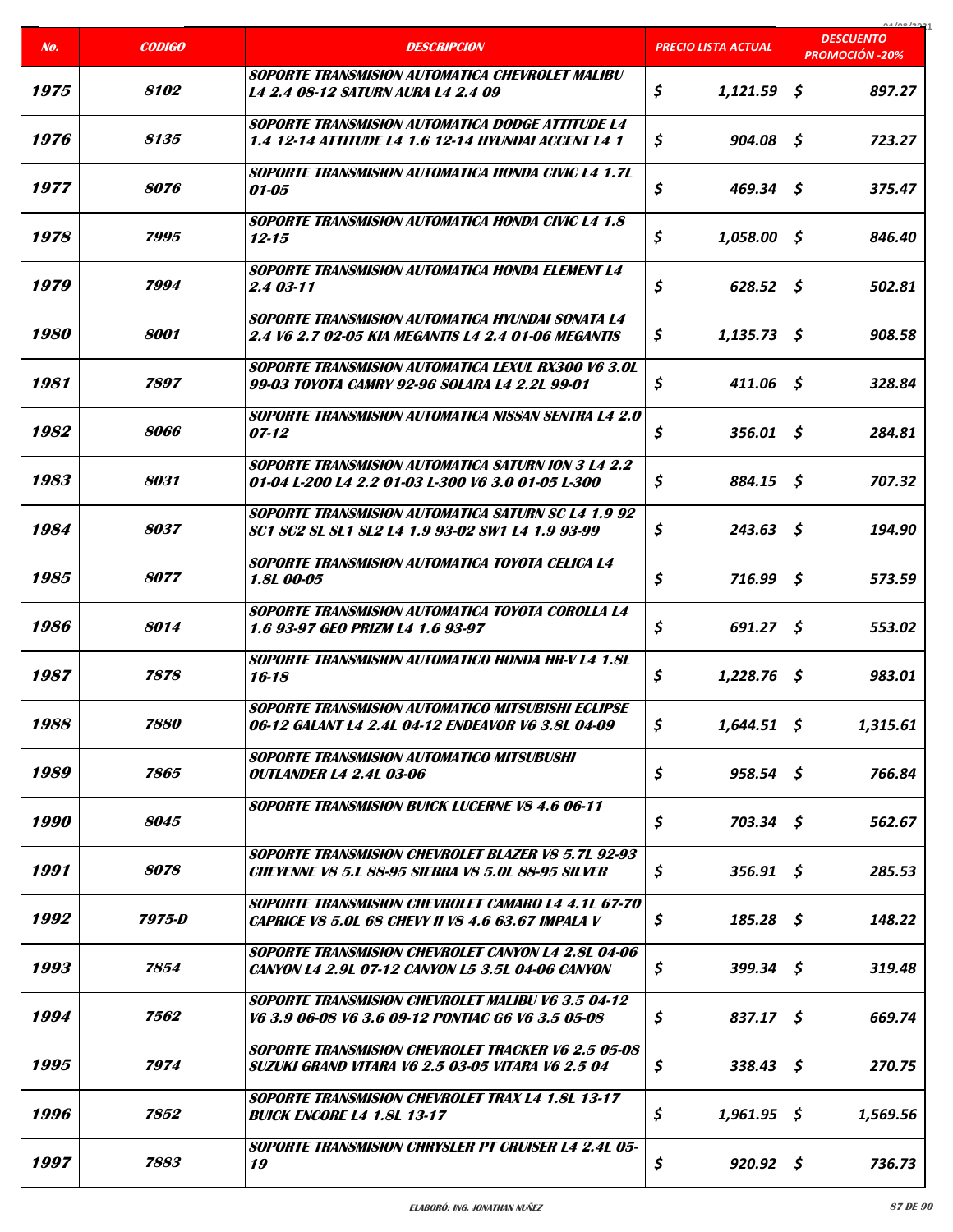| No.                | <b>CODIGO</b>      | <b>DESCRIPCION</b>                                                                                                       | PRECIO LISTA ACTUAL | 01/00/202<br><b>DESCUENTO</b><br><b>PROMOCIÓN -20%</b> |
|--------------------|--------------------|--------------------------------------------------------------------------------------------------------------------------|---------------------|--------------------------------------------------------|
|                    |                    | <b>SOPORTE TRANSMISION CHRYSLER PT CRUSIER L4 2.4L 01-</b>                                                               |                     |                                                        |
| 1998               | 7940-D             | 06                                                                                                                       | \$<br>846.04        | \$<br>676.84                                           |
| 1999               | 8108               | <b>SOPORTE TRANSMISION CHRYSLER TOWN &amp; COUNTRY V6</b><br>3.6 11-16 DODGE CRAVAN V6 3.6 11-17 GRAND CARAVAN<br>V6     | \$<br>740.30        | \$<br>592.24                                           |
| <i>2000</i>        | 8018               | SOPORTE TRANSMISION DERECHO BMW 3251 L6 2.5 92-93<br>32518 L6 2.5 92-93 3281 L6 2.5 00 328Cl L6 2.5 00                   | \$<br>87.03         | \$<br>69.62                                            |
| <i>2001</i>        | 7849               | <b>SOPORTE TRANSMISION DODGE CHARGER V6 2.7L 06-10</b><br><b>CHALLENGER V6 3.6 11-19</b>                                 | \$<br>704.65        | \$<br>563.72                                           |
| <i>2002</i>        | 7884               | <b>SOPORTE TRANSMISION DODGE DURANGO V6 3.6L 11-18</b><br>V8 5.7L 12-18 JEEP GRAND CHEROKEE V6 3.0L 14-17 V6 3           | \$<br>902.87        | \$<br>722.30                                           |
| 2003               | 7727               | SOPORTE TRANSMISION DODGE RAM 50 L4 2.0 79-89 RAM<br>50 L4 2.4 90-93 RAM 50 L4 2.6 87-89 MITSUBISHI ST                   | \$<br>477.51        | \$<br>382.01                                           |
| 2004               | <i><b>8079</b></i> | <b>SOPORTE TRANSMISION ES-350 07-18 RC-350 V6 3.5L 10-</b><br><b>15 TOYOTA AVALON V6 3.5 08-18 CAMRY L4 2.4L 07-09</b>   | \$<br>1,174.32      | Ŝ.<br>939.46                                           |
| 2005               | 7951               | <b>SOPORTE TRANSMISION ESTÇ_NDAR RENAULT DUSTER L4</b><br>2.0 12-17                                                      | \$<br>1,037.11      | \$<br>829.69                                           |
| 2006               | 7993               | <b>SOPORTE TRANSMISION FONTRAL INFERIOR AUTOMATICO</b><br><b>FORD PROBE L4 2.0 93-97 PROBE V6 2.5 93-97 MAZDA</b><br>626 | \$<br>303.82        | \$<br>243.06                                           |
| <i><b>2007</b></i> | 7983-D             | <b>SOPORTE TRANSMISION FORD EXPEDITION V8 5.4L 97-06</b><br><b>EXPEDITION V8 4.6L 03-04 F-150 V8 4.6L 97-10 F-250</b>    | \$<br>556.77        | \$<br>445.42                                           |
| <i>2008</i>        | 7965               | <b>SOPORTE TRANSMISION FORD FLEX V6 3.5 09-19 POLICE</b><br><b>INTERCEPTOR SEDAN V6 3.5 13-19 POLICE INTRERCEPTOR</b>    | Ş.<br>1,412.60      | \$<br>1,130.08                                         |
| <i>2009</i>        | 8005               | <b>SOPORTE TRANSMISION FORD MUSTANG V8 4.0 05</b><br><b>MUSTANG V8 4.6 06-10 MUSTANG V8 5.4 07-12 MUSTANG</b><br>V8 5.8  | \$<br>1,091.99      | \$<br>873.59                                           |
| 2010               | 8038               | <b>SOPORTE TRANSMISION FORD TAURUS V6 3.0 00-07</b><br><b>MERCURY SABLE V6 3.0 00-05</b>                                 | \$<br>398.51        | Ś.<br>318.81                                           |
| 2011               | 8099               | SOPORTE TRANSMISION FORD THUNDERBIRD V6 3.9 02-05<br>LINCOLN LS V6 3.0 00-05 JAGUAR VENDER PLAS L6 4.0                   | \$<br>626.07        | \$<br>500.85                                           |
| 2012               | 8011               | <b>SOPORTE TRANSMISION FRONTAL INFERIOR ACURA TSX L4</b><br>2.4 04-08                                                    | \$<br>530.47        | \$<br>424.38                                           |
| 2013               | 8141               | <b>SOPORTE TRANSMISION FRONTAL INFERIOR HONDA</b><br><b>RIDGELINE V6 3.5 09-14</b>                                       | \$<br>638.75        | \$<br>511.00                                           |
| 2014               | 7998               | <b>SOPORTE TRANSMISION GRAND CHEROKEE L4 4.0 93-96</b>                                                                   | \$<br>560.57        | \$<br>448.46                                           |
| 2015               | 7551               | <b>SOPORTE TRANSMISION GRANDE HYUNDAI ATOS L4 1.1 05-</b><br>12                                                          | \$<br>307.86        | \$<br>246.29                                           |
| 2016               | 8097               | <b>SOPORTE TRANSMISION HONDA CIVIC L4 1.3 06-11</b><br><b>HIBRIDO</b>                                                    | \$<br>1,311.14      | \$<br>1,048.91                                         |
| 2017               | 8009               | SOPORTE TRANSMISION IZQUIERDO BMW 3251 L6 2.5 00<br>325IS L6 2.5 92-93 328IC L6 2.5 96-99 328I L6 2.5 0                  | \$<br>87.03         | \$<br>69.62                                            |
| 2018               | <i><b>8036</b></i> | SOPORTE TRANSMISION IZQUIERDO DERECHO BMW 535I L6<br>3.5 89-93                                                           | \$<br>274.22        | \$<br>219.37                                           |
| 2019               | 8087               | SOPORTE TRANSMISION JEEP 4WD GRAND CHEROKEE L6<br>4.0 99-04                                                              | \$<br>551.89        | \$<br>441.52                                           |
| <i><b>2020</b></i> | 7925-9             | <b>SOPORTE TRANSMISION JEEP COMMANDER VS 4.7 06-09</b><br><i><b>GRAND CHEROKEE V8 4.7L 06-09</b></i>                     | \$<br>836.86        | \$<br>669.48                                           |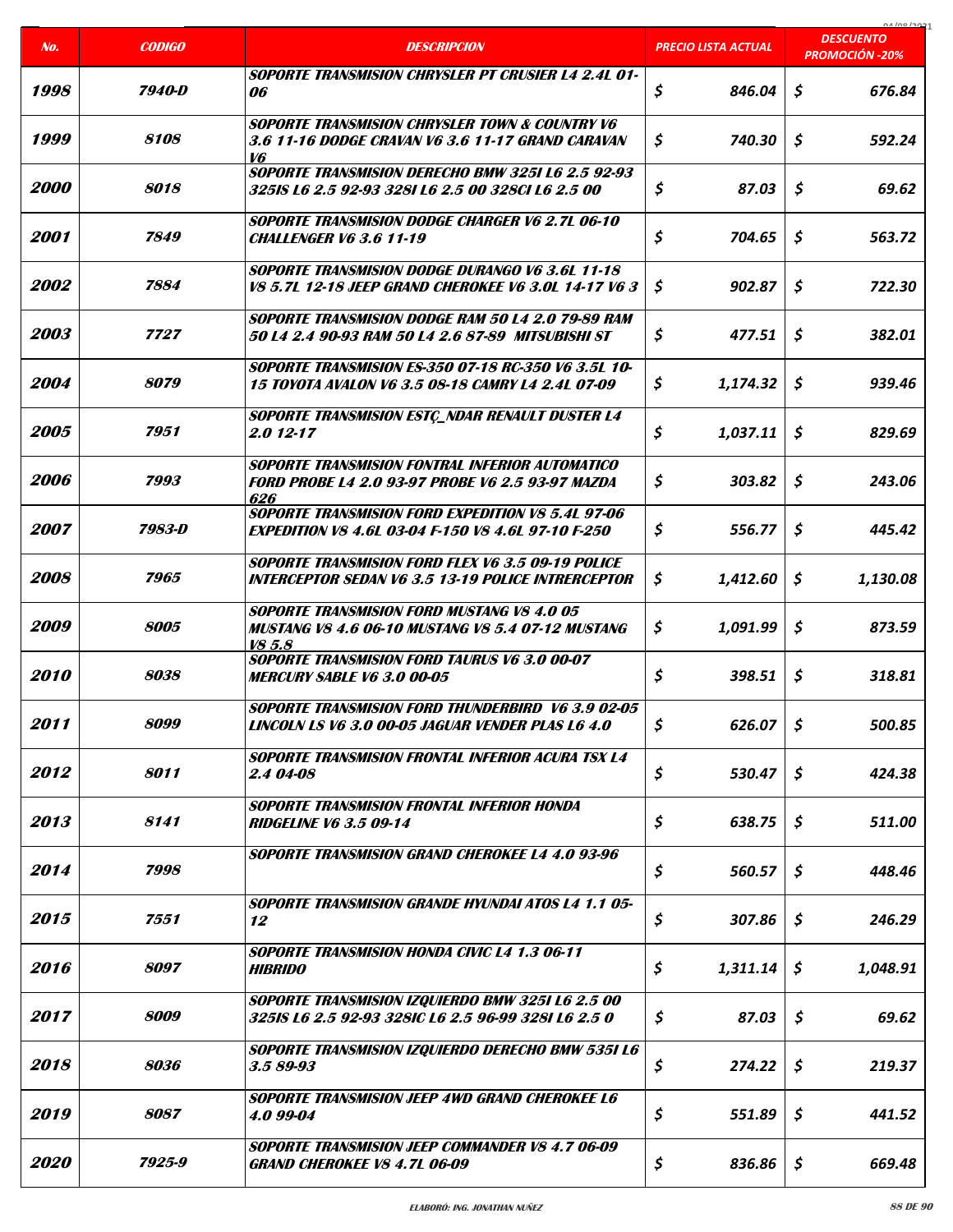|                    |               |                                                                                                                                 |                            | coclonina                                 |
|--------------------|---------------|---------------------------------------------------------------------------------------------------------------------------------|----------------------------|-------------------------------------------|
| No.                | <b>CODIGO</b> | <b>DESCRIPCION</b>                                                                                                              | <b>PRECIO LISTA ACTUAL</b> | <b>DESCUENTO</b><br><b>PROMOCIÓN -20%</b> |
| 2021               | 8024          | <b>SOPORTE TRANSMISION JEEP TJ L4 2.5 97-06 TJ L6 4.0 97-</b><br>06 CHEROKEE L4 2.5 94-00 WRANGLER L4 2.5 97-06                 | \$<br>272.17               | \$<br>217.74                              |
| 2022               | 7984          | <b>SOPORTE TRANSMISION JEEP WRANGLER V6 3.8 07-11</b>                                                                           | \$<br>873.63               | \$<br>698.90                              |
| 2023               | 7986          | SOPORTE TRANSMISION JEPP CHEROKEE L4 4.0 00-01                                                                                  | \$<br>711.12               | \$<br>568.90                              |
| 2024               | 8002          | SOPORTE TRANSMISION JEPP WRANGLER L4 2.5 87-95<br><b>WRANGLER L6 4.0 91-95 WRANGLER L6 4.2 87-90</b>                            | \$<br>287.82               | \$<br>230.25                              |
| 2025               | 7901          | SOPORTE TRANSMISION MIGHTY MAX L4 2.0 87-89 MIGHTY<br>MAX L4 2.4L 90-96 MIGHTY MAX L4 2.6L 87-89 MIGHTY                         | \$<br>467.07               | \$<br>373.65                              |
| 2026               | 8139          | SOPORTE TRANSMISION NISSAN 350Z V6 3.5 03-09 INFINITI<br>FX35 V6 3.5 03-07 G35 V6 3.5 03-08 M45 V8 4.5                          | \$<br>439.13               | \$<br>351.30                              |
| 2027               | 7869          | <b>SOPORTE TRANSMISION PONTIAC VIBE L4 1.8L 09-10</b><br>TOYOTA COROLLA 09-10 MATRIX L4 2.4L 09-13                              | \$<br>922.74               | \$<br>738.19                              |
| 2028               | 7879          | <b>SOPORTE TRANSMISION RENAUL DUSTER 12-17 MEGANE II</b><br>05-10 SCENIC L4 2.0L 05-09                                          | \$<br>162.42               | \$<br>129.93                              |
| 2029               | 8115          | <b>SOPORTE TRANSMISION SABARU BAJA H4 2.5 03-06</b><br><b>CROSSTREK H4 2.0 16-19 FORESTER H4 2.5 99-18</b><br><b>IMPREZA H4</b> | \$<br>1,642.49             | \$<br>1,313.99                            |
| 2030               | 7857-H        | <b>SOPORTE TRANSMISION STC_NDAR CHEVROLET COBALT L4</b><br>2.0 05-10 COBALT L4 2.2L 05-10 COBALT L4 2.4 06-08                   | \$<br>1,506.96             | \$<br>1,205.56                            |
| 2031               | 7893          | <b>SOPORTE TRANSMISION STC_NDAR ACURA TSX L4 2.4L 09-</b><br>14 V6 3.5L 10-14 ACCORD 09-11                                      | \$<br>332.88               | \$<br>266.30                              |
| 2032               | 7844          | <b>SOPORTE TRANSMISION STÇ_NDAR CHRYSLER SABRING L4</b><br>2.4L 01-05 MITSUBISHI ECLIPSE 00-05 GALANT L4 2.4L                   | \$<br>1,551.32             | \$<br>1,241.06                            |
| 2033               | 7892          | <b>SOPORTE TRANSMISION STC_NDAR MAZDA 2 L4 1.5L 11-16</b>                                                                       | \$<br>947.35               | \$<br>757.88                              |
| 2034               | 7896          | <b>SOPORTE TRANSMISION STC_NDAR MAZDA 3 L4 2.0L 10 L4</b><br>2.5L 10-13 5 L4 2.5L 12-15                                         | \$<br>1,080.89             | $\boldsymbol{\zeta}$<br>864.71            |
| 2035               | 7895          | <b>SOPORTE TRANSMISION STC_NDAR NISSAN SENTRA L4 2.5L</b><br>07-13 RENAULT KOLEOS L4 2.5L 08-16                                 | \$<br>522.56               | \$<br>418.05                              |
| 2036               | 8148          | SOPORTE TRANSMISION STD CHEVROLET COBALT L4 2.2 06-<br>08 COBALT L4 2.2 05-10 HHR L4 2.4 06-11 HHR L4 2.                        | \$<br>900.73               | \$<br>720.59                              |
| 2037               | 8126          | SOPORTE TRANSMISION TOYOTA 2WD TACOMA V6 3.4 98-04                                                                              | \$<br>845.64               | \$<br>676.52                              |
| 2038               | 8003          | <b>SOPORTE TRANSMISION TOYOTA 4 RUNNER L4 2.4 93-94 4</b><br><b>RUNNER L4 2.7 96-00 4 RUNNER V6 3.0 93-94 4 RUNNE</b>           | \$<br>261.09               | \$<br>208.87                              |
| <i><b>2039</b></i> | 7976          | SOPORTE TRANSMISION TOYOTA AVALON V6 3.0 92-03<br>CAMARY V6 3.0 92-03 SIENNA V6 3.0 92-03 SOLARA V6 3.0                         | \$<br>441.02               | \$<br>352.81                              |
| <i><b>2040</b></i> | 6930          | <b>SOPORTE TRANSMISION TRASERO BUICK ELECTRA V6 3.0</b><br>85-90 ELECTRA V6 3.8 85-90 ELECTRA V6 4.3 85 LESABR                  | \$<br>585.30               | \$<br>468.24                              |
| 2041               | 8068          | SOPORTE TRASMISION AUTOMATICA CHEVROLET ASTRA L4<br>2.0 2.4 04-08 ZAFIRA L42.0 2.4 04-06                                        | \$<br>395.57               | \$<br>316.46                              |
| 2042               | 2019-D        | TOPE SUSPENSION FRONTAL IZQUIERDO DERECHO DODGE<br>NITRO 07-11 JEEP CHEROKEE 93-09 LIBERTY 08-12 GRAND                          | \$<br>190.54               | \$<br>152.43                              |
| 2043               | 2021          | TOPE SUSPENSION TRASERO IZQUIERDO DERECHO<br>CHEVROLET BLAZER 96-05 JIMMY 97-01 OLDSMOBILE<br><u>BRAVADA 97-0</u>               | \$<br>183.93               | \$<br>147.14                              |